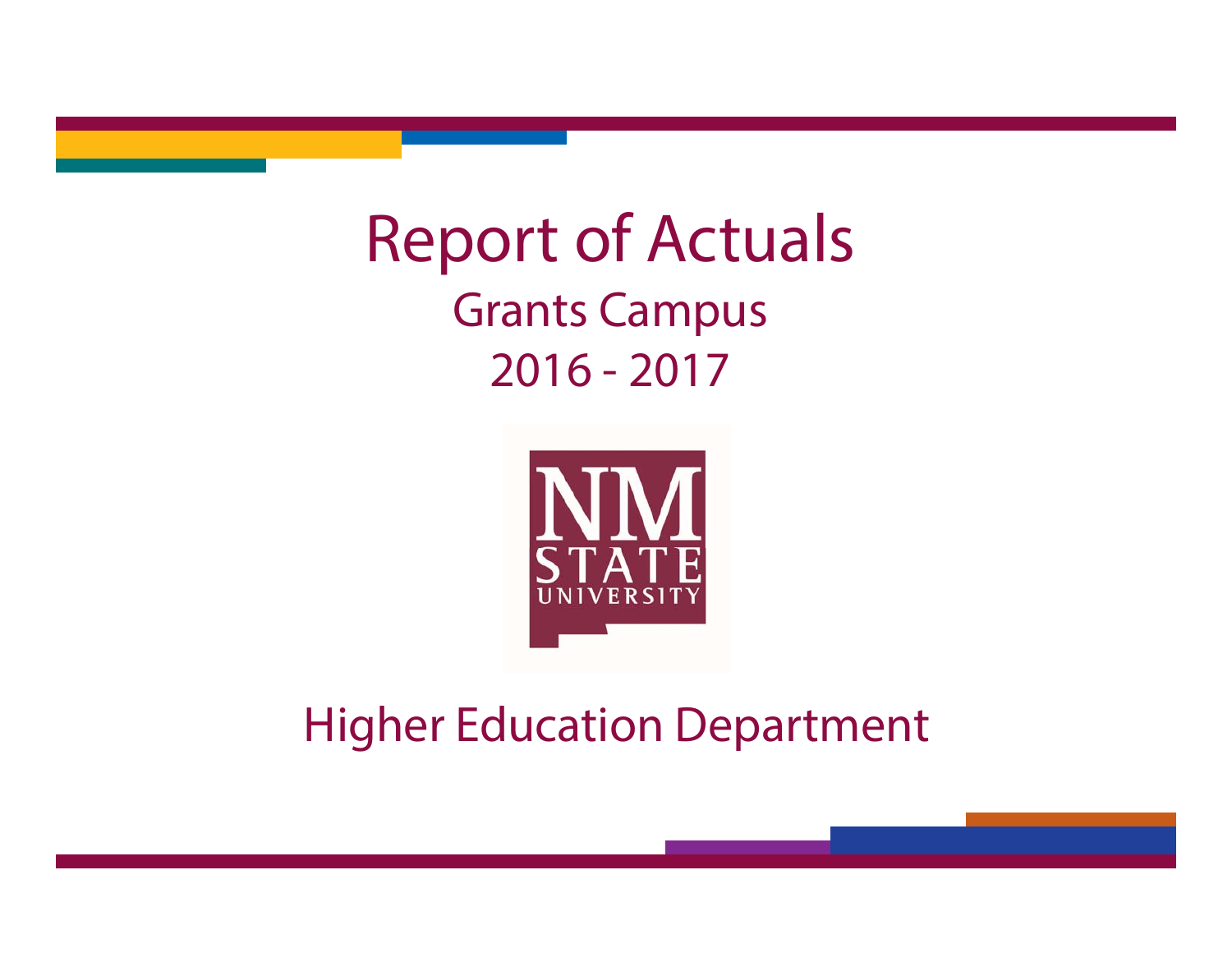### **Report of Actuals Grants Campus 2016-2017**

### **Table of Contents**

| Exhibit 1:   |                                                                           |  |
|--------------|---------------------------------------------------------------------------|--|
| Exhibit 1A:  |                                                                           |  |
| Exhibit 2:   |                                                                           |  |
| Exhibit 3:   |                                                                           |  |
| Exhibit 4:   |                                                                           |  |
| Exhibit 5:   | Summary of Government Grants and Contracts for Instruction and General7   |  |
| Exhibit 6:   |                                                                           |  |
| Exhibit 7:   | Endowment, Land, and Permanent Fund Incomes for Instruction and General 8 |  |
| Exhibit 8:   |                                                                           |  |
| Exhibit 9:   |                                                                           |  |
| Exhibit 10:  |                                                                           |  |
| Exhibit 10:  |                                                                           |  |
| Exhibit 10:  |                                                                           |  |
| Exhibit 10A: |                                                                           |  |
| Exhibit 11:  |                                                                           |  |
| Exhibit 11:  |                                                                           |  |
| Exhibit 11:  |                                                                           |  |
| Exhibit 11A: |                                                                           |  |
| Exhibit 12:  |                                                                           |  |
| Exhibit 12:  |                                                                           |  |
| Exhibit 12:  |                                                                           |  |
| Exhibit 12A: |                                                                           |  |
| Exhibit 13:  |                                                                           |  |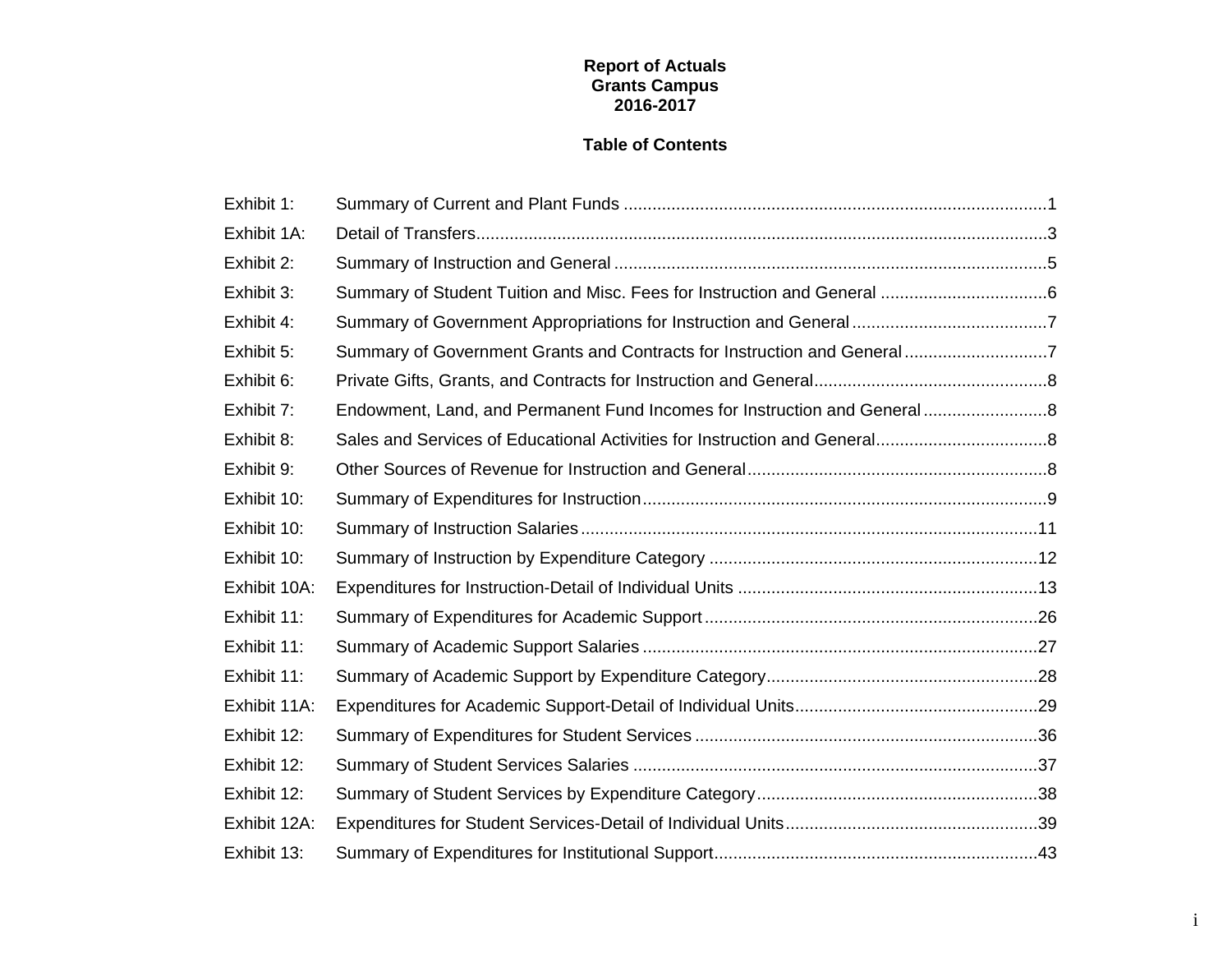### **Report of Actuals Grants Campus 2016-2017**

### **Table of Contents**

| Exhibit 13:  |                                                                          |  |
|--------------|--------------------------------------------------------------------------|--|
| Exhibit 13:  |                                                                          |  |
| Exhibit 13A: |                                                                          |  |
| Exhibit 14:  |                                                                          |  |
| Exhibit 14:  |                                                                          |  |
| Exhibit 14:  | Summary of Operation and Maintenance of Plant Expenditure by Category 54 |  |
| Exhibit 14A: | Expenditures for Operation and Maintenance-Detail of Individual Units55  |  |
| Exhibit 15:  |                                                                          |  |
| Exhibit 15A: |                                                                          |  |
| Exhibit 17:  |                                                                          |  |
| Exhibit 17A: |                                                                          |  |
| Exhibit 18:  |                                                                          |  |
| Exhibit 18A: |                                                                          |  |
| Exhibit 19:  |                                                                          |  |
| Exhibit 20:  |                                                                          |  |
| Exhibit 20A: |                                                                          |  |
| Exhibit I:   |                                                                          |  |
| Exhibit II:  |                                                                          |  |
| Exhibit a:   |                                                                          |  |
| Exhibit b:   |                                                                          |  |
| Exhibit e:   |                                                                          |  |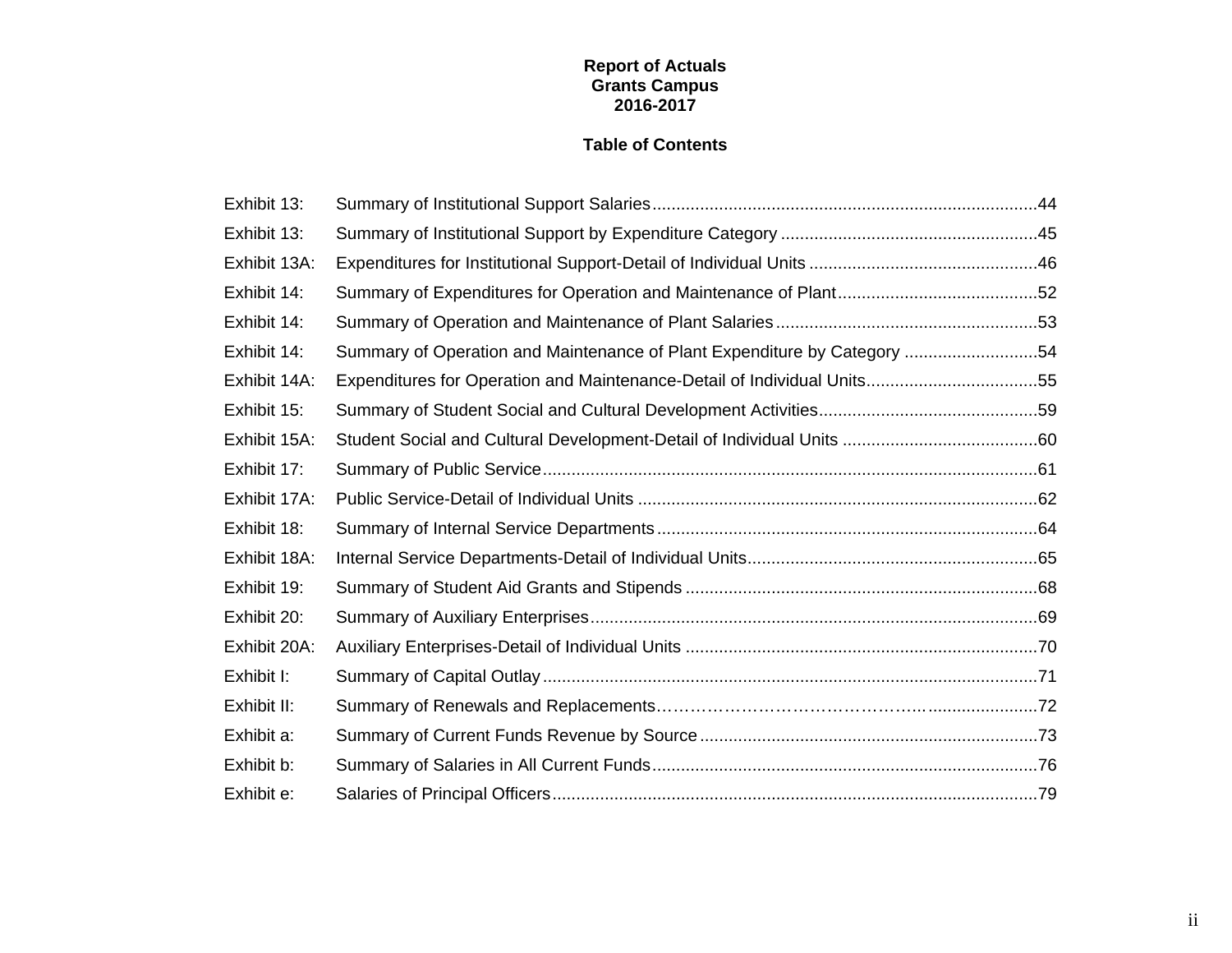#### **Exhibit 1. Summary of Current and Plant Funds New Mexico State University**

|                                                |                           | <b>Operating Budget 2016-2017</b> |               | Revised Budget 2016-2017    |                          |                               | <b>Unaudited Actuals 2016-2017</b> |  |  |
|------------------------------------------------|---------------------------|-----------------------------------|---------------|-----------------------------|--------------------------|-------------------------------|------------------------------------|--|--|
|                                                | Unrestricted              | Restricted                        |               | Unrestricted                | Restricted               | Unrestricted                  | Restricted                         |  |  |
|                                                |                           |                                   |               |                             |                          |                               |                                    |  |  |
| <b>Revenues</b>                                |                           |                                   |               |                             |                          |                               |                                    |  |  |
| Instruction and General (Exh 2)                | 4,697,880<br>£.           | 1,026,888<br><sup>\$</sup>        | $\mathcal{S}$ | 4,684,264<br>$\mathbb{S}$   | 1,067,105                | 4,623,613                     | 1,032,156<br>- \$                  |  |  |
| Student Soc & Cultural Dev Activities (Exh 15) | 18,000                    | $\overline{\phantom{a}}$          |               | 15,500                      | 200                      | 11,709                        | 82                                 |  |  |
| Research (Exh 16)                              |                           |                                   |               | in 1919.                    |                          |                               |                                    |  |  |
| Public Service (Exh 17)                        | 1,500                     | 188,470                           |               | 1,500                       | 184,633                  | 1,235                         | 164,592                            |  |  |
| Internal Service Depts (Exh 18)                | $\sim$                    |                                   |               | $\sim$                      |                          | $\sim$                        |                                    |  |  |
| Student Aid Grants & Stipends (Exh 19)         |                           | 1,319,816                         |               |                             | 1,074,120                | $\sim$                        | 1,042,109                          |  |  |
| Auxiliary Enterprises (Exh 20)                 | 37,000                    |                                   |               | 49,000                      |                          | 53,424                        |                                    |  |  |
| <b>Subtotal Current Funds</b>                  | 4,754,380                 | 2,535,174                         |               | 4,750,264                   | 2,326,058                | 4.689.981                     | 2,238,939                          |  |  |
| Capital Outlay (Exh I)                         | 1,250,000                 | $\overline{\phantom{a}}$          |               | 1,250,000                   |                          | 646,076                       |                                    |  |  |
| Renewal & Replacement (Exh II)                 |                           | $\sim$                            |               |                             | $\overline{\phantom{a}}$ |                               | $\overline{\phantom{a}}$           |  |  |
| Debt Service (Exh III)                         |                           | $\overline{a}$                    |               | $\sim$                      | $\overline{a}$           |                               | $\sim$                             |  |  |
| <b>Total Revenues</b>                          | 6,004,380<br>-S           | 2,535,174<br>-8                   | \$            | 6,000,264<br>- \$           | 2,326,058                | 5,336,057<br>÷.               | 2,238,939<br>- \$                  |  |  |
|                                                |                           |                                   |               |                             |                          |                               |                                    |  |  |
| <b>Beginning Balances</b>                      |                           |                                   |               |                             |                          |                               |                                    |  |  |
| Instruction and General (Exh 2)                | $\mathbf S$<br>581,175    | l s                               | $\mathbb{S}$  |                             | $\overline{\phantom{a}}$ | 1,240,367<br>$\mathbb{S}$     | $\mathcal{S}$                      |  |  |
| Student Soc & Cultural Dev Activities (Exh 15) | 45,956                    | $\overline{a}$                    |               | 52,835                      | $\sim$                   | 52,835                        | $\sim$                             |  |  |
| Research (Exh 16)                              |                           | $\sim$                            |               |                             | $\overline{\phantom{a}}$ |                               | $\overline{\phantom{a}}$           |  |  |
| Public Service (Exh 17)                        | 5,218                     | $\sim$                            |               | 9,342                       | $\sim$                   | 9,342                         | $\overline{a}$                     |  |  |
| Internal Service Depts (Exh 18)                | 30,677                    | $\overline{\phantom{a}}$          |               | 38,682                      | $\overline{\phantom{a}}$ | 38,682                        | $\overline{a}$                     |  |  |
| Student Aid Grants & Stipends (Exh 19)         |                           | $\sim$                            |               | 579                         | $\overline{\phantom{a}}$ | 579                           | $\sim$                             |  |  |
| <b>Auxiliary Enterprises (Exh 20)</b>          | 74,716                    | $\sim$                            |               | 88,870                      | $\sim$                   | 88,870                        | $\sim$                             |  |  |
| <b>Subtotal Current Funds</b>                  | 737,742                   | $\overline{\phantom{a}}$          |               | 1,430,675                   | $\overline{\phantom{a}}$ | 1,430,675                     | $\overline{\phantom{a}}$           |  |  |
| Capital Outlay (Exh I)                         | 9,251,557                 | $\sim$                            |               | 9,934,077                   | $\sim$                   | 9,934,077                     | $\overline{\phantom{a}}$           |  |  |
| Renewal & Replacement (Exh II)                 | 2,105,562                 | $\sim$                            |               | 2,224,599                   | $\sim$                   | 2,224,599                     | $\sim$                             |  |  |
| Debt Service (Exh III)                         |                           | $\sim$                            |               |                             | $\overline{\phantom{a}}$ |                               | $\sim$                             |  |  |
| <b>Total Balances</b>                          | 12,094,861<br>S.          | l \$                              | \$            |                             |                          | $13,589,351$ \$<br>\$         | $\blacksquare$                     |  |  |
|                                                |                           |                                   |               |                             |                          |                               |                                    |  |  |
| <b>Total Available</b>                         |                           |                                   |               |                             |                          |                               |                                    |  |  |
| Instruction and General (Exh 2)                | $\mathbb{S}$<br>5,279,055 | -S<br>1,026,888                   | $\mathbb{S}$  |                             | 1,067,105                | 5,863,980 \$<br><sup>\$</sup> | 1,032,156                          |  |  |
| Student Soc & Cultural Dev Activities (Exh 15) | 63,956                    |                                   |               | 68,335                      | 200                      | 64,544                        | 82                                 |  |  |
| Research (Exh 16)                              | $\sim$                    | $\sim$                            |               | $\mathcal{L}^{\mathcal{A}}$ | $\sim$                   | $\sim$                        | $\sim$                             |  |  |
| Public Service (Exh 17)                        | 6,718                     | 188,470                           |               | 10,842                      | 184,633                  | 10,577                        | 164,592                            |  |  |
| Internal Service Depts (Exh 18)                | 30,677                    |                                   |               | 38,682                      |                          | 38,682                        |                                    |  |  |
| Student Aid Grants & Stipends (Exh 19)         | $\sim$                    | 1,319,816                         |               | 579                         | 1,074,120                | 579                           | 1,042,109                          |  |  |
| Auxiliary Enterprises (Exh 20)                 | 111,716                   |                                   |               | 137,870                     |                          | 142,294                       |                                    |  |  |
| <b>Subtotal Current Funds</b>                  | 5,492,122                 | 2,535,174                         |               | 6,180,939                   | 2,326,058                | 6,120,656                     | 2,238,939                          |  |  |
| Capital Outlay (Exh I)                         | 10,501,557                | $\sim$                            |               | 11,184,077                  |                          | 10,580,153                    |                                    |  |  |
| Renewal & Replacement (Exh II)                 | 2,105,562                 | $\sim$                            |               | 2,224,599                   | $\sim$                   | 2,224,599                     | $\sim$                             |  |  |
| Debt Service (Exh III)                         |                           | $\sim$                            |               |                             |                          |                               |                                    |  |  |
| <b>Total Available</b>                         | 18,099,241<br>\$          | 2,535,174<br>-\$                  | -\$           | $19,589,615$ \$             | 2,326,058                | 18,925,408                    | 2,238,939<br>- \$                  |  |  |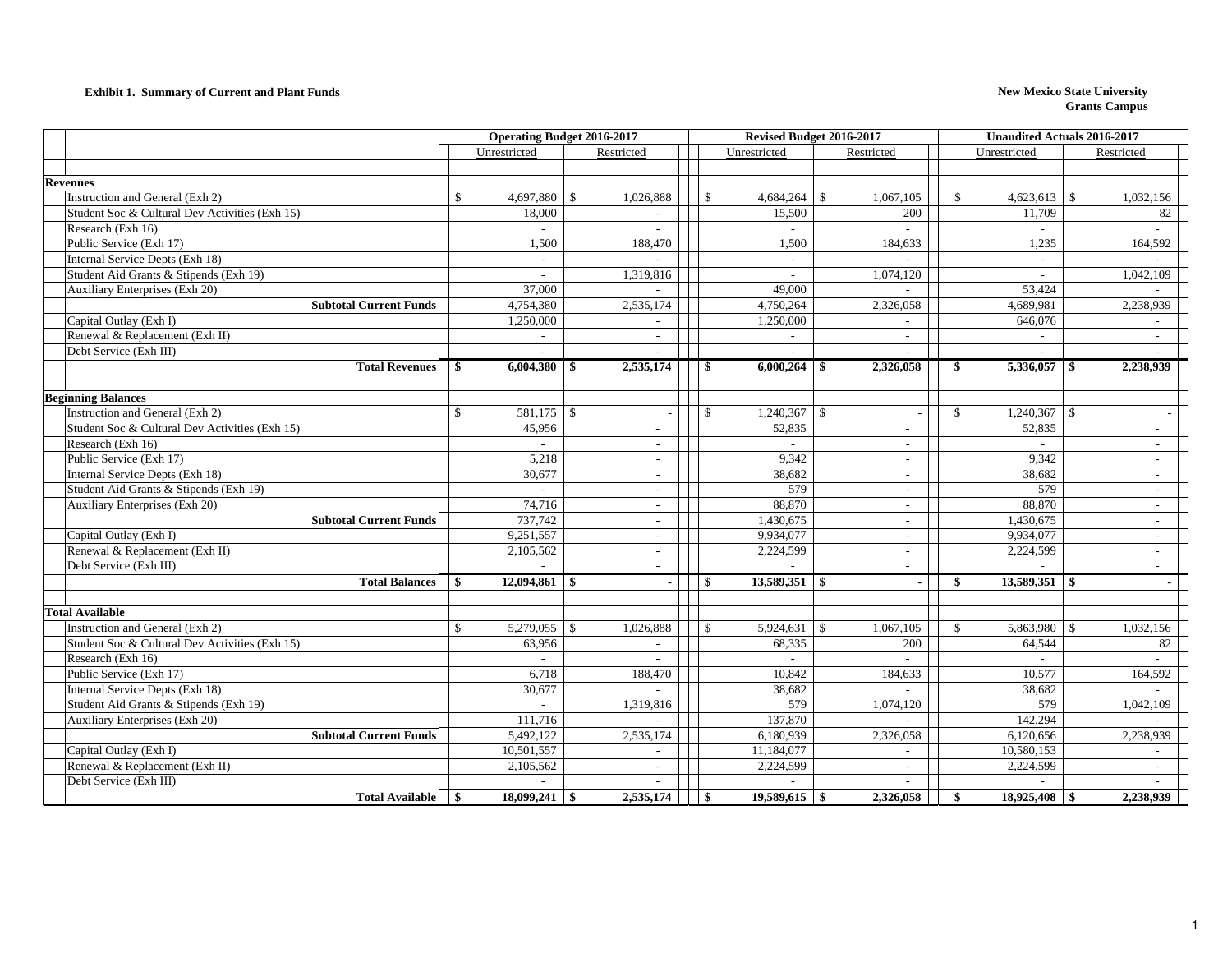#### **Exhibit 1. Summary of Current and Plant Funds New Mexico State University**

|                                                   | <b>Operating Budget 2016-2017</b> |              |               |                          |  |              | Revised Budget 2016-2017 |              |                          |               |                   | <b>Unaudited Actuals 2016-2017</b> |                          |  |
|---------------------------------------------------|-----------------------------------|--------------|---------------|--------------------------|--|--------------|--------------------------|--------------|--------------------------|---------------|-------------------|------------------------------------|--------------------------|--|
|                                                   |                                   | Unrestricted |               | Restricted               |  |              | Unrestricted             |              | Restricted               |               | Unrestricted      |                                    | Restricted               |  |
|                                                   |                                   |              |               |                          |  |              |                          |              |                          |               |                   |                                    |                          |  |
| <b>Expenditures</b>                               |                                   |              |               |                          |  |              |                          |              |                          |               |                   |                                    |                          |  |
| Instruction and General (Exh 2)                   | $\mathbb{S}$                      | 4,460,509    | $\mathbb{S}$  | 1,026,888                |  | $\mathbb{S}$ | 4,326,070                | \$           | 1,067,105                | $\mathbb{S}$  | 3,543,971         | -S                                 | 1,032,156                |  |
| Student Soc & Cultural Dev Activities (Exh 15)    |                                   | 19,627       |               |                          |  |              | 10,751                   |              | 200                      |               | 5,265             |                                    | 82                       |  |
| Research (Exh 16)                                 |                                   |              |               |                          |  |              | $\overline{a}$           |              |                          |               |                   |                                    |                          |  |
| Public Service (Exh 17)                           |                                   | 3,000        |               | 188,470                  |  |              | 15,600                   |              | 184,633                  |               | 11,076            |                                    | 164,592                  |  |
| Internal Service Depts (Exh 18)                   |                                   | (11,000)     |               |                          |  |              | 2,600                    |              |                          |               | (4,076)           |                                    |                          |  |
| Student Aid Grants & Stipends (Exh 19)            |                                   | 55,242       |               | 1,319,816                |  |              | 55,821                   |              | 1,074,120                |               | 55,242            |                                    | 1,042,109                |  |
| Auxiliary Enterprises (Exh 20)                    |                                   | 37,000       |               |                          |  |              | 60,000                   |              |                          |               | 55,632            |                                    |                          |  |
| <b>Subtotal Current Funds</b>                     |                                   | 4,564,378    |               | 2,535,174                |  |              | 4,470,842                |              | 2,326,058                |               | 3,667,110         |                                    | 2,238,939                |  |
| Capital Outlay (Exh I)                            |                                   | 1,375,000    |               | $\overline{\phantom{a}}$ |  |              | 1,775,000                |              | $\sim$                   |               | 1,523,707         |                                    |                          |  |
| Renewal & Replacement (Exh II)                    |                                   | 300,000      |               | $\sim$                   |  |              | 300,000                  |              | $\sim$                   |               | 37,098            |                                    |                          |  |
| Debt Service (Exh III)                            |                                   |              |               | $\sim$                   |  |              |                          |              | $\sim$                   |               |                   |                                    |                          |  |
| <b>Total Expenditures</b>                         | - \$                              | 6,239,378    | - \$          | 2,535,174                |  | - \$         | 6,545,842                | - \$         | 2,326,058                | -S            | 5,227,915         |                                    | 2,238,939                |  |
|                                                   |                                   |              |               |                          |  |              |                          |              |                          |               |                   |                                    |                          |  |
| <b>Transfers To or (From)</b>                     |                                   |              |               |                          |  |              |                          |              |                          |               |                   |                                    |                          |  |
| Instruction and General (Exh 2)                   | <sup>\$</sup>                     | 317,688 \$   |               |                          |  | $\mathbb{S}$ | $1,049,969$ \$           |              |                          | $\mathcal{S}$ | 1,049,969         | $\mathbf{s}$                       |                          |  |
| Student Soc & Cultural Dev Activities (Exh 15)    |                                   | 3,000        |               | $\sim$                   |  |              | 3,000                    |              | $\sim$                   |               | 3,000             |                                    | $\sim$                   |  |
| Research (Exh 16)                                 |                                   |              |               | $\sim$                   |  |              |                          |              | $\sim$                   |               |                   |                                    | $\sim$                   |  |
| Public Service (Exh 17)                           |                                   | (2,000)      |               | $\sim$                   |  |              | (10,000)                 |              | $\overline{\phantom{a}}$ |               | (10,000)          |                                    | $\overline{\phantom{a}}$ |  |
| Internal Service Depts (Exh 18)                   |                                   | 10,500       |               | $\sim$                   |  |              | (13, 847)                |              | $\sim$                   |               | (13, 847)         |                                    | $\sim$                   |  |
| Student Aid Grants & Stipends (Exh 19)            |                                   | (55, 242)    |               | $\sim$                   |  |              | (55, 242)                |              | $\sim$                   |               | (55,242)          |                                    | $\sim$                   |  |
| Auxiliary Enterprises (Exh 20)                    |                                   | 10,000       |               | $\sim$                   |  |              | 10,000                   |              | $\sim$                   |               | 10,000            |                                    | $\sim$                   |  |
| <b>Subtotal Current Funds</b>                     |                                   | 283,946      |               | $\sim$                   |  |              | 983,880                  |              | $\sim$                   |               | 983,880           |                                    | $\sim$                   |  |
| Capital Outlay (Exh I)                            |                                   | (13,681)     |               | $\overline{\phantom{a}}$ |  |              | (213, 681)               |              | $\sim$                   |               | (213, 681)        |                                    | $\sim$                   |  |
| Renewal & Replacement (Exh II)                    |                                   | (270,065)    |               | $\sim$                   |  |              | (769,999)                |              | $\sim$                   |               | (769,999)         |                                    | $\sim$                   |  |
| Debt Service (Exh III)                            |                                   |              |               | $\sim$                   |  |              |                          |              |                          |               |                   |                                    |                          |  |
| <b>Total Net Transfers</b>                        | -\$                               | $200 \t3$    |               | $\overline{\phantom{a}}$ |  | $\sim$       | $200 \, \text{S}$        |              | $\overline{a}$           | -\$           | $200 \, \text{S}$ |                                    | $\blacksquare$           |  |
|                                                   |                                   |              |               |                          |  |              |                          |              |                          |               |                   |                                    |                          |  |
| <b>Ending Balances</b>                            |                                   |              |               |                          |  |              |                          |              |                          |               |                   |                                    |                          |  |
| Instruction and General (Exh 2)                   | $\mathcal{S}$                     | 500,858      | <sup>\$</sup> |                          |  | $\mathbb{S}$ | 548,592                  | $\mathbb{S}$ |                          | \$            | 1,270,040         | <sup>\$</sup>                      |                          |  |
| Student Soc & Cultural Dev Activities (Exh 15)    |                                   | 41,329       |               | $\sim$                   |  |              | 54,584                   |              | $\sim$                   |               | 56,279            |                                    | $\sim$                   |  |
| Research (Exh 16)                                 |                                   |              |               | $\sim$                   |  |              | $\sim$                   |              | $\sim$                   |               | $\sim$            |                                    | $\sim$                   |  |
| Public Service (Exh 17)                           |                                   | 5,718        |               | $\sim$                   |  |              | 5.242                    |              | $\sim$                   |               | 9,501             |                                    | $\sim$                   |  |
| Internal Service Depts (Exh 18)                   |                                   | 31,177       |               | $\overline{\phantom{a}}$ |  |              | 49,929                   |              | $\overline{\phantom{a}}$ |               | 56,605            |                                    | $\sim$                   |  |
| Student Aid Grants & Stipends (Exh 19)            |                                   |              |               | $\sim$                   |  |              |                          |              |                          |               | 579               |                                    | $\sim$                   |  |
| Auxiliary Enterprises (Exh 20)                    |                                   | 64,716       |               | $\sim$                   |  |              | 67,870                   |              | $\sim$                   |               | 76,662            |                                    | $\sim$                   |  |
| <b>Subtotal Current Funds</b>                     |                                   | 643,798      |               | $\sim$                   |  |              | 726,217                  |              | $\sim$                   |               | 1,469,666         |                                    | $\sim$                   |  |
| Capital Outlay (Exh I)                            |                                   | 9,140,238    |               | $\sim$                   |  |              | 9,622,758                |              | $\sim$                   |               | 9,270,127         |                                    | $\sim$                   |  |
| Renewal & Replacement (Exh II)                    |                                   | 2,075,627    |               | $\overline{\phantom{a}}$ |  |              | 2,694,598                |              | $\sim$                   |               | 2,957,500         |                                    | $\sim$                   |  |
| Debt Service (Exh III)                            |                                   |              |               |                          |  |              |                          |              |                          |               |                   |                                    |                          |  |
| <b>Total Ending Balances</b>                      | \$                                | 11,859,663   | \$            | $\blacksquare$           |  | <b>S</b>     | $13,043,573$ \$          |              | $\sim$                   | -\$           | 13,697,293        | - \$                               | $\sim$                   |  |
|                                                   |                                   |              |               |                          |  |              |                          |              |                          |               |                   |                                    |                          |  |
| <b>Total Expenditures, Transfers and Balances</b> | \$                                | 18,099,241   | -\$           | 2,535,174                |  | \$           | $19,589,615$ \$          |              | 2,326,058                | \$            | 18,925,408        | - \$                               | 2,238,939                |  |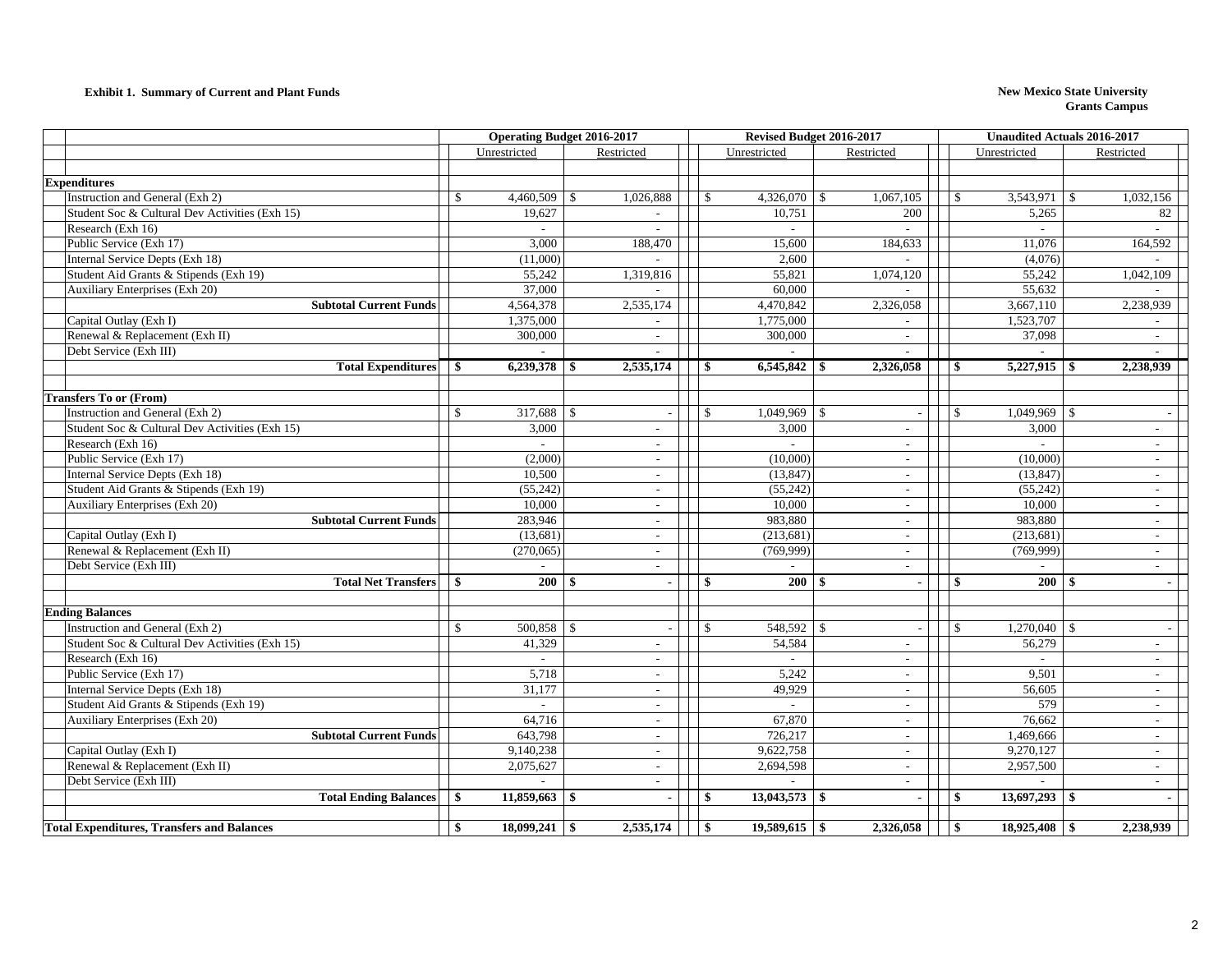#### **Exhibit 1A. Detail of Transfers**

#### **New Mexico State University Grants Campus**

|                                                      | <b>Operating Budget 2016-2017</b> |                          |              | Revised Budget 2016-2017 |                          | <b>Unaudited Actuals 2016-2017</b> |                          |                          |  |
|------------------------------------------------------|-----------------------------------|--------------------------|--------------|--------------------------|--------------------------|------------------------------------|--------------------------|--------------------------|--|
|                                                      | Unrestricted                      | Restricted               |              | Unrestricted             | Restricted               |                                    | Unrestricted             | Restricted               |  |
|                                                      |                                   |                          |              |                          |                          |                                    |                          |                          |  |
| A. Instruction and General Transfers:                |                                   |                          |              |                          |                          |                                    |                          |                          |  |
| Non-Mandatory                                        |                                   |                          |              |                          |                          |                                    |                          |                          |  |
| Public Service                                       | $\mathbf S$<br>$2,000$ \$         |                          | $\mathbb{S}$ | 10,000<br>$\mathbb{S}$   |                          | $\mathbb{S}$                       | $10,000$ \$              |                          |  |
| <b>Internal Service</b>                              | $\sim$                            | $\overline{\phantom{a}}$ |              | 24,281                   | $\overline{\phantom{a}}$ |                                    | 24,281                   | $\overline{\phantom{a}}$ |  |
| Capital Outlay                                       | $\sim$                            | $\sim$                   |              | 200,000                  | $\overline{\phantom{a}}$ |                                    | 200,000                  | $\overline{a}$           |  |
| Renewal and Replacement                              | $\mathcal{L}^{\mathcal{A}}$       | $\overline{\phantom{a}}$ |              | 500,000                  | $\overline{\phantom{a}}$ |                                    | 500,000                  | $\sim$                   |  |
| Las Cruces Campus                                    | 200                               | $\sim$                   |              | 200                      | $\sim$                   |                                    | 200                      | $\overline{a}$           |  |
| Subtotal Non-Mandatory                               | 2.200                             | $\sim$                   |              | 734,481                  | $\mathcal{L}$            |                                    | 734,481                  | $\sim$                   |  |
| Required                                             |                                   |                          |              |                          |                          |                                    |                          |                          |  |
| Student Aid                                          | 52,242                            | $\overline{\phantom{a}}$ |              | 52,242                   | $\sim$                   |                                    | 52,242                   | $\overline{a}$           |  |
| Capital Outlay                                       | 13,681                            | $\overline{\phantom{a}}$ |              | 13,681                   | $\sim$                   |                                    | 13,681                   | $\overline{a}$           |  |
| Renewal and Replacement                              | 249,565                           | $\sim$                   |              | 249,565                  | $\sim$                   |                                    | 249,565                  | $\overline{a}$           |  |
| Subtotal Required                                    | 315,488                           | $\overline{a}$           |              | 315,488                  | $\overline{\phantom{a}}$ |                                    | 315,488                  | $\overline{a}$           |  |
| <b>Total Transfers (Exh 2)</b>                       | 317,688                           | $\blacksquare$           |              | 1,049,969                | $\blacksquare$           |                                    | 1,049,969                | $\blacksquare$           |  |
| <b>B. Stdt Soc &amp; Cultural Dev Act Transfers:</b> |                                   |                          |              |                          |                          |                                    |                          |                          |  |
| Non-Mandatory                                        |                                   |                          |              |                          |                          |                                    |                          |                          |  |
| Student Aid                                          | 3,000                             | $\overline{\phantom{a}}$ |              | 3,000                    | $\sim$                   |                                    | 3,000                    | $\overline{\phantom{a}}$ |  |
| Subtotal Non-Mandatory                               | 3,000                             | $\overline{\phantom{a}}$ |              | 3,000                    | $\sim$                   |                                    | 3,000                    |                          |  |
|                                                      |                                   |                          |              |                          |                          |                                    |                          |                          |  |
| <b>Total Transfers (Exh 15)</b>                      | 3,000                             | $\blacksquare$           |              | 3,000                    | $\blacksquare$           |                                    | 3,000                    | $\blacksquare$           |  |
| <b>C. Research Transfers:</b>                        |                                   |                          |              |                          |                          |                                    |                          |                          |  |
| Non-Mandatory                                        |                                   |                          |              |                          |                          |                                    |                          |                          |  |
| Research                                             | $\sim$                            | $\sim$                   |              | $\sim$                   | $\sim$                   |                                    | $\overline{a}$           | $\overline{a}$           |  |
| Subtotal Non-Mandatory                               | $\sim$                            | $\sim$                   |              | $\sim$                   | $\overline{a}$           |                                    | $\overline{\phantom{a}}$ |                          |  |
| <b>Total Transfers (Exh 16)</b>                      | $\mathbf{r}$                      | $\sim$                   |              | $\sim$                   | $\mathbf{r}$             |                                    | $\sim$                   | $\overline{a}$           |  |
| <b>D. Public Service Transfers:</b>                  |                                   |                          |              |                          |                          |                                    |                          |                          |  |
| Non-Mandatory                                        |                                   |                          |              |                          |                          |                                    |                          |                          |  |
| I & G                                                | (2,000)                           | $\sim$                   |              | (10,000)                 | $\sim$                   |                                    | (10,000)                 |                          |  |
| Subtotal Non-Mandatory                               | (2,000)                           | $\sim$                   |              | (10,000)                 | $\sim$                   |                                    | (10,000)                 | $\overline{a}$           |  |
|                                                      |                                   |                          |              |                          |                          |                                    |                          |                          |  |
| <b>Total Transfers (Exh 17)</b>                      | (2,000)                           | $\sim$                   |              | (10,000)                 | $\sim$                   |                                    | (10,000)                 | $\sim$                   |  |
| E. Internal Service Transfers:                       |                                   |                          |              |                          |                          |                                    |                          |                          |  |
| Non-Mandatory                                        |                                   |                          |              |                          |                          |                                    |                          |                          |  |
| I & G                                                | $\sim$                            | $\sim$                   |              | (24, 281)                | $\sim$                   |                                    | (24, 281)                | $\overline{a}$           |  |
| Renewal and Replacement                              | 10,500                            | $\sim$                   |              | 10,434                   | $\sim$                   |                                    | 10,434                   | $\sim$                   |  |
| Subtotal Non-Mandatory                               | 10,500                            | $\overline{\phantom{a}}$ |              | (13, 847)                | $\sim$                   |                                    | (13, 847)                | $\overline{a}$           |  |
|                                                      |                                   |                          |              |                          |                          |                                    |                          |                          |  |
| <b>Total Transfers (Exh 18)</b>                      | 10,500                            | $\blacksquare$           |              | (13, 847)                | $\bullet$                |                                    | (13, 847)                | ä,                       |  |
| F. Student Aid Grants and Stipends Transfers:        |                                   |                          |              |                          |                          |                                    |                          |                          |  |
| Non-Mandatory                                        |                                   |                          |              |                          |                          |                                    |                          |                          |  |
| Student Social and Cultural                          | (3,000)                           | $\sim$                   |              | (3,000)                  | $\sim$                   |                                    | (3,000)                  | $\overline{a}$           |  |
| Subtotal Non-Mandatory                               | (3,000)                           | $\sim$                   |              | (3,000)                  | $\sim$                   |                                    | (3,000)                  | $\overline{a}$           |  |
| Required                                             |                                   |                          |              |                          |                          |                                    |                          |                          |  |
| I & G                                                | (52, 242)                         | $\sim$                   |              | (52, 242)                | $\sim$                   |                                    | (52, 242)                | $\overline{a}$           |  |
| <b>Subtotal Required</b>                             | (52, 242)                         | $\sim$                   |              | (52, 242)                | $\sim$                   |                                    | (52, 242)                | $\sim$                   |  |
|                                                      |                                   |                          |              |                          |                          |                                    |                          |                          |  |
| <b>Total Transfers (Exh 19)</b>                      | (55, 242)                         | $\sim$                   |              | (55, 242)                | $\sim$                   |                                    | (55,242)                 | $\sim$                   |  |
|                                                      |                                   |                          |              |                          |                          |                                    |                          |                          |  |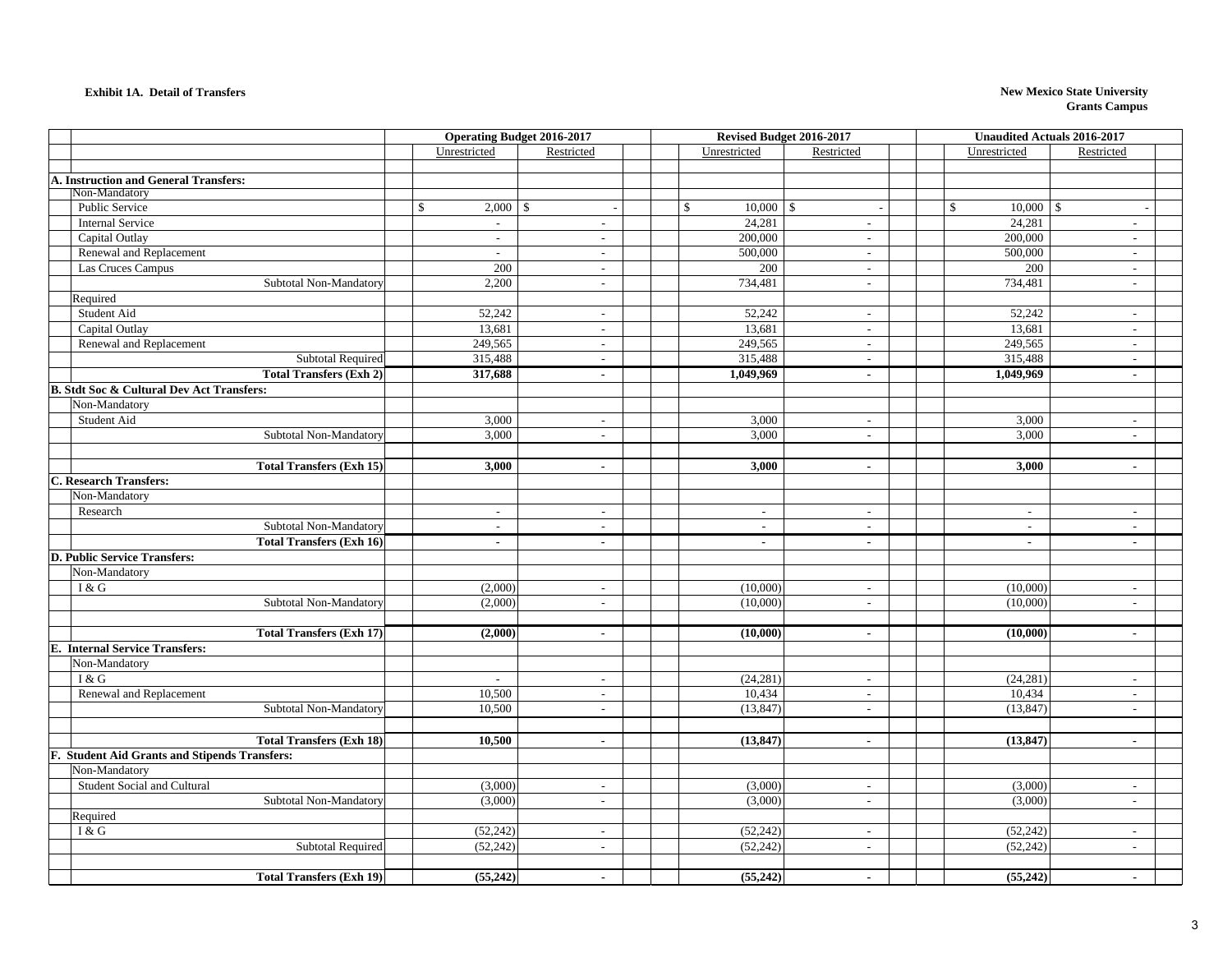#### **Exhibit 1A. Detail of Transfers**

#### **New Mexico State University Grants Campus**

|                                                                  | <b>Operating Budget 2016-2017</b> |                          |  | Revised Budget 2016-2017 |                          | Unaudited Actuals 2016-2017 |                          |  |
|------------------------------------------------------------------|-----------------------------------|--------------------------|--|--------------------------|--------------------------|-----------------------------|--------------------------|--|
|                                                                  | Unrestricted                      | Restricted               |  | Unrestricted             | Restricted               | Restricted<br>Unrestricted  |                          |  |
| G. Auxiliary Enterprises Transfers:                              |                                   |                          |  |                          |                          |                             |                          |  |
| Non-Mandatory                                                    |                                   |                          |  |                          |                          |                             |                          |  |
| Renewal and Replacement                                          | 10,000                            | $\sim$                   |  | 10,000                   | $\overline{\phantom{a}}$ | 10.000                      |                          |  |
| Subtotal Non-Mandatory                                           | 10,000                            | $\sim$                   |  | 10,000                   | $\sim$                   | 10,000                      | $\overline{\phantom{a}}$ |  |
|                                                                  |                                   |                          |  |                          |                          |                             |                          |  |
| <b>Total Transfers (Exh 20)</b>                                  | 10.000                            | $\blacksquare$           |  | 10,000                   | $\blacksquare$           | 10,000                      | $\overline{\phantom{a}}$ |  |
| H. Intercollegiate Transfers:                                    |                                   |                          |  |                          |                          |                             |                          |  |
| Non-Mandatory                                                    |                                   |                          |  |                          |                          |                             |                          |  |
| Athletics                                                        | $\overline{\phantom{a}}$          | $\overline{\phantom{a}}$ |  | $\overline{\phantom{a}}$ | $\sim$                   | $\sim$                      | $\overline{\phantom{a}}$ |  |
| Subtotal Non-Mandatory                                           | $\overline{a}$                    | $\overline{\phantom{a}}$ |  | $\sim$                   | $\overline{\phantom{a}}$ | $\sim$                      |                          |  |
| <b>Total Transfers (Exh 21)</b>                                  | $\blacksquare$                    | $\sim$                   |  | $\sim$                   | $\sim$                   | $\blacksquare$              | $\blacksquare$           |  |
| <b>I. Independent Operations Transfers:</b>                      |                                   |                          |  |                          |                          |                             |                          |  |
| Non-Mandatory                                                    |                                   |                          |  |                          |                          |                             |                          |  |
| Independent Operations                                           | $\overline{\phantom{a}}$          | $\sim$                   |  | $\sim$                   | $\sim$                   | $\sim$                      | $\overline{\phantom{a}}$ |  |
| Subtotal Non-Mandatory                                           | $\overline{a}$                    | $\overline{\phantom{a}}$ |  | $\sim$                   | $\overline{a}$           | $\sim$                      | $\overline{a}$           |  |
| <b>Total Transfers (Exh 22)</b>                                  | $\blacksquare$                    | $\overline{a}$           |  | $\blacksquare$           | $\blacksquare$           | $\blacksquare$              | $\blacksquare$           |  |
| <b>J. Capital Outlay Transfers:</b>                              |                                   |                          |  |                          |                          |                             |                          |  |
| Non-Mandatory                                                    |                                   |                          |  |                          |                          |                             |                          |  |
| Unallocated                                                      |                                   |                          |  |                          |                          |                             |                          |  |
| I & G                                                            | $\overline{\phantom{a}}$          | $\sim$                   |  | (200,000)                | $\sim$                   | (200,000)                   | $\sim$                   |  |
| Subtotal Non-Mandatory                                           | $\overline{\phantom{a}}$          | $\overline{\phantom{a}}$ |  | (200,000)                | $\sim$                   | (200,000)                   | $\overline{\phantom{a}}$ |  |
| Required                                                         |                                   |                          |  |                          |                          |                             |                          |  |
| Allocated                                                        |                                   |                          |  |                          |                          |                             |                          |  |
| I & G                                                            | (13,681)                          | $\overline{\phantom{a}}$ |  | (13,681)                 | $\overline{\phantom{a}}$ | (13,681)                    | $\overline{\phantom{a}}$ |  |
| <b>Subtotal Required</b>                                         | (13,681)                          | $\overline{\phantom{a}}$ |  | (13,681)                 | $\sim$                   | (13,681)                    |                          |  |
| <b>Total Transfers (Exh I)</b>                                   | (13,681)                          | $\sim$                   |  | (213,681)                | $\sim$                   | (213, 681)                  | $\blacksquare$           |  |
| K. Renewal and Replacement Transfers:                            |                                   |                          |  |                          |                          |                             |                          |  |
| Non-Mandatory                                                    |                                   |                          |  |                          |                          |                             |                          |  |
| I & G                                                            |                                   | $\overline{\phantom{a}}$ |  | (500,000)                | $\sim$                   | (500,000)                   | $\overline{a}$           |  |
| <b>Internal Service</b>                                          | (10,500)                          | $\sim$                   |  | (10, 434)                | $\sim$                   | (10, 434)                   | $\overline{\phantom{a}}$ |  |
| <b>Auxiliary Enterprises</b>                                     | (10,000)                          | $\sim$                   |  | (10,000)                 | $\sim$                   | (10,000)                    | $\overline{a}$           |  |
| Subtotal Non-Mandatory                                           | (20,500)                          | $\overline{\phantom{a}}$ |  | (520, 434)               | $\sim$                   | (520, 434)                  | $\overline{a}$           |  |
| Required                                                         |                                   |                          |  |                          |                          |                             |                          |  |
| I & G                                                            | (249, 565)                        | $\overline{a}$           |  | (249, 565)               | $\sim$                   | (249, 565)                  | $\overline{\phantom{a}}$ |  |
| <b>Subtotal Required</b>                                         | (249, 565)                        |                          |  | (249, 565)               | $\sim$                   | (249, 565)                  |                          |  |
| <b>Total Transfers (Exh II)</b>                                  | (270,065)                         | $\sim$                   |  | (769,999)                | $\sim$                   | (769,999)                   | $\sim$                   |  |
| L. Debt Service Transfers:                                       |                                   |                          |  |                          |                          |                             |                          |  |
| Non-Mandatory                                                    |                                   |                          |  |                          |                          |                             |                          |  |
| Debt Service                                                     | $\overline{\phantom{a}}$          | $\sim$                   |  | $\sim$                   | $\sim$                   | $\sim$                      | $\overline{a}$           |  |
| Subtotal Non-Mandatory                                           | $\overline{\phantom{a}}$          | $\overline{\phantom{a}}$ |  | $\sim$                   | $\sim$                   | $\overline{\phantom{a}}$    |                          |  |
| <b>Total Transfers (Exh III)</b>                                 | $\blacksquare$                    | $\blacksquare$           |  | $\blacksquare$           | $\sim$                   | $\blacksquare$              |                          |  |
| Net Transfers (should equal transfer to LC or other fund groups) | 200                               | $\blacksquare$           |  | 200                      | $\blacksquare$           | 200                         | $\blacksquare$           |  |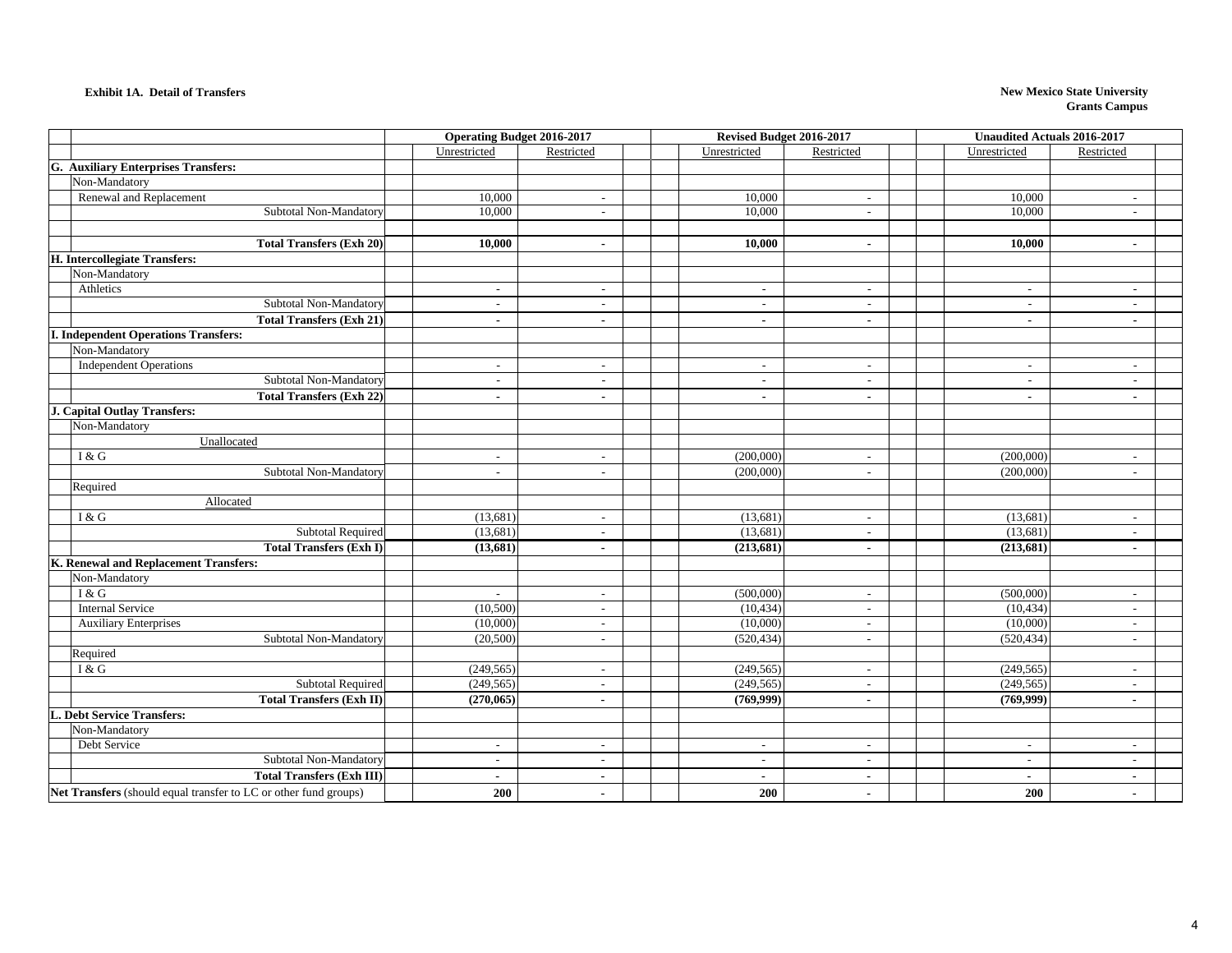#### **Exhibit 2. Summary of Instruction and General New Mexico State University**

|                                             | <b>Operating Budget 2016-2017</b> |                  |            |                  |              | Revised Budget 2016-2017 |                | <b>Unaudited Actuals 2016-2017</b> |              |                         |                |                 |
|---------------------------------------------|-----------------------------------|------------------|------------|------------------|--------------|--------------------------|----------------|------------------------------------|--------------|-------------------------|----------------|-----------------|
|                                             | <b>FTE</b>                        | Unrestricted     | <b>FTE</b> | Restricted       | <b>FTE</b>   | Unrestricted             | <b>FTE</b>     | Restricted                         | <b>FTE</b>   | Unrestricted            | <b>FTE</b>     | Restricted      |
| <b>Revenues</b>                             |                                   |                  |            |                  |              |                          |                |                                    |              |                         |                |                 |
| Tuition and Fees Income (Exh 3)             |                                   | 863,300          |            | $\mathbb{S}$     |              | 956,945                  |                | \$                                 |              | $\mathbb{S}$<br>864,318 |                | $\mathbb{S}$    |
| Federal Govt Appropriations (Exh 4)         |                                   | $\mathbf{r}$     |            | $\sim$           |              |                          |                | $\sim$                             |              |                         |                | $\sim$          |
| State Govt Appropriations (Exh 4)           |                                   | 3,557,700        |            | $\sim$           |              | 3,379,800                |                | $\sim$                             |              | 3,418,800               |                | $\sim$          |
| Local Govt Appropriations (Exh 4)           |                                   | 225,000          |            | $\sim$           |              | 293,142                  |                |                                    |              | 286,706                 |                |                 |
| Federal Govt G & C (Exh 5)                  |                                   | 300              |            | 888,543          |              | 200                      |                | 924,469                            |              | 168                     |                | 898,223         |
| State Govt G & C (Exh 5)                    |                                   | $\blacksquare$   |            | 137,345          |              | $\sim$                   |                | 142,636                            |              | $\sim$                  |                | 133,933         |
| Local Govt G & C (Exh 5)                    |                                   | $\sim$           |            | $\sim$           |              | $\sim$                   |                | $\sim$                             |              | $\sim$                  |                | $\sim$          |
| Private Gifts, G & C (Exh 6)                |                                   | $\sim$           |            | 1,000            |              | $\sim$                   |                | $\sim$                             |              | $\sim$                  |                | $\sim$          |
| Endow, Land & Perm Fund Income (Exh 7)      |                                   | $\equiv$         |            | $\omega_{\rm c}$ |              | $\omega$                 |                | $\sim$                             |              | $\sim$                  |                | $\sim$          |
| Sales & Services of Educ Activities (Exh 8) |                                   |                  |            | $\omega$         |              |                          |                | $\sim$                             |              |                         |                |                 |
| Other Sources (Exh 9)                       |                                   | 51,580           |            | $\sim$           |              | 54,177                   |                |                                    |              | 53,621                  |                |                 |
| <b>Total Revenues (Exh 1)</b>               |                                   | 4,697,880        |            | 1,026,888        |              | 4,684,264                |                | 1,067,105                          |              | 4,623,613               |                | 1,032,156       |
| <b>Beginning Balance (Exh 1)</b>            |                                   | 581,175          |            |                  |              | 1,240,367                |                |                                    |              | 1,240,367               |                |                 |
| <b>Total Available (Exh 1)</b>              |                                   | 5,279,055<br>\$  |            | \$<br>1,026,888  |              | 5,924,631<br>\$          |                | 1,067,105<br>\$                    |              | 5,863,980<br>\$         |                | \$<br>1,032,156 |
| <b>Expenditures</b>                         |                                   |                  |            |                  |              |                          |                |                                    |              |                         |                |                 |
| Instruction (Exh 10)                        | 84.04                             | 1,727,917        | 7.33       | 363,351          | 79.50        | 1,663,798                | 8.52           | 489,287                            | 67.76        | 1,443,667               | 9.79           | 461,898         |
| Academic Support (Exh 11)                   | 6.32                              | 550,742          | 8.52       | 641,937          | 6.64         | 590,521                  | 13.22          | 549,418                            | 6.28         | 470,901                 | 15.02          | 545,195         |
| Student Services (Exh 12)                   | 10.79                             | 555,104          | 1.00       | 15,900           | 10.01        | 560,555                  | 1.53           | 24,500                             | 9.33         | 466,783                 | 1.35           | 21,551          |
| Institutional Support (Exh 13)              | 9.94                              | 1,044,711        | 0.04       | 1,600            |              | 934,379                  |                |                                    |              | 686,182                 |                |                 |
| Operation & Maintenance (Exh 14)            | 5.34                              | 582,035          | 0.26       | 4,100            | 7.36<br>4.68 | 576,817                  | $\sim$<br>0.24 | $\sim$<br>3,900                    | 6.96<br>4.32 | 476,438                 | $\sim$<br>0.22 | $\sim$<br>3,512 |
|                                             |                                   |                  |            |                  |              |                          |                |                                    |              |                         |                |                 |
| <b>Total Expenditures (Exh 1)</b>           | 116.43                            | 4,460,509        | 17.15      | 1,026,888        | 108.19       | 4,326,070                | 23.51          | 1,067,105                          | 94.65        | 3,543,971               | 26.38          | 1,032,156       |
| <b>Transfers</b>                            |                                   |                  |            |                  |              |                          |                |                                    |              |                         |                |                 |
| Non-Mandatory                               |                                   |                  |            |                  |              |                          |                |                                    |              |                         |                |                 |
| <b>Public Service</b>                       |                                   | 2,000            |            | $\sim$           |              | 10.000                   |                | $\sim$                             |              | 10.000                  |                | $\sim$          |
| <b>Internal Service</b>                     |                                   | $\sim$           |            | $\sim$           |              | 24,281                   |                | $\sim$                             |              | 24,281                  |                | $\sim$          |
| Capital Outlay                              |                                   | $\sim$           |            | $\sim$           |              | 200,000                  |                | $\sim$                             |              | 200,000                 |                | $\sim$          |
| Renewal and Replacement                     |                                   | $\sim$           |            | $\sim$           |              | 500,000                  |                | $\sim$                             |              | 500,000                 |                | $\sim$          |
| Las Cruces Campus                           |                                   | 200              |            | $\sim$           |              | 200                      |                | $\sim$                             |              | 200                     |                | $\sim$          |
| Subtotal Non-Mandatory                      |                                   | 2,200            |            | $\sim$           |              | 734,481                  |                | $\sim$                             |              | 734,481                 |                | $\sim$          |
| Required                                    |                                   |                  |            |                  |              |                          |                |                                    |              |                         |                |                 |
| Student Aid                                 |                                   | 52,242           |            | $\sim$           |              | 52,242                   |                | $\sim$                             |              | 52,242                  |                | $\sim$          |
| Capital Outlay                              |                                   | 13,681           |            | $\sim$           |              | 13,681                   |                | $\sim$                             |              | 13,681                  |                | $\sim$          |
| Renewal and Replacement                     |                                   | 249,565          |            | $\sim$           |              | 249,565                  |                | $\sim$                             |              | 249,565                 |                | $\sim$          |
| <b>Subtotal Required</b>                    |                                   | 315,488          |            | $\sim$           |              | 315,488                  |                | $\sim$                             |              | 315,488                 |                | $\sim$          |
| (EXH 1) Total Net Transfers (Exh 1)         |                                   | 317,688          |            | $\blacksquare$   |              | 1,049,969                |                | $\sim$                             |              | 1,049,969               |                | $\sim$          |
| <b>Total Expenditures and Net Transfers</b> |                                   | 4,778,197<br>-\$ |            | \$<br>1,026,888  |              | 5,376,039<br>\$          |                | 1,067,105<br>\$                    |              | 4,593,940<br>\$         |                | \$<br>1,032,156 |
| <b>Ending Balance (Exh 1)</b>               |                                   | \$<br>500,858    |            | \$               |              | 548,592<br>-\$           |                | \$                                 |              | \$<br>1,270,040         |                | \$              |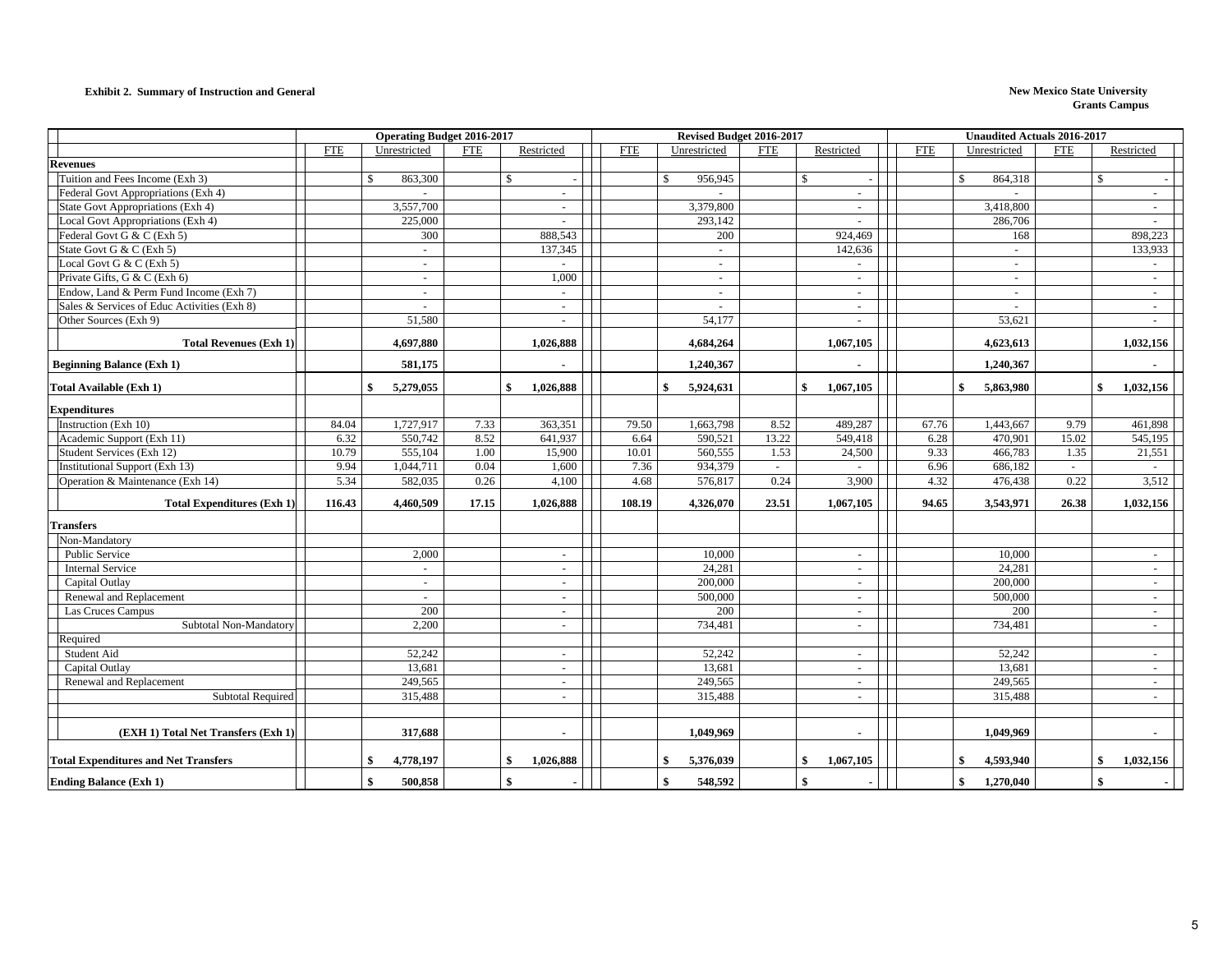### **Exhibit 3. Summary of Student Tuition and Misc. Fees for Instruction and General New Mexico State University**

|                |                                                 | <b>Operating Budget 2016-2017</b> |                          |                          |  |  | Revised Budget 2016-2017 |      |                          |                             | <b>Unaudited Actuals 2016-2017</b> |  |  |
|----------------|-------------------------------------------------|-----------------------------------|--------------------------|--------------------------|--|--|--------------------------|------|--------------------------|-----------------------------|------------------------------------|--|--|
|                |                                                 |                                   | Unrestricted             | Restricted               |  |  | Unrestricted             |      | Restricted               | Unrestricted                | Restricted                         |  |  |
| <b>Tuition</b> |                                                 |                                   |                          |                          |  |  |                          |      |                          |                             |                                    |  |  |
|                | Resident Student/Full Time                      |                                   |                          |                          |  |  |                          |      |                          |                             |                                    |  |  |
|                | Summer                                          |                                   | \$                       |                          |  |  | 15,000<br>$\mathbb{S}$   | -\$  |                          | $27,271$ \$<br>\$           |                                    |  |  |
|                | Fall                                            |                                   | 140,000                  | $\sim$                   |  |  | 140,000                  |      | $\sim$                   | 95,033                      | $\sim$                             |  |  |
|                | Spring                                          |                                   | 120,000                  | $\sim$                   |  |  | 140,000                  |      | $\sim$                   | 88,262                      | $\sim$                             |  |  |
|                | <b>Resident Student/Part Time</b>               |                                   |                          |                          |  |  |                          |      |                          |                             |                                    |  |  |
|                | Summer                                          |                                   | 70,000                   | $\sim$                   |  |  | 60,000                   |      | $\overline{\phantom{a}}$ | 46,389                      | $\sim$                             |  |  |
|                | Fall                                            |                                   | 165,000                  | $\sim$                   |  |  | 155,000                  |      | $\overline{\phantom{a}}$ | 186,291                     | $\sim$                             |  |  |
|                | Spring                                          |                                   | 135,000                  |                          |  |  | 150,000                  |      | ÷.                       | 179,222                     | $\sim$                             |  |  |
|                | <b>Total Tuition from Resident Students</b>     |                                   | 650,000                  | $\sim$                   |  |  | 660,000                  |      | $\overline{\phantom{a}}$ | 622,468                     | $\sim$                             |  |  |
|                | Non-Resident Student/Full Time                  |                                   |                          |                          |  |  |                          |      |                          |                             |                                    |  |  |
|                | Summer                                          |                                   | $\overline{\phantom{a}}$ |                          |  |  |                          |      | $\sim$                   | $\blacksquare$              | $\sim$                             |  |  |
|                | Fall                                            |                                   | ä,                       |                          |  |  |                          |      | $\bar{a}$                | $\sim$                      | $\sim$                             |  |  |
|                | Spring                                          |                                   | $\sim$                   | $\sim$                   |  |  | 2,500                    |      | $\sim$                   | 1,898                       | $\sim$                             |  |  |
|                | Non-Resident Student/Part Time                  |                                   |                          |                          |  |  |                          |      |                          |                             |                                    |  |  |
|                | Summer                                          |                                   | $\sim$                   | $\sim$                   |  |  | $\sim$                   |      | $\sim$                   | $\sim$                      | $\sim$                             |  |  |
|                | Fall                                            |                                   | 12,000                   | $\sim$                   |  |  | 16,500                   |      | $\sim$                   | 15,588                      | $\sim$                             |  |  |
|                | Spring                                          |                                   | 10,000                   |                          |  |  | 15,000                   |      |                          | 12,535                      | $\sim$                             |  |  |
|                | <b>Total Tuition from Non-Resident Students</b> |                                   | 22,000                   | $\sim$                   |  |  | 34,000                   |      | $\overline{\phantom{a}}$ | 30,021                      | $\sim$                             |  |  |
|                |                                                 |                                   |                          |                          |  |  |                          |      |                          |                             |                                    |  |  |
|                | <b>Total Tuition</b>                            |                                   | 672,000                  | $\sim$                   |  |  | 694,000                  |      | $\sim$                   | 652,489                     | $\sim$                             |  |  |
|                | <b>Community Education/Contract Training</b>    |                                   | \$<br>$12,000$ \$        |                          |  |  | $\mathcal{S}$<br>9,000   | - \$ |                          | $\mathcal{S}$<br>$7,680$ \$ |                                    |  |  |
| Fees           |                                                 |                                   |                          |                          |  |  |                          |      |                          |                             |                                    |  |  |
|                | <b>Application Fee</b>                          |                                   | \$                       | $\mathbb{S}$             |  |  | $\mathcal{S}$<br>20      | -\$  |                          | \$<br>40                    | $\mathcal{S}$                      |  |  |
|                | <b>Distance Education Fee</b>                   |                                   | 110,000                  |                          |  |  | 155,000                  |      | $\overline{\phantom{a}}$ | 136,615                     | $\sim$                             |  |  |
|                | Deferred Payment Fee                            |                                   | 7,300                    | $\sim$                   |  |  | 10,000                   |      | $\sim$                   | 7,480                       | $\sim$                             |  |  |
|                | <b>Graduation Fee</b>                           |                                   | 3,000                    | $\sim$                   |  |  | 3,000                    |      | $\sim$                   | 2,500                       | $\sim$                             |  |  |
|                | Laboratory/Course Fee                           |                                   | 20,000                   | $\sim$                   |  |  | 20,500                   |      | $\sim$                   | 14,687                      | $\sim$                             |  |  |
|                | Late Registration Fee                           |                                   | 2,000                    | $\sim$                   |  |  | 13,000                   |      | $\sim$                   | 2,225                       | $\sim$                             |  |  |
|                | <b>Technology Support Fee</b>                   |                                   | 37,000                   | $\sim$                   |  |  | 52,425                   |      | $\overline{\phantom{a}}$ | 40,602                      | $\sim$                             |  |  |
|                | <b>Total Fees</b>                               |                                   | 179,300                  | $\overline{\phantom{a}}$ |  |  | 253,945                  |      | $\overline{\phantom{a}}$ | 204,149                     | $\sim$                             |  |  |
|                | Total Tuition and Fees Income for I&G (Exh 2)   |                                   | 863,300                  |                          |  |  | 956,945                  |      |                          | 864,318                     |                                    |  |  |
|                |                                                 |                                   |                          |                          |  |  |                          |      |                          |                             |                                    |  |  |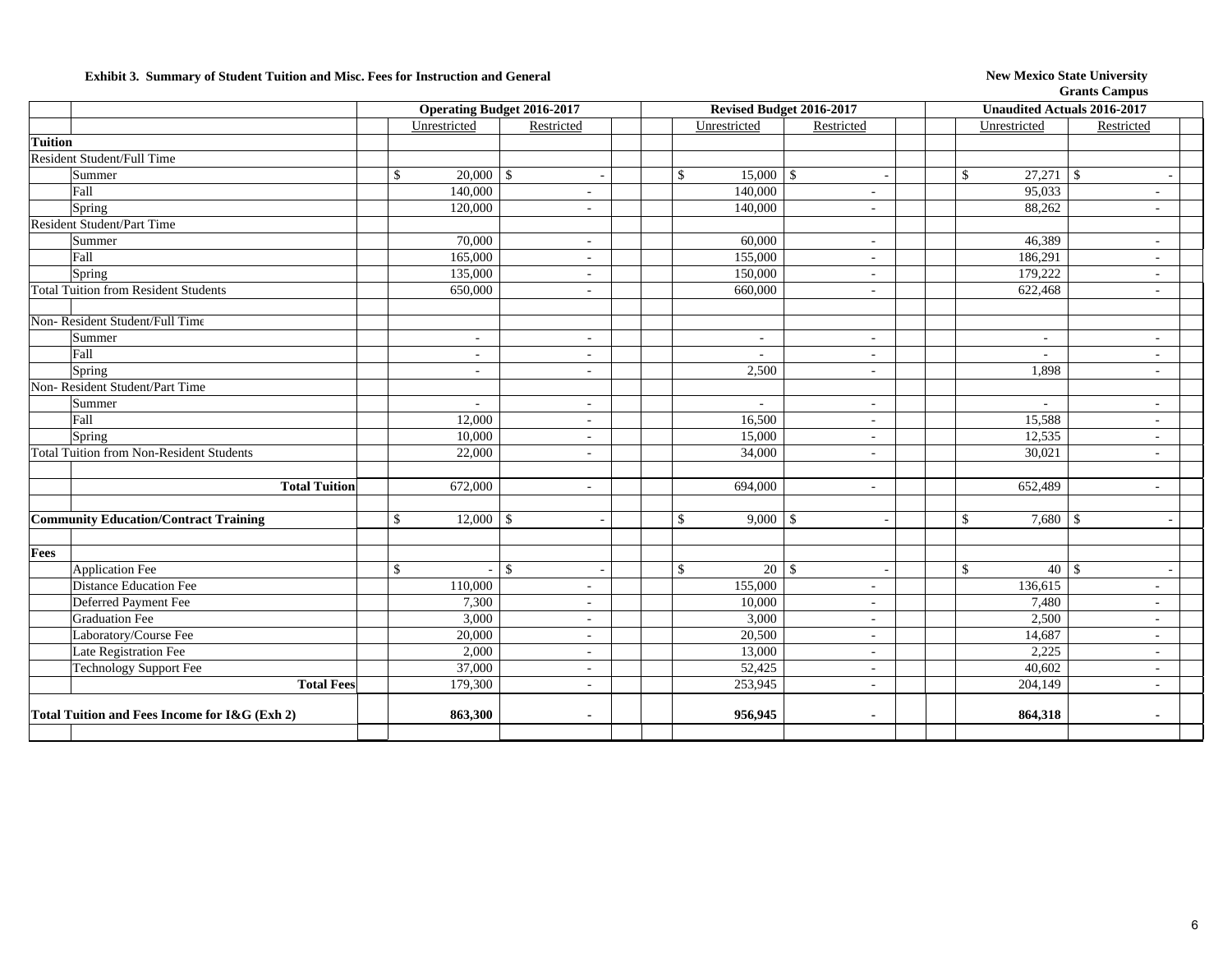#### **Exhibit 4. Summary of Government Appropriations for Instruction and General Exhibit 5. Summary of Government Grants and Contracts for Instruction and General**

#### **New Mexico State University Grants Campus**

| <b>Exhibit 4. Government Appropriations</b>           |                          | <b>Operating Budget 2016-2017</b> |  | Revised Budget 2016-2017 |               |                          | <b>Unaudited Actuals 2016-2017</b> |                          |                                    |  |
|-------------------------------------------------------|--------------------------|-----------------------------------|--|--------------------------|---------------|--------------------------|------------------------------------|--------------------------|------------------------------------|--|
| <b>Instruction and General</b>                        | Unrestricted             | Restricted                        |  | Unrestricted             |               | Restricted               | Unrestricted                       |                          | Restricted                         |  |
|                                                       |                          |                                   |  |                          |               |                          |                                    |                          |                                    |  |
| Federal                                               |                          |                                   |  |                          |               |                          |                                    |                          |                                    |  |
| Land Grant Teaching Funds (Morrill)                   | \$                       | $\mathcal{S}$                     |  | $\mathcal{S}$            | $\mathcal{S}$ |                          | $\mathbb{S}$                       |                          | $\mathbb{S}$                       |  |
| <b>Total Federal (Exh 2)</b>                          |                          | ÷.                                |  | $\sim$                   |               | $\sim$                   |                                    | $\bar{a}$                | ÷.                                 |  |
|                                                       |                          |                                   |  |                          |               |                          |                                    |                          |                                    |  |
| <b>State</b>                                          |                          |                                   |  |                          |               |                          |                                    |                          |                                    |  |
| General Appropriation                                 | 3,557,700                | $\sim$                            |  | 3,379,800                |               | $\sim$                   | 3,379,800                          |                          | $\overline{\phantom{a}}$           |  |
| I&G Line Item Appropriations                          |                          | $\overline{\phantom{a}}$          |  |                          |               | $\overline{\phantom{a}}$ |                                    | 39,000                   | $\overline{\phantom{a}}$           |  |
| <b>Total State (Exh 2)</b>                            | 3,557,700                | $\sim$                            |  | 3,379,800                |               | $\sim$                   | 3,418,800                          |                          | $\sim$                             |  |
|                                                       |                          |                                   |  |                          |               |                          |                                    |                          |                                    |  |
| Local                                                 |                          |                                   |  |                          |               |                          |                                    |                          |                                    |  |
| Regular Levy                                          | 225,000                  | $\sim$                            |  | 293,142                  |               | $\sim$                   |                                    | 286,706                  | $\sim$                             |  |
| <b>Total Local (Exh 2)</b>                            | 225,000                  |                                   |  | 293,142                  |               |                          |                                    | 286,706                  |                                    |  |
|                                                       |                          |                                   |  |                          |               |                          |                                    |                          |                                    |  |
| Total Government Appropriations for I&G (Exh 2)       | 3,782,700                | $\blacksquare$                    |  | 3,672,942                |               | $\blacksquare$           |                                    | 3,705,506                |                                    |  |
|                                                       |                          |                                   |  |                          |               |                          |                                    |                          |                                    |  |
|                                                       |                          |                                   |  |                          |               |                          |                                    |                          |                                    |  |
| <b>Exhibit 5 Government Grants and Contracts</b>      |                          | <b>Operating Budget 2016-2017</b> |  | Revised Budget 2016-2017 |               |                          |                                    |                          | <b>Unaudited Actuals 2016-2017</b> |  |
| <b>Instruction and General</b>                        | Unrestricted             | Restricted                        |  | Unrestricted             |               | Restricted               | Unrestricted                       |                          | Restricted                         |  |
| Federal                                               |                          |                                   |  |                          |               |                          |                                    |                          |                                    |  |
| <b>Reporting Veterans</b>                             | \$<br>300                | $\mathcal{S}$                     |  | $\mathcal{S}$<br>200     | $\mathcal{S}$ |                          | \$                                 | $168 \quad$ \$           |                                    |  |
| Federal Work Study Funds                              | $\sim$                   | 11,700                            |  | $\sim$                   |               | 20,000                   |                                    | ÷.                       | 21,594                             |  |
| Instruction                                           | $\sim$                   | 207,906                           |  | $\sim$                   |               | 354,226                  |                                    | $\sim$                   | 340,327                            |  |
| Other I&G Programs                                    | $\overline{\phantom{a}}$ | 668,937                           |  |                          |               | 550,243                  |                                    | $\overline{\phantom{a}}$ | 536,302                            |  |
| <b>Total Federal (Exh 2)</b>                          | 300                      | 888,543                           |  | 200                      |               | 924,469                  |                                    | 168                      | 898,223                            |  |
|                                                       |                          |                                   |  |                          |               |                          |                                    |                          |                                    |  |
| <b>State</b>                                          |                          |                                   |  |                          |               |                          |                                    |                          |                                    |  |
| <b>State Work Study Funds</b>                         | $\sim$                   | 28,300                            |  | $\sim$                   |               | 36,500                   |                                    | $\overline{\phantom{a}}$ | 29,576                             |  |
| <b>Instruction &amp; General</b>                      | $\overline{\phantom{a}}$ | 109,045                           |  | $\sim$                   |               | 106,136                  |                                    | $\blacksquare$           | 104,357                            |  |
| <b>Total State (Exh 2)</b>                            | $\overline{\phantom{a}}$ | 137,345                           |  | $\sim$                   |               | 142,636                  |                                    | $\overline{\phantom{a}}$ | 133,933                            |  |
|                                                       |                          |                                   |  |                          |               |                          |                                    |                          |                                    |  |
| Local                                                 |                          |                                   |  |                          |               |                          |                                    |                          |                                    |  |
| <b>Instruction &amp; General</b>                      | $\sim$                   | $\sim$                            |  | $\sim$                   |               | $\sim$                   |                                    | $\sim$                   | $\sim$                             |  |
| <b>Total Local (Exh 2)</b>                            | $\overline{\phantom{a}}$ | ÷.                                |  | $\overline{\phantom{a}}$ |               | $\sim$                   |                                    | $\sim$                   |                                    |  |
|                                                       |                          |                                   |  |                          |               |                          |                                    |                          |                                    |  |
| Total Government Grants and Contracts for I&G (Exh 2) | 300                      | 1,025,888                         |  | 200                      |               | 1,067,105                |                                    | 168                      | 1,032,156                          |  |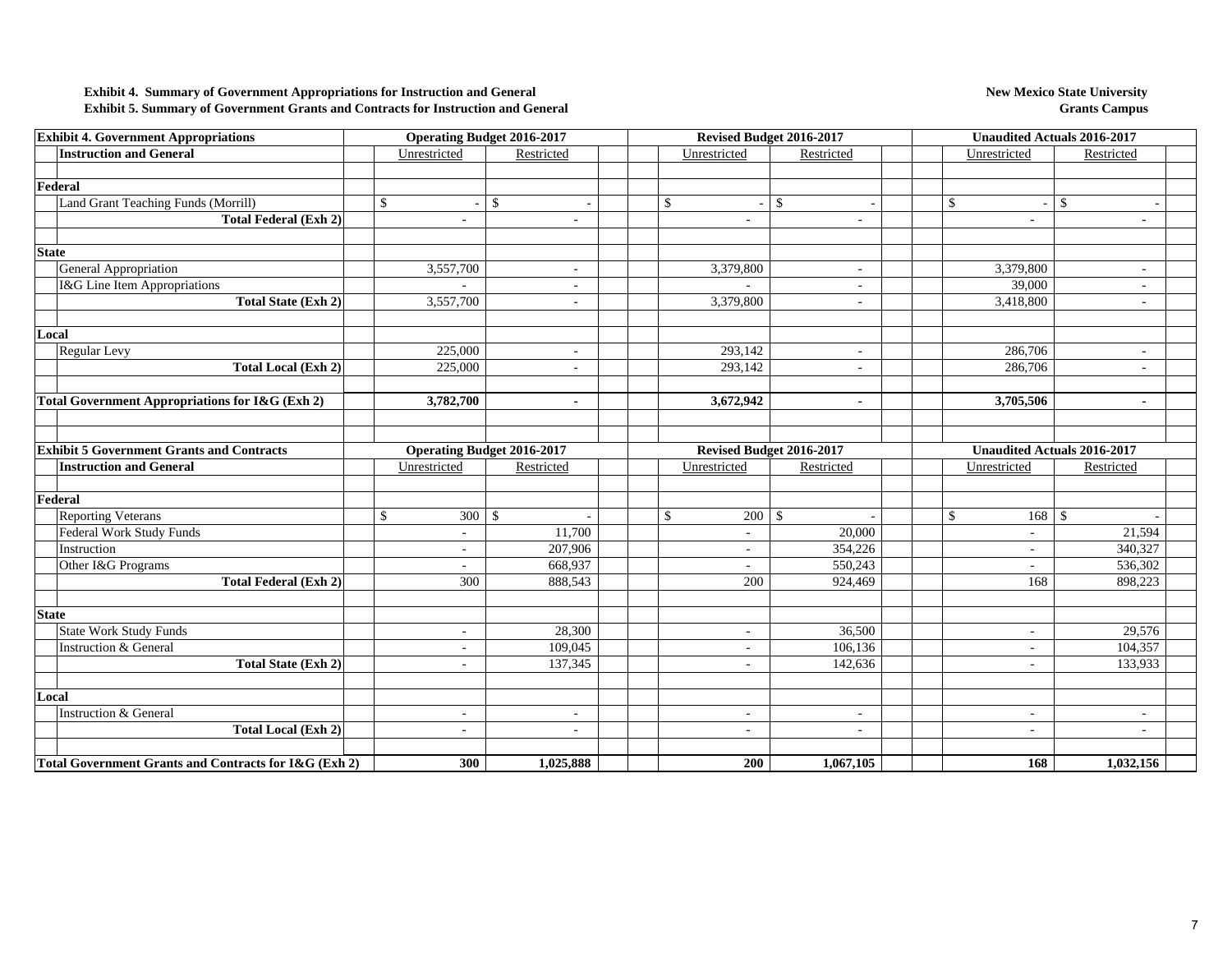#### **Exhibit 6 through 9. Summary of Revenues for Instruction and General as Listed Below New Mexico State University**

| Exhibit 6. Private Gifts, Grants, and                           |              | <b>Operating Budget 2016-2017</b> |               |                          |  | Revised Budget 2016-2017 |                          |                          |  |               | <b>Unaudited Actuals 2016-2017</b> |               |  |  |  |  |
|-----------------------------------------------------------------|--------------|-----------------------------------|---------------|--------------------------|--|--------------------------|--------------------------|--------------------------|--|---------------|------------------------------------|---------------|--|--|--|--|
| <b>Contracts for Instruction and General</b>                    |              | Unrestricted                      | Restricted    |                          |  |                          | Unrestricted             | Restricted               |  |               | Unrestricted                       | Restricted    |  |  |  |  |
|                                                                 |              |                                   |               |                          |  |                          |                          |                          |  |               |                                    |               |  |  |  |  |
| Instruction                                                     | \$           | $\sim$                            | <sup>\$</sup> |                          |  |                          | <sup>\$</sup>            | $\mathbb{S}$             |  |               |                                    | <sup>\$</sup> |  |  |  |  |
| Other I & G Programs                                            |              |                                   |               | 1.000                    |  |                          |                          |                          |  |               |                                    |               |  |  |  |  |
| <b>Total Private for Instruction and General (Exh 2)</b>        |              | -                                 |               | 1,000                    |  |                          | $\blacksquare$           | $\blacksquare$           |  |               | $\blacksquare$                     |               |  |  |  |  |
|                                                                 |              |                                   |               |                          |  |                          |                          |                          |  |               |                                    |               |  |  |  |  |
|                                                                 |              |                                   |               |                          |  |                          |                          |                          |  |               |                                    |               |  |  |  |  |
| <b>Exhibit 7. Endowment, Land, and Permanent</b>                |              | <b>Operating Budget 2016-2017</b> |               |                          |  |                          |                          | Revised Budget 2016-2017 |  |               | <b>Unaudited Actuals 2016-2017</b> |               |  |  |  |  |
| <b>Fund Incomes for Instruction and General</b>                 |              | Unrestricted                      | Restricted    |                          |  |                          | Unrestricted             | Restricted               |  |               | Unrestricted                       | Restricted    |  |  |  |  |
| <b>Endowment Funds</b>                                          | \$           | $\overline{\phantom{a}}$          | $\mathbb{S}$  |                          |  |                          | $\mathbb{S}$             | \$                       |  | <sup>\$</sup> |                                    | <sup>\$</sup> |  |  |  |  |
| <b>Permanent Funds</b>                                          |              |                                   |               |                          |  |                          |                          |                          |  |               |                                    |               |  |  |  |  |
| <b>Total Endowment, Land, and Permanent Funds (Exh 2)</b>       |              | ۰                                 |               |                          |  |                          | $\overline{\phantom{a}}$ | ۰.                       |  |               | $\blacksquare$                     |               |  |  |  |  |
|                                                                 |              |                                   |               |                          |  |                          |                          |                          |  |               |                                    |               |  |  |  |  |
|                                                                 |              |                                   |               |                          |  |                          |                          |                          |  |               |                                    |               |  |  |  |  |
| <b>Exhibit 8. Sales and Services of Educational</b>             |              | <b>Operating Budget 2016-2017</b> |               |                          |  |                          |                          | Revised Budget 2016-2017 |  |               | <b>Unaudited Actuals 2016-2017</b> |               |  |  |  |  |
| <b>Activities for Instruction and General</b>                   |              | Unrestricted                      |               | Restricted               |  |                          | Unrestricted             | Restricted               |  |               | Unrestricted                       | Restricted    |  |  |  |  |
|                                                                 |              |                                   |               |                          |  |                          |                          |                          |  |               |                                    |               |  |  |  |  |
| Miscellanous                                                    | $\mathbb{S}$ | $\overline{\phantom{a}}$          | -\$           |                          |  |                          | $\mathbb{S}$             | $\mathbb{S}$             |  |               |                                    | $\mathbf S$   |  |  |  |  |
| Publications                                                    |              |                                   |               |                          |  |                          |                          |                          |  |               |                                    |               |  |  |  |  |
| <b>Total Sales and Services for Instruction and General</b>     |              |                                   |               |                          |  |                          |                          |                          |  |               |                                    |               |  |  |  |  |
|                                                                 |              |                                   |               |                          |  |                          |                          |                          |  |               |                                    |               |  |  |  |  |
|                                                                 |              |                                   |               |                          |  |                          |                          |                          |  |               |                                    |               |  |  |  |  |
| <b>Exhibit 9. Other Sources of Revenue for</b>                  |              | <b>Operating Budget 2016-2017</b> |               |                          |  |                          |                          | Revised Budget 2016-2017 |  |               | <b>Unaudited Actuals 2016-2017</b> |               |  |  |  |  |
| <b>Instruction and General</b>                                  |              | Unrestricted                      | Restricted    |                          |  |                          | Unrestricted             | Restricted               |  |               | Unrestricted                       | Restricted    |  |  |  |  |
|                                                                 |              |                                   |               |                          |  |                          |                          |                          |  |               |                                    |               |  |  |  |  |
| <b>Interest on Current Fund Balances</b>                        | \$           | 11,000                            | -S            |                          |  |                          | 11,000<br>\$             | $\mathbb{S}$             |  |               | 12,684                             | <sup>\$</sup> |  |  |  |  |
| Misc Income                                                     |              | 4.900                             |               | $\overline{\phantom{a}}$ |  |                          | 8.000                    | $\overline{\phantom{a}}$ |  |               | 9.307                              |               |  |  |  |  |
| Rentals                                                         |              | 23,680                            |               |                          |  |                          | 23,000                   | ٠                        |  |               | 21,108                             |               |  |  |  |  |
| Recovery of IDC-Instruction                                     |              | 8,000                             |               |                          |  |                          | 8,177                    |                          |  |               | 7,079                              |               |  |  |  |  |
| <b>GED Testing Fees</b>                                         |              | 4,000                             |               |                          |  |                          | 4,000                    |                          |  |               | 3,443                              |               |  |  |  |  |
| <b>Total Other Revenues for Instruction and General (Exh 2)</b> |              | 51.580                            |               |                          |  |                          | 54,177                   |                          |  |               | 53.621                             |               |  |  |  |  |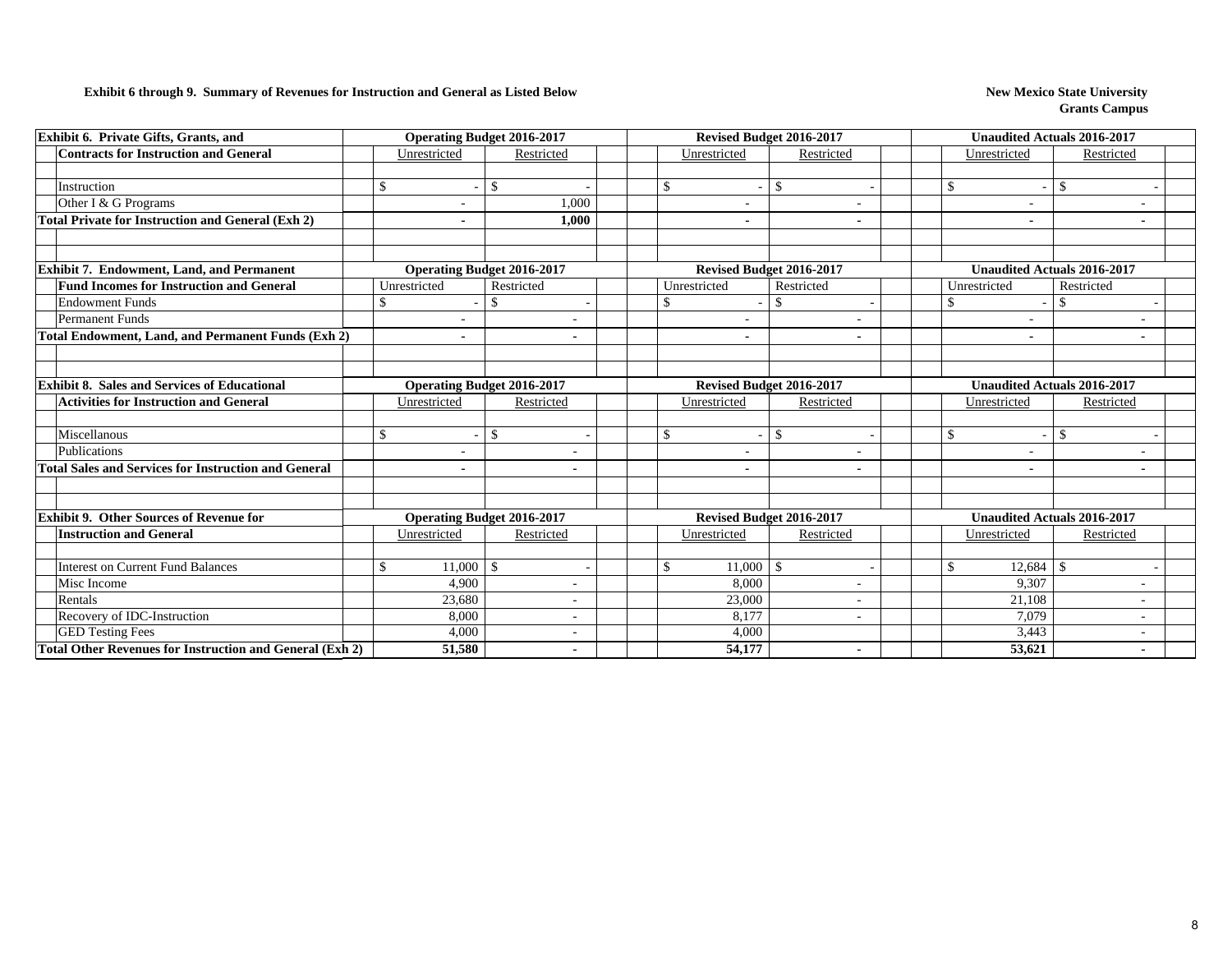### **Exhibit 10. Summary of Expenditures for Instruction New Mexico State University**

|                                                        |                             | Operating Budget 2016-2017 |                             |               |                          | Revised Budget 2016-2017 |                          |        |                          | <b>Unaudited Actuals 2016-2017</b> |                          |                                |                          |               |                          |
|--------------------------------------------------------|-----------------------------|----------------------------|-----------------------------|---------------|--------------------------|--------------------------|--------------------------|--------|--------------------------|------------------------------------|--------------------------|--------------------------------|--------------------------|---------------|--------------------------|
|                                                        | <b>FTE</b>                  | Unrestricted               | <b>FTE</b>                  | Restricted    |                          | <b>FTE</b>               | Unrestricted             |        | <b>FTE</b>               | Restricted                         | <b>FTE</b>               | Unrestricted                   | <b>FTE</b>               |               | Restricted               |
| <b>General Academic Instruction</b>                    |                             |                            |                             |               |                          |                          |                          |        |                          |                                    |                          |                                |                          |               |                          |
| <b>Business</b>                                        | $\sim$                      | $\mathbf{\$}$<br>1,800     | $\overline{\phantom{a}}$    | $\mathcal{S}$ |                          |                          | $\mathcal{S}$            | 1,800  | $\sim$                   | $\mathbf{\$}$                      |                          | $\mathbf{\$}$<br>109           | $\overline{\phantom{a}}$ | $\mathcal{S}$ |                          |
| <b>College Studies</b>                                 | 0.03                        | 2,000                      | $\overline{\phantom{a}}$    |               |                          | 0.03                     |                          | 2,548  | $\sim$                   |                                    | 0.04                     | 2,258                          | $\overline{\phantom{a}}$ |               |                          |
| Communications                                         | 1.96                        | 104,488                    | $\mathcal{L}_{\mathcal{A}}$ |               |                          | 1.98                     | 103,788                  |        | $\sim$                   |                                    | 1.95                     | 101,441                        | $\sim$                   |               |                          |
| Criminal Justice                                       | 0.03                        | 2,200                      | $\mathcal{L}_{\mathcal{A}}$ |               |                          | 0.83                     | 44,200                   |        | $\sim$                   |                                    | 0.71                     | 37,617                         | $\sim$                   |               |                          |
| Education                                              | 1.09                        | 56,752                     | $\blacksquare$              |               | $\overline{\phantom{a}}$ | 1.01                     | 55,177                   |        | $\sim$                   | $\overline{\phantom{a}}$           | 1.01                     | 55,110                         | $\sim$                   |               | $\overline{a}$           |
| <b>Health Sciences</b>                                 | 0.49                        | 28,941                     | $\sim$                      |               |                          | 0.51                     | 29,891                   |        | $\sim$                   | $\overline{a}$                     | 0.51                     | 28,235                         | $\sim$                   |               | $\overline{\phantom{a}}$ |
| Humanities                                             | 1.76                        | 94,762                     | $\sim$                      |               | $\overline{\phantom{a}}$ | 1.78                     | 94,762                   |        | $\sim$                   | $\overline{a}$                     | 1.66                     | 89,353                         | $\sim$                   |               | $\overline{\phantom{a}}$ |
| Mathematics                                            | 2.38                        | 123,500                    | $\sim$                      |               |                          | 2.25                     | 121,020                  |        | $\sim$                   |                                    | 2.17                     | 115,094                        | $\sim$                   |               |                          |
| Miscellaneous Off Campus                               | $\mathbb{L}^{\mathbb{N}}$   | 3,000                      | $\sim$                      |               |                          | $\sim$                   |                          | 1,500  | $\sim$                   |                                    | $\sim$                   |                                | $\sim$                   |               |                          |
| <b>Natural Sciences</b>                                | 1.82                        | 100,229                    | $\sim$                      |               |                          | 1.59                     | 90,317                   |        | $\sim$                   | 8,889                              | 1.37                     | 79,525                         | $\sim$                   |               | 2,418                    |
| Regular Academic Instruction Misc.                     | 32.43                       | 261,650                    | $\sim$                      |               |                          | 36.02                    | 257,964                  |        | $\sim$                   |                                    | 34.94                    | 235,670                        | $\sim$                   |               |                          |
| Social Sciences                                        | 0.03                        | 2,500                      | $\sim$                      |               |                          | 0.01                     |                          | 1,750  | $\sim$                   |                                    | 0.01                     | 625                            | $\sim$                   |               |                          |
| <b>Total General Academic Instruction</b>              | 42.02                       | 781,822<br>$\mathcal{S}$   | $\sim$                      | $\mathbf{\$}$ |                          | 46.01                    | 804,717<br>$\mathcal{S}$ |        |                          | $\mathcal{S}$<br>8,889             | 44.37                    | $\mathbf{\hat{S}}$<br>745,037  | $\sim$                   | $\mathcal{S}$ | 2,418                    |
| <b>Occupational &amp; Vocational Instruction</b>       |                             |                            |                             |               |                          |                          |                          |        |                          |                                    |                          |                                |                          |               |                          |
| <b>Applied Health Sciences</b>                         | 0.50                        | $\mathcal{S}$<br>27,741    | $\sim$                      | \$            |                          | 0.51                     | <sup>\$</sup><br>27,741  |        | $\overline{\phantom{a}}$ | $\mathcal{S}$                      | 0.51                     | $\mathbb{S}$<br>26,690         | $\overline{\phantom{a}}$ | \$            |                          |
| <b>Automotive Technology</b>                           | 1.05                        | 57,119                     | $\sim$                      |               |                          | 0.24                     | 13,850                   |        | $\sim$                   | $\overline{a}$                     | 0.06                     | 6,316                          | $\sim$                   |               |                          |
| <b>Building Trades</b>                                 | $\sim$                      | 750                        | $\mathcal{L}_{\mathcal{A}}$ |               |                          | $\sim$                   |                          | 750    | $\mathbb{L}^+$           |                                    | $\sim$                   | 552                            | $\sim$                   |               |                          |
| Carl Perkins                                           | $\mathcal{L}_{\mathcal{A}}$ |                            | $\sim$                      |               | $\frac{30,000}{ }$       | $\sim$                   |                          |        | $\sim$                   | 28,136                             | $\sim$                   |                                | $\sim$                   |               | 25,192                   |
| <b>Computer Technology</b>                             | 1.27                        | 67,681                     | $\sim$                      |               |                          | 1.29                     | 67,681                   |        | $\sim$                   |                                    | 1.36                     | 68,783                         | $\sim$                   |               |                          |
| <b>Drafting Trades</b>                                 | 0.38                        | 21,137                     | $\sim$                      |               |                          | 0.40                     | 21,128                   |        | $\sim$                   |                                    | 0.40                     | 21,105                         | $\sim$                   |               |                          |
| <b>Electronic Technology</b>                           | $\sim$                      | 2,700                      | $\mathcal{L}_{\mathcal{A}}$ |               |                          | $\sim$                   |                          | 2,700  | $\sim$                   |                                    | $\sim$                   | 2                              | $\sim$                   |               |                          |
| Miscellaneous Occupational & Vocational                | 10.42                       | 123,600                    | $\mathbb{Z}^2$              |               | $\overline{\phantom{a}}$ | 9.69                     | 121,984                  |        | $\sim$                   |                                    | 9.19                     | 120, 185                       | $\mathcal{L}$            |               |                          |
| <b>OE Public Safety</b>                                | $\blacksquare$              | 3,000                      | $\overline{\phantom{a}}$    |               |                          |                          |                          | 3,000  | $\sim$                   |                                    | $\blacksquare$           | 2,868                          | $\blacksquare$           |               |                          |
| <b>Welding Technology</b>                              | 0.87                        | 58,544                     | $\sim$                      |               |                          | 0.88                     | 58,544                   |        | $\sim$                   |                                    | 0.83                     | 48,735                         | $\sim$                   |               |                          |
| <b>Total Occupational &amp; Vocational Instruction</b> | 14.49                       | 362,272<br>\$              | $\sim$                      | $\mathbf{s}$  | 30,000                   | 13.01                    | 317,378<br>$\mathbf{\$}$ |        |                          | 28,136<br>$\mathcal{S}$            | 12.35                    | 295,236<br>$\mathbb{S}$        | $\sim$                   | \$            | 25,192                   |
| <b>Special Session Instruction</b>                     |                             |                            |                             |               |                          |                          |                          |        |                          |                                    |                          |                                |                          |               |                          |
| <b>Summer Session</b>                                  | 27.37                       | $\mathbb{S}$<br>196,000    | $\sim$                      | $\mathbf{s}$  | L,                       | 20.48                    | $\mathbb{S}$<br>141,000  |        |                          | $\mathbf{\$}$                      | 11.04                    | $\mathbf{\hat{S}}$<br>74,924   | $\overline{\phantom{a}}$ | $\mathcal{S}$ |                          |
| <b>Total Special Session Instruction</b>               | 27.37                       | $\mathcal{S}$<br>196,000   | $\sim$                      | $\mathcal{S}$ |                          | 20.48                    | \$<br>141,000            |        | $\sim$                   | $\mathbf{\hat{S}}$                 | 11.04                    | $\mathbf{\hat{S}}$<br>74,924   | $\sim$                   | $\mathbf{s}$  |                          |
| <b>Community Education</b>                             |                             |                            |                             |               |                          |                          |                          |        |                          |                                    |                          |                                |                          |               |                          |
| <b>Community Education</b>                             | 0.16                        | 11,000                     | $\overline{\phantom{a}}$    |               |                          | $\sim$                   |                          | $\sim$ | $\overline{\phantom{a}}$ |                                    | $\overline{\phantom{a}}$ | \$<br>$\overline{\phantom{a}}$ | $\overline{\phantom{a}}$ | \$            |                          |
| <b>Total Community Education</b>                       | 0.16                        | 11,000<br>\$               | $\mathcal{L}_{\mathcal{A}}$ | $\mathbf{\$}$ |                          |                          | $\mathbf{\$}$            |        |                          | $\mathcal{S}$                      | $\mathbf{r}$             | $\mathbf{\hat{S}}$             | $\sim$                   | $\mathbf{s}$  |                          |
| <b>Preparation/Remedial Instruction</b>                |                             |                            |                             |               |                          |                          |                          |        |                          |                                    |                          |                                |                          |               |                          |
| <b>ABE</b> Instructional Material                      | $\overline{\phantom{a}}$    | \$                         | $\sim$                      | $\mathcal{S}$ | 3,100                    |                          | $\mathcal{S}$            |        |                          | 5,000<br>$\mathbf{\hat{S}}$        | $\sim$                   | $\mathbb{S}$                   | $\sim$                   | $\mathbf{s}$  | 3,465                    |
| <b>Adult Basic Education</b>                           |                             |                            | 3.70                        |               | 164,715                  | $\sim$                   |                          |        | 3.33                     | 165,813                            | $\sim$                   | $\sim$                         | 2.81                     |               | 149,449                  |
| CHE Teacher (TEDC)                                     | $\sim$                      | 10                         | $\sim$                      |               |                          | $\sim$                   |                          |        | $\sim$                   |                                    | $\sim$                   |                                | $\sim$                   |               |                          |
| Native American Serving Non-Tribal                     | $\sim$                      |                            | 2.61                        |               | 149,136                  | $\sim$                   |                          |        | 4.07                     | 263,549                            | $\sim$                   | $\overline{\phantom{a}}$       | 5.90                     |               | 264,160                  |
| <b>Total Preparation/Remedial Instruction</b>          |                             | 10<br>\$.                  | 6.31                        | -S            | 316,951                  |                          | $\mathbf{\$}$            |        | 7.40                     | 434,362<br>-\$                     | $\sim$                   | $\mathcal{S}$                  | 8.71                     | -S            | 417.074                  |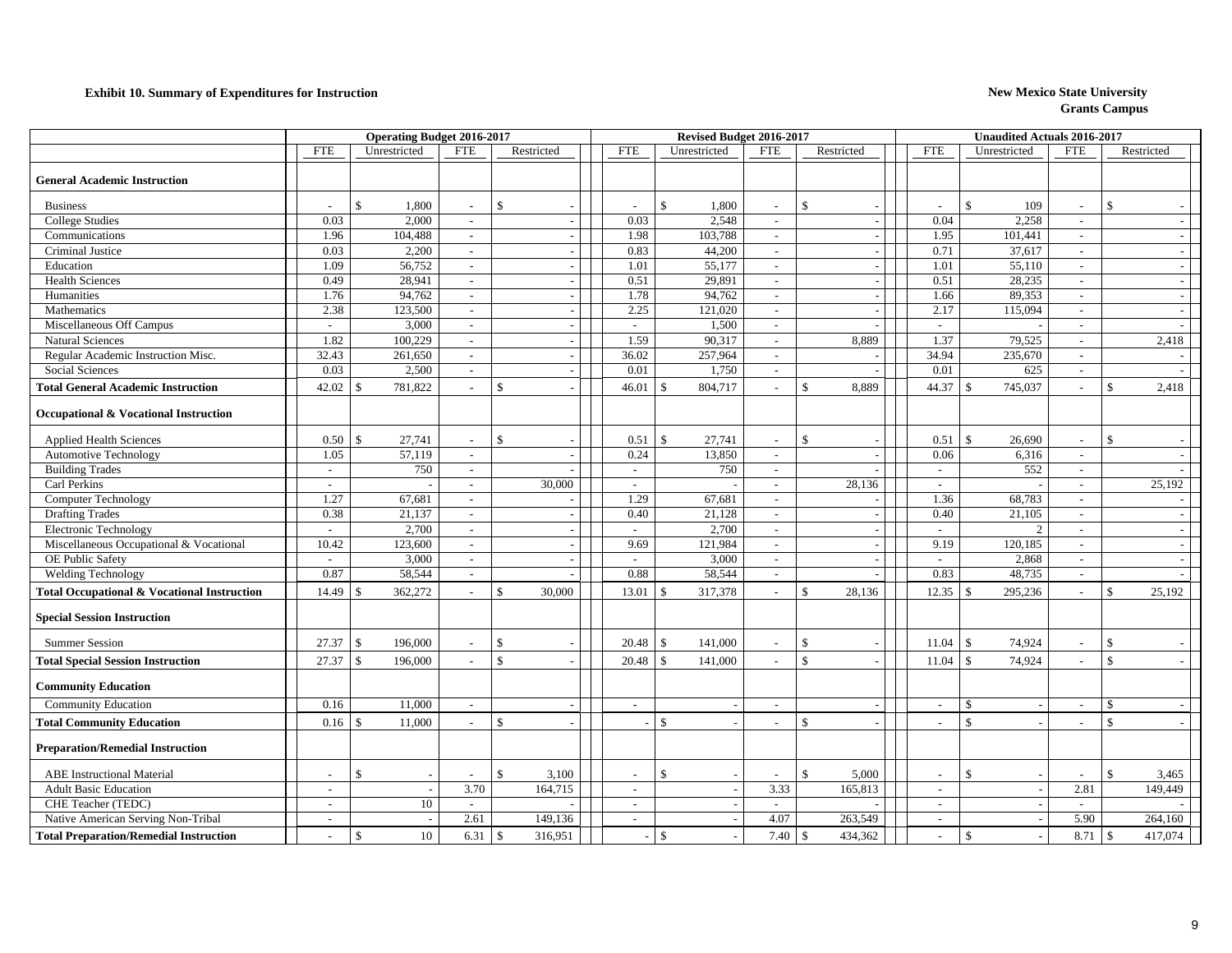### **Exhibit 10. Summary of Expenditures for Instruction New Mexico State University**

|                                                 |            | <b>Operating Budget 2016-2017</b> |            |            |            |              | Revised Budget 2016-2017 |            |            |  |            |              | <b>Unaudited Actuals 2016-2017</b> |  |            |
|-------------------------------------------------|------------|-----------------------------------|------------|------------|------------|--------------|--------------------------|------------|------------|--|------------|--------------|------------------------------------|--|------------|
|                                                 | <b>FTE</b> | Unrestricted                      | <b>FTE</b> | Restricted | <b>FTE</b> | Unrestricted |                          | <b>FTE</b> | Restricted |  | <b>FTE</b> | Unrestricted | <b>FTE</b>                         |  | Restricted |
| Other Items Not Included in Exhibit 10A's       |            |                                   |            |            |            |              |                          |            |            |  |            |              |                                    |  |            |
| Federal Work-Study Salaries                     |            |                                   | 0.31       | 5,000      |            |              |                          | 0.05       | 800        |  |            |              | 0.25                               |  | 3,988      |
| <b>State Work-Study Salaries</b>                |            |                                   | 0.71       | 11.400     |            |              |                          | 1.07       | 17.100     |  |            |              | 0.83                               |  | 13,226     |
| Fringe Benefits                                 |            | 376,813                           |            |            |            |              | 400,703                  |            |            |  |            | 328,470      |                                    |  |            |
| Total Other Items Not Included in Exhibit 10A's |            | 376,813                           | 1.02       | 16.400     |            |              | 400,703                  | 1.12       | 17.900     |  |            | 328,470      | 1.08                               |  | 17,214     |
|                                                 |            |                                   |            |            |            |              |                          |            |            |  |            |              |                                    |  |            |
| Net Expense for Instruction in $I\&G$ (Exh 2)   | 84.04      | 1,727,917                         | 7.33       | 363,351    | 79.50      |              | 1,663,798                | 8.52       | 489.287    |  | 67.76      | 1,443,667    | 9.79                               |  | 461,898    |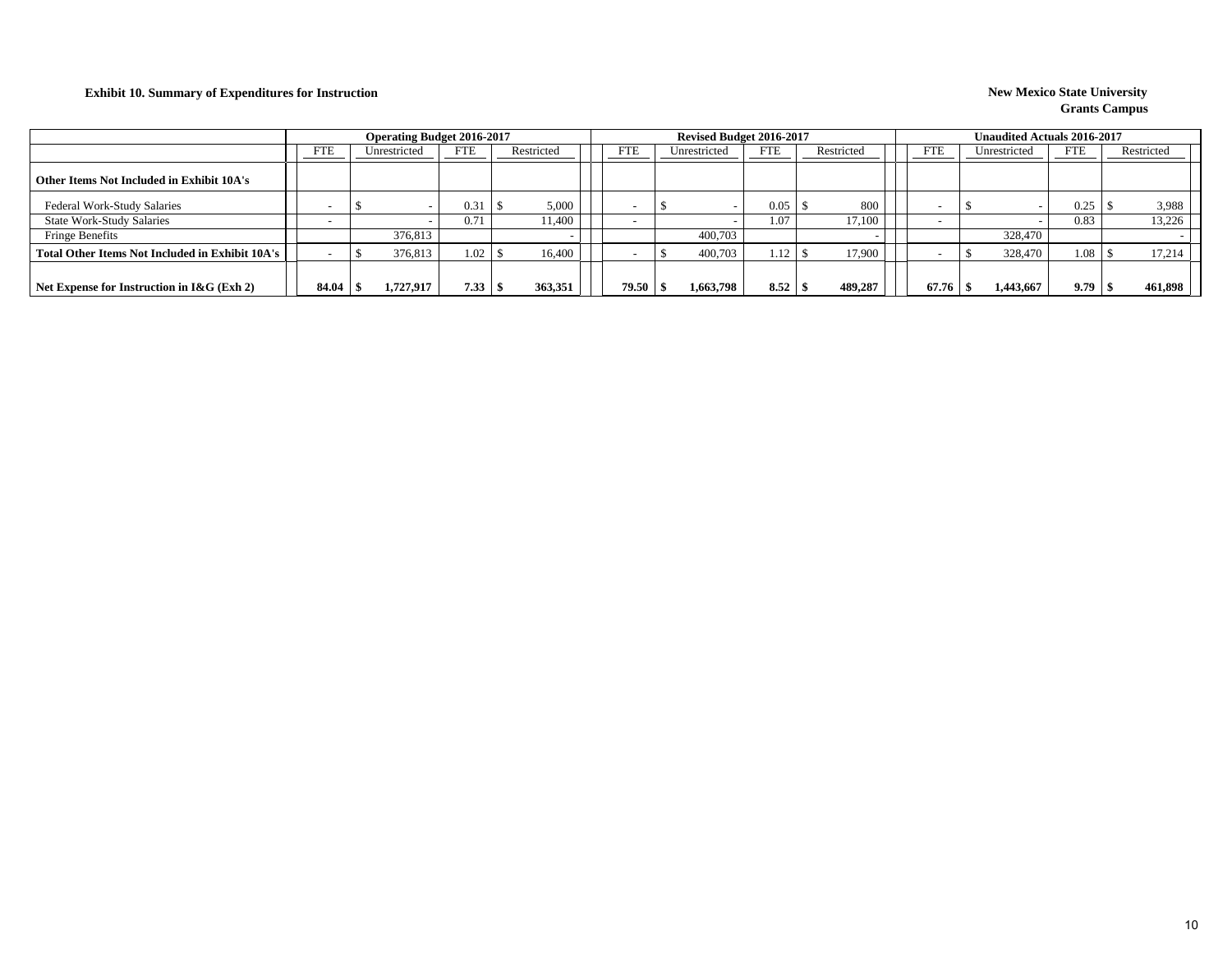### **Exhibit 10. Summary of Instruction Salaries** New Mexico State University

|                                       |                          | <b>Operating Budget 2016-2017</b> |            |            |            | Revised Budget 2016-2017 |            |            |                          | <b>Unaudited Actuals 2016-2017</b> |                          |            |
|---------------------------------------|--------------------------|-----------------------------------|------------|------------|------------|--------------------------|------------|------------|--------------------------|------------------------------------|--------------------------|------------|
| <b>Salaries for Instruction</b>       | <b>FTE</b>               | Unrestricted                      | <b>FTE</b> | Restricted | <b>FTE</b> | Unrestricted             | <b>FTE</b> | Restricted | <b>FTE</b>               | Unrestricted                       | <b>FTE</b>               | Restricted |
| <b>Faculty Salaries</b>               | 13.04                    | 692.778                           |            |            | 12.79      | 671,721                  |            |            | 12.46                    | 654.723                            | $\overline{\phantom{a}}$ |            |
| Part-time Faculty Salaries            | 68.00                    | 459.641                           | .39        | 9,366      | 64.07      | 406,729                  | 0.35       | 2,200      | 53.18                    | 337,627                            | 2.20                     | 13,950     |
| <b>Professional Salaries</b>          | 0.95                     | 42,000                            | 2.14       | 94,073     | 0.79       | 35,167                   | 4.06       | 180,407    | 0.82                     | 36,391                             | 4.48                     | 199,555    |
| <b>Support Staff Salaries</b>         |                          |                                   | 1.4        | 30,773     |            |                          | 1.73       | 46,575     | 0.32                     | 8,728                              | 1.97                     | 53,158     |
| GA/TA Salaries                        | $\overline{\phantom{0}}$ |                                   |            |            |            |                          |            |            | $\overline{\phantom{0}}$ |                                    | $\overline{\phantom{0}}$ |            |
| <b>Student Salaries</b>               | $\overline{\phantom{0}}$ |                                   |            |            |            |                          |            |            | 0.07                     | 1,133                              | $\overline{\phantom{0}}$ |            |
| Federal Work-Study Salaries           | $\overline{\phantom{0}}$ |                                   | 0.31       | 5,000      |            |                          | 0.05       | 800        | 0.07                     | 1.061                              | 0.25                     | 3,988      |
| <b>State Work-Study Salaries</b>      | 0.91                     | 15.000                            | 0.90       | 14.400     | 0.67       | 11,000                   | 1.16       | 18.500     | 0.27                     | 4,438                              | 0.89                     | 14,232     |
| Other Salaries                        | l.14                     | 29,000                            | 1.38       | 35,192     | 1.18       | 31,980                   | 1.17       | 31,692     | 0.57                     | 15,421                             | -                        |            |
| <b>Total Salaries for Instruction</b> | 84.04                    | 1.238.419                         | 7.33       | 188,804    | 79.50      | 1.156.597                | 8.52       | 280,174    | 67.76                    | 1.059.522                          | 9.79                     | 284,883    |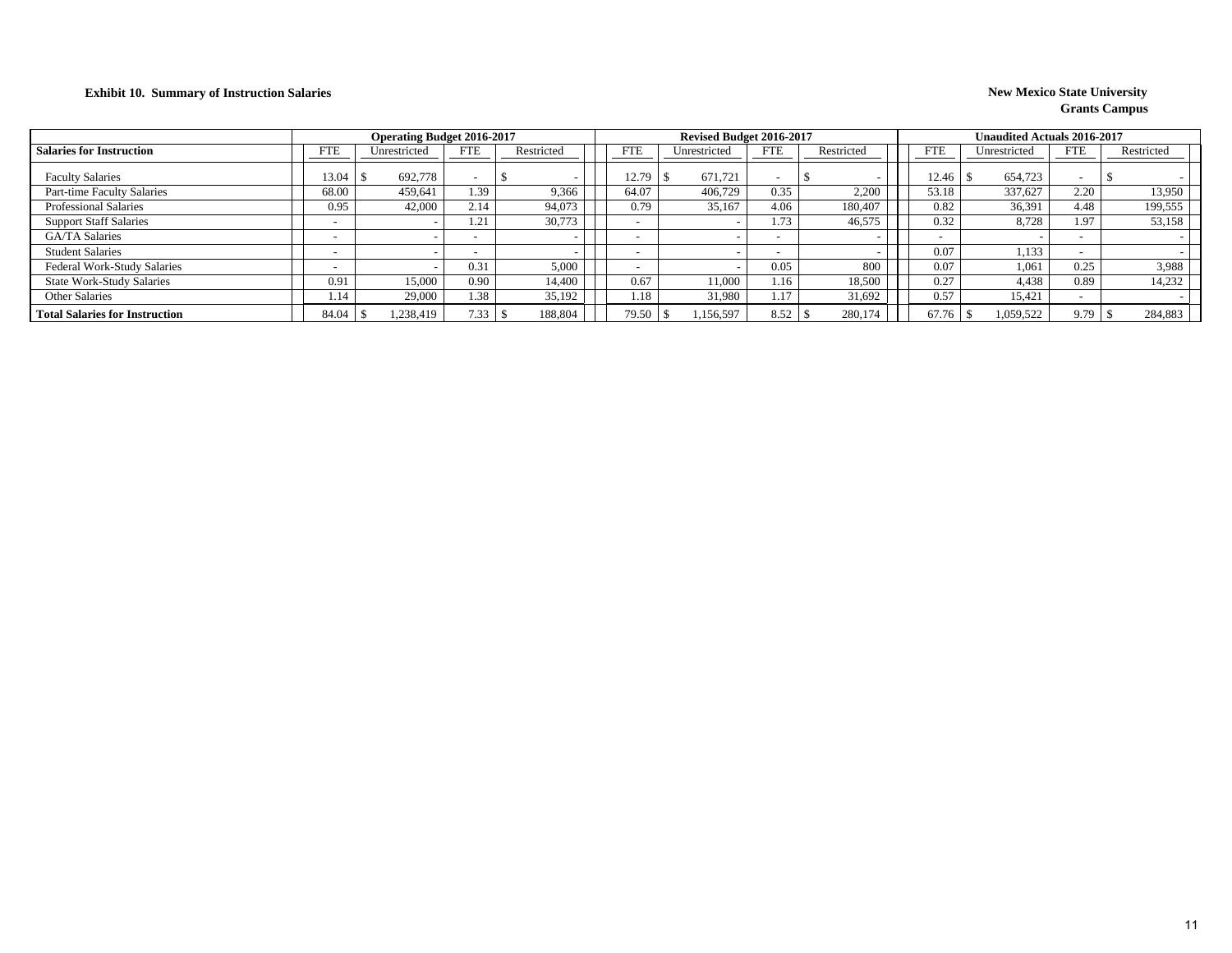### **Exhibit 10. Summary of Instruction by Expenditure Category New Mexico State University**

|                                              |            | <b>Operating Budget 2016-2017</b> |            |            |            |              | Revised Budget 2016-2017 |                          |            |                          | <b>Unaudited Actuals 2016-2017</b> |                          |                 |
|----------------------------------------------|------------|-----------------------------------|------------|------------|------------|--------------|--------------------------|--------------------------|------------|--------------------------|------------------------------------|--------------------------|-----------------|
| <b>Summary by Expenditure Category</b>       | <b>FTE</b> | Unrestricted                      | <b>FTE</b> | Restricted | <b>FTE</b> | Unrestricted |                          | <b>FTE</b>               | Restricted | <b>FTE</b>               | Unrestricted                       | <b>FTE</b>               | Restricted      |
| <b>Faculty Salaries</b>                      | 13.04      | 692,778                           |            |            | 12.79      |              | 671,721                  |                          |            | 12.46                    | 654,723                            |                          |                 |
| Part-time Faculty Salaries                   | 68.00      | 459,641                           | 1.39       | 9,366      | 64.07      |              | 406,729                  | 0.35                     | 2,200      | 53.18                    | 337.627                            | 2.20                     | 13,950          |
| <b>Professional Salaries</b>                 | 0.95       | 42,000                            | 2.14       | 94,073     | 0.79       |              | 35,167                   | 4.06                     | 180,407    | 0.82                     | 36,391                             | 4.48                     | 199,555         |
| <b>Support Staff Salaries</b>                |            |                                   | 1.21       | 30,773     |            |              |                          | 1.73                     | 46,575     | 0.32                     | 8,728                              | 1.97                     | 53,158          |
| <b>GA/TA Salaries</b>                        |            |                                   |            |            |            |              |                          | $\sim$                   |            | $\overline{\phantom{0}}$ |                                    |                          |                 |
| <b>Student Salaries</b>                      |            |                                   |            |            |            |              |                          | $\overline{\phantom{a}}$ |            | 0.07                     | 1,133                              | $\overline{\phantom{0}}$ |                 |
| Federal Work-Study Salaries                  |            |                                   |            |            |            |              |                          | $\sim$                   |            | 0.07                     | 1.061                              | $\overline{\phantom{0}}$ |                 |
| <b>State Work-Study Salaries</b>             | 0.91       | 15,000                            | 0.19       | 3,000      | 0.67       |              | 11,000                   | 0.09                     | 1.400      | 0.27                     | 4,438                              | 0.06                     | 1,006           |
| Other Salaries                               | 1.14       | 29,000                            | 1.38       | 35,192     | 1.18       |              | 31,980                   | 1.17                     | 31,692     | 0.57                     | 15,421                             | $\overline{\phantom{0}}$ |                 |
| Fringes                                      |            |                                   |            | 55,003     |            |              |                          |                          | 90,015     |                          |                                    |                          | 90,915          |
| Travel                                       |            | 17,500                            |            | 8,400      |            |              | 14,800                   |                          | 13,652     |                          | 6,361                              |                          | 6,095           |
| <b>Utilities</b>                             |            |                                   |            |            |            |              |                          |                          |            |                          |                                    |                          |                 |
| Other Supplies and Expenses                  |            | 95,185                            |            | 111,144    |            |              | 91,698                   |                          | 105,446    |                          | 49,314                             |                          | 74,889          |
| Equipment                                    |            |                                   |            |            |            |              |                          |                          |            |                          |                                    |                          | 5,116           |
| <b>Total Summary by Expenditure Category</b> | 84.04      | 1,351,104                         | 6.31       | 346,951    | 79.50      |              | 1,263,095                | 7.40                     | 471,387    | 67.76                    | 1,115,197                          | 8.71                     | 444,684<br>- 75 |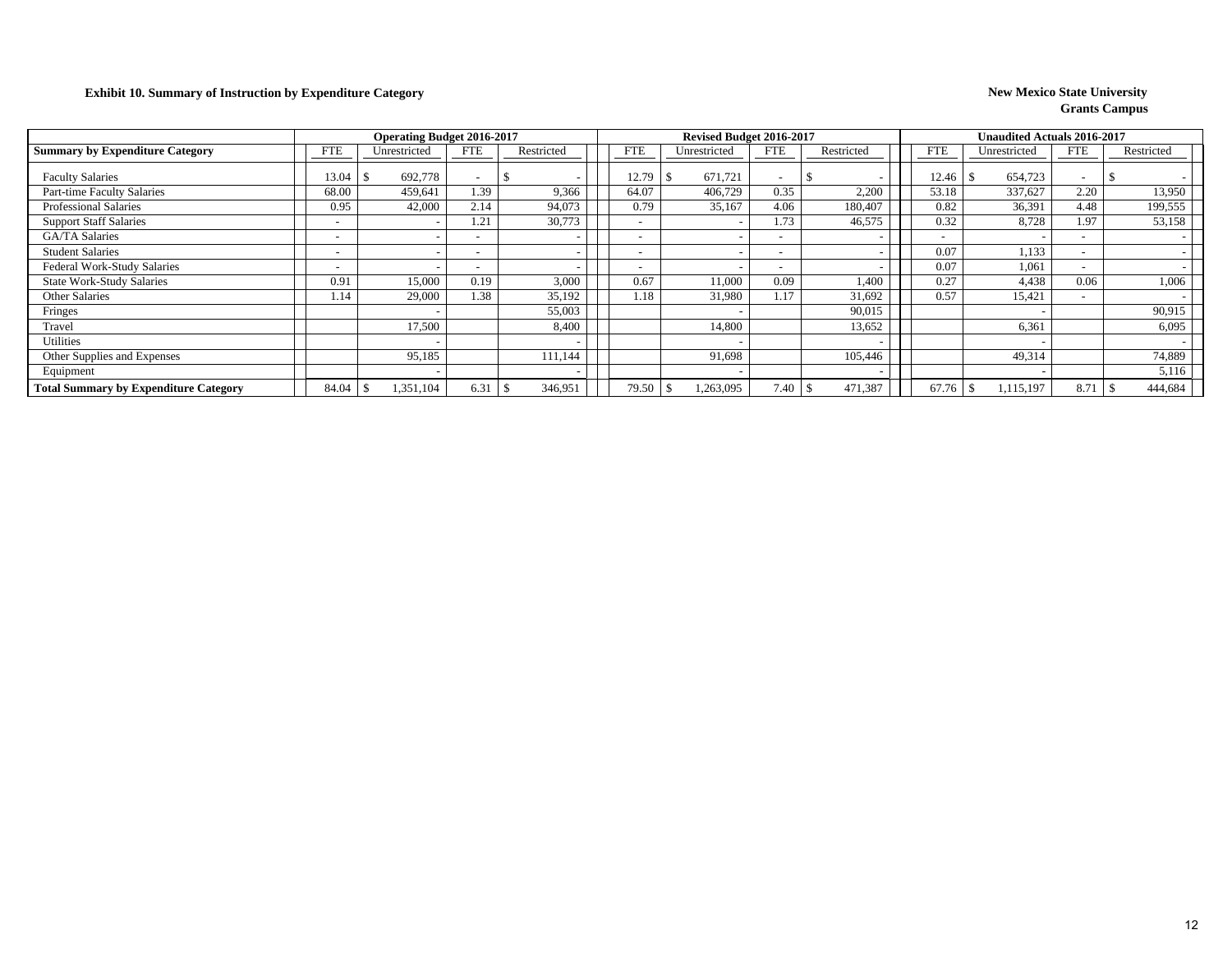|                                           | <b>Operating Budget 2016-2017</b> |                               |               |                          |  |            |              | Revised Budget 2016-2017 |                     |               |                          |            | <b>Unaudited Actuals 2016-2017</b> |                |                             |
|-------------------------------------------|-----------------------------------|-------------------------------|---------------|--------------------------|--|------------|--------------|--------------------------|---------------------|---------------|--------------------------|------------|------------------------------------|----------------|-----------------------------|
| <b>General Academic Instruction</b>       | <b>FTE</b>                        | Unrestricted                  | <b>FTE</b>    | Restricted               |  | <b>FTE</b> |              | Unrestricted             | <b>FTE</b>          |               | Restricted               | <b>FTE</b> | Unrestricted                       | <b>FTE</b>     | Restricted                  |
| <b>Faculty Salaries</b>                   | 9.24                              | 489,956<br>\$                 | $\sim$        | $\mathbf S$              |  | 9.59       | $\mathbb{S}$ | 503,735                  | $\sim$              | $\mathcal{S}$ |                          | 9.28       | 488,255<br>$\mathcal{S}$           | $\omega$       | $\mathbb{S}$                |
| Part-time Faculty Salaries                | 31.75                             | 214,641                       | $\Delta \phi$ |                          |  | 35.65      |              | 226,314                  | $\mathcal{L}^{\pm}$ |               | $\sim$                   | 34.82      | 221,064                            | $\sim$         |                             |
| Professional Salaries                     | $\omega_{\rm c}$                  |                               | $\sim$        | $\sim$                   |  | $\sim$     |              |                          | $\sim$              |               | $\sim$                   | $\sim$     |                                    | $\sim$         | $\sim$                      |
| <b>Support Staff Salaries</b>             | $\omega$                          |                               | $\sim$        | $\sim$                   |  | $\sim$     |              | $\sim$                   | $\omega$            |               | $\overline{\phantom{a}}$ | $\sim$     | $\overline{\phantom{a}}$           | $\omega$       | $\sim$                      |
| GA/TA Salaries                            | $\omega$                          |                               | $\sim$        | $\omega$                 |  | $\sim$     |              |                          | $\sim$              |               |                          | $\sim$     |                                    | $\sim$         | $\sim$                      |
| <b>Student Salaries</b>                   | $\omega$                          | $\overline{\phantom{a}}$      | $\sim$        | $\omega$                 |  | $\sim$     |              | $\sim$                   | $\sim$              |               | $\sim$                   | $\sim$     | $\overline{\phantom{a}}$           | $\sim$         | $\omega$                    |
| Federal Work-Study Salaries               | $\omega$                          | $\sim$                        | $\sim$        | $\sim$                   |  | $\sim$     |              | $\sim$                   | $\sim$              |               | $\sim$                   | 0.01       | 134                                | $\sim$         | $\overline{\phantom{a}}$    |
| <b>State Work-Study Salaries</b>          | 0.64                              | 10,500                        | $\sim$        | $\sim$                   |  | 0.40       |              | 6,500                    | $\sim$              |               | $\sim$                   | 0.16       | 2,619                              | $\sim$         | $\sim$                      |
| Other Salaries                            | 0.39                              | 10,000                        | $\sim$        | $\sim$                   |  | 0.37       |              | 10,000                   | $\omega$            |               | $\overline{\phantom{a}}$ | 0.10       | 2,601                              | $\sim$         | $\sim$                      |
| Fringes                                   |                                   |                               |               | $\sim$                   |  |            |              |                          |                     |               |                          |            |                                    |                | $\sim$                      |
| Travel                                    |                                   | 12,500                        |               | $\sim$                   |  |            |              | 9,800                    |                     |               | 1,000                    |            | 6,054                              |                | 542                         |
| Utilities                                 |                                   |                               |               |                          |  |            |              |                          |                     |               |                          |            |                                    |                |                             |
| Other Supplies and Expenses               |                                   | 44,225                        |               | $\overline{\phantom{a}}$ |  |            |              | 48,368                   |                     |               | 7,889                    |            | 24,310                             |                | 1,876                       |
| Equipment                                 |                                   |                               |               | $\overline{\phantom{a}}$ |  |            |              |                          |                     |               |                          |            |                                    |                |                             |
| <b>Total General Academic Instruction</b> | 42.02                             | 781,822<br>$\mathbf{\hat{s}}$ |               | $\mathbb{S}$             |  | 46.01      | $\mathbb{S}$ | 804,717                  | $\sim$              | $\mathbf S$   | 8,889                    | 44.37      | $\mathcal{S}$<br>745,037           | $\sim$         | $\mathbb{S}$<br>2,418       |
| <b>Business</b>                           |                                   |                               |               |                          |  |            |              |                          |                     |               |                          |            |                                    |                |                             |
| <b>Faculty Salaries</b>                   | $\sim$                            |                               | $\sim$        | $\sim$                   |  | $\sim$     |              | $\sim$                   | $\sim$              |               | $\overline{\phantom{a}}$ | $\sim$     | $\overline{\phantom{a}}$           | $\sim$         |                             |
| Part-time Faculty Salaries                | $\omega$                          | $\sim$                        | $\sim$        | $\mathcal{L}$            |  | $\omega$   |              | $\sim$                   | $\sim$              |               | $\sim$                   | $\sim$     |                                    | $\sim$         |                             |
| Professional Salaries                     | $\sim$                            | $\sim$                        | $\sim$        | $\sim$                   |  | $\sim$     |              | $\sim$                   | $\sim$              |               | $\sim$                   | $\sim$     | $\overline{\phantom{a}}$           | $\sim$         | $\sim$                      |
| <b>Support Staff Salaries</b>             | $\sim$                            | $\sim$                        | $\sim$        | $\sim$                   |  | $\sim$     |              |                          | $\sim$              |               | $\sim$                   | $\sim$     | $\overline{\phantom{a}}$           | $\sim$         | $\sim$                      |
| GA/TA Salaries                            | $\sim$                            |                               | $\sim$        | $\sim$                   |  | $\sim$     |              |                          | $\sim$              |               | $\overline{\phantom{a}}$ | $\sim$     |                                    | $\sim$         | $\sim$                      |
| <b>Student Salaries</b>                   | $\sim$                            | $\sim$                        | $\sim$        | $\omega$                 |  | $\omega$   |              |                          | $\sim$              |               | $\sim$                   | $\sim$     | ÷,                                 | $\blacksquare$ | $\omega$                    |
| Federal Work-Study Salaries               | $\sim$                            | $\sim$                        | $\sim$        | $\sim$                   |  | $\sim$     |              | $\sim$                   | $\sim$              |               | $\blacksquare$           | $\sim$     | ÷.                                 | $\sim$         | $\sim$                      |
| <b>State Work-Study Salaries</b>          | $\sim$                            | $\sim$                        | $\sim$        | $\sim$                   |  | $\sim$     |              | $\sim$                   | $\sim$              |               | $\sim$                   | $\sim$     | $\sim$                             | $\sim$         | $\omega$                    |
| Other Salaries                            | $\sim$                            | $\overline{a}$                | $\sim$        | $\sim$                   |  | $\sim$     |              | $\sim$                   | $\sim$              |               | $\sim$                   | $\sim$     | $\sim$                             | $\sim$         | $\omega$                    |
| Fringes                                   |                                   |                               |               | $\sim$                   |  |            |              |                          |                     |               | $\sim$                   |            | $\overline{\phantom{a}}$           |                | $\mathbb{Z}$                |
| Travel                                    |                                   | 750                           |               | $\sim$                   |  |            |              | 750                      |                     |               | $\blacksquare$           |            | $\sim$                             |                | $\blacksquare$              |
| <b>Utilities</b>                          |                                   |                               |               | $\overline{\phantom{a}}$ |  |            |              |                          |                     |               | $\sim$                   |            |                                    |                | $\sim$                      |
| Other Supplies and Expenses               |                                   | 1,050                         |               | $\sim$                   |  |            |              | 1,050                    |                     |               | $\sim$                   |            | 109                                |                | $\sim$                      |
| Equipment                                 |                                   |                               |               | $\sim$                   |  |            |              |                          |                     |               | $\sim$                   |            |                                    |                | $\sim$                      |
| <b>Total Business</b>                     | $\sim$                            | 1,800                         | $\sim$        | $\sim$                   |  | $\sim$     |              | 1,800                    | $\sim$              |               | $\overline{\phantom{a}}$ |            | 109                                | $\sim$         | $\sim$                      |
| <b>College Studies</b>                    |                                   |                               |               |                          |  |            |              |                          |                     |               |                          |            |                                    |                |                             |
| <b>Faculty Salaries</b>                   | 0.03                              | 1,500                         | $\sim$        | $\sim$                   |  | 0.03       |              | 1,500                    | $\sim$              |               |                          | 0.04       | 1,917                              | $\sim$         | $\sim$                      |
| Part-time Faculty Salaries                | $\sim$                            |                               | $\sim$        | $\sim$                   |  | $\sim$     |              | $\overline{\phantom{a}}$ | $\sim$              |               | ÷.                       | $\sim$     |                                    | $\sim$         | $\sim$                      |
| Professional Salaries                     | $\omega$                          | $\overline{\phantom{a}}$      | $\sim$        | $\mathcal{L}$            |  | $\omega$   |              |                          | $\sim$              |               | $\sim$                   | $\sim$     |                                    | $\sim$         | $\sim$                      |
| <b>Support Staff Salaries</b>             | $\omega$                          | $\sim$                        | $\sim$        | $\sim$                   |  | $\omega$   |              |                          | $\omega$            |               | $\overline{\phantom{a}}$ | $\sim$     | $\overline{a}$                     | $\sim$         | $\sim$                      |
| GA/TA Salaries                            | $\sim$                            | $\sim$                        | $\sim$        | $\sim$                   |  | $\sim$     |              | $\sim$                   | $\sim$              |               | $\sim$                   | $\sim$     | ÷,                                 | $\sim$         | $\sim$                      |
| <b>Student Salaries</b>                   | $\sim$                            | $\sim$                        | $\sim$        | $\sim$                   |  | $\sim$     |              | $\sim$                   | $\sim$              |               | $\sim$                   | $\sim$     | $\sim$                             | $\sim$         | $\sim$                      |
| Federal Work-Study Salaries               | $\sim$                            | $\sim$                        | $\sim$        | $\sim$                   |  | $\sim$     |              |                          | $\sim$              |               | $\overline{\phantom{a}}$ | $\sim$     | $\overline{\phantom{a}}$           | $\sim$         | $\sim$                      |
| <b>State Work-Study Salaries</b>          | $\omega$                          | $\sim$                        | $\sim$        | $\sim$                   |  | $\sim$     |              | $\blacksquare$           | $\sim$              |               | $\sim$                   | $\sim$     | $\sim$                             | $\sim$         | $\mathcal{L}_{\mathcal{A}}$ |
| Other Salaries                            | $\sim$                            | $\sim$                        | $\sim$        | $\sim$                   |  | $\sim$     |              | $\sim$                   | $\sim$              |               | $\sim$                   | $\sim$     | $\sim$                             | $\sim$         | $\sim$                      |
| Fringes                                   |                                   | $\sim$                        |               | $\sim$                   |  |            |              | $\overline{\phantom{a}}$ |                     |               | $\overline{\phantom{a}}$ |            |                                    |                | $\sim$                      |
| Travel                                    |                                   |                               |               |                          |  |            |              |                          |                     |               |                          |            | 226                                |                | $\sim$                      |
| Utilities                                 |                                   | $\sim$                        |               | $\sim$                   |  |            |              |                          |                     |               | $\bar{z}$                |            |                                    |                | $\sim$                      |
| Other Supplies and Expenses               |                                   | 500                           |               | $\sim$                   |  |            |              | 1,048                    |                     |               | $\overline{\phantom{a}}$ |            | 115                                |                | $\blacksquare$              |
| Equipment                                 |                                   |                               |               | $\sim$                   |  |            |              |                          |                     |               | $\sim$                   |            |                                    |                | $\sim$                      |
| <b>Total College Studies</b>              | 0.03                              | 2,000                         |               |                          |  | 0.03       |              | 2,548                    |                     |               |                          | 0.04       | 2,258                              |                |                             |
|                                           |                                   |                               |               |                          |  |            |              |                          |                     |               |                          |            |                                    |                |                             |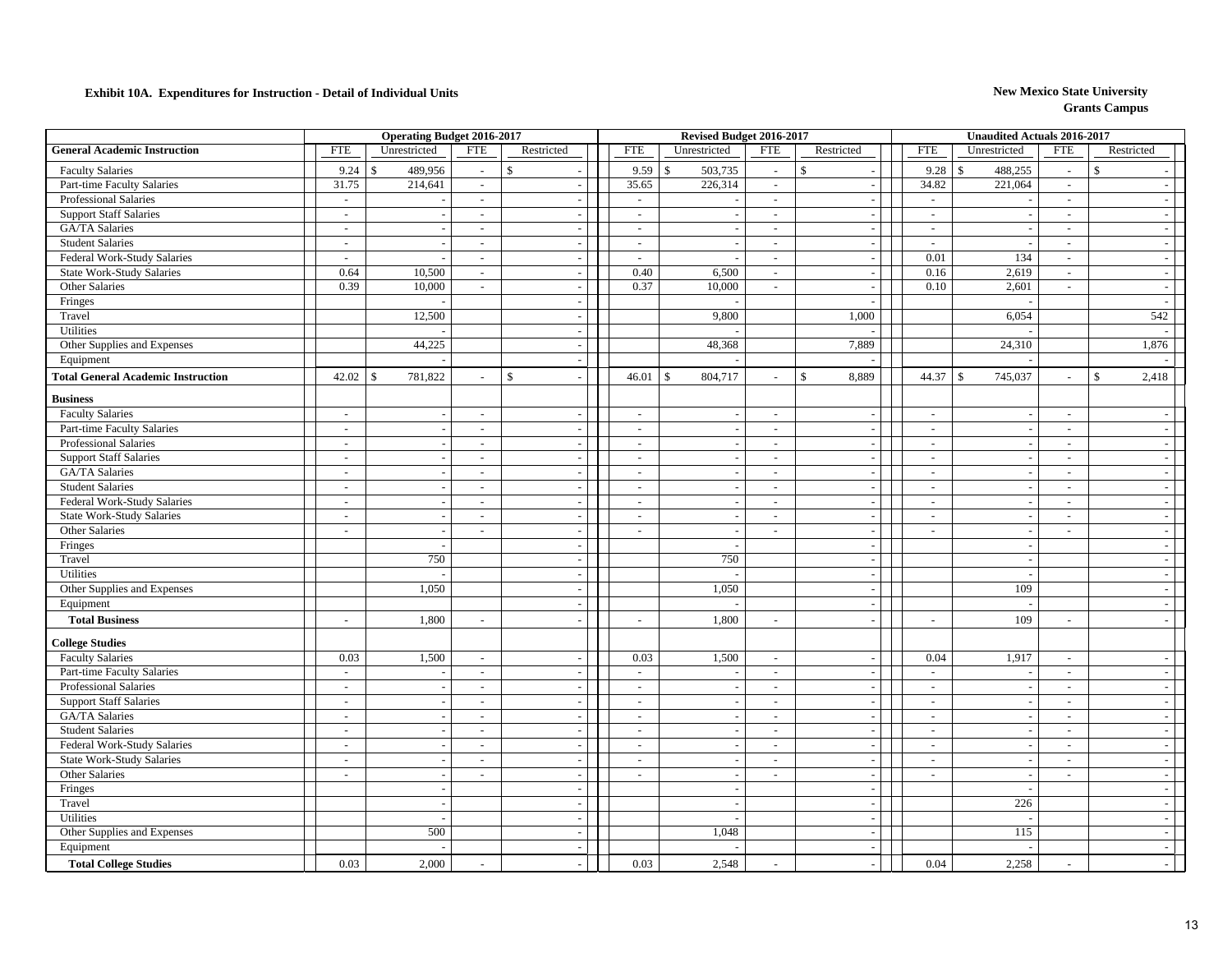| <b>General Academic Instruction</b><br><b>FTE</b><br>Unrestricted<br>FTE<br>Restricted<br><b>FTE</b><br>Unrestricted<br><b>FTE</b><br>Restricted<br><b>FTE</b><br>Unrestricted<br>FTE<br>Restricted<br>Communications<br>1.87<br>99,238<br>99,238<br><b>Faculty Salaries</b><br>1.89<br>1.89<br>99,238<br>$\sim$<br>$\sim$<br>$\sim$<br>$\sim$<br>Part-time Faculty Salaries<br>$\omega$<br>$\omega$<br>$\sim$<br>$\sim$<br>$\sim$<br>$\sim$<br>$\sim$<br>$\blacksquare$<br>Professional Salaries<br>$\omega$<br>$\sim$<br>$\omega$<br>$\sim$<br>$\sim$<br>$\mathbb{Z}^2$<br>$\sim$<br>$\sim$<br>$\sim$<br><b>Support Staff Salaries</b><br>$\sim$<br>$\sim$<br>$\sim$<br>$\sim$<br>$\overline{\phantom{a}}$<br>$\sim$<br>$\sim$<br>$\sim$<br>$\overline{\phantom{a}}$<br>GA/TA Salaries<br>$\omega$<br>$\sim$<br>$\sim$<br>$\sim$<br>$\sim$<br>$\sim$<br>$\sim$<br>$\sim$<br>$\sim$<br>$\sim$<br>$\overline{\phantom{a}}$<br>÷.<br><b>Student Salaries</b><br>$\omega$<br>$\omega$<br>$\sim$<br>$\sim$<br>$\sim$<br>$\omega$<br>$\sim$<br>$\sim$<br>$\overline{a}$<br>$\sim$<br>Federal Work-Study Salaries<br>$\sim$<br>$\sim$<br>$\sim$<br>$\sim$<br>$\sim$<br>$\sim$<br>$\sim$<br>$\sim$<br>$\sim$<br>$\sim$<br>÷.<br>1,500<br><b>State Work-Study Salaries</b><br>0.09<br>1,500<br>0.09<br>0.06<br>1,033<br>$\sim$<br>$\sim$<br>$\sim$<br>$\overline{a}$<br>$\sim$<br>$\overline{\phantom{a}}$<br>Other Salaries<br>÷.<br>$\mathcal{L}$<br>$\omega$<br>$\sim$<br>$\sim$<br>$\sim$<br>$\sim$<br>$\sim$<br>$\overline{\phantom{a}}$<br>÷,<br>$\sim$<br>Fringes<br>$\sim$<br>÷,<br>÷.<br>1,500<br>1,500<br>Travel<br>$\sim$<br>÷.<br>$\sim$<br>Utilities<br>$\sim$<br>$\sim$<br>÷.<br>Other Supplies and Expenses<br>2,250<br>1,550<br>1,170<br>$\sim$<br>$\sim$<br>Equipment<br>÷.<br>$\sim$<br>1.96<br>104,488<br>1.98<br>103,788<br>1.95<br>101,441<br><b>Total Communications</b><br>$\sim$<br>$\sim$<br>$\sim$<br>$\sim$<br><b>Criminal Justice</b><br><b>Faculty Salaries</b><br>0.03<br>1,500<br>0.83<br>43,500<br>0.71<br>37,413<br>$\omega$<br>$\omega$<br>$\omega$<br>$\overline{\phantom{a}}$<br>Part-time Faculty Salaries<br>$\mathbf{r}$<br>$\sim$<br>$\sim$<br>$\sim$<br>$\sim$<br>$\sim$<br>$\sim$<br>$\sim$<br>$\sim$<br>÷.<br>Professional Salaries<br>$\sim$<br>$\sim$<br>$\sim$<br>$\sim$<br>$\sim$<br>$\sim$<br>$\sim$<br>$\sim$<br>$\overline{a}$<br>$\sim$<br>$\overline{\phantom{a}}$<br>$\sim$<br><b>Support Staff Salaries</b><br>$\sim$<br>$\sim$<br>$\sim$<br>$\sim$<br>$\sim$<br>$\sim$<br>$\sim$<br>$\sim$<br>GA/TA Salaries<br>$\sim$<br>$\sim$<br>$\sim$<br>$\sim$<br>$\sim$<br>$\sim$<br>$\sim$<br>$\sim$<br>$\blacksquare$<br>$\sim$<br>$\sim$<br>$\sim$<br><b>Student Salaries</b><br>$\blacksquare$<br>$\sim$<br>$\sim$<br>$\sim$<br>$\sim$<br>$\sim$<br>$\sim$<br>$\sim$<br>÷,<br>$\sim$<br>$\sim$<br>٠.<br>Federal Work-Study Salaries<br>$\omega$<br>$\sim$<br>$\mathcal{L}_{\mathcal{A}}$<br>$\sim$<br>$\sim$<br>$\sim$<br>$\sim$<br>÷,<br>$\sim$<br>÷.<br>$\overline{\phantom{a}}$<br>٠.<br><b>State Work-Study Salaries</b><br>$\omega$<br>$\omega$<br>$\omega$<br>$\sim$<br>$\sim$<br>$\mathcal{L}$<br>$\sim$<br>$\sim$<br>$\overline{\phantom{a}}$<br>Other Salaries<br>$\mathbf{r}$<br>$\omega$<br>$\sim$<br>$\sim$<br>$\sim$<br>$\sim$<br>$\sim$<br>$\sim$<br>$\sim$<br>$\sim$<br>$\sim$<br>$\overline{\phantom{a}}$<br>Fringes<br>$\sim$<br>$\sim$<br>$\sim$<br>$\overline{\phantom{a}}$<br><b>.</b><br>149<br>Travel<br>$\sim$<br>$\sim$<br>$\sim$<br>$\sim$<br>Utilities<br>$\sim$<br>$\sim$<br>$\sim$<br>$\sim$<br>$\sim$<br>700<br>Other Supplies and Expenses<br>700<br>55<br>$\sim$<br>$\sim$<br>$\sim$<br>Equipment<br>$\blacksquare$<br>÷.<br>2,200<br>44,200<br>37,617<br><b>Total Criminal Justice</b><br>0.03<br>0.83<br>0.71<br>$\overline{\phantom{a}}$<br>$\overline{\phantom{a}}$<br>$\sim$<br>$\sim$<br>Education<br>52,927<br>52,927<br>53,338<br><b>Faculty Salaries</b><br>1.00<br>1.01<br>1.01<br>$\sim$<br>$\sim$<br>$\sim$<br>$\sim$<br>Part-time Faculty Salaries<br>$\equiv$<br>$\sim$<br>$\sim$<br>$\sim$<br>$\sim$<br>$\sim$<br>$\sim$<br>$\sim$<br>Professional Salaries<br>$\sim$<br>$\sim$<br>$\sim$<br>$\sim$<br>$\sim$<br>$\sim$<br>$\sim$<br>$\sim$<br>$\sim$<br>$\overline{a}$<br>$\sim$<br>$\sim$<br><b>Support Staff Salaries</b><br>$\sim$<br>$\sim$<br>$\sim$<br>$\sim$<br>$\sim$<br>$\sim$<br>$\sim$<br>$\sim$<br>$\sim$<br>۰.<br>GA/TA Salaries<br>$\omega$<br>$\sim$<br>$\sim$<br>$\sim$<br>$\sim$<br>$\equiv$<br>$\sim$<br>$\overline{\phantom{a}}$<br>$\sim$<br><b>Student Salaries</b><br>$\omega_{\rm c}$<br>$\mathcal{L}$<br>$\omega$<br>$\omega$<br>$\sim$<br>$\sim$<br>$\omega$<br>$\sim$<br>÷,<br>$\sim$<br>Federal Work-Study Salaries<br>$\omega$<br>$\sim$<br>$\sim$<br>$\sim$<br>$\sim$<br>$\sim$<br>$\sim$<br>$\sim$<br>$\overline{a}$<br>$\overline{\phantom{a}}$<br>$\sim$<br>$\sim$<br>0.09<br>1,500<br><b>State Work-Study Salaries</b><br>$\sim$<br>$\sim$<br>$\sim$<br>$\sim$<br>$\sim$<br>$\sim$<br>$\sim$<br>$\sim$<br>Other Salaries<br>$\omega_{\rm c}$<br>$\sim$<br>$\sim$<br>$\sim$<br>$\sim$<br>$\sim$<br>$\sim$<br>$\sim$<br>$\sim$<br>$\sim$<br>$\overline{\phantom{a}}$<br>$\overline{\phantom{a}}$<br>Fringes<br>$\sim$<br>$\sim$<br>$\sim$<br>$\sim$<br>$\sim$<br>750<br>750<br>Travel<br>568<br>$\sim$<br>$\sim$<br>$\overline{\phantom{a}}$<br>Utilities<br>$\overline{\phantom{a}}$<br>1,575<br>Other Supplies and Expenses<br>1,500<br>1,204<br>$\sim$<br>÷,<br>$\sim$<br>Equipment<br>$\sim$<br>$\sim$<br>$\sim$<br>56,752<br>55,177<br><b>Total Education</b><br>1.09<br>1.01<br>1.01<br>55,110 | <b>Operating Budget 2016-2017</b> |  |  |  | Revised Budget 2016-2017 |  | <b>Unaudited Actuals 2016-2017</b> |  |
|-------------------------------------------------------------------------------------------------------------------------------------------------------------------------------------------------------------------------------------------------------------------------------------------------------------------------------------------------------------------------------------------------------------------------------------------------------------------------------------------------------------------------------------------------------------------------------------------------------------------------------------------------------------------------------------------------------------------------------------------------------------------------------------------------------------------------------------------------------------------------------------------------------------------------------------------------------------------------------------------------------------------------------------------------------------------------------------------------------------------------------------------------------------------------------------------------------------------------------------------------------------------------------------------------------------------------------------------------------------------------------------------------------------------------------------------------------------------------------------------------------------------------------------------------------------------------------------------------------------------------------------------------------------------------------------------------------------------------------------------------------------------------------------------------------------------------------------------------------------------------------------------------------------------------------------------------------------------------------------------------------------------------------------------------------------------------------------------------------------------------------------------------------------------------------------------------------------------------------------------------------------------------------------------------------------------------------------------------------------------------------------------------------------------------------------------------------------------------------------------------------------------------------------------------------------------------------------------------------------------------------------------------------------------------------------------------------------------------------------------------------------------------------------------------------------------------------------------------------------------------------------------------------------------------------------------------------------------------------------------------------------------------------------------------------------------------------------------------------------------------------------------------------------------------------------------------------------------------------------------------------------------------------------------------------------------------------------------------------------------------------------------------------------------------------------------------------------------------------------------------------------------------------------------------------------------------------------------------------------------------------------------------------------------------------------------------------------------------------------------------------------------------------------------------------------------------------------------------------------------------------------------------------------------------------------------------------------------------------------------------------------------------------------------------------------------------------------------------------------------------------------------------------------------------------------------------------------------------------------------------------------------------------------------------------------------------------------------------------------------------------------------------------------------------------------------------------------------------------------------------------------------------------------------------------------------------------------------------------------------------------------------------------------------------------------------------------------------------------------------------------------------------------------------------------------------------------------------------------------------------------------------------------------------------------------------------------------------------------------------------------------------------------------------------------------------------------------------------------------------------------------------------------------------------------------------------------------------------------------------------------------------------------------------------------------------------------------------------------------------------------------------------------------------------------------------------------------------------------------------------------------------------------------------------------------------------------------------------------------------------------|-----------------------------------|--|--|--|--------------------------|--|------------------------------------|--|
|                                                                                                                                                                                                                                                                                                                                                                                                                                                                                                                                                                                                                                                                                                                                                                                                                                                                                                                                                                                                                                                                                                                                                                                                                                                                                                                                                                                                                                                                                                                                                                                                                                                                                                                                                                                                                                                                                                                                                                                                                                                                                                                                                                                                                                                                                                                                                                                                                                                                                                                                                                                                                                                                                                                                                                                                                                                                                                                                                                                                                                                                                                                                                                                                                                                                                                                                                                                                                                                                                                                                                                                                                                                                                                                                                                                                                                                                                                                                                                                                                                                                                                                                                                                                                                                                                                                                                                                                                                                                                                                                                                                                                                                                                                                                                                                                                                                                                                                                                                                                                                                                                                                                                                                                                                                                                                                                                                                                                                                                                                                                                                                                                               |                                   |  |  |  |                          |  |                                    |  |
|                                                                                                                                                                                                                                                                                                                                                                                                                                                                                                                                                                                                                                                                                                                                                                                                                                                                                                                                                                                                                                                                                                                                                                                                                                                                                                                                                                                                                                                                                                                                                                                                                                                                                                                                                                                                                                                                                                                                                                                                                                                                                                                                                                                                                                                                                                                                                                                                                                                                                                                                                                                                                                                                                                                                                                                                                                                                                                                                                                                                                                                                                                                                                                                                                                                                                                                                                                                                                                                                                                                                                                                                                                                                                                                                                                                                                                                                                                                                                                                                                                                                                                                                                                                                                                                                                                                                                                                                                                                                                                                                                                                                                                                                                                                                                                                                                                                                                                                                                                                                                                                                                                                                                                                                                                                                                                                                                                                                                                                                                                                                                                                                                               |                                   |  |  |  |                          |  |                                    |  |
|                                                                                                                                                                                                                                                                                                                                                                                                                                                                                                                                                                                                                                                                                                                                                                                                                                                                                                                                                                                                                                                                                                                                                                                                                                                                                                                                                                                                                                                                                                                                                                                                                                                                                                                                                                                                                                                                                                                                                                                                                                                                                                                                                                                                                                                                                                                                                                                                                                                                                                                                                                                                                                                                                                                                                                                                                                                                                                                                                                                                                                                                                                                                                                                                                                                                                                                                                                                                                                                                                                                                                                                                                                                                                                                                                                                                                                                                                                                                                                                                                                                                                                                                                                                                                                                                                                                                                                                                                                                                                                                                                                                                                                                                                                                                                                                                                                                                                                                                                                                                                                                                                                                                                                                                                                                                                                                                                                                                                                                                                                                                                                                                                               |                                   |  |  |  |                          |  |                                    |  |
|                                                                                                                                                                                                                                                                                                                                                                                                                                                                                                                                                                                                                                                                                                                                                                                                                                                                                                                                                                                                                                                                                                                                                                                                                                                                                                                                                                                                                                                                                                                                                                                                                                                                                                                                                                                                                                                                                                                                                                                                                                                                                                                                                                                                                                                                                                                                                                                                                                                                                                                                                                                                                                                                                                                                                                                                                                                                                                                                                                                                                                                                                                                                                                                                                                                                                                                                                                                                                                                                                                                                                                                                                                                                                                                                                                                                                                                                                                                                                                                                                                                                                                                                                                                                                                                                                                                                                                                                                                                                                                                                                                                                                                                                                                                                                                                                                                                                                                                                                                                                                                                                                                                                                                                                                                                                                                                                                                                                                                                                                                                                                                                                                               |                                   |  |  |  |                          |  |                                    |  |
|                                                                                                                                                                                                                                                                                                                                                                                                                                                                                                                                                                                                                                                                                                                                                                                                                                                                                                                                                                                                                                                                                                                                                                                                                                                                                                                                                                                                                                                                                                                                                                                                                                                                                                                                                                                                                                                                                                                                                                                                                                                                                                                                                                                                                                                                                                                                                                                                                                                                                                                                                                                                                                                                                                                                                                                                                                                                                                                                                                                                                                                                                                                                                                                                                                                                                                                                                                                                                                                                                                                                                                                                                                                                                                                                                                                                                                                                                                                                                                                                                                                                                                                                                                                                                                                                                                                                                                                                                                                                                                                                                                                                                                                                                                                                                                                                                                                                                                                                                                                                                                                                                                                                                                                                                                                                                                                                                                                                                                                                                                                                                                                                                               |                                   |  |  |  |                          |  |                                    |  |
|                                                                                                                                                                                                                                                                                                                                                                                                                                                                                                                                                                                                                                                                                                                                                                                                                                                                                                                                                                                                                                                                                                                                                                                                                                                                                                                                                                                                                                                                                                                                                                                                                                                                                                                                                                                                                                                                                                                                                                                                                                                                                                                                                                                                                                                                                                                                                                                                                                                                                                                                                                                                                                                                                                                                                                                                                                                                                                                                                                                                                                                                                                                                                                                                                                                                                                                                                                                                                                                                                                                                                                                                                                                                                                                                                                                                                                                                                                                                                                                                                                                                                                                                                                                                                                                                                                                                                                                                                                                                                                                                                                                                                                                                                                                                                                                                                                                                                                                                                                                                                                                                                                                                                                                                                                                                                                                                                                                                                                                                                                                                                                                                                               |                                   |  |  |  |                          |  |                                    |  |
|                                                                                                                                                                                                                                                                                                                                                                                                                                                                                                                                                                                                                                                                                                                                                                                                                                                                                                                                                                                                                                                                                                                                                                                                                                                                                                                                                                                                                                                                                                                                                                                                                                                                                                                                                                                                                                                                                                                                                                                                                                                                                                                                                                                                                                                                                                                                                                                                                                                                                                                                                                                                                                                                                                                                                                                                                                                                                                                                                                                                                                                                                                                                                                                                                                                                                                                                                                                                                                                                                                                                                                                                                                                                                                                                                                                                                                                                                                                                                                                                                                                                                                                                                                                                                                                                                                                                                                                                                                                                                                                                                                                                                                                                                                                                                                                                                                                                                                                                                                                                                                                                                                                                                                                                                                                                                                                                                                                                                                                                                                                                                                                                                               |                                   |  |  |  |                          |  |                                    |  |
|                                                                                                                                                                                                                                                                                                                                                                                                                                                                                                                                                                                                                                                                                                                                                                                                                                                                                                                                                                                                                                                                                                                                                                                                                                                                                                                                                                                                                                                                                                                                                                                                                                                                                                                                                                                                                                                                                                                                                                                                                                                                                                                                                                                                                                                                                                                                                                                                                                                                                                                                                                                                                                                                                                                                                                                                                                                                                                                                                                                                                                                                                                                                                                                                                                                                                                                                                                                                                                                                                                                                                                                                                                                                                                                                                                                                                                                                                                                                                                                                                                                                                                                                                                                                                                                                                                                                                                                                                                                                                                                                                                                                                                                                                                                                                                                                                                                                                                                                                                                                                                                                                                                                                                                                                                                                                                                                                                                                                                                                                                                                                                                                                               |                                   |  |  |  |                          |  |                                    |  |
|                                                                                                                                                                                                                                                                                                                                                                                                                                                                                                                                                                                                                                                                                                                                                                                                                                                                                                                                                                                                                                                                                                                                                                                                                                                                                                                                                                                                                                                                                                                                                                                                                                                                                                                                                                                                                                                                                                                                                                                                                                                                                                                                                                                                                                                                                                                                                                                                                                                                                                                                                                                                                                                                                                                                                                                                                                                                                                                                                                                                                                                                                                                                                                                                                                                                                                                                                                                                                                                                                                                                                                                                                                                                                                                                                                                                                                                                                                                                                                                                                                                                                                                                                                                                                                                                                                                                                                                                                                                                                                                                                                                                                                                                                                                                                                                                                                                                                                                                                                                                                                                                                                                                                                                                                                                                                                                                                                                                                                                                                                                                                                                                                               |                                   |  |  |  |                          |  |                                    |  |
|                                                                                                                                                                                                                                                                                                                                                                                                                                                                                                                                                                                                                                                                                                                                                                                                                                                                                                                                                                                                                                                                                                                                                                                                                                                                                                                                                                                                                                                                                                                                                                                                                                                                                                                                                                                                                                                                                                                                                                                                                                                                                                                                                                                                                                                                                                                                                                                                                                                                                                                                                                                                                                                                                                                                                                                                                                                                                                                                                                                                                                                                                                                                                                                                                                                                                                                                                                                                                                                                                                                                                                                                                                                                                                                                                                                                                                                                                                                                                                                                                                                                                                                                                                                                                                                                                                                                                                                                                                                                                                                                                                                                                                                                                                                                                                                                                                                                                                                                                                                                                                                                                                                                                                                                                                                                                                                                                                                                                                                                                                                                                                                                                               |                                   |  |  |  |                          |  |                                    |  |
|                                                                                                                                                                                                                                                                                                                                                                                                                                                                                                                                                                                                                                                                                                                                                                                                                                                                                                                                                                                                                                                                                                                                                                                                                                                                                                                                                                                                                                                                                                                                                                                                                                                                                                                                                                                                                                                                                                                                                                                                                                                                                                                                                                                                                                                                                                                                                                                                                                                                                                                                                                                                                                                                                                                                                                                                                                                                                                                                                                                                                                                                                                                                                                                                                                                                                                                                                                                                                                                                                                                                                                                                                                                                                                                                                                                                                                                                                                                                                                                                                                                                                                                                                                                                                                                                                                                                                                                                                                                                                                                                                                                                                                                                                                                                                                                                                                                                                                                                                                                                                                                                                                                                                                                                                                                                                                                                                                                                                                                                                                                                                                                                                               |                                   |  |  |  |                          |  |                                    |  |
|                                                                                                                                                                                                                                                                                                                                                                                                                                                                                                                                                                                                                                                                                                                                                                                                                                                                                                                                                                                                                                                                                                                                                                                                                                                                                                                                                                                                                                                                                                                                                                                                                                                                                                                                                                                                                                                                                                                                                                                                                                                                                                                                                                                                                                                                                                                                                                                                                                                                                                                                                                                                                                                                                                                                                                                                                                                                                                                                                                                                                                                                                                                                                                                                                                                                                                                                                                                                                                                                                                                                                                                                                                                                                                                                                                                                                                                                                                                                                                                                                                                                                                                                                                                                                                                                                                                                                                                                                                                                                                                                                                                                                                                                                                                                                                                                                                                                                                                                                                                                                                                                                                                                                                                                                                                                                                                                                                                                                                                                                                                                                                                                                               |                                   |  |  |  |                          |  |                                    |  |
|                                                                                                                                                                                                                                                                                                                                                                                                                                                                                                                                                                                                                                                                                                                                                                                                                                                                                                                                                                                                                                                                                                                                                                                                                                                                                                                                                                                                                                                                                                                                                                                                                                                                                                                                                                                                                                                                                                                                                                                                                                                                                                                                                                                                                                                                                                                                                                                                                                                                                                                                                                                                                                                                                                                                                                                                                                                                                                                                                                                                                                                                                                                                                                                                                                                                                                                                                                                                                                                                                                                                                                                                                                                                                                                                                                                                                                                                                                                                                                                                                                                                                                                                                                                                                                                                                                                                                                                                                                                                                                                                                                                                                                                                                                                                                                                                                                                                                                                                                                                                                                                                                                                                                                                                                                                                                                                                                                                                                                                                                                                                                                                                                               |                                   |  |  |  |                          |  |                                    |  |
|                                                                                                                                                                                                                                                                                                                                                                                                                                                                                                                                                                                                                                                                                                                                                                                                                                                                                                                                                                                                                                                                                                                                                                                                                                                                                                                                                                                                                                                                                                                                                                                                                                                                                                                                                                                                                                                                                                                                                                                                                                                                                                                                                                                                                                                                                                                                                                                                                                                                                                                                                                                                                                                                                                                                                                                                                                                                                                                                                                                                                                                                                                                                                                                                                                                                                                                                                                                                                                                                                                                                                                                                                                                                                                                                                                                                                                                                                                                                                                                                                                                                                                                                                                                                                                                                                                                                                                                                                                                                                                                                                                                                                                                                                                                                                                                                                                                                                                                                                                                                                                                                                                                                                                                                                                                                                                                                                                                                                                                                                                                                                                                                                               |                                   |  |  |  |                          |  |                                    |  |
|                                                                                                                                                                                                                                                                                                                                                                                                                                                                                                                                                                                                                                                                                                                                                                                                                                                                                                                                                                                                                                                                                                                                                                                                                                                                                                                                                                                                                                                                                                                                                                                                                                                                                                                                                                                                                                                                                                                                                                                                                                                                                                                                                                                                                                                                                                                                                                                                                                                                                                                                                                                                                                                                                                                                                                                                                                                                                                                                                                                                                                                                                                                                                                                                                                                                                                                                                                                                                                                                                                                                                                                                                                                                                                                                                                                                                                                                                                                                                                                                                                                                                                                                                                                                                                                                                                                                                                                                                                                                                                                                                                                                                                                                                                                                                                                                                                                                                                                                                                                                                                                                                                                                                                                                                                                                                                                                                                                                                                                                                                                                                                                                                               |                                   |  |  |  |                          |  |                                    |  |
|                                                                                                                                                                                                                                                                                                                                                                                                                                                                                                                                                                                                                                                                                                                                                                                                                                                                                                                                                                                                                                                                                                                                                                                                                                                                                                                                                                                                                                                                                                                                                                                                                                                                                                                                                                                                                                                                                                                                                                                                                                                                                                                                                                                                                                                                                                                                                                                                                                                                                                                                                                                                                                                                                                                                                                                                                                                                                                                                                                                                                                                                                                                                                                                                                                                                                                                                                                                                                                                                                                                                                                                                                                                                                                                                                                                                                                                                                                                                                                                                                                                                                                                                                                                                                                                                                                                                                                                                                                                                                                                                                                                                                                                                                                                                                                                                                                                                                                                                                                                                                                                                                                                                                                                                                                                                                                                                                                                                                                                                                                                                                                                                                               |                                   |  |  |  |                          |  |                                    |  |
|                                                                                                                                                                                                                                                                                                                                                                                                                                                                                                                                                                                                                                                                                                                                                                                                                                                                                                                                                                                                                                                                                                                                                                                                                                                                                                                                                                                                                                                                                                                                                                                                                                                                                                                                                                                                                                                                                                                                                                                                                                                                                                                                                                                                                                                                                                                                                                                                                                                                                                                                                                                                                                                                                                                                                                                                                                                                                                                                                                                                                                                                                                                                                                                                                                                                                                                                                                                                                                                                                                                                                                                                                                                                                                                                                                                                                                                                                                                                                                                                                                                                                                                                                                                                                                                                                                                                                                                                                                                                                                                                                                                                                                                                                                                                                                                                                                                                                                                                                                                                                                                                                                                                                                                                                                                                                                                                                                                                                                                                                                                                                                                                                               |                                   |  |  |  |                          |  |                                    |  |
|                                                                                                                                                                                                                                                                                                                                                                                                                                                                                                                                                                                                                                                                                                                                                                                                                                                                                                                                                                                                                                                                                                                                                                                                                                                                                                                                                                                                                                                                                                                                                                                                                                                                                                                                                                                                                                                                                                                                                                                                                                                                                                                                                                                                                                                                                                                                                                                                                                                                                                                                                                                                                                                                                                                                                                                                                                                                                                                                                                                                                                                                                                                                                                                                                                                                                                                                                                                                                                                                                                                                                                                                                                                                                                                                                                                                                                                                                                                                                                                                                                                                                                                                                                                                                                                                                                                                                                                                                                                                                                                                                                                                                                                                                                                                                                                                                                                                                                                                                                                                                                                                                                                                                                                                                                                                                                                                                                                                                                                                                                                                                                                                                               |                                   |  |  |  |                          |  |                                    |  |
|                                                                                                                                                                                                                                                                                                                                                                                                                                                                                                                                                                                                                                                                                                                                                                                                                                                                                                                                                                                                                                                                                                                                                                                                                                                                                                                                                                                                                                                                                                                                                                                                                                                                                                                                                                                                                                                                                                                                                                                                                                                                                                                                                                                                                                                                                                                                                                                                                                                                                                                                                                                                                                                                                                                                                                                                                                                                                                                                                                                                                                                                                                                                                                                                                                                                                                                                                                                                                                                                                                                                                                                                                                                                                                                                                                                                                                                                                                                                                                                                                                                                                                                                                                                                                                                                                                                                                                                                                                                                                                                                                                                                                                                                                                                                                                                                                                                                                                                                                                                                                                                                                                                                                                                                                                                                                                                                                                                                                                                                                                                                                                                                                               |                                   |  |  |  |                          |  |                                    |  |
|                                                                                                                                                                                                                                                                                                                                                                                                                                                                                                                                                                                                                                                                                                                                                                                                                                                                                                                                                                                                                                                                                                                                                                                                                                                                                                                                                                                                                                                                                                                                                                                                                                                                                                                                                                                                                                                                                                                                                                                                                                                                                                                                                                                                                                                                                                                                                                                                                                                                                                                                                                                                                                                                                                                                                                                                                                                                                                                                                                                                                                                                                                                                                                                                                                                                                                                                                                                                                                                                                                                                                                                                                                                                                                                                                                                                                                                                                                                                                                                                                                                                                                                                                                                                                                                                                                                                                                                                                                                                                                                                                                                                                                                                                                                                                                                                                                                                                                                                                                                                                                                                                                                                                                                                                                                                                                                                                                                                                                                                                                                                                                                                                               |                                   |  |  |  |                          |  |                                    |  |
|                                                                                                                                                                                                                                                                                                                                                                                                                                                                                                                                                                                                                                                                                                                                                                                                                                                                                                                                                                                                                                                                                                                                                                                                                                                                                                                                                                                                                                                                                                                                                                                                                                                                                                                                                                                                                                                                                                                                                                                                                                                                                                                                                                                                                                                                                                                                                                                                                                                                                                                                                                                                                                                                                                                                                                                                                                                                                                                                                                                                                                                                                                                                                                                                                                                                                                                                                                                                                                                                                                                                                                                                                                                                                                                                                                                                                                                                                                                                                                                                                                                                                                                                                                                                                                                                                                                                                                                                                                                                                                                                                                                                                                                                                                                                                                                                                                                                                                                                                                                                                                                                                                                                                                                                                                                                                                                                                                                                                                                                                                                                                                                                                               |                                   |  |  |  |                          |  |                                    |  |
|                                                                                                                                                                                                                                                                                                                                                                                                                                                                                                                                                                                                                                                                                                                                                                                                                                                                                                                                                                                                                                                                                                                                                                                                                                                                                                                                                                                                                                                                                                                                                                                                                                                                                                                                                                                                                                                                                                                                                                                                                                                                                                                                                                                                                                                                                                                                                                                                                                                                                                                                                                                                                                                                                                                                                                                                                                                                                                                                                                                                                                                                                                                                                                                                                                                                                                                                                                                                                                                                                                                                                                                                                                                                                                                                                                                                                                                                                                                                                                                                                                                                                                                                                                                                                                                                                                                                                                                                                                                                                                                                                                                                                                                                                                                                                                                                                                                                                                                                                                                                                                                                                                                                                                                                                                                                                                                                                                                                                                                                                                                                                                                                                               |                                   |  |  |  |                          |  |                                    |  |
|                                                                                                                                                                                                                                                                                                                                                                                                                                                                                                                                                                                                                                                                                                                                                                                                                                                                                                                                                                                                                                                                                                                                                                                                                                                                                                                                                                                                                                                                                                                                                                                                                                                                                                                                                                                                                                                                                                                                                                                                                                                                                                                                                                                                                                                                                                                                                                                                                                                                                                                                                                                                                                                                                                                                                                                                                                                                                                                                                                                                                                                                                                                                                                                                                                                                                                                                                                                                                                                                                                                                                                                                                                                                                                                                                                                                                                                                                                                                                                                                                                                                                                                                                                                                                                                                                                                                                                                                                                                                                                                                                                                                                                                                                                                                                                                                                                                                                                                                                                                                                                                                                                                                                                                                                                                                                                                                                                                                                                                                                                                                                                                                                               |                                   |  |  |  |                          |  |                                    |  |
|                                                                                                                                                                                                                                                                                                                                                                                                                                                                                                                                                                                                                                                                                                                                                                                                                                                                                                                                                                                                                                                                                                                                                                                                                                                                                                                                                                                                                                                                                                                                                                                                                                                                                                                                                                                                                                                                                                                                                                                                                                                                                                                                                                                                                                                                                                                                                                                                                                                                                                                                                                                                                                                                                                                                                                                                                                                                                                                                                                                                                                                                                                                                                                                                                                                                                                                                                                                                                                                                                                                                                                                                                                                                                                                                                                                                                                                                                                                                                                                                                                                                                                                                                                                                                                                                                                                                                                                                                                                                                                                                                                                                                                                                                                                                                                                                                                                                                                                                                                                                                                                                                                                                                                                                                                                                                                                                                                                                                                                                                                                                                                                                                               |                                   |  |  |  |                          |  |                                    |  |
|                                                                                                                                                                                                                                                                                                                                                                                                                                                                                                                                                                                                                                                                                                                                                                                                                                                                                                                                                                                                                                                                                                                                                                                                                                                                                                                                                                                                                                                                                                                                                                                                                                                                                                                                                                                                                                                                                                                                                                                                                                                                                                                                                                                                                                                                                                                                                                                                                                                                                                                                                                                                                                                                                                                                                                                                                                                                                                                                                                                                                                                                                                                                                                                                                                                                                                                                                                                                                                                                                                                                                                                                                                                                                                                                                                                                                                                                                                                                                                                                                                                                                                                                                                                                                                                                                                                                                                                                                                                                                                                                                                                                                                                                                                                                                                                                                                                                                                                                                                                                                                                                                                                                                                                                                                                                                                                                                                                                                                                                                                                                                                                                                               |                                   |  |  |  |                          |  |                                    |  |
|                                                                                                                                                                                                                                                                                                                                                                                                                                                                                                                                                                                                                                                                                                                                                                                                                                                                                                                                                                                                                                                                                                                                                                                                                                                                                                                                                                                                                                                                                                                                                                                                                                                                                                                                                                                                                                                                                                                                                                                                                                                                                                                                                                                                                                                                                                                                                                                                                                                                                                                                                                                                                                                                                                                                                                                                                                                                                                                                                                                                                                                                                                                                                                                                                                                                                                                                                                                                                                                                                                                                                                                                                                                                                                                                                                                                                                                                                                                                                                                                                                                                                                                                                                                                                                                                                                                                                                                                                                                                                                                                                                                                                                                                                                                                                                                                                                                                                                                                                                                                                                                                                                                                                                                                                                                                                                                                                                                                                                                                                                                                                                                                                               |                                   |  |  |  |                          |  |                                    |  |
|                                                                                                                                                                                                                                                                                                                                                                                                                                                                                                                                                                                                                                                                                                                                                                                                                                                                                                                                                                                                                                                                                                                                                                                                                                                                                                                                                                                                                                                                                                                                                                                                                                                                                                                                                                                                                                                                                                                                                                                                                                                                                                                                                                                                                                                                                                                                                                                                                                                                                                                                                                                                                                                                                                                                                                                                                                                                                                                                                                                                                                                                                                                                                                                                                                                                                                                                                                                                                                                                                                                                                                                                                                                                                                                                                                                                                                                                                                                                                                                                                                                                                                                                                                                                                                                                                                                                                                                                                                                                                                                                                                                                                                                                                                                                                                                                                                                                                                                                                                                                                                                                                                                                                                                                                                                                                                                                                                                                                                                                                                                                                                                                                               |                                   |  |  |  |                          |  |                                    |  |
|                                                                                                                                                                                                                                                                                                                                                                                                                                                                                                                                                                                                                                                                                                                                                                                                                                                                                                                                                                                                                                                                                                                                                                                                                                                                                                                                                                                                                                                                                                                                                                                                                                                                                                                                                                                                                                                                                                                                                                                                                                                                                                                                                                                                                                                                                                                                                                                                                                                                                                                                                                                                                                                                                                                                                                                                                                                                                                                                                                                                                                                                                                                                                                                                                                                                                                                                                                                                                                                                                                                                                                                                                                                                                                                                                                                                                                                                                                                                                                                                                                                                                                                                                                                                                                                                                                                                                                                                                                                                                                                                                                                                                                                                                                                                                                                                                                                                                                                                                                                                                                                                                                                                                                                                                                                                                                                                                                                                                                                                                                                                                                                                                               |                                   |  |  |  |                          |  |                                    |  |
|                                                                                                                                                                                                                                                                                                                                                                                                                                                                                                                                                                                                                                                                                                                                                                                                                                                                                                                                                                                                                                                                                                                                                                                                                                                                                                                                                                                                                                                                                                                                                                                                                                                                                                                                                                                                                                                                                                                                                                                                                                                                                                                                                                                                                                                                                                                                                                                                                                                                                                                                                                                                                                                                                                                                                                                                                                                                                                                                                                                                                                                                                                                                                                                                                                                                                                                                                                                                                                                                                                                                                                                                                                                                                                                                                                                                                                                                                                                                                                                                                                                                                                                                                                                                                                                                                                                                                                                                                                                                                                                                                                                                                                                                                                                                                                                                                                                                                                                                                                                                                                                                                                                                                                                                                                                                                                                                                                                                                                                                                                                                                                                                                               |                                   |  |  |  |                          |  |                                    |  |
|                                                                                                                                                                                                                                                                                                                                                                                                                                                                                                                                                                                                                                                                                                                                                                                                                                                                                                                                                                                                                                                                                                                                                                                                                                                                                                                                                                                                                                                                                                                                                                                                                                                                                                                                                                                                                                                                                                                                                                                                                                                                                                                                                                                                                                                                                                                                                                                                                                                                                                                                                                                                                                                                                                                                                                                                                                                                                                                                                                                                                                                                                                                                                                                                                                                                                                                                                                                                                                                                                                                                                                                                                                                                                                                                                                                                                                                                                                                                                                                                                                                                                                                                                                                                                                                                                                                                                                                                                                                                                                                                                                                                                                                                                                                                                                                                                                                                                                                                                                                                                                                                                                                                                                                                                                                                                                                                                                                                                                                                                                                                                                                                                               |                                   |  |  |  |                          |  |                                    |  |
|                                                                                                                                                                                                                                                                                                                                                                                                                                                                                                                                                                                                                                                                                                                                                                                                                                                                                                                                                                                                                                                                                                                                                                                                                                                                                                                                                                                                                                                                                                                                                                                                                                                                                                                                                                                                                                                                                                                                                                                                                                                                                                                                                                                                                                                                                                                                                                                                                                                                                                                                                                                                                                                                                                                                                                                                                                                                                                                                                                                                                                                                                                                                                                                                                                                                                                                                                                                                                                                                                                                                                                                                                                                                                                                                                                                                                                                                                                                                                                                                                                                                                                                                                                                                                                                                                                                                                                                                                                                                                                                                                                                                                                                                                                                                                                                                                                                                                                                                                                                                                                                                                                                                                                                                                                                                                                                                                                                                                                                                                                                                                                                                                               |                                   |  |  |  |                          |  |                                    |  |
|                                                                                                                                                                                                                                                                                                                                                                                                                                                                                                                                                                                                                                                                                                                                                                                                                                                                                                                                                                                                                                                                                                                                                                                                                                                                                                                                                                                                                                                                                                                                                                                                                                                                                                                                                                                                                                                                                                                                                                                                                                                                                                                                                                                                                                                                                                                                                                                                                                                                                                                                                                                                                                                                                                                                                                                                                                                                                                                                                                                                                                                                                                                                                                                                                                                                                                                                                                                                                                                                                                                                                                                                                                                                                                                                                                                                                                                                                                                                                                                                                                                                                                                                                                                                                                                                                                                                                                                                                                                                                                                                                                                                                                                                                                                                                                                                                                                                                                                                                                                                                                                                                                                                                                                                                                                                                                                                                                                                                                                                                                                                                                                                                               |                                   |  |  |  |                          |  |                                    |  |
|                                                                                                                                                                                                                                                                                                                                                                                                                                                                                                                                                                                                                                                                                                                                                                                                                                                                                                                                                                                                                                                                                                                                                                                                                                                                                                                                                                                                                                                                                                                                                                                                                                                                                                                                                                                                                                                                                                                                                                                                                                                                                                                                                                                                                                                                                                                                                                                                                                                                                                                                                                                                                                                                                                                                                                                                                                                                                                                                                                                                                                                                                                                                                                                                                                                                                                                                                                                                                                                                                                                                                                                                                                                                                                                                                                                                                                                                                                                                                                                                                                                                                                                                                                                                                                                                                                                                                                                                                                                                                                                                                                                                                                                                                                                                                                                                                                                                                                                                                                                                                                                                                                                                                                                                                                                                                                                                                                                                                                                                                                                                                                                                                               |                                   |  |  |  |                          |  |                                    |  |
|                                                                                                                                                                                                                                                                                                                                                                                                                                                                                                                                                                                                                                                                                                                                                                                                                                                                                                                                                                                                                                                                                                                                                                                                                                                                                                                                                                                                                                                                                                                                                                                                                                                                                                                                                                                                                                                                                                                                                                                                                                                                                                                                                                                                                                                                                                                                                                                                                                                                                                                                                                                                                                                                                                                                                                                                                                                                                                                                                                                                                                                                                                                                                                                                                                                                                                                                                                                                                                                                                                                                                                                                                                                                                                                                                                                                                                                                                                                                                                                                                                                                                                                                                                                                                                                                                                                                                                                                                                                                                                                                                                                                                                                                                                                                                                                                                                                                                                                                                                                                                                                                                                                                                                                                                                                                                                                                                                                                                                                                                                                                                                                                                               |                                   |  |  |  |                          |  |                                    |  |
|                                                                                                                                                                                                                                                                                                                                                                                                                                                                                                                                                                                                                                                                                                                                                                                                                                                                                                                                                                                                                                                                                                                                                                                                                                                                                                                                                                                                                                                                                                                                                                                                                                                                                                                                                                                                                                                                                                                                                                                                                                                                                                                                                                                                                                                                                                                                                                                                                                                                                                                                                                                                                                                                                                                                                                                                                                                                                                                                                                                                                                                                                                                                                                                                                                                                                                                                                                                                                                                                                                                                                                                                                                                                                                                                                                                                                                                                                                                                                                                                                                                                                                                                                                                                                                                                                                                                                                                                                                                                                                                                                                                                                                                                                                                                                                                                                                                                                                                                                                                                                                                                                                                                                                                                                                                                                                                                                                                                                                                                                                                                                                                                                               |                                   |  |  |  |                          |  |                                    |  |
|                                                                                                                                                                                                                                                                                                                                                                                                                                                                                                                                                                                                                                                                                                                                                                                                                                                                                                                                                                                                                                                                                                                                                                                                                                                                                                                                                                                                                                                                                                                                                                                                                                                                                                                                                                                                                                                                                                                                                                                                                                                                                                                                                                                                                                                                                                                                                                                                                                                                                                                                                                                                                                                                                                                                                                                                                                                                                                                                                                                                                                                                                                                                                                                                                                                                                                                                                                                                                                                                                                                                                                                                                                                                                                                                                                                                                                                                                                                                                                                                                                                                                                                                                                                                                                                                                                                                                                                                                                                                                                                                                                                                                                                                                                                                                                                                                                                                                                                                                                                                                                                                                                                                                                                                                                                                                                                                                                                                                                                                                                                                                                                                                               |                                   |  |  |  |                          |  |                                    |  |
|                                                                                                                                                                                                                                                                                                                                                                                                                                                                                                                                                                                                                                                                                                                                                                                                                                                                                                                                                                                                                                                                                                                                                                                                                                                                                                                                                                                                                                                                                                                                                                                                                                                                                                                                                                                                                                                                                                                                                                                                                                                                                                                                                                                                                                                                                                                                                                                                                                                                                                                                                                                                                                                                                                                                                                                                                                                                                                                                                                                                                                                                                                                                                                                                                                                                                                                                                                                                                                                                                                                                                                                                                                                                                                                                                                                                                                                                                                                                                                                                                                                                                                                                                                                                                                                                                                                                                                                                                                                                                                                                                                                                                                                                                                                                                                                                                                                                                                                                                                                                                                                                                                                                                                                                                                                                                                                                                                                                                                                                                                                                                                                                                               |                                   |  |  |  |                          |  |                                    |  |
|                                                                                                                                                                                                                                                                                                                                                                                                                                                                                                                                                                                                                                                                                                                                                                                                                                                                                                                                                                                                                                                                                                                                                                                                                                                                                                                                                                                                                                                                                                                                                                                                                                                                                                                                                                                                                                                                                                                                                                                                                                                                                                                                                                                                                                                                                                                                                                                                                                                                                                                                                                                                                                                                                                                                                                                                                                                                                                                                                                                                                                                                                                                                                                                                                                                                                                                                                                                                                                                                                                                                                                                                                                                                                                                                                                                                                                                                                                                                                                                                                                                                                                                                                                                                                                                                                                                                                                                                                                                                                                                                                                                                                                                                                                                                                                                                                                                                                                                                                                                                                                                                                                                                                                                                                                                                                                                                                                                                                                                                                                                                                                                                                               |                                   |  |  |  |                          |  |                                    |  |
|                                                                                                                                                                                                                                                                                                                                                                                                                                                                                                                                                                                                                                                                                                                                                                                                                                                                                                                                                                                                                                                                                                                                                                                                                                                                                                                                                                                                                                                                                                                                                                                                                                                                                                                                                                                                                                                                                                                                                                                                                                                                                                                                                                                                                                                                                                                                                                                                                                                                                                                                                                                                                                                                                                                                                                                                                                                                                                                                                                                                                                                                                                                                                                                                                                                                                                                                                                                                                                                                                                                                                                                                                                                                                                                                                                                                                                                                                                                                                                                                                                                                                                                                                                                                                                                                                                                                                                                                                                                                                                                                                                                                                                                                                                                                                                                                                                                                                                                                                                                                                                                                                                                                                                                                                                                                                                                                                                                                                                                                                                                                                                                                                               |                                   |  |  |  |                          |  |                                    |  |
|                                                                                                                                                                                                                                                                                                                                                                                                                                                                                                                                                                                                                                                                                                                                                                                                                                                                                                                                                                                                                                                                                                                                                                                                                                                                                                                                                                                                                                                                                                                                                                                                                                                                                                                                                                                                                                                                                                                                                                                                                                                                                                                                                                                                                                                                                                                                                                                                                                                                                                                                                                                                                                                                                                                                                                                                                                                                                                                                                                                                                                                                                                                                                                                                                                                                                                                                                                                                                                                                                                                                                                                                                                                                                                                                                                                                                                                                                                                                                                                                                                                                                                                                                                                                                                                                                                                                                                                                                                                                                                                                                                                                                                                                                                                                                                                                                                                                                                                                                                                                                                                                                                                                                                                                                                                                                                                                                                                                                                                                                                                                                                                                                               |                                   |  |  |  |                          |  |                                    |  |
|                                                                                                                                                                                                                                                                                                                                                                                                                                                                                                                                                                                                                                                                                                                                                                                                                                                                                                                                                                                                                                                                                                                                                                                                                                                                                                                                                                                                                                                                                                                                                                                                                                                                                                                                                                                                                                                                                                                                                                                                                                                                                                                                                                                                                                                                                                                                                                                                                                                                                                                                                                                                                                                                                                                                                                                                                                                                                                                                                                                                                                                                                                                                                                                                                                                                                                                                                                                                                                                                                                                                                                                                                                                                                                                                                                                                                                                                                                                                                                                                                                                                                                                                                                                                                                                                                                                                                                                                                                                                                                                                                                                                                                                                                                                                                                                                                                                                                                                                                                                                                                                                                                                                                                                                                                                                                                                                                                                                                                                                                                                                                                                                                               |                                   |  |  |  |                          |  |                                    |  |
|                                                                                                                                                                                                                                                                                                                                                                                                                                                                                                                                                                                                                                                                                                                                                                                                                                                                                                                                                                                                                                                                                                                                                                                                                                                                                                                                                                                                                                                                                                                                                                                                                                                                                                                                                                                                                                                                                                                                                                                                                                                                                                                                                                                                                                                                                                                                                                                                                                                                                                                                                                                                                                                                                                                                                                                                                                                                                                                                                                                                                                                                                                                                                                                                                                                                                                                                                                                                                                                                                                                                                                                                                                                                                                                                                                                                                                                                                                                                                                                                                                                                                                                                                                                                                                                                                                                                                                                                                                                                                                                                                                                                                                                                                                                                                                                                                                                                                                                                                                                                                                                                                                                                                                                                                                                                                                                                                                                                                                                                                                                                                                                                                               |                                   |  |  |  |                          |  |                                    |  |
|                                                                                                                                                                                                                                                                                                                                                                                                                                                                                                                                                                                                                                                                                                                                                                                                                                                                                                                                                                                                                                                                                                                                                                                                                                                                                                                                                                                                                                                                                                                                                                                                                                                                                                                                                                                                                                                                                                                                                                                                                                                                                                                                                                                                                                                                                                                                                                                                                                                                                                                                                                                                                                                                                                                                                                                                                                                                                                                                                                                                                                                                                                                                                                                                                                                                                                                                                                                                                                                                                                                                                                                                                                                                                                                                                                                                                                                                                                                                                                                                                                                                                                                                                                                                                                                                                                                                                                                                                                                                                                                                                                                                                                                                                                                                                                                                                                                                                                                                                                                                                                                                                                                                                                                                                                                                                                                                                                                                                                                                                                                                                                                                                               |                                   |  |  |  |                          |  |                                    |  |
|                                                                                                                                                                                                                                                                                                                                                                                                                                                                                                                                                                                                                                                                                                                                                                                                                                                                                                                                                                                                                                                                                                                                                                                                                                                                                                                                                                                                                                                                                                                                                                                                                                                                                                                                                                                                                                                                                                                                                                                                                                                                                                                                                                                                                                                                                                                                                                                                                                                                                                                                                                                                                                                                                                                                                                                                                                                                                                                                                                                                                                                                                                                                                                                                                                                                                                                                                                                                                                                                                                                                                                                                                                                                                                                                                                                                                                                                                                                                                                                                                                                                                                                                                                                                                                                                                                                                                                                                                                                                                                                                                                                                                                                                                                                                                                                                                                                                                                                                                                                                                                                                                                                                                                                                                                                                                                                                                                                                                                                                                                                                                                                                                               |                                   |  |  |  |                          |  |                                    |  |
|                                                                                                                                                                                                                                                                                                                                                                                                                                                                                                                                                                                                                                                                                                                                                                                                                                                                                                                                                                                                                                                                                                                                                                                                                                                                                                                                                                                                                                                                                                                                                                                                                                                                                                                                                                                                                                                                                                                                                                                                                                                                                                                                                                                                                                                                                                                                                                                                                                                                                                                                                                                                                                                                                                                                                                                                                                                                                                                                                                                                                                                                                                                                                                                                                                                                                                                                                                                                                                                                                                                                                                                                                                                                                                                                                                                                                                                                                                                                                                                                                                                                                                                                                                                                                                                                                                                                                                                                                                                                                                                                                                                                                                                                                                                                                                                                                                                                                                                                                                                                                                                                                                                                                                                                                                                                                                                                                                                                                                                                                                                                                                                                                               |                                   |  |  |  |                          |  |                                    |  |
|                                                                                                                                                                                                                                                                                                                                                                                                                                                                                                                                                                                                                                                                                                                                                                                                                                                                                                                                                                                                                                                                                                                                                                                                                                                                                                                                                                                                                                                                                                                                                                                                                                                                                                                                                                                                                                                                                                                                                                                                                                                                                                                                                                                                                                                                                                                                                                                                                                                                                                                                                                                                                                                                                                                                                                                                                                                                                                                                                                                                                                                                                                                                                                                                                                                                                                                                                                                                                                                                                                                                                                                                                                                                                                                                                                                                                                                                                                                                                                                                                                                                                                                                                                                                                                                                                                                                                                                                                                                                                                                                                                                                                                                                                                                                                                                                                                                                                                                                                                                                                                                                                                                                                                                                                                                                                                                                                                                                                                                                                                                                                                                                                               |                                   |  |  |  |                          |  |                                    |  |
|                                                                                                                                                                                                                                                                                                                                                                                                                                                                                                                                                                                                                                                                                                                                                                                                                                                                                                                                                                                                                                                                                                                                                                                                                                                                                                                                                                                                                                                                                                                                                                                                                                                                                                                                                                                                                                                                                                                                                                                                                                                                                                                                                                                                                                                                                                                                                                                                                                                                                                                                                                                                                                                                                                                                                                                                                                                                                                                                                                                                                                                                                                                                                                                                                                                                                                                                                                                                                                                                                                                                                                                                                                                                                                                                                                                                                                                                                                                                                                                                                                                                                                                                                                                                                                                                                                                                                                                                                                                                                                                                                                                                                                                                                                                                                                                                                                                                                                                                                                                                                                                                                                                                                                                                                                                                                                                                                                                                                                                                                                                                                                                                                               |                                   |  |  |  |                          |  |                                    |  |
|                                                                                                                                                                                                                                                                                                                                                                                                                                                                                                                                                                                                                                                                                                                                                                                                                                                                                                                                                                                                                                                                                                                                                                                                                                                                                                                                                                                                                                                                                                                                                                                                                                                                                                                                                                                                                                                                                                                                                                                                                                                                                                                                                                                                                                                                                                                                                                                                                                                                                                                                                                                                                                                                                                                                                                                                                                                                                                                                                                                                                                                                                                                                                                                                                                                                                                                                                                                                                                                                                                                                                                                                                                                                                                                                                                                                                                                                                                                                                                                                                                                                                                                                                                                                                                                                                                                                                                                                                                                                                                                                                                                                                                                                                                                                                                                                                                                                                                                                                                                                                                                                                                                                                                                                                                                                                                                                                                                                                                                                                                                                                                                                                               |                                   |  |  |  |                          |  |                                    |  |
|                                                                                                                                                                                                                                                                                                                                                                                                                                                                                                                                                                                                                                                                                                                                                                                                                                                                                                                                                                                                                                                                                                                                                                                                                                                                                                                                                                                                                                                                                                                                                                                                                                                                                                                                                                                                                                                                                                                                                                                                                                                                                                                                                                                                                                                                                                                                                                                                                                                                                                                                                                                                                                                                                                                                                                                                                                                                                                                                                                                                                                                                                                                                                                                                                                                                                                                                                                                                                                                                                                                                                                                                                                                                                                                                                                                                                                                                                                                                                                                                                                                                                                                                                                                                                                                                                                                                                                                                                                                                                                                                                                                                                                                                                                                                                                                                                                                                                                                                                                                                                                                                                                                                                                                                                                                                                                                                                                                                                                                                                                                                                                                                                               |                                   |  |  |  |                          |  |                                    |  |
|                                                                                                                                                                                                                                                                                                                                                                                                                                                                                                                                                                                                                                                                                                                                                                                                                                                                                                                                                                                                                                                                                                                                                                                                                                                                                                                                                                                                                                                                                                                                                                                                                                                                                                                                                                                                                                                                                                                                                                                                                                                                                                                                                                                                                                                                                                                                                                                                                                                                                                                                                                                                                                                                                                                                                                                                                                                                                                                                                                                                                                                                                                                                                                                                                                                                                                                                                                                                                                                                                                                                                                                                                                                                                                                                                                                                                                                                                                                                                                                                                                                                                                                                                                                                                                                                                                                                                                                                                                                                                                                                                                                                                                                                                                                                                                                                                                                                                                                                                                                                                                                                                                                                                                                                                                                                                                                                                                                                                                                                                                                                                                                                                               |                                   |  |  |  |                          |  |                                    |  |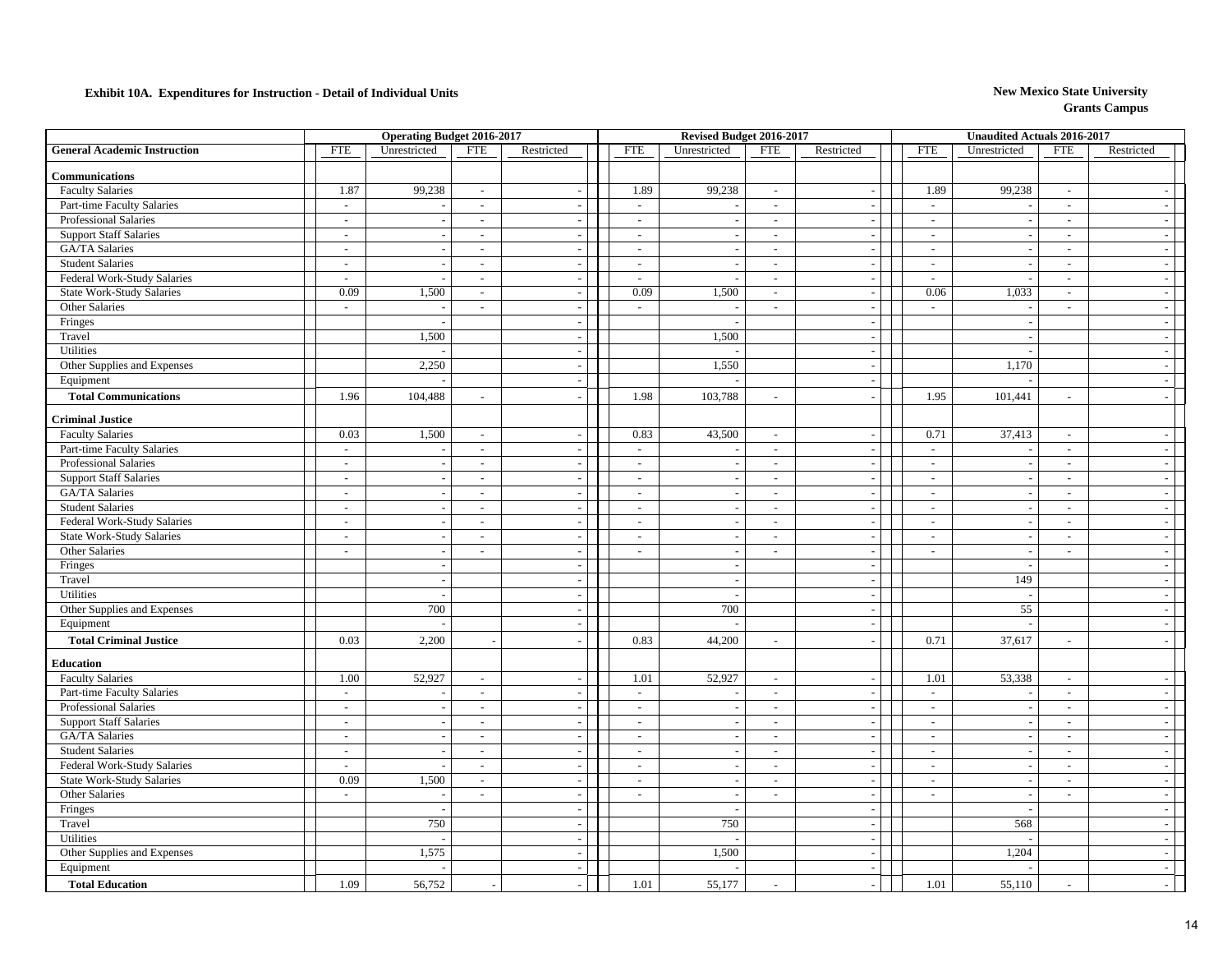|                                     |                  | <b>Operating Budget 2016-2017</b> |                |                          |                | Revised Budget 2016-2017 |            |                          |            | <b>Unaudited Actuals 2016-2017</b> |                |                          |
|-------------------------------------|------------------|-----------------------------------|----------------|--------------------------|----------------|--------------------------|------------|--------------------------|------------|------------------------------------|----------------|--------------------------|
| <b>General Academic Instruction</b> | <b>FTE</b>       | Unrestricted                      | FTE            | Restricted               | <b>FTE</b>     | Unrestricted             | <b>FTE</b> | Restricted               | <b>FTE</b> | Unrestricted                       | <b>FTE</b>     | Restricted               |
| <b>Health Sciences</b>              |                  |                                   |                |                          |                |                          |            |                          |            |                                    |                |                          |
| <b>Faculty Salaries</b>             | 0.49             | 25,941                            | $\sim$         |                          | 0.51           | 26,691                   | $\sim$     | $\sim$                   | 0.51       | 26,691                             | $\sim$         |                          |
| Part-time Faculty Salaries          | $\omega$         | $\sim$                            | $\sim$         |                          | $\omega$       |                          | $\sim$     | $\blacksquare$           | $\sim$     |                                    | $\sim$         |                          |
| Professional Salaries               | $\omega$         | $\sim$                            | $\sim$         |                          | $\sim$         |                          | $\omega$   | $\sim$                   | $\sim$     |                                    | $\mathbb{Z}^2$ |                          |
| <b>Support Staff Salaries</b>       | $\mathbf{r}$     | $\sim$                            | $\sim$         | $\sim$                   | $\sim$         |                          | $\sim$     | $\sim$                   | $\sim$     | $\sim$                             | $\sim$         |                          |
| GA/TA Salaries                      | $\sim$           | $\sim$                            | $\sim$         | $\sim$                   | $\omega$       | $\overline{a}$           | $\omega$   | $\sim$                   | $\omega$   | $\sim$                             | $\sim$         | $\sim$                   |
| <b>Student Salaries</b>             | $\omega$         | $\sim$                            | $\blacksquare$ | $\overline{a}$           | $\blacksquare$ |                          | $\sim$     | $\sim$                   | $\sim$     |                                    | $\sim$         |                          |
| Federal Work-Study Salaries         | $\sim$           | $\sim$                            | $\sim$         | $\sim$                   | $\sim$         | $\sim$                   | $\sim$     | $\sim$                   | $\sim$     | $\sim$                             | $\sim$         | ÷.                       |
| <b>State Work-Study Salaries</b>    | $\omega$         | $\sim$                            | $\sim$         | $\sim$                   | $\sim$         |                          | $\sim$     | $\sim$                   | $\sim$     | ٠.                                 | $\sim$         | $\overline{\phantom{a}}$ |
| Other Salaries                      | $\omega$         | $\sim$                            | $\sim$         | ÷,                       | $\Box$         | $\blacksquare$           | $\sim$     | $\sim$                   | $\sim$     | $\sim$                             | $\sim$         | $\sim$                   |
| Fringes                             |                  | $\sim$                            |                | $\overline{a}$           |                | $\sim$                   |            | $\sim$                   |            |                                    |                | $\overline{\phantom{a}}$ |
| Travel                              |                  | $\sim$                            |                | $\sim$                   |                | $\overline{a}$           |            | $\sim$                   |            | $\overline{a}$                     |                | <b>.</b>                 |
| <b>Utilities</b>                    |                  | $\sim$                            |                | $\sim$                   |                | $\overline{a}$           |            | $\sim$                   |            |                                    |                | $\sim$                   |
| Other Supplies and Expenses         |                  | 3,000                             |                | $\overline{\phantom{a}}$ |                | 3,200                    |            | $\sim$                   |            | 1,544                              |                |                          |
| Equipment                           |                  |                                   |                | $\sim$                   |                |                          |            | $\sim$                   |            |                                    |                | $\overline{\phantom{a}}$ |
|                                     |                  |                                   |                |                          |                |                          |            |                          |            |                                    |                |                          |
| <b>Total Health Sciences</b>        | 0.49             | 28,941                            |                |                          | 0.51           | 29,891                   | $\sim$     | $\mathbf{r}$             | 0.51       | 28,235                             | $\sim$         |                          |
| <b>Humanities</b>                   |                  |                                   |                |                          |                |                          |            |                          |            |                                    |                |                          |
| <b>Faculty Salaries</b>             | 1.67             | 88,762                            | $\omega$       |                          | 1.69           | 88,762                   | $\sim$     |                          | 1.64       | 86,483                             | $\omega$       |                          |
| Part-time Faculty Salaries          | $\omega$         |                                   | $\sim$         | $\overline{\phantom{a}}$ | $\omega$       |                          | $\sim$     | $\sim$                   | $\sim$     |                                    | $\sim$         | $\sim$                   |
| Professional Salaries               | $\sim$           | $\sim$                            | $\sim$         | $\sim$                   | $\sim$         | $\sim$                   | $\sim$     | $\sim$                   | $\sim$     | $\overline{a}$                     | $\sim$         | $\overline{\phantom{a}}$ |
| <b>Support Staff Salaries</b>       | $\blacksquare$   | $\sim$                            | $\sim$         | $\sim$                   | $\sim$         |                          | $\sim$     | $\sim$                   | $\sim$     |                                    | $\sim$         | $\overline{\phantom{a}}$ |
| GA/TA Salaries                      | $\sim$           | $\sim$                            | $\sim$         | $\sim$                   | $\sim$         | $\sim$                   | $\sim$     | $\sim$                   | $\sim$     | $\sim$                             | $\sim$         | $\overline{\phantom{a}}$ |
| <b>Student Salaries</b>             | $\sim$           | $\sim$                            | $\sim$         | $\sim$                   | $\sim$         | $\overline{a}$           | $\sim$     | $\sim$                   | $\sim$     | ٠.                                 | $\sim$         | <b>.</b>                 |
| Federal Work-Study Salaries         | $\blacksquare$   | $\sim$                            | $\sim$         | ÷,                       | $\sim$         | $\sim$                   | $\sim$     | $\sim$                   | 0.01       | 134                                | $\sim$         | $\sim$                   |
| <b>State Work-Study Salaries</b>    | 0.09             | 1,500                             | $\omega$       |                          | 0.09           | 1,500                    | $\omega$   | $\sim$                   | 0.01       | 203                                | $\omega$       |                          |
| Other Salaries                      | $\sim$           | $\sim$                            | $\sim$         | $\sim$                   | $\sim$         |                          | $\sim$     | $\sim$                   | $\sim$     | ÷.                                 | $\sim$         | $\sim$                   |
| Fringes                             |                  | $\sim$                            |                | ÷,                       |                | $\sim$                   |            | $\sim$                   |            |                                    |                | ÷.                       |
| Travel                              |                  | 1,500                             |                | $\sim$                   |                |                          |            | $\sim$                   |            | 80                                 |                | $\overline{\phantom{a}}$ |
| Utilities                           |                  |                                   |                | $\sim$                   |                | $\overline{a}$           |            | $\sim$                   |            |                                    |                | $\sim$                   |
| Other Supplies and Expenses         |                  | 3,000                             |                | $\overline{\phantom{a}}$ |                | 4,500                    |            | $\sim$                   |            | 2,453                              |                | <b>.</b>                 |
| Equipment                           |                  |                                   |                |                          |                |                          |            | $\overline{\phantom{a}}$ |            |                                    |                | $\sim$                   |
| <b>Total Humanities</b>             | 1.76             | 94,762                            |                |                          | 1.78           | 94,762                   | $\sim$     | $\sim$                   | 1.66       | 89,353                             | $\sim$         | $\overline{\phantom{a}}$ |
| <b>Mathematics</b>                  |                  |                                   |                |                          |                |                          |            |                          |            |                                    |                |                          |
| <b>Faculty Salaries</b>             | 2.10             | 111,500                           | $\sim$         | $\overline{\phantom{a}}$ | 2.12           | 111,500                  | $\sim$     | $\sim$                   | 2.12       | 111,401                            | $\sim$         | <b>.</b>                 |
| Part-time Faculty Salaries          | $\sim$           | $\sim$                            | $\sim$         | ÷.                       | $\sim$         |                          | $\sim$     | $\sim$                   | $\sim$     |                                    | $\sim$         |                          |
| Professional Salaries               | $\omega_{\rm c}$ | $\sim$                            | $\sim$         | ÷,                       | $\sim$         | $\sim$                   | $\sim$     | $\sim$                   | $\sim$     | ÷,                                 | $\omega$       |                          |
| <b>Support Staff Salaries</b>       | $\sim$           | $\sim$                            | $\sim$         | ÷,                       | $\sim$         |                          | $\sim$     | $\sim$                   | $\sim$     | $\overline{a}$                     | $\sim$         | $\sim$                   |
| GA/TA Salaries                      | $\sim$           | $\sim$                            | $\sim$         | $\sim$                   | $\sim$         | $\sim$                   | $\sim$     | $\sim$                   | $\sim$     | $\sim$                             | $\sim$         | $\sim$                   |
| <b>Student Salaries</b>             | $\omega$         | $\sim$                            | $\sim$         |                          | $\omega$       |                          | $\sim$     | $\sim$                   | $\sim$     |                                    | $\mathcal{L}$  | $\overline{\phantom{a}}$ |
| Federal Work-Study Salaries         | $\mathbf{r}$     | $\sim$                            | $\sim$         | $\overline{a}$           | $\sim$         | $\sim$                   | $\sim$     | $\sim$                   | $\sim$     |                                    | $\sim$         | $\overline{\phantom{a}}$ |
| State Work-Study Salaries           | 0.28             | 4,500                             | $\sim$         | $\sim$                   | 0.13           | 2,000                    | $\sim$     | $\sim$                   | 0.05       | 749                                | $\sim$         | $\overline{\phantom{a}}$ |
| Other Salaries                      | $\sim$           |                                   | $\sim$         | $\sim$                   | $\sim$         |                          | $\sim$     | $\overline{\phantom{a}}$ | $\sim$     |                                    | $\sim$         |                          |
| Fringes                             |                  | $\sim$                            |                | $\sim$                   |                | $\sim$                   |            | $\sim$                   |            |                                    |                | $\sim$                   |
| Travel                              |                  | 1,500                             |                | ÷,                       |                | 1,500                    |            | $\sim$                   |            | 690                                |                | $\sim$                   |
| Utilities                           |                  |                                   |                | $\overline{\phantom{a}}$ |                |                          |            | $\sim$                   |            |                                    |                | $\sim$                   |
| Other Supplies and Expenses         |                  | 6,000                             |                |                          |                | 6,020                    |            | ÷,                       |            | 2,254                              |                | $\sim$                   |
| Equipment                           |                  |                                   |                | $\sim$                   |                |                          |            | $\omega$                 |            |                                    |                | $\sim$                   |
| <b>Total Mathematics</b>            | 2.38             | 123,500                           |                |                          | 2.25           | 121,020                  |            |                          | 2.17       | 115,094                            |                |                          |
|                                     |                  |                                   |                |                          |                |                          |            |                          |            |                                    |                |                          |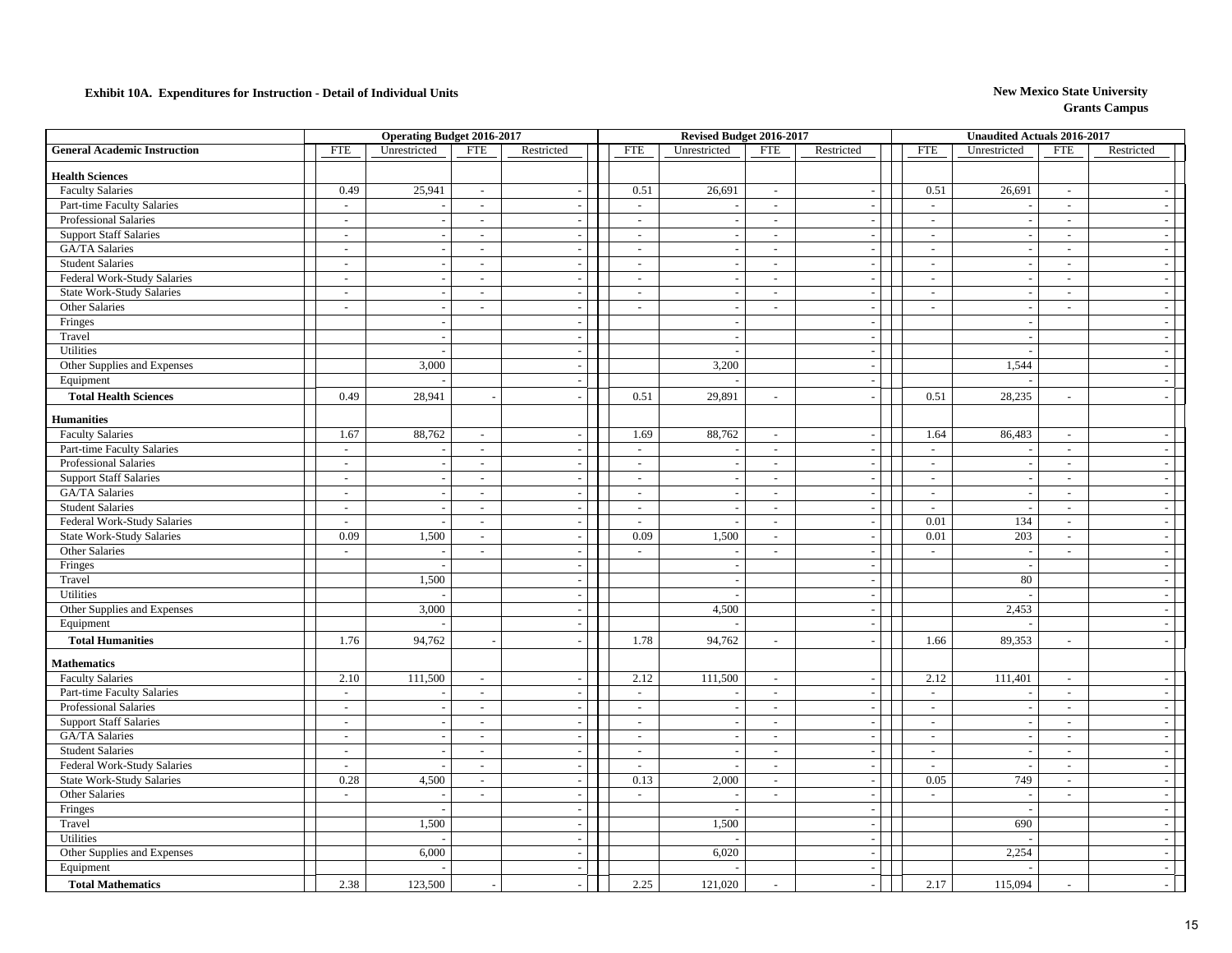|                                                 |                | <b>Operating Budget 2016-2017</b> |                          |                          |                | Revised Budget 2016-2017 |          |                          |                | <b>Unaudited Actuals 2016-2017</b> |                |                          |
|-------------------------------------------------|----------------|-----------------------------------|--------------------------|--------------------------|----------------|--------------------------|----------|--------------------------|----------------|------------------------------------|----------------|--------------------------|
| <b>General Academic Instruction</b>             | <b>FTE</b>     | Unrestricted                      | FTE                      | Restricted               | <b>FTE</b>     | Unrestricted             | FTE      | Restricted               | <b>FTE</b>     | Unrestricted                       | <b>FTE</b>     | Restricted               |
| <b>Miscellaneous Off Campus</b>                 |                |                                   |                          |                          |                |                          |          |                          |                |                                    |                |                          |
| <b>Faculty Salaries</b>                         | $\sim$         | $\sim$                            | $\sim$                   |                          | $\sim$         |                          | $\sim$   | $\overline{\phantom{a}}$ | $\sim$         | . —                                | $\sim$         |                          |
| Part-time Faculty Salaries                      | $\omega$       | $\sim$                            | $\mathbb{Z}$             | $\sim$                   | $\omega$       | $\sim$                   | $\sim$   | $\overline{\phantom{a}}$ | $\sim$         | $\overline{\phantom{a}}$           | $\sim$         | $\omega$                 |
| Professional Salaries                           | $\blacksquare$ |                                   | $\overline{\phantom{a}}$ |                          | $\blacksquare$ |                          | $\sim$   |                          | $\sim$         |                                    | $\sim$         | $\overline{\phantom{a}}$ |
| <b>Support Staff Salaries</b>                   | $\omega$       | $\sim$                            | $\blacksquare$           |                          | $\omega$       |                          | $\sim$   | $\overline{\phantom{a}}$ | $\sim$         | $\overline{\phantom{a}}$           | $\sim$         | $\sim$                   |
| GA/TA Salaries                                  | $\omega$       | $\sim$                            | $\sim$                   |                          | $\sim$         |                          | $\sim$   | $\overline{\phantom{a}}$ | $\sim$         |                                    | $\sim$         | $\sim$                   |
| <b>Student Salaries</b>                         | $\sim$         | $\sim$                            | $\sim$                   | $\overline{a}$           | $\sim$         |                          | $\sim$   | $\sim$                   | $\sim$         |                                    | $\sim$         | $\sim$                   |
| Federal Work-Study Salaries                     | $\sim$         | $\sim$                            | $\sim$                   | $\overline{a}$           | $\sim$         | $\sim$                   | $\sim$   | $\sim$                   | $\sim$         | $\overline{\phantom{a}}$           | $\sim$         | $\sim$                   |
| State Work-Study Salaries                       | $\sim$         | $\sim$                            | $\sim$                   | ÷.                       | $\sim$         | ÷.                       | $\sim$   | $\sim$                   | $\sim$         | $\sim$                             | $\sim$         | $\omega$                 |
| Other Salaries                                  | $\mathbf{r}$   | $\sim$                            | $\sim$                   | $\overline{a}$           | ÷.             | $\sim$                   | $\sim$   | $\sim$                   | $\overline{a}$ | $\overline{\phantom{a}}$           | $\sim$         | $\mathbb{Z}$             |
| Fringes                                         |                |                                   |                          |                          |                |                          |          |                          |                |                                    |                | $\overline{\phantom{a}}$ |
| Travel                                          |                | 2,500                             |                          | $\overline{a}$           |                | 1,000                    |          | $\sim$                   |                |                                    |                | $\sim$                   |
| Utilities                                       |                | $\sim$                            |                          | $\overline{a}$           |                |                          |          | $\sim$                   |                | $\sim$                             |                | $\sim$                   |
| Other Supplies and Expenses                     |                | 500                               |                          | $\overline{a}$           |                | 500                      |          | $\overline{\phantom{a}}$ |                |                                    |                | $\sim$                   |
| Equipment                                       |                |                                   |                          | $\overline{\phantom{a}}$ |                |                          |          | $\sim$                   |                | ÷,                                 |                | $\sim$                   |
| <b>Total Miscellaneous Off Campus</b>           | $\sim$         | 3,000                             |                          |                          | $\sim$         | 1,500                    | $\sim$   |                          | $\sim$         |                                    | $\overline{a}$ | $\sim$                   |
| <b>Natural Sciences</b>                         |                |                                   |                          |                          |                |                          |          |                          |                |                                    |                |                          |
| <b>Faculty Salaries</b>                         | 1.73           | 91,729                            | $\sim$                   |                          | 1.50           | 78,867                   | $\sim$   |                          | 1.33           | 69,933                             | $\omega$       |                          |
| Part-time Faculty Salaries                      | $\omega$       |                                   | $\mathbf{r}$             |                          | $\blacksquare$ |                          | $\omega$ | $\bar{z}$                | $\sim$         |                                    | $\sim$         | $\sim$                   |
| Professional Salaries                           | $\sim$         | $\sim$                            | $\sim$                   | $\overline{a}$           | $\sim$         | ÷.                       | $\sim$   | $\sim$                   | $\sim$         | $\sim$                             | $\sim$         | $\overline{a}$           |
| <b>Support Staff Salaries</b>                   | $\sim$         | $\sim$                            | $\sim$                   | ÷.                       | $\sim$         |                          | $\sim$   | $\sim$                   | $\sim$         | $\overline{\phantom{a}}$           | $\sim$         | $\sim$                   |
| GA/TA Salaries                                  | $\sim$         | $\sim$                            | $\sim$                   | $\overline{\phantom{a}}$ | $\sim$         |                          | $\sim$   | $\sim$                   | $\sim$         | $\sim$                             | $\sim$         | $\sim$                   |
| <b>Student Salaries</b>                         | $\sim$         | $\sim$                            | $\sim$                   | $\sim$                   | $\sim$         | $\sim$                   | $\sim$   | $\sim$                   | $\sim$         | ٠.                                 | $\sim$         | $\omega$                 |
| Federal Work-Study Salaries                     | $\omega$       | $\sim$                            | $\sim$                   | ÷,                       | $\sim$         | $\sim$                   | $\sim$   | $\sim$                   | $\sim$         |                                    | $\sim$         | $\sim$                   |
| State Work-Study Salaries                       | 0.09           | 1,500                             | $\sim$                   |                          | 0.09           | 1,500                    | $\sim$   |                          | 0.04           | 634                                | $\sim$         | $\sim$                   |
| Other Salaries                                  | $\omega$       |                                   | $\overline{a}$           | ÷,                       | $\mathbf{r}$   |                          | $\omega$ | $\bar{z}$                | $\sim$         |                                    | $\omega$       | $\sim$                   |
| Fringes                                         |                | $\sim$                            |                          | ÷.                       |                |                          |          |                          |                |                                    |                | <b>Simple</b>            |
| Travel                                          |                | 1,500                             |                          | ÷,                       |                | 1,500                    |          | 1,000                    |                | 512                                |                | 542                      |
| Utilities                                       |                | $\sim$                            |                          | $\omega$                 |                |                          |          |                          |                |                                    |                |                          |
| Other Supplies and Expenses                     |                | 5,500                             |                          | ÷.                       |                | 8,450                    |          | 7,889                    |                | 8,446                              |                | 1,876                    |
| Equipment                                       |                |                                   |                          |                          |                |                          |          |                          |                |                                    |                |                          |
| <b>Total Natural Sciences</b>                   | 1.82           | 100,229                           |                          |                          | 1.59           | 90,317                   | $\sim$   | 8,889                    | 1.37           | 79,525                             | $\blacksquare$ | 2,418                    |
| <b>Regular Academic Instruction Misc.</b>       |                |                                   |                          |                          |                |                          |          |                          |                |                                    |                |                          |
| <b>Faculty Salaries</b>                         | 0.29           | 15,359                            | $\sim$                   | ÷.                       | $\sim$         |                          | $\sim$   | $\overline{\phantom{a}}$ | 0.02           | 1,216                              | $\sim$         | $\sim$                   |
| Part-time Faculty Salaries                      | 31.75          | 214,641                           | $\sim$                   | $\overline{\phantom{a}}$ | 35.65          | 226,314                  | $\sim$   | $\sim$                   | 34.82          | 221,064                            | $\sim$         | $\sim$                   |
| Professional Salaries                           | $\omega$       | $\sim$                            | $\sim$                   | ÷,                       | $\sim$         |                          | $\sim$   | $\overline{\phantom{a}}$ | $\sim$         |                                    | $\sim$         | $\sim$                   |
| <b>Support Staff Salaries</b>                   | $\sim$         | $\sim$                            | $\sim$                   | $\sim$                   | $\sim$         | $\overline{a}$           | $\sim$   | $\sim$                   | $\sim$         | $\overline{\phantom{a}}$           | $\sim$         | $\omega$                 |
| GA/TA Salaries                                  | $\sim$         | $\sim$                            | $\sim$                   | $\sim$                   | $\sim$         | $\overline{\phantom{a}}$ | $\sim$   | $\sim$                   | $\sim$         | $\sim$                             | $\sim$         | $\sim$                   |
| <b>Student Salaries</b>                         | $\omega$       |                                   | $\sim$                   |                          | $\Box$         |                          | $\sim$   | $\overline{\phantom{a}}$ | $\sim$         |                                    | $\omega$       | $\sim$                   |
| Federal Work-Study Salaries                     | $\omega$       | $\omega$                          | $\sim$                   | $\overline{a}$           | $\omega$       |                          | $\sim$   | $\mathbb{Z}$             | $\sim$         |                                    | $\sim$         | $\sim$                   |
| <b>State Work-Study Salaries</b>                | $\omega$       | $\sim$                            | $\sim$                   | $\overline{a}$           | $\sim$         |                          | $\sim$   | $\sim$                   | $\sim$         |                                    | $\sim$         | $\sim$                   |
| Other Salaries                                  | 0.39           | 10,000                            | $\sim$                   | $\overline{a}$           | 0.37           | 10,000                   | $\sim$   | $\overline{\phantom{a}}$ | 0.10           | 2,601                              | $\sim$         | $\sim$                   |
| Fringes                                         |                | $\sim$                            |                          | $\sim$                   |                |                          |          | $\sim$                   |                |                                    |                | $\sim$                   |
| Travel                                          |                | 2,500                             |                          | $\sim$                   |                | 2,800                    |          | $\sim$                   |                | 3,829                              |                | $\overline{\phantom{a}}$ |
| <b>Utilities</b>                                |                |                                   |                          | $\overline{\phantom{a}}$ |                |                          |          | $\sim$                   |                |                                    |                | $\sim$                   |
| Other Supplies and Expenses                     |                | 19,150                            |                          |                          |                | 18,850                   |          | $\overline{\phantom{a}}$ |                | 6,960                              |                | $\sim$                   |
| Equipment                                       |                |                                   |                          | $\sim$                   |                |                          |          | $\sim$                   |                |                                    |                | $\omega$                 |
| <b>Total Regular Academic Instruction Misc.</b> | 32.43          | 261,650                           |                          |                          | 36.02          | 257,964                  |          |                          | 34.94          | 235,670                            |                |                          |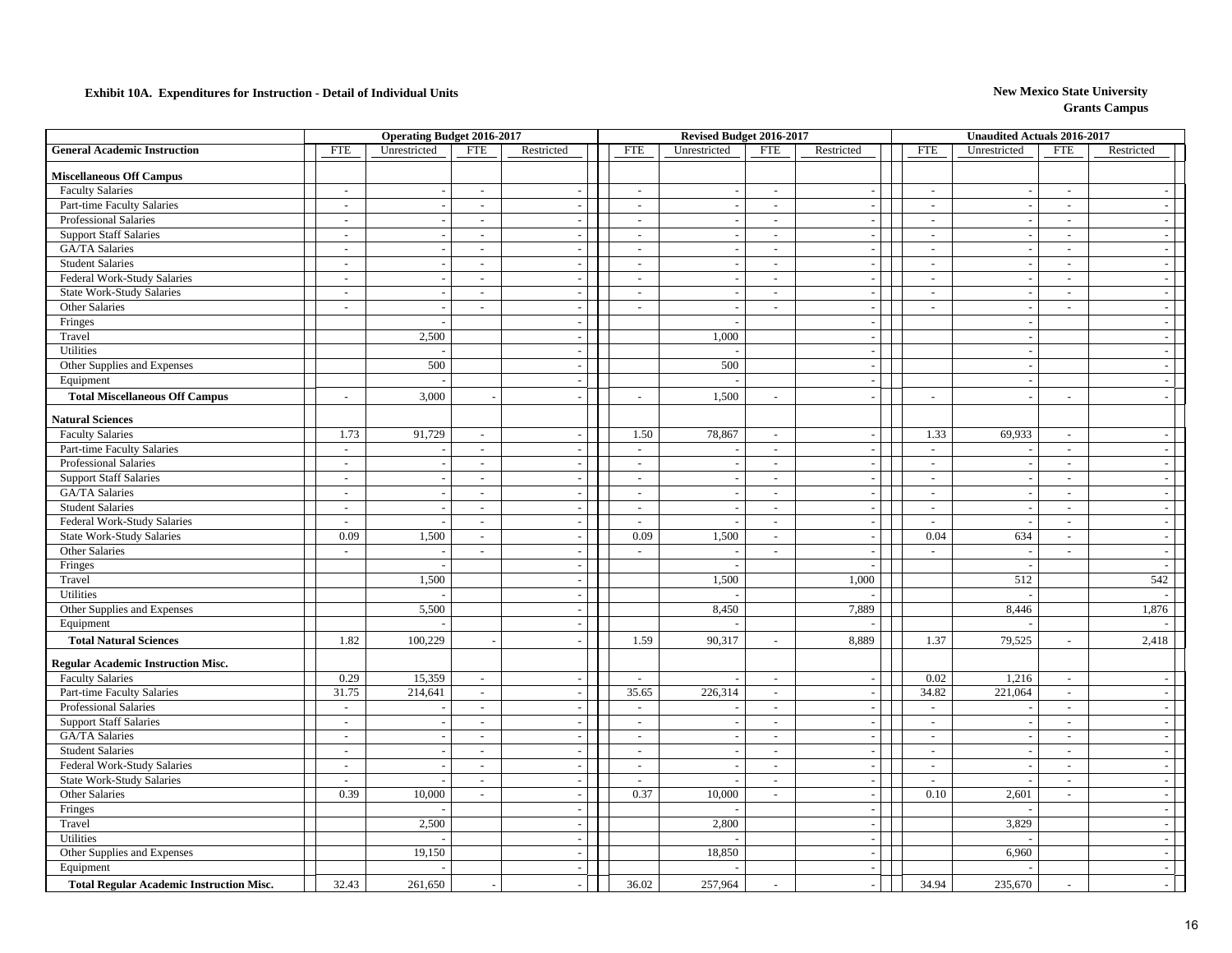|                                     |                          | <b>Operating Budget 2016-2017</b> |                          |            |                          | Revised Budget 2016-2017 |                          |                          |                          | <b>Unaudited Actuals 2016-2017</b> |                          |            |
|-------------------------------------|--------------------------|-----------------------------------|--------------------------|------------|--------------------------|--------------------------|--------------------------|--------------------------|--------------------------|------------------------------------|--------------------------|------------|
| <b>General Academic Instruction</b> | <b>FTE</b>               | Unrestricted                      | FTE                      | Restricted | <b>FTE</b>               | Unrestricted             | <b>FTE</b>               | Restricted               | <b>FTE</b>               | Unrestricted                       | FTE                      | Restricted |
| <b>Social Sciences</b>              |                          |                                   |                          |            |                          |                          |                          |                          |                          |                                    |                          |            |
| <b>Faculty Salaries</b>             | 0.03                     | 1,500                             |                          |            | 0.01                     | 750                      | $\overline{\phantom{a}}$ |                          | 0.01                     | 625                                | $\overline{\phantom{0}}$ |            |
| Part-time Faculty Salaries          | $\sim$                   | $\overline{\phantom{0}}$          | $\overline{\phantom{a}}$ |            | $\overline{\phantom{0}}$ |                          | $\overline{\phantom{a}}$ | $\overline{\phantom{a}}$ | $\overline{\phantom{a}}$ |                                    | $\overline{\phantom{0}}$ |            |
| <b>Professional Salaries</b>        | $\sim$                   | $\overline{\phantom{a}}$          | $\overline{\phantom{a}}$ |            | $\overline{\phantom{a}}$ |                          | $\overline{\phantom{a}}$ | $\overline{\phantom{a}}$ | $\overline{\phantom{a}}$ |                                    | $\sim$                   |            |
| <b>Support Staff Salaries</b>       | $\sim$                   | $\overline{\phantom{a}}$          | $\sim$                   |            | $\overline{\phantom{a}}$ |                          | $\overline{\phantom{a}}$ | $\overline{\phantom{a}}$ | $\overline{\phantom{a}}$ |                                    | $\overline{a}$           |            |
| GA/TA Salaries                      | $\sim$                   | $\overline{\phantom{0}}$          | $\overline{\phantom{0}}$ |            | $\overline{\phantom{a}}$ |                          | $\overline{\phantom{a}}$ | $\overline{\phantom{a}}$ | $\overline{\phantom{a}}$ |                                    | $\overline{\phantom{0}}$ |            |
| <b>Student Salaries</b>             | $\sim$                   | $\overline{\phantom{a}}$          | $\sim$                   |            | $\overline{\phantom{a}}$ |                          | $\sim$                   | $\overline{\phantom{a}}$ | $\overline{\phantom{a}}$ |                                    | $\overline{a}$           |            |
| Federal Work-Study Salaries         | $\sim$                   | $\overline{\phantom{a}}$          | $\overline{\phantom{a}}$ |            | $\overline{\phantom{a}}$ |                          | $\overline{\phantom{a}}$ | $\overline{\phantom{a}}$ | $\overline{\phantom{a}}$ |                                    | $\sim$                   |            |
| <b>State Work-Study Salaries</b>    | $\overline{\phantom{0}}$ | $\overline{\phantom{a}}$          | $\overline{\phantom{0}}$ |            | $\overline{\phantom{a}}$ |                          | $\overline{\phantom{a}}$ | <b>.</b>                 | $\overline{\phantom{a}}$ |                                    | $\overline{\phantom{0}}$ |            |
| Other Salaries                      | $\overline{\phantom{0}}$ | $\overline{\phantom{0}}$          | $\overline{\phantom{a}}$ |            | $\overline{\phantom{0}}$ |                          | $\overline{\phantom{a}}$ | $\overline{\phantom{a}}$ | $\overline{\phantom{0}}$ |                                    | $\overline{\phantom{0}}$ |            |
| Fringes                             |                          | $\overline{\phantom{0}}$          |                          |            |                          |                          |                          | $\overline{\phantom{a}}$ |                          |                                    |                          |            |
| Travel                              |                          | $\overline{\phantom{0}}$          |                          |            |                          |                          |                          | $\overline{\phantom{a}}$ |                          |                                    |                          |            |
| Utilities                           |                          |                                   |                          |            |                          |                          |                          | $\overline{\phantom{a}}$ |                          |                                    |                          |            |
| Other Supplies and Expenses         |                          | 1,000                             |                          |            |                          | 1,000                    |                          | $\overline{\phantom{a}}$ |                          |                                    |                          |            |
| Equipment                           |                          | $\overline{\phantom{a}}$          |                          |            |                          | $\overline{\phantom{a}}$ |                          | $\overline{\phantom{a}}$ |                          |                                    |                          |            |
| <b>Total Social Sciences</b>        | 0.03                     | 2,500                             |                          |            | 0.01                     | 1,750                    | $\overline{\phantom{a}}$ |                          | 0.01                     | 625                                | $\sim$                   |            |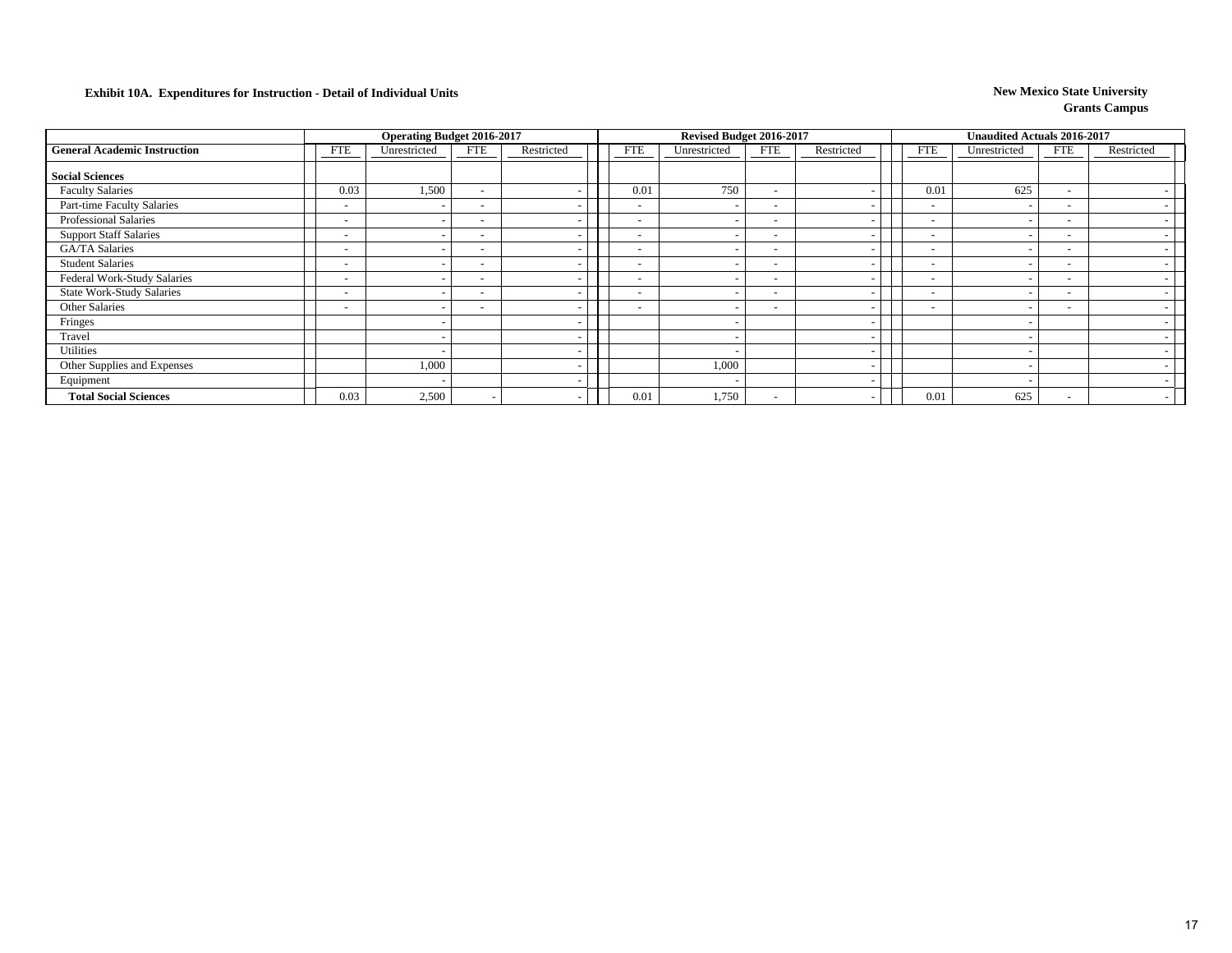|                                                        |                          | <b>Operating Budget 2016-2017</b> |                             |                          |                          | Revised Budget 2016-2017 |                             |                             |                          | <b>Unaudited Actuals 2016-2017</b> |                          |                              |
|--------------------------------------------------------|--------------------------|-----------------------------------|-----------------------------|--------------------------|--------------------------|--------------------------|-----------------------------|-----------------------------|--------------------------|------------------------------------|--------------------------|------------------------------|
| <b>Occupational &amp; Vocational Instruction</b>       | <b>FTE</b>               | Unrestricted                      | <b>FTE</b>                  | Restricted               | <b>FTE</b>               | Unrestricted             | <b>FTE</b>                  | Restricted                  | <b>FTE</b>               | Unrestricted                       | <b>FTE</b>               | Restricted                   |
| <b>Faculty Salaries</b>                                | 3.80                     | 202,822<br>$\mathcal{S}$          | $\sim$                      | $\mathcal{S}$            | 3.20                     | \$<br>167,986            | $\sim$                      | \$                          | 3.18                     | 166,468<br>-S                      | $\sim$                   | $\mathbb{S}$                 |
| Part-time Faculty Salaries                             | 8.88                     | 60,000                            | $\mathbb{Z}^2$              |                          | 7.94                     | 50,415                   | $\mathbb{Z}^2$              | $\overline{a}$              | 7.35                     | 46.652                             | $\sim$                   |                              |
| Professional Salaries                                  | 0.95                     | 42,000                            | $\mathcal{L}_{\mathcal{A}}$ | $\sim$                   | 0.79                     | 35,167                   | $\mathcal{L}_{\mathcal{A}}$ | $\overline{\phantom{a}}$    | 0.82                     | 36,391                             | $\mathbb{L}$             | $\sim$                       |
| <b>Support Staff Salaries</b>                          | $\sim$                   |                                   | $\sim$                      | $\sim$                   | $\sim$                   |                          | $\sim$                      | $\overline{\phantom{a}}$    | 0.32                     | 8,728                              | $\sim$                   | $\sim$                       |
| GA/TA Salaries                                         | $\sim$                   |                                   | $\sim$                      | $\overline{\phantom{a}}$ | $\sim$                   |                          | $\sim$                      | $\sim$                      | $\overline{a}$           |                                    | $\overline{a}$           | $\sim$ 1                     |
| <b>Student Salaries</b>                                | $\sim$                   |                                   | $\sim$                      | $\overline{a}$           | $\sim$                   | $\overline{a}$           | $\sim$                      | $\sim$                      | 0.07                     | 1,133                              | $\sim$                   | $\sim$ 1                     |
| Federal Work-Study Salaries                            | $\overline{\phantom{a}}$ |                                   | $\overline{\phantom{a}}$    | $\sim$                   | $\overline{\phantom{a}}$ |                          | $\sim$                      | $\overline{\phantom{a}}$    | 0.06                     | 927                                | $\sim$                   | $\sim$                       |
| <b>State Work-Study Salaries</b>                       | 0.27                     | 4,500                             | $\sim$                      | $\sim$                   | 0.27                     | 4,500                    | $\sim$                      | $\overline{\phantom{a}}$    | 0.11                     | 1,819                              | $\sim$                   | $\sim$                       |
| Other Salaries                                         | 0.59                     | 15,000                            | $\sim$                      | $\sim$                   | 0.81                     | 21,980                   | $\sim$                      | $\mathcal{L}_{\mathcal{A}}$ | 0.44                     | 11,988                             | $\sim$                   | $\sim$                       |
| Fringes                                                |                          |                                   |                             | $\overline{a}$           |                          |                          |                             | $\sim$                      |                          | $\sim$                             |                          | $-1$                         |
| Travel                                                 |                          | 5,000                             |                             |                          |                          | 5,000                    |                             | $\sim$                      |                          | 307                                |                          | $-$                          |
| Utilities                                              |                          |                                   |                             |                          |                          |                          |                             | $\overline{\phantom{a}}$    |                          |                                    |                          | $\sim$                       |
| Other Supplies and Expenses                            |                          | 32,950                            |                             | 30,000                   |                          | 32,330                   |                             | 28,136                      |                          | 20,823                             |                          | 20,076                       |
| Equipment                                              |                          |                                   |                             |                          |                          |                          |                             |                             |                          |                                    |                          | 5,116                        |
| <b>Total Occupational &amp; Vocational Instruction</b> | 14.49                    | 362,272<br>$\mathcal{S}$          | $\sim$                      | 30,000<br>$\mathbb{S}$   | 13.01                    | 317,378<br>\$            | $\sim$                      | $\mathbb{S}$<br>28,136      | $12.35$ \$               | 295,236                            | $\sim$                   | $\mathbf{\hat{S}}$<br>25,192 |
| <b>Applied Health Sciences</b>                         |                          |                                   |                             |                          |                          |                          |                             |                             |                          |                                    |                          |                              |
| <b>Faculty Salaries</b>                                | 0.50                     | 26,691                            | $\overline{\phantom{a}}$    | J.                       | 0.51                     | 26,691                   | $\sim$                      | $\overline{a}$              | 0.51                     | 26,690                             | $\sim$                   | $\sim$                       |
| Part-time Faculty Salaries                             |                          |                                   | $\sim$                      |                          | $\overline{a}$           |                          | $\sim$                      | $\overline{\phantom{a}}$    | $\overline{a}$           |                                    | $\sim$                   | $\sim$                       |
| Professional Salaries                                  | $\sim$                   |                                   | $\sim$                      |                          | $\sim$                   | $\sim$                   | $\sim$                      | $\overline{\phantom{a}}$    | $\overline{\phantom{a}}$ | $\overline{a}$                     | $\sim$                   | $\sim$                       |
| <b>Support Staff Salaries</b>                          | $\sim$                   | $\sim$                            | $\sim$                      | $\sim$                   | $\sim$                   | $\overline{\phantom{a}}$ | $\sim$                      | $\sim$                      | $\sim$                   | $\overline{\phantom{a}}$           | $\sim$                   | $\sim$ 1                     |
| GA/TA Salaries                                         | $\sim$                   |                                   | $\sim$                      |                          | $\sim$                   | $\sim$                   | $\sim$                      | $\sim$                      | $\sim$                   | $\sim$                             | $\sim$                   | $\sim$ 1                     |
| <b>Student Salaries</b>                                | $\sim$                   | $\overline{\phantom{a}}$          | $\sim$                      | $\overline{a}$           | $\mathcal{L}$            |                          | $\sim$                      | $\overline{\phantom{a}}$    | $\sim$                   |                                    | $\sim$                   | $\sim$                       |
| Federal Work-Study Salaries                            | $\sim$                   | $\sim$                            | $\overline{\phantom{a}}$    | $\overline{\phantom{a}}$ | $\sim$                   | $\sim$                   | $\sim$                      | $\overline{\phantom{a}}$    | $\overline{\phantom{a}}$ | $\sim$                             | $\overline{\phantom{a}}$ | $\sim$                       |
| <b>State Work-Study Salaries</b>                       | $\sim$                   | $\sim$                            | $\overline{\phantom{a}}$    | $\sim$                   | $\sim$                   | $\sim$                   | $\sim$                      | $\sim$                      | $\sim$                   | $\overline{\phantom{a}}$           | $\overline{\phantom{a}}$ | $=$                          |
| <b>Other Salaries</b>                                  | $\overline{a}$           | $\overline{\phantom{a}}$          | $\sim$                      | $\sim$                   | $\sim$                   | $\sim$                   | $\sim$                      | $\overline{\phantom{a}}$    | $\sim$                   | $\sim$                             | $\overline{a}$           | $\sim$                       |
| Fringes                                                |                          |                                   |                             |                          |                          |                          |                             | $\overline{\phantom{a}}$    |                          |                                    |                          | $\sim$                       |
| Travel                                                 |                          | 750                               |                             |                          |                          | 750                      |                             | $\overline{\phantom{a}}$    |                          | $\overline{\phantom{a}}$           |                          | $\sim$                       |
| <b>Utilities</b>                                       |                          |                                   |                             |                          |                          |                          |                             | $\overline{\phantom{a}}$    |                          |                                    |                          | $\sim$                       |
| Other Supplies and Expenses                            |                          | 300                               |                             | $\sim$                   |                          | 300                      |                             | $\blacksquare$              |                          | $\overline{\phantom{a}}$           |                          | $\sim$                       |
| Equipment                                              |                          |                                   |                             | $\overline{\phantom{a}}$ |                          |                          |                             | $\sim$                      |                          |                                    |                          | $\sim$                       |
| <b>Total Applied Health Sciences</b>                   | 0.50                     | 27,741                            | $\sim$                      |                          | 0.51                     | 27,741                   | $\sim$                      | $\sim$                      | 0.51                     | 26,690                             | $\overline{a}$           | $\sim$                       |
| <b>Automotive Technology</b>                           |                          |                                   |                             |                          |                          |                          |                             |                             |                          |                                    |                          |                              |
| <b>Faculty Salaries</b>                                | 0.96                     | 51,269                            | $\sim$                      | $\overline{\phantom{a}}$ | 0.15                     | 8,000                    | $\sim$                      | $\overline{a}$              | 0.03                     | 1,500                              | $\sim$                   | $\sim$                       |
| Part-time Faculty Salaries                             | $\overline{\phantom{a}}$ |                                   | $\sim$                      | $\overline{a}$           | $\sim$                   |                          | $\sim$                      | $\overline{\phantom{a}}$    | $\sim$                   | $\overline{\phantom{a}}$           | $\sim$                   | $\sim$ 1                     |
| <b>Professional Salaries</b>                           | $\overline{\phantom{a}}$ |                                   | $\overline{\phantom{a}}$    |                          | $\overline{\phantom{a}}$ |                          | $\sim$                      | $\overline{\phantom{a}}$    | $\sim$                   |                                    | $\sim$                   | $\sim$                       |
| <b>Support Staff Salaries</b>                          | $\sim$                   |                                   | $\sim$                      | $\overline{\phantom{a}}$ | $\sim$                   |                          | $\sim$                      | $\overline{\phantom{a}}$    | $\overline{\phantom{a}}$ | $\sim$                             | $\sim$                   | $\sim$                       |
| GA/TA Salaries                                         | $\sim$                   | $\sim$                            | $\sim$                      | $\sim$                   | $\sim$                   | $\overline{\phantom{a}}$ | $\sim$                      | $\sim$                      | $\sim$                   | $\overline{\phantom{a}}$           | $\sim$                   | $\sim$                       |
| <b>Student Salaries</b>                                | $\sim$                   | $\overline{\phantom{a}}$          | $\sim$                      | $\overline{\phantom{a}}$ | $\sim$                   | $\overline{\phantom{a}}$ | $\sim$                      | $\sim$                      | $\sim$                   | $\sim$                             | $\sim$                   | $\sim$                       |
| Federal Work-Study Salaries                            | $\sim$                   |                                   | $\overline{\phantom{a}}$    | $\sim$                   | $\sim$                   |                          | $\sim$                      | $\sim$                      | $\sim$                   |                                    | $\sim$                   | $\sim$                       |
| <b>State Work-Study Salaries</b>                       | 0.09                     | 1,500                             | $\mathcal{L}_{\mathcal{A}}$ | $\sim$                   | 0.09                     | 1,500                    | $\sim$                      | $\mathcal{L}_{\mathcal{A}}$ | 0.03                     | 493                                | $\sim$                   | $\sim$                       |
| Other Salaries                                         |                          |                                   | $\overline{\phantom{a}}$    |                          | $\sim$                   |                          | $\sim$                      | $\overline{\phantom{a}}$    | $\overline{a}$           | $\overline{\phantom{a}}$           | $\blacksquare$           | $\sim$                       |
| Fringes                                                |                          | $\overline{\phantom{a}}$          |                             | $\sim$                   |                          | $\sim$                   |                             | $\overline{\phantom{a}}$    |                          | $\sim$                             |                          | $\sim$                       |
| Travel                                                 |                          | 750                               |                             | $\sim$                   |                          | 750                      |                             | $\overline{\phantom{a}}$    |                          |                                    |                          | $\sim$                       |
| Utilities                                              |                          |                                   |                             | $\overline{\phantom{a}}$ |                          |                          |                             | $\overline{\phantom{a}}$    |                          |                                    |                          | $\sim$                       |
| Other Supplies and Expenses                            |                          | 3,600                             |                             | $\sim$                   |                          | 3,600                    |                             | $\overline{a}$              |                          | 4,323                              |                          | $\sim$                       |
| Equipment                                              |                          |                                   |                             | $\overline{a}$           |                          |                          |                             | $\overline{\phantom{a}}$    |                          |                                    |                          | $\sim$                       |
| <b>Total Automotive Technology</b>                     | 1.05                     | 57,119                            |                             |                          | 0.24                     | 13,850                   |                             |                             | 0.06                     | 6,316                              |                          |                              |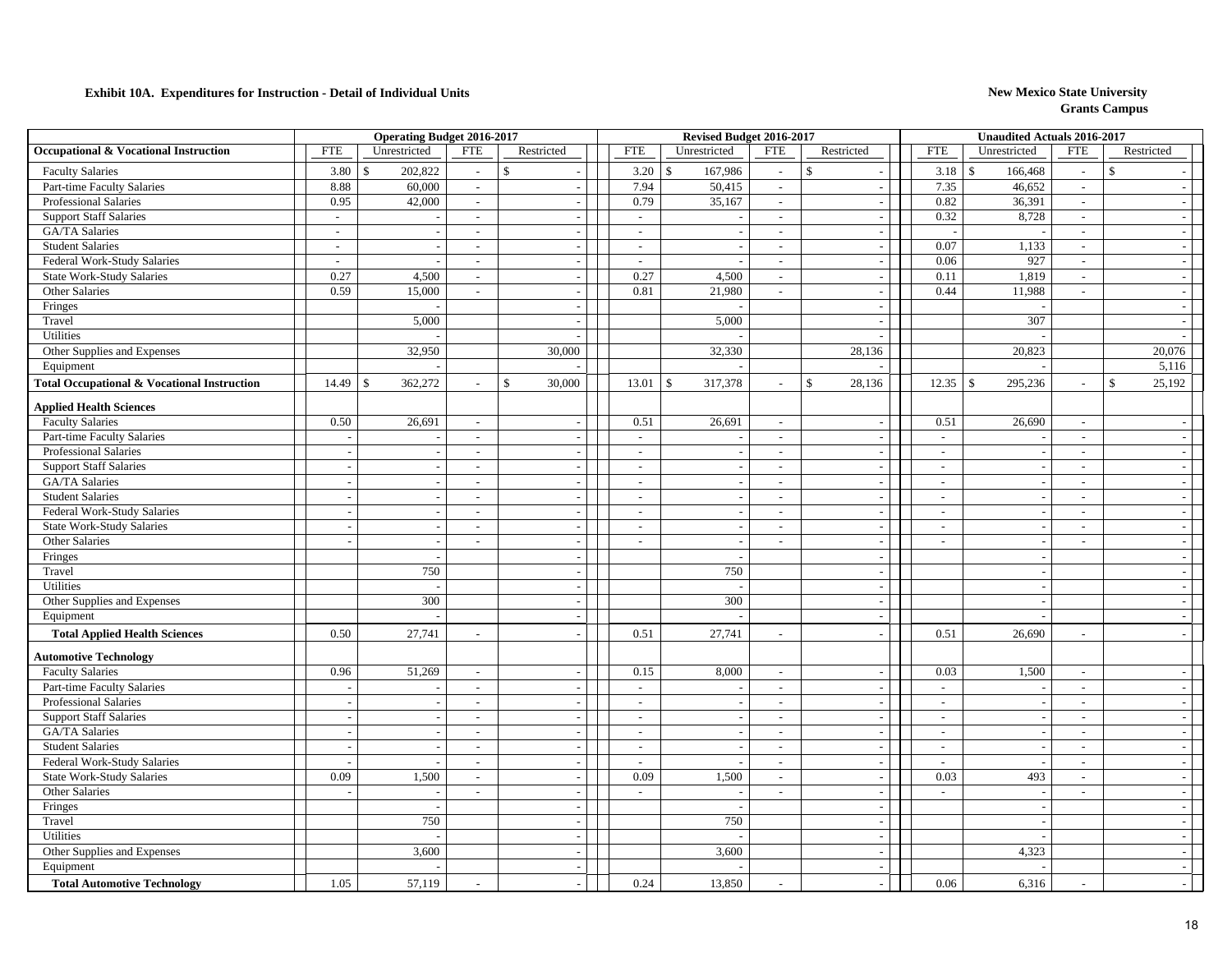|                                       | <b>Operating Budget 2016-2017</b> |                          |                          |                             | Revised Budget 2016-2017 |                          |                             |                          | Unaudited Actuals 2016-2017 |                          |                          |                          |
|---------------------------------------|-----------------------------------|--------------------------|--------------------------|-----------------------------|--------------------------|--------------------------|-----------------------------|--------------------------|-----------------------------|--------------------------|--------------------------|--------------------------|
| Occupational & Vocational Instruction | <b>FTE</b>                        | Unrestricted             | <b>FTE</b>               | Restricted                  | <b>FTE</b>               | Unrestricted             | <b>FTE</b>                  | Restricted               | <b>FTE</b>                  | Unrestricted             | <b>FTE</b>               | Restricted               |
| <b>Building Trades</b>                |                                   |                          |                          |                             |                          |                          |                             |                          |                             |                          |                          |                          |
| <b>Faculty Salaries</b>               | $\sim$                            |                          | $\overline{\phantom{a}}$ | $\sim$                      | $\sim$                   |                          | $\sim$                      | $\sim$                   | $\sim$                      | $\overline{\phantom{a}}$ | $\sim$                   |                          |
| Part-time Faculty Salaries            | $\blacksquare$                    | $\overline{\phantom{a}}$ | $\sim$                   | $\sim$                      | $\sim$                   | $\sim$                   | $\sim$                      | $\blacksquare$           | $\sim$                      | $\sim$                   | $\sim$                   | $\sim$                   |
| Professional Salaries                 | $\sim$                            |                          | $\overline{\phantom{a}}$ | $\sim$                      | $\sim$                   |                          | $\sim$                      | $\overline{\phantom{a}}$ | $\sim$                      |                          | $\bar{a}$                | $\sim$                   |
| <b>Support Staff Salaries</b>         | $\sim$                            | $\overline{\phantom{a}}$ | $\blacksquare$           | $\blacksquare$              | $\overline{\phantom{a}}$ |                          | $\sim$                      | $\overline{\phantom{a}}$ | $\frac{1}{2}$               | $\sim$                   | $\bar{a}$                | $\sim$                   |
| GA/TA Salaries                        | $\sim$                            |                          | $\overline{\phantom{a}}$ | $\mathcal{L}$               | $\sim$                   |                          | $\mathbb{Z}^2$              | $\sim$                   | $\mathbf{r}$                | $\sim$                   | $\mathbf{r}$             | $\sim$                   |
| <b>Student Salaries</b>               | $\sim$                            | $\overline{\phantom{a}}$ | $\blacksquare$           | $\sim$                      | $\sim$                   |                          | $\sim$                      | $\blacksquare$           | $\sim$                      | $\overline{\phantom{a}}$ | $\sim$                   | $\sim$                   |
| Federal Work-Study Salaries           | $\overline{\phantom{a}}$          | $\overline{\phantom{a}}$ | $\blacksquare$           | $\sim$                      | $\sim$                   | $\overline{\phantom{a}}$ | $\sim$                      | $\overline{\phantom{a}}$ | $\blacksquare$              | $\overline{\phantom{a}}$ | $\sim$                   | $\sim$                   |
| <b>State Work-Study Salaries</b>      | $\sim$                            | $\overline{\phantom{a}}$ | $\sim$                   | $\overline{\phantom{a}}$    | $\sim$                   |                          | $\overline{a}$              | $\sim$                   | $\sim$                      | $\overline{\phantom{a}}$ | $\overline{\phantom{a}}$ | $\sim$                   |
| Other Salaries                        | $\sim$                            | $\overline{\phantom{a}}$ | $\overline{\phantom{a}}$ | $\sim$                      | $\sim$                   | $\sim$                   | $\sim$                      | $\sim$                   | $\sim$                      | $\overline{\phantom{a}}$ | $\overline{a}$           | $\sim$                   |
| Fringes                               |                                   | $\overline{\phantom{a}}$ |                          | $\blacksquare$              |                          | $\overline{\phantom{a}}$ |                             | $\blacksquare$           |                             | $\sim$                   |                          | $\sim$                   |
| Travel                                |                                   | $\overline{\phantom{a}}$ |                          | $\sim$                      |                          | $\overline{\phantom{a}}$ |                             | $\sim$                   |                             | $\overline{\phantom{a}}$ |                          | $\sim$                   |
| Utilities                             |                                   | $\overline{a}$           |                          | $\mathcal{L}$               |                          | $\sim$                   |                             | $\sim$                   |                             | $\sim$                   |                          | $\overline{\phantom{a}}$ |
| Other Supplies and Expenses           |                                   | 750                      |                          | $\sim$                      |                          | 750                      |                             | $\overline{\phantom{a}}$ |                             | 552                      |                          | $\sim$                   |
| Equipment                             |                                   |                          |                          | $\sim$                      |                          | $\overline{\phantom{a}}$ |                             | $\sim$                   |                             |                          |                          | $\sim$                   |
| <b>Total Building Trades</b>          | $\sim$                            | 750                      | $\sim$                   |                             | $\overline{a}$           | 750                      | $\sim$                      | $\sim$                   | $\overline{a}$              | 552                      | $\overline{a}$           | $\overline{\phantom{a}}$ |
| <b>Carl Perkins</b>                   |                                   |                          |                          |                             |                          |                          |                             |                          |                             |                          |                          |                          |
| <b>Faculty Salaries</b>               | $\overline{\phantom{a}}$          |                          | $\blacksquare$           | $\overline{\phantom{a}}$    | $\sim$                   |                          | $\sim$                      |                          | $\overline{a}$              |                          | $\overline{\phantom{a}}$ | $\overline{\phantom{a}}$ |
| Part-time Faculty Salaries            | $\sim$                            | $\overline{\phantom{a}}$ | $\sim$                   | $\overline{\phantom{a}}$    | $\sim$                   | $\overline{\phantom{a}}$ | $\sim$                      | $\overline{\phantom{a}}$ | $\sim$                      | $\sim$                   | $\overline{a}$           | $\sim$                   |
| <b>Professional Salaries</b>          | $\sim$                            |                          | $\sim$                   | $\sim$                      | $\mathcal{L}$            |                          | $\mathcal{L}$               | $\sim$                   | $\mathbf{r}$                | $\overline{\phantom{a}}$ | $\mathbf{r}$             | $\sim$                   |
| <b>Support Staff Salaries</b>         | $\overline{\phantom{a}}$          | $\overline{\phantom{a}}$ | $\overline{\phantom{a}}$ | $\sim$                      | $\sim$                   |                          | $\sim$                      | $\blacksquare$           | $\sim$                      | $\overline{\phantom{a}}$ | $\sim$                   | $\sim$                   |
| GA/TA Salaries                        | $\sim$                            | $\overline{\phantom{a}}$ | $\sim$                   | $\sim$                      | $\sim$                   | $\sim$                   | $\sim$                      | $\blacksquare$           | $\sim$                      | $\sim$                   | $\overline{\phantom{a}}$ | $\sim$                   |
| <b>Student Salaries</b>               | $\sim$                            | $\sim$                   | $\sim$                   | $\overline{\phantom{a}}$    | $\sim$                   | $\overline{\phantom{a}}$ | $\sim$                      | $\sim$                   | $\overline{\phantom{a}}$    | $\overline{\phantom{a}}$ | $\overline{a}$           | $\sim$                   |
| Federal Work-Study Salaries           | $\sim$                            |                          | $\sim$                   | $\sim$                      | $\sim$                   |                          | $\sim$                      | $\blacksquare$           | $\overline{\phantom{a}}$    | $\overline{\phantom{a}}$ | $\bar{a}$                | $\sim$                   |
| <b>State Work-Study Salaries</b>      | $\sim$                            | ÷,                       | $\sim$                   | $\mathcal{L}_{\mathcal{A}}$ | $\sim$                   |                          | $\sim$                      | $\blacksquare$           | $\bar{\phantom{a}}$         | $\sim$                   | $\overline{a}$           | $\sim$                   |
| Other Salaries                        | $\sim$                            | $\overline{a}$           | $\sim$                   | $\sim$                      | $\sim$                   | $\sim$                   | $\sim$                      | $\overline{\phantom{a}}$ | $\sim$                      | $\overline{\phantom{a}}$ | $\sim$                   | $\sim$                   |
| Fringes                               |                                   | $\overline{\phantom{a}}$ |                          | $\sim$                      |                          | $\overline{\phantom{a}}$ |                             | $\overline{\phantom{a}}$ |                             | $\overline{\phantom{a}}$ |                          | $\sim$                   |
| Travel                                |                                   | $\overline{\phantom{a}}$ |                          | $\blacksquare$              |                          |                          |                             | $\overline{\phantom{a}}$ |                             |                          |                          | $\overline{\phantom{a}}$ |
| Utilities                             |                                   | $\sim$                   |                          | $\overline{\phantom{a}}$    |                          | $\sim$                   |                             | $\overline{\phantom{a}}$ |                             | $\sim$                   |                          | $\sim$                   |
| Other Supplies and Expenses           |                                   | $\overline{a}$           |                          | 30,000                      |                          | $\sim$                   |                             | 28,136                   |                             | $\overline{\phantom{a}}$ |                          | 20,076                   |
| Equipment                             |                                   |                          |                          |                             |                          | $\sim$                   |                             |                          |                             |                          |                          | 5,116                    |
| <b>Total Carl Perkins</b>             |                                   |                          |                          | 30,000                      | $\sim$                   |                          | $\sim$                      | 28,136                   | $\overline{a}$              |                          | $\overline{a}$           | 25,192                   |
| <b>Computer Technology</b>            |                                   |                          |                          |                             |                          |                          |                             |                          |                             |                          |                          |                          |
| <b>Faculty Salaries</b>               | 1.18                              | 62,931                   | $\sim$                   | $\sim$                      | 1.20                     | 62,931                   | $\sim$                      | $\mathbf{r}$             | 1.20                        | 62,931                   | $\sim$                   | $\sim$                   |
| Part-time Faculty Salaries            | $\overline{\phantom{a}}$          |                          | $\overline{\phantom{a}}$ | $\sim$                      | $\sim$                   |                          | $\sim$                      | $\overline{\phantom{a}}$ | $\overline{\phantom{a}}$    |                          | $\overline{a}$           | $\overline{\phantom{a}}$ |
| <b>Professional Salaries</b>          | $\blacksquare$                    | $\sim$                   | $\sim$                   | $\sim$                      | $\sim$                   | $\sim$                   | $\sim$                      | $\overline{\phantom{a}}$ | $\overline{\phantom{a}}$    | $\overline{\phantom{a}}$ | $\sim$                   | $\sim$                   |
| <b>Support Staff Salaries</b>         | $\sim$                            |                          | $\sim$                   | $\sim$                      | $\overline{\phantom{a}}$ |                          | $\sim$                      | $\sim$                   | $\sim$                      | $\overline{\phantom{a}}$ | $\bar{a}$                | $\sim$                   |
| GA/TA Salaries                        | $\overline{\phantom{a}}$          |                          | $\overline{\phantom{a}}$ | $\overline{\phantom{a}}$    | $\overline{\phantom{a}}$ |                          | $\sim$                      | $\overline{\phantom{a}}$ | $\overline{a}$              |                          | $\overline{a}$           | $\sim$                   |
| <b>Student Salaries</b>               | $\sim$                            |                          | $\overline{\phantom{a}}$ | $\blacksquare$              | $\sim$                   |                          | $\mathcal{L}_{\mathcal{A}}$ | $\blacksquare$           | 0.07                        | 1,133                    | $\blacksquare$           | $\sim$                   |
| Federal Work-Study Salaries           | $\sim$                            |                          | $\sim$                   | $\sim$                      | $\sim$                   | ÷,                       | $\mathbb{Z}^2$              | $\mathbb{L}$             | 0.06                        | 927                      | $\mathbf{r}$             | $\sim$                   |
| <b>State Work-Study Salaries</b>      | 0.09                              | 1,500                    | $\sim$                   | $\sim$                      | 0.09                     | 1,500                    | $\mathcal{L}_{\mathcal{A}}$ | $\blacksquare$           | 0.03                        | 478                      | $\sim$                   | $\sim$                   |
| Other Salaries                        | $\overline{\phantom{a}}$          |                          | $\sim$                   | $\sim$                      | $\sim$                   |                          | $\sim$                      | $\sim$                   | $\sim$                      | $\overline{\phantom{a}}$ | $\bar{a}$                | $\sim$                   |
| Fringes                               |                                   |                          |                          | $\sim$                      |                          | $\overline{\phantom{a}}$ |                             | $\blacksquare$           |                             | $\sim$                   |                          | $\sim$                   |
| Travel                                |                                   | 750                      |                          | $\sim$                      |                          | 750                      |                             | $\sim$                   |                             | 307                      |                          | $\sim$                   |
| Utilities                             |                                   |                          |                          | $\overline{\phantom{a}}$    |                          |                          |                             | $\overline{\phantom{a}}$ |                             |                          |                          | $\sim$                   |
| Other Supplies and Expenses           |                                   | 2,500                    |                          | $\sim$                      |                          | 2,500                    |                             | $\sim$                   |                             | 3,007                    |                          | $\sim$                   |
| Equipment                             |                                   |                          |                          | $\sim$                      |                          |                          |                             | $\blacksquare$           |                             |                          |                          | $\sim$                   |
| <b>Total Computer Technology</b>      | 1.27                              | 67,681                   |                          |                             | 1.29                     | 67,681                   |                             |                          | 1.36                        | 68,783                   | $\overline{a}$           |                          |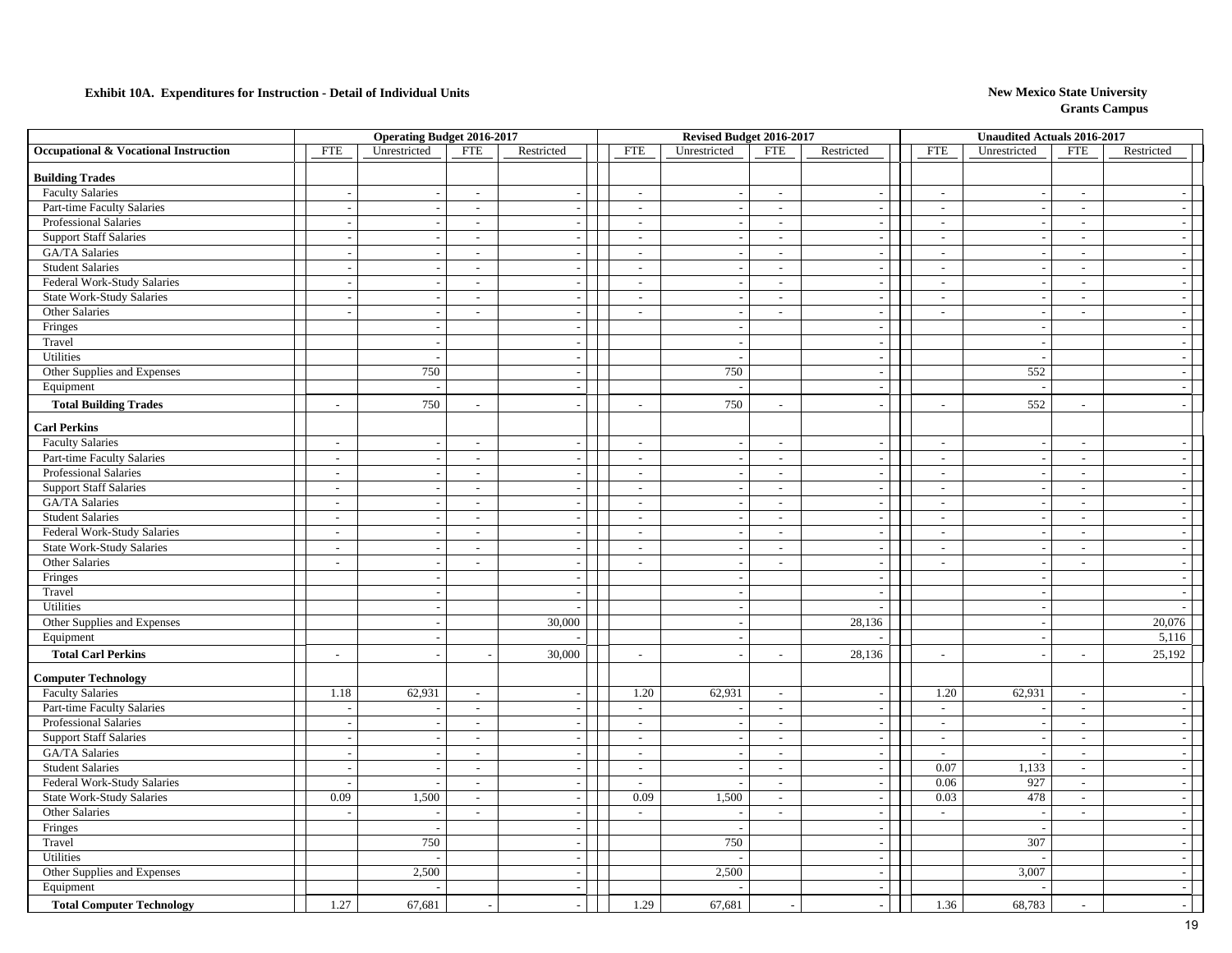|                                                          |                          | <b>Operating Budget 2016-2017</b> |                          |                          |                          | Revised Budget 2016-2017 |                          |                          |                          | Unaudited Actuals 2016-2017 |                          |                          |
|----------------------------------------------------------|--------------------------|-----------------------------------|--------------------------|--------------------------|--------------------------|--------------------------|--------------------------|--------------------------|--------------------------|-----------------------------|--------------------------|--------------------------|
| Occupational & Vocational Instruction                    | <b>FTE</b>               | Unrestricted                      | <b>FTE</b>               | Restricted               | <b>FTE</b>               | Unrestricted             | <b>FTE</b>               | Restricted               | <b>FTE</b>               | Unrestricted                | <b>FTE</b>               | Restricted               |
| <b>Drafting Trades</b>                                   |                          |                                   |                          |                          |                          |                          |                          |                          |                          |                             |                          |                          |
| <b>Faculty Salaries</b>                                  | 0.38                     | 20,437                            | $\sim$                   | $\overline{\phantom{a}}$ | 0.40                     | 20,948                   | $\sim$                   | $\overline{a}$           | 0.40                     | 20,948                      | $\sim$                   | $\overline{\phantom{a}}$ |
| Part-time Faculty Salaries                               | $\sim$                   |                                   | $\sim$                   | $\sim$                   | $\sim$                   | $\overline{\phantom{a}}$ | $\sim$                   | $\overline{\phantom{a}}$ | $\overline{\phantom{a}}$ |                             | $\bar{a}$                | $\sim$                   |
| Professional Salaries                                    | $\sim$                   |                                   | $\overline{\phantom{a}}$ |                          | $\overline{\phantom{a}}$ |                          | $\overline{\phantom{a}}$ | $\overline{\phantom{a}}$ | $\overline{a}$           |                             | $\overline{a}$           | $\sim$                   |
| <b>Support Staff Salaries</b>                            | $\blacksquare$           | $\overline{\phantom{a}}$          | $\sim$                   | $\sim$                   | $\sim$                   | $\overline{a}$           | $\sim$                   | $\bar{\phantom{a}}$      | $\overline{a}$           | $\overline{a}$              | $\overline{a}$           | $\sim$                   |
| GA/TA Salaries                                           | $\sim$                   |                                   | $\sim$                   | $\overline{a}$           | $\mathcal{L}$            | $\sim$                   | $\sim$                   | $\sim$                   | $\overline{\phantom{a}}$ | $\overline{\phantom{a}}$    | $\sim$                   | $\sim$                   |
| <b>Student Salaries</b>                                  | $\sim$                   |                                   | $\sim$                   |                          | $\sim$                   |                          | $\sim$                   | $\sim$                   | $\sim$                   |                             | $\overline{\phantom{a}}$ | $\overline{\phantom{a}}$ |
| Federal Work-Study Salaries                              | $\sim$                   | $\overline{\phantom{a}}$          | $\sim$                   | $\sim$                   | $\overline{\phantom{a}}$ | $\sim$                   | $\sim$                   | $\overline{\phantom{a}}$ | $\overline{\phantom{a}}$ | $\sim$                      | $\overline{\phantom{a}}$ | $\overline{a}$           |
| State Work-Study Salaries                                | $\sim$                   |                                   | $\sim$                   |                          | $\overline{\phantom{a}}$ | $\overline{\phantom{a}}$ | $\sim$                   | $\sim$                   | $\overline{\phantom{a}}$ | $\overline{\phantom{a}}$    | $\blacksquare$           | $\sim$                   |
| Other Salaries                                           | $\overline{\phantom{a}}$ |                                   | $\overline{\phantom{a}}$ | $\sim$                   | $\overline{a}$           | $\sim$                   | $\sim$                   | $\overline{\phantom{a}}$ | $\overline{a}$           | $\sim$                      | $\overline{a}$           | $\sim$                   |
| Fringes                                                  |                          | $\overline{\phantom{a}}$          |                          | $\sim$                   |                          | $\overline{\phantom{a}}$ |                          | $\overline{\phantom{a}}$ |                          | $\sim$                      |                          | $\sim$                   |
| Travel                                                   |                          | $\overline{\phantom{a}}$          |                          | $\overline{a}$           |                          | $\overline{\phantom{a}}$ |                          | $\overline{\phantom{a}}$ |                          | $\overline{\phantom{a}}$    |                          | $\sim$                   |
| Utilities                                                |                          |                                   |                          | $\overline{a}$           |                          | $\sim$                   |                          | $\sim$                   |                          |                             |                          | $\overline{\phantom{a}}$ |
| Other Supplies and Expenses                              |                          | 700                               |                          | $\sim$                   |                          | 180                      |                          | $\sim$                   |                          | 157                         |                          | $\overline{a}$           |
| Equipment                                                |                          |                                   |                          | $\overline{\phantom{a}}$ |                          |                          |                          | $\sim$                   |                          |                             |                          | $\sim$                   |
| <b>Total Drafting Trades</b>                             | 0.38                     | 21,137                            |                          |                          | 0.40                     | 21,128                   | $\sim$                   |                          | 0.40                     | 21,105                      | $\overline{a}$           | $\overline{\phantom{a}}$ |
| <b>Electronic Technology</b>                             |                          |                                   |                          |                          |                          |                          |                          |                          |                          |                             |                          |                          |
| <b>Faculty Salaries</b>                                  |                          |                                   | $\overline{\phantom{a}}$ |                          | $\overline{a}$           |                          | $\sim$                   | $\overline{\phantom{a}}$ | $\overline{a}$           |                             | $\overline{a}$           |                          |
| Part-time Faculty Salaries                               | $\sim$                   | $\overline{\phantom{a}}$          | $\sim$                   | $\sim$                   | $\overline{\phantom{a}}$ | $\sim$                   | $\sim$                   | $\mathbb{L}$             | $\sim$                   | $\sim$                      | $\overline{a}$           | $\sim$                   |
| <b>Professional Salaries</b>                             | $\sim$                   |                                   | $\sim$                   | $\overline{\phantom{a}}$ | $\sim$                   | $\sim$                   | $\sim$                   | $\sim$                   | $\overline{\phantom{a}}$ | $\sim$                      | $\sim$                   | $\sim$                   |
| <b>Support Staff Salaries</b>                            | $\sim$                   | $\sim$                            | $\sim$                   | $\sim$                   | $\overline{\phantom{a}}$ | $\sim$                   | $\sim$                   | $\overline{\phantom{a}}$ | $\sim$                   | $\sim$                      | $\blacksquare$           | $\sim$                   |
| GA/TA Salaries                                           | $\overline{\phantom{a}}$ | $\sim$                            | $\sim$                   | $\overline{\phantom{a}}$ | $\sim$                   | $\sim$                   | $\sim$                   | $\blacksquare$           | $\sim$                   | $\overline{\phantom{a}}$    | $\sim$                   | $\sim$                   |
| <b>Student Salaries</b>                                  | $\sim$                   | $\overline{\phantom{a}}$          | $\sim$                   | $\sim$                   | $\overline{a}$           | $\overline{\phantom{a}}$ | $\sim$                   | $\sim$                   | $\overline{\phantom{a}}$ | $\sim$                      | $\overline{a}$           | $\sim$                   |
| Federal Work-Study Salaries                              | $\blacksquare$           |                                   | $\overline{\phantom{a}}$ | $\sim$                   | $\overline{\phantom{a}}$ |                          | $\sim$                   | $\overline{\phantom{a}}$ | $\overline{\phantom{a}}$ | $\sim$                      | $\overline{a}$           | $\sim$                   |
| <b>State Work-Study Salaries</b>                         | $\sim$                   |                                   | $\sim$                   | $\overline{\phantom{a}}$ | $\sim$                   | $\sim$                   | $\sim$                   | $\overline{\phantom{a}}$ | $\overline{\phantom{a}}$ |                             | $\overline{a}$           | $\sim$                   |
| Other Salaries                                           | $\overline{a}$           | $\sim$                            | $\sim$                   | $\overline{\phantom{a}}$ | $\sim$                   | $\sim$                   | $\sim$                   | $\overline{\phantom{a}}$ | $\sim$                   | $\overline{\phantom{a}}$    | $\sim$                   | $\sim$                   |
| Fringes                                                  |                          |                                   |                          | $\overline{a}$           |                          | $\overline{a}$           |                          | $\sim$                   |                          | $\overline{a}$              |                          | $\sim$                   |
| Travel                                                   |                          |                                   |                          |                          |                          |                          |                          |                          |                          |                             |                          | $\sim$                   |
| <b>Utilities</b>                                         |                          | $\overline{\phantom{a}}$          |                          | $\overline{\phantom{a}}$ |                          | $\sim$                   |                          | $\sim$                   |                          | $\overline{\phantom{a}}$    |                          | $\sim$                   |
| Other Supplies and Expenses                              |                          | 2,700                             |                          | $\sim$                   |                          | 2,700                    |                          | $\sim$                   |                          | $\mathbf{2}$                |                          | $\sim$                   |
| Equipment                                                |                          |                                   |                          |                          |                          |                          |                          | $\overline{\phantom{a}}$ |                          |                             |                          | $\sim$                   |
| <b>Total Electronic Technology</b>                       |                          | 2,700                             |                          |                          | $\overline{\phantom{a}}$ | 2,700                    | $\overline{\phantom{a}}$ | $\overline{a}$           | Ĭ.                       | $\overline{2}$              |                          | $\sim$                   |
| Miscellaneous Occupational & Vocational                  |                          |                                   |                          |                          |                          |                          |                          |                          |                          |                             |                          |                          |
| <b>Faculty Salaries</b>                                  | $\sim$                   |                                   | $\sim$                   | $\sim$                   | 0.15                     | 7,922                    | $\sim$                   | $\sim$                   | 0.26                     | 13,415                      | $\sim$                   | $\sim$                   |
| Part-time Faculty Salaries                               | 8.88                     | 60,000                            | $\sim$                   | $\sim$                   | 7.94                     | 50,415                   | $\sim$                   | $\sim$                   | 7.35                     | 46,652                      | $\bar{a}$                | $\sim$                   |
| Professional Salaries                                    | 0.95                     | 42,000                            | $\sim$                   | $\overline{\phantom{a}}$ | 0.79                     | 35,167                   | $\sim$                   | $\blacksquare$           | 0.82                     | 36,391                      | $\overline{\phantom{a}}$ | $\sim$                   |
| <b>Support Staff Salaries</b>                            | $\overline{a}$           |                                   | $\sim$                   | $\overline{\phantom{a}}$ | $\sim$                   | $\overline{\phantom{a}}$ | $\sim$                   | $\blacksquare$           | 0.32                     | 8,728                       | $\blacksquare$           | $\sim$                   |
| GA/TA Salaries                                           | $\sim$                   |                                   | $\sim$                   | $\overline{\phantom{a}}$ | $\overline{\phantom{a}}$ | $\overline{\phantom{a}}$ | $\sim$                   | $\overline{\phantom{a}}$ | $\blacksquare$           |                             | $\sim$                   | $\sim$                   |
| <b>Student Salaries</b>                                  | $\sim$                   |                                   | $\sim$                   |                          | $\overline{\phantom{a}}$ |                          | $\sim$                   | $\bar{\phantom{a}}$      | $\overline{a}$           |                             | $\overline{a}$           | $\sim$                   |
| Federal Work-Study Salaries                              | $\sim$                   |                                   | $\sim$                   | $\sim$                   | $\sim$                   | $\overline{\phantom{a}}$ | $\sim$                   | $\sim$                   | $\sim$                   | $\sim$                      | $\sim$                   | $\sim$                   |
| <b>State Work-Study Salaries</b>                         | $\sim$                   |                                   | $\sim$                   | $\sim$                   | $\sim$                   | $\overline{\phantom{a}}$ | $\sim$                   | $\sim$                   | $\sim$                   |                             | $\sim$                   | $\sim$                   |
| Other Salaries                                           | 0.59                     | 15,000                            | $\sim$                   | $\overline{\phantom{a}}$ | 0.81                     | 21,980                   | $\sim$                   | $\overline{\phantom{a}}$ | 0.44                     | 11,988                      | $\overline{\phantom{a}}$ | $\sim$                   |
| Fringes                                                  |                          |                                   |                          | $\sim$                   |                          | $\overline{\phantom{a}}$ |                          | $\overline{\phantom{a}}$ |                          | $\sim$                      |                          | $\sim$                   |
| Travel                                                   |                          | 2,000                             |                          | $\overline{\phantom{a}}$ |                          | 2,000                    |                          | $\sim$                   |                          |                             |                          | $\sim$                   |
| Utilities                                                |                          |                                   |                          |                          |                          |                          |                          | $\overline{\phantom{a}}$ |                          |                             |                          | $\sim$                   |
| Other Supplies and Expenses                              |                          | 4,600                             |                          | $\overline{\phantom{a}}$ |                          | 4,500                    |                          | $\sim$                   |                          | 3,011                       |                          | $\sim$                   |
| Equipment                                                |                          |                                   |                          | $\sim$                   |                          |                          |                          | $\sim$                   |                          |                             |                          | $\sim$                   |
| <b>Total Miscellaneous Occupational &amp; Vocational</b> | 10.42                    | 123,600                           |                          |                          | 9.69                     | 121,984                  |                          |                          | 9.19                     | 120,185                     |                          |                          |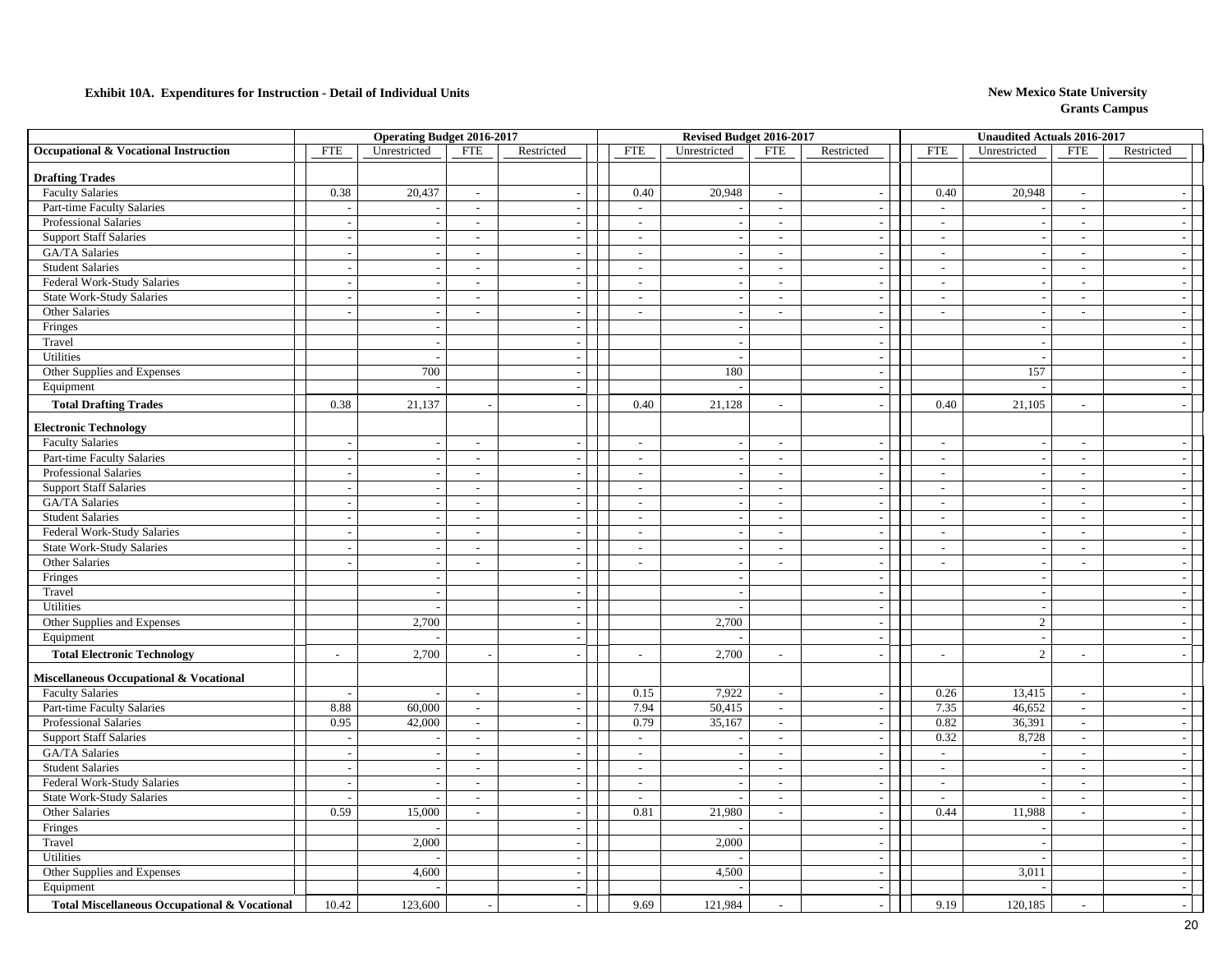|                                       |                          | <b>Operating Budget 2016-2017</b> |                          |            |                          | Revised Budget 2016-2017 |                          |                          |                          | <b>Unaudited Actuals 2016-2017</b> |                          |            |
|---------------------------------------|--------------------------|-----------------------------------|--------------------------|------------|--------------------------|--------------------------|--------------------------|--------------------------|--------------------------|------------------------------------|--------------------------|------------|
| Occupational & Vocational Instruction | <b>FTE</b>               | Unrestricted                      | <b>FTE</b>               | Restricted | <b>FTE</b>               | Unrestricted             | <b>FTE</b>               | Restricted               | <b>FTE</b>               | Unrestricted                       | <b>FTE</b>               | Restricted |
| <b>OE Public Safety</b>               |                          |                                   |                          |            |                          |                          |                          |                          |                          |                                    |                          |            |
| <b>Faculty Salaries</b>               | $\overline{\phantom{a}}$ |                                   | $\overline{\phantom{a}}$ |            | $\overline{\phantom{a}}$ | $\overline{\phantom{a}}$ | $\sim$                   | $\overline{\phantom{a}}$ | $\overline{\phantom{a}}$ |                                    | $\overline{\phantom{a}}$ |            |
| Part-time Faculty Salaries            | $\sim$                   |                                   | $\overline{\phantom{a}}$ |            | $\overline{\phantom{a}}$ | $\overline{\phantom{a}}$ | $\sim$                   | $\overline{\phantom{a}}$ | $\overline{\phantom{a}}$ |                                    | $\overline{\phantom{a}}$ |            |
| <b>Professional Salaries</b>          | - -                      |                                   |                          |            | $\overline{\phantom{a}}$ |                          | $\overline{\phantom{a}}$ | $\overline{\phantom{a}}$ | $\sim$                   |                                    | $\sim$                   |            |
| <b>Support Staff Salaries</b>         |                          |                                   |                          |            | $\overline{\phantom{a}}$ |                          | $\overline{\phantom{a}}$ |                          | $\sim$                   |                                    | $\overline{\phantom{a}}$ |            |
| GA/TA Salaries                        |                          |                                   |                          |            |                          |                          | $\sim$                   |                          |                          |                                    |                          |            |
| <b>Student Salaries</b>               |                          |                                   |                          |            | ۰                        |                          | $\overline{\phantom{a}}$ |                          | $\overline{\phantom{a}}$ |                                    | $\overline{\phantom{a}}$ |            |
| Federal Work-Study Salaries           | <b>.</b>                 |                                   | $\overline{\phantom{a}}$ |            | $\sim$                   |                          | $\sim$                   | $\overline{\phantom{a}}$ | $\overline{\phantom{a}}$ |                                    | $\sim$                   |            |
| <b>State Work-Study Salaries</b>      | $\overline{\phantom{a}}$ |                                   |                          |            | ٠                        |                          | $\sim$                   | $\overline{\phantom{a}}$ | $\overline{\phantom{a}}$ |                                    | $\blacksquare$           |            |
| Other Salaries                        |                          |                                   |                          |            | ۰                        |                          | $\overline{\phantom{a}}$ | $\overline{\phantom{a}}$ |                          |                                    | $\overline{\phantom{0}}$ |            |
| Fringes                               |                          |                                   |                          |            |                          |                          |                          | $\overline{\phantom{a}}$ |                          |                                    |                          |            |
| Travel                                |                          |                                   |                          |            |                          |                          |                          | $\overline{\phantom{a}}$ |                          |                                    |                          |            |
| Utilities                             |                          |                                   |                          |            |                          |                          |                          |                          |                          |                                    |                          |            |
| Other Supplies and Expenses           |                          | 3,000                             |                          |            |                          | 3,000                    |                          |                          |                          | 2,868                              |                          |            |
| Equipment                             |                          |                                   |                          |            |                          |                          |                          | $\overline{\phantom{a}}$ |                          |                                    |                          |            |
| <b>Total OE Public Safety</b>         |                          | 3,000                             |                          |            | $\overline{\phantom{a}}$ | 3,000                    | $\overline{\phantom{a}}$ |                          |                          | 2,868                              |                          |            |
| <b>Welding Technology</b>             |                          |                                   |                          |            |                          |                          |                          |                          |                          |                                    |                          |            |
| <b>Faculty Salaries</b>               | 0.78                     | 41,494                            | $\sim$                   |            | 0.79                     | 41,494                   | $\sim$                   | $\overline{\phantom{a}}$ | 0.78                     | 40,984                             | $\overline{\phantom{a}}$ |            |
| Part-time Faculty Salaries            | $\overline{\phantom{a}}$ |                                   |                          |            | $\overline{\phantom{a}}$ |                          | $\overline{\phantom{a}}$ |                          | $\overline{a}$           |                                    | $\overline{\phantom{a}}$ |            |
| Professional Salaries                 | $\overline{\phantom{a}}$ |                                   |                          |            | $\overline{\phantom{a}}$ |                          | $\sim$                   | $\overline{\phantom{a}}$ | $\overline{a}$           |                                    | $\overline{\phantom{a}}$ |            |
| <b>Support Staff Salaries</b>         | $\overline{\phantom{a}}$ |                                   |                          |            | $\overline{\phantom{a}}$ | $\overline{\phantom{a}}$ | $\sim$                   | $\overline{\phantom{a}}$ | $\overline{\phantom{a}}$ |                                    | $\overline{\phantom{a}}$ |            |
| GA/TA Salaries                        | $\overline{\phantom{a}}$ |                                   |                          |            | $\overline{\phantom{a}}$ |                          | $\overline{\phantom{a}}$ | $\overline{\phantom{a}}$ | ٠                        |                                    | $\overline{\phantom{a}}$ |            |
| <b>Student Salaries</b>               |                          |                                   |                          |            | $\overline{\phantom{a}}$ |                          | $\overline{\phantom{a}}$ | $\overline{\phantom{a}}$ | $\overline{\phantom{a}}$ |                                    | $\overline{\phantom{a}}$ |            |
| Federal Work-Study Salaries           |                          |                                   |                          |            | $\overline{\phantom{a}}$ |                          | $\overline{\phantom{a}}$ | $\overline{\phantom{a}}$ | $\overline{a}$           |                                    | $\sim$                   |            |
| <b>State Work-Study Salaries</b>      | 0.09                     | 1,500                             |                          |            | 0.09                     | 1,500                    | $\sim$                   | $\overline{\phantom{a}}$ | 0.05                     | 848                                | $\sim$                   |            |
| Other Salaries                        |                          |                                   |                          |            |                          |                          | $\overline{\phantom{a}}$ | $\overline{\phantom{a}}$ |                          |                                    | $\overline{\phantom{a}}$ |            |
| Fringes                               |                          |                                   |                          |            |                          |                          |                          | $\overline{\phantom{a}}$ |                          |                                    |                          |            |
| Travel                                |                          | 750                               |                          |            |                          | 750                      |                          | $\overline{\phantom{a}}$ |                          |                                    |                          |            |
| Utilities                             |                          |                                   |                          |            |                          |                          |                          | $\overline{\phantom{a}}$ |                          |                                    |                          |            |
| Other Supplies and Expenses           |                          | 14,800                            |                          |            |                          | 14,800                   |                          |                          |                          | 6,903                              |                          |            |
| Equipment                             |                          |                                   |                          |            |                          |                          |                          |                          |                          |                                    |                          |            |
| <b>Total Welding Technology</b>       | 0.87                     | 58,544                            |                          |            | 0.88                     | 58,544                   | $\overline{\phantom{a}}$ |                          | 0.83                     | 48,735                             | $\sim$                   |            |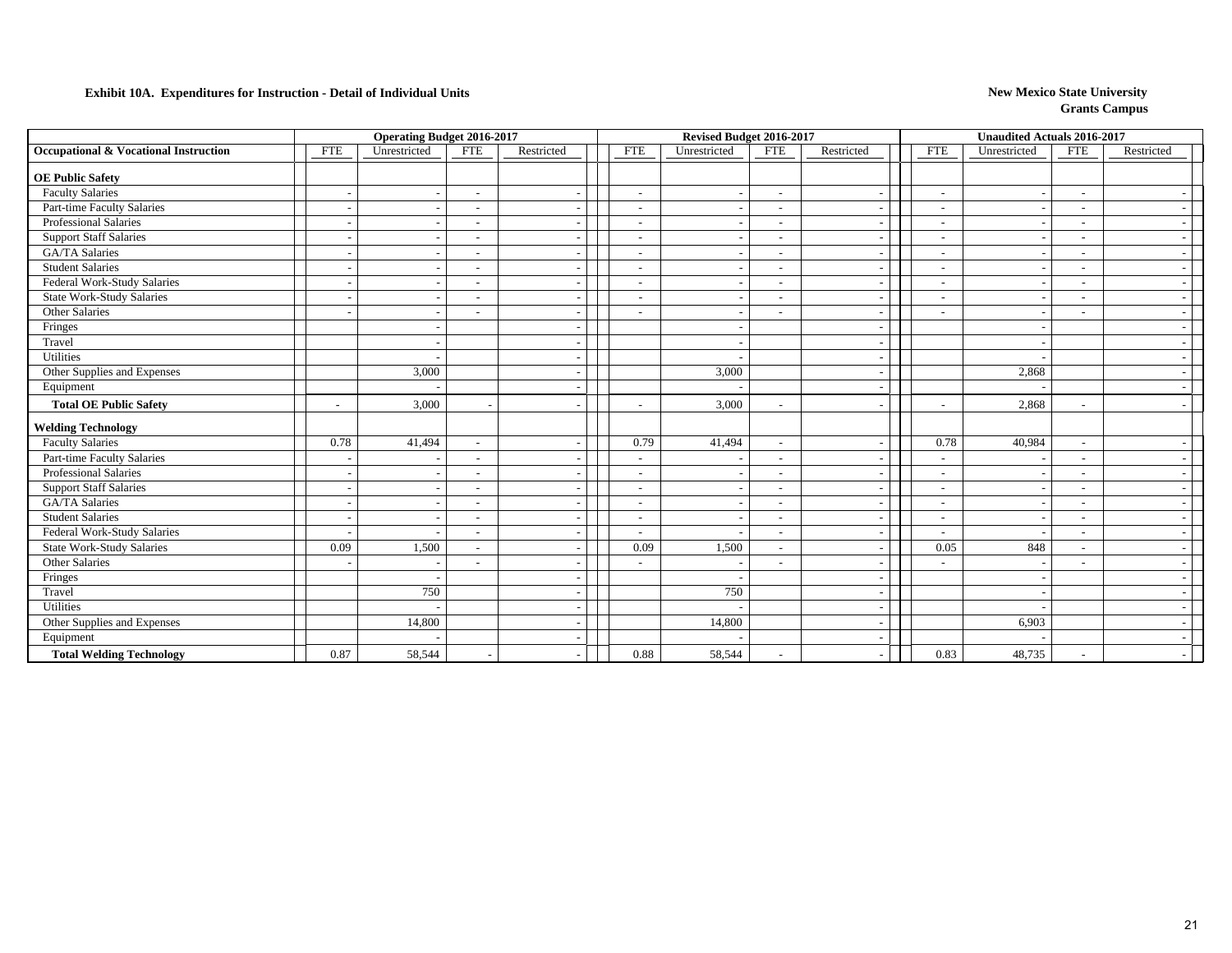|                                          |                          | <b>Operating Budget 2016-2017</b> |                          |               |                          |       | Revised Budget 2016-2017       |                          |                    |                          |                          | <b>Unaudited Actuals 2016-2017</b> |                          |               |  |
|------------------------------------------|--------------------------|-----------------------------------|--------------------------|---------------|--------------------------|-------|--------------------------------|--------------------------|--------------------|--------------------------|--------------------------|------------------------------------|--------------------------|---------------|--|
| <b>Special Session Instruction</b>       | <b>FTE</b>               | Unrestricted                      | <b>FTE</b>               | Restricted    | <b>FTE</b>               |       | Unrestricted                   | <b>FTE</b>               | Restricted         |                          | <b>FTE</b>               | Unrestricted                       | <b>FTE</b>               | Restricted    |  |
| <b>Faculty Salaries</b>                  |                          | $\mathbf{\hat{S}}$                | $\overline{\phantom{a}}$ | <sup>\$</sup> | $\overline{\phantom{a}}$ |       | $\mathbb{S}$<br>$\overline{a}$ | $\sim$                   | $\mathbf{\hat{S}}$ |                          |                          | $\mathcal{S}$                      | $\sim$                   | \$            |  |
| Part-time Faculty Salaries               | 27.37                    | 185,000                           | $\overline{\phantom{a}}$ |               | 20.48                    |       | 130,000                        | $\overline{\phantom{a}}$ |                    | $\overline{\phantom{a}}$ | 11.01                    | 69,911                             | $\overline{\phantom{a}}$ |               |  |
| <b>Professional Salaries</b>             | $\overline{\phantom{a}}$ |                                   | $\overline{\phantom{a}}$ |               | $\overline{\phantom{a}}$ |       |                                | $\overline{\phantom{a}}$ |                    | $\overline{\phantom{a}}$ |                          |                                    | $\overline{\phantom{a}}$ |               |  |
| <b>Support Staff Salaries</b>            |                          |                                   |                          |               |                          |       |                                | $\overline{\phantom{a}}$ |                    | $\blacksquare$           |                          |                                    |                          |               |  |
| GA/TA Salaries                           | $\overline{\phantom{a}}$ |                                   |                          |               |                          |       |                                | $\overline{\phantom{a}}$ |                    | $\overline{\phantom{a}}$ |                          |                                    | $\overline{\phantom{a}}$ |               |  |
| <b>Student Salaries</b>                  |                          |                                   | $\overline{\phantom{a}}$ |               |                          |       |                                | $\overline{\phantom{a}}$ |                    | $\overline{\phantom{a}}$ |                          |                                    |                          |               |  |
| Federal Work-Study Salaries              | $\overline{\phantom{a}}$ |                                   | $\overline{\phantom{a}}$ |               |                          |       |                                | $\overline{\phantom{a}}$ |                    | $\tilde{\phantom{a}}$    |                          |                                    | $\overline{\phantom{a}}$ |               |  |
| <b>State Work-Study Salaries</b>         |                          |                                   |                          |               |                          |       |                                |                          |                    |                          |                          |                                    |                          |               |  |
| Other Salaries                           |                          |                                   |                          |               |                          |       |                                |                          |                    |                          | 0.03                     | 832                                | $\blacksquare$           |               |  |
| Fringes                                  |                          |                                   |                          |               |                          |       |                                |                          |                    | $\overline{\phantom{a}}$ |                          |                                    |                          |               |  |
| Travel                                   |                          |                                   |                          |               |                          |       |                                |                          |                    | $\blacksquare$           |                          |                                    |                          |               |  |
| <b>Utilities</b>                         |                          |                                   |                          |               |                          |       |                                |                          |                    | $\blacksquare$           |                          |                                    |                          |               |  |
| Other Supplies and Expenses              |                          | 11,000                            |                          |               |                          |       | 11,000                         |                          |                    | $\overline{\phantom{a}}$ |                          | 4,181                              |                          |               |  |
| Equipment                                |                          |                                   |                          |               |                          |       |                                |                          |                    |                          |                          |                                    |                          |               |  |
| <b>Total Special Session Instruction</b> | 27.37                    | 196,000<br>-\$                    |                          | \$            |                          | 20.48 | 141,000<br>$\mathbf{s}$        | $\overline{\phantom{a}}$ | $\mathbf{\hat{S}}$ | $\overline{\phantom{a}}$ | 11.04                    | 74,924<br><sup>\$</sup>            | $\sim$                   | $\mathcal{S}$ |  |
| <b>Summer Session</b>                    |                          |                                   |                          |               |                          |       |                                |                          |                    |                          |                          |                                    |                          |               |  |
| <b>Faculty Salaries</b>                  |                          |                                   | $\overline{\phantom{a}}$ |               |                          |       | $\overline{\phantom{a}}$       | $\overline{\phantom{a}}$ |                    |                          | $\overline{\phantom{a}}$ |                                    | $\overline{\phantom{a}}$ |               |  |
| Part-time Faculty Salaries               | 27.37                    | 185,000                           | $\overline{\phantom{a}}$ |               | 20.48                    |       | 130,000                        | $\overline{\phantom{a}}$ |                    | $\overline{\phantom{a}}$ | 11.01                    | 69,911                             | $\overline{\phantom{a}}$ |               |  |
| <b>Professional Salaries</b>             | $\overline{\phantom{a}}$ |                                   | $\overline{\phantom{a}}$ |               | $\overline{\phantom{a}}$ |       |                                | $\overline{\phantom{0}}$ |                    | $\tilde{\phantom{a}}$    | $\overline{\phantom{a}}$ |                                    | $\overline{\phantom{a}}$ |               |  |
| <b>Support Staff Salaries</b>            |                          |                                   |                          |               |                          |       |                                |                          |                    | $\sim$                   | $\overline{\phantom{a}}$ |                                    |                          |               |  |
| GA/TA Salaries                           |                          |                                   |                          |               |                          |       |                                | $\overline{\phantom{a}}$ |                    | $\sim$                   | $\sim$                   |                                    |                          |               |  |
| <b>Student Salaries</b>                  | $-$                      |                                   | $\overline{\phantom{a}}$ |               |                          |       |                                | $\sim$                   |                    | $\sim$                   | $\overline{\phantom{a}}$ |                                    | $\overline{\phantom{a}}$ |               |  |
| Federal Work-Study Salaries              |                          |                                   |                          |               |                          |       |                                |                          |                    |                          | $\overline{\phantom{a}}$ |                                    |                          |               |  |
| <b>State Work-Study Salaries</b>         |                          |                                   | $\overline{\phantom{a}}$ |               |                          |       |                                | $\overline{\phantom{0}}$ |                    |                          | $\overline{a}$           |                                    |                          |               |  |
| Other Salaries                           | $\overline{\phantom{0}}$ |                                   | $\overline{\phantom{a}}$ |               |                          |       | $\overline{\phantom{a}}$       | $\overline{\phantom{a}}$ |                    | $\overline{\phantom{a}}$ | 0.03                     | 832                                | $\overline{\phantom{a}}$ |               |  |
| Fringes                                  |                          |                                   |                          |               |                          |       |                                |                          |                    | $\tilde{\phantom{a}}$    |                          |                                    |                          |               |  |
| Travel                                   |                          |                                   |                          |               |                          |       |                                |                          |                    |                          |                          |                                    |                          |               |  |
| <b>Utilities</b>                         |                          |                                   |                          |               |                          |       |                                |                          |                    | $\tilde{\phantom{a}}$    |                          |                                    |                          |               |  |
| Other Supplies and Expenses              |                          | 11,000                            |                          |               |                          |       | 11,000                         |                          |                    | $\blacksquare$           |                          | 4,181                              |                          |               |  |
| Equipment                                |                          |                                   |                          |               |                          |       |                                |                          |                    |                          |                          |                                    |                          |               |  |
| <b>Total Summer Session</b>              | 27.37                    | 196,000                           |                          |               | 20.48                    |       | 141,000                        |                          |                    |                          | 11.04                    | 74,924                             |                          |               |  |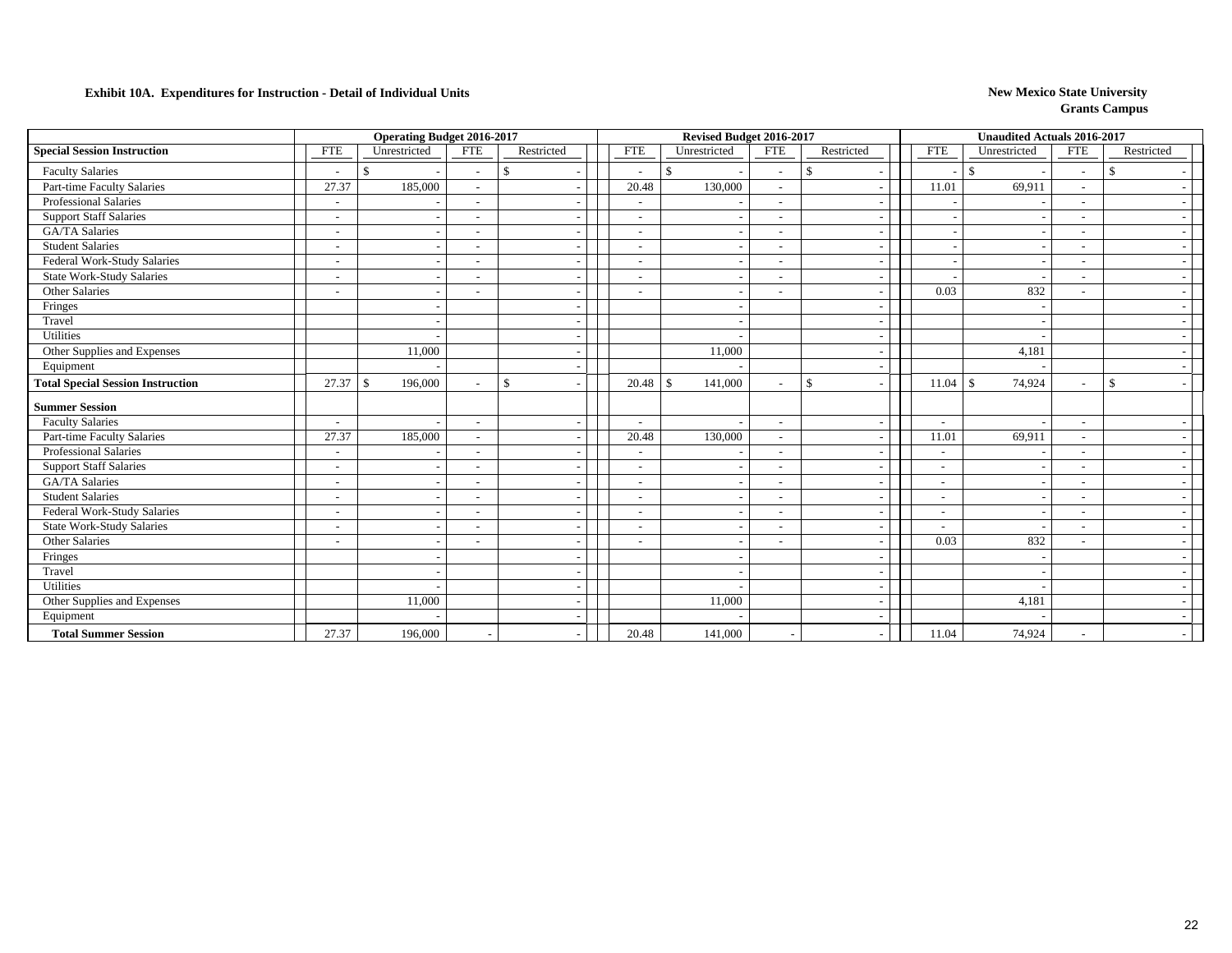|                                  |                          | <b>Operating Budget 2016-2017</b> |                          |               |                          |               | Revised Budget 2016-2017                             |               |                          |                          | <b>Unaudited Actuals 2016-2017</b> |                          |               |
|----------------------------------|--------------------------|-----------------------------------|--------------------------|---------------|--------------------------|---------------|------------------------------------------------------|---------------|--------------------------|--------------------------|------------------------------------|--------------------------|---------------|
| <b>Community Education</b>       | <b>FTE</b>               | Unrestricted                      | <b>FTE</b>               | Restricted    | <b>FTE</b>               | Unrestricted  | <b>FTE</b>                                           | Restricted    |                          | <b>FTE</b>               | Unrestricted                       | <b>FTE</b>               | Restricted    |
| <b>Faculty Salaries</b>          |                          | <sup>\$</sup>                     | $\overline{\phantom{a}}$ | <sup>\$</sup> | $\overline{\phantom{a}}$ | $\frac{1}{2}$ | $\overline{\phantom{a}}$<br>$\overline{\phantom{a}}$ | $\mathbf{\$}$ | $\overline{\phantom{a}}$ |                          | $\mathbf{\hat{S}}$                 | $\overline{\phantom{a}}$ | \$            |
| Part-time Faculty Salaries       |                          |                                   |                          |               |                          |               | $\overline{\phantom{0}}$                             |               |                          |                          |                                    |                          |               |
| Professional Salaries            | $\overline{\phantom{a}}$ |                                   | $\overline{\phantom{a}}$ |               | $\overline{\phantom{a}}$ |               | $\sim$                                               |               | $\overline{\phantom{a}}$ |                          |                                    | $\overline{\phantom{a}}$ |               |
| <b>Support Staff Salaries</b>    |                          |                                   |                          |               |                          |               | $\overline{\phantom{a}}$                             |               | $\tilde{\phantom{a}}$    |                          |                                    |                          |               |
| <b>GA/TA Salaries</b>            | $\overline{\phantom{0}}$ |                                   | $\overline{\phantom{a}}$ |               |                          |               | $\sim$                                               |               | $\overline{\phantom{a}}$ |                          |                                    | $\overline{\phantom{a}}$ |               |
| <b>Student Salaries</b>          | $\overline{\phantom{a}}$ |                                   | $\overline{\phantom{a}}$ |               |                          |               | $\sim$                                               |               | ٠                        |                          |                                    | $\overline{\phantom{a}}$ |               |
| Federal Work-Study Salaries      | $\overline{\phantom{0}}$ |                                   | $\overline{\phantom{a}}$ |               | $\overline{\phantom{a}}$ |               | $\sim$                                               |               | $\tilde{\phantom{a}}$    |                          |                                    | $\overline{\phantom{a}}$ |               |
| State Work-Study Salaries        |                          |                                   | $\overline{\phantom{a}}$ |               |                          |               |                                                      |               |                          |                          |                                    |                          |               |
| Other Salaries                   | 0.16                     | 4,000                             |                          |               |                          |               | $\overline{\phantom{a}}$<br>$\overline{\phantom{a}}$ |               | $\overline{a}$           |                          |                                    |                          |               |
| Fringes                          |                          |                                   |                          |               |                          |               |                                                      |               | $\blacksquare$           |                          |                                    |                          |               |
| Travel                           |                          |                                   |                          |               |                          |               |                                                      |               | $\sim$                   |                          |                                    |                          |               |
| Utilities                        |                          |                                   |                          |               |                          |               |                                                      |               | $\overline{\phantom{a}}$ |                          |                                    |                          |               |
| Other Supplies and Expenses      |                          | 7,000                             |                          |               |                          |               |                                                      |               | $\tilde{\phantom{a}}$    |                          |                                    |                          |               |
| Equipment                        |                          |                                   |                          |               |                          |               |                                                      |               |                          |                          |                                    |                          |               |
| <b>Total Community Education</b> | 0.16                     | 11,000<br>$\mathcal{S}$           | $\overline{\phantom{a}}$ | \$            |                          | $\mathbb{S}$  | $\overline{\phantom{a}}$<br>$\overline{\phantom{a}}$ | \$            |                          |                          | $\mathbb{S}$                       | $\overline{\phantom{a}}$ | $\mathcal{S}$ |
| <b>Community Education</b>       |                          |                                   |                          |               |                          |               |                                                      |               |                          |                          |                                    |                          |               |
| <b>Faculty Salaries</b>          | $\sim$                   |                                   | $\overline{\phantom{a}}$ |               | $\overline{\phantom{a}}$ |               | $\overline{\phantom{a}}$<br>$\sim$                   |               | $\overline{\phantom{a}}$ | $\overline{\phantom{a}}$ |                                    | $\overline{\phantom{a}}$ |               |
| Part-time Faculty Salaries       | $\overline{\phantom{a}}$ |                                   | $\overline{\phantom{a}}$ |               | $\overline{\phantom{a}}$ |               | $\overline{\phantom{a}}$<br>$\sim$                   |               | $\overline{\phantom{a}}$ | $\overline{\phantom{a}}$ |                                    | $\overline{\phantom{a}}$ |               |
| Professional Salaries            |                          |                                   |                          |               | $\overline{\phantom{a}}$ |               | $\overline{\phantom{0}}$                             |               | $\overline{\phantom{a}}$ | $\overline{\phantom{a}}$ |                                    | $\overline{\phantom{a}}$ |               |
| <b>Support Staff Salaries</b>    | $\overline{\phantom{0}}$ |                                   | $\overline{\phantom{a}}$ |               |                          |               | $\sim$                                               |               | $\sim$                   | $\sim$                   |                                    | $\overline{\phantom{a}}$ |               |
| GA/TA Salaries                   | $\overline{\phantom{a}}$ |                                   | $\overline{\phantom{a}}$ |               |                          |               | $\overline{\phantom{a}}$                             |               | $\overline{\phantom{a}}$ | $\overline{\phantom{a}}$ |                                    | $\overline{\phantom{a}}$ |               |
| <b>Student Salaries</b>          | $\overline{\phantom{0}}$ |                                   | $\overline{\phantom{a}}$ |               |                          |               | $\sim$                                               |               | $\overline{\phantom{a}}$ | $\overline{\phantom{a}}$ |                                    | $\overline{\phantom{a}}$ |               |
| Federal Work-Study Salaries      | $\sim$                   |                                   | $\overline{\phantom{a}}$ |               |                          |               | $\overline{\phantom{a}}$<br>$\overline{\phantom{a}}$ |               | $\tilde{\phantom{a}}$    | $\overline{\phantom{a}}$ |                                    |                          |               |
| <b>State Work-Study Salaries</b> |                          |                                   | $\overline{\phantom{a}}$ |               |                          |               | $\overline{\phantom{a}}$                             |               | $\overline{\phantom{a}}$ | $\overline{\phantom{a}}$ |                                    |                          |               |
| Other Salaries                   | 0.16                     | 4,000                             |                          |               |                          |               | $\overline{\phantom{a}}$<br>$\overline{\phantom{a}}$ |               | $\overline{\phantom{a}}$ | $\overline{\phantom{a}}$ |                                    | $\overline{\phantom{0}}$ |               |
| Fringes                          |                          |                                   |                          |               |                          |               |                                                      |               | $\tilde{\phantom{a}}$    |                          |                                    |                          |               |
| Travel                           |                          |                                   |                          |               |                          |               |                                                      |               | $\tilde{\phantom{a}}$    |                          |                                    |                          |               |
| Utilities                        |                          |                                   |                          |               |                          |               |                                                      |               | $\overline{\phantom{a}}$ |                          |                                    |                          |               |
| Other Supplies and Expenses      |                          | 7,000                             |                          |               |                          |               |                                                      |               |                          |                          |                                    |                          |               |
| Equipment                        |                          |                                   |                          |               |                          |               |                                                      |               |                          |                          |                                    |                          |               |
| <b>Total Community Education</b> | 0.16                     | 11,000                            | $\overline{\phantom{a}}$ |               | $\overline{\phantom{a}}$ |               |                                                      |               |                          |                          |                                    | $\overline{\phantom{a}}$ |               |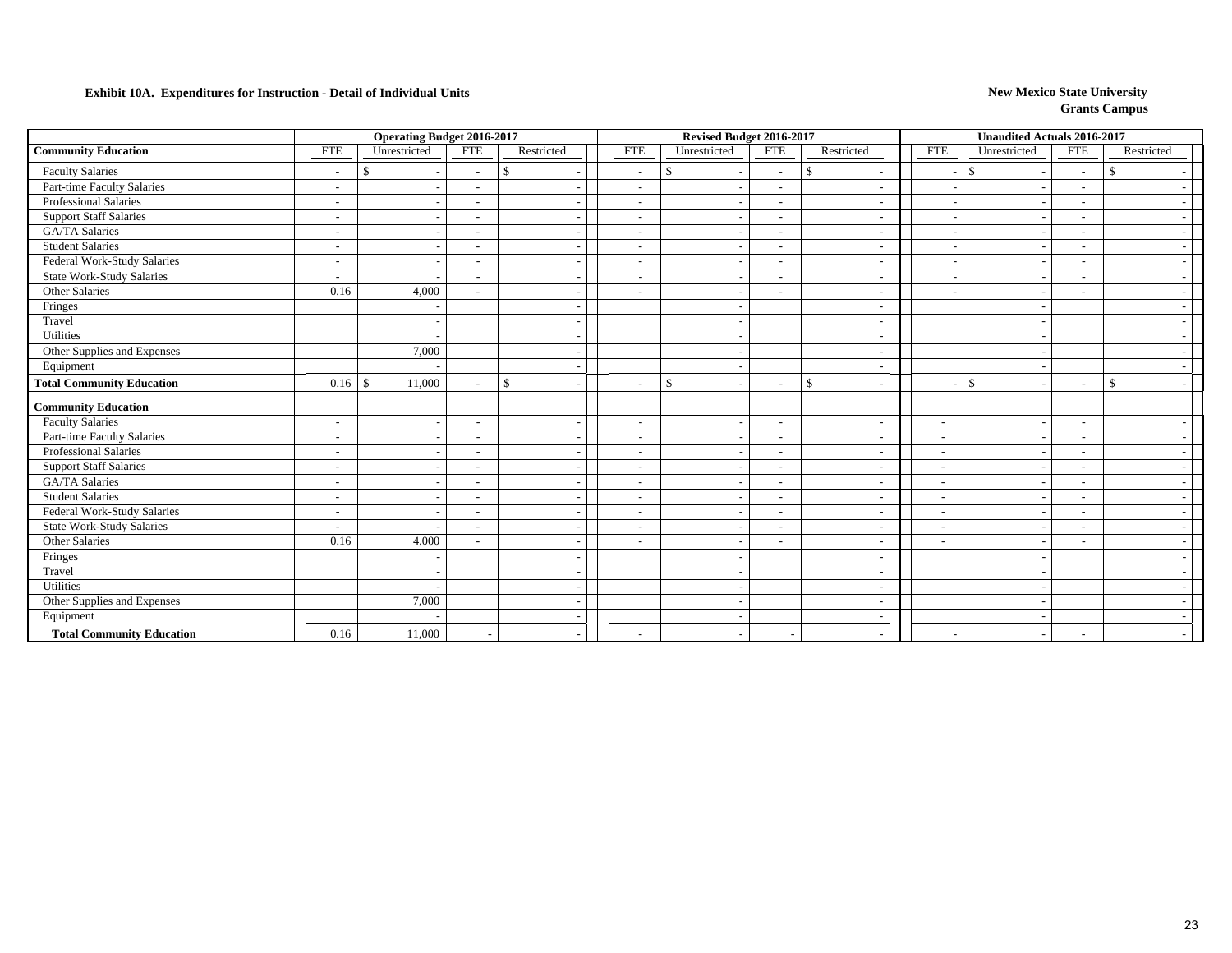|                                               |                          | <b>Operating Budget 2016-2017</b> |                          |                          |                          | Revised Budget 2016-2017 |            |                               |                          | <b>Unaudited Actuals 2016-2017</b> |                          |                          |
|-----------------------------------------------|--------------------------|-----------------------------------|--------------------------|--------------------------|--------------------------|--------------------------|------------|-------------------------------|--------------------------|------------------------------------|--------------------------|--------------------------|
| <b>Preparation/Remedial Instruction</b>       | <b>FTE</b>               | Unrestricted                      | <b>FTE</b>               | Restricted               | <b>FTE</b>               | Unrestricted             | <b>FTE</b> | Restricted                    | <b>FTE</b>               | Unrestricted                       | <b>FTE</b>               | Restricted               |
| <b>Faculty Salaries</b>                       |                          | $\mathbf{\hat{s}}$                | $\sim$                   | $\mathcal{S}$            | $\sim$                   | \$                       | $\sim$     | $\mathbb{S}$                  | $\overline{a}$           | \$                                 | $\sim$                   | <sup>\$</sup>            |
| Part-time Faculty Salaries                    | $\sim$                   | $\overline{a}$                    | 1.39                     | 9,366                    | $\sim$                   | $\sim$                   | 0.35       | 2,200                         | $\overline{a}$           | $\sim$                             | 2.20                     | 13,950                   |
| Professional Salaries                         | $\sim$                   |                                   | 2.14                     | 94,073                   | $\sim$                   |                          | 4.06       | 180,407                       | $\sim$                   | $\overline{\phantom{a}}$           | 4.48                     | 199,555                  |
| <b>Support Staff Salaries</b>                 | $\overline{\phantom{a}}$ |                                   | 1.21                     | 30,773                   | $\sim$                   |                          | 1.73       | 46,575                        | $\sim$                   | $\sim$                             | 1.97                     | 53,158                   |
| GA/TA Salaries                                | $\overline{\phantom{a}}$ |                                   | $\sim$                   | $\overline{\phantom{a}}$ | $\overline{\phantom{a}}$ |                          | $\sim$     | $\overline{a}$                | $\overline{\phantom{a}}$ | $\overline{\phantom{a}}$           | $\sim$                   | $\sim$                   |
| <b>Student Salaries</b>                       | $\overline{\phantom{a}}$ | $\overline{\phantom{a}}$          | $\sim$                   | $\overline{\phantom{a}}$ | $\overline{\phantom{a}}$ | $\sim$                   | $\sim$     | $\overline{\phantom{a}}$      | $\overline{\phantom{a}}$ | $\overline{a}$                     | $\sim$                   | $\sim$                   |
| Federal Work-Study Salaries                   | $\sim$                   | $\overline{\phantom{a}}$          | $\sim$                   | $\overline{a}$           | $\sim$                   | $\overline{a}$           | $\sim$     | $\overline{\phantom{a}}$      | $\sim$                   | $\overline{\phantom{a}}$           | $\overline{\phantom{a}}$ |                          |
| <b>State Work-Study Salaries</b>              | $\overline{\phantom{a}}$ | $\sim$                            | 0.19                     | 3,000                    | $\sim$                   | $\sim$                   | 0.09       | 1,400                         | $\overline{\phantom{a}}$ | $\overline{\phantom{a}}$           | 0.06                     | 1,006                    |
| Other Salaries                                | $\sim$                   | $\overline{\phantom{a}}$          | 1.38                     | 35,192                   | $\sim$                   | $\overline{\phantom{a}}$ | 1.17       | 31,692                        | $\overline{a}$           | $\overline{\phantom{a}}$           | $\overline{\phantom{a}}$ |                          |
| Fringes                                       |                          |                                   |                          | 55,003                   |                          | $\overline{\phantom{a}}$ |            | 90,015                        |                          | $\overline{\phantom{a}}$           |                          | 90,915                   |
| Travel                                        |                          | $\overline{\phantom{a}}$          |                          | 8,400                    |                          | $\overline{\phantom{a}}$ |            | 12,652                        |                          |                                    |                          | 5,553                    |
| Utilities                                     |                          | $\sim$                            |                          |                          |                          | $\overline{\phantom{a}}$ |            |                               |                          | $\sim$                             |                          |                          |
| Other Supplies and Expenses                   |                          | 10                                |                          | 81,144                   |                          | $\overline{\phantom{a}}$ |            | 69,421                        |                          | $\overline{\phantom{a}}$           |                          | 52,937                   |
| Equipment                                     |                          |                                   |                          |                          |                          | $\sim$                   |            |                               |                          | $\overline{a}$                     |                          |                          |
| <b>Total Preparation/Remedial Instruction</b> |                          | 10<br>$\mathcal{S}$               | 6.31                     | 316,951<br><sup>\$</sup> | $\sim$                   | $\mathbb{S}$<br>$\sim$   | 7.40       | 434,362<br>$\mathbf{\hat{S}}$ | $\overline{a}$           | $\mathbb{S}$                       | 8.71                     | 417,074<br>$\mathcal{S}$ |
| <b>ABE Instructional Material</b>             |                          |                                   |                          |                          |                          |                          |            |                               |                          |                                    |                          |                          |
| <b>Faculty Salaries</b>                       | $\sim$                   | $\sim$                            | $\sim$                   | $\sim$                   | $\sim$                   | $\sim$                   | $\sim$     | $\sim$                        | $\overline{\phantom{a}}$ | $\overline{\phantom{a}}$           | $\sim$                   | $\sim$                   |
| Part-time Faculty Salaries                    | $\sim$                   |                                   | $\sim$                   | $\sim$                   | $\sim$                   |                          | $\sim$     | $\overline{\phantom{a}}$      | $\overline{a}$           | $\overline{\phantom{a}}$           | $\overline{a}$           | $\sim$                   |
| <b>Professional Salaries</b>                  | $\sim$                   | $\overline{a}$                    | $\overline{\phantom{a}}$ | $\sim$                   | $\sim$                   |                          | $\sim$     | $\sim$                        | $\overline{\phantom{a}}$ |                                    | $\overline{\phantom{a}}$ | $-$                      |
| <b>Support Staff Salaries</b>                 | $\overline{\phantom{a}}$ | $\overline{\phantom{a}}$          | $\overline{\phantom{a}}$ | $\sim$                   | $\overline{\phantom{a}}$ |                          | $\sim$     | $\overline{\phantom{a}}$      | $\overline{a}$           |                                    | $\overline{\phantom{a}}$ | $=$                      |
| GA/TA Salaries                                | $\sim$                   |                                   | $\overline{\phantom{a}}$ | $\sim$                   | $\sim$                   | $\sim$                   | $\sim$     | $\sim$                        | $\overline{\phantom{a}}$ | $\sim$                             | $\overline{\phantom{a}}$ | $\sim$                   |
| <b>Student Salaries</b>                       | $\sim$                   |                                   | $\sim$                   | $\sim$                   | $\sim$                   |                          | $\sim$     | $\sim$                        | $\sim$                   | $\overline{\phantom{a}}$           | $\sim$                   | $\sim$ 1                 |
| Federal Work-Study Salaries                   | $\sim$                   |                                   | $\overline{\phantom{a}}$ | $\sim$                   | $\sim$                   | $\overline{\phantom{a}}$ | $\sim$     | $\overline{\phantom{a}}$      | $\overline{a}$           | $\overline{\phantom{a}}$           | $\sim$                   | $\sim$                   |
| <b>State Work-Study Salaries</b>              | $\sim$                   |                                   | $\overline{\phantom{a}}$ |                          | $\sim$                   |                          | $\sim$     | $\overline{\phantom{a}}$      | $\overline{\phantom{a}}$ |                                    | $\sim$                   | $\sim$                   |
| Other Salaries                                | $\sim$                   | $\sim$                            | $\sim$                   | $\overline{a}$           | $\overline{a}$           | $\sim$                   | $\sim$     | $\blacksquare$                | $\overline{a}$           | $\sim$                             | $\overline{a}$           | $\sim$                   |
| Fringes                                       |                          |                                   |                          | $\sim$                   |                          | $\sim$                   |            | $\sim$                        |                          | $\overline{\phantom{a}}$           |                          | $\sim$                   |
| Travel                                        |                          | $\overline{\phantom{a}}$          |                          | $\sim$                   |                          | $\overline{\phantom{a}}$ |            | $\overline{\phantom{a}}$      |                          | $\overline{\phantom{a}}$           |                          | $\sim$                   |
| Utilities                                     |                          | $\sim$                            |                          | $\overline{a}$           |                          | $\overline{a}$           |            | $\overline{a}$                |                          | $\sim$                             |                          |                          |
| Other Supplies and Expenses                   |                          |                                   |                          | 3,100                    |                          | $\sim$                   |            | 5,000                         |                          | $\overline{\phantom{a}}$           |                          | 3,465                    |
| Equipment                                     |                          | $\overline{\phantom{a}}$          |                          |                          |                          | $\sim$                   |            |                               |                          | $\sim$                             |                          |                          |
| <b>Total ABE Instructional Material</b>       |                          |                                   |                          | 3,100                    |                          |                          |            | 5,000                         | $\overline{a}$           |                                    | $\overline{a}$           | 3,465                    |
| <b>Adult Basic Education</b>                  |                          |                                   |                          |                          |                          |                          |            |                               |                          |                                    |                          |                          |
| <b>Faculty Salaries</b>                       | $\sim$                   |                                   | $\sim$                   | $\overline{\phantom{a}}$ | $\sim$                   |                          | $\sim$     | $\sim$                        | $\overline{\phantom{a}}$ |                                    | $\sim$                   |                          |
| Part-time Faculty Salaries                    | $\overline{\phantom{a}}$ | $\sim$                            | $\sim$                   | $\overline{\phantom{a}}$ | $\sim$                   | $\sim$                   | $\sim$     | $\sim$                        | $\sim$                   | $\sim$                             | $\sim$                   | $\sim$                   |
| Professional Salaries                         | $\sim$                   | $\overline{\phantom{a}}$          | 1.14                     | 50,216                   | $\sim$                   | $\overline{\phantom{a}}$ | 1.13       | 50,217                        | $\sim$                   | $\sim$                             | 1.59                     | 70,830                   |
| <b>Support Staff Salaries</b>                 | $\sim$                   | $\overline{\phantom{a}}$          | 0.99                     | 25,257                   | $\sim$                   | $\sim$                   | 0.94       | 25,267                        | $\sim$                   | $\sim$                             | 1.16                     | 31,171                   |
| GA/TA Salaries                                | $\overline{\phantom{a}}$ |                                   | $\overline{\phantom{a}}$ | $\overline{\phantom{a}}$ | $\overline{\phantom{a}}$ |                          | $\sim$     | $\overline{a}$                | $\overline{\phantom{a}}$ |                                    | $\sim$                   |                          |
| <b>Student Salaries</b>                       | $\sim$                   |                                   | $\overline{\phantom{a}}$ | $\overline{\phantom{a}}$ | $\frac{1}{2}$            |                          | $\sim$     | $\overline{\phantom{a}}$      | $\overline{a}$           | $\sim$                             | $\overline{\phantom{a}}$ | $\overline{\phantom{a}}$ |
| Federal Work-Study Salaries                   | $\sim$                   |                                   | $\sim$                   |                          | $\sim$                   |                          | $\sim$     |                               | $\overline{a}$           | $\sim$                             | $\sim$                   |                          |
| <b>State Work-Study Salaries</b>              | $\sim$                   | $\overline{\phantom{a}}$          | 0.19                     | 3,000                    | $\sim$                   | $\overline{\phantom{a}}$ | 0.09       | 1,400                         | $\blacksquare$           | $\sim$                             | 0.06                     | 1,006                    |
| <b>Other Salaries</b>                         | $\sim$                   | $\overline{a}$                    | 1.38                     | 35,192                   | $\sim$                   | $\overline{a}$           | 1.17       | 31,692                        | $\overline{a}$           | $\overline{\phantom{a}}$           | $\sim$                   |                          |
| Fringes                                       |                          |                                   |                          | 35,006                   |                          | $\overline{a}$           |            | 34,254                        |                          | $\overline{\phantom{a}}$           |                          | 32,961                   |
| Travel                                        |                          |                                   |                          | 3,000                    |                          |                          |            | 3,000                         |                          | $\overline{\phantom{a}}$           |                          | 1,449                    |
| Utilities                                     |                          |                                   |                          |                          |                          |                          |            |                               |                          |                                    |                          |                          |
| Other Supplies and Expenses                   |                          |                                   |                          | 13,044                   |                          |                          |            | 19,983                        |                          |                                    |                          | 12,032                   |
| Equipment                                     |                          | $\overline{\phantom{a}}$          |                          |                          |                          | $\sim$                   |            |                               |                          |                                    |                          |                          |
| <b>Total Adult Basic Education</b>            |                          |                                   | 3.70                     | 164,715                  |                          |                          | 3.33       | 165,813                       |                          |                                    | 2.81                     | 149,449                  |
|                                               |                          |                                   |                          |                          |                          |                          |            |                               |                          |                                    |                          |                          |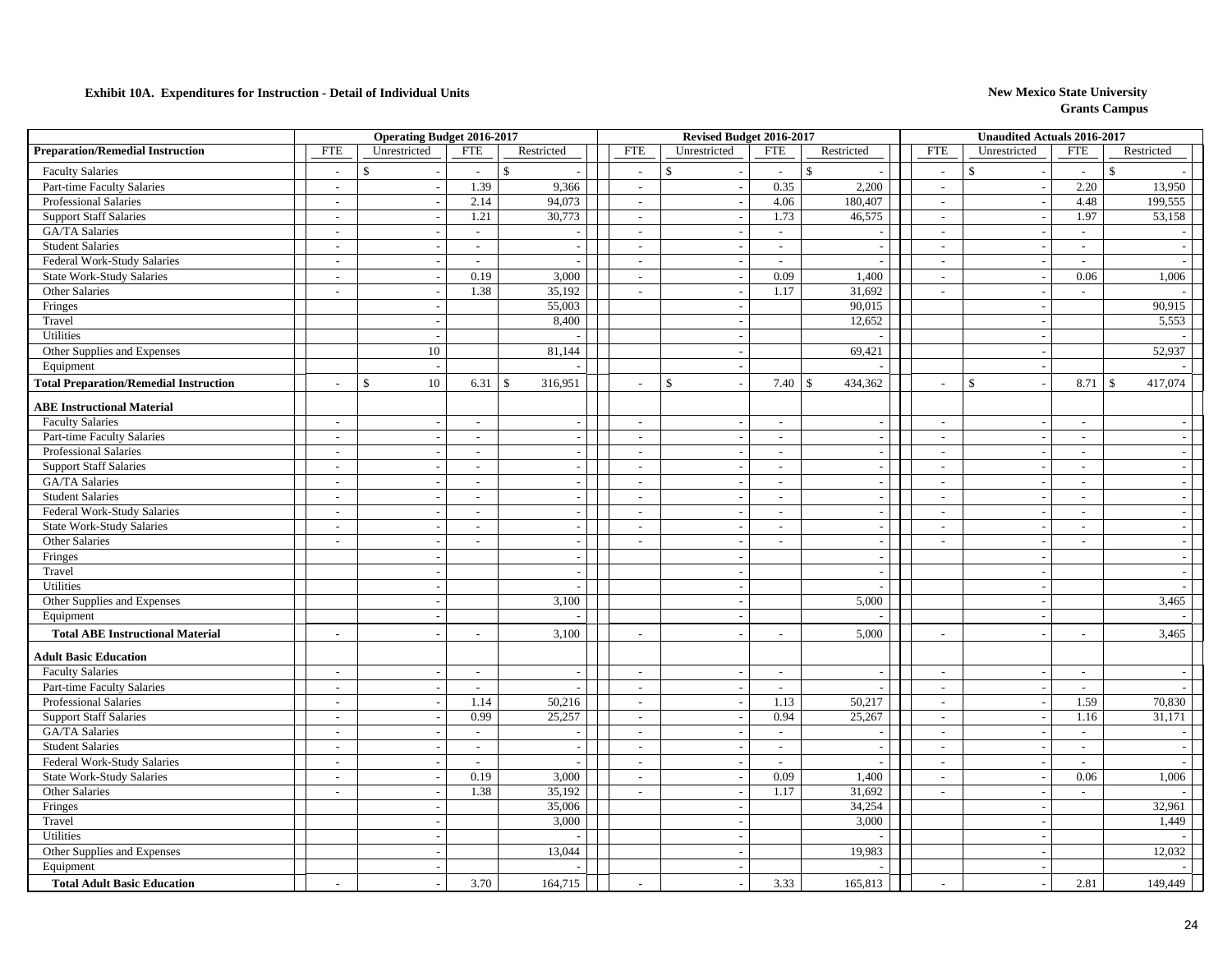|                                                 |                          | <b>Operating Budget 2016-2017</b> |                          |            |                          | Revised Budget 2016-2017 |                          |                          |                          | <b>Unaudited Actuals 2016-2017</b> |                          |            |
|-------------------------------------------------|--------------------------|-----------------------------------|--------------------------|------------|--------------------------|--------------------------|--------------------------|--------------------------|--------------------------|------------------------------------|--------------------------|------------|
| <b>Preparation/Remedial Instruction</b>         | <b>FTE</b>               | Unrestricted                      | <b>FTE</b>               | Restricted | <b>FTE</b>               | Unrestricted             | <b>FTE</b>               | Restricted               | <b>FTE</b>               | Unrestricted                       | <b>FTE</b>               | Restricted |
| <b>CHE Teacher (TEDC)</b>                       |                          |                                   |                          |            |                          |                          |                          |                          |                          |                                    |                          |            |
| <b>Faculty Salaries</b>                         | $\overline{\phantom{a}}$ |                                   | $\overline{\phantom{a}}$ |            | $\overline{\phantom{a}}$ | $\overline{\phantom{a}}$ | $\sim$                   | $\overline{\phantom{a}}$ | $\overline{\phantom{a}}$ |                                    | $\overline{\phantom{a}}$ |            |
| Part-time Faculty Salaries                      |                          |                                   |                          |            | $\overline{\phantom{a}}$ | $\overline{\phantom{a}}$ | $\overline{\phantom{a}}$ | $\overline{\phantom{a}}$ | $\blacksquare$           |                                    | $\overline{\phantom{a}}$ |            |
| <b>Professional Salaries</b>                    |                          |                                   |                          |            | $\overline{\phantom{0}}$ |                          | $\overline{\phantom{a}}$ | $\overline{\phantom{a}}$ |                          |                                    | $\qquad \qquad -$        |            |
| <b>Support Staff Salaries</b>                   |                          |                                   |                          |            | $\sim$                   |                          | $\sim$                   | <u>.</u>                 | $\sim$                   |                                    | $\overline{\phantom{a}}$ |            |
| <b>GA/TA Salaries</b>                           | $\overline{\phantom{a}}$ |                                   | $\overline{\phantom{0}}$ |            | $\sim$                   |                          | $\overline{\phantom{a}}$ | $\overline{\phantom{a}}$ | $\overline{\phantom{a}}$ |                                    | $\sim$                   |            |
| <b>Student Salaries</b>                         | $\overline{\phantom{a}}$ |                                   |                          |            |                          |                          | $\sim$                   |                          | $\overline{\phantom{a}}$ |                                    | $\overline{\phantom{a}}$ |            |
| Federal Work-Study Salaries                     | $\overline{\phantom{a}}$ |                                   | $\overline{\phantom{0}}$ |            | $\sim$                   |                          | $\overline{\phantom{a}}$ | $\overline{\phantom{a}}$ | $\overline{\phantom{a}}$ |                                    | $\overline{\phantom{a}}$ |            |
| <b>State Work-Study Salaries</b>                | $\overline{\phantom{a}}$ |                                   | $\overline{\phantom{a}}$ |            | $\overline{\phantom{a}}$ |                          | $\overline{\phantom{a}}$ | $\overline{\phantom{a}}$ | $\tilde{\phantom{a}}$    |                                    | $\overline{\phantom{a}}$ |            |
| Other Salaries                                  |                          |                                   | ۰.                       |            | $\overline{\phantom{a}}$ |                          | $\overline{\phantom{a}}$ | $\overline{\phantom{a}}$ |                          |                                    |                          |            |
| Fringes                                         |                          |                                   |                          |            |                          |                          |                          |                          |                          |                                    |                          |            |
| Travel                                          |                          |                                   |                          |            |                          |                          |                          |                          |                          |                                    |                          |            |
| <b>Utilities</b>                                |                          |                                   |                          |            |                          |                          |                          |                          |                          |                                    |                          |            |
| Other Supplies and Expenses                     |                          | 10                                |                          |            |                          |                          |                          |                          |                          |                                    |                          |            |
| Equipment                                       |                          |                                   |                          |            |                          |                          |                          |                          |                          |                                    |                          |            |
| <b>Total CHE Teacher (TEDC)</b>                 |                          | 10                                |                          |            | $\overline{\phantom{a}}$ |                          | $\overline{\phantom{a}}$ |                          |                          |                                    | $\overline{\phantom{a}}$ |            |
| <b>Native American Serving Non-Tribal</b>       |                          |                                   |                          |            |                          |                          |                          |                          |                          |                                    |                          |            |
| <b>Faculty Salaries</b>                         |                          |                                   |                          |            | $\overline{\phantom{a}}$ |                          | $\overline{\phantom{a}}$ |                          | $\overline{\phantom{a}}$ |                                    | $\overline{\phantom{a}}$ |            |
| Part-time Faculty Salaries                      | $\overline{\phantom{a}}$ |                                   | 1.39                     | 9,366      | $\sim$                   |                          | 0.35                     | 2,200                    | $\overline{\phantom{a}}$ |                                    | 2.20                     | 13,950     |
| <b>Professional Salaries</b>                    | $\overline{\phantom{a}}$ |                                   | 1.00                     | 43,857     | $\overline{\phantom{a}}$ |                          | 2.93                     | 130,190                  | $\overline{\phantom{a}}$ |                                    | 2.89                     | 128,725    |
| <b>Support Staff Salaries</b>                   | $\overline{\phantom{a}}$ |                                   | 0.22                     | 5,516      | $\overline{\phantom{a}}$ |                          | 0.79                     | 21,308                   | $\overline{\phantom{a}}$ |                                    | 0.81                     | 21,987     |
| <b>GA/TA Salaries</b>                           | $\overline{\phantom{a}}$ |                                   |                          |            | $\overline{\phantom{a}}$ |                          | $\sim$                   |                          | $\blacksquare$           |                                    | $\overline{\phantom{a}}$ |            |
| <b>Student Salaries</b>                         |                          |                                   |                          |            | ۰                        |                          | $\overline{\phantom{a}}$ |                          | $\overline{a}$           |                                    | $\overline{\phantom{a}}$ |            |
| Federal Work-Study Salaries                     |                          |                                   |                          |            | ۰                        |                          | $\overline{\phantom{0}}$ | $\overline{\phantom{a}}$ | ٠                        |                                    | $\overline{\phantom{a}}$ |            |
| <b>State Work-Study Salaries</b>                |                          |                                   |                          |            | $\overline{\phantom{a}}$ |                          | $\sim$                   |                          | $\sim$                   |                                    | $\sim$                   |            |
| Other Salaries                                  |                          |                                   |                          |            |                          |                          |                          |                          | $\sim$                   |                                    | $\blacksquare$           |            |
| Fringes                                         |                          |                                   |                          | 19,997     |                          |                          |                          | 55,761                   |                          |                                    |                          | 57,954     |
| Travel                                          |                          |                                   |                          | 5,400      |                          | <b>.</b>                 |                          | 9,652                    |                          |                                    |                          | 4,104      |
| Utilities                                       |                          |                                   |                          |            |                          | $\sim$                   |                          |                          |                          |                                    |                          |            |
| Other Supplies and Expenses                     |                          |                                   |                          | 65,000     |                          |                          |                          | 44,438                   |                          |                                    |                          | 37,440     |
| Equipment                                       |                          |                                   |                          |            |                          |                          |                          |                          |                          |                                    |                          |            |
| <b>Total Native American Serving Non-Tribal</b> |                          |                                   | 2.61                     | 149,136    | $\sim$                   |                          | 4.07                     | 263,549                  |                          |                                    | 5.90                     | 264,160    |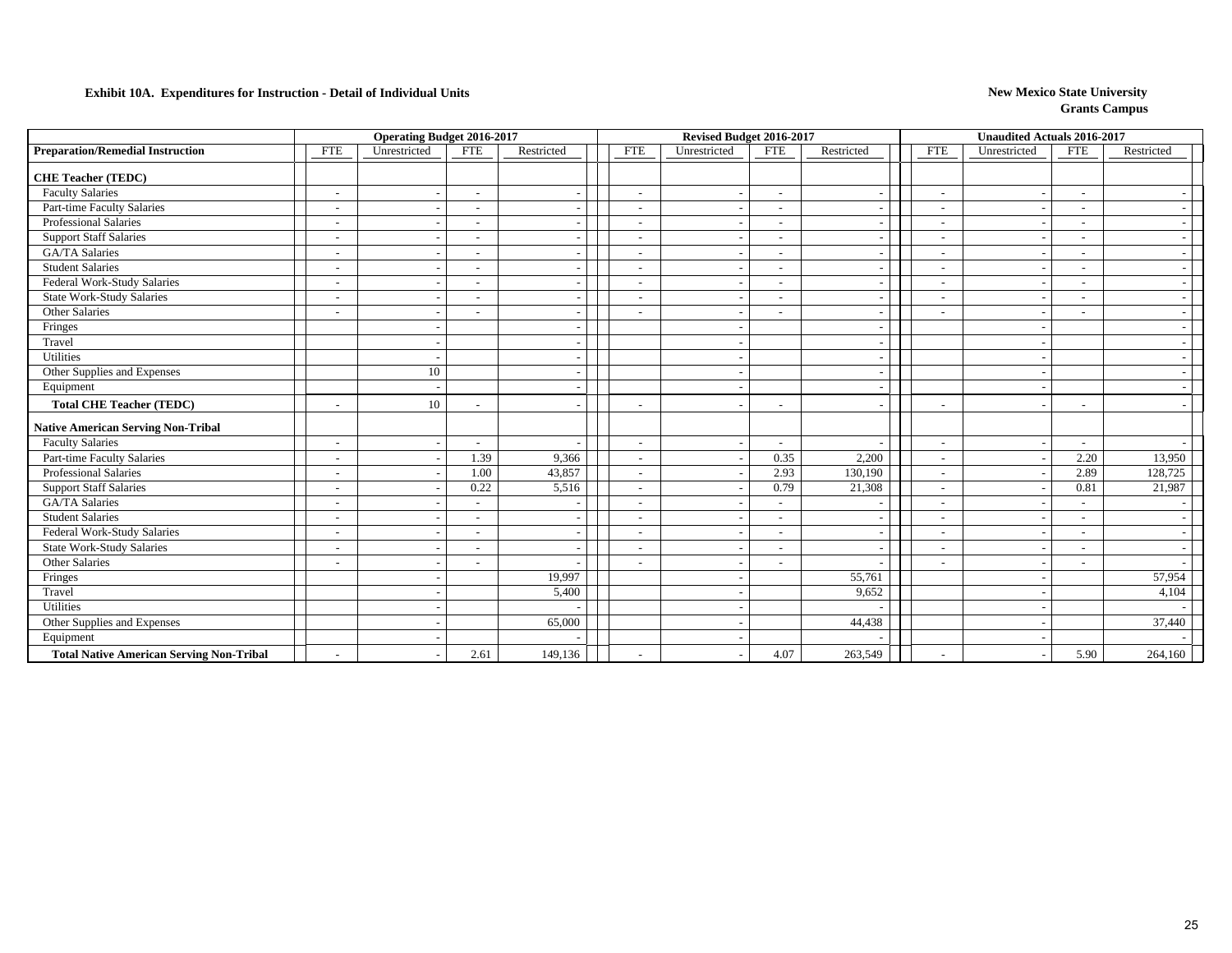#### **Exhibit 11. Summary of Expenditures for Academic Support** New Mexico State University

|                                                  |                          |                    |         | <b>Operating Budget 2016-2017</b> |                    |                          |                          |                    | Revised Budget 2016-2017 |                          |                    |                |                          |                    | <b>Unaudited Actuals 2016-2017</b> |                          |                    |            |
|--------------------------------------------------|--------------------------|--------------------|---------|-----------------------------------|--------------------|--------------------------|--------------------------|--------------------|--------------------------|--------------------------|--------------------|----------------|--------------------------|--------------------|------------------------------------|--------------------------|--------------------|------------|
|                                                  | <b>FTE</b>               | Unrestricted       |         | <b>FTE</b>                        |                    | Restricted               | <b>FTE</b>               |                    | Unrestricted             | <b>FTE</b>               |                    | Restricted     | <b>FTE</b>               |                    | Unrestricted                       | <b>FTE</b>               |                    | Restricted |
| <b>Libraries</b>                                 |                          |                    |         |                                   |                    |                          |                          |                    |                          |                          |                    |                |                          |                    |                                    |                          |                    |            |
| Library (LRC)                                    | 3.54                     | $\mathbf{\$}$      | 128,527 | $\sim$                            | $\mathcal{S}$      |                          | 3.06                     | <sup>\$</sup>      | 115,104                  |                          | $\mathbf{s}$       |                | 2.85                     | $\mathcal{S}$      | 101,245                            | $\overline{\phantom{a}}$ | $\mathbf{\hat{S}}$ |            |
| Library Materials/Acquisitions                   | $\sim$                   |                    | 20,000  | $\sim$                            |                    | $\overline{\phantom{a}}$ | $\overline{\phantom{a}}$ |                    | 20,000                   | $\sim$                   |                    | $\blacksquare$ | $\sim$                   |                    | 13,495                             | $\sim$                   |                    |            |
| <b>Total Libraries</b>                           | 3.54                     | \$                 | 148,527 | $\overline{\phantom{a}}$          | $\mathbb{S}$       |                          | 3.06                     | <sup>\$</sup>      | 135,104                  | $\overline{\phantom{a}}$ | \$                 | $\sim$         | 2.85                     | $\mathcal{S}$      | 114,740                            | $\sim$                   | $\mathbf{\hat{S}}$ |            |
| <b>Educational Media Services</b>                |                          |                    |         |                                   |                    |                          |                          |                    |                          |                          |                    |                |                          |                    |                                    |                          |                    |            |
| Computer Support                                 | 0.47                     | $\mathbb{S}$       | 84,800  | $\overline{\phantom{a}}$          | $\mathcal{S}$      |                          | 0.47                     | $\mathcal{S}$      | 89,422                   |                          | $\mathcal{S}$      |                | 0.47                     | $\mathcal{S}$      | 85,107                             | $\overline{\phantom{a}}$ | \$                 |            |
| <b>Total Educational Media Services</b>          | 0.47                     | $\mathcal{S}$      | 84,800  | $\sim$                            | $\mathcal{S}$      |                          | 0.47                     | $\mathbf{\hat{s}}$ | 89,422                   |                          | $\mathbf{s}$       |                | 0.47                     | $\mathcal{S}$      | 85,107                             | $\overline{\phantom{a}}$ | $\mathbf{s}$       |            |
| <b>Ancillary Support</b>                         |                          |                    |         |                                   |                    |                          |                          |                    |                          |                          |                    |                |                          |                    |                                    |                          |                    |            |
| Creative Media Technology                        | $\overline{\phantom{a}}$ | <sup>\$</sup>      | 1,000   | $\overline{\phantom{a}}$          | $\mathcal{S}$      |                          |                          | $\mathbf{\hat{S}}$ | 1,000                    |                          | $\mathcal{S}$      |                | $\overline{\phantom{a}}$ | \$                 | 439                                | $\sim$                   | $\mathbf{\hat{S}}$ |            |
| Nursing - BSN                                    | $\sim$                   |                    | 1.750   | $\sim$                            |                    |                          | $\sim$                   |                    | 1,750                    | $\sim$                   |                    | $\sim$         | $\sim$                   |                    | 1,457                              | $\sim$                   |                    |            |
| <b>Technology Support</b>                        | $\overline{\phantom{a}}$ |                    | 37,000  | $\sim$                            |                    |                          | $\sim$                   |                    | 30,000                   | $\sim$                   |                    |                | $\sim$                   |                    | 5,474                              | $\sim$                   |                    |            |
| Title V                                          | $\sim$                   |                    | 3,000   | 6.77                              |                    | 493,205                  | $\overline{\phantom{a}}$ |                    | 3,000                    | 11.47                    |                    | 470,360        | $\sim$                   |                    | 2,134                              | 11.85                    |                    | 471,393    |
| Title V Coop - UNM                               | $\overline{\phantom{a}}$ |                    |         | 1.56                              |                    | 145,732                  | $\sim$                   |                    |                          | 1.11                     |                    | 68,858         | $\sim$                   |                    |                                    | 2.62                     |                    | 64,909     |
| <b>Total Ancillary Support</b>                   | $\sim$                   | $\mathcal{S}$      | 42,750  | 8.33                              | <sup>\$</sup>      | 638,937                  |                          | <sup>\$</sup>      | 35,750                   | 12.58                    | -\$                | 539,218        | $\overline{\phantom{a}}$ | $\mathbf{\$}$      | 9,504                              | 14.47                    | -S                 | 536,302    |
| <b>Academic Administration</b>                   |                          |                    |         |                                   |                    |                          |                          |                    |                          |                          |                    |                |                          |                    |                                    |                          |                    |            |
| Off Campus Admin/ Support                        | $\sim$                   | \$                 | 3,000   | $\sim$                            | $\mathcal{S}$      |                          |                          | $\mathcal{S}$      |                          |                          | \$                 |                | $\overline{\phantom{a}}$ | $\mathbf{\$}$      |                                    | $\overline{\phantom{a}}$ | \$                 |            |
| VP for Academic Affairs                          | 2.18                     |                    | 106,727 | $\sim$                            |                    |                          | 2.98                     |                    | 143,499                  |                          |                    |                | 2.88                     |                    | 136,381                            |                          |                    |            |
| <b>Total Academic Administration</b>             | 2.18                     | $\mathcal{S}$      | 109,727 | $\sim$                            | $\mathcal{S}$      |                          | 2.98                     | $\mathcal{S}$      | 143,499                  |                          | $\mathbf{\hat{s}}$ |                | 2.88                     | $\mathbf{\hat{s}}$ | 136,381                            | $\sim$                   | $\mathcal{S}$      |            |
| <b>Academic Personnel Development</b>            |                          |                    |         |                                   |                    |                          |                          |                    |                          |                          |                    |                |                          |                    |                                    |                          |                    |            |
| <b>Faculty Development</b>                       | $\sim$                   | \$                 | 14,290  | $\sim$                            | $\mathcal{S}$      |                          | $\sim$                   | $\mathbb{S}$       | 10,000                   |                          | $\mathbb{S}$       |                | $\overline{\phantom{a}}$ | \$                 | 1,000                              | $\sim$                   | -S                 |            |
| <b>Total Academic Personnel Development</b>      | $\sim$                   | $\mathbf{\hat{S}}$ | 14,290  | $\sim$                            | $\mathbf{\hat{S}}$ |                          |                          | $\mathbf{\hat{S}}$ | 10,000                   | $\sim$                   | $\mathcal{S}$      |                | $\sim$                   | $\mathcal{S}$      | 1.000                              | $\overline{a}$           | $\mathcal{S}$      |            |
| <b>Course &amp; Curriculum Development</b>       |                          |                    |         |                                   |                    |                          |                          |                    |                          |                          |                    |                |                          |                    |                                    |                          |                    |            |
| Program Development                              | 0.13                     | $\mathcal{S}$      | 68,396  | $\overline{\phantom{a}}$          | $\mathcal{S}$      |                          | 0.13                     | $\mathbb{S}$       | 36,912                   |                          | \$                 |                | $0.08\,$                 | $\mathcal{S}$      | 35,912                             | $\overline{\phantom{a}}$ | $\mathbf{\hat{S}}$ |            |
| <b>Total Course &amp; Curriculum Development</b> | 0.13                     | \$                 | 68,396  |                                   | $\mathbf{\hat{S}}$ |                          | 0.13                     | $\mathbf{\hat{S}}$ | 36,912                   |                          | $\mathbf{\hat{S}}$ |                | 0.08                     | $\mathcal{S}$      | 35,912                             | $\overline{a}$           | $\mathbf{\hat{S}}$ |            |
| <b>Other Items Not Included in Exhibit 11A's</b> |                          |                    |         |                                   |                    |                          |                          |                    |                          |                          |                    |                |                          |                    |                                    |                          |                    |            |
| Federal Work-Study Salaries                      | $\overline{\phantom{a}}$ | \$                 |         | $0.02\,$                          | $\mathcal{S}$      | 300                      | $\sim$                   | $\mathbb{S}$       |                          | 0.27                     | $\mathbf{s}$       | 4,300          | $\overline{\phantom{a}}$ | \$                 |                                    | 0.21                     | $\mathbf{s}$       | 3,406      |
| <b>State Work-Study Salaries</b>                 | $\sim$                   |                    |         | 0.17                              |                    | 2,700                    | $\sim$                   |                    |                          | 0.37                     |                    | 5,900          | $\sim$                   |                    |                                    | 0.34                     |                    | 5,487      |
| Fringe Benefits                                  |                          |                    | 82,252  |                                   |                    |                          |                          |                    | 139,834                  |                          |                    |                |                          |                    | 88,257                             |                          |                    |            |
| Total Other Items Not Included in Exhibit 11A's  |                          | \$                 | 82,252  | 0.19                              | $\mathcal{S}$      | 3,000                    |                          | $\mathcal{L}$      | 139,834                  | 0.64                     | -8                 | 10,200         | $\sim$                   | $\mathcal{S}$      | 88,257                             | 0.55                     | $\mathcal{S}$      | 8,893      |
| Net Expense for Academic Support in I&G (Exh 2)  | 6.32                     | \$                 | 550,742 | 8.52                              | $\mathbf{s}$       | 641,937                  | 6.64                     | \$                 | 590,521                  | 13.22                    | \$                 | 549,418        | 6.28                     | -\$                | 470,901                            | 15.02                    | $\mathbf{s}$       | 545,195    |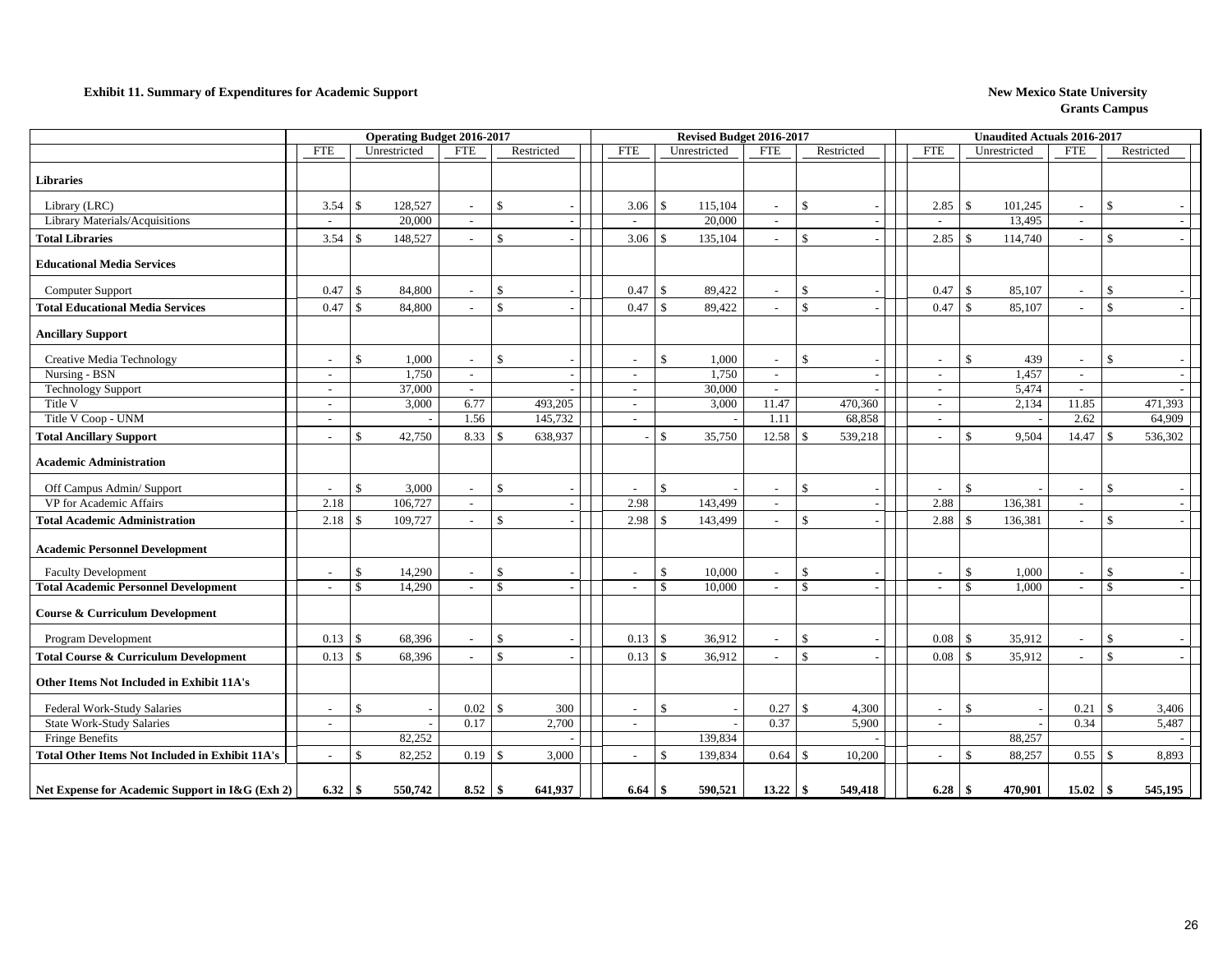#### **Exhibit 11. Summary of Academic Support Salaries New Mexico State University New Mexico State University**

|                                            |                          | <b>Operating Budget 2016-2017</b> |            |            |            | Revised Budget 2016-2017 |            |            |                          | <b>Unaudited Actuals 2016-2017</b> |            |            |
|--------------------------------------------|--------------------------|-----------------------------------|------------|------------|------------|--------------------------|------------|------------|--------------------------|------------------------------------|------------|------------|
| <b>Salaries for Academic Support</b>       | FTE                      | Unrestricted                      | <b>FTE</b> | Restricted | <b>FTE</b> | Jnrestricted             | <b>FTE</b> | Restricted | FTE                      | Unrestricted                       | <b>FTE</b> | Restricted |
| <b>Faculty Salaries</b>                    |                          |                                   | 0.14       | 7,288      | 0.82       | 43,062                   | 0.43       | 22,539     | 0.75                     | 39.473                             | 0.29       | 15,164     |
| Part-time Faculty Salaries                 | $\overline{\phantom{0}}$ |                                   | 1.92       | 13,000     |            |                          | 6.16       | 39,105     | $\overline{\phantom{0}}$ |                                    | 8.04       | 51,022     |
| <b>Professional Salaries</b>               | 3.78                     | 166.458                           | 3.50       | 154.162    | 3.44       | 152,677                  | 3.03       | 134,835    | 3.42                     | 151,687                            | 3.04       | 135,311    |
| <b>Support Staff Salaries</b>              | 2.23                     | 56.946                            | 1.90       | 48,576     | 1.85       | 50,000                   | 1.91       | 51,399     | 1.99                     | 53,738                             | 2.01       | 54,274     |
| GA/TA Salaries                             |                          |                                   |            |            |            |                          |            |            | $\overline{\phantom{0}}$ |                                    | 0.11       | 3,682      |
| <b>Student Salaries</b>                    |                          |                                   | 0.28       | 4.500      |            |                          | 0.19       | 3.124      | $\overline{\phantom{0}}$ |                                    | 0.10       | 1.624      |
| Federal Work-Study Salaries                |                          |                                   | 0.02       | 300        |            |                          | 0.27       | 4.300      | 0.06                     | 906                                | 0.21       | 3,406      |
| <b>State Work-Study Salaries</b>           | 0.18                     | 3.000                             | 0.17       | 2,700      | 0.18       | 3,000                    | 0.37       | 5,900      | 0.06                     | 945                                | 0.42       | 6,800      |
| Other Salaries                             | 0.13                     | 3,200                             | 0.59       | 15,000     | 0.35       | 9,612                    | 0.86       | 23,024     | $\overline{\phantom{0}}$ |                                    | 0.80       | 21,642     |
| <b>Total Salaries for Academic Support</b> | 6.32                     | 229,604                           | 8.52       | 245,526    |            | 258,351                  | 13.22      | 284,226    | 6.28                     | 246,749                            | 15.02      | 292,925    |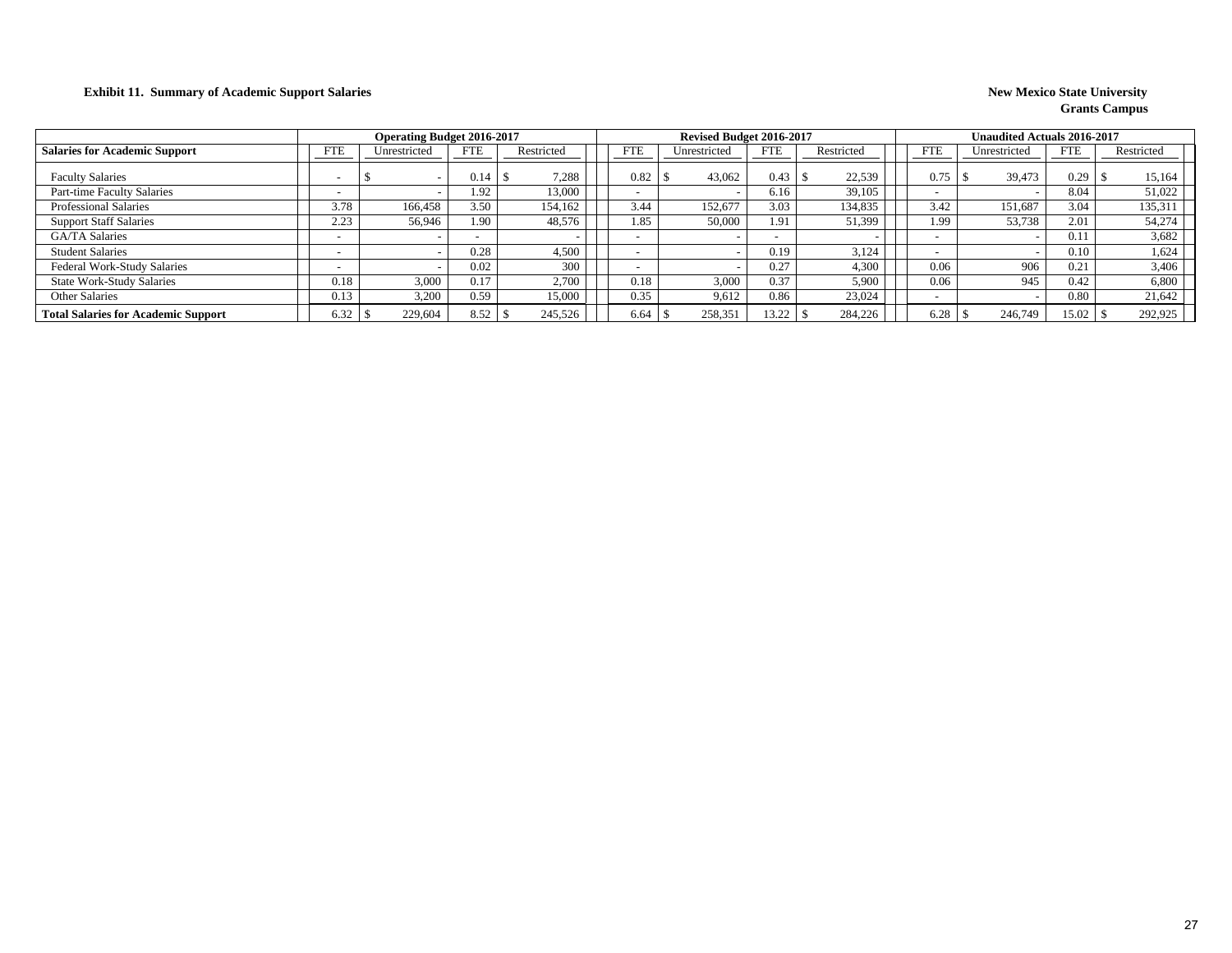#### **Exhibit 11. Summary of Academic Support by Expenditure Category New Mexico State University**

|                                              |                          | <b>Operating Budget 2016-2017</b> |                          |            |                          | Revised Budget 2016-2017 |                          |                          |                          | <b>Unaudited Actuals 2016-2017</b> |            |            |
|----------------------------------------------|--------------------------|-----------------------------------|--------------------------|------------|--------------------------|--------------------------|--------------------------|--------------------------|--------------------------|------------------------------------|------------|------------|
| <b>Summary by Expenditure Category</b>       | <b>FTE</b>               | Unrestricted                      | <b>FTE</b>               | Restricted | <b>FTE</b>               | Unrestricted             | <b>FTE</b>               | Restricted               | <b>FTE</b>               | Unrestricted                       | <b>FTE</b> | Restricted |
| <b>Faculty Salaries</b>                      |                          | $\overline{\phantom{a}}$          | $0.14 \pm \$$            | 7,288      | 0.82                     | 43,062                   | 0.43                     | 22,539                   | 0.75                     | 39,473<br>-8                       | 0.29       | 15,164     |
| <b>Part-time Faculty Salaries</b>            | $\overline{\phantom{0}}$ | $\overline{\phantom{0}}$          | .92                      | 13,000     |                          |                          | 6.16                     | 39,105                   | $\overline{\phantom{0}}$ |                                    | 8.04       | 51,022     |
| <b>Professional Salaries</b>                 | 3.78                     | 166,458                           | 3.50                     | 154,162    | 3.44                     | 152,677                  | 3.03                     | 134,835                  | 3.42                     | 151,687                            | 3.04       | 135,311    |
| <b>Support Staff Salaries</b>                | 2.23                     | 56,946                            | 1.90                     | 48,576     | 1.85                     | 50,000                   | 1.91                     | 51,399                   | 1.99                     | 53,738                             | 2.01       | 54,274     |
| <b>GA/TA Salaries</b>                        | $\sim$                   |                                   | $\overline{\phantom{0}}$ |            | $\overline{\phantom{0}}$ |                          | $\sim$                   |                          | $\overline{\phantom{0}}$ |                                    | 0.11       | 3,682      |
| <b>Student Salaries</b>                      | $\sim$                   | $\overline{\phantom{a}}$          | 0.28                     | 4,500      | $\overline{\phantom{0}}$ |                          | 0.19                     | 3,124                    | $\overline{\phantom{0}}$ |                                    | 0.10       | 1,624      |
| Federal Work-Study Salaries                  | $\sim$                   |                                   | $\overline{\phantom{0}}$ |            |                          |                          | $\overline{\phantom{0}}$ | $\overline{\phantom{0}}$ | 0.06                     | 906                                | $\sim$     |            |
| <b>State Work-Study Salaries</b>             | 0.18                     | 3,000                             | $\overline{\phantom{0}}$ |            | 0.18                     | 3,000                    | $\sim$                   |                          | 0.06                     | 945                                | 0.08       | 1,313      |
| Other Salaries                               | 0.13                     | 3,200                             | 0.59                     | 15,000     | 0.35                     | 9,612                    | 0.86                     | 23,024                   | $\overline{\phantom{0}}$ |                                    | 0.80       | 21,642     |
| Fringes                                      |                          |                                   |                          | 82,617     |                          |                          |                          | 89,346                   |                          |                                    |            | 90,439     |
| Travel                                       |                          | 25,790                            |                          | 13,000     |                          | 6,500                    |                          | 6,771                    |                          | 1,961                              |            | 7,556      |
| <b>Utilities</b>                             |                          |                                   |                          |            |                          |                          |                          |                          |                          |                                    |            |            |
| Other Supplies and Expenses                  |                          | 213,096                           |                          | 300,794    |                          | 185,836                  |                          | 169,075                  |                          | 133,934                            |            | 119,132    |
| Equipment                                    |                          | $\overline{\phantom{a}}$          |                          |            |                          |                          |                          |                          |                          |                                    |            | 35,143     |
| <b>Total Summary by Expenditure Category</b> | 6.32                     | 468,490                           | 8.33                     | 638,937    | 6.64                     | 450,687                  | 12.58                    | 539,218                  | 6.28                     | 382,644                            | 14.47      | 536,302    |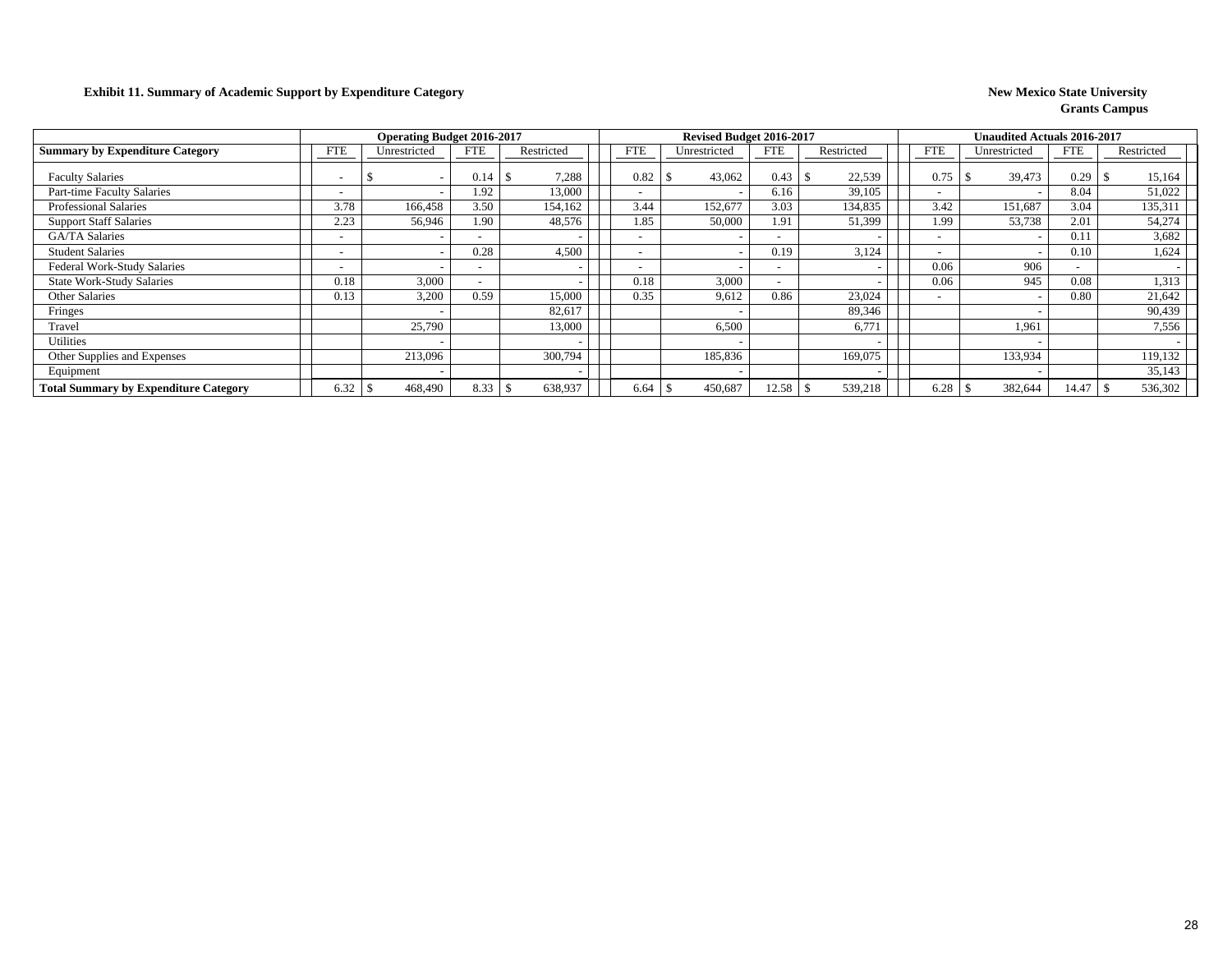|                                                            |                             | <b>Operating Budget 2016-2017</b> |                          |                    |                          |               | Revised Budget 2016-2017           |                                       |                             |                          |                    | <b>Unaudited Actuals 2016-2017</b> |                          |                          |  |
|------------------------------------------------------------|-----------------------------|-----------------------------------|--------------------------|--------------------|--------------------------|---------------|------------------------------------|---------------------------------------|-----------------------------|--------------------------|--------------------|------------------------------------|--------------------------|--------------------------|--|
| <b>Libraries</b>                                           | ${\rm FTE}$                 | Unrestricted                      | <b>FTE</b>               | Restricted         | <b>FTE</b>               |               | Unrestricted                       | <b>FTE</b>                            | Restricted                  | <b>FTE</b>               |                    | Unrestricted                       | <b>FTE</b>               | Restricted               |  |
| <b>Faculty Salaries</b>                                    | $\sim$                      | $\mathbf S$                       | $\sim$                   | $\mathbf{\hat{S}}$ | $\sim$                   | $\mathsf{\$}$ |                                    | $\sim$                                | $\mathbf{s}$                | $\overline{\phantom{a}}$ | $\mathcal{S}$      |                                    | $\sim$                   | $\mathbb{S}$             |  |
| Part-time Faculty Salaries                                 | $\omega$                    | $\overline{a}$                    | $\mathbb{Z}^2$           | $\sim$             | $\sim$                   |               | $\overline{\phantom{a}}$           | $\mathcal{L}$                         | $\bar{\phantom{a}}$         | $\sim$                   |                    |                                    | $\mathcal{L}$            |                          |  |
| Professional Salaries                                      | 1.22                        | 53,781                            | $\sim$                   | $\sim$             | 0.90                     |               | 40,000                             | $\mathcal{L}_{\mathcal{A}}$           | $\sim$                      | 0.80                     |                    | 35,398                             | $\sim$                   |                          |  |
| <b>Support Staff Salaries</b>                              | 2.23                        | 56,946                            | $\sim$                   | $\sim$             | 1.85                     |               | 50,000                             | $\mathcal{L}_{\mathcal{A}}$           | $\sim$                      | 1.99                     |                    | 53,738                             | $\sim$                   |                          |  |
| <b>GA/TA Salaries</b>                                      | $\omega$                    |                                   | $\sim$                   | $\sim$             | $\sim$                   |               |                                    | $\mathcal{L}_{\mathcal{A}}$           | $\sim$                      | $\sim$                   |                    |                                    | $\sim$                   | $\sim$                   |  |
| <b>Student Salaries</b>                                    | $\sim$                      | $\sim$                            | $\sim$                   | $\sim$             | $\sim$                   |               | $\sim$                             | $\mathcal{L}_{\mathcal{A}}$           | $\sim$                      | $\sim$                   |                    | $\sim$                             | $\sim$                   | $\sim$                   |  |
| Federal Work-Study Salaries                                | $\sim$                      | $\sim$                            | $\sim$                   | $\sim$             | $\sim$                   |               |                                    | $\mathcal{L}_{\mathcal{A}}$           | $\sim$                      | 0.06                     |                    | 906                                | $\sim$                   | $\sim$                   |  |
| <b>State Work-Study Salaries</b>                           | 0.09                        | 1,500                             | $\sim$                   | $\sim$             | 0.09                     |               | 1,500                              | $\sim$                                | $\overline{\phantom{a}}$    | $\sim$                   |                    | $\sim$                             | $\sim$                   | $\sim$                   |  |
| Other Salaries                                             | $\sim$                      | $\sim$                            | $\sim$                   | $\sim$             | 0.22                     |               | 6,000                              | $\sim$                                | $\sim$                      | $\sim$                   |                    | $\overline{\phantom{a}}$           | $\overline{\phantom{a}}$ | $\overline{\phantom{a}}$ |  |
| Fringes                                                    |                             | $\sim$                            |                          | $\sim$             |                          |               |                                    |                                       | $\mathcal{L}$               |                          |                    | $\sim$                             |                          | $\sim$                   |  |
| Travel                                                     |                             | 2,000                             |                          | $\sim$             |                          |               | 2,000                              |                                       | $\overline{\phantom{a}}$    |                          |                    | $\overline{\phantom{a}}$           |                          |                          |  |
| Utilities                                                  |                             |                                   |                          |                    |                          |               |                                    |                                       | $\overline{\phantom{a}}$    |                          |                    |                                    |                          |                          |  |
| Other Supplies and Expenses                                |                             | 34,300                            |                          | $\sim$             |                          |               | 35,604                             |                                       | $\sim$                      |                          |                    | 24,698                             |                          | $\overline{\phantom{a}}$ |  |
| Equipment                                                  |                             |                                   |                          | $\sim$             |                          |               |                                    |                                       | $\blacksquare$              |                          |                    |                                    |                          | $\overline{\phantom{a}}$ |  |
| <b>Total Libraries</b>                                     | 3.54                        | 148,527<br><sup>\$</sup>          | $\sim$                   | $\mathcal{S}$      | 3.06                     | $\mathbb{S}$  | 135,104                            | $\sim$                                | $\mathbf{s}$<br>$\sim$      | 2.85                     | $\mathbf{\hat{s}}$ | 114,740                            | $\overline{\phantom{a}}$ | $\mathbf{\hat{S}}$       |  |
| Library (LRC)                                              |                             |                                   |                          |                    |                          |               |                                    |                                       |                             |                          |                    |                                    |                          |                          |  |
| <b>Faculty Salaries</b>                                    | $\sim$                      | $\sim$                            | $\sim$                   | $\sim$             |                          |               |                                    | $\sim$                                |                             | $\sim$                   |                    | $\overline{\phantom{a}}$           | $\sim$                   | $\overline{\phantom{a}}$ |  |
|                                                            | $\sim$                      | $\overline{a}$                    | $\sim$                   |                    | $\sim$<br>$\sim$         |               | $\overline{\phantom{a}}$           | $\sim$                                | $\overline{\phantom{a}}$    | $\sim$                   |                    | $\sim$                             | $\sim$                   | $\sim$                   |  |
| Part-time Faculty Salaries<br><b>Professional Salaries</b> | 1.22                        | 53,781                            |                          | $\sim$             | 0.90                     |               | $\overline{\phantom{a}}$<br>40,000 |                                       | $\sim$<br>$\sim$            | 0.80                     |                    | 35,398                             |                          | $\overline{a}$           |  |
|                                                            |                             |                                   | $\sim$<br>$\sim$         | $\sim$<br>$\sim$   |                          |               |                                    | $\mathcal{L}_{\mathcal{A}}$<br>$\sim$ |                             |                          |                    |                                    | $\sim$                   | $\sim$                   |  |
| <b>Support Staff Salaries</b>                              | 2.23                        | 56,946                            |                          |                    | 1.85                     |               | 50,000                             |                                       | $\sim$                      | 1.99                     |                    | 53,738                             | $\sim$                   |                          |  |
| GA/TA Salaries                                             | $\mathcal{L}_{\mathcal{A}}$ | $\sim$                            | $\sim$                   | $\sim$             | $\sim$                   |               | $\overline{\phantom{a}}$           | $\overline{\phantom{a}}$              | $\overline{\phantom{a}}$    | $\sim$                   |                    | $\sim$                             | $\sim$                   | $\sim$                   |  |
| <b>Student Salaries</b>                                    | $\sim$                      | $\overline{\phantom{a}}$          | $\sim$                   | $\sim$             | $\sim$                   |               |                                    | $\sim$                                | $\blacksquare$              | $\overline{\phantom{a}}$ |                    | $\sim$                             | $\sim$                   | $\sim$                   |  |
| Federal Work-Study Salaries                                | $\sim$                      | $\overline{\phantom{a}}$          | $\sim$                   | $\sim$             | $\sim$                   |               | $\sim$                             | $\sim$                                | $\mathcal{L}_{\mathcal{A}}$ | 0.06                     |                    | 906                                | $\sim$                   | $\sim$                   |  |
| <b>State Work-Study Salaries</b>                           | 0.09                        | 1,500                             | $\sim$                   | $\sim$             | 0.09                     |               | 1,500                              | $\sim$                                | $\sim$                      | $\overline{\phantom{a}}$ |                    | $\overline{\phantom{a}}$           | $\sim$                   | $\overline{\phantom{a}}$ |  |
| Other Salaries                                             | $\sim$                      | $\sim$                            | $\sim$                   | $\sim$             | 0.22                     |               | 6,000                              | $\sim$                                | $\mathcal{L}_{\mathcal{A}}$ | $\sim$                   |                    | $\overline{\phantom{a}}$           | $\sim$                   | $\overline{\phantom{a}}$ |  |
| Fringes                                                    |                             |                                   |                          |                    |                          |               |                                    |                                       | $\overline{\phantom{a}}$    |                          |                    | $\overline{\phantom{a}}$           |                          |                          |  |
| Travel                                                     |                             | 2,000                             |                          |                    |                          |               | 2,000                              |                                       | $\overline{\phantom{a}}$    |                          |                    | $\sim$                             |                          |                          |  |
| Utilities                                                  |                             |                                   |                          | $\sim$             |                          |               |                                    |                                       | $\sim$                      |                          |                    |                                    |                          | $\overline{\phantom{a}}$ |  |
| Other Supplies and Expenses                                |                             | 14,300                            |                          | $\sim$             |                          |               | 15,604                             |                                       | $\overline{\phantom{a}}$    |                          |                    | 11,203                             |                          | $\overline{\phantom{a}}$ |  |
| Equipment                                                  |                             |                                   |                          | $\sim$             |                          |               |                                    |                                       | $\sim$                      |                          |                    |                                    |                          | $\sim$                   |  |
| <b>Total Library (LRC)</b>                                 | 3.54                        | 128,527                           | $\sim$                   |                    | 3.06                     |               | 115,104                            | $\overline{\phantom{a}}$              | $\sim$                      | 2.85                     |                    | 101,245                            | $\sim$                   |                          |  |
| <b>Library Materials/Acquisitions</b>                      |                             |                                   |                          |                    |                          |               |                                    |                                       |                             |                          |                    |                                    |                          |                          |  |
| <b>Faculty Salaries</b>                                    | $\overline{a}$              | $\sim$                            | $\sim$                   | $\sim$             | $\sim$                   |               |                                    | $\sim$                                | $\overline{a}$              | $\sim$                   |                    | $\overline{a}$                     | $\sim$                   | $\sim$                   |  |
| Part-time Faculty Salaries                                 | $\sim$                      | $\overline{\phantom{a}}$          | $\overline{\phantom{a}}$ | $\sim$             | $\sim$                   |               | $\overline{\phantom{a}}$           | $\sim$                                | $\overline{\phantom{a}}$    | $\overline{\phantom{a}}$ |                    | $\sim$                             | $\sim$                   | $\overline{\phantom{a}}$ |  |
| <b>Professional Salaries</b>                               | $\overline{\phantom{a}}$    | $\overline{\phantom{a}}$          | $\sim$                   | $\sim$             | $\sim$                   |               |                                    | $\sim$                                | $\sim$                      | $\overline{\phantom{a}}$ |                    | $\sim$                             | $\sim$                   |                          |  |
| <b>Support Staff Salaries</b>                              | $\sim$                      | $\sim$                            | $\sim$                   | $\sim$             | $\sim$                   |               | $\sim$                             | $\sim$                                | $\mathcal{L}$               | $\sim$                   |                    | $\sim$                             | $\sim$                   | $\sim$                   |  |
| GA/TA Salaries                                             | $\sim$                      | $\sim$                            | $\sim$                   | $\sim$             | $\sim$                   |               | $\overline{\phantom{a}}$           | $\sim$                                | $\sim$                      | $\overline{a}$           |                    | $\sim$                             | $\sim$                   | $\sim$                   |  |
| <b>Student Salaries</b>                                    | $\sim$                      | $\sim$                            | $\sim$                   | $\sim$             | $\sim$                   |               | $\overline{\phantom{a}}$           | $\sim$                                | $\overline{\phantom{a}}$    | $\overline{\phantom{a}}$ |                    | $\overline{\phantom{a}}$           | $\sim$                   | $\sim$                   |  |
| Federal Work-Study Salaries                                | $\overline{\phantom{a}}$    | $\sim$                            | $\sim$                   | $\sim$             | $\sim$                   |               | $\overline{\phantom{a}}$           | $\sim$                                | $\sim$                      | $\overline{\phantom{a}}$ |                    | $\sim$                             | $\sim$                   | $\overline{\phantom{a}}$ |  |
| State Work-Study Salaries                                  | $\overline{\phantom{a}}$    | $\sim$                            | $\sim$                   | $\sim$             | $\overline{\phantom{a}}$ |               | $\sim$                             | $\sim$                                | $\overline{\phantom{a}}$    | $\sim$                   |                    | $\sim$                             | $\mathcal{L}$            | $\sim$                   |  |
| Other Salaries                                             | $\overline{\phantom{a}}$    | $\sim$                            | $\sim$                   | $\sim$             | $\sim$                   |               | $\overline{\phantom{a}}$           | $\sim$                                | $\overline{\phantom{a}}$    | $\sim$                   |                    | $\overline{\phantom{a}}$           | $\sim$                   |                          |  |
| Fringes                                                    |                             | $\blacksquare$                    |                          | $\sim$             |                          |               | $\overline{\phantom{a}}$           |                                       | $\blacksquare$              |                          |                    | $\sim$                             |                          | $\sim$                   |  |
| Travel                                                     |                             | $\sim$                            |                          | $\sim$             |                          |               | $\sim$                             |                                       | $\sim$                      |                          |                    | $\sim$                             |                          | $\sim$                   |  |
| Utilities                                                  |                             | $\overline{a}$                    |                          | $\sim$             |                          |               |                                    |                                       | $\sim$                      |                          |                    |                                    |                          | $\sim$                   |  |
| Other Supplies and Expenses                                |                             | 20,000                            |                          | $\sim$             |                          |               | 20,000                             |                                       | $\sim$                      |                          |                    | 13,495                             |                          | $\sim$                   |  |
| Equipment                                                  |                             |                                   |                          | $\sim$             |                          |               |                                    |                                       | $\sim$                      |                          |                    |                                    |                          | $\sim$                   |  |
| <b>Total Library Materials/Acquisitions</b>                |                             | 20,000                            |                          |                    |                          |               | 20,000                             |                                       |                             |                          |                    | 13,495                             |                          |                          |  |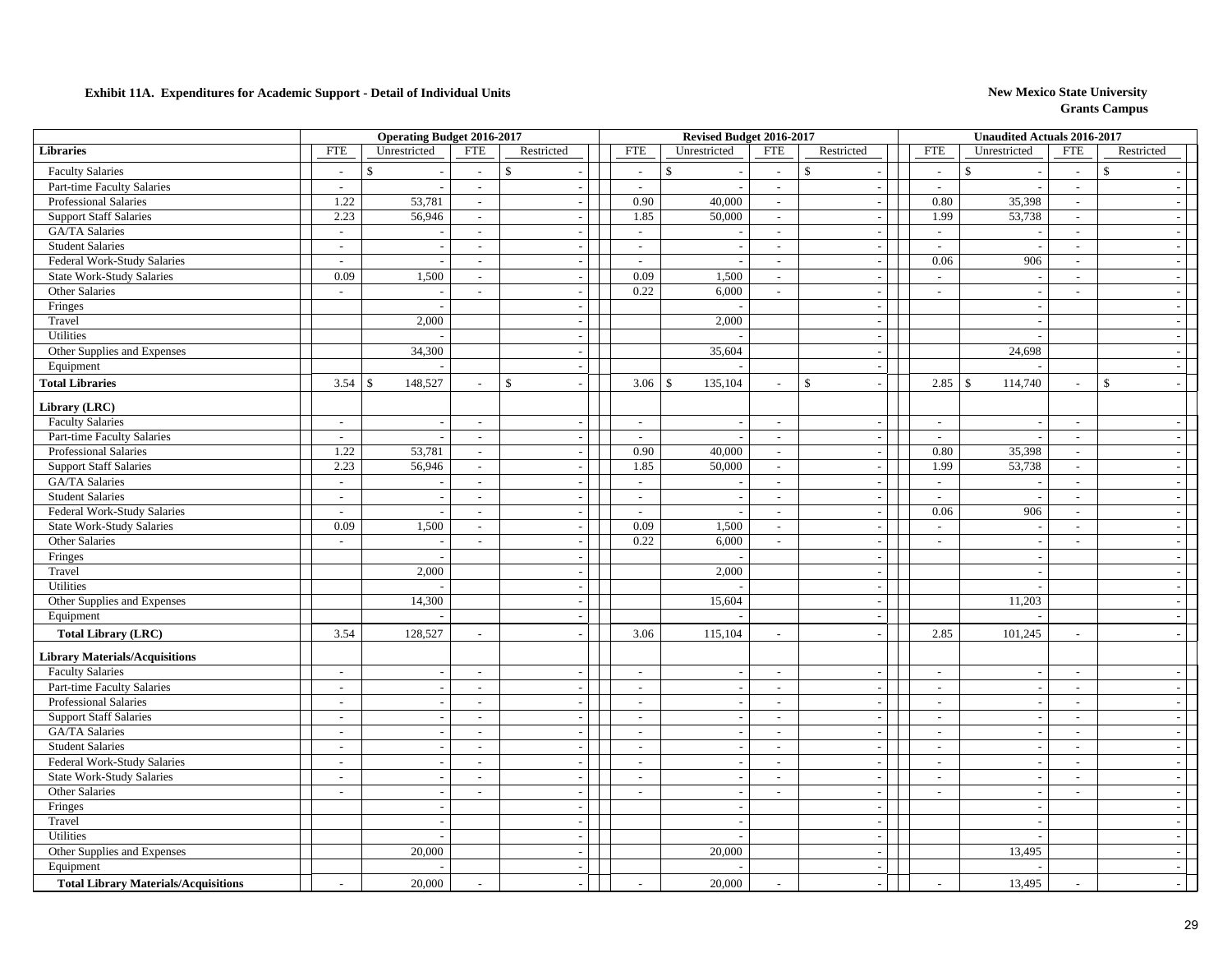|                                         |                          | <b>Operating Budget 2016-2017</b> |                          |               |                          | Revised Budget 2016-2017 |                          |                          |                          | <b>Unaudited Actuals 2016-2017</b> |                          |               |
|-----------------------------------------|--------------------------|-----------------------------------|--------------------------|---------------|--------------------------|--------------------------|--------------------------|--------------------------|--------------------------|------------------------------------|--------------------------|---------------|
| <b>Educational Media Services</b>       | <b>FTE</b>               | Unrestricted                      | <b>FTE</b>               | Restricted    | <b>FTE</b>               | Unrestricted             | <b>FTE</b>               | Restricted               | <b>FTE</b>               | Unrestricted                       | <b>FTE</b>               | Restricted    |
| <b>Faculty Salaries</b>                 | $\overline{\phantom{a}}$ | £.                                | $\overline{\phantom{a}}$ | <sup>\$</sup> | $\sim$                   | \$                       | $\overline{\phantom{a}}$ | $\mathbb{S}$             |                          | $\mathbb{S}$                       | $\sim$                   | -S            |
| Part-time Faculty Salaries              |                          |                                   | $\sim$                   |               | $\sim$                   |                          | $\overline{\phantom{a}}$ |                          |                          |                                    | $\overline{\phantom{a}}$ |               |
| Professional Salaries                   | 0.47                     | 20,800                            | $\overline{\phantom{a}}$ |               | 0.47                     | 20,800                   | $\sim$                   |                          | 0.47                     | 20,800                             | $\overline{\phantom{a}}$ |               |
| <b>Support Staff Salaries</b>           | $\overline{\phantom{a}}$ |                                   | $\overline{\phantom{a}}$ |               | $\sim$                   |                          | $\overline{\phantom{a}}$ | $\overline{\phantom{a}}$ |                          |                                    | $\overline{\phantom{a}}$ |               |
| <b>GA/TA Salaries</b>                   |                          | $\sim$                            |                          |               | $\sim$                   |                          | $\overline{\phantom{a}}$ |                          |                          |                                    | $\overline{\phantom{a}}$ |               |
| <b>Student Salaries</b>                 | $\overline{\phantom{a}}$ |                                   | $\blacksquare$           |               | $\blacksquare$           |                          | $\overline{\phantom{a}}$ |                          |                          |                                    | $\overline{\phantom{a}}$ |               |
| Federal Work-Study Salaries             | $\overline{\phantom{a}}$ | $\overline{\phantom{a}}$          | $\overline{\phantom{a}}$ |               | $\overline{\phantom{a}}$ |                          | $\overline{\phantom{0}}$ | $\overline{\phantom{a}}$ |                          |                                    | $\overline{\phantom{a}}$ |               |
| State Work-Study Salaries               | $\overline{\phantom{a}}$ | $\overline{\phantom{a}}$          | $\overline{\phantom{a}}$ |               | $\tilde{\phantom{a}}$    |                          | $\overline{\phantom{a}}$ | $\overline{\phantom{a}}$ |                          |                                    |                          |               |
| Other Salaries                          | $\overline{\phantom{a}}$ | $\overline{\phantom{a}}$          |                          |               |                          |                          |                          | $\overline{\phantom{a}}$ |                          |                                    |                          |               |
| Fringes                                 |                          | $\overline{\phantom{a}}$          |                          |               |                          |                          |                          | $\overline{\phantom{a}}$ |                          |                                    |                          |               |
| Travel                                  |                          | 1,500                             |                          |               |                          | 1,500                    |                          | $\overline{\phantom{a}}$ |                          | 579                                |                          |               |
| Utilities                               |                          |                                   |                          |               |                          |                          |                          | ۰.                       |                          |                                    |                          |               |
| Other Supplies and Expenses             |                          | 62,500                            |                          |               |                          | 67,122                   |                          | $\overline{a}$           |                          | 63,728                             |                          |               |
| Equipment                               |                          |                                   |                          |               |                          |                          |                          | $\overline{\phantom{a}}$ |                          |                                    |                          |               |
| <b>Total Educational Media Services</b> | 0.47                     | 84,800<br>-S                      | ۰                        | \$            | 0.47                     | $\mathbf{s}$<br>89,422   | $\sim$                   | $\mathbb{S}$             | 0.47                     | 85,107<br>- \$                     | $\sim$                   | $\mathcal{S}$ |
| <b>Computer Support</b>                 |                          |                                   |                          |               |                          |                          |                          |                          |                          |                                    |                          |               |
| <b>Faculty Salaries</b>                 | $\overline{\phantom{a}}$ | $\overline{\phantom{a}}$          | $\sim$                   |               | $\overline{\phantom{a}}$ |                          |                          |                          | $\overline{\phantom{a}}$ |                                    |                          |               |
| Part-time Faculty Salaries              | $\overline{\phantom{a}}$ |                                   | $\overline{\phantom{a}}$ |               | $\overline{\phantom{a}}$ |                          | $\overline{\phantom{a}}$ |                          | $\overline{\phantom{a}}$ |                                    | $\overline{\phantom{a}}$ |               |
| <b>Professional Salaries</b>            | 0.47                     | 20,800                            | $\sim$                   |               | 0.47                     | 20,800                   | $\sim$                   | $\overline{\phantom{a}}$ | 0.47                     | 20,800                             | $\overline{\phantom{a}}$ |               |
| <b>Support Staff Salaries</b>           |                          | $\sim$                            |                          |               | $\overline{\phantom{a}}$ |                          | $\overline{\phantom{a}}$ | ÷.                       | $\overline{\phantom{a}}$ |                                    | $\overline{\phantom{a}}$ |               |
| <b>GA/TA Salaries</b>                   | $\overline{\phantom{a}}$ |                                   | $\blacksquare$           |               | $\blacksquare$           |                          | $\overline{\phantom{a}}$ | $\overline{\phantom{a}}$ | $\overline{\phantom{a}}$ |                                    | $\overline{\phantom{a}}$ |               |
| <b>Student Salaries</b>                 | $\overline{\phantom{a}}$ | $\overline{\phantom{a}}$          | $\overline{\phantom{a}}$ |               | $\blacksquare$           |                          | $\overline{\phantom{a}}$ | $\overline{\phantom{a}}$ | $\sim$                   |                                    | $\overline{\phantom{a}}$ |               |
| Federal Work-Study Salaries             | $\overline{\phantom{a}}$ | $\sim$                            | $\blacksquare$           |               | $\blacksquare$           |                          | $\overline{\phantom{a}}$ |                          | $\overline{\phantom{a}}$ |                                    | $\overline{\phantom{a}}$ |               |
| <b>State Work-Study Salaries</b>        | $\overline{\phantom{a}}$ |                                   | $\overline{\phantom{a}}$ |               | $\blacksquare$           |                          | $\overline{\phantom{0}}$ |                          | $\overline{\phantom{a}}$ |                                    | $\overline{\phantom{a}}$ |               |
| Other Salaries                          | $\overline{\phantom{a}}$ | $\overline{\phantom{a}}$          | $\overline{\phantom{a}}$ |               | $\overline{\phantom{a}}$ | $\overline{\phantom{a}}$ | $\sim$                   | $\overline{\phantom{a}}$ | $\overline{\phantom{a}}$ | . .                                | $\overline{\phantom{a}}$ |               |
| Fringes                                 |                          |                                   |                          |               |                          |                          |                          | $\overline{\phantom{a}}$ |                          |                                    |                          |               |
| Travel                                  |                          | 1,500                             |                          |               |                          | 1,500                    |                          | $\overline{\phantom{a}}$ |                          | 579                                |                          |               |
| Utilities                               |                          |                                   |                          |               |                          |                          |                          | $\overline{\phantom{a}}$ |                          |                                    |                          |               |
| Other Supplies and Expenses             |                          | 62,500                            |                          |               |                          | 67,122                   |                          | $\overline{\phantom{a}}$ |                          | 63,728                             |                          |               |
| Equipment                               |                          |                                   |                          |               |                          |                          |                          |                          |                          |                                    |                          |               |
| <b>Total Computer Support</b>           | 0.47                     | 84,800                            |                          |               | 0.47                     | 89,422                   |                          |                          | 0.47                     | 85,107                             |                          |               |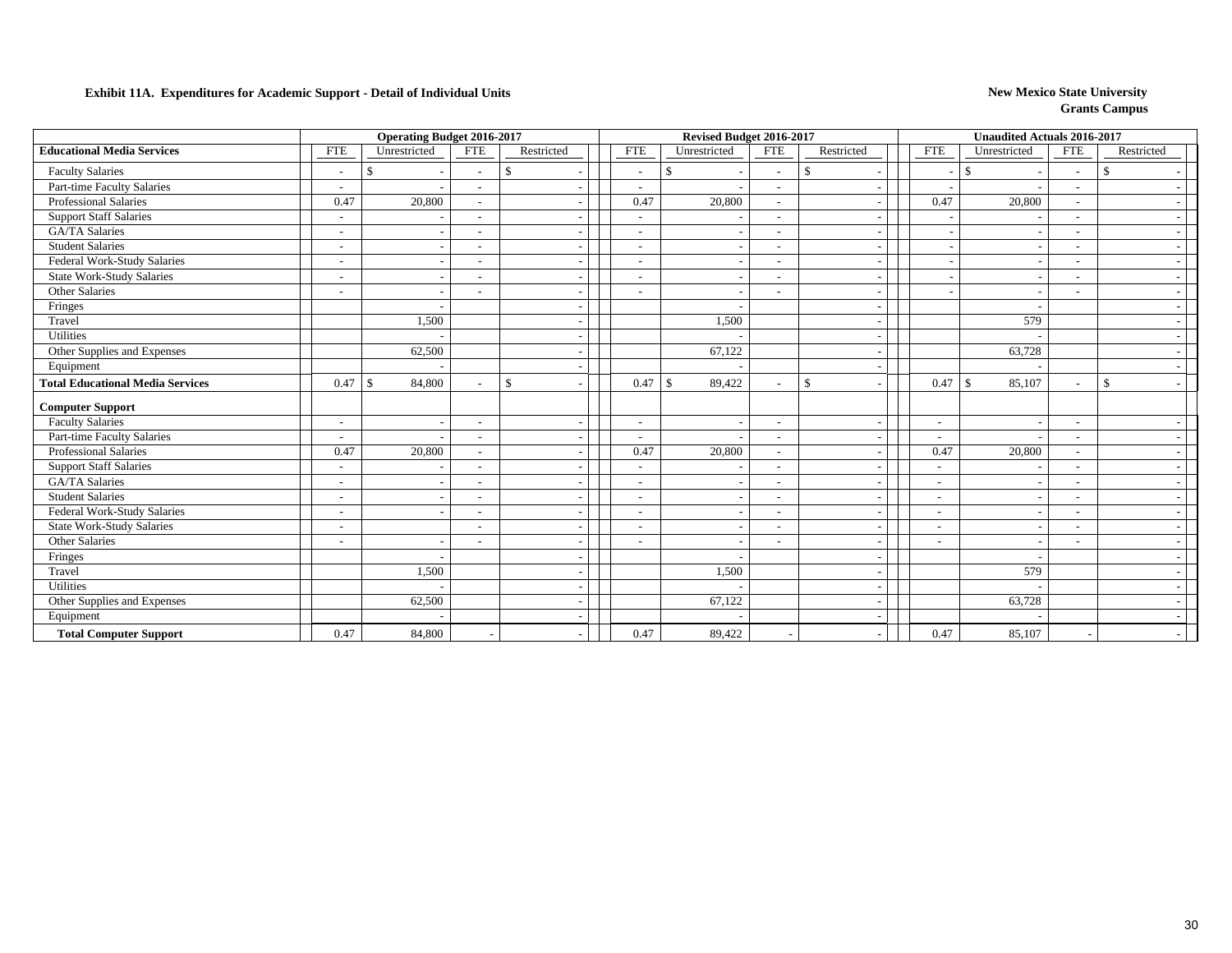|                                        |                          | <b>Operating Budget 2016-2017</b> |                          |                               |                          | Revised Budget 2016-2017 |                             |                               |                          | <b>Unaudited Actuals 2016-2017</b> |                |                          |  |
|----------------------------------------|--------------------------|-----------------------------------|--------------------------|-------------------------------|--------------------------|--------------------------|-----------------------------|-------------------------------|--------------------------|------------------------------------|----------------|--------------------------|--|
| <b>Ancillary Support</b>               | <b>FTE</b>               | Unrestricted                      | <b>FTE</b>               | Restricted                    | <b>FTE</b>               | Unrestricted             | <b>FTE</b>                  | Restricted                    | <b>FTE</b>               | Unrestricted                       | <b>FTE</b>     | Restricted               |  |
| <b>Faculty Salaries</b>                | $\sim$                   | $\mathbb{S}$                      | 0.14                     | $\mathbf S$<br>7,288          | $\overline{a}$           | $\mathbb{S}$             |                             | 22,539                        | $\overline{\phantom{a}}$ | $\mathbf S$                        | 0.29           | $\mathbb{S}$<br>15,164   |  |
| Part-time Faculty Salaries             | $\sim$                   | $\sim$                            | 1.92                     | 13,000                        | $\sim$                   | $\sim$                   | 6.16                        | 39,105                        | $\blacksquare$           | $\overline{\phantom{a}}$           | 8.04           | 51,022                   |  |
| <b>Professional Salaries</b>           |                          | $\mathbb{Z}^2$                    | 3.50                     | 154,162                       | $\sim$                   | $\sim$                   | 3.03                        | 134,835                       | $\sim$                   | $\overline{\phantom{a}}$           | 3.04           | 135,311                  |  |
| <b>Support Staff Salaries</b>          | $\sim$                   | $\omega$                          | 1.90                     | 48,576                        | $\blacksquare$           | $\blacksquare$           | 1.91                        | 51,399                        | $\sim$                   | $\sim$                             | 2.01           | 54,274                   |  |
| GA/TA Salaries                         | $\sim$                   | $\sim$                            | $\sim$                   | $\overline{\phantom{a}}$      | $\sim$                   | $\sim$                   | $\sim$                      | $\blacksquare$                | $\sim$                   | $\sim$                             | 0.11           | 3,682                    |  |
| <b>Student Salaries</b>                | $\sim$                   | $\mathbb{Z}^2$                    | 0.28                     | 4,500                         | $\sim$                   | $\sim$                   | 0.19                        | 3,124                         | $\sim$                   | $\overline{\phantom{a}}$           | 0.10           | 1,624                    |  |
| Federal Work-Study Salaries            | $\sim$                   | $\sim$                            | $\overline{\phantom{a}}$ |                               | $\sim$                   | $\sim$                   | $\sim$                      | $\sim$                        | $\sim$                   | . —                                |                |                          |  |
| <b>State Work-Study Salaries</b>       | $\sim$                   | $\blacksquare$                    |                          |                               | $\sim$                   | $\sim$                   | $\overline{a}$              | $\sim$                        | $\sim$                   | $\overline{\phantom{a}}$           | 0.08           | 1,313                    |  |
| Other Salaries                         | $\overline{\phantom{a}}$ | $\blacksquare$                    | 0.59                     | 15,000                        | $\sim$                   | $\overline{\phantom{a}}$ | 0.86                        | 23,024                        | $\sim$                   | $\sim$                             | 0.80           | 21,642                   |  |
| Fringes                                |                          | $\overline{\phantom{a}}$          |                          | 82,617                        |                          | $\overline{\phantom{a}}$ |                             | 89,346                        |                          |                                    |                | 90,439                   |  |
| Travel                                 |                          | $\sim$                            |                          | 13,000                        |                          | $\overline{a}$           |                             | 6,771                         |                          | (4)                                |                | 7,556                    |  |
| Utilities                              |                          | $\sim$                            |                          |                               |                          | $\overline{a}$           |                             |                               |                          |                                    |                |                          |  |
| Other Supplies and Expenses            |                          | 42,750                            |                          | 300,794                       |                          | 35,750                   |                             | 169,075                       |                          | 9,508                              |                | 119,132                  |  |
| Equipment                              |                          |                                   |                          |                               |                          |                          |                             |                               |                          |                                    |                | 35,143                   |  |
| <b>Total Ancillary Support</b>         |                          | 42,750<br>$\mathbb{S}$            | 8.33                     | 638,937<br>$\mathbf{\hat{S}}$ | $\sim$                   | $\mathbb{S}$<br>35,750   | 12.58                       | 539,218<br>$\mathbf{\hat{S}}$ | $\sim$                   | $\mathbf S$<br>9,504               | 14.47          | $\mathsf{\$}$<br>536,302 |  |
| <b>Creative Media Technology</b>       |                          |                                   |                          |                               |                          |                          |                             |                               |                          |                                    |                |                          |  |
| <b>Faculty Salaries</b>                | $\sim$                   | $\omega$                          | $\mathcal{L}$            | $\sim$                        | $\sim$                   | $\sim$                   | $\sim$                      | $\sim$                        | $\sim$                   | $\overline{\phantom{a}}$           | $\omega$       | $\sim$                   |  |
| Part-time Faculty Salaries             | $\sim$                   | $\sim$                            | $\overline{a}$           | $\sim$                        | $\sim$                   | $\sim$                   | $\blacksquare$              | $\sim$                        | $\sim$                   | $\overline{\phantom{a}}$           | $\sim$         |                          |  |
| Professional Salaries                  | $\sim$                   | $\blacksquare$                    | $\blacksquare$           | $\sim$                        | $\sim$                   | $\sim$                   | $\sim$                      | $\sim$                        | $\sim$                   | $\overline{\phantom{a}}$           | $\sim$         | $\sim$                   |  |
| <b>Support Staff Salaries</b>          | $\overline{\phantom{a}}$ | $\sim$                            | ÷,                       | $\bar{a}$                     | $\sim$                   |                          | $\blacksquare$              | $\sim$                        | $\sim$                   | $\overline{\phantom{a}}$           | $\blacksquare$ | $\sim$                   |  |
| GA/TA Salaries                         | $\sim$                   | $\sim$                            | ÷,                       | $\sim$                        | $\sim$                   | $\tilde{\phantom{a}}$    | $\sim$                      | $\sim$                        | $\sim$                   | $\overline{\phantom{a}}$           | $\sim$         | $\sim$                   |  |
| <b>Student Salaries</b>                | $\sim$                   | $\sim$                            | $\sim$                   | $\sim$                        | $\sim$                   | $\tilde{\phantom{a}}$    | $\sim$                      | $\sim$                        | $\sim$                   | $\overline{\phantom{a}}$           | $\sim$         | $\sim$                   |  |
| Federal Work-Study Salaries            | $\sim$                   | $\sim$                            | $\sim$                   | $\mathcal{L}_{\mathcal{A}}$   | $\sim$                   | $\sim$                   | $\sim$                      | $\sim$                        | $\sim$                   | $\overline{\phantom{a}}$           | $\sim$         | $\sim$                   |  |
| State Work-Study Salaries              | $\overline{\phantom{a}}$ | $\blacksquare$                    | $\overline{\phantom{a}}$ | $\sim$                        | $\overline{\phantom{a}}$ | $\sim$                   | $\sim$                      | $\sim$                        | $\sim$                   | $\sim$                             | $\blacksquare$ | $\sim$                   |  |
| Other Salaries                         | $\sim$                   | $\mathcal{L}_{\mathcal{A}}$       | $\blacksquare$           | $\sim$                        | $\overline{\phantom{a}}$ | $\overline{\phantom{a}}$ | $\blacksquare$              | $\sim$                        | $\overline{\phantom{a}}$ | $\sim$                             | $\blacksquare$ | $\sim$                   |  |
| Fringes                                |                          | $\blacksquare$                    |                          | ÷.                            |                          | $\overline{\phantom{a}}$ |                             | $\sim$                        |                          | ÷.                                 |                | $\overline{\phantom{a}}$ |  |
| Travel                                 |                          | $\overline{\phantom{a}}$          |                          |                               |                          | $\overline{\phantom{a}}$ |                             | $\sim$                        |                          | ÷,                                 |                | $\overline{\phantom{a}}$ |  |
| <b>Utilities</b>                       |                          | $\sim$                            |                          | $\sim$                        |                          | L.                       |                             | $\sim$                        |                          |                                    |                | $\sim$                   |  |
| Other Supplies and Expenses            |                          | 1,000                             |                          | $\sim$                        |                          | 1,000                    |                             | $\omega$                      |                          | 439                                |                | $\sim$                   |  |
| Equipment                              |                          | $\overline{\phantom{a}}$          |                          | $\sim$                        |                          |                          |                             | $\omega$                      |                          |                                    |                | $\sim$                   |  |
| <b>Total Creative Media Technology</b> | $\overline{a}$           | 1,000                             | $\overline{a}$           | $\overline{a}$                | ÷.                       | 1,000                    |                             | $\sim$                        |                          | 439                                |                | $\sim$                   |  |
| <b>Nursing - BSN</b>                   |                          |                                   |                          |                               |                          |                          |                             |                               |                          |                                    |                |                          |  |
| <b>Faculty Salaries</b>                | $\sim$                   | $\sim$                            | $\overline{a}$           |                               | $\sim$                   | $\sim$                   | $\blacksquare$              | $\overline{\phantom{a}}$      | $\sim$                   |                                    | $\blacksquare$ | $\sim$                   |  |
| Part-time Faculty Salaries             | $\sim$                   | $\omega$                          | $\mathcal{L}$            | $\sim$                        | $\sim$                   | $\sim$                   | $\sim$                      | $\sim$                        | $\sim$                   | $\overline{\phantom{a}}$           | $\sim$         | $\sim$                   |  |
| Professional Salaries                  | $\sim$                   | $\sim$                            | $\overline{a}$           | $\sim$                        | $\sim$                   | $\sim$                   | $\sim$                      | $\sim$                        | $\sim$                   | $\overline{\phantom{a}}$           | $\sim$         | $\sim$                   |  |
| <b>Support Staff Salaries</b>          | $\sim$                   | $\omega$                          | $\sim$                   | $\sim$                        | $\sim$                   | $\overline{a}$           | $\omega$                    | $\sim$                        | $\sim$                   | $\overline{a}$                     | $\omega$       | $\overline{a}$           |  |
| GA/TA Salaries                         |                          | $\sim$                            | $\overline{a}$           | $\sim$                        | $\sim$                   |                          | $\sim$                      | $\sim$                        | $\sim$                   |                                    | $\sim$         | $\overline{\phantom{a}}$ |  |
| <b>Student Salaries</b>                | $\sim$                   | $\sim$                            | $\overline{\phantom{a}}$ | $\overline{\phantom{a}}$      | $\sim$                   | $\overline{\phantom{a}}$ | $\mathcal{L}_{\mathcal{A}}$ | $\omega$                      | $\sim$                   | $\overline{\phantom{a}}$           | $\blacksquare$ | $\sim$                   |  |
| Federal Work-Study Salaries            | $\sim$                   | $\sim$                            | ÷,                       | $\sim$                        | $\sim$                   | $\sim$                   | $\sim$                      | $\sim$                        | $\sim$                   | $\overline{\phantom{a}}$           | $\blacksquare$ | $\sim$                   |  |
| <b>State Work-Study Salaries</b>       | $\sim$                   | $\sim$                            | $\sim$                   | $\sim$                        | $\sim$                   | $\overline{\phantom{a}}$ | $\sim$                      | $\sim$                        | $\sim$                   | $\overline{\phantom{a}}$           | $\sim$         | $\sim$                   |  |
| Other Salaries                         | $\sim$                   | $\sim$                            | $\sim$                   | $\sim$                        | $\sim$                   | $\overline{a}$           | $\sim$                      | $\sim$                        | $\sim$                   | $\overline{\phantom{a}}$           | $\sim$         | $\sim$                   |  |
| Fringes                                |                          | $\blacksquare$                    |                          | $\sim$                        |                          | $\blacksquare$           |                             | $\sim$                        |                          | $\sim$                             |                | $\sim$                   |  |
| Travel                                 |                          | $\sim$                            |                          | $\sim$                        |                          | ÷,                       |                             | $\sim$                        |                          |                                    |                | $\sim$                   |  |
| Utilities                              |                          | $\sim$                            |                          | $\sim$                        |                          | J.                       |                             | $\sim$                        |                          |                                    |                | $\sim$                   |  |
| Other Supplies and Expenses            |                          | 1,750                             |                          | $\overline{\phantom{a}}$      |                          | 1,750                    |                             | $\sim$                        |                          | 1,457                              |                | $\sim$                   |  |
| Equipment                              |                          |                                   |                          | $\sim$                        |                          |                          |                             | $\overline{\phantom{a}}$      |                          |                                    |                | $\sim$                   |  |
| <b>Total Nursing - BSN</b>             |                          | 1,750                             |                          |                               |                          | 1,750                    |                             |                               |                          | 1,457                              |                | $\overline{a}$           |  |
|                                        |                          |                                   |                          |                               |                          |                          |                             |                               |                          |                                    |                |                          |  |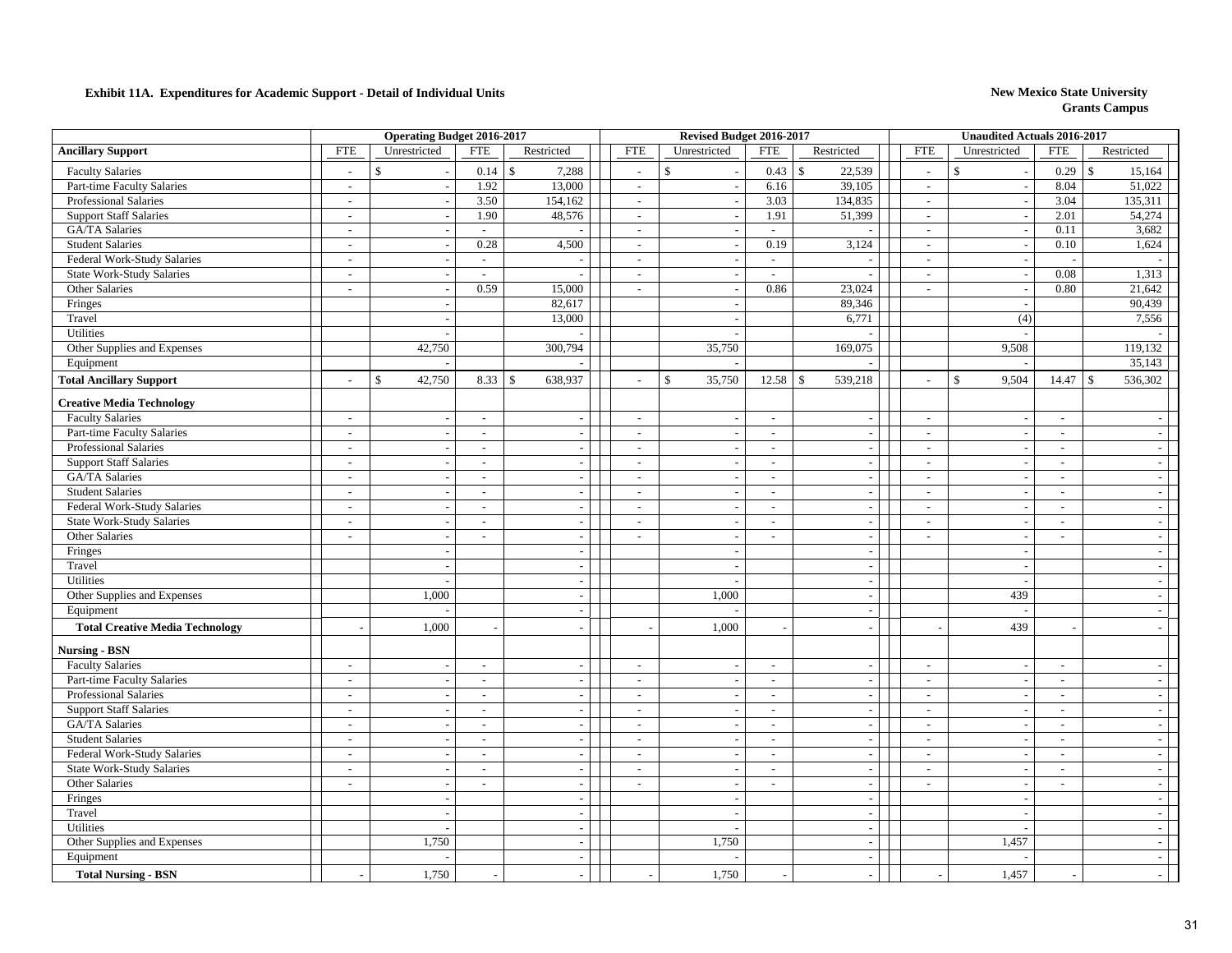|                                  |                | <b>Operating Budget 2016-2017</b> |                             |                          |                          | Revised Budget 2016-2017 |                          |                |                          | <b>Unaudited Actuals 2016-2017</b> |                             |                          |
|----------------------------------|----------------|-----------------------------------|-----------------------------|--------------------------|--------------------------|--------------------------|--------------------------|----------------|--------------------------|------------------------------------|-----------------------------|--------------------------|
| <b>Ancillary Support</b>         | <b>FTE</b>     | Unrestricted                      | <b>FTE</b>                  | Restricted               | <b>FTE</b>               | Unrestricted             | <b>FTE</b>               | Restricted     | <b>FTE</b>               | Unrestricted                       | FTE                         | Restricted               |
| <b>Technology Support</b>        |                |                                   |                             |                          |                          |                          |                          |                |                          |                                    |                             |                          |
| <b>Faculty Salaries</b>          | $\sim$         | $\overline{\phantom{a}}$          | $\mathcal{L}_{\mathcal{A}}$ | $\overline{\phantom{a}}$ | $\sim$                   |                          | $\mathcal{L}$            | $\sim$         | $\blacksquare$           |                                    | $\mathcal{L}_{\mathcal{A}}$ |                          |
| Part-time Faculty Salaries       | $\sim$         | $\sim$                            | $\blacksquare$              | $\overline{a}$           |                          | $\overline{\phantom{a}}$ | $\overline{\phantom{a}}$ | $\sim$         | $\blacksquare$           | $\sim$                             | $\sim$                      | $\sim$                   |
| Professional Salaries            | $\sim$         | $\sim$                            | $\sim$                      | $\sim$                   | $\sim$                   | $\overline{\phantom{a}}$ | $\overline{a}$           | $\omega$       | $\sim$                   | ÷.                                 | $\mathcal{L}$               | $\sim$                   |
| <b>Support Staff Salaries</b>    | $\sim$         | $\sim$                            | $\sim$                      | $\sim$                   | $\sim$                   |                          | $\mathcal{L}$            | $\sim$         | $\sim$                   |                                    | $\sim$                      | $\sim$                   |
| GA/TA Salaries                   | $\sim$         | $\sim$                            | $\sim$                      | $\overline{\phantom{a}}$ | $\sim$                   | $\tilde{\phantom{a}}$    | $\omega$                 | $\sim$         | $\sim$                   | ÷.                                 | $\sim$                      | $\sim$                   |
| <b>Student Salaries</b>          | $\sim$         | $\blacksquare$                    | $\blacksquare$              | $\overline{\phantom{a}}$ | $\sim$                   | $\overline{\phantom{a}}$ | $\blacksquare$           | $\sim$         | $\blacksquare$           | ÷,                                 | $\blacksquare$              | $\sim$                   |
| Federal Work-Study Salaries      | $\sim$         | $\sim$                            | $\sim$                      | $\sim$                   | $\sim$                   | $\sim$                   | $\sim$                   | $\sim$         | $\sim$                   | ÷.                                 | $\sim$                      | $\sim$                   |
| State Work-Study Salaries        | $\sim$         | $\blacksquare$                    | $\blacksquare$              | $\sim$                   | $\overline{\phantom{a}}$ |                          | $\blacksquare$           | $\sim$         | $\blacksquare$           |                                    | $\sim$                      | $\sim$                   |
| Other Salaries                   | $\sim$         | $\sim$                            | $\sim$                      | $\sim$                   |                          | $\overline{\phantom{a}}$ | $\overline{\phantom{a}}$ | $\omega$       | $\overline{\phantom{a}}$ | ÷.                                 | $\overline{a}$              | $\sim$                   |
| Fringes                          |                | $\sim$                            |                             | $\sim$                   |                          | $\sim$                   |                          | $\sim$         |                          | ÷.                                 |                             | $\sim$                   |
| Travel                           |                | $\sim$                            |                             | $\sim$                   |                          | L.                       |                          | $\sim$         |                          | $\overline{\phantom{a}}$           |                             | $\overline{a}$           |
| Utilities                        |                | $\overline{\phantom{a}}$          |                             | $\sim$                   |                          | $\overline{\phantom{a}}$ |                          | $\sim$         |                          |                                    |                             | $\overline{\phantom{a}}$ |
| Other Supplies and Expenses      |                | 37,000                            |                             | $\sim$                   |                          | 30,000                   |                          | $\sim$         |                          | 5,474                              |                             | $\sim$                   |
| Equipment                        |                |                                   |                             | $\sim$                   |                          |                          |                          | $\sim$         |                          |                                    |                             | $\overline{\phantom{a}}$ |
|                                  |                |                                   |                             |                          |                          |                          |                          |                |                          |                                    |                             |                          |
| <b>Total Technology Support</b>  |                | 37,000                            | $\overline{a}$              |                          |                          | 30,000                   |                          |                |                          | 5,474                              |                             |                          |
| Title V                          |                |                                   |                             |                          |                          |                          |                          |                |                          |                                    |                             |                          |
| <b>Faculty Salaries</b>          | $\sim$         | $\blacksquare$                    | $\blacksquare$              |                          | $\sim$                   |                          | 0.08                     | 4,332          | $\blacksquare$           |                                    | 0.15                        | 7,877                    |
| Part-time Faculty Salaries       | $\sim$         | $\overline{\phantom{a}}$          | 1.18                        | 8,000                    | $\sim$                   | $\sim$                   | 6.16                     | 39,105         | $\sim$                   | ÷.                                 | 6.32                        | 40,103                   |
| Professional Salaries            | $\sim$         | $\overline{\phantom{a}}$          | 3.43                        | 151,162                  | $\omega$                 | $\overline{\phantom{a}}$ | 2.97                     | 131,977        | $\sim$                   | ÷.                                 | 2.98                        | 132,453                  |
| <b>Support Staff Salaries</b>    | $\sim$         | $\sim$                            | 1.68                        | 43,059                   | $\sim$                   | L.                       | 1.64                     | 44,120         | $\sim$                   | ÷.                                 | 1.71                        | 46,062                   |
| GA/TA Salaries                   | $\sim$         | $\sim$                            | $\sim$                      |                          | $\sim$                   | $\overline{\phantom{a}}$ | $\sim$                   |                | $\sim$                   | $\sim$                             | $\sim$                      |                          |
| <b>Student Salaries</b>          | $\sim$         | $\sim$                            | 0.09                        | 1,500                    | $\sim$                   | L.                       | 0.09                     | 1,500          | $\sim$                   |                                    | $\sim$                      |                          |
| Federal Work-Study Salaries      | $\blacksquare$ | $\blacksquare$                    | $\blacksquare$              |                          | $\blacksquare$           | $\overline{\phantom{a}}$ | $\blacksquare$           |                | $\blacksquare$           |                                    | $\sim$                      |                          |
| State Work-Study Salaries        | $\sim$         | $\sim$                            | $\overline{a}$              |                          | $\overline{a}$           |                          | $\overline{a}$           |                | $\omega$                 | ÷.                                 | 0.08                        | 1,313                    |
| Other Salaries                   | $\sim$         | $\omega$                          | 0.39                        | 10,000                   | $\sim$                   | $\overline{\phantom{a}}$ | 0.53                     | 14,200         | $\omega$                 | ÷.                                 | 0.61                        | 16,500                   |
| Fringes                          |                | $\blacksquare$                    |                             | 74,705                   |                          | $\overline{\phantom{a}}$ |                          | 79,731         |                          |                                    |                             | 80,483                   |
| Travel                           |                | $\overline{\phantom{a}}$          |                             | 10,000                   |                          | $\overline{\phantom{a}}$ |                          | 3,000          |                          | (4)                                |                             | 3,785                    |
| Utilities                        |                | $\sim$                            |                             |                          |                          | $\sim$                   |                          |                |                          |                                    |                             |                          |
| Other Supplies and Expenses      |                | 3,000                             |                             | 194,779                  |                          | 3,000                    |                          | 152,395        |                          | 2,138                              |                             | 107,674                  |
| Equipment                        |                |                                   |                             |                          |                          |                          |                          |                |                          |                                    |                             | 35,143                   |
| <b>Total Title V</b>             |                | 3,000                             | 6.77                        | 493,205                  |                          | 3,000                    | 11.47                    | 470,360        |                          | 2,134                              | 11.85                       | 471,393                  |
| Title V Coop - UNM               |                |                                   |                             |                          |                          |                          |                          |                |                          |                                    |                             |                          |
| <b>Faculty Salaries</b>          | $\sim$         | $\sim$                            | 0.14                        | 7,288                    | $\omega$                 | $\sim$                   | 0.35                     | 18,207         | $\sim$                   | $\sim$                             | 0.14                        | 7,287                    |
| Part-time Faculty Salaries       | $\sim$         | $\blacksquare$                    | 0.74                        | 5,000                    | $\blacksquare$           |                          | $\blacksquare$           | $\blacksquare$ | $\sim$                   |                                    | 1.72                        | 10,919                   |
| Professional Salaries            | $\sim$         | $\mathbb{Z}^2$                    | 0.07                        | 3,000                    | $\omega$                 | $\overline{\phantom{a}}$ | 0.06                     | 2,858          | $\blacksquare$           | $\sim$                             | 0.06                        | 2,858                    |
| <b>Support Staff Salaries</b>    | $\sim$         | $\sim$                            | 0.22                        | 5,517                    | $\sim$                   | $\overline{\phantom{a}}$ | 0.27                     | 7,279          | $\sim$                   | ÷.                                 | 0.30                        | 8,212                    |
| GA/TA Salaries                   | $\sim$         | $\blacksquare$                    |                             |                          | $\sim$                   |                          |                          |                | $\blacksquare$           |                                    | 0.11                        | 3,682                    |
| <b>Student Salaries</b>          | $\sim$         | $\overline{\phantom{a}}$          | 0.19                        | 3,000                    | $\mathcal{L}$            | $\sim$                   | 0.10                     | 1,624          | $\omega$                 | $\overline{\phantom{a}}$           | 0.10                        | 1,624                    |
| Federal Work-Study Salaries      | $\sim$         | $\overline{\phantom{a}}$          | $\sim$                      |                          | $\sim$                   | $\sim$                   | $\sim$                   |                | $\sim$                   |                                    | $\sim$                      |                          |
| <b>State Work-Study Salaries</b> | $\sim$         | $\sim$                            | $\overline{a}$              |                          | $\sim$                   | $\overline{a}$           | $\overline{a}$           | ÷.             | $\omega$                 | $\overline{a}$                     | $\sim$                      |                          |
| Other Salaries                   | $\sim$         | $\sim$                            | 0.20                        | 5,000                    | $\sim$                   | $\tilde{\phantom{a}}$    | 0.33                     | 8,824          | $\sim$                   | ÷,                                 | 0.19                        | 5,142                    |
| Fringes                          |                | $\sim$                            |                             | 7,912                    |                          | $\overline{\phantom{a}}$ |                          | 9,615          |                          | $\overline{\phantom{a}}$           |                             | 9,956                    |
| Travel                           |                | $\sim$                            |                             | 3,000                    |                          | $\overline{\phantom{a}}$ |                          | 3,771          |                          |                                    |                             | 3,771                    |
| Utilities                        |                | $\blacksquare$                    |                             |                          |                          | ÷,                       |                          |                |                          |                                    |                             |                          |
| Other Supplies and Expenses      |                | $\sim$                            |                             | 106,015                  |                          | L.                       |                          | 16,680         |                          | ÷.                                 |                             | 11,458                   |
| Equipment                        |                | $\mathbb{Z}^2$                    |                             |                          |                          | $\overline{a}$           |                          |                |                          |                                    |                             |                          |
| <b>Total Title V Coop - UNM</b>  |                | $\sim$                            | 1.56                        | 145,732                  |                          | L.                       | 1.11                     | 68,858         |                          |                                    | 2.62                        | 64,909                   |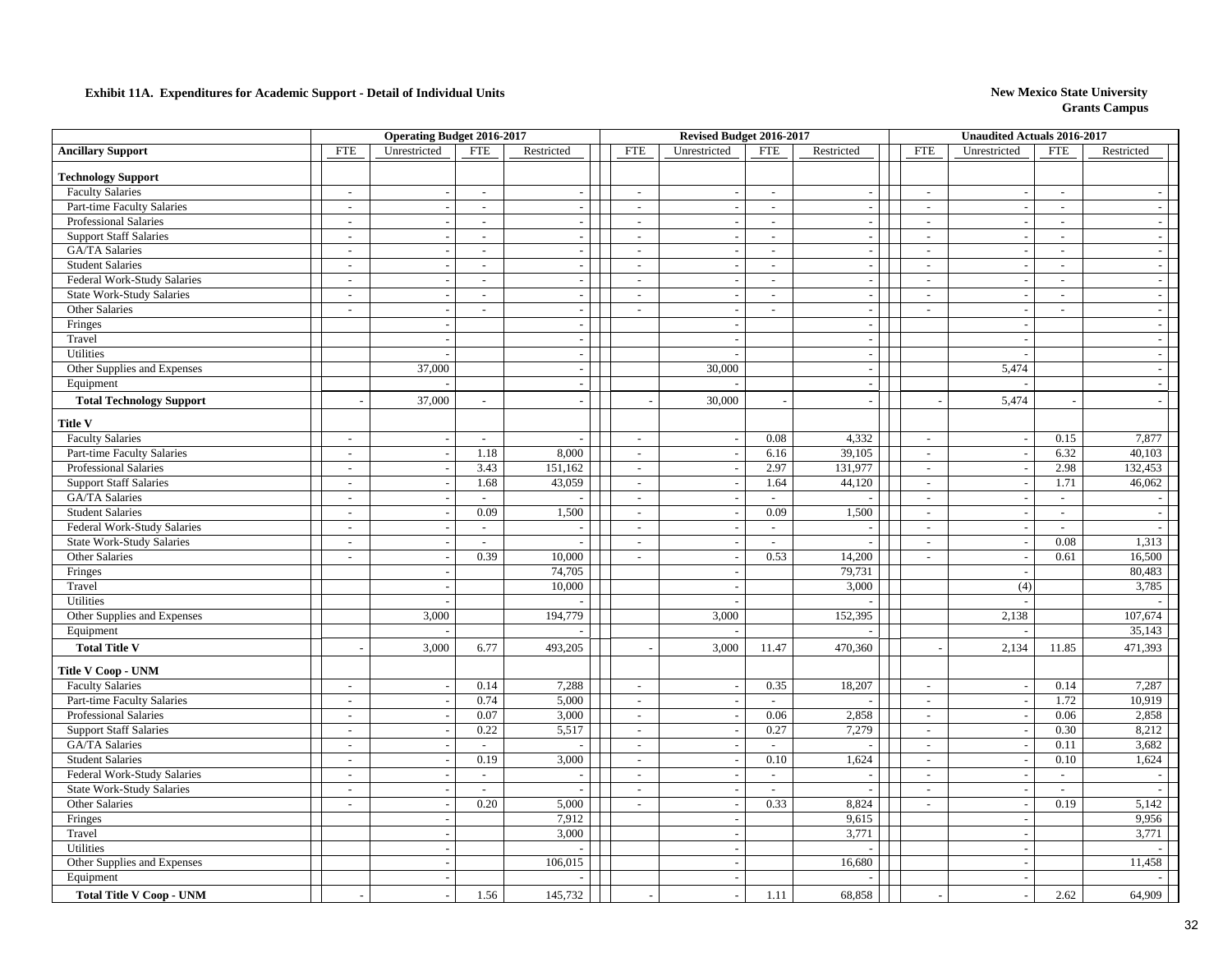|                                        |                     | <b>Operating Budget 2016-2017</b> |                |                          |            | Revised Budget 2016-2017 |                |                         |                | <b>Unaudited Actuals 2016-2017</b> |                |                |
|----------------------------------------|---------------------|-----------------------------------|----------------|--------------------------|------------|--------------------------|----------------|-------------------------|----------------|------------------------------------|----------------|----------------|
| <b>Academic Administration</b>         | <b>FTE</b>          | Unrestricted                      | <b>FTE</b>     | Restricted               | <b>FTE</b> | Unrestricted             | <b>FTE</b>     | Restricted              | <b>FTE</b>     | Unrestricted                       | <b>FTE</b>     | Restricted     |
| <b>Faculty Salaries</b>                | $\overline{a}$      | \$                                | $\sim$         | $\mathbb S$              | 0.82       | $\mathbb{S}$<br>43,062   | $\sim$         | $\mathcal{S}$<br>$\sim$ | 0.75           | $\mathbb{S}$<br>39,473             | $\overline{a}$ | \$             |
| Part-time Faculty Salaries             | $\sim$              | $\sim$                            | $\sim$         |                          | $\sim$     |                          | $\omega$       | $\sim$                  |                |                                    | $\sim$         | $\sim$         |
| Professional Salaries                  | 2.09                | 91,877                            | $\omega$       | $\bar{a}$                | 2.07       | 91,877                   | $\omega$       | $\sim$                  | 2.07           | 91,877                             | $\sim$         | $\sim$         |
| <b>Support Staff Salaries</b>          | $\sim$              |                                   | $\sim$         | $\sim$                   | $\sim$     |                          | $\blacksquare$ | $\sim$                  |                |                                    | $\sim$         | $\sim$         |
| GA/TA Salaries                         | $\sim$              |                                   | $\sim$         | ä,                       | $\sim$     |                          | $\sim$         | $\sim$                  | $\sim$         |                                    | $\sim$         | $\sim$         |
| <b>Student Salaries</b>                | $\omega$            |                                   | $\blacksquare$ | ÷,                       | $\sim$     | $\sim$                   | $\sim$         | $\sim$                  | ÷,             | $\overline{\phantom{a}}$           | $\omega$       | $\sim$         |
| Federal Work-Study Salaries            | $\bar{\phantom{a}}$ | $\sim$                            | $\omega$       | $\bar{a}$                | $\sim$     |                          | $\omega$       | $\sim$                  | ÷,             |                                    | $\sim$         | $\omega$       |
| <b>State Work-Study Salaries</b>       | 0.09                | 1,500                             | $\sim$         | $\overline{\phantom{a}}$ | 0.09       | 1,500                    | $\sim$         | $\sim$                  | 0.06           | 945                                | $\sim$         | $\omega$       |
| Other Salaries                         | $\sim$              | $\overline{a}$                    | $\sim$         | $\overline{a}$           | $\sim$     | $\overline{a}$           | $\sim$         | $\sim$                  |                | $\overline{\phantom{a}}$           | $\sim$         | $\omega$       |
| Fringes                                |                     | $\overline{a}$                    |                | $\sim$                   |            | $\overline{a}$           |                | $\sim$                  |                |                                    |                | $\sim$         |
| Travel                                 |                     | 8,000                             |                | ÷,                       |            | 3,000                    |                | $\sim$                  |                | 1,386                              |                | $\sim$         |
| <b>Utilities</b>                       |                     |                                   |                | ÷,                       |            |                          |                | $\sim$                  |                |                                    |                | $\sim$         |
| Other Supplies and Expenses            |                     | 8,350                             |                |                          |            | 4,060                    |                | $\sim$                  |                | 2,700                              |                | $\sim$         |
| Equipment                              |                     |                                   |                | $\sim$                   |            |                          |                | $\sim$                  |                |                                    |                | $\sim$         |
| <b>Total Academic Administration</b>   | 2.18                | 109,727<br>$\mathcal{S}$          | ÷.             | $\mathbb{S}$             | 2.98       | 143,499<br>$\mathbb{S}$  | ÷.             | \$<br>$\sim$            | 2.88           | 136,381<br>$\mathcal{S}$           | $\overline{a}$ | \$<br>$\sim$   |
| <b>Off Campus Admin/Support</b>        |                     |                                   |                |                          |            |                          |                |                         |                |                                    |                |                |
| <b>Faculty Salaries</b>                | $\sim$              | $\sim$                            | $\sim$         | $\sim$                   | $\sim$     | $\sim$                   | $\blacksquare$ | $\sim$                  | $\omega$       | $\overline{\phantom{a}}$           | $\sim$         | $\sim$         |
| Part-time Faculty Salaries             | $\sim$              | $\sim$                            | $\sim$         | $\sim$                   | $\sim$     | $\sim$                   | $\sim$         | $\sim$                  | $\sim$         | $\sim$                             | $\sim$         | $\sim$         |
| Professional Salaries                  | $\sim$              | $\sim$                            | $\sim$         | $\sim$                   | $\sim$     | ÷.                       | $\sim$         | $\sim$                  | $\sim$         |                                    | $\sim$         | $\sim$         |
| <b>Support Staff Salaries</b>          | $\sim$              | $\sim$                            | $\sim$         | $\sim$                   | $\sim$     | $\sim$                   | $\blacksquare$ | $\sim$                  | $\sim$         | $\overline{\phantom{a}}$           | $\sim$         | $\sim$         |
| GA/TA Salaries                         | $\sim$              | $\sim$                            | $\sim$         | $\sim$                   | $\sim$     | $\sim$                   | $\sim$         | $\sim$                  | $\blacksquare$ | $\overline{\phantom{a}}$           | $\omega$       | $\sim$         |
| <b>Student Salaries</b>                | $\sim$              | $\sim$                            | $\sim$         | $\bar{a}$                | $\sim$     |                          | $\sim$         | $\sim$                  | $\sim$         | $\sim$                             | $\sim$         | $\sim$         |
| Federal Work-Study Salaries            | $\sim$              | $\sim$                            | $\sim$         | $\sim$                   | $\sim$     | $\sim$                   | $\sim$         | $\sim$                  | $\omega$       | $\sim$                             | $\sim$         | $\omega$       |
| <b>State Work-Study Salaries</b>       | $\sim$              | $\sim$                            | $\sim$         | $\sim$                   | $\sim$     | $\sim$                   | $\sim$         | $\sim$                  | $\sim$         | $\sim$                             | $\sim$         | $\omega$       |
| Other Salaries                         | $\sim$              | $\omega$                          | $\sim$         | $\sim$                   | $\sim$     | $\sim$                   | $\sim$         | $\sim$                  | $\sim$         | ٠.                                 | $\sim$         | $\blacksquare$ |
| Fringes                                |                     | $\overline{\phantom{a}}$          |                | $\sim$                   |            | $\sim$                   |                | $\sim$                  |                | ٠.                                 |                | $\sim$         |
| Travel                                 |                     | $\sim$                            |                | $\sim$                   |            | $\blacksquare$           |                | $\sim$                  |                | $\overline{\phantom{a}}$           |                | $\sim$         |
| <b>Utilities</b>                       |                     | $\sim$                            |                | $\overline{a}$           |            | ÷,                       |                | $\sim$                  |                |                                    |                | $\sim$         |
| Other Supplies and Expenses            |                     | 3,000                             |                | ÷,                       |            | $\sim$                   |                | $\sim$                  |                | L,                                 |                | $\sim$         |
| Equipment                              |                     |                                   |                | $\mathcal{L}$            |            | $\bar{\phantom{a}}$      |                | $\sim$                  |                | $\overline{\phantom{a}}$           |                | $\sim$         |
| <b>Total Off Campus Admin/ Support</b> | ÷.                  | 3,000                             |                |                          | $\sim$     | $\sim$                   |                | $\sim$                  | ÷.             | $\overline{a}$                     |                | $\sim$         |
| <b>VP</b> for Academic Affairs         |                     |                                   |                |                          |            |                          |                |                         |                |                                    |                |                |
| <b>Faculty Salaries</b>                | $\blacksquare$      | $\sim$                            | $\blacksquare$ | $\overline{a}$           | 0.82       | 43,062                   | $\sim$         | $\sim$                  | 0.75           | 39,473                             | $\sim$         | $\sim$         |
| Part-time Faculty Salaries             | $\sim$              | $\sim$                            | $\sim$         | $\sim$                   | $\sim$     |                          | $\overline{a}$ | $\sim$                  | $\sim$         |                                    | $\overline{a}$ | $\sim$         |
| <b>Professional Salaries</b>           | 2.09                | 91,877                            | $\sim$         | $\sim$                   | 2.07       | 91,877                   | $\omega$       | $\sim$                  | 2.07           | 91,877                             | $\sim$         | $\sim$         |
| <b>Support Staff Salaries</b>          | $\sim$              | $\sim$                            | $\sim$         | $\sim$                   | $\sim$     |                          | $\sim$         | $\sim$                  | $\sim$         |                                    | $\sim$         | $\sim$         |
| GA/TA Salaries                         | $\sim$              | $\sim$                            | $\sim$         | ÷,                       | $\sim$     |                          | L,             | $\sim$                  | $\blacksquare$ |                                    | $\sim$         | $\sim$         |
| <b>Student Salaries</b>                | $\blacksquare$      | $\sim$                            | $\omega$       | ÷,                       | $\omega$   | $\overline{\phantom{a}}$ | $\sim$         | $\sim$                  | $\omega$       | $\sim$                             | $\sim$         | $\sim$         |
| Federal Work-Study Salaries            | $\sim$              | $\overline{\phantom{a}}$          | $\blacksquare$ | ÷,                       | $\sim$     | $\sim$                   | $\sim$         | $\sim$                  | $\sim$         |                                    | $\sim$         | $\omega$       |
| <b>State Work-Study Salaries</b>       | 0.09                | 1,500                             | $\sim$         | $\sim$                   | 0.09       | 1,500                    | $\sim$         | $\sim$                  | 0.06           | 945                                | $\sim$         | $\sim$         |
| Other Salaries                         | $\sim$              | $\overline{a}$                    | $\sim$         | ÷.                       | $\sim$     |                          | $\sim$         | $\sim$                  | $\sim$         |                                    | $\sim$         | $\sim$         |
| Fringes                                |                     | $\overline{a}$                    |                | $\sim$                   |            |                          |                | $\sim$                  |                |                                    |                | $\sim$         |
| Travel                                 |                     | 8,000                             |                |                          |            | 3,000                    |                | $\sim$                  |                | 1,386                              |                | $\sim$         |
| <b>Utilities</b>                       |                     |                                   |                | $\sim$                   |            |                          |                | $\sim$                  |                |                                    |                | $\sim$         |
| Other Supplies and Expenses            |                     | 5,350                             |                | $\sim$                   |            | 4,060                    |                | $\sim$                  |                | 2,700                              |                | $\sim$         |
| Equipment                              |                     |                                   |                | $\blacksquare$           |            |                          |                | $\sim$                  |                |                                    |                | $\sim$         |
| <b>Total VP for Academic Affairs</b>   | 2.18                | 106,727                           |                |                          | 2.98       | 143,499                  |                |                         | 2.88           | 136,381                            |                | $\overline{a}$ |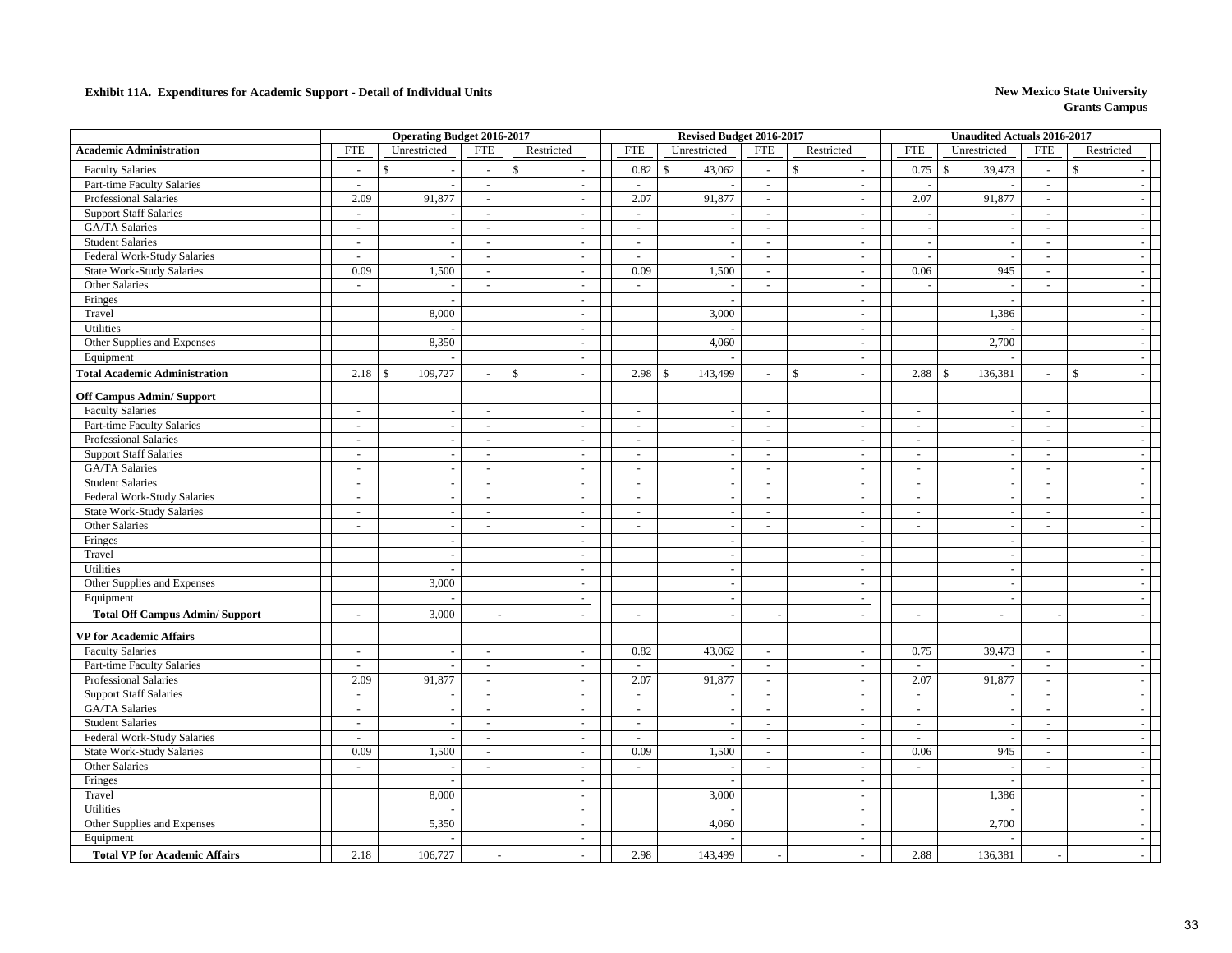### **Exhibit 11A. Expenditures for Academic Support - Detail of Individual Units** New Mexico State University New Mexico State University

|                                             |                          | <b>Operating Budget 2016-2017</b> |                          |                    |                          | Revised Budget 2016-2017 |                          |                                          |                          | <b>Unaudited Actuals 2016-2017</b> |                          |               |
|---------------------------------------------|--------------------------|-----------------------------------|--------------------------|--------------------|--------------------------|--------------------------|--------------------------|------------------------------------------|--------------------------|------------------------------------|--------------------------|---------------|
| <b>Academic Personnel Development</b>       | <b>FTE</b>               | Unrestricted                      | <b>FTE</b>               | Restricted         | <b>FTE</b>               | Unrestricted             | <b>FTE</b>               | Restricted                               | <b>FTE</b>               | Unrestricted                       | <b>FTE</b>               | Restricted    |
| <b>Faculty Salaries</b>                     | $\overline{\phantom{a}}$ | -\$<br>$\overline{\phantom{a}}$   | $\overline{\phantom{a}}$ | $\mathbf{\hat{S}}$ | $\overline{\phantom{a}}$ | \$.                      | $\sim$                   | $\mathbb{S}$<br>$\overline{\phantom{a}}$ |                          | <sup>\$</sup>                      | $\sim$                   | $\mathcal{S}$ |
| Part-time Faculty Salaries                  | $\sim$                   |                                   | $\sim$                   |                    |                          |                          |                          |                                          |                          |                                    |                          |               |
| Professional Salaries                       | $\overline{\phantom{a}}$ |                                   | $\overline{\phantom{a}}$ |                    | $\blacksquare$           |                          | $\overline{\phantom{a}}$ | $\overline{\phantom{a}}$                 |                          |                                    | $\overline{\phantom{a}}$ |               |
| <b>Support Staff Salaries</b>               | $\overline{\phantom{a}}$ | $\overline{\phantom{a}}$          | $\overline{\phantom{a}}$ |                    | $\overline{\phantom{a}}$ | $\overline{\phantom{a}}$ | $\overline{\phantom{a}}$ | $\overline{\phantom{a}}$                 |                          |                                    | $\overline{\phantom{a}}$ |               |
| <b>GA/TA Salaries</b>                       | $\sim$                   |                                   |                          |                    | $\sim$                   |                          | $\sim$                   |                                          |                          |                                    |                          |               |
| <b>Student Salaries</b>                     | $\overline{\phantom{a}}$ |                                   | ۰                        |                    |                          |                          | $\overline{\phantom{a}}$ | $\overline{\phantom{a}}$                 |                          |                                    |                          |               |
| Federal Work-Study Salaries                 | $\overline{\phantom{a}}$ | $\overline{\phantom{a}}$          | $\overline{\phantom{a}}$ |                    | $\overline{\phantom{a}}$ |                          | $\overline{\phantom{a}}$ | $\overline{\phantom{a}}$                 |                          |                                    | $\overline{\phantom{0}}$ |               |
| State Work-Study Salaries                   | $\overline{\phantom{a}}$ | $\overline{a}$                    | ۰                        |                    | $\tilde{\phantom{a}}$    |                          | $\overline{\phantom{0}}$ | $\overline{\phantom{a}}$                 |                          |                                    |                          |               |
| Other Salaries                              | $\overline{\phantom{a}}$ | $\overline{\phantom{a}}$          | $\overline{\phantom{a}}$ |                    |                          |                          |                          | $\overline{\phantom{a}}$                 |                          |                                    |                          |               |
| Fringes                                     |                          | $\sim$                            |                          |                    |                          |                          |                          | $\overline{\phantom{a}}$                 |                          |                                    |                          |               |
| Travel                                      |                          | 14,290                            |                          |                    |                          |                          |                          | $\overline{\phantom{a}}$                 |                          |                                    |                          |               |
| Utilities                                   |                          |                                   |                          |                    |                          |                          |                          | $\overline{\phantom{a}}$                 |                          |                                    |                          |               |
| Other Supplies and Expenses                 |                          | $\overline{\phantom{a}}$          |                          |                    |                          | 10,000                   |                          | $\overline{\phantom{a}}$                 |                          | 1,000                              |                          |               |
| Equipment                                   |                          | $\overline{\phantom{a}}$          |                          |                    |                          |                          |                          | $\overline{\phantom{a}}$                 |                          |                                    |                          |               |
| <b>Total Academic Personnel Development</b> |                          | 14,290<br><sup>\$</sup>           | $\overline{\phantom{a}}$ | <sup>\$</sup>      | $\overline{\phantom{a}}$ | \$<br>10,000             | $\sim$                   | $\mathbb{S}$<br>$\overline{\phantom{a}}$ |                          | 1,000<br>$\mathcal{S}$             | $\overline{\phantom{a}}$ | $\mathcal{S}$ |
| <b>Faculty Development</b>                  |                          |                                   |                          |                    |                          |                          |                          |                                          |                          |                                    |                          |               |
| <b>Faculty Salaries</b>                     | $\sim$                   | $\overline{a}$                    | $\overline{\phantom{a}}$ |                    |                          |                          | $\sim$                   | $\overline{\phantom{a}}$                 | $\overline{\phantom{a}}$ |                                    |                          |               |
| Part-time Faculty Salaries                  | $\overline{\phantom{a}}$ | $\overline{\phantom{a}}$          | $\overline{\phantom{a}}$ |                    | $\overline{\phantom{a}}$ |                          | $\overline{\phantom{a}}$ | $\overline{\phantom{a}}$                 | $\overline{\phantom{a}}$ |                                    |                          |               |
| <b>Professional Salaries</b>                | $\overline{\phantom{a}}$ | $\overline{\phantom{a}}$          | $\overline{\phantom{a}}$ |                    | $\overline{\phantom{0}}$ |                          | $\overline{\phantom{a}}$ | $\overline{\phantom{a}}$                 | $\overline{\phantom{a}}$ |                                    | $\overline{\phantom{a}}$ |               |
| <b>Support Staff Salaries</b>               | $\sim$                   | $\overline{\phantom{a}}$          | $\overline{a}$           |                    | $\sim$                   |                          | $\sim$                   | $\overline{\phantom{a}}$                 | $\overline{\phantom{a}}$ |                                    | $\overline{\phantom{a}}$ |               |
| <b>GA/TA Salaries</b>                       | $\overline{\phantom{a}}$ |                                   | $\overline{\phantom{a}}$ |                    | $\blacksquare$           |                          | $\overline{\phantom{a}}$ | $\overline{\phantom{a}}$                 | $\overline{\phantom{a}}$ |                                    | $\overline{\phantom{a}}$ |               |
| <b>Student Salaries</b>                     | $\overline{\phantom{a}}$ | $\sim$                            | $\overline{\phantom{a}}$ |                    | $\overline{\phantom{a}}$ |                          | $\sim$                   | $\overline{\phantom{a}}$                 | $\sim$                   |                                    | $\overline{\phantom{a}}$ |               |
| Federal Work-Study Salaries                 | $\overline{\phantom{a}}$ | $\sim$                            | $\overline{\phantom{a}}$ |                    | $\blacksquare$           |                          | $\overline{\phantom{a}}$ | $\overline{\phantom{a}}$                 | $\overline{\phantom{a}}$ |                                    |                          |               |
| <b>State Work-Study Salaries</b>            | $\overline{\phantom{a}}$ | $\overline{\phantom{a}}$          | $\overline{\phantom{a}}$ |                    | $\blacksquare$           |                          | $\overline{\phantom{a}}$ | $\overline{\phantom{a}}$                 | $\sim$                   |                                    | $\overline{\phantom{a}}$ |               |
| Other Salaries                              | $\overline{\phantom{a}}$ | $\overline{\phantom{a}}$          | $\overline{\phantom{a}}$ |                    | $\overline{\phantom{a}}$ | <b>.</b>                 | $\overline{\phantom{a}}$ | $\overline{\phantom{a}}$                 | $\overline{\phantom{a}}$ |                                    | $\overline{\phantom{a}}$ |               |
| Fringes                                     |                          |                                   |                          |                    |                          |                          |                          | $\overline{\phantom{a}}$                 |                          |                                    |                          |               |
| Travel                                      |                          | 14,290                            |                          |                    |                          |                          |                          | $\overline{\phantom{a}}$                 |                          |                                    |                          |               |
| Utilities                                   |                          |                                   |                          |                    |                          |                          |                          | $\overline{\phantom{a}}$                 |                          |                                    |                          |               |
| Other Supplies and Expenses                 |                          | $\overline{\phantom{a}}$          |                          |                    |                          | 10,000                   |                          | $\overline{\phantom{a}}$                 |                          | 1,000                              |                          |               |
| Equipment                                   |                          |                                   |                          |                    |                          |                          |                          |                                          |                          |                                    |                          |               |
| <b>Total Faculty Development</b>            |                          | 14,290                            |                          |                    | $\overline{\phantom{a}}$ | 10,000                   |                          |                                          |                          | 1,000                              |                          |               |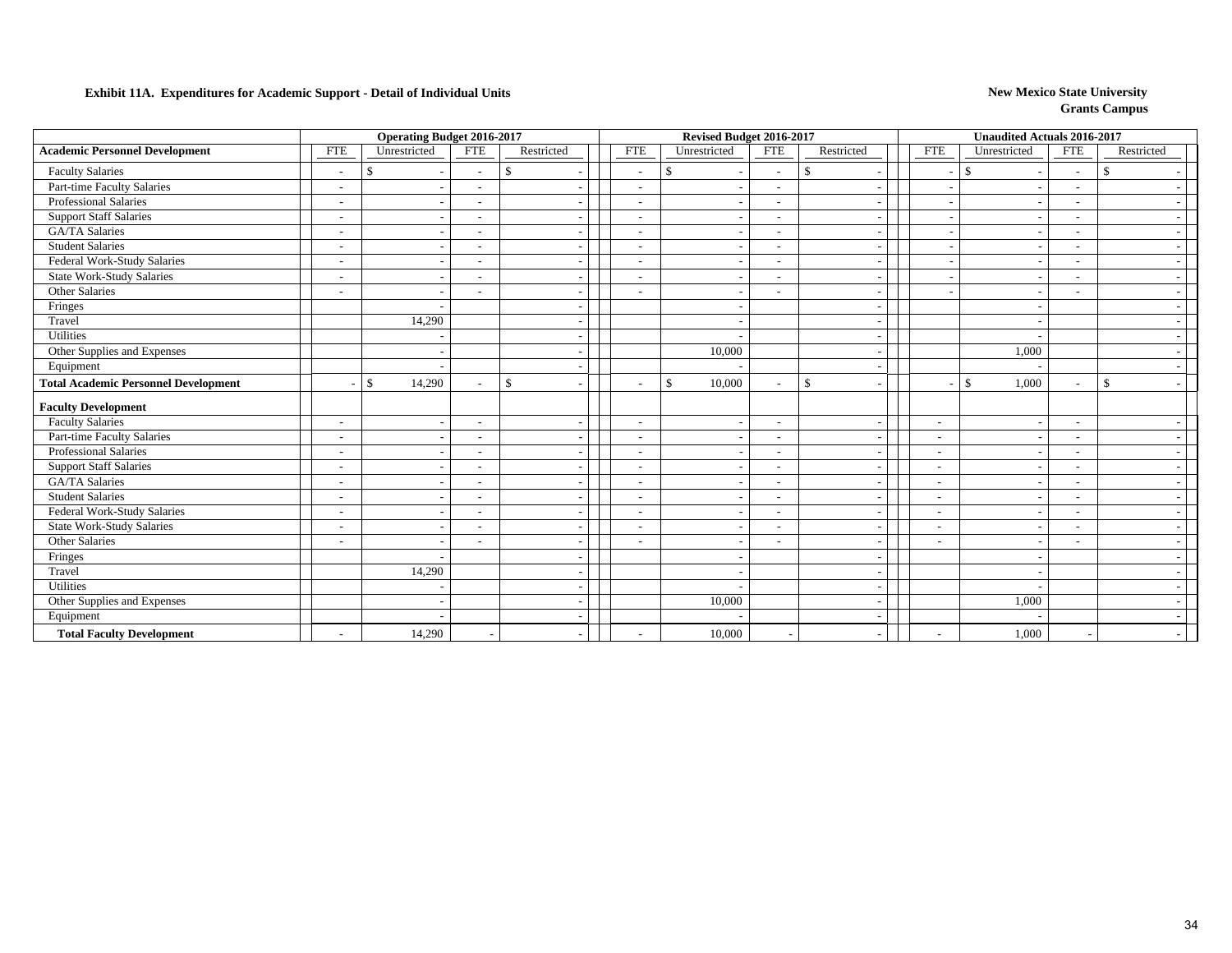### **Exhibit 11A. Expenditures for Academic Support - Detail of Individual Units** New Mexico State University New Mexico State University

|                                                  |                          | <b>Operating Budget 2016-2017</b> |                          |               |                          | Revised Budget 2016-2017 |                          |                                          |                          |      | <b>Unaudited Actuals 2016-2017</b> |                          |               |
|--------------------------------------------------|--------------------------|-----------------------------------|--------------------------|---------------|--------------------------|--------------------------|--------------------------|------------------------------------------|--------------------------|------|------------------------------------|--------------------------|---------------|
| <b>Course &amp; Curriculum Development</b>       | <b>FTE</b>               | Unrestricted                      | <b>FTE</b>               | Restricted    | <b>FTE</b>               | Unrestricted             | <b>FTE</b>               | Restricted                               | <b>FTE</b>               |      | Unrestricted                       | <b>FTE</b>               | Restricted    |
| <b>Faculty Salaries</b>                          | $\overline{\phantom{a}}$ | -\$                               | $\overline{\phantom{a}}$ | $\mathcal{S}$ | $\overline{\phantom{a}}$ | \$.                      | $\sim$                   | $\mathbb{S}$                             | $\overline{\phantom{a}}$ |      | <sup>\$</sup>                      | $\overline{\phantom{a}}$ | -\$           |
| Part-time Faculty Salaries                       | $\sim$                   |                                   | $\sim$                   |               |                          |                          |                          |                                          |                          |      |                                    |                          |               |
| Professional Salaries                            | $\overline{\phantom{a}}$ |                                   | $\overline{\phantom{a}}$ |               | $\blacksquare$           |                          | $\overline{\phantom{a}}$ | $\overline{\phantom{a}}$                 |                          | 0.08 | 3,612                              | $\overline{\phantom{0}}$ |               |
| <b>Support Staff Salaries</b>                    | $\overline{\phantom{a}}$ | $\overline{\phantom{a}}$          | $\overline{\phantom{a}}$ |               | $\overline{\phantom{a}}$ | $\overline{\phantom{a}}$ | $\overline{\phantom{a}}$ | $\overline{\phantom{a}}$                 | $\overline{\phantom{a}}$ |      |                                    | $\overline{\phantom{a}}$ |               |
| <b>GA/TA Salaries</b>                            | $\sim$                   |                                   |                          |               |                          |                          | $\overline{\phantom{a}}$ |                                          | $\sim$                   |      |                                    |                          |               |
| <b>Student Salaries</b>                          | $\overline{\phantom{a}}$ |                                   | ۰                        |               |                          |                          | $\overline{\phantom{a}}$ | $\overline{\phantom{a}}$                 | $\sim$                   |      |                                    |                          |               |
| Federal Work-Study Salaries                      | $\overline{\phantom{a}}$ | $\overline{\phantom{a}}$          | ۰                        |               | $\overline{\phantom{a}}$ |                          | $\overline{\phantom{a}}$ | $\overline{\phantom{a}}$                 | $\overline{\phantom{a}}$ |      |                                    | $\overline{\phantom{0}}$ |               |
| State Work-Study Salaries                        | $\overline{\phantom{a}}$ | $\overline{\phantom{a}}$          | ۰                        |               | $\overline{\phantom{a}}$ |                          | $\overline{\phantom{a}}$ | $\overline{\phantom{a}}$                 | $\blacksquare$           |      |                                    |                          |               |
| Other Salaries                                   | 0.13                     | 3,200                             |                          |               | 0.13                     | 3,612                    | $\overline{\phantom{a}}$ | $\overline{\phantom{a}}$                 | $\overline{\phantom{a}}$ |      |                                    |                          |               |
| Fringes                                          |                          |                                   |                          |               |                          |                          |                          | $\overline{\phantom{a}}$                 |                          |      |                                    |                          |               |
| Travel                                           |                          | $\overline{\phantom{a}}$          |                          |               |                          |                          |                          | $\overline{\phantom{a}}$                 |                          |      |                                    |                          |               |
| Utilities                                        |                          |                                   |                          |               |                          |                          |                          | $\overline{\phantom{a}}$                 |                          |      |                                    |                          |               |
| Other Supplies and Expenses                      |                          | 65,196                            |                          |               |                          | 33,300                   |                          | $\overline{\phantom{a}}$                 |                          |      | 32,300                             |                          |               |
| Equipment                                        |                          |                                   |                          |               |                          |                          |                          | $\overline{\phantom{a}}$                 |                          |      |                                    |                          |               |
| <b>Total Course &amp; Curriculum Development</b> |                          | 68,396                            | $\overline{\phantom{a}}$ | <sup>\$</sup> | 0.13                     | $\mathbb{S}$<br>36,912   | $\sim$                   | $\mathbb{S}$<br>$\overline{\phantom{a}}$ |                          |      | 35,912                             | $\sim$                   | $\mathcal{S}$ |
| <b>Program Development</b>                       |                          |                                   |                          |               |                          |                          |                          |                                          |                          |      |                                    |                          |               |
| <b>Faculty Salaries</b>                          | $\sim$                   | $\overline{a}$                    | $\overline{a}$           |               |                          |                          | $\sim$                   | $\overline{\phantom{a}}$                 | $\overline{\phantom{a}}$ |      |                                    |                          |               |
| Part-time Faculty Salaries                       | $\overline{\phantom{a}}$ | $\overline{\phantom{a}}$          | $\overline{\phantom{a}}$ |               | $\overline{\phantom{a}}$ |                          | $\overline{\phantom{a}}$ | $\overline{\phantom{a}}$                 | $\overline{\phantom{a}}$ |      |                                    | $\overline{\phantom{a}}$ |               |
| <b>Professional Salaries</b>                     | $\overline{\phantom{a}}$ | $\overline{\phantom{a}}$          | $\overline{\phantom{a}}$ |               | $\overline{\phantom{0}}$ |                          | $\overline{\phantom{a}}$ | $\overline{\phantom{a}}$                 |                          | 0.08 | 3,612                              | $\overline{\phantom{a}}$ |               |
| <b>Support Staff Salaries</b>                    | $\sim$                   | $\overline{\phantom{a}}$          | $\overline{a}$           |               | $\sim$                   |                          | $\overline{\phantom{a}}$ | $\overline{\phantom{a}}$                 | $\sim$                   |      |                                    |                          |               |
| <b>GA/TA Salaries</b>                            | $\overline{\phantom{a}}$ |                                   | $\overline{\phantom{a}}$ |               | $\blacksquare$           |                          | $\overline{\phantom{a}}$ | $\overline{\phantom{a}}$                 | $\overline{\phantom{a}}$ |      |                                    | $\overline{\phantom{a}}$ |               |
| <b>Student Salaries</b>                          | $\overline{\phantom{a}}$ | $\overline{\phantom{a}}$          | $\overline{\phantom{a}}$ |               | $\blacksquare$           |                          | $\sim$                   | $\overline{\phantom{a}}$                 | $\sim$                   |      |                                    | $\overline{\phantom{a}}$ |               |
| Federal Work-Study Salaries                      | $\overline{\phantom{a}}$ | $\sim$                            | $\overline{\phantom{a}}$ |               | $\blacksquare$           |                          | $\overline{\phantom{a}}$ | $\overline{\phantom{a}}$                 | $\sim$                   |      |                                    |                          |               |
| <b>State Work-Study Salaries</b>                 | $\overline{\phantom{a}}$ |                                   | $\overline{\phantom{a}}$ |               |                          |                          | $\overline{\phantom{a}}$ | $\overline{\phantom{a}}$                 | $\sim$                   |      |                                    | $\overline{\phantom{a}}$ |               |
| Other Salaries                                   | 0.13                     | 3,200                             | ۰                        |               | 0.13                     | 3,612                    | $\sim$                   | $\overline{\phantom{a}}$                 | $\overline{\phantom{a}}$ |      |                                    | $\overline{\phantom{a}}$ |               |
| Fringes                                          |                          |                                   |                          |               |                          |                          |                          | $\overline{\phantom{a}}$                 |                          |      |                                    |                          |               |
| Travel                                           |                          |                                   |                          |               |                          |                          |                          | $\overline{\phantom{a}}$                 |                          |      |                                    |                          |               |
| Utilities                                        |                          |                                   |                          |               |                          |                          |                          | $\overline{\phantom{a}}$                 |                          |      |                                    |                          |               |
| Other Supplies and Expenses                      |                          | 65,196                            |                          |               |                          | 33,300                   |                          | $\overline{\phantom{a}}$                 |                          |      | 32,300                             |                          |               |
| Equipment                                        |                          |                                   |                          |               |                          |                          |                          |                                          |                          |      |                                    |                          |               |
| <b>Total Program Development</b>                 | 0.13                     | 68,396                            |                          |               | 0.13                     | 36,912                   |                          |                                          |                          | 0.08 | 35,912                             |                          |               |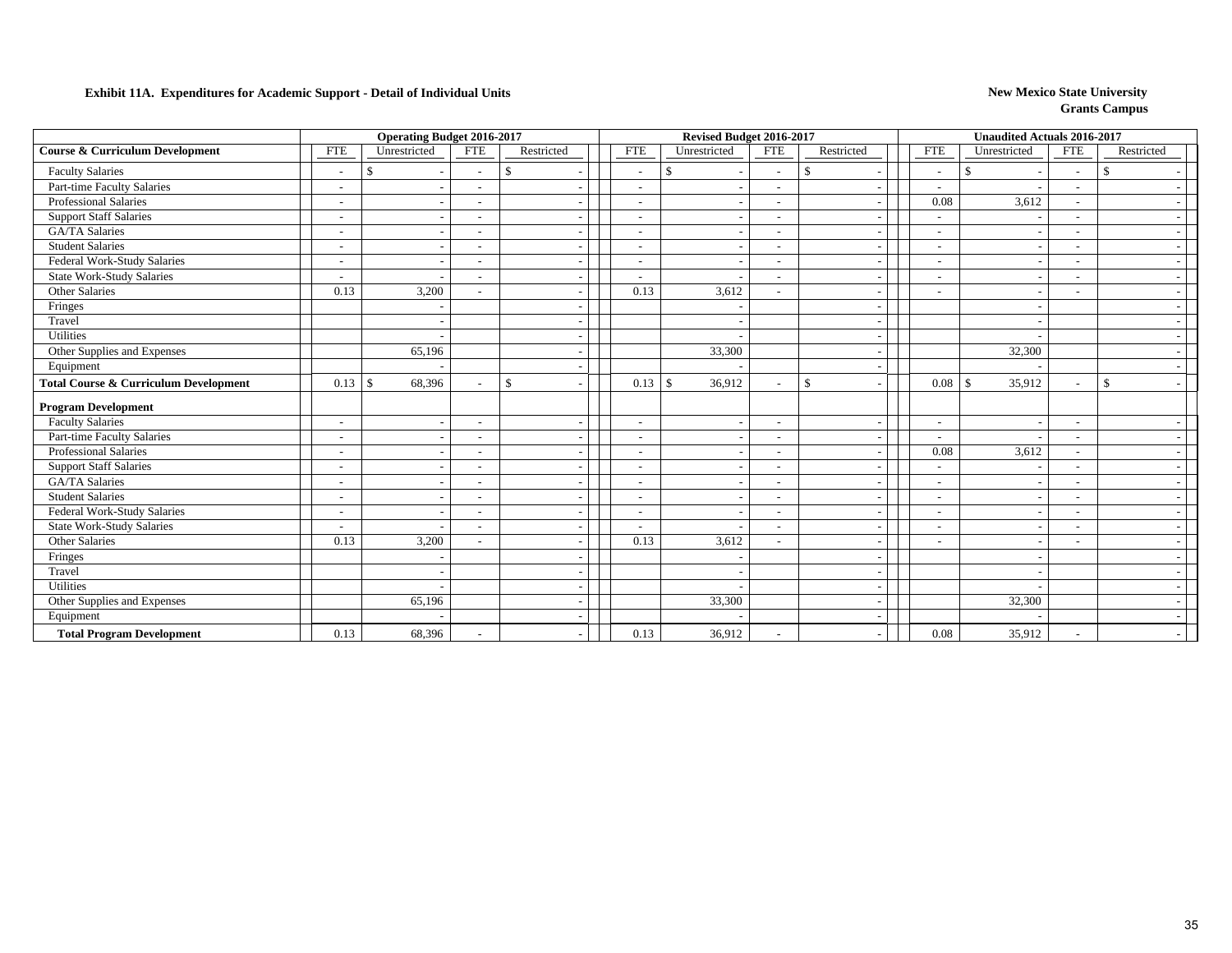#### **Exhibit 12. Summary of Expenditures for Student Services New Mexico State University New Mexico State University**

|                                                        |                          | <b>Operating Budget 2016-2017</b> |                          |               |        |                          |     | Revised Budget 2016-2017 |                          |     |            |                          |     | <b>Unaudited Actuals 2016-2017</b> |                          |     |            |
|--------------------------------------------------------|--------------------------|-----------------------------------|--------------------------|---------------|--------|--------------------------|-----|--------------------------|--------------------------|-----|------------|--------------------------|-----|------------------------------------|--------------------------|-----|------------|
|                                                        | <b>FTE</b>               | Unrestricted                      | FTE                      | Restricted    |        | <b>FTE</b>               |     | Unrestricted             | <b>FTE</b>               |     | Restricted | <b>FTE</b>               |     | Unrestricted                       | <b>FTE</b>               |     | Restricted |
| <b>Student Services Administration</b>                 |                          |                                   |                          |               |        |                          |     |                          |                          |     |            |                          |     |                                    |                          |     |            |
| <b>Enrollment Management</b>                           |                          | 16,000<br>£.                      | $\sim$                   | <sup>\$</sup> |        | $\overline{\phantom{a}}$ |     | 16,000                   | $\blacksquare$           | S.  |            | $\overline{\phantom{a}}$ | \$  | 8,502                              | $\blacksquare$           |     |            |
| GED Services & Testing                                 | 0.45                     | 13,550                            | $\overline{\phantom{a}}$ |               |        | 0.43                     |     | 13,550                   | $\overline{\phantom{a}}$ |     |            | 0.22                     |     | 10,681                             | $\overline{\phantom{a}}$ |     |            |
| Recruitment                                            | $\overline{\phantom{a}}$ | 10,900                            | $\overline{\phantom{a}}$ |               |        |                          |     | 10,900                   | $\overline{\phantom{a}}$ |     |            | $\overline{\phantom{a}}$ |     | 10,550                             | $\overline{\phantom{a}}$ |     |            |
| <b>Staff Development</b>                               |                          | 6,500                             | $\overline{\phantom{a}}$ |               |        |                          |     | 6,500                    | $\overline{\phantom{a}}$ |     |            | $\overline{\phantom{a}}$ |     |                                    | $\overline{\phantom{a}}$ |     |            |
| Student Labs                                           | 1.98                     | 67,853                            | $\overline{\phantom{a}}$ |               |        | 2.11                     |     | 69,462                   | $\overline{\phantom{a}}$ |     |            | 2.10                     |     | 70,112                             | $\blacksquare$           |     |            |
| <b>Tutoring Center</b>                                 | 1.27                     | 48,600                            | $\overline{\phantom{a}}$ |               |        | 1.26                     |     | 48,159                   |                          |     |            | 0.95                     |     | 36,724                             | $\blacksquare$           |     |            |
| <b>Total Student Services Administration</b>           | 3.70                     | 163,403<br>-8                     | $\overline{\phantom{a}}$ | <sup>\$</sup> |        | 3.80                     | \$. | 164,571                  | $\overline{\phantom{a}}$ | £.  |            | 3.27                     |     | 136,569                            | $\overline{\phantom{a}}$ | -S  |            |
| <b>Counseling &amp; Career Guidance</b>                |                          |                                   |                          |               |        |                          |     |                          |                          |     |            |                          |     |                                    |                          |     |            |
| Counselor's Office                                     | 7.09                     | 264,412<br><sup>\$</sup>          | $\overline{\phantom{a}}$ | $\mathcal{S}$ |        | 6.21                     | S.  | 227,519                  |                          | \$. |            | 6.06                     | \$  | 217,508                            | $\blacksquare$           | S.  |            |
| <b>Total Counseling &amp; Career Guidance</b>          | 7.09                     | 264,412<br>-8                     | $\overline{\phantom{a}}$ | \$.           |        | 6.21                     | £.  | 227,519                  |                          | \$. |            | 6.06                     | \$. | 217,508                            |                          | £.  |            |
| Other Items Not Included in Exhibit 12A's              |                          |                                   |                          |               |        |                          |     |                          |                          |     |            |                          |     |                                    |                          |     |            |
| Federal Work-Study Salaries                            |                          | <sup>\$</sup>                     | 0.23                     | -S            | 3,600  | $\overline{\phantom{a}}$ | \$. |                          | 0.69                     | \$  | 11,000     | $\overline{\phantom{a}}$ | \$  |                                    | 0.67                     | \$  | 10,688     |
| <b>State Work-Study Salaries</b>                       |                          |                                   | 0.77                     |               | 12,300 |                          |     |                          | 0.84                     |     | 13,500     | ۰                        |     |                                    | 0.68                     |     | 10,863     |
| Fringe Benefits                                        |                          | 127,289                           |                          |               |        |                          |     | 168,465                  |                          |     |            |                          |     | 112,706                            |                          |     |            |
| <b>Total Other Items Not Included in Exhibit 12A's</b> | $\overline{\phantom{0}}$ | 127,289<br>$\mathcal{S}$          | 1.00                     | - \$          | 15,900 | $\overline{\phantom{a}}$ |     | 168,465                  | 1.53                     | \$. | 24,500     | $\overline{\phantom{a}}$ |     | 112,706                            | 1.35                     | -\$ | 21,551     |
| Net Expense for Student Services in I&G (Exh 2)        | 10.79                    | 555,104<br>- \$                   | 1.00                     | - 55          | 15,900 | $10.01 \, \text{S}$      |     | 560,555                  | $1.53$ \$                |     | 24,500     | 9.33                     | -8  | 466,783                            | 1.35                     | -\$ | 21,551     |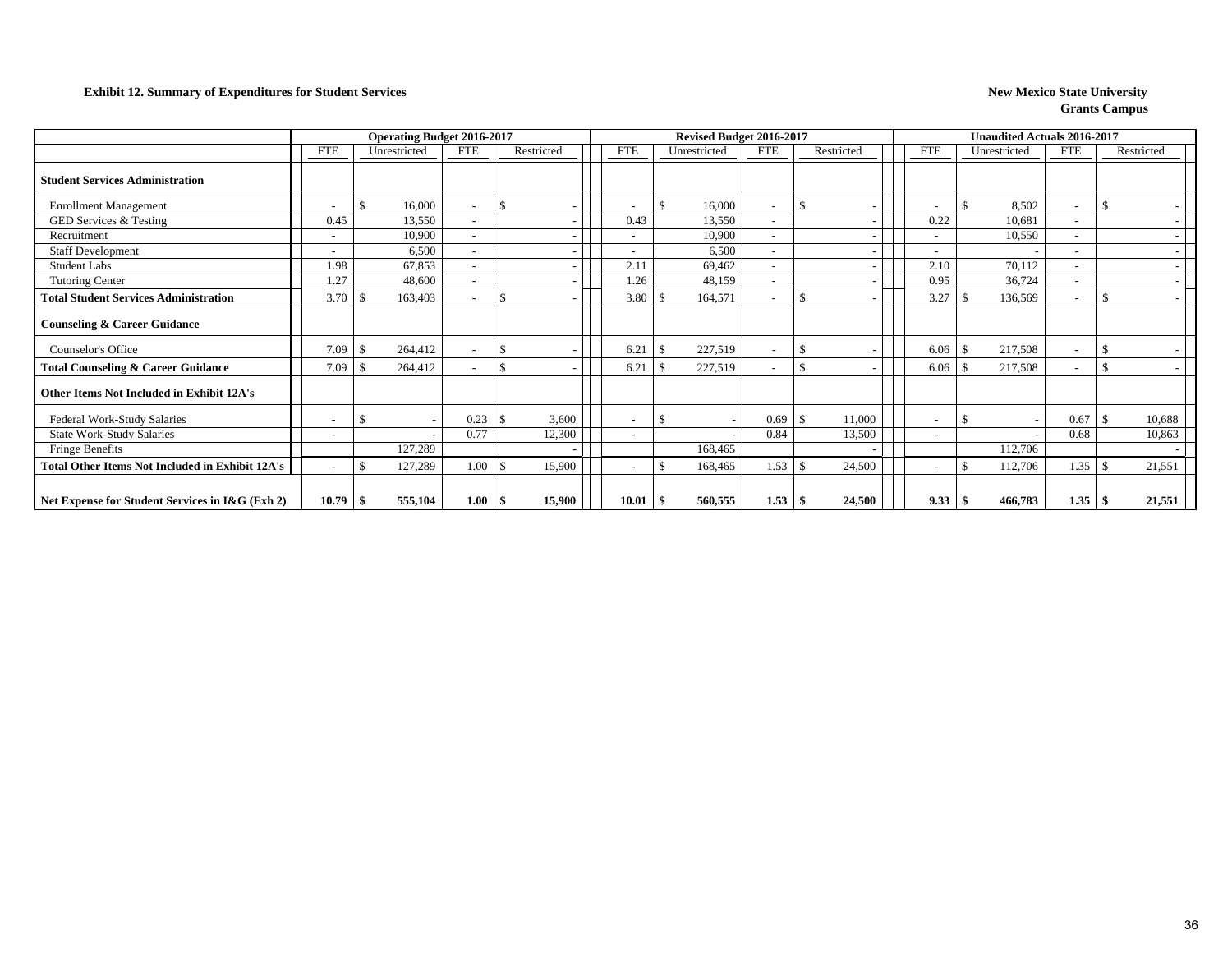### **Exhibit 12. Summary of Student Services Salaries New Mexico State University New Mexico State University**

|                                            |            | <b>Operating Budget 2016-2017</b> |                          |            |                          | Revised Budget 2016-2017 |            |            |                          | <b>Unaudited Actuals 2016-2017</b> |            |            |
|--------------------------------------------|------------|-----------------------------------|--------------------------|------------|--------------------------|--------------------------|------------|------------|--------------------------|------------------------------------|------------|------------|
| <b>Salaries for Student Services</b>       | <b>FTE</b> | Unrestricted                      | <b>FTE</b>               | Restricted | <b>FTE</b>               | Unrestricted             | <b>FTE</b> | Restricted | <b>FTE</b>               | Unrestricted                       | <b>FTE</b> | Restricted |
| <b>Faculty Salaries</b>                    | -          |                                   | $\overline{\phantom{a}}$ |            |                          | $\sim$                   |            |            | $\sim$                   |                                    | <b>-</b>   |            |
| Part-time Faculty Salaries                 |            |                                   | $\overline{\phantom{a}}$ |            | $\overline{\phantom{0}}$ |                          |            |            | $\overline{\phantom{0}}$ |                                    |            |            |
| <b>Professional Salaries</b>               | 5.00       | 219,732                           |                          |            | 4.28                     | 190,200                  |            |            | 4.16                     | 185,052                            |            |            |
| <b>Support Staff Salaries</b>              | 4.77       | 122.083                           |                          |            | 4.73                     | 127.442                  |            |            | 4.71                     | 127,331                            |            |            |
| GA/TA Salaries                             |            |                                   | $\overline{\phantom{0}}$ |            |                          |                          |            |            | $\overline{\phantom{0}}$ |                                    |            |            |
| <b>Student Salaries</b>                    |            |                                   | $\overline{\phantom{0}}$ |            |                          |                          |            |            | $\overline{\phantom{0}}$ |                                    |            |            |
| Federal Work-Study Salaries                |            |                                   | 0.23                     | 3,600      |                          |                          | 0.69       | 11.000     | 0.17                     | 2.844                              | 0.67       | 10,688     |
| <b>State Work-Study Salaries</b>           | 0.57       | 9,000                             | 0.77                     | 12,300     | 0.57                     | 9,000                    | 0.84       | 13.500     | 0.28                     | 4,471                              | 0.68       | 10,863     |
| <b>Other Salaries</b>                      | 0.45       | .1,500                            |                          |            | 0.43                     | 11,500                   |            |            | 0.01                     | 342                                |            |            |
| <b>Total Salaries for Student Services</b> | 10.79      | 362,315                           | $1.00 \square$           | 15,900     | 0.01                     | 338,142                  | 1.53       | 24,500     | 9.33                     | 320,040                            | 1.35       | 21,551     |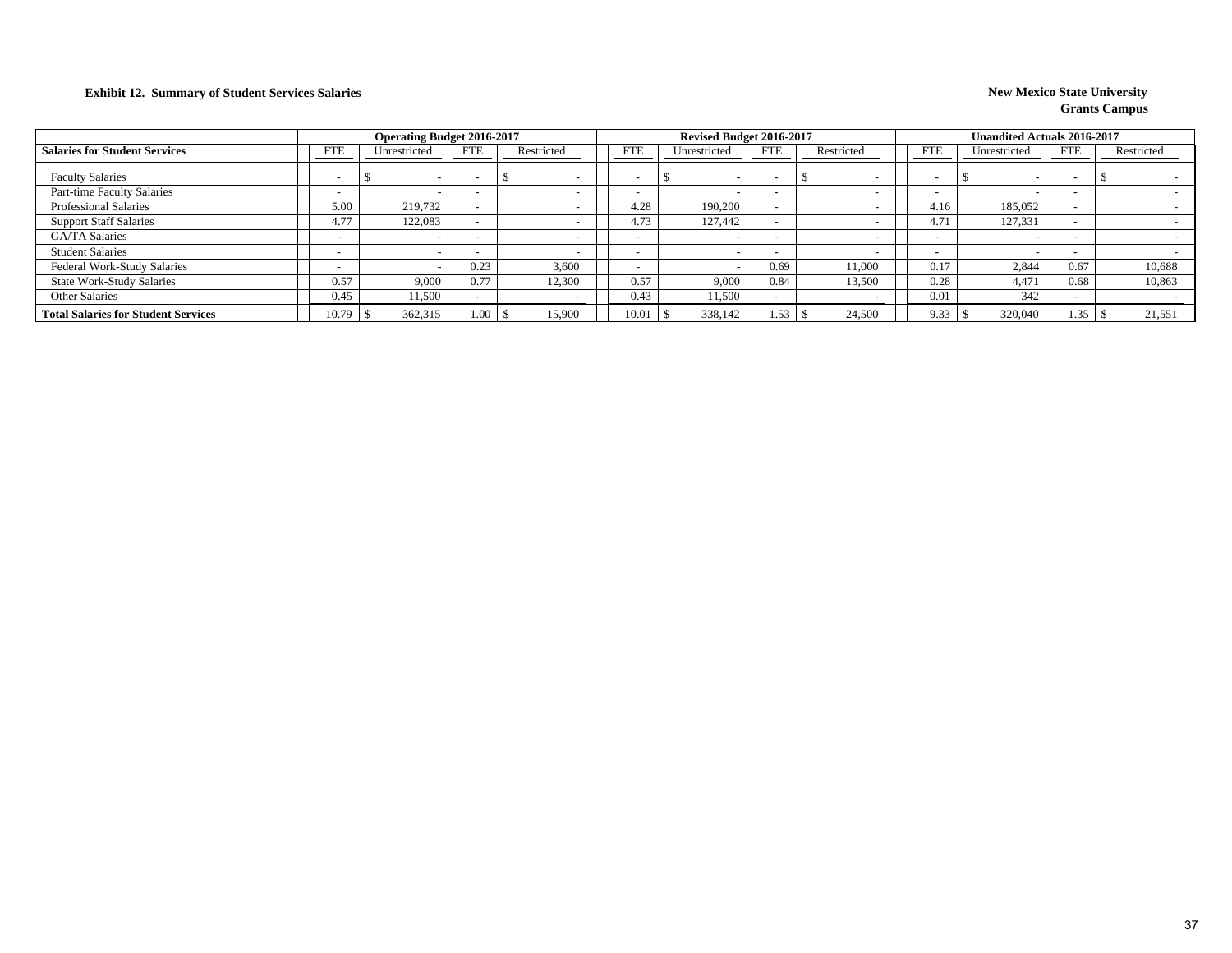### **Exhibit 12. Summary of Student Services by Expenditure Category New Mexico State University**

|                                              |                          | <b>Operating Budget 2016-2017</b> |                          |            |                          | Revised Budget 2016-2017 |                          |                          |                          | <b>Unaudited Actuals 2016-2017</b> |                          |            |
|----------------------------------------------|--------------------------|-----------------------------------|--------------------------|------------|--------------------------|--------------------------|--------------------------|--------------------------|--------------------------|------------------------------------|--------------------------|------------|
| <b>Summary by Expenditure Category</b>       | <b>FTE</b>               | Unrestricted                      | <b>FTE</b>               | Restricted | <b>FTE</b>               | Unrestricted             | FTE                      | Restricted               | <b>FTE</b>               | Unrestricted                       | FTE                      | Restricted |
| <b>Faculty Salaries</b>                      | $\overline{\phantom{a}}$ | $\overline{\phantom{0}}$          |                          |            |                          |                          | $\overline{\phantom{0}}$ |                          | $\overline{\phantom{a}}$ |                                    | $\overline{\phantom{0}}$ |            |
| Part-time Faculty Salaries                   | $\sim$                   |                                   |                          |            |                          |                          | $\overline{\phantom{0}}$ |                          | $\overline{\phantom{0}}$ |                                    |                          |            |
| <b>Professional Salaries</b>                 | 5.00                     | 219,732                           |                          |            | 4.28                     | 190,200                  | $\overline{\phantom{a}}$ |                          | 4.16                     | 185,052                            | $\overline{\phantom{0}}$ |            |
| <b>Support Staff Salaries</b>                | 4.77                     | 122,083                           |                          |            | 4.73                     | 127,442                  | $\overline{\phantom{a}}$ |                          | 4.7                      | 127,331                            | $\overline{\phantom{0}}$ |            |
| <b>GA/TA Salaries</b>                        | $\overline{\phantom{0}}$ |                                   |                          |            |                          |                          | $\overline{\phantom{a}}$ |                          | $\overline{\phantom{a}}$ |                                    |                          |            |
| <b>Student Salaries</b>                      | $\sim$                   | $\overline{\phantom{a}}$          | $\overline{\phantom{0}}$ |            | $\overline{\phantom{0}}$ |                          | $\overline{\phantom{a}}$ |                          | $\overline{\phantom{a}}$ |                                    | $\sim$                   |            |
| Federal Work-Study Salaries                  | $\sim$                   | $\overline{\phantom{0}}$          | $\overline{\phantom{0}}$ |            | <b>.</b>                 |                          | $\overline{\phantom{a}}$ |                          | 0.17                     | 2,844                              | $\overline{\phantom{0}}$ |            |
| <b>State Work-Study Salaries</b>             | 0.57                     | 9,000                             |                          |            | 0.57                     | 9,000                    | $\overline{\phantom{a}}$ |                          | 0.28                     | 4,471                              | $\overline{\phantom{0}}$ |            |
| Other Salaries                               | 0.45                     | 11,500                            |                          |            | 0.43                     | 11,500                   | $\overline{\phantom{a}}$ |                          | 0.01                     | 342                                |                          |            |
| Fringes                                      |                          | $\overline{\phantom{a}}$          |                          |            |                          |                          |                          |                          |                          |                                    |                          |            |
| Travel                                       |                          | 8,500                             |                          |            |                          | 8,150                    |                          | $\overline{\phantom{a}}$ |                          | 3,350                              |                          |            |
| Utilities                                    |                          | $\overline{\phantom{0}}$          |                          |            |                          |                          |                          |                          |                          |                                    |                          |            |
| Other Supplies and Expenses                  |                          | 57,000                            |                          |            |                          | 45,798                   |                          |                          |                          | 30,687                             |                          |            |
| Equipment                                    |                          | $\overline{\phantom{a}}$          |                          |            |                          |                          |                          |                          |                          |                                    |                          |            |
| <b>Total Summary by Expenditure Category</b> | 10.79                    | 427,815                           |                          |            | 10.01                    | 392,090<br>ъ             | $\overline{\phantom{0}}$ |                          | 9.33                     | 354,077                            | $\overline{\phantom{0}}$ |            |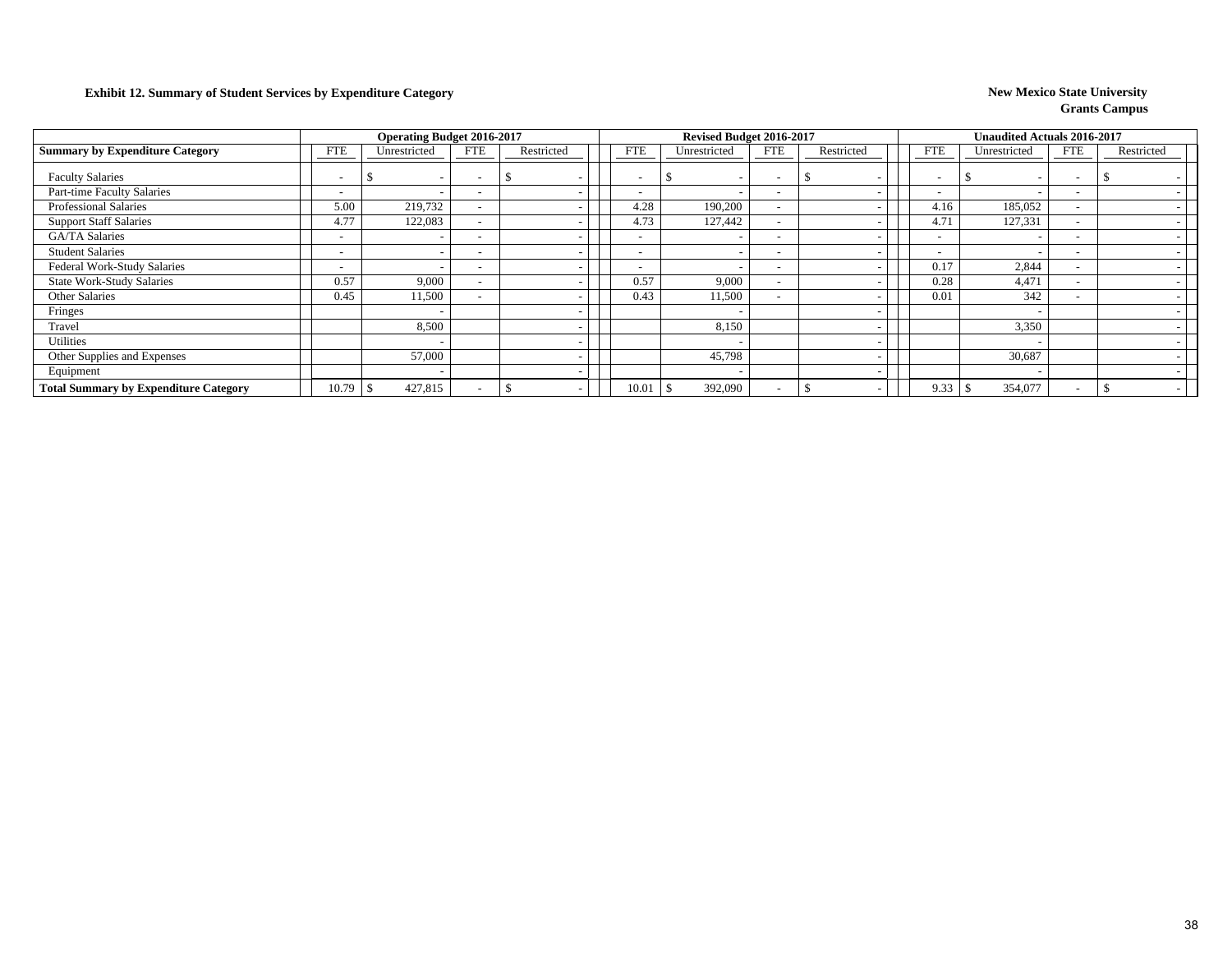#### **Exhibit 12A. Expenditures for Student Services - Detail of Individual Units New Mexico State University**

|                                              |                             | <b>Operating Budget 2016-2017</b> |                             |                          |                          | Revised Budget 2016-2017 |                          |                             |                          | <b>Unaudited Actuals 2016-2017</b> |                          |                          |
|----------------------------------------------|-----------------------------|-----------------------------------|-----------------------------|--------------------------|--------------------------|--------------------------|--------------------------|-----------------------------|--------------------------|------------------------------------|--------------------------|--------------------------|
| <b>Student Services Administration</b>       | ${\rm FTE}$                 | Unrestricted                      | <b>FTE</b>                  | Restricted               | <b>FTE</b>               | Unrestricted             | <b>FTE</b>               | Restricted                  | <b>FTE</b>               | Unrestricted                       | <b>FTE</b>               | Restricted               |
| <b>Faculty Salaries</b>                      | $\sim$                      | $\mathbf S$                       | $\sim$                      | $\mathcal{S}$            | $\mathsf{\$}$<br>$\sim$  |                          | $\sim$                   | $\mathbf S$                 | $\overline{\phantom{a}}$ | $\mathbf{\hat{S}}$                 | $\sim$                   | $\mathbf{s}$             |
| Part-time Faculty Salaries                   | $\sim$                      | $\sim$                            | $\sim$                      | $\sim$                   | $\sim$                   |                          | $\mathbb{Z}^2$           | $\mathcal{L}$               | $\sim$                   | $\overline{\phantom{a}}$           | $\mathcal{L}$            |                          |
| Professional Salaries                        | 1.60                        | 70,200                            | $\sim$                      | $\sim$                   | 1.58                     | 70,200                   | $\sim$                   | $\mathbf{r}$                | 1.58                     | 70,312                             | $\sim$                   |                          |
| <b>Support Staff Salaries</b>                | 1.27                        | 32,553                            | $\sim$                      | $\sim$                   | 1.41                     | 37,912                   | $\sim$                   | $\sim$                      | 1.40                     | 37,909                             | $\sim$                   |                          |
| <b>GA/TA Salaries</b>                        | $\mathbb{Z}^2$              |                                   | $\sim$                      | $\sim$                   | $\sim$                   |                          | $\sim$                   | $\sim$                      | $\sim$                   |                                    | $\sim$                   |                          |
| <b>Student Salaries</b>                      | $\sim$                      | $\sim$                            | $\sim$                      | $\sim$                   | $\sim$                   | $\overline{\phantom{a}}$ | $\sim$                   | $\mathcal{L}_{\mathcal{A}}$ | $\sim$                   |                                    | $\sim$                   |                          |
| Federal Work-Study Salaries                  | $\mathcal{L}_{\mathcal{A}}$ | $\sim$                            | $\sim$                      | $\sim$                   | $\sim$                   |                          | $\sim$                   | $\mathbf{r}$                | 0.15                     | 2,459                              | $\overline{\phantom{a}}$ | $\overline{\phantom{a}}$ |
| <b>State Work-Study Salaries</b>             | 0.38                        | 6,000                             | $\sim$                      | $\sim$                   | 0.38                     | 6,000                    | $\sim$                   | $\sim$                      | 0.14                     | 2,211                              | $\sim$                   | $\overline{a}$           |
| Other Salaries                               | 0.45                        | 11,500                            | $\sim$                      | $\sim$                   | 0.43                     | 11,500                   | $\sim$                   | $\sim$                      | $\sim$                   | $\overline{\phantom{a}}$           | $\sim$                   | $\overline{\phantom{a}}$ |
| Fringes                                      |                             | $\sim$                            |                             | $\sim$                   |                          |                          |                          | $\sim$                      |                          | $\overline{a}$                     |                          | $\overline{\phantom{a}}$ |
| Travel                                       |                             | 6,150                             |                             | $\sim$                   |                          | 6,150                    |                          | $\sim$                      |                          | 2,349                              |                          | $\overline{\phantom{a}}$ |
| Utilities                                    |                             |                                   |                             |                          |                          |                          |                          | $\overline{\phantom{a}}$    |                          |                                    |                          |                          |
| Other Supplies and Expenses                  |                             | 37,000                            |                             | $\sim$                   |                          | 32,809                   |                          | $\bar{\phantom{a}}$         |                          | 21,329                             |                          |                          |
| Equipment                                    |                             |                                   |                             | $\sim$                   |                          |                          |                          | $\blacksquare$              |                          |                                    |                          | $\overline{\phantom{a}}$ |
| <b>Total Student Services Administration</b> |                             | 163,403                           | $\overline{a}$              | \$                       | 3.80<br>$\mathbb{S}$     | 164,571                  | $\sim$                   | $\mathbf S$<br>$\sim$       | 3.27                     | $\mathcal{S}$<br>136,569           | $\sim$                   | $\mathbf S$              |
| <b>Enrollment Management</b>                 |                             |                                   |                             |                          |                          |                          |                          |                             |                          |                                    |                          |                          |
| <b>Faculty Salaries</b>                      | $\sim$                      | $\overline{\phantom{a}}$          | $\overline{\phantom{a}}$    | $\overline{\phantom{a}}$ | $\overline{\phantom{a}}$ |                          | $\sim$                   | $\overline{\phantom{a}}$    | $\sim$                   | $\sim$                             | $\overline{\phantom{a}}$ |                          |
| Part-time Faculty Salaries                   | $\sim$                      | $\mathcal{L}_{\mathcal{A}}$       | $\sim$                      | $\sim$                   | $\sim$                   |                          | $\sim$                   | $\overline{\phantom{a}}$    | $\sim$                   | $\overline{\phantom{a}}$           | $\sim$                   |                          |
| <b>Professional Salaries</b>                 | $\mathcal{L}_{\mathcal{A}}$ | $\sim$                            | $\sim$                      | $\sim$                   | $\sim$                   | $\overline{\phantom{a}}$ | $\sim$                   | $\overline{\phantom{a}}$    | $\sim$                   | $\sim$                             | $\sim$                   | $\overline{\phantom{a}}$ |
| <b>Support Staff Salaries</b>                | $\sim$                      | $\sim$                            | $\sim$                      | $\sim$                   | $\sim$                   |                          | $\sim$                   | $\mathcal{L}_{\mathcal{A}}$ | $\overline{\phantom{a}}$ | $\overline{\phantom{a}}$           | $\sim$                   | $\overline{\phantom{a}}$ |
| GA/TA Salaries                               | $\overline{\phantom{a}}$    | $\sim$                            | $\overline{\phantom{a}}$    | $\overline{\phantom{a}}$ | $\overline{\phantom{a}}$ |                          | $\overline{\phantom{a}}$ | $\overline{\phantom{a}}$    | $\overline{\phantom{a}}$ | $\overline{\phantom{a}}$           | $\overline{\phantom{a}}$ | $\overline{\phantom{a}}$ |
| <b>Student Salaries</b>                      | $\sim$                      | $\sim$                            | $\sim$                      | $\sim$                   | $\overline{\phantom{a}}$ | $\overline{\phantom{a}}$ | $\sim$                   | $\mathcal{L}_{\mathcal{A}}$ | $\sim$                   | $\overline{\phantom{a}}$           | $\overline{\phantom{a}}$ | $\overline{\phantom{a}}$ |
| Federal Work-Study Salaries                  | $\sim$                      | $\mathcal{L}_{\mathcal{A}}$       | $\mathcal{L}_{\mathcal{A}}$ | $\sim$                   | $\sim$                   | $\overline{\phantom{a}}$ | $\sim$                   | $\mathbb{Z}^2$              | $\sim$                   | $\sim$                             | $\sim$                   | $\overline{\phantom{a}}$ |
| State Work-Study Salaries                    | $\sim$                      | $\sim$                            | $\sim$                      | $\sim$                   | $\sim$                   | $\overline{\phantom{a}}$ | $\overline{\phantom{a}}$ | $\sim$                      | $\sim$                   | $\overline{\phantom{a}}$           | $\overline{a}$           | $\overline{\phantom{a}}$ |
| Other Salaries                               | $\sim$                      | $\sim$                            | $\sim$                      | $\sim$                   | $\sim$                   | $\overline{a}$           | $\sim$                   | $\overline{\phantom{a}}$    | $\sim$                   | $\sim$                             | $\overline{\phantom{a}}$ | $\overline{a}$           |
| Fringes                                      |                             | $\sim$                            |                             |                          |                          |                          |                          | $\overline{\phantom{a}}$    |                          |                                    |                          | $\overline{a}$           |
| Travel                                       |                             | $\sim$                            |                             | $\sim$                   |                          |                          |                          | $\blacksquare$              |                          | 1,102                              |                          | $\overline{\phantom{a}}$ |
| Utilities                                    |                             | $\overline{a}$                    |                             | $\mathbb{L}$             |                          |                          |                          | $\overline{\phantom{a}}$    |                          |                                    |                          |                          |
| Other Supplies and Expenses                  |                             | 16,000                            |                             | $\sim$                   |                          | 16,000                   |                          | $\overline{\phantom{a}}$    |                          | 7,400                              |                          | $\overline{\phantom{a}}$ |
| Equipment                                    |                             |                                   |                             | $\sim$                   |                          |                          |                          | $\sim$                      |                          |                                    |                          | $\overline{\phantom{a}}$ |
| <b>Total Enrollment Management</b>           | $\overline{a}$              | 16,000                            | $\sim$                      | $\sim$                   | $\overline{a}$           | 16,000                   | $\sim$                   | $\overline{\phantom{a}}$    | $\overline{a}$           | 8,502                              | $\sim$                   |                          |
| <b>GED Services &amp; Testing</b>            |                             |                                   |                             |                          |                          |                          |                          |                             |                          |                                    |                          |                          |
| <b>Faculty Salaries</b>                      | $\overline{a}$              | $\mathcal{L}_{\mathcal{A}}$       | $\sim$                      | $\sim$                   | $\sim$                   |                          | $\sim$                   | $\mathbf{r}$                | $\overline{a}$           | $\overline{\phantom{a}}$           | $\sim$                   |                          |
| Part-time Faculty Salaries                   | $\sim$                      | $\sim$                            | $\sim$                      | $\overline{\phantom{a}}$ | $\overline{\phantom{a}}$ | $\overline{a}$           | $\sim$                   | $\sim$                      | $\overline{\phantom{a}}$ |                                    | $\sim$                   | $\overline{\phantom{a}}$ |
| <b>Professional Salaries</b>                 | $\overline{\phantom{a}}$    | $\sim$                            | $\sim$                      | $\sim$                   | $\sim$                   |                          | $\sim$                   | $\blacksquare$              | 0.22                     | 9,862                              | $\sim$                   |                          |
| <b>Support Staff Salaries</b>                | $\mathcal{L}_{\mathcal{A}}$ | $\sim$                            | $\sim$                      | $\sim$                   | $\sim$                   |                          | $\sim$                   | $\sim$                      | $\sim$                   | $\sim$                             | $\sim$                   | $\sim$                   |
| GA/TA Salaries                               | $\sim$                      | $\overline{a}$                    | $\overline{\phantom{a}}$    | $\sim$                   | $\sim$                   | $\overline{\phantom{a}}$ | $\sim$                   | $\mathcal{L}_{\mathcal{A}}$ | $\overline{\phantom{a}}$ | $\sim$                             | $\sim$                   | $\overline{\phantom{a}}$ |
| <b>Student Salaries</b>                      | $\sim$                      | $\sim$                            | $\sim$                      | $\sim$                   | $\sim$                   | $\overline{a}$           | $\sim$                   | $\blacksquare$              | $\sim$                   | $\overline{\phantom{a}}$           | $\sim$                   | $\sim$                   |
| Federal Work-Study Salaries                  | $\sim$                      | $\sim$                            | $\sim$                      | $\overline{\phantom{a}}$ | $\mathcal{L}$            | $\overline{\phantom{a}}$ | $\sim$                   | $\sim$                      | $\overline{\phantom{a}}$ | $\sim$                             | $\sim$                   | $\overline{a}$           |
| State Work-Study Salaries                    | $\overline{\phantom{a}}$    | $\sim$                            | $\sim$                      | $\sim$                   | $\mathcal{L}$            | $\overline{\phantom{a}}$ | $\sim$                   | $\mathcal{L}_{\mathcal{A}}$ | $\sim$                   | $\overline{\phantom{a}}$           | $\mathbb{L}^+$           | $\overline{\phantom{a}}$ |
| Other Salaries                               | 0.45                        | 11,500                            | $\sim$                      | $\sim$                   | 0.43                     | 11,500                   | $\sim$                   | $\overline{\phantom{a}}$    | $\sim$                   | $\overline{\phantom{a}}$           | $\sim$                   | $\overline{\phantom{a}}$ |
| Fringes                                      |                             |                                   |                             | $\sim$                   |                          |                          |                          | $\overline{\phantom{a}}$    |                          | $\overline{\phantom{a}}$           |                          |                          |
| Travel                                       |                             | 750                               |                             | $\sim$                   |                          | 750                      |                          | $\mathcal{L}$               |                          | $\overline{\phantom{a}}$           |                          | $\sim$                   |
| <b>Utilities</b>                             |                             |                                   |                             | $\sim$                   |                          |                          |                          | $\mathcal{L}$               |                          | $\sim$                             |                          |                          |
| Other Supplies and Expenses                  |                             | 1,300                             |                             | $\sim$                   |                          | 1,300                    |                          | $\overline{a}$              |                          | 819                                |                          |                          |
| Equipment                                    |                             |                                   |                             | $\sim$                   |                          |                          |                          | $\mathcal{L}$               |                          |                                    |                          |                          |
| <b>Total GED Services &amp; Testing</b>      | 0.45                        | 13,550                            |                             |                          | 0.43                     | 13,550                   |                          |                             | 0.22                     | 10,681                             |                          |                          |
|                                              |                             |                                   |                             |                          |                          |                          |                          |                             |                          |                                    |                          |                          |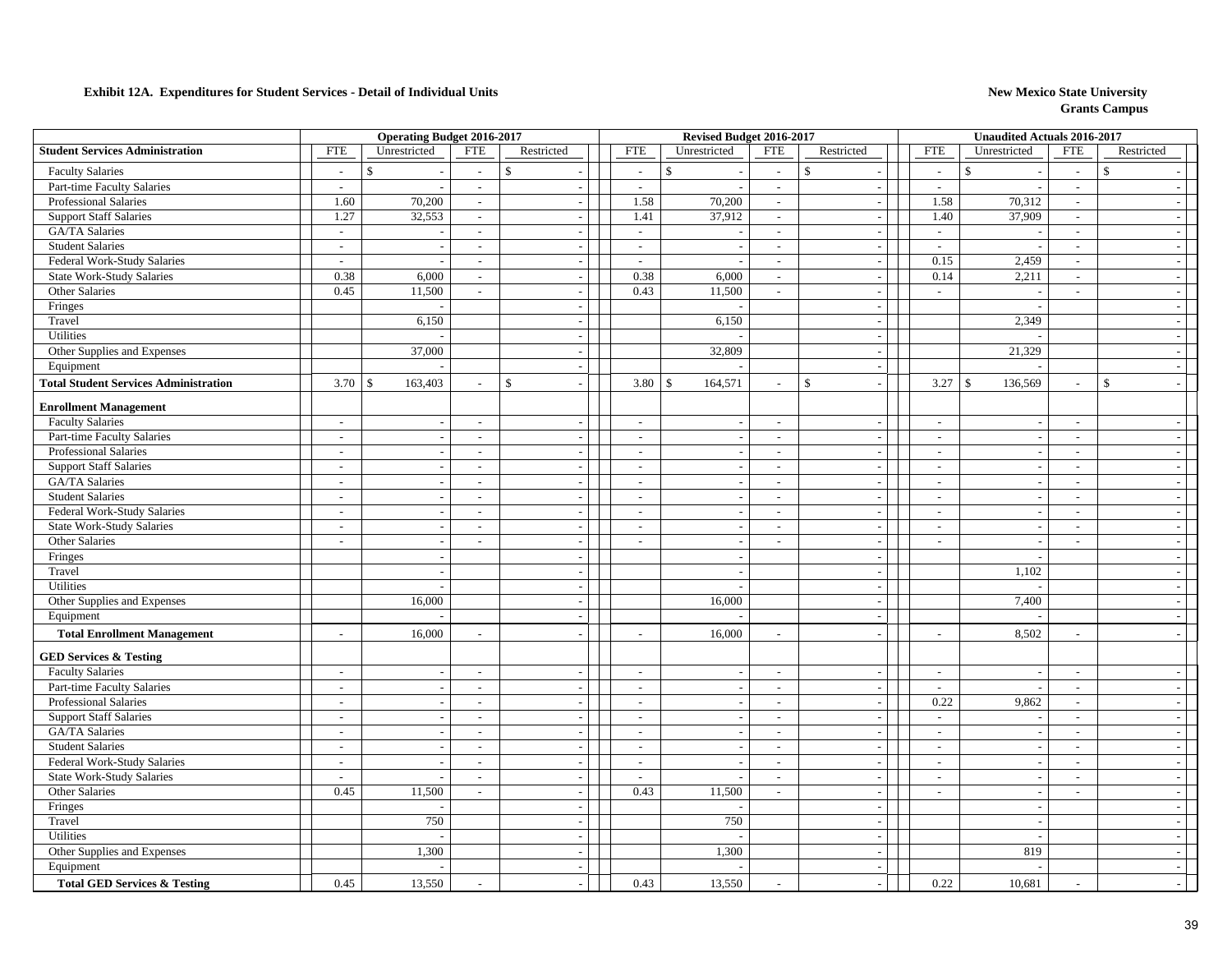#### **Exhibit 12A. Expenditures for Student Services - Detail of Individual Units New Mexico State University**

|                                        |                             | <b>Operating Budget 2016-2017</b> |                          |                          |                          | Revised Budget 2016-2017 |                          |                             |                          | Unaudited Actuals 2016-2017 |                             |                          |  |
|----------------------------------------|-----------------------------|-----------------------------------|--------------------------|--------------------------|--------------------------|--------------------------|--------------------------|-----------------------------|--------------------------|-----------------------------|-----------------------------|--------------------------|--|
| <b>Student Services Administration</b> | <b>FTE</b>                  | Unrestricted                      | <b>FTE</b>               | Restricted               | <b>FTE</b>               | Unrestricted             | <b>FTE</b>               | Restricted                  | <b>FTE</b>               | Unrestricted                | <b>FTE</b>                  | Restricted               |  |
| Recruitment                            |                             |                                   |                          |                          |                          |                          |                          |                             |                          |                             |                             |                          |  |
| <b>Faculty Salaries</b>                | $\sim$                      | $\sim$                            | $\sim$                   | $\overline{\phantom{a}}$ | $\sim$                   | $\overline{\phantom{a}}$ | $\sim$                   | $\sim$                      | $\sim$                   | $\overline{\phantom{a}}$    | $\sim$                      |                          |  |
| Part-time Faculty Salaries             | $\sim$                      | $\sim$                            | $\sim$                   | $\sim$                   | $\overline{\phantom{a}}$ | $\sim$                   | $\sim$                   | $\mathcal{L}_{\mathcal{A}}$ | $\sim$                   | $\overline{\phantom{a}}$    | $\sim$                      |                          |  |
| Professional Salaries                  | $\sim$                      | $\overline{\phantom{a}}$          | $\overline{\phantom{a}}$ | $\overline{\phantom{a}}$ | $\overline{\phantom{a}}$ |                          | $\sim$                   | $\blacksquare$              | $\overline{\phantom{a}}$ |                             | $\overline{\phantom{a}}$    |                          |  |
| <b>Support Staff Salaries</b>          | $\mathcal{L}_{\mathcal{A}}$ | $\overline{\phantom{a}}$          | $\overline{\phantom{a}}$ | $\overline{\phantom{a}}$ | $\blacksquare$           |                          | $\overline{\phantom{a}}$ | $\blacksquare$              | $\frac{1}{2}$            | $\overline{\phantom{a}}$    | $\sim$                      |                          |  |
| <b>GA/TA</b> Salaries                  | $\sim$                      | $\sim$                            | $\sim$                   | $\sim$                   | $\sim$                   |                          | $\sim$                   | $\sim$                      | $\overline{a}$           | $\overline{\phantom{a}}$    | $\sim$                      |                          |  |
| <b>Student Salaries</b>                | $\overline{\phantom{a}}$    | $\overline{a}$                    | $\sim$                   | $\sim$                   | $\sim$                   | $\overline{\phantom{a}}$ | $\sim$                   | $\mathbb{Z}^2$              | $\sim$                   | $\overline{\phantom{a}}$    | $\sim$                      |                          |  |
| Federal Work-Study Salaries            | $\mathcal{L}_{\mathcal{A}}$ | $\sim$                            | $\sim$                   | $\overline{\phantom{a}}$ | $\sim$                   |                          | $\sim$                   | $\mathcal{L}_{\mathcal{A}}$ | $\sim$                   | $\sim$                      | $\sim$                      |                          |  |
| State Work-Study Salaries              | $\sim$                      | $\overline{\phantom{a}}$          | $\overline{\phantom{a}}$ | $\sim$                   | $\overline{\phantom{a}}$ | $\overline{\phantom{a}}$ | $\sim$                   | $\sim$                      | $\sim$                   | $\overline{\phantom{a}}$    | $\overline{a}$              | $\overline{\phantom{a}}$ |  |
| Other Salaries                         | $\mathcal{L}$               | $\mathcal{L}_{\mathcal{A}}$       | $\mathbb{Z}^2$           | $\overline{\phantom{a}}$ | $\sim$                   | $\sim$                   | $\sim$                   | $\mathbb{L}$                | $\sim$                   | $\overline{\phantom{a}}$    | $\overline{\phantom{a}}$    | $\overline{\phantom{a}}$ |  |
| Fringes                                |                             |                                   |                          | $\sim$                   |                          |                          |                          | $\sim$                      |                          |                             |                             |                          |  |
| Travel                                 |                             | 1,100                             |                          | $\overline{\phantom{a}}$ |                          | 1,100                    |                          | $\overline{\phantom{a}}$    |                          | 673                         |                             | $\sim$                   |  |
| Utilities                              |                             |                                   |                          | $\sim$                   |                          |                          |                          | $\sim$                      |                          |                             |                             | $\sim$                   |  |
| Other Supplies and Expenses            |                             | 9,800                             |                          | $\overline{\phantom{a}}$ |                          | 9,800                    |                          | $\mathcal{L}_{\mathcal{A}}$ |                          | 9,877                       |                             |                          |  |
| Equipment                              |                             |                                   |                          | $\sim$                   |                          |                          |                          | $\mathbb{L}$                |                          |                             |                             | $\sim$                   |  |
| <b>Total Recruitment</b>               | $\overline{a}$              | 10,900                            | $\sim$                   | $\sim$                   | $\overline{a}$           | 10,900                   | $\sim$                   | $\sim$                      | $\overline{a}$           | 10,550                      | $\overline{a}$              |                          |  |
| <b>Staff Development</b>               |                             |                                   |                          |                          |                          |                          |                          |                             |                          |                             |                             |                          |  |
| <b>Faculty Salaries</b>                | $\mathcal{L}$               | $\sim$                            | $\sim$                   | $\sim$                   | $\sim$                   |                          | $\sim$                   | $\sim$                      | $\overline{\phantom{a}}$ |                             | $\sim$                      |                          |  |
| Part-time Faculty Salaries             | $\overline{\phantom{a}}$    | $\overline{\phantom{a}}$          | $\blacksquare$           | $\sim$                   | $\overline{\phantom{a}}$ | $\overline{\phantom{a}}$ | $\overline{\phantom{a}}$ | $\overline{\phantom{a}}$    | $\overline{\phantom{a}}$ | $\overline{\phantom{a}}$    | $\sim$                      | $\sim$                   |  |
| Professional Salaries                  | $\mathcal{L}_{\mathcal{A}}$ | $\overline{\phantom{a}}$          | $\sim$                   | $\sim$                   | $\sim$                   |                          | $\sim$                   | $\overline{\phantom{a}}$    | $\overline{\phantom{a}}$ | $\overline{a}$              | $\sim$                      | $\sim$                   |  |
| <b>Support Staff Salaries</b>          | $\overline{\phantom{a}}$    | $\sim$                            | $\mathcal{L}$            | $\sim$                   | $\mathbf{r}$             | $\overline{\phantom{a}}$ | $\sim$                   | $\mathbb{Z}^2$              | $\sim$                   | $\sim$                      | $\sim$                      |                          |  |
| GA/TA Salaries                         | $\overline{\phantom{a}}$    | $\overline{\phantom{a}}$          | $\overline{\phantom{a}}$ | $\overline{\phantom{a}}$ | $\blacksquare$           | $\overline{\phantom{a}}$ | $\sim$                   | $\mathcal{L}$               | $\blacksquare$           | $\overline{\phantom{a}}$    | $\mathcal{L}_{\mathcal{A}}$ | $\sim$                   |  |
| <b>Student Salaries</b>                | $\overline{\phantom{a}}$    | $\overline{\phantom{a}}$          | $\sim$                   | $\overline{\phantom{a}}$ | $\sim$                   | $\overline{\phantom{a}}$ | $\sim$                   | $\mathbb{L}$                | $\sim$                   | $\sim$                      | $\sim$                      | $\sim$                   |  |
| Federal Work-Study Salaries            | $\sim$                      | $\sim$                            | $\mathcal{L}$            | $\overline{\phantom{a}}$ | $\sim$                   | $\overline{a}$           | $\sim$                   | $\mathcal{L}$               | $\sim$                   | $\overline{\phantom{a}}$    | $\sim$                      | $\overline{\phantom{a}}$ |  |
| <b>State Work-Study Salaries</b>       | $\sim$                      | $\overline{\phantom{a}}$          | $\blacksquare$           |                          | $\sim$                   |                          | $\sim$                   | $\overline{\phantom{a}}$    | $\blacksquare$           |                             | $\overline{\phantom{a}}$    |                          |  |
| Other Salaries                         | $\overline{\phantom{a}}$    | $\overline{\phantom{a}}$          | $\sim$                   | $\sim$                   | $\sim$                   | $\overline{a}$           | $\sim$                   | $\blacksquare$              | $\overline{\phantom{a}}$ | $\overline{\phantom{a}}$    | $\sim$                      | $\sim$                   |  |
| Fringes                                |                             | $\overline{a}$                    |                          | $\sim$                   |                          |                          |                          | $\sim$                      |                          | $\overline{a}$              |                             |                          |  |
| Travel                                 |                             | 4,000                             |                          | $\sim$                   |                          | 4,000                    |                          | $\mathcal{L}$               |                          | $\overline{\phantom{a}}$    |                             |                          |  |
| Utilities                              |                             | $\overline{\phantom{a}}$          |                          | $\sim$                   |                          |                          |                          | $\sim$                      |                          | $\sim$                      |                             | $\sim$                   |  |
| Other Supplies and Expenses            |                             | 2,500                             |                          | $\sim$                   |                          | 2,500                    |                          | $\sim$                      |                          | $\overline{\phantom{a}}$    |                             | $\overline{\phantom{a}}$ |  |
| Equipment                              |                             |                                   |                          | $\overline{\phantom{a}}$ |                          |                          |                          | $\mathcal{L}_{\mathcal{A}}$ |                          | $\overline{\phantom{a}}$    |                             | $\overline{\phantom{a}}$ |  |
| <b>Total Staff Development</b>         | $\overline{a}$              | 6,500                             | $\overline{a}$           | $\overline{\phantom{a}}$ | $\overline{a}$           | 6,500                    | $\overline{\phantom{a}}$ | $\sim$                      | $\overline{a}$           |                             |                             |                          |  |
| <b>Student Labs</b>                    |                             |                                   |                          |                          |                          |                          |                          |                             |                          |                             |                             |                          |  |
| <b>Faculty Salaries</b>                | $\sim$                      | $\sim$                            | $\sim$                   | $\sim$                   | $\sim$                   |                          | $\sim$                   | $\mathcal{L}_{\mathcal{A}}$ | $\sim$                   |                             | $\sim$                      |                          |  |
| Part-time Faculty Salaries             | $\sim$                      | $\overline{a}$                    | $\sim$                   | $\sim$                   | $\sim$                   | $\sim$                   | $\sim$                   | $\sim$                      | $\sim$                   |                             | $\sim$                      |                          |  |
| <b>Professional Salaries</b>           | 0.71                        | 31,200                            | $\sim$                   | $\overline{\phantom{a}}$ | 0.70                     | 31,200                   | $\sim$                   | $\mathcal{L}_{\mathcal{A}}$ | 0.70                     | 31,200                      | $\sim$                      |                          |  |
| <b>Support Staff Salaries</b>          | 1.27                        | 32,553                            | $\overline{\phantom{a}}$ | $\sim$                   | 1.41                     | 37,912                   | $\sim$                   | $\mathbb{L}$                | 1.40                     | 37,909                      | $\sim$                      | $\sim$                   |  |
| GA/TA Salaries                         | $\sim$                      | $\overline{\phantom{a}}$          | $\sim$                   | $\overline{\phantom{a}}$ | $\sim$                   | $\overline{a}$           | $\sim$                   | $\overline{\phantom{a}}$    | $\overline{\phantom{a}}$ | $\overline{\phantom{a}}$    | $\sim$                      | $\sim$                   |  |
| <b>Student Salaries</b>                | $\sim$                      | $\overline{\phantom{a}}$          | $\overline{\phantom{a}}$ |                          | $\overline{\phantom{a}}$ |                          | $\sim$                   | $\mathcal{L}$               | $\overline{a}$           |                             | $\sim$                      |                          |  |
| Federal Work-Study Salaries            | $\mathcal{L}$               | $\overline{\phantom{a}}$          | $\sim$                   | $\sim$                   | $\sim$                   | $\sim$                   | $\sim$                   | $\mathcal{L}$               | $\overline{a}$           | $\sim$                      | $\sim$                      | $\sim$                   |  |
| State Work-Study Salaries              | $\sim$                      | $\sim$                            | $\sim$                   | $\sim$                   | $\sim$                   | $\overline{\phantom{a}}$ | $\sim$                   | $\sim$                      | $\sim$                   | $\sim$                      | $\sim$                      | $\sim$                   |  |
| Other Salaries                         | $\sim$                      | $\overline{\phantom{a}}$          | $\sim$                   | $\overline{\phantom{a}}$ | $\sim$                   | $\sim$                   | $\sim$                   | $\sim$                      | $\sim$                   | $\sim$                      | $\overline{\phantom{a}}$    | $\sim$                   |  |
| Fringes                                |                             | $\sim$                            |                          | $\sim$                   |                          | $\overline{a}$           |                          | $\mathcal{L}$               |                          | $\overline{\phantom{a}}$    |                             | $\overline{\phantom{a}}$ |  |
| Travel                                 |                             | $\overline{\phantom{a}}$          |                          | $\sim$                   |                          | $\overline{\phantom{a}}$ |                          | $\mathbb{L}$                |                          | $\sim$                      |                             | $\sim$                   |  |
| Utilities                              |                             | $\sim$                            |                          | $\overline{\phantom{a}}$ |                          | $\sim$                   |                          | $\overline{\phantom{a}}$    |                          |                             |                             | $\sim$                   |  |
| Other Supplies and Expenses            |                             | 4,100                             |                          | $\sim$                   |                          | 350                      |                          | $\blacksquare$              |                          | 1,003                       |                             |                          |  |
| Equipment                              |                             |                                   |                          | $\sim$                   |                          |                          |                          | $\sim$                      |                          |                             |                             | $\sim$                   |  |
| <b>Total Student Labs</b>              | 1.98                        | 67,853                            |                          |                          | 2.11                     | 69,462                   |                          | $\sim$                      | 2.10                     | 70,112                      |                             |                          |  |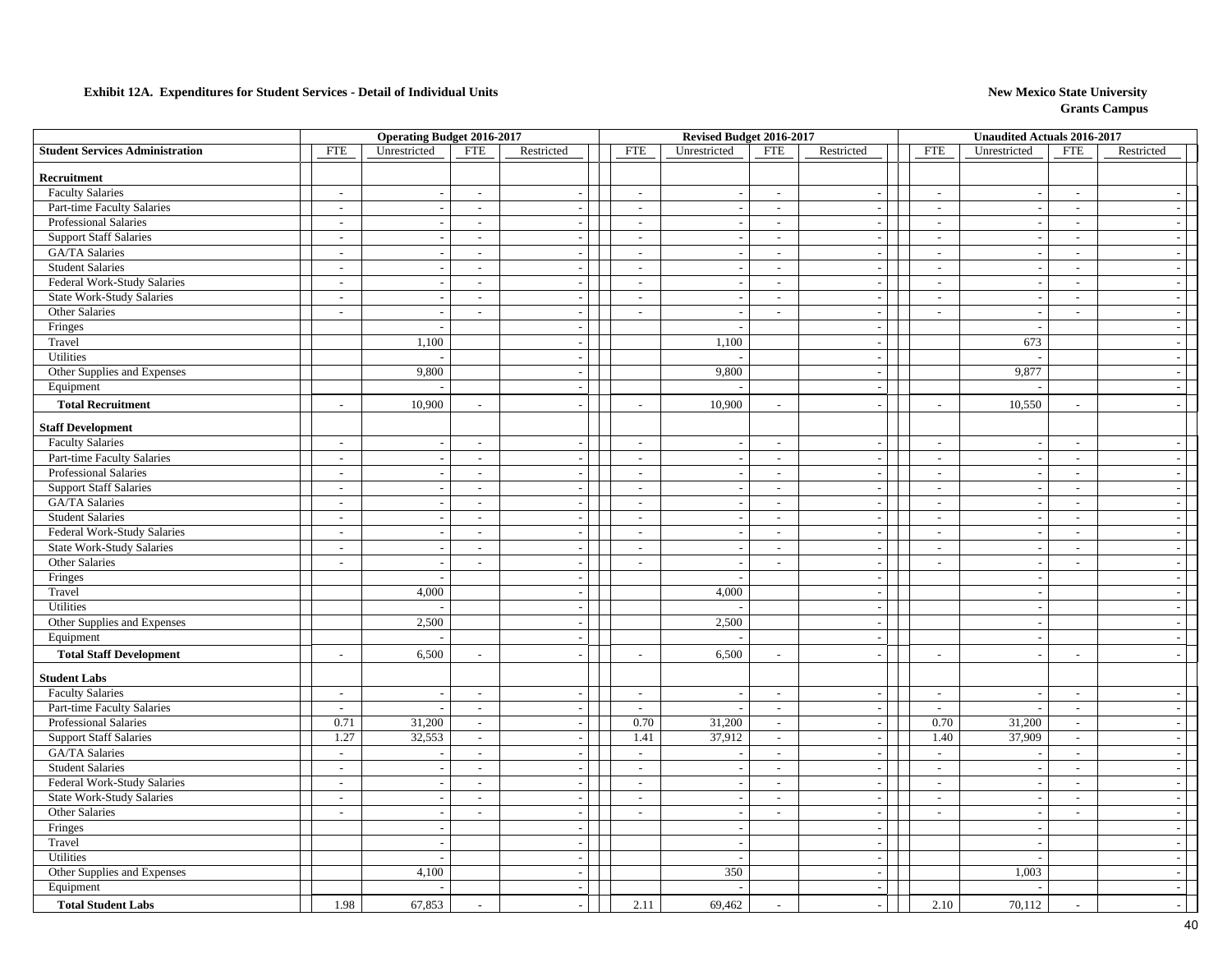### **Exhibit 12A. Expenditures for Student Services - Detail of Individual Units** New Mexico State University New Mexico State University

|                                        |                          | <b>Operating Budget 2016-2017</b> |                          |            |                          | Revised Budget 2016-2017 |                          |                          |                          | <b>Unaudited Actuals 2016-2017</b> |                          |            |
|----------------------------------------|--------------------------|-----------------------------------|--------------------------|------------|--------------------------|--------------------------|--------------------------|--------------------------|--------------------------|------------------------------------|--------------------------|------------|
| <b>Student Services Administration</b> | FTE                      | Unrestricted                      | <b>FTE</b>               | Restricted | <b>FTE</b>               | Unrestricted             | <b>FTE</b>               | Restricted               | <b>FTE</b>               | Unrestricted                       | FTE                      | Restricted |
| <b>Tutoring Center</b>                 |                          |                                   |                          |            |                          |                          |                          |                          |                          |                                    |                          |            |
| <b>Faculty Salaries</b>                | $\overline{\phantom{0}}$ | $\overline{\phantom{a}}$          | $\overline{\phantom{a}}$ |            | $\overline{\phantom{a}}$ |                          | $\overline{\phantom{a}}$ |                          | $\overline{\phantom{a}}$ |                                    | $\overline{\phantom{0}}$ |            |
| Part-time Faculty Salaries             | $\sim$                   | $\overline{\phantom{0}}$          | $\overline{\phantom{0}}$ |            | $\overline{\phantom{0}}$ |                          | $\overline{\phantom{0}}$ |                          | $\overline{\phantom{0}}$ |                                    | $\overline{\phantom{0}}$ |            |
| <b>Professional Salaries</b>           | 0.89                     | 39,000                            |                          |            | 0.88                     | 39,000                   | $\overline{\phantom{a}}$ |                          | 0.66                     | 29,250                             |                          |            |
| <b>Support Staff Salaries</b>          | $\sim$                   | $\overline{\phantom{0}}$          | $\overline{\phantom{0}}$ |            |                          |                          | $\overline{\phantom{0}}$ |                          | $\overline{\phantom{0}}$ |                                    | $\overline{\phantom{0}}$ |            |
| <b>GA/TA Salaries</b>                  | $\sim$                   | $\overline{\phantom{0}}$          | $\overline{\phantom{0}}$ |            | $\overline{\phantom{0}}$ |                          | $\overline{\phantom{0}}$ |                          | $\overline{\phantom{a}}$ |                                    |                          |            |
| <b>Student Salaries</b>                | $\overline{\phantom{a}}$ | $\overline{\phantom{a}}$          | $\overline{\phantom{a}}$ |            | $\overline{\phantom{a}}$ |                          | $\sim$                   | $\overline{\phantom{a}}$ | $\overline{\phantom{a}}$ | $\overline{\phantom{a}}$           | $\overline{\phantom{0}}$ |            |
| Federal Work-Study Salaries            | $\sim$                   | $\overline{\phantom{a}}$          | $\overline{\phantom{a}}$ |            | $\overline{\phantom{0}}$ |                          | $\overline{\phantom{a}}$ | $\overline{\phantom{a}}$ | 0.15                     | 2,459                              | $\overline{\phantom{0}}$ |            |
| <b>State Work-Study Salaries</b>       | 0.38                     | 6,000                             | $\overline{\phantom{0}}$ |            | 0.38                     | 6,000                    | $\overline{\phantom{a}}$ |                          | 0.14                     | 2,21                               | $\overline{\phantom{0}}$ |            |
| <b>Other Salaries</b>                  | $\overline{\phantom{0}}$ | $\overline{\phantom{a}}$          | $\overline{\phantom{a}}$ |            | $\overline{\phantom{a}}$ |                          | $\overline{\phantom{a}}$ |                          | $\overline{\phantom{a}}$ | $\overline{\phantom{0}}$           | $\overline{\phantom{0}}$ |            |
| Fringes                                |                          | $\overline{\phantom{a}}$          |                          |            |                          |                          |                          | $\overline{\phantom{a}}$ |                          |                                    |                          |            |
| Travel                                 |                          | 300                               |                          |            |                          | 300                      |                          |                          |                          | 574                                |                          |            |
| Utilities                              |                          | $\overline{\phantom{a}}$          |                          |            |                          |                          |                          |                          |                          |                                    |                          |            |
| Other Supplies and Expenses            |                          | 3,300                             |                          |            |                          | 2,859                    |                          | $\overline{\phantom{a}}$ |                          | 2,230                              |                          |            |
| Equipment                              |                          | $\overline{\phantom{a}}$          |                          |            |                          |                          |                          | $\overline{\phantom{a}}$ |                          |                                    |                          |            |
| <b>Total Tutoring Center</b>           | 1.27                     | 48,600                            |                          |            | 1.26                     | 48,159                   | $\overline{\phantom{0}}$ |                          | 0.95                     | 36,724                             |                          |            |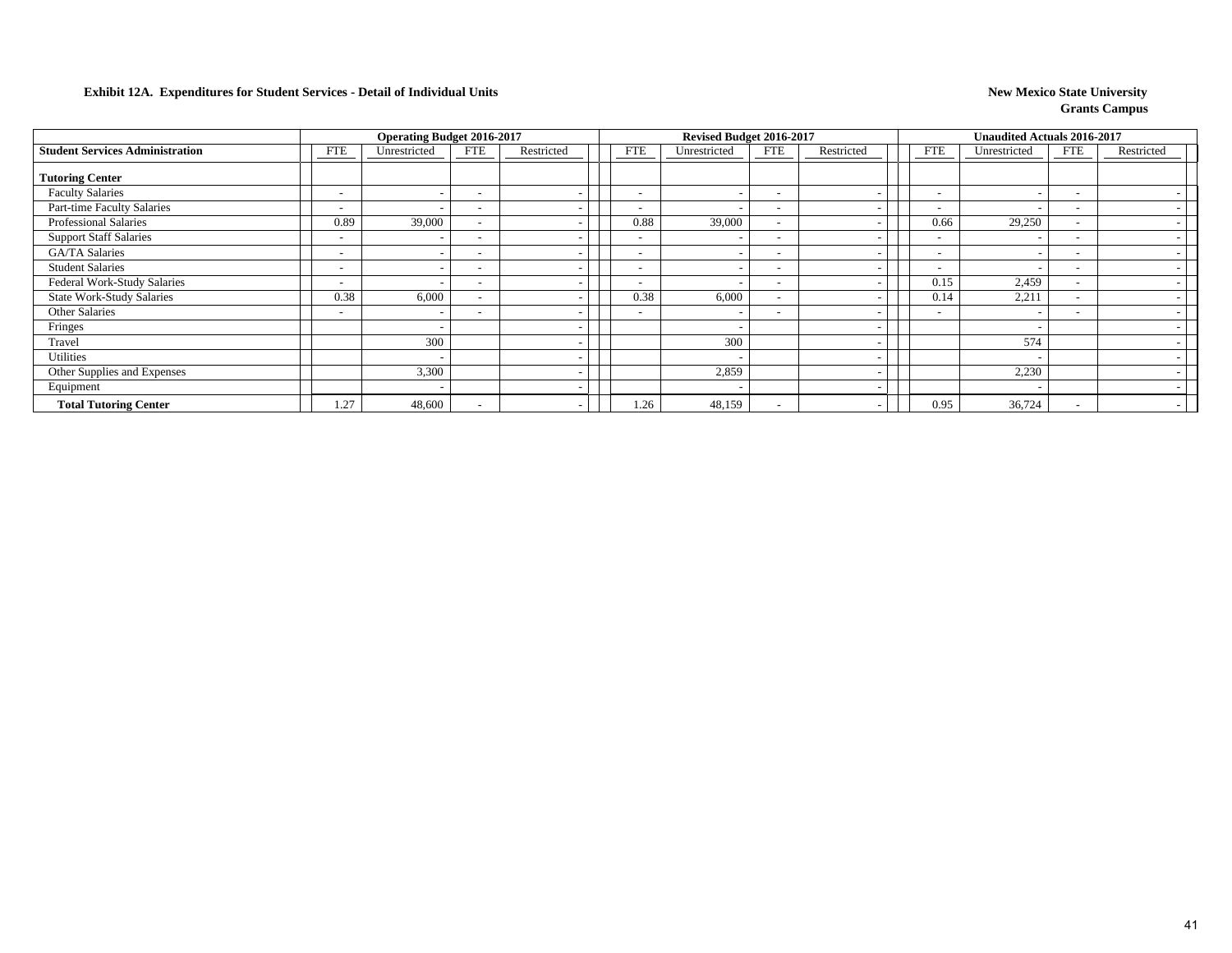#### **Exhibit 12A. Expenditures for Student Services - Detail of Individual Units New Mexico State University**

|                                               |                          | Operating Budget 2016-2017 |                          |               |                          | Revised Budget 2016-2017 |                          |                                          |                          | <b>Unaudited Actuals 2016-2017</b> |                          |              |  |
|-----------------------------------------------|--------------------------|----------------------------|--------------------------|---------------|--------------------------|--------------------------|--------------------------|------------------------------------------|--------------------------|------------------------------------|--------------------------|--------------|--|
| <b>Counseling &amp; Career Guidance</b>       | <b>FTE</b>               | Unrestricted               | <b>FTE</b>               | Restricted    | <b>FTE</b>               | Unrestricted             | <b>FTE</b>               | Restricted                               | <b>FTE</b>               | Unrestricted                       | <b>FTE</b>               | Restricted   |  |
| <b>Faculty Salaries</b>                       | $\overline{\phantom{a}}$ | S.                         |                          | -\$           | $\overline{\phantom{a}}$ | \$.                      |                          | £.                                       |                          | -S                                 | $\overline{\phantom{a}}$ | \$           |  |
| Part-time Faculty Salaries                    | $\tilde{\phantom{a}}$    |                            |                          |               | $\overline{\phantom{a}}$ |                          | $\overline{\phantom{a}}$ |                                          |                          |                                    |                          |              |  |
| <b>Professional Salaries</b>                  | 3.40                     | 149,532                    |                          |               | 2.70                     | 120,000                  |                          |                                          | 2.58                     | 114,740                            | $\overline{\phantom{a}}$ |              |  |
| <b>Support Staff Salaries</b>                 | 3.50                     | 89,530                     |                          |               | 3.32                     | 89,530                   | $\sim$                   |                                          | 3.31                     | 89,422                             | $\overline{\phantom{a}}$ |              |  |
| <b>GA/TA Salaries</b>                         | $\sim$                   |                            |                          |               | $\overline{\phantom{a}}$ |                          | $\overline{\phantom{0}}$ | $\overline{\phantom{a}}$                 |                          |                                    | $\overline{\phantom{a}}$ |              |  |
| <b>Student Salaries</b>                       |                          |                            |                          |               | ۰                        |                          |                          |                                          |                          |                                    |                          |              |  |
| Federal Work-Study Salaries                   | $\blacksquare$           |                            |                          |               | $\sim$                   |                          | $\overline{\phantom{a}}$ |                                          | 0.02                     | 385                                | $\sim$                   |              |  |
| State Work-Study Salaries                     | 0.19                     | 3,000                      |                          |               | 0.19                     | 3,000                    | $\sim$                   |                                          | 0.14                     | 2,260                              | $\sim$                   |              |  |
| Other Salaries                                |                          |                            |                          |               | $\overline{\phantom{a}}$ |                          |                          |                                          | 0.01                     | 342                                |                          |              |  |
| Fringes                                       |                          |                            |                          |               |                          |                          |                          |                                          |                          |                                    |                          |              |  |
| Travel                                        |                          | 2,350                      |                          |               |                          | 2,000                    |                          | $\overline{\phantom{a}}$                 |                          | 1,001                              |                          |              |  |
| Utilities                                     |                          |                            |                          |               |                          |                          |                          |                                          |                          |                                    |                          |              |  |
| Other Supplies and Expenses                   |                          | 20,000                     |                          |               |                          | 12,989                   |                          |                                          |                          | 9,358                              |                          |              |  |
| Equipment                                     |                          |                            |                          |               |                          |                          |                          | $\overline{\phantom{a}}$                 |                          |                                    |                          |              |  |
| <b>Total Counseling &amp; Career Guidance</b> | 7.09                     | 264,412<br><b>S</b>        |                          | <sup>\$</sup> | 6.21                     | $\mathbb{S}$<br>227,519  | $\sim$                   | $\mathbb{S}$<br>$\overline{\phantom{a}}$ | 6.06                     | 217,508<br>l \$                    | $\sim$                   | $\mathbb{S}$ |  |
| <b>Counselor's Office</b>                     |                          |                            |                          |               |                          |                          |                          |                                          |                          |                                    |                          |              |  |
| <b>Faculty Salaries</b>                       | $\overline{\phantom{a}}$ | $\blacksquare$             | $\overline{\phantom{0}}$ |               | $\overline{\phantom{a}}$ |                          | $\overline{\phantom{a}}$ | $\overline{\phantom{a}}$                 | $\blacksquare$           |                                    | $\overline{\phantom{a}}$ |              |  |
| Part-time Faculty Salaries                    |                          |                            |                          |               | $\overline{\phantom{0}}$ |                          | $\overline{\phantom{a}}$ | $\overline{\phantom{a}}$                 | $\overline{\phantom{a}}$ |                                    | $\overline{\phantom{a}}$ |              |  |
| <b>Professional Salaries</b>                  | 3.40                     | 149,532                    |                          |               | 2.70                     | 120,000                  | $\sim$                   | $\overline{\phantom{a}}$                 | 2.58                     | 114,740                            | $\overline{\phantom{a}}$ |              |  |
| <b>Support Staff Salaries</b>                 | 3.50                     | 89,530                     |                          |               | 3.32                     | 89,530                   | $\sim$                   |                                          | 3.31                     | 89,422                             | $\overline{\phantom{a}}$ |              |  |
| <b>GA/TA Salaries</b>                         | $\overline{a}$           |                            |                          |               | $\overline{a}$           |                          |                          |                                          | $\sim$                   |                                    |                          |              |  |
| <b>Student Salaries</b>                       | $\overline{\phantom{a}}$ | $\overline{\phantom{a}}$   |                          |               | $\overline{\phantom{a}}$ |                          | $\overline{\phantom{a}}$ | $\overline{\phantom{a}}$                 | $\overline{\phantom{a}}$ |                                    | $\overline{\phantom{a}}$ |              |  |
| Federal Work-Study Salaries                   | $\overline{\phantom{a}}$ |                            |                          |               | $\overline{\phantom{a}}$ |                          |                          |                                          | 0.02                     | 385                                | $\overline{\phantom{a}}$ |              |  |
| <b>State Work-Study Salaries</b>              | 0.19                     | 3,000                      |                          |               | 0.19                     | 3,000                    |                          |                                          | 0.14                     | 2,260                              |                          |              |  |
| Other Salaries                                | $\sim$                   |                            |                          |               | $\overline{\phantom{a}}$ |                          | $\overline{\phantom{0}}$ | $\overline{\phantom{a}}$                 | 0.01                     | 342                                | $\sim$                   |              |  |
| Fringes                                       |                          |                            |                          |               |                          |                          |                          |                                          |                          |                                    |                          |              |  |
| Travel                                        |                          | 2,350                      |                          |               |                          | 2,000                    |                          |                                          |                          | 1,001                              |                          |              |  |
| Utilities                                     |                          |                            |                          |               |                          |                          |                          | $\overline{\phantom{a}}$                 |                          |                                    |                          |              |  |
| Other Supplies and Expenses                   |                          | 20,000                     |                          |               |                          | 12,989                   |                          | $\overline{\phantom{a}}$                 |                          | 9,358                              |                          |              |  |
| Equipment                                     |                          |                            |                          |               |                          |                          |                          |                                          |                          |                                    |                          |              |  |
| <b>Total Counselor's Office</b>               | 7.09                     | 264,412                    |                          |               | 6.21                     | 227,519                  |                          |                                          | 6.06                     | 217,508                            |                          |              |  |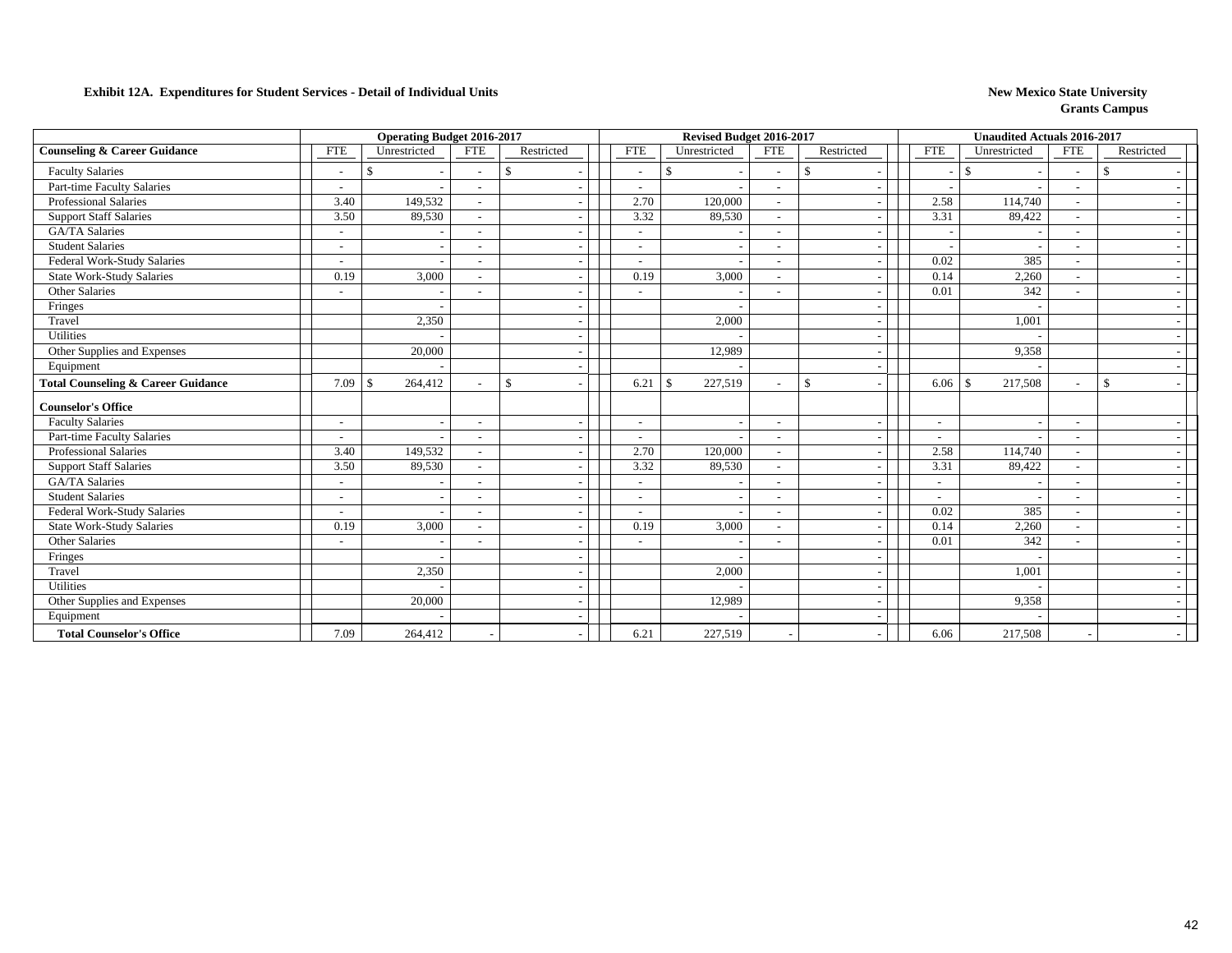### **Exhibit 13. Summary of Expenditures for Institutional Support** New Mexico State University

|                                                        |                          | <b>Operating Budget 2016-2017</b> |                          |                             |                          |               | Revised Budget 2016-2017 |                          |                    |            |                          |                    | <b>Unaudited Actuals 2016-2017</b> |                          |               |            |
|--------------------------------------------------------|--------------------------|-----------------------------------|--------------------------|-----------------------------|--------------------------|---------------|--------------------------|--------------------------|--------------------|------------|--------------------------|--------------------|------------------------------------|--------------------------|---------------|------------|
|                                                        | <b>FTE</b>               | Unrestricted                      | <b>FTE</b>               | Restricted                  | <b>FTE</b>               |               | Unrestricted             | <b>FTE</b>               |                    | Restricted | <b>FTE</b>               |                    | Unrestricted                       | <b>FTE</b>               |               | Restricted |
| <b>Executive Management</b>                            |                          |                                   |                          |                             |                          |               |                          |                          |                    |            |                          |                    |                                    |                          |               |            |
| Campus Director's Office                               | 3.94                     | 210.369<br>$\mathbf{\$}$          | $\sim$                   | $\mathbf{s}$                | 2.93                     | $\mathbf{\$}$ | 165,307                  | $\sim$                   | $\mathbf{\hat{S}}$ |            | 1.62                     | $\mathcal{S}$      | 103,582                            | $\overline{\phantom{a}}$ | $\mathcal{S}$ |            |
| Coordinator for Research & Planning                    | 0.53                     | 26,516                            | $\sim$                   |                             | 0.53                     |               | 26,516                   | $\sim$                   |                    |            | 0.59                     |                    | 26,891                             | $\overline{\phantom{a}}$ |               |            |
| <b>Total Executive Management</b>                      | 4.47                     | <sup>\$</sup><br>236,885          |                          | $\mathbf{s}$                | 3.46                     | -\$           | 191,823                  |                          | <sup>\$</sup>      |            | 2.21                     | $\mathbf{\hat{S}}$ | 130,473                            | $\overline{a}$           | $\mathbf{s}$  |            |
| <b>Fiscal Operations</b>                               |                          |                                   |                          |                             |                          |               |                          |                          |                    |            |                          |                    |                                    |                          |               |            |
| <b>Business Office</b>                                 | 5.08                     | 206,838<br><sup>\$</sup>          | $\sim$                   | \$                          | 3.53                     | $\mathbf{\$}$ | 141,827                  | $\overline{\phantom{a}}$ | $\mathbb{S}$       |            | 3.39                     | $\mathcal{S}$      | 122,777                            | $\overline{\phantom{a}}$ | -\$           |            |
| <b>Uncollectible Accounts</b>                          |                          | 115,000                           | $\sim$                   |                             |                          |               | 130,000                  |                          |                    |            |                          |                    | 53,400                             | $\overline{\phantom{a}}$ |               |            |
| <b>Total Fiscal Operations</b>                         | 5.08                     | 321,838<br>-\$                    | $\overline{\phantom{a}}$ | $\mathcal{S}$               | 3.53                     | -\$           | 271,827                  | $\overline{\phantom{a}}$ | $\mathbb{S}$       |            | 3.39                     | <sup>\$</sup>      | 176,177                            | $\overline{\phantom{a}}$ | $\mathbb{S}$  |            |
| <b>General Admin &amp; Logistical Services</b>         |                          |                                   |                          |                             |                          |               |                          |                          |                    |            |                          |                    |                                    |                          |               |            |
| County Administrative Tax Levy                         | $\sim$                   | 7,000<br><sup>\$</sup>            | $\sim$                   | \$                          | $\overline{\phantom{0}}$ | $\mathcal{S}$ | 8,500                    | $\sim$                   | $\mathbb{S}$       |            | $\sim$                   | $\mathbf{\hat{S}}$ | 5,164                              | $\sim$                   | \$            |            |
| Main Campus Overhead                                   | $\sim$                   | 249,200                           | $\sim$                   |                             |                          |               | 249,200                  | $\sim$                   |                    |            | $\sim$                   |                    | 249,200                            | $\sim$                   |               |            |
| Professional Development                               | $\sim$                   | 14,544                            | $\sim$                   |                             |                          |               |                          | $\sim$                   |                    |            | $\sim$                   |                    |                                    | $\overline{\phantom{a}}$ |               |            |
| Publications/ Advertising                              | 0.39                     | 35,000                            | $\overline{\phantom{a}}$ |                             | 0.37                     |               | 35,000                   |                          |                    |            | 1.36                     |                    | 25,190                             | $\overline{\phantom{a}}$ |               |            |
| <b>Total General Admin &amp; Logistical Services</b>   | 0.39                     | 305,744<br>-\$                    | $\sim$                   | $\mathcal{S}$               | 0.37                     | -\$           | 292,700                  | $\overline{\phantom{a}}$ | -\$                |            | 1.36                     | -\$                | 279,554                            | $\overline{\phantom{a}}$ | $\mathbf{s}$  |            |
| <b>Public Relations/Development</b>                    |                          |                                   |                          |                             |                          |               |                          |                          |                    |            |                          |                    |                                    |                          |               |            |
| <b>Administrative Publications</b>                     | $\overline{\phantom{a}}$ | <sup>\$</sup><br>9,000            | $\sim$                   | \$                          | $\overline{\phantom{a}}$ | $\mathcal{S}$ |                          | $\sim$                   | $\mathbf{\hat{S}}$ |            | $\sim$                   | $\mathcal{S}$      |                                    | $\overline{\phantom{a}}$ | $\mathbb{S}$  |            |
| Commencement                                           | $\overline{\phantom{a}}$ | 3,000                             | $\sim$                   |                             |                          |               | 3,000                    | $\sim$                   |                    |            | $\sim$                   |                    | 2,291                              | $\overline{a}$           |               |            |
| Dues & Memberships                                     | $\sim$                   | 25,000                            | $\sim$                   |                             |                          |               | 20,000                   | $\sim$                   |                    |            | $\sim$                   |                    | 16,165                             | $\overline{\phantom{a}}$ |               |            |
| <b>Public Relations</b>                                | $\overline{\phantom{a}}$ | 4,500                             | $\sim$                   | 1,000                       |                          |               | 3,413                    | $\overline{\phantom{a}}$ |                    |            | $\overline{\phantom{a}}$ |                    | 2,612                              | $\overline{\phantom{a}}$ |               |            |
| <b>Total Public Relations/Development</b>              |                          | 41,500<br>$\mathcal{S}$           | $\overline{\phantom{a}}$ | $\mathbf{\hat{S}}$<br>1,000 |                          | $\mathbf{\$}$ | 26,413                   | $\overline{\phantom{0}}$ | $\mathcal{S}$      |            |                          | \$                 | 21,068                             | $\sim$                   | $\mathcal{S}$ |            |
| Other Items Not Included in Exhibit 13A's              |                          |                                   |                          |                             |                          |               |                          |                          |                    |            |                          |                    |                                    |                          |               |            |
| Federal Work-Study Salaries                            | $\sim$                   | -\$                               | $\overline{\phantom{0}}$ | $\mathbf{s}$                | $\overline{\phantom{a}}$ | $\mathbf{\$}$ |                          | $\overline{\phantom{0}}$ | $\mathbf{\hat{S}}$ |            | $\sim$                   | $\mathcal{S}$      |                                    | $\overline{\phantom{a}}$ | -S            |            |
| <b>State Work-Study Salaries</b>                       | $\overline{\phantom{0}}$ |                                   | 0.04                     | 600                         |                          |               |                          |                          |                    |            | $\overline{\phantom{a}}$ |                    |                                    |                          |               |            |
| Fringe Benefits                                        |                          | 138,744                           |                          |                             |                          |               | 151,616                  |                          |                    |            |                          |                    | 78,910                             |                          |               |            |
| <b>Total Other Items Not Included in Exhibit 13A's</b> | $\sim$                   | 138,744<br>$\mathcal{S}$          | 0.04                     | 600<br>$\mathbf{\hat{s}}$   |                          | $\mathbf{\$}$ | 151,616                  |                          | -\$                |            |                          | $\mathcal{S}$      | 78,910                             | $\overline{\phantom{a}}$ | $\mathbf{s}$  |            |
| Net Expense for Institutional Support in I&G (Exh)     | 9.94                     | 1,044,711<br>\$                   | 0.04                     | $\vert$ \$<br>1,600         | 7.36                     | \$            | 934,379                  |                          | -\$                |            | 6.96                     | -\$                | 686,182                            | $\sim$                   | -\$           |            |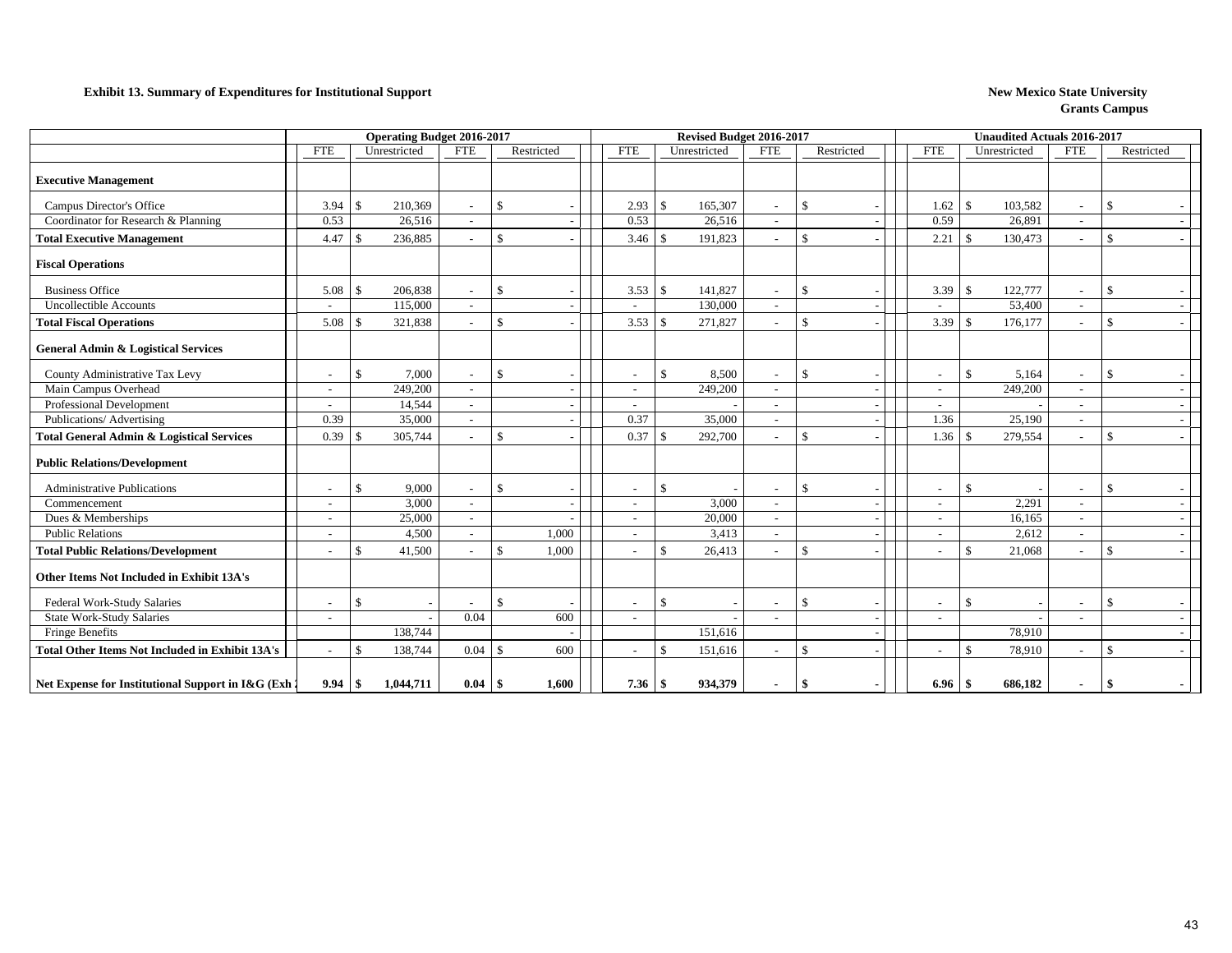### **Exhibit 13. Summary of Institutional Support Salaries New Mexico State University**

|                                                 |            | <b>Operating Budget 2016-2017</b> |      |            |            | Revised Budget 2016-2017 |            |            |                          | <b>Unaudited Actuals 2016-2017</b> |            |            |
|-------------------------------------------------|------------|-----------------------------------|------|------------|------------|--------------------------|------------|------------|--------------------------|------------------------------------|------------|------------|
| <b>Salaries for Institutional Support</b>       | <b>FTE</b> | Unrestricted                      | FTE  | Restricted | <b>FTE</b> | Unrestricted             | <b>FTE</b> | Restricted | FTE                      | Unrestricted                       | <b>FTE</b> | Restricted |
| <b>Faculty Salaries</b>                         |            |                                   |      |            |            |                          |            |            |                          |                                    |            |            |
| Part-time Faculty Salaries                      |            |                                   |      |            |            |                          |            |            | 1.36                     | 8,609                              |            |            |
| <b>Professional Salaries</b>                    | 7.17       | 315,757                           |      |            | 4.81       | 213,823                  |            |            | 3.43                     | 152,540                            |            |            |
| <b>Support Staff Salaries</b>                   | 2.29       | 58,535                            |      |            | 2.18       | 58,796                   |            |            | 2.17                     | 58,673                             |            |            |
| <b>GA/TA Salaries</b>                           |            |                                   |      |            |            |                          |            |            | $\overline{\phantom{0}}$ |                                    |            |            |
| <b>Student Salaries</b>                         |            |                                   |      |            |            |                          |            |            | $\overline{\phantom{a}}$ |                                    |            |            |
| Federal Work-Study Salaries                     |            |                                   |      |            |            |                          |            |            | $\overline{\phantom{a}}$ |                                    |            |            |
| <b>State Work-Study Salaries</b>                | 0.09       | 1,500                             | 0.04 | 600        |            |                          |            |            | $\overline{\phantom{a}}$ |                                    |            |            |
| Other Salaries                                  | 0.39       | 10.000                            |      |            | 0.37       | 10,000                   |            |            | $\overline{\phantom{0}}$ |                                    |            |            |
| <b>Total Salaries for Institutional Support</b> | 9.94       | 385,792                           | 0.04 | 600        | 7.36       | 282,619                  |            |            | 6.96                     | 219,822                            |            |            |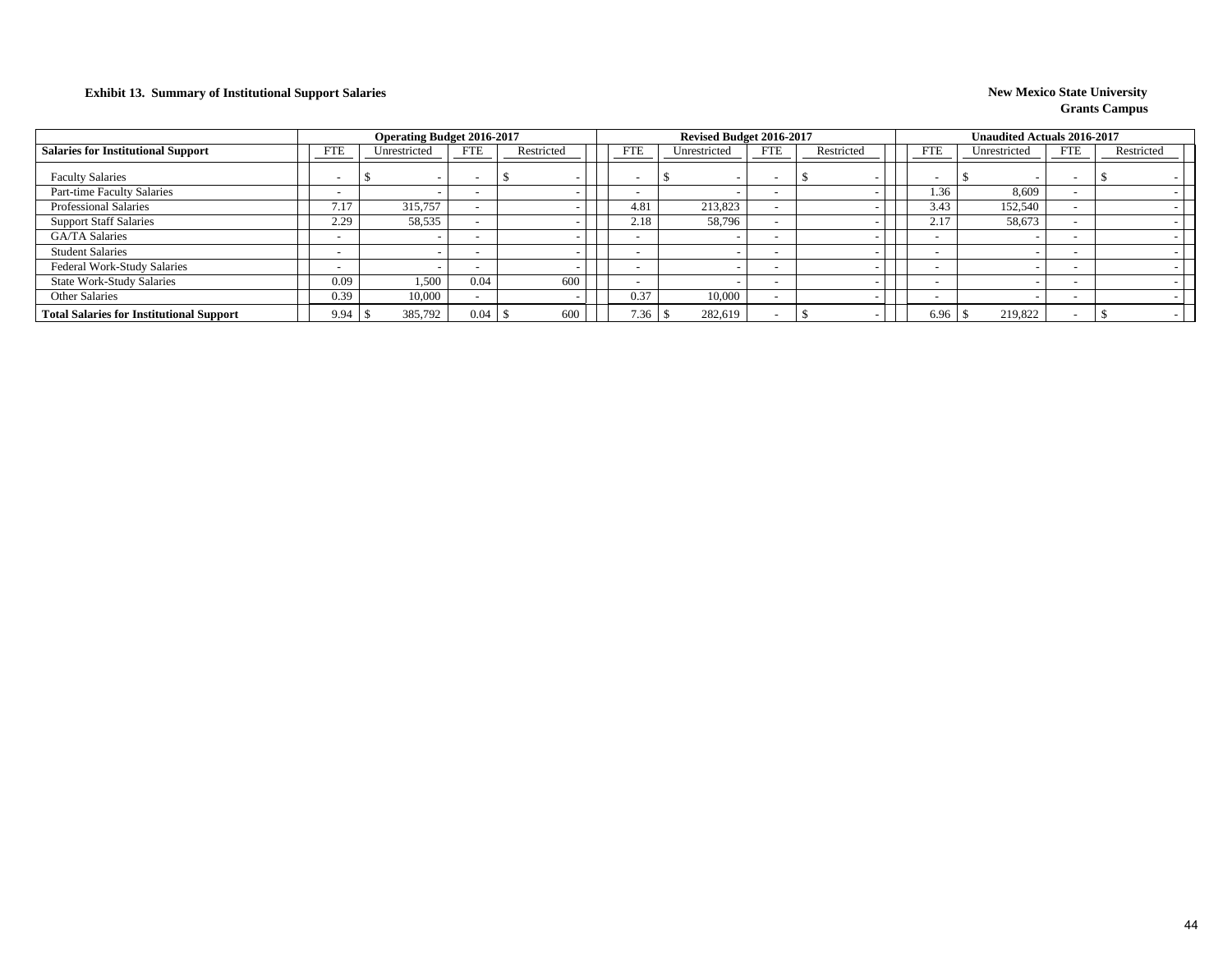### **Exhibit 13. Summary of Institutional Support by Expenditure Category New Mexico State University New Mexico State University**

|                                              |                          | <b>Operating Budget 2016-2017</b> |                          |            |            | Revised Budget 2016-2017 |                          |                          |                          | <b>Unaudited Actuals 2016-2017</b> |                          |            |
|----------------------------------------------|--------------------------|-----------------------------------|--------------------------|------------|------------|--------------------------|--------------------------|--------------------------|--------------------------|------------------------------------|--------------------------|------------|
| <b>Summary by Expenditure Category</b>       | <b>FTE</b>               | Unrestricted                      | <b>FTE</b>               | Restricted | <b>FTE</b> | Unrestricted             | FTE                      | Restricted               | <b>FTE</b>               | Unrestricted                       | <b>FTE</b>               | Restricted |
| <b>Faculty Salaries</b>                      |                          | $\overline{\phantom{0}}$          | $\overline{\phantom{0}}$ |            |            |                          |                          |                          | $\overline{\phantom{0}}$ |                                    | $\overline{\phantom{0}}$ |            |
| Part-time Faculty Salaries                   | $\sim$                   | $\overline{\phantom{0}}$          |                          |            |            |                          | $\overline{\phantom{0}}$ |                          | 1.36                     | 8,609                              |                          |            |
| Professional Salaries                        | 7.17                     | 315,757                           |                          |            | 4.81       | 213,823                  | $\overline{\phantom{a}}$ |                          | 3.43                     | 152,540                            | $\overline{\phantom{0}}$ |            |
| <b>Support Staff Salaries</b>                | 2.29                     | 58,535                            |                          |            | 2.18       | 58,796                   | $\overline{\phantom{a}}$ |                          | 2.17                     | 58,673                             | $\sim$                   |            |
| <b>GA/TA Salaries</b>                        | $\overline{\phantom{0}}$ |                                   |                          |            |            |                          | $\overline{\phantom{0}}$ |                          | $\overline{\phantom{a}}$ |                                    |                          |            |
| <b>Student Salaries</b>                      | $\sim$                   | $\overline{\phantom{0}}$          | $\overline{\phantom{0}}$ |            | -          |                          | $\sim$                   |                          | $\overline{\phantom{a}}$ |                                    | $\sim$                   |            |
| Federal Work-Study Salaries                  | $\overline{\phantom{0}}$ | $\overline{\phantom{0}}$          | $\overline{\phantom{0}}$ |            | <b>.</b>   |                          | $\overline{\phantom{0}}$ |                          | $\overline{\phantom{a}}$ |                                    | $\sim$                   |            |
| <b>State Work-Study Salaries</b>             | 0.09                     | 1,500                             |                          |            | -          |                          | $\overline{\phantom{a}}$ |                          | $\overline{\phantom{a}}$ |                                    | $\sim$                   |            |
| Other Salaries                               | 0.39                     | 10,000                            |                          |            | 0.37       | 10,000                   | $\overline{\phantom{a}}$ |                          | $\overline{\phantom{a}}$ |                                    | $\overline{\phantom{a}}$ |            |
| Fringes                                      |                          | $\overline{\phantom{a}}$          |                          |            |            |                          |                          | $\overline{\phantom{a}}$ |                          |                                    |                          |            |
| Travel                                       |                          | 20,000                            |                          |            |            | 17,000                   |                          | $\overline{\phantom{0}}$ |                          | 16,426                             |                          |            |
| Utilities                                    |                          | -                                 |                          |            |            |                          |                          |                          |                          |                                    |                          |            |
| Other Supplies and Expenses                  |                          | 500,175                           |                          | 1,000      |            | 483,144                  |                          |                          |                          | 371,024                            |                          |            |
| Equipment                                    |                          |                                   |                          |            |            |                          |                          |                          |                          |                                    |                          |            |
| <b>Total Summary by Expenditure Category</b> | 9.94                     | 905,967                           |                          | 1,000      | 7.36       | 782,763<br>\$            |                          |                          | 6.96                     | 607,272<br>. ა                     |                          |            |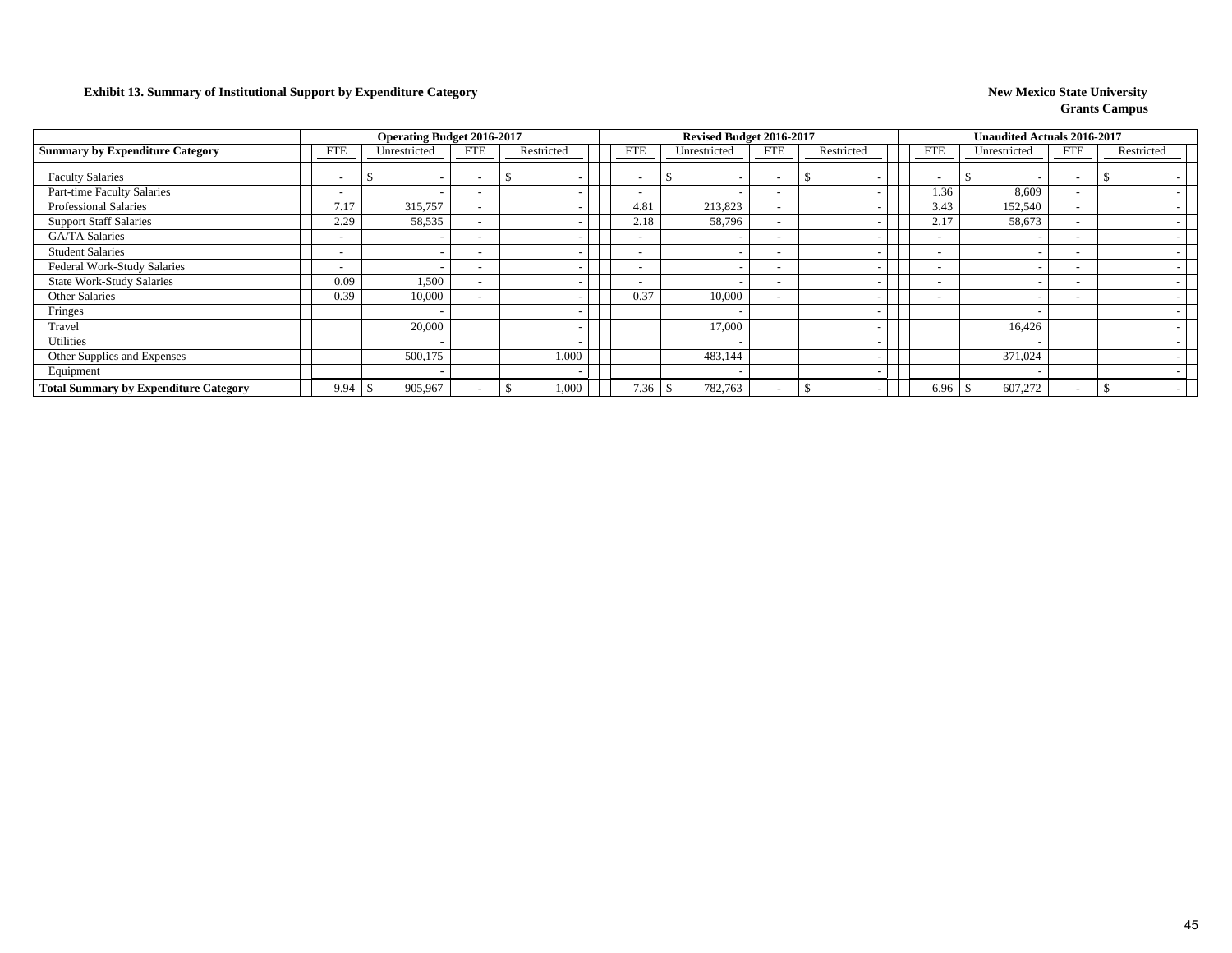|                                                      |                             | <b>Operating Budget 2016-2017</b> |                          |                    |                          | Revised Budget 2016-2017 |                          |                             |                          | <b>Unaudited Actuals 2016-2017</b> |                          |                          |  |
|------------------------------------------------------|-----------------------------|-----------------------------------|--------------------------|--------------------|--------------------------|--------------------------|--------------------------|-----------------------------|--------------------------|------------------------------------|--------------------------|--------------------------|--|
| <b>Executive Management</b>                          | <b>FTE</b>                  | Unrestricted                      | <b>FTE</b>               | Restricted         | <b>FTE</b>               | Unrestricted             | <b>FTE</b>               | Restricted                  | <b>FTE</b>               | Unrestricted                       | <b>FTE</b>               | Restricted               |  |
| <b>Faculty Salaries</b>                              | $\sim$                      | $\mathbf{\hat{S}}$                | $\sim$                   | $\mathbf{\hat{S}}$ | $\mathsf{\$}$<br>$\sim$  |                          | $\sim$                   | $\mathbb{S}$                | $\overline{\phantom{a}}$ | $\mathbf{\hat{S}}$                 | $\sim$                   | $\mathbf{\hat{s}}$       |  |
| Part-time Faculty Salaries                           | $\overline{a}$              | $\overline{a}$                    | $\mathbb{Z}^2$           | $\sim$             | $\mathcal{L}$            |                          | $\mathcal{L}$            | $\sim$                      | $\sim$                   |                                    | $\sim$                   |                          |  |
| <b>Professional Salaries</b>                         | 4.47                        | 196,885                           | $\sim$                   | $\sim$             | 3.46                     | 153,823                  | $\sim$                   | $\sim$                      | 2.21                     | 98,302                             | $\sim$                   |                          |  |
| <b>Support Staff Salaries</b>                        | $\sim$                      |                                   | $\sim$                   | $\sim$             | $\sim$                   |                          | $\sim$                   | $\sim$                      | $\sim$                   |                                    | $\sim$                   |                          |  |
| GA/TA Salaries                                       | $\overline{\phantom{a}}$    | $\overline{\phantom{a}}$          | $\sim$                   | $\sim$             | $\sim$                   |                          | $\sim$                   | $\sim$                      | $\sim$                   | $\overline{\phantom{a}}$           | $\sim$                   |                          |  |
| <b>Student Salaries</b>                              | $\mathcal{L}_{\mathcal{A}}$ | $\sim$                            | $\overline{\phantom{a}}$ | $\sim$             | $\sim$                   |                          | $\sim$                   | $\blacksquare$              | $\sim$                   |                                    | $\sim$                   |                          |  |
| Federal Work-Study Salaries                          | $\sim$                      | $\sim$                            | $\overline{\phantom{a}}$ | $\sim$             | $\overline{\phantom{a}}$ |                          | $\sim$                   | $\sim$                      | $\sim$                   |                                    | $\sim$                   |                          |  |
| State Work-Study Salaries                            | $\sim$                      | $\overline{\phantom{a}}$          | $\sim$                   | $\sim$             | $\sim$                   | $\overline{\phantom{a}}$ | $\sim$                   | $\mathbb{Z}^2$              | $\sim$                   | $\sim$                             | $\sim$                   | $\overline{\phantom{a}}$ |  |
| Other Salaries                                       | $\overline{\phantom{a}}$    | $\overline{\phantom{a}}$          | $\sim$                   | $\sim$             | $\sim$                   | $\overline{\phantom{a}}$ | $\sim$                   | $\sim$                      | $\overline{\phantom{a}}$ | $\overline{a}$                     | $\sim$                   |                          |  |
| Fringes                                              |                             | $\overline{\phantom{a}}$          |                          | $\sim$             |                          | $\overline{\phantom{a}}$ |                          | $\sim$                      |                          | $\overline{\phantom{a}}$           |                          | $\sim$                   |  |
| Travel                                               |                             | 14,000                            |                          | $\sim$             |                          | 14,000                   |                          | $\sim$                      |                          | 15,871                             |                          |                          |  |
| Utilities                                            |                             |                                   |                          | $\sim$             |                          |                          |                          | $\sim$                      |                          |                                    |                          |                          |  |
| Other Supplies and Expenses                          |                             | 26,000                            |                          |                    |                          | 24,000                   |                          | $\overline{\phantom{a}}$    |                          | 16,300                             |                          |                          |  |
| Equipment                                            |                             |                                   |                          | $\sim$             |                          |                          |                          | $\overline{\phantom{a}}$    |                          |                                    |                          |                          |  |
| <b>Total Executive Management</b>                    | 4.47                        | 236,885<br>$\mathbf{\hat{S}}$     |                          | $\mathfrak{S}$     | $\mathcal{S}$<br>3.46    | 191,823                  | $\sim$                   | $\mathbb{S}$<br>$\sim$      | 2.21                     | $\mathcal{S}$<br>130,473           | $\sim$                   | \$                       |  |
| <b>Campus Director's Office</b>                      |                             |                                   |                          |                    |                          |                          |                          |                             |                          |                                    |                          |                          |  |
| <b>Faculty Salaries</b>                              | $\mathcal{L}$               | $\sim$                            | $\overline{\phantom{a}}$ | $\sim$             | $\overline{\phantom{a}}$ |                          | $\sim$                   | $\overline{\phantom{a}}$    | $\sim$                   |                                    | $\sim$                   |                          |  |
| Part-time Faculty Salaries                           | $\sim$                      | $\overline{\phantom{a}}$          | $\sim$                   | $\sim$             | $\sim$                   |                          | $\sim$                   | $\blacksquare$              | $\sim$                   |                                    | $\sim$                   |                          |  |
| Professional Salaries                                | 3.94                        | 173,369                           | $\sim$                   | $\sim$             | 2.93                     | 130,307                  | $\sim$                   | $\sim$                      | 1.62                     | 72,197                             | $\sim$                   |                          |  |
| <b>Support Staff Salaries</b>                        | $\mathcal{L}$               |                                   | $\sim$                   | $\sim$             | $\sim$                   |                          | $\sim$                   | $\sim$                      | $\sim$                   |                                    | $\sim$                   |                          |  |
| GA/TA Salaries                                       | $\overline{\phantom{a}}$    | $\overline{\phantom{a}}$          | $\sim$                   | $\sim$             | $\sim$                   |                          | $\sim$                   | $\sim$                      | $\sim$                   | $\sim$                             | $\sim$                   |                          |  |
| <b>Student Salaries</b>                              | $\sim$                      | $\overline{\phantom{a}}$          | $\sim$                   | $\sim$             | $\sim$                   |                          | $\overline{\phantom{a}}$ | $\sim$                      | $\sim$                   |                                    | $\overline{\phantom{a}}$ |                          |  |
| Federal Work-Study Salaries                          | $\sim$                      | $\sim$                            | $\sim$                   | $\sim$             | $\sim$                   | $\sim$                   | $\sim$                   | $\sim$                      | $\sim$                   | $\overline{\phantom{a}}$           | $\overline{\phantom{a}}$ | $\sim$                   |  |
| State Work-Study Salaries                            | $\sim$                      | $\overline{\phantom{a}}$          | $\sim$                   | $\sim$             | $\sim$                   |                          | $\sim$                   | $\sim$                      | $\overline{\phantom{a}}$ | $\overline{\phantom{a}}$           | $\sim$                   | $\overline{\phantom{a}}$ |  |
| Other Salaries                                       | $\overline{a}$              | $\sim$                            | $\sim$                   | $\sim$             | $\sim$                   | $\sim$                   | $\sim$                   | $\mathbb{Z}^2$              | $\overline{\phantom{a}}$ | $\sim$                             | $\sim$                   | $\sim$                   |  |
| Fringes                                              |                             |                                   |                          | $\sim$             |                          |                          |                          | $\sim$                      |                          |                                    |                          |                          |  |
| Travel                                               |                             | 13,000                            |                          | $\sim$             |                          | 13,000                   |                          | $\overline{\phantom{a}}$    |                          | 15,271                             |                          |                          |  |
| <b>Utilities</b>                                     |                             |                                   |                          |                    |                          |                          |                          | $\sim$                      |                          |                                    |                          |                          |  |
| Other Supplies and Expenses                          |                             | 24,000                            |                          | $\sim$             |                          | 22,000                   |                          | $\sim$                      |                          | 16,114                             |                          |                          |  |
| Equipment                                            |                             |                                   |                          | $\sim$             |                          |                          |                          | $\mathcal{L}_{\mathcal{A}}$ |                          |                                    |                          |                          |  |
| <b>Total Campus Director's Office</b>                | 3.94                        | 210,369                           | $\sim$                   | $\sim$             | 2.93                     | 165,307                  | $\sim$                   | $\sim$                      | 1.62                     | 103,582                            | $\sim$                   |                          |  |
|                                                      |                             |                                   |                          |                    |                          |                          |                          |                             |                          |                                    |                          |                          |  |
| <b>Coordinator for Research &amp; Planning</b>       |                             |                                   |                          |                    |                          |                          |                          |                             |                          |                                    |                          |                          |  |
| <b>Faculty Salaries</b>                              | $\sim$                      | $\overline{\phantom{a}}$          | $\sim$                   | $\sim$             | $\sim$                   |                          | $\sim$                   | $\sim$                      | $\sim$                   |                                    | $\sim$                   |                          |  |
| Part-time Faculty Salaries                           | $\sim$                      | $\overline{\phantom{a}}$          | $\sim$                   | $\sim$             | $\sim$                   |                          | $\sim$                   | $\sim$                      | $\sim$                   |                                    | $\sim$                   |                          |  |
| Professional Salaries                                | 0.53                        | 23,516                            | $\sim$                   | $\sim$             | 0.53                     | 23,516                   | $\sim$                   | $\mathcal{L}$               | 0.59                     | 26,105                             | $\sim$                   |                          |  |
| <b>Support Staff Salaries</b>                        | $\omega$                    |                                   | $\sim$                   | $\sim$             | $\sim$                   |                          | $\sim$                   | $\overline{\phantom{a}}$    | $\sim$                   |                                    | $\sim$                   |                          |  |
| GA/TA Salaries                                       | $\overline{\phantom{a}}$    | $\sim$                            | $\overline{\phantom{a}}$ | $\sim$             | $\overline{\phantom{a}}$ |                          | $\sim$                   | $\overline{\phantom{a}}$    | $\overline{\phantom{a}}$ |                                    | $\sim$                   | $\sim$                   |  |
| <b>Student Salaries</b>                              | $\sim$                      | $\sim$                            | $\sim$                   | $\sim$             | $\sim$                   | $\sim$                   | $\sim$                   | $\mathcal{L}_{\mathcal{A}}$ | $\sim$                   | $\sim$                             | $\overline{\phantom{a}}$ | $\sim$                   |  |
| Federal Work-Study Salaries                          | $\sim$                      | $\overline{\phantom{a}}$          | $\sim$                   | $\sim$             | $\sim$                   | $\overline{\phantom{a}}$ | $\sim$                   | $\mathcal{L}_{\mathcal{A}}$ | $\sim$                   | $\overline{\phantom{a}}$           | $\sim$                   | $\overline{\phantom{a}}$ |  |
| State Work-Study Salaries                            | $\sim$                      | $\sim$                            | $\sim$                   | $\sim$             | $\sim$                   | $\overline{\phantom{a}}$ | $\sim$                   | $\mathcal{L}_{\mathcal{A}}$ | $\overline{\phantom{a}}$ | $\sim$                             | $\sim$                   | $\overline{\phantom{a}}$ |  |
| Other Salaries                                       | $\overline{\phantom{a}}$    | $\overline{\phantom{a}}$          | $\sim$                   | $\sim$             | $\sim$                   | $\overline{\phantom{a}}$ | $\overline{\phantom{a}}$ | $\blacksquare$              | $\sim$                   | $\overline{\phantom{a}}$           | $\sim$                   |                          |  |
| Fringes                                              |                             |                                   |                          | $\sim$             |                          |                          |                          | $\overline{\phantom{a}}$    |                          | $\overline{\phantom{a}}$           |                          |                          |  |
| Travel                                               |                             | 1,000                             |                          | $\sim$             |                          | 1,000                    |                          | $\sim$                      |                          | 600                                |                          |                          |  |
| Utilities                                            |                             |                                   |                          | $\sim$             |                          |                          |                          | $\blacksquare$              |                          |                                    |                          |                          |  |
| Other Supplies and Expenses                          |                             | 2,000                             |                          | $\sim$             |                          | 2,000                    |                          | $\sim$                      |                          | 186                                |                          |                          |  |
| Equipment                                            |                             |                                   |                          | $\sim$             |                          |                          |                          | $\sim$                      |                          |                                    |                          |                          |  |
| <b>Total Coordinator for Research &amp; Planning</b> | 0.53                        | 26,516                            |                          |                    | 0.53                     | 26,516                   |                          | $\overline{a}$              | 0.59                     | 26,891                             |                          |                          |  |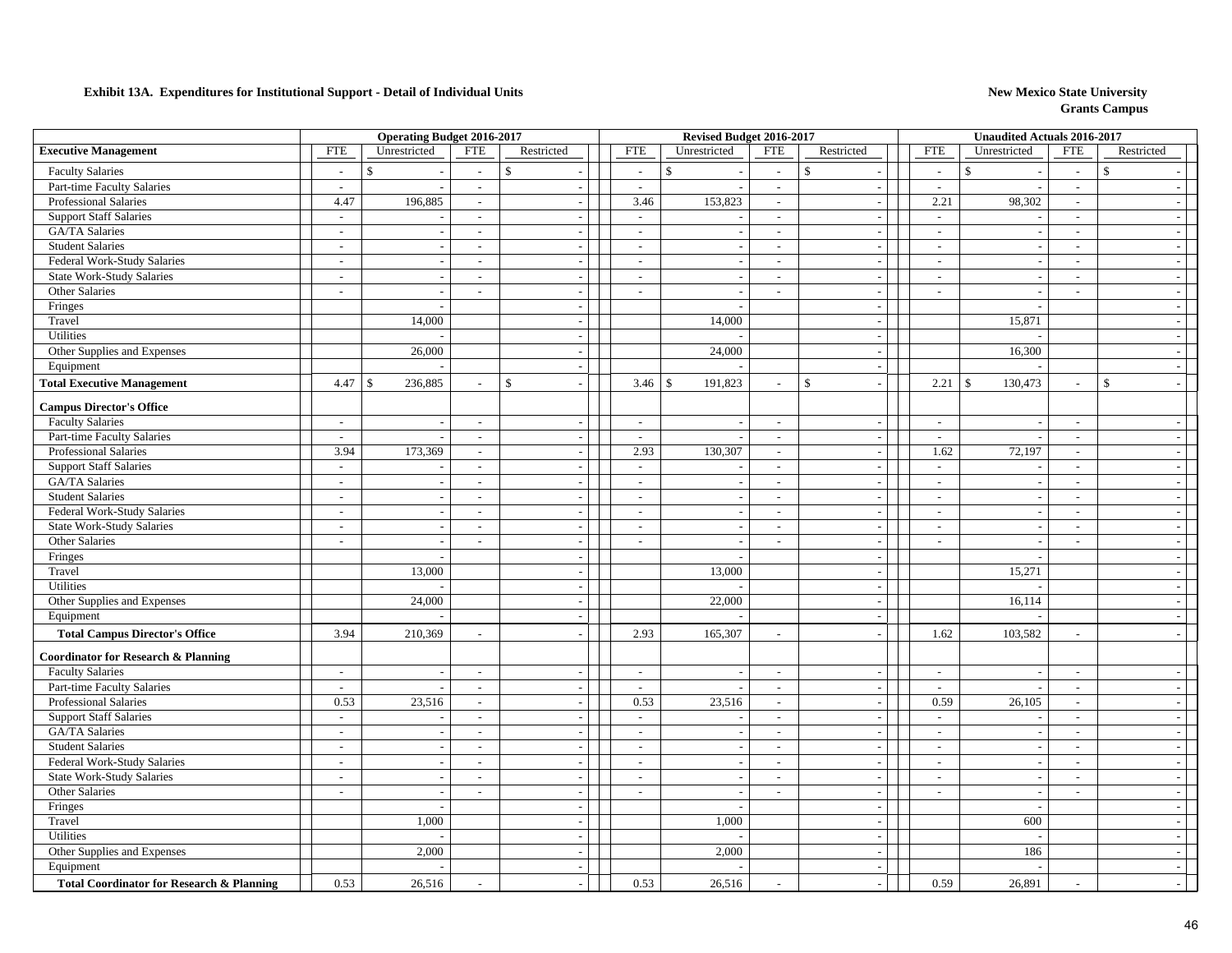|                                     |                          | <b>Operating Budget 2016-2017</b> |                             |                          |                             | Revised Budget 2016-2017 |                             |                                          |                                                | <b>Unaudited Actuals 2016-2017</b> |                          |                          |  |
|-------------------------------------|--------------------------|-----------------------------------|-----------------------------|--------------------------|-----------------------------|--------------------------|-----------------------------|------------------------------------------|------------------------------------------------|------------------------------------|--------------------------|--------------------------|--|
| <b>Fiscal Operations</b>            | ${\rm FTE}$              | Unrestricted                      | <b>FTE</b>                  | Restricted               | <b>FTE</b>                  | Unrestricted             | <b>FTE</b>                  | Restricted                               | <b>FTE</b>                                     | Unrestricted                       | <b>FTE</b>               | Restricted               |  |
| <b>Faculty Salaries</b>             | $\sim$                   | $\mathbf{\hat{S}}$                | $\sim$                      | $\mathcal{S}$            | $\sim$                      | $\mathbb{S}$             | $\sim$                      | $\mathbf{s}$                             | $\mathbf{\hat{S}}$<br>$\overline{\phantom{a}}$ |                                    | $\sim$                   | $\mathbf{\hat{s}}$       |  |
| Part-time Faculty Salaries          | $\sim$                   |                                   | $\mathbb{Z}^2$              | $\overline{a}$           | $\sim$                      | $\overline{a}$           | $\sim$                      | $\bar{\phantom{a}}$                      | $\sim$                                         |                                    | $\mathcal{L}$            |                          |  |
| Professional Salaries               | 2.70                     | 118,872                           | $\sim$                      | $\sim$                   | 1.35                        | 60,000                   | $\mathcal{L}$               | $\overline{\phantom{a}}$                 | 1.22                                           | 54,238                             | $\sim$                   |                          |  |
| <b>Support Staff Salaries</b>       | 2.29                     | 58,535                            | $\sim$                      |                          | 2.18                        | 58,796                   | $\sim$                      | $\sim$                                   | 2.17                                           | 58,673                             | $\sim$                   |                          |  |
| GA/TA Salaries                      | $\omega$                 |                                   | $\sim$                      | $\sim$                   | $\sim$                      |                          | $\mathcal{L}_{\mathcal{A}}$ | $\blacksquare$                           | $\sim$                                         |                                    | $\sim$                   |                          |  |
| <b>Student Salaries</b>             | $\sim$                   | $\sim$                            | $\sim$                      | $\sim$                   | $\sim$                      | $\sim$                   | $\mathcal{L}_{\mathcal{A}}$ | $\blacksquare$                           | $\overline{\phantom{a}}$                       | $\sim$                             | $\sim$                   |                          |  |
| Federal Work-Study Salaries         | $\sim$                   |                                   | $\sim$                      | $\sim$                   | $\overline{\phantom{a}}$    |                          | $\sim$                      | $\mathcal{L}$                            | $\sim$                                         |                                    | $\sim$                   |                          |  |
| <b>State Work-Study Salaries</b>    | 0.09                     | 1,500                             | $\sim$                      | $\sim$                   | $\sim$                      | $\overline{\phantom{a}}$ | $\sim$                      | $\omega$                                 | $\sim$                                         | $\sim$                             | $\sim$                   | $\overline{\phantom{a}}$ |  |
| Other Salaries                      | $\sim$                   | $\overline{\phantom{a}}$          | $\sim$                      | $\sim$                   | $\overline{\phantom{a}}$    | $\overline{\phantom{a}}$ | $\sim$                      | $\sim$                                   | $\overline{\phantom{a}}$                       | $\overline{\phantom{a}}$           | $\overline{\phantom{a}}$ |                          |  |
| Fringes                             |                          | $\overline{\phantom{a}}$          |                             | $\overline{\phantom{a}}$ |                             | $\overline{\phantom{a}}$ |                             | $\sim$                                   |                                                | $\sim$                             |                          | $\sim$                   |  |
| Travel                              |                          | 3,000                             |                             | $\sim$                   |                             | 3,000                    |                             | $\blacksquare$                           |                                                | 452                                |                          |                          |  |
| Utilities                           |                          |                                   |                             | $\sim$                   |                             |                          |                             | $\overline{\phantom{a}}$                 |                                                |                                    |                          |                          |  |
| Other Supplies and Expenses         |                          | 139,931                           |                             | $\sim$                   |                             | 150,031                  |                             | $\overline{\phantom{a}}$                 |                                                | 62,814                             |                          |                          |  |
| Equipment                           |                          |                                   |                             |                          |                             |                          |                             | $\overline{\phantom{a}}$                 |                                                |                                    |                          |                          |  |
| <b>Total Fiscal Operations</b>      | 5.08                     | 321,838<br>$\mathcal{S}$          | $\overline{a}$              | $\mathcal{S}$            | 3.53                        | $\mathbb{S}$<br>271,827  | $\sim$                      | $\mathbb{S}$<br>$\overline{\phantom{a}}$ | 3.39<br>$\mathcal{S}$                          | 176,177                            | $\sim$                   | $\mathbb{S}$             |  |
| <b>Business Office</b>              |                          |                                   |                             |                          |                             |                          |                             |                                          |                                                |                                    |                          |                          |  |
| <b>Faculty Salaries</b>             | $\omega$                 | $\sim$                            | $\sim$                      | $\sim$                   | $\sim$                      | $\sim$                   | $\sim$                      | $\sim$                                   | $\sim$                                         |                                    | $\sim$                   |                          |  |
| Part-time Faculty Salaries          | $\sim$                   |                                   | $\sim$                      |                          | $\sim$                      | $\overline{\phantom{a}}$ | $\sim$                      | $\overline{\phantom{a}}$                 | $\sim$                                         |                                    | $\sim$                   |                          |  |
| <b>Professional Salaries</b>        | 2.70                     | 118,872                           | $\sim$                      | $\sim$                   | 1.35                        | 60,000                   | $\mathbb{Z}^2$              | $\overline{\phantom{a}}$                 | 1.22                                           | 54,238                             | $\sim$                   |                          |  |
| <b>Support Staff Salaries</b>       | 2.29                     | 58,535                            | $\mathcal{L}_{\mathcal{A}}$ |                          | 2.18                        | 58,796                   | $\sim$                      | $\blacksquare$                           | 2.17                                           | 58,673                             | $\sim$                   |                          |  |
| GA/TA Salaries                      | $\sim$                   | $\sim$                            | $\sim$                      | $\overline{\phantom{a}}$ | $\sim$                      | $\overline{\phantom{a}}$ | $\sim$                      | $\blacksquare$                           | $\sim$                                         |                                    | $\sim$                   |                          |  |
| <b>Student Salaries</b>             | $\sim$                   |                                   | $\sim$                      | $\sim$                   | $\sim$                      |                          | $\sim$                      | $\sim$                                   | $\sim$                                         |                                    | $\sim$                   |                          |  |
| Federal Work-Study Salaries         | $\overline{\phantom{a}}$ |                                   | $\sim$                      | $\overline{\phantom{a}}$ | $\sim$                      | $\sim$                   | $\sim$                      | $\mathcal{L}_{\mathcal{A}}$              | $\overline{\phantom{a}}$                       | $\sim$                             | $\sim$                   | $\overline{\phantom{a}}$ |  |
| <b>State Work-Study Salaries</b>    | 0.09                     | 1,500                             | $\sim$                      | $\overline{\phantom{a}}$ | $\sim$                      | $\overline{\phantom{a}}$ | $\sim$                      | $\sim$                                   | $\overline{\phantom{a}}$                       | $\overline{\phantom{a}}$           | $\sim$                   | $\overline{\phantom{a}}$ |  |
| Other Salaries                      | $\sim$                   | $\sim$                            | $\sim$                      | $\sim$                   | $\sim$                      | $\overline{\phantom{a}}$ | $\sim$                      | $\mathcal{L}_{\mathcal{A}}$              | $\sim$                                         | $\sim$                             | $\sim$                   | $\sim$                   |  |
| Fringes                             |                          |                                   |                             |                          |                             |                          |                             | $\sim$                                   |                                                |                                    |                          |                          |  |
| Travel                              |                          | 3,000                             |                             | $\overline{\phantom{a}}$ |                             | 3,000                    |                             | $\overline{\phantom{a}}$                 |                                                | 452                                |                          |                          |  |
| Utilities                           |                          |                                   |                             |                          |                             |                          |                             | $\overline{\phantom{a}}$                 |                                                |                                    |                          |                          |  |
| Other Supplies and Expenses         |                          | 24,931                            |                             | $\sim$                   |                             | 20,031                   |                             | $\blacksquare$                           |                                                | 9,414                              |                          |                          |  |
| Equipment                           |                          |                                   |                             | $\sim$                   |                             |                          |                             | $\sim$                                   |                                                |                                    |                          | $\overline{\phantom{a}}$ |  |
| <b>Total Business Office</b>        | 5.08                     | 206,838                           | $\sim$                      |                          | 3.53                        | 141,827                  | $\overline{\phantom{a}}$    | $\sim$                                   | 3.39                                           | 122,777                            |                          |                          |  |
| <b>Uncollectible Accounts</b>       |                          |                                   |                             |                          |                             |                          |                             |                                          |                                                |                                    |                          |                          |  |
| <b>Faculty Salaries</b>             | $\sim$                   | $\overline{a}$                    | $\sim$                      |                          | $\sim$                      |                          | $\sim$                      | $\sim$                                   | $\sim$                                         | $\overline{\phantom{a}}$           | $\sim$                   |                          |  |
| Part-time Faculty Salaries          | $\sim$                   | $\sim$                            | $\mathcal{L}_{\mathcal{A}}$ | $\overline{\phantom{a}}$ | $\sim$                      | $\overline{\phantom{a}}$ | $\sim$                      | $\sim$                                   | $\sim$                                         | $\overline{\phantom{a}}$           | $\sim$                   |                          |  |
| Professional Salaries               | $\sim$                   | $\sim$                            | $\sim$                      |                          | $\overline{a}$              |                          | $\sim$                      | $\mathcal{L}_{\mathcal{A}}$              | $\sim$                                         | $\overline{\phantom{a}}$           | $\sim$                   |                          |  |
| <b>Support Staff Salaries</b>       | $\sim$                   | $\sim$                            | $\sim$                      | $\overline{\phantom{a}}$ | $\mathcal{L}_{\mathcal{A}}$ | $\overline{\phantom{a}}$ | $\mathbb{Z}^2$              | $\sim$                                   | $\overline{\phantom{a}}$                       | $\overline{\phantom{a}}$           | $\sim$                   |                          |  |
| GA/TA Salaries                      | $\sim$                   | $\sim$                            | $\overline{\phantom{a}}$    | $\sim$                   | $\sim$                      |                          | $\sim$                      | $\overline{\phantom{a}}$                 | $\overline{\phantom{a}}$                       | $\overline{\phantom{a}}$           | $\sim$                   | $\sim$                   |  |
| <b>Student Salaries</b>             | $\sim$                   | $\overline{\phantom{a}}$          | $\overline{\phantom{a}}$    | $\sim$                   | $\overline{\phantom{a}}$    | $\sim$                   | $\sim$                      | $\mathcal{L}_{\mathcal{A}}$              | $\overline{\phantom{a}}$                       | $\sim$                             | $\overline{\phantom{a}}$ | $\overline{\phantom{a}}$ |  |
| Federal Work-Study Salaries         | $\sim$                   | $\sim$                            | $\sim$                      | $\sim$                   | $\overline{\phantom{a}}$    | $\overline{\phantom{a}}$ | $\sim$                      | $\sim$                                   | $\sim$                                         | $\overline{\phantom{a}}$           | $\sim$                   |                          |  |
| State Work-Study Salaries           | $\sim$                   | $\overline{\phantom{a}}$          | $\sim$                      | $\sim$                   | $\mathbb{L}$                | $\overline{\phantom{a}}$ | $\sim$                      | $\blacksquare$                           | $\sim$                                         | $\overline{\phantom{a}}$           | $\sim$                   | $\overline{\phantom{0}}$ |  |
| Other Salaries                      | $\sim$                   | $\overline{\phantom{a}}$          | $\overline{\phantom{a}}$    | $\sim$                   | $\sim$                      | $\overline{\phantom{a}}$ | $\sim$                      | $\mathcal{L}_{\mathcal{A}}$              | $\overline{\phantom{a}}$                       | $\overline{\phantom{a}}$           | $\overline{\phantom{a}}$ |                          |  |
| Fringes                             |                          | $\overline{\phantom{a}}$          |                             | $\overline{\phantom{a}}$ |                             | $\overline{\phantom{a}}$ |                             | $\overline{\phantom{a}}$                 |                                                | $\overline{\phantom{a}}$           |                          |                          |  |
| Travel                              |                          |                                   |                             |                          |                             |                          |                             | $\overline{\phantom{a}}$                 |                                                |                                    |                          |                          |  |
| Utilities                           |                          |                                   |                             | $\sim$                   |                             | $\overline{\phantom{a}}$ |                             | $\blacksquare$                           |                                                |                                    |                          |                          |  |
| Other Supplies and Expenses         |                          | 115,000                           |                             | $\sim$                   |                             | 130,000                  |                             | $\sim$                                   |                                                | 53,400                             |                          |                          |  |
| Equipment                           |                          |                                   |                             | $\sim$                   |                             |                          |                             | $\sim$                                   |                                                |                                    |                          |                          |  |
|                                     |                          |                                   |                             |                          |                             |                          |                             |                                          |                                                |                                    |                          |                          |  |
| <b>Total Uncollectible Accounts</b> | $\sim$                   | 115,000                           |                             |                          | $\overline{a}$              | 130,000                  |                             | $\overline{\phantom{a}}$                 |                                                | 53,400                             |                          |                          |  |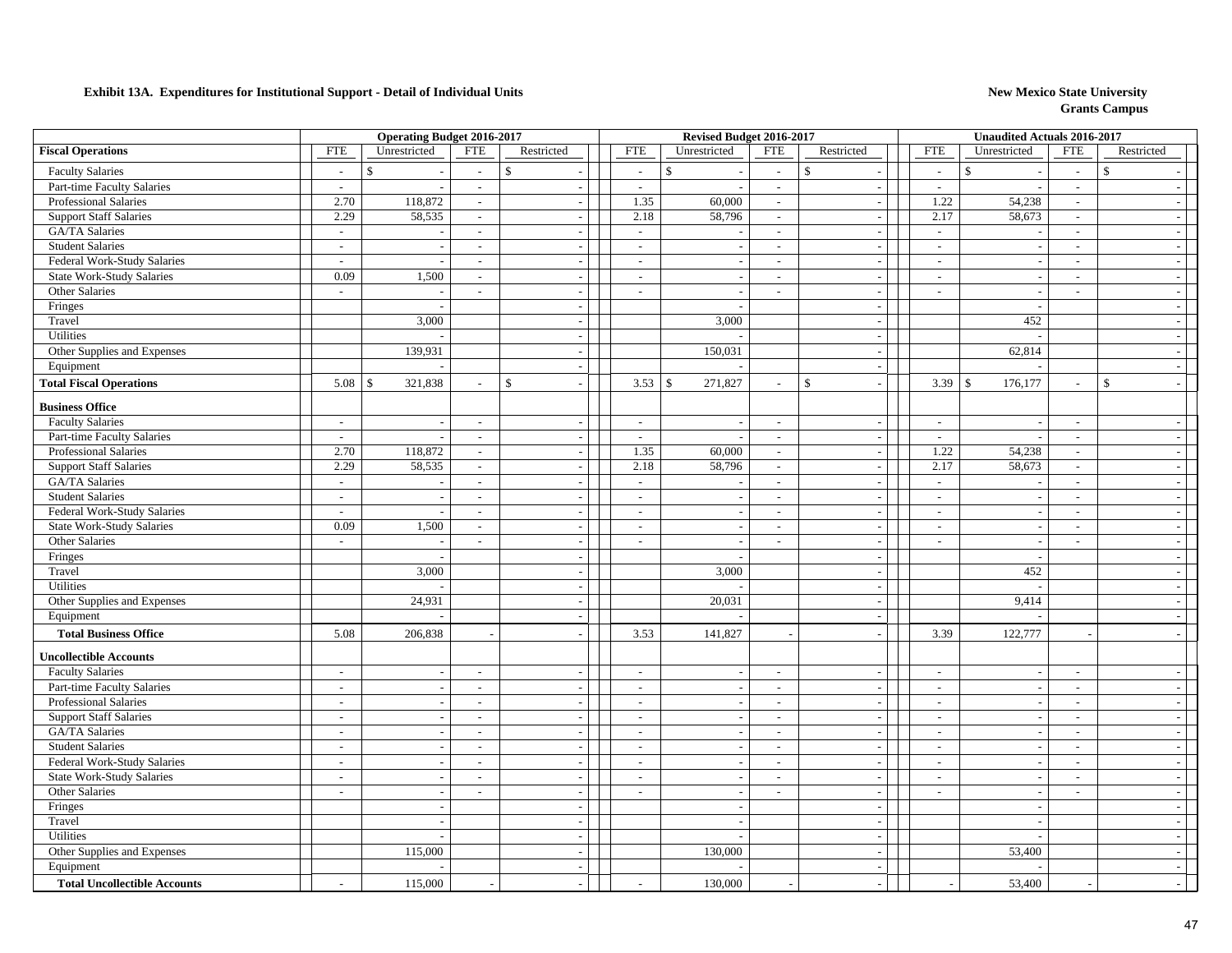|                                                      |                             | <b>Operating Budget 2016-2017</b> |                          |                          |                          | Revised Budget 2016-2017 |                          |                              |                          | <b>Unaudited Actuals 2016-2017</b> |                          |                          |
|------------------------------------------------------|-----------------------------|-----------------------------------|--------------------------|--------------------------|--------------------------|--------------------------|--------------------------|------------------------------|--------------------------|------------------------------------|--------------------------|--------------------------|
| <b>General Admin &amp; Logistical Services</b>       | <b>FTE</b>                  | Unrestricted                      | <b>FTE</b>               | Restricted               | <b>FTE</b>               | Unrestricted             | <b>FTE</b>               | Restricted                   | <b>FTE</b>               | Unrestricted                       | <b>FTE</b>               | Restricted               |
| <b>Faculty Salaries</b>                              | $\overline{a}$              | $\mathbb{S}$                      | $\sim$                   | $\mathcal{S}$            | $\overline{\phantom{a}}$ | \$                       | $\sim$                   | $\mathbb{S}$                 | $\mathcal{S}$<br>$\sim$  |                                    | $\sim$                   | $\mathbb{S}$             |
| Part-time Faculty Salaries                           | $\sim$                      | $\sim$                            | $\sim$                   | $\sim$                   | $\sim$                   | $\overline{\phantom{a}}$ | $\sim$                   | $\mathcal{L}$                | 1.36                     | 8,609                              | $\sim$                   |                          |
| Professional Salaries                                | $\overline{\phantom{a}}$    | $\overline{\phantom{a}}$          | $\sim$                   | $\sim$                   | $\sim$                   |                          | $\sim$                   | $\sim$                       |                          |                                    | $\sim$                   |                          |
| <b>Support Staff Salaries</b>                        | $\sim$                      | $\sim$                            | $\sim$                   | $\sim$                   | $\sim$                   |                          | $\sim$                   | $\mathcal{L}$                | $\overline{a}$           | $\overline{\phantom{a}}$           | $\sim$                   |                          |
| GA/TA Salaries                                       | $\sim$                      | $\sim$                            | $\sim$                   | $\sim$                   | $\sim$                   |                          | $\sim$                   | $\sim$                       | ÷.                       | $\overline{\phantom{a}}$           | $\sim$                   |                          |
| <b>Student Salaries</b>                              | $\overline{\phantom{a}}$    | $\sim$                            | $\overline{\phantom{a}}$ | $\sim$                   | $\overline{\phantom{a}}$ | $\overline{a}$           | $\sim$                   | $\mathcal{L}_{\mathcal{A}}$  | $\overline{\phantom{a}}$ | $\overline{\phantom{a}}$           | $\sim$                   | $\overline{\phantom{a}}$ |
| Federal Work-Study Salaries                          | $\sim$                      | $\overline{\phantom{a}}$          | $\sim$                   | $\sim$                   | $\sim$                   | $\overline{\phantom{a}}$ | $\sim$                   | $\mathcal{L}_{\mathcal{A}}$  | $\sim$                   | $\overline{\phantom{a}}$           | $\sim$                   | $\sim$                   |
| <b>State Work-Study Salaries</b>                     | $\sim$                      | $\overline{\phantom{a}}$          | $\sim$                   | $\sim$                   | $\sim$                   | $\overline{\phantom{a}}$ | $\sim$                   | $\mathcal{L}_{\mathcal{A}}$  | $\overline{\phantom{a}}$ | $\sim$                             | $\sim$                   | $\overline{\phantom{a}}$ |
| Other Salaries                                       | 0.39                        | 10,000                            | $\sim$                   | $\sim$                   | 0.37                     | 10,000                   | $\overline{\phantom{a}}$ | $\sim$                       |                          | $\overline{\phantom{a}}$           | $\overline{\phantom{a}}$ |                          |
| Fringes                                              |                             |                                   |                          | $\sim$                   |                          |                          |                          | $\sim$                       |                          | $\overline{\phantom{a}}$           |                          | $\overline{\phantom{a}}$ |
| Travel                                               |                             | 3,000                             |                          | $\sim$                   |                          |                          |                          | $\blacksquare$               |                          |                                    |                          |                          |
| <b>Utilities</b>                                     |                             |                                   |                          | $\sim$                   |                          |                          |                          | $\sim$                       |                          |                                    |                          |                          |
| Other Supplies and Expenses                          |                             | 292,744                           |                          | $\mathbb{Z}^2$           |                          | 282,700                  |                          | $\mathcal{L}$                |                          | 270,945                            |                          |                          |
| Equipment                                            |                             |                                   |                          | $\sim$                   |                          |                          |                          | $\sim$                       |                          |                                    |                          |                          |
| <b>Total General Admin &amp; Logistical Services</b> | 0.39                        | 305,744<br>$\mathbb{S}$           | $\overline{\phantom{a}}$ | $\mathcal{S}$<br>$\sim$  | 0.37                     | $\mathsf{\$}$<br>292,700 | $\sim$                   | $\mathbf{\hat{S}}$<br>$\sim$ | $1.36$ \$                | 279,554                            | $\overline{a}$           | $\mathbf{s}$             |
| <b>County Administrative Tax Levy</b>                |                             |                                   |                          |                          |                          |                          |                          |                              |                          |                                    |                          |                          |
| <b>Faculty Salaries</b>                              | $\mathcal{L}_{\mathcal{A}}$ | $\sim$                            | $\sim$                   | $\sim$                   | $\sim$                   | $\overline{a}$           | $\sim$                   | $\sim$                       | $\sim$                   | $\overline{\phantom{a}}$           | $\sim$                   |                          |
| Part-time Faculty Salaries                           | $\sim$                      | $\sim$                            | $\sim$                   | $\sim$                   | $\overline{a}$           | $\overline{\phantom{a}}$ | $\sim$                   | $\mathcal{L}$                | $\overline{a}$           | $\overline{\phantom{a}}$           | $\sim$                   |                          |
| Professional Salaries                                | $\mathcal{L}$               | $\sim$                            | $\sim$                   | $\sim$                   | $\sim$                   | $\overline{\phantom{a}}$ | $\sim$                   | $\sim$                       | $\sim$                   | $\overline{\phantom{a}}$           | $\overline{\phantom{a}}$ |                          |
| <b>Support Staff Salaries</b>                        | $\sim$                      | $\sim$                            | $\sim$                   | $\sim$                   | $\sim$                   |                          | $\sim$                   | $\mathcal{L}_{\mathcal{A}}$  | $\sim$                   | $\overline{\phantom{a}}$           | $\sim$                   |                          |
| GA/TA Salaries                                       | $\overline{\phantom{a}}$    | $\sim$                            | $\sim$                   | $\sim$                   | $\sim$                   | $\sim$                   | $\sim$                   | $\sim$                       | $\sim$                   | $\overline{\phantom{a}}$           | $\sim$                   | $\sim$                   |
| <b>Student Salaries</b>                              | $\sim$                      | $\sim$                            | $\sim$                   | $\sim$                   | $\sim$                   |                          | $\sim$                   | $\mathcal{L}_{\mathcal{A}}$  | $\sim$                   | $\sim$                             | $\sim$                   | $\sim$                   |
| Federal Work-Study Salaries                          | $\sim$                      | $\sim$                            | $\sim$                   | $\sim$                   | $\sim$                   | $\overline{\phantom{a}}$ | $\sim$                   | $\sim$                       | $\sim$                   | $\overline{\phantom{a}}$           | $\sim$                   | $\sim$                   |
| <b>State Work-Study Salaries</b>                     | $\overline{a}$              | $\overline{\phantom{a}}$          | $\sim$                   | $\sim$                   | $\sim$                   |                          | $\overline{\phantom{a}}$ | $\mathcal{L}$                | $\sim$                   | $\overline{\phantom{a}}$           | $\overline{\phantom{a}}$ | $\overline{\phantom{a}}$ |
| Other Salaries                                       | $\overline{\phantom{a}}$    | $\sim$                            | $\sim$                   | $\sim$                   | $\sim$                   | $\overline{a}$           | $\sim$                   | $\mathbb{L}^+$               | $\sim$                   | $\overline{\phantom{a}}$           | $\overline{\phantom{a}}$ | $\overline{\phantom{a}}$ |
| Fringes                                              |                             | $\sim$                            |                          |                          |                          |                          |                          | $\blacksquare$               |                          |                                    |                          |                          |
| Travel                                               |                             | $\overline{\phantom{a}}$          |                          | $\sim$                   |                          | $\overline{a}$           |                          | $\blacksquare$               |                          |                                    |                          |                          |
| <b>Utilities</b>                                     |                             | $\overline{a}$                    |                          | $\sim$                   |                          |                          |                          | $\mathcal{L}$                |                          |                                    |                          |                          |
| Other Supplies and Expenses                          |                             | 7,000                             |                          | $\sim$                   |                          | 8,500                    |                          | $\mathcal{L}_{\mathcal{A}}$  |                          | 5,164                              |                          |                          |
| Equipment                                            |                             | $\sim$                            |                          | $\sim$                   |                          |                          |                          | $\sim$                       |                          |                                    |                          |                          |
| <b>Total County Administrative Tax Levy</b>          |                             | 7,000                             |                          | $\sim$                   |                          | 8,500                    |                          | $\sim$                       |                          | 5,164                              |                          |                          |
| <b>Main Campus Overhead</b>                          |                             |                                   |                          |                          |                          |                          |                          |                              |                          |                                    |                          |                          |
| <b>Faculty Salaries</b>                              | $\sim$                      | $\sim$                            | $\sim$                   | $\sim$                   | $\sim$                   |                          | $\sim$                   | $\sim$                       | $\overline{a}$           | $\overline{\phantom{a}}$           | $\sim$                   |                          |
| Part-time Faculty Salaries                           | $\sim$                      | $\sim$                            | $\sim$                   | $\sim$                   | $\sim$                   | $\overline{\phantom{a}}$ | $\sim$                   | $\sim$                       | $\sim$                   | $\overline{\phantom{a}}$           | $\sim$                   |                          |
| Professional Salaries                                | $\sim$                      | $\sim$                            | $\sim$                   | $\sim$                   | $\sim$                   |                          | $\sim$                   | $\sim$                       | $\sim$                   | $\overline{\phantom{a}}$           | $\sim$                   |                          |
| <b>Support Staff Salaries</b>                        | $\sim$                      | $\overline{\phantom{a}}$          | $\overline{\phantom{a}}$ | $\sim$                   | $\overline{\phantom{a}}$ |                          | $\sim$                   | $\sim$                       | $\overline{\phantom{a}}$ | $\overline{\phantom{a}}$           | $\sim$                   |                          |
| GA/TA Salaries                                       | $\sim$                      | $\sim$                            | $\overline{\phantom{a}}$ | $\sim$                   | $\overline{\phantom{a}}$ |                          | $\sim$                   | $\sim$                       | $\overline{\phantom{a}}$ | $\overline{\phantom{a}}$           | $\overline{\phantom{a}}$ |                          |
| <b>Student Salaries</b>                              | $\mathcal{L}_{\mathcal{A}}$ | $\sim$                            | $\overline{\phantom{a}}$ | $\sim$                   | $\sim$                   | $\overline{\phantom{a}}$ | $\sim$                   | $\sim$                       | $\sim$                   | $\overline{\phantom{a}}$           | $\overline{\phantom{a}}$ | $\sim$                   |
| Federal Work-Study Salaries                          | $\overline{a}$              | $\sim$                            | $\overline{\phantom{0}}$ | $\sim$                   | $\sim$                   | $\overline{\phantom{a}}$ | $\overline{\phantom{a}}$ | $\mathcal{L}$                | $\sim$                   | $\overline{\phantom{a}}$           | $\overline{\phantom{a}}$ |                          |
| <b>State Work-Study Salaries</b>                     | $\sim$                      | $\sim$                            | $\sim$                   | $\sim$                   | $\sim$                   | $\overline{\phantom{a}}$ | $\sim$                   | $\mathcal{L}_{\mathcal{A}}$  | $\sim$                   | $\sim$                             | $\sim$                   | $\overline{\phantom{a}}$ |
| Other Salaries                                       | $\overline{\phantom{a}}$    | $\overline{\phantom{a}}$          | $\sim$                   | $\sim$                   | $\sim$                   | $\overline{\phantom{a}}$ | $\overline{\phantom{a}}$ | $\blacksquare$               | $\sim$                   | $\overline{\phantom{a}}$           | $\overline{\phantom{a}}$ |                          |
| Fringes                                              |                             | $\sim$                            |                          | $\sim$                   |                          | $\overline{a}$           |                          | $\blacksquare$               |                          | $\overline{\phantom{a}}$           |                          |                          |
| Travel                                               |                             | $\sim$                            |                          | $\sim$                   |                          |                          |                          | $\mathcal{L}$                |                          |                                    |                          |                          |
| Utilities                                            |                             | $\sim$                            |                          | $\overline{\phantom{a}}$ |                          |                          |                          | $\overline{\phantom{a}}$     |                          |                                    |                          |                          |
| Other Supplies and Expenses                          |                             | 249,200                           |                          | $\sim$                   |                          | 249,200                  |                          | $\sim$                       |                          | 249,200                            |                          |                          |
| Equipment                                            |                             |                                   |                          | $\sim$                   |                          |                          |                          | $\sim$                       |                          |                                    |                          |                          |
| <b>Total Main Campus Overhead</b>                    |                             | 249,200                           |                          | $\sim$                   |                          | 249,200                  |                          |                              |                          | 249,200                            |                          |                          |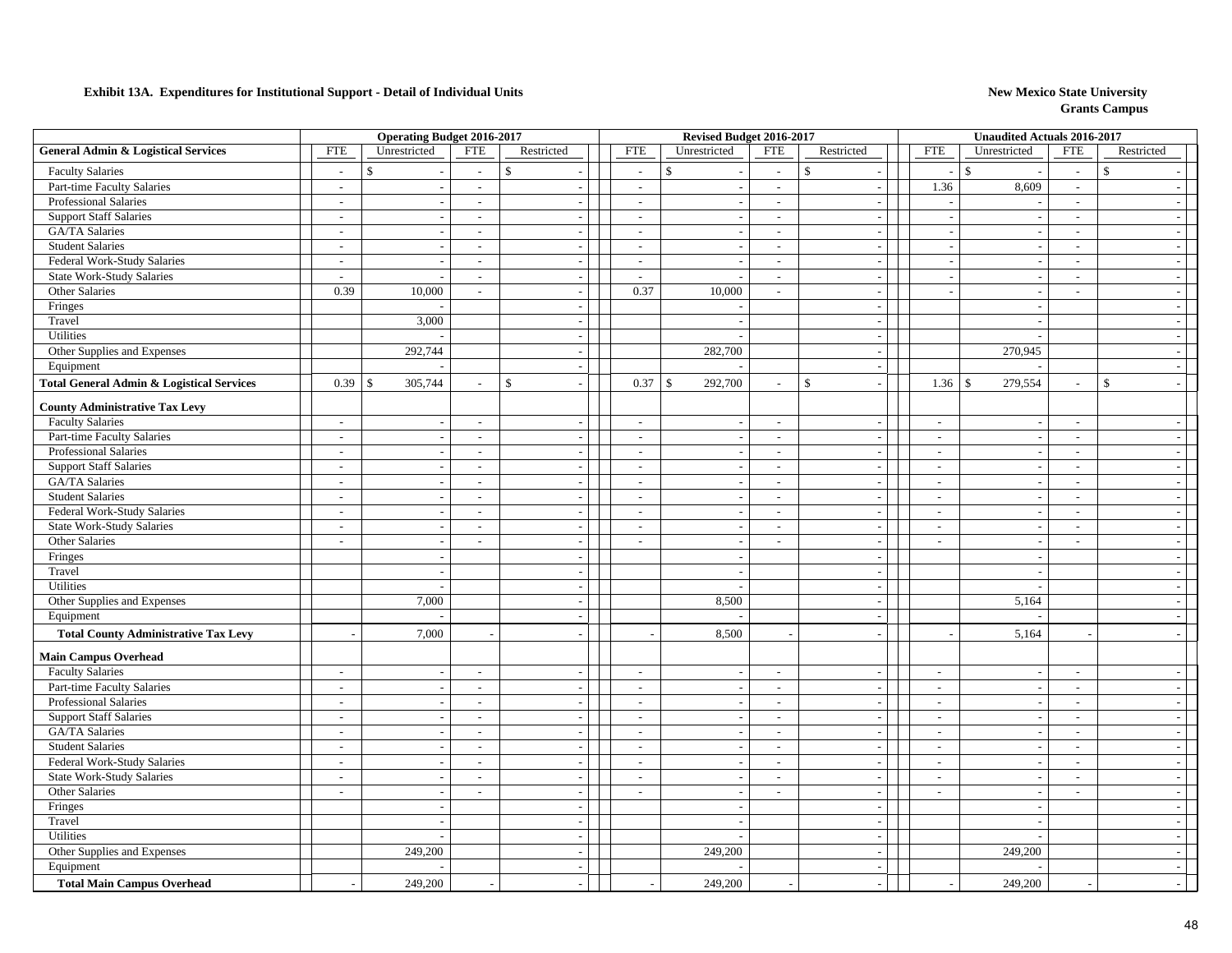|                                                |                          | <b>Operating Budget 2016-2017</b> |                          |                          |                          | Revised Budget 2016-2017 |                          |                          |                          | <b>Unaudited Actuals 2016-2017</b> |                          |            |
|------------------------------------------------|--------------------------|-----------------------------------|--------------------------|--------------------------|--------------------------|--------------------------|--------------------------|--------------------------|--------------------------|------------------------------------|--------------------------|------------|
| <b>General Admin &amp; Logistical Services</b> | <b>FTE</b>               | Unrestricted                      | <b>FTE</b>               | Restricted               | <b>FTE</b>               | Unrestricted             | <b>FTE</b>               | Restricted               | <b>FTE</b>               | Unrestricted                       | <b>FTE</b>               | Restricted |
| <b>Professional Development</b>                |                          |                                   |                          |                          |                          |                          |                          |                          |                          |                                    |                          |            |
| <b>Faculty Salaries</b>                        | $\sim$                   | $\overline{\phantom{a}}$          | $\overline{\phantom{a}}$ |                          | $\overline{\phantom{a}}$ | $\overline{\phantom{a}}$ | $\sim$                   | $\overline{\phantom{a}}$ | $\overline{\phantom{a}}$ |                                    | $\overline{\phantom{a}}$ |            |
| Part-time Faculty Salaries                     | $\overline{\phantom{0}}$ | $\sim$                            | $\blacksquare$           | $\overline{\phantom{a}}$ | $\overline{\phantom{a}}$ | . .                      | $\overline{\phantom{a}}$ | $\overline{\phantom{a}}$ | $\overline{\phantom{a}}$ |                                    | $\overline{\phantom{0}}$ |            |
| Professional Salaries                          | $\overline{\phantom{0}}$ | $\sim$                            | $\blacksquare$           |                          | $\overline{\phantom{a}}$ | $\overline{\phantom{a}}$ | $\overline{\phantom{a}}$ | $\overline{\phantom{a}}$ | $\overline{\phantom{a}}$ |                                    | $\overline{\phantom{a}}$ |            |
| <b>Support Staff Salaries</b>                  |                          | $\sim$                            | $\sim$                   |                          | $\overline{\phantom{a}}$ |                          | $\overline{\phantom{a}}$ | $\overline{\phantom{a}}$ | $\overline{\phantom{a}}$ |                                    |                          |            |
| <b>GA/TA Salaries</b>                          |                          |                                   |                          |                          |                          |                          | ٠                        |                          | $\sim$                   |                                    |                          |            |
| <b>Student Salaries</b>                        | $\overline{\phantom{a}}$ |                                   | $\blacksquare$           |                          | $\overline{\phantom{a}}$ |                          | $\overline{\phantom{a}}$ | $\overline{\phantom{a}}$ | $\sim$                   |                                    | $\overline{\phantom{a}}$ |            |
| Federal Work-Study Salaries                    |                          |                                   |                          |                          |                          |                          | $\overline{\phantom{a}}$ | $\overline{\phantom{a}}$ | $\overline{\phantom{a}}$ |                                    |                          |            |
| State Work-Study Salaries                      | $\overline{\phantom{a}}$ | $\overline{a}$                    | $\sim$                   |                          | $\overline{\phantom{a}}$ |                          | $\overline{\phantom{a}}$ | $\overline{\phantom{a}}$ | $\overline{\phantom{a}}$ |                                    | $\overline{\phantom{a}}$ |            |
| Other Salaries                                 | $\overline{\phantom{a}}$ | $\blacksquare$                    | $\overline{\phantom{a}}$ |                          | $\overline{\phantom{a}}$ |                          | $\overline{\phantom{a}}$ | $\overline{\phantom{a}}$ | $\overline{\phantom{a}}$ |                                    | $\overline{\phantom{0}}$ |            |
| Fringes                                        |                          | $\overline{\phantom{a}}$          |                          |                          |                          |                          |                          | $\overline{\phantom{a}}$ |                          |                                    |                          |            |
| Travel                                         |                          | 3,000                             |                          |                          |                          |                          |                          | $\overline{\phantom{a}}$ |                          |                                    |                          |            |
| Utilities                                      |                          |                                   |                          |                          |                          |                          |                          | $\overline{\phantom{a}}$ |                          |                                    |                          |            |
| Other Supplies and Expenses                    |                          | 11,544                            |                          |                          |                          |                          |                          | $\overline{\phantom{a}}$ |                          |                                    |                          |            |
| Equipment                                      |                          |                                   |                          |                          |                          |                          |                          | $\overline{\phantom{a}}$ |                          |                                    |                          |            |
| <b>Total Professional Development</b>          |                          | 14,544                            |                          |                          |                          |                          |                          |                          |                          |                                    |                          |            |
| <b>Publications/Advertising</b>                |                          |                                   |                          |                          |                          |                          |                          |                          |                          |                                    |                          |            |
| <b>Faculty Salaries</b>                        | $\overline{\phantom{a}}$ | $\overline{a}$                    | $\overline{\phantom{a}}$ |                          | $\sim$                   |                          | $\overline{\phantom{a}}$ | $\overline{\phantom{a}}$ | $\overline{\phantom{a}}$ |                                    |                          |            |
| Part-time Faculty Salaries                     | $\overline{\phantom{a}}$ | $\overline{a}$                    | $\overline{a}$           |                          | $\overline{\phantom{a}}$ |                          | $\sim$                   | $\overline{\phantom{a}}$ | 1.36                     | 8,609                              | $\sim$                   |            |
| <b>Professional Salaries</b>                   | $\sim$                   | $\overline{\phantom{a}}$          | $\overline{\phantom{a}}$ |                          | $\overline{\phantom{a}}$ |                          | $\sim$                   | $\overline{\phantom{a}}$ | $\overline{\phantom{a}}$ |                                    | $\sim$                   |            |
| <b>Support Staff Salaries</b>                  | $\overline{\phantom{a}}$ | $\overline{\phantom{a}}$          | $\overline{\phantom{a}}$ |                          | $\overline{\phantom{a}}$ | $\overline{\phantom{a}}$ | $\overline{\phantom{a}}$ | $\overline{\phantom{a}}$ | $\overline{\phantom{a}}$ | $\overline{\phantom{a}}$           | $\overline{\phantom{a}}$ |            |
| GA/TA Salaries                                 | $\overline{\phantom{0}}$ | $\overline{\phantom{a}}$          | $\blacksquare$           |                          | $\overline{\phantom{a}}$ | $\overline{\phantom{a}}$ | $\overline{\phantom{a}}$ | $\overline{\phantom{a}}$ | $\overline{\phantom{a}}$ |                                    | $\overline{\phantom{a}}$ |            |
| <b>Student Salaries</b>                        | $\sim$                   | $\sim$                            | $\sim$                   |                          | $\overline{\phantom{a}}$ |                          | $\overline{\phantom{a}}$ | $\overline{\phantom{a}}$ | $\sim$                   |                                    | $\overline{\phantom{a}}$ |            |
| Federal Work-Study Salaries                    | $\sim$                   | $\overline{\phantom{a}}$          | $\sim$                   |                          | $\overline{\phantom{a}}$ |                          | $\overline{\phantom{a}}$ | $\overline{\phantom{a}}$ | $\overline{\phantom{a}}$ |                                    | $\overline{\phantom{a}}$ |            |
| State Work-Study Salaries                      | $\sim$                   |                                   | $\sim$                   |                          | $\overline{\phantom{a}}$ |                          | $\sim$                   | $\sim$                   | $\overline{\phantom{a}}$ |                                    | $\overline{\phantom{a}}$ |            |
| Other Salaries                                 | 0.39                     | 10,000                            | $\sim$                   |                          | 0.37                     | 10,000                   | $\sim$                   | $\overline{\phantom{a}}$ | $\overline{\phantom{a}}$ |                                    |                          |            |
| Fringes                                        |                          |                                   |                          |                          |                          |                          |                          | $\overline{\phantom{a}}$ |                          |                                    |                          |            |
| Travel                                         |                          | $\sim$                            |                          | $\overline{\phantom{a}}$ |                          |                          |                          | $\overline{\phantom{a}}$ |                          |                                    |                          |            |
| Utilities                                      |                          | $\overline{a}$                    |                          | $\overline{\phantom{a}}$ |                          |                          |                          | $\overline{\phantom{a}}$ |                          |                                    |                          |            |
| Other Supplies and Expenses                    |                          | 25,000                            |                          |                          |                          | 25,000                   |                          |                          |                          | 16,581                             |                          |            |
| Equipment                                      |                          |                                   |                          |                          |                          |                          |                          |                          |                          |                                    |                          |            |
| <b>Total Publications/ Advertising</b>         | 0.39                     | 35,000                            |                          |                          | 0.37                     | 35,000                   |                          |                          | 1.36                     | 25,190                             |                          |            |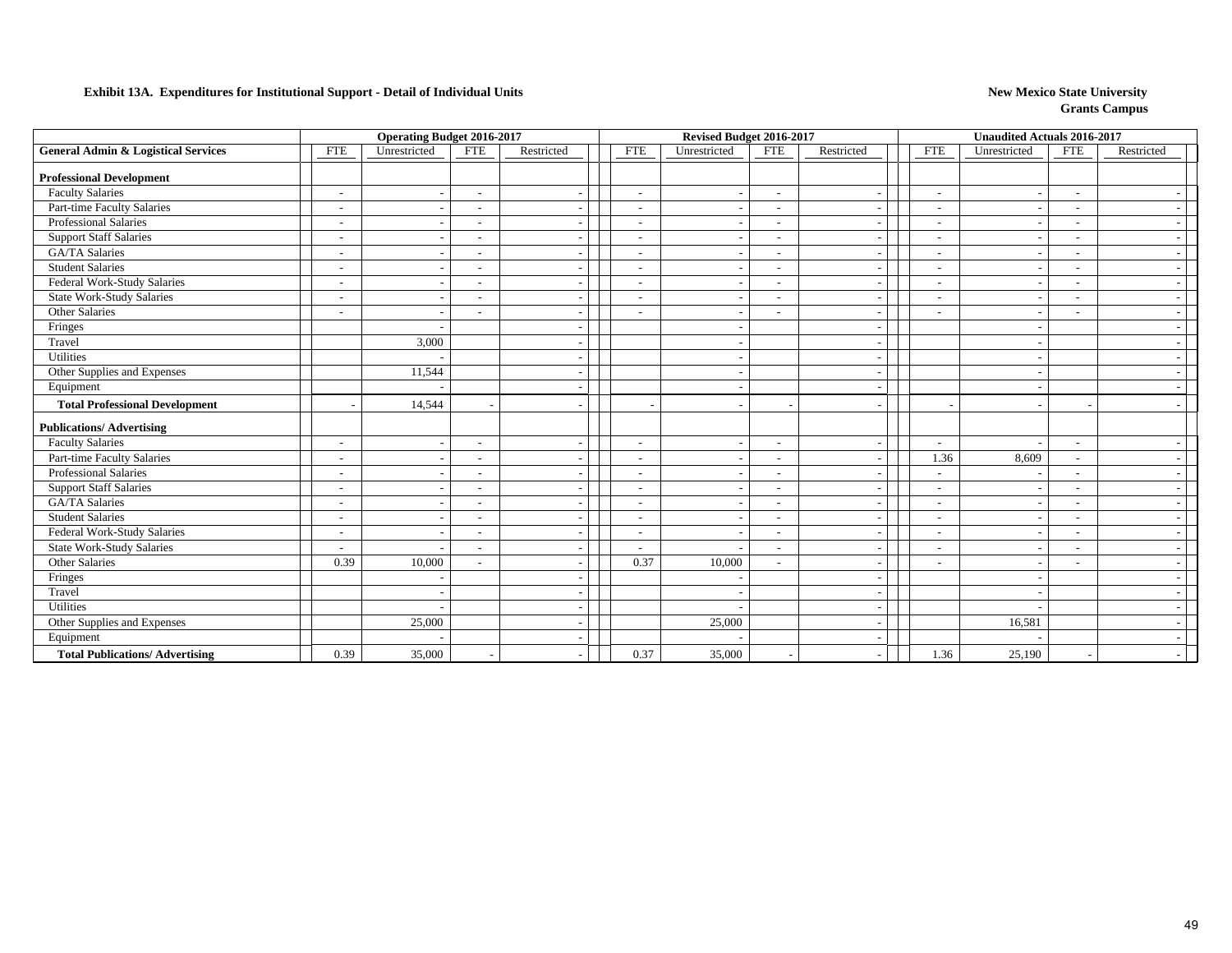| <b>Public Relations/Development</b><br><b>FTE</b><br><b>FTE</b><br><b>FTE</b><br>Unrestricted<br><b>FTE</b><br>Restricted<br><b>FTE</b><br>Unrestricted<br>Restricted<br>Unrestricted<br><b>FTE</b><br>Restricted<br><b>Faculty Salaries</b><br>\$<br>\$<br>\$<br>$\mathbb{S}$<br>$\mathbf{s}$<br>\$<br>$\sim$<br>$\overline{\phantom{a}}$<br>$\sim$<br>$\sim$<br>$\sim$<br>$\overline{\phantom{a}}$<br>Part-time Faculty Salaries<br>$\sim$<br>$\sim$<br>$\sim$<br>$\sim$<br>$\sim$<br>$\sim$<br>$\sim$<br>$\sim$<br>$\sim$<br>$\sim$<br>$\overline{\phantom{a}}$<br>$\overline{a}$<br>Professional Salaries<br>$\overline{\phantom{a}}$<br>$\sim$<br>$\sim$<br>$\overline{\phantom{a}}$<br>$\sim$<br>$\sim$<br>$\sim$<br>$\overline{\phantom{a}}$<br>$\sim$<br><b>Support Staff Salaries</b><br>$\sim$<br>$\sim$<br>$\sim$<br>$\sim$<br>$\sim$<br>$\sim$<br>$\sim$<br>$\sim$<br>$\overline{a}$<br>$\sim$<br>GA/TA Salaries<br>$\sim$<br>$\sim$<br>$\sim$<br>$\overline{\phantom{a}}$<br>$\sim$<br>$\overline{\phantom{a}}$<br>$\sim$<br>$\overline{\phantom{a}}$<br>$\overline{\phantom{a}}$<br>$\overline{\phantom{a}}$<br><b>Student Salaries</b><br>$\sim$<br>$\sim$<br>$\sim$<br>$\overline{\phantom{a}}$<br>$\sim$<br>$\overline{\phantom{a}}$<br>$\sim$<br>$\overline{\phantom{a}}$<br>$\overline{\phantom{a}}$<br>$=$<br>$\overline{\phantom{a}}$<br>$\sim$<br>Federal Work-Study Salaries<br>$\mathcal{L}$<br>$\sim$ 1<br>$\sim$<br>$\overline{\phantom{a}}$<br>$\sim$<br>$\sim$<br>$\sim$<br>$\sim$<br>$\sim$<br>$\overline{\phantom{a}}$<br>$\overline{\phantom{a}}$<br>$\overline{\phantom{a}}$<br><b>State Work-Study Salaries</b><br>$\sim$<br>$\sim$<br>$\sim$<br>$\sim$<br>$-1$<br>$\sim$<br>$\overline{a}$<br>$\sim$<br>$\sim$<br>$\overline{a}$<br>$\sim$<br>$\sim$<br>Other Salaries<br>$\sim$<br>$\overline{\phantom{a}}$<br>$\sim$<br>$\sim$ 1<br>$\sim$<br>$\overline{\phantom{a}}$<br>$\overline{\phantom{a}}$<br>$\overline{\phantom{a}}$<br>$\overline{\phantom{a}}$<br>$\overline{\phantom{a}}$<br>$\overline{\phantom{a}}$<br>Fringes<br>$\overline{\phantom{a}}$<br>$\sim$<br>$\sim$<br>$\sim$<br>$\overline{\phantom{a}}$<br>$\sim$<br>Travel<br>103<br>$\sim$<br>$\sim$<br>$\sim$<br>$\overline{\phantom{a}}$<br>$\overline{\phantom{a}}$<br><b>Utilities</b><br>$\sim$<br>$\sim$<br>$\sim$<br>Other Supplies and Expenses<br>41,500<br>1,000<br>26,413<br>20,965<br>$\sim$<br>$\sim$<br>Equipment<br>$\overline{\phantom{a}}$<br>$\sim$<br><b>Total Public Relations/Development</b><br>\$<br>41,500<br>$\mathbb{S}$<br>1,000<br>\$<br>26,413<br>\$<br>$\mathbf{\hat{S}}$<br>21,068<br>$\mathbf S$<br>$\sim$<br>$\sim$<br>$\sim$<br>$\overline{\phantom{a}}$<br>$\overline{a}$<br>$\sim$<br><b>Administrative Publications</b><br><b>Faculty Salaries</b><br>$\sim$<br>$\sim$<br>$\sim$<br>$\sim$<br>$\sim$<br>$\sim$<br>$\overline{\phantom{a}}$<br>$\sim$<br>$\sim$<br>$\sim$<br>$\overline{a}$<br>$\sim$<br>Part-time Faculty Salaries<br>$\sim$<br>$\sim$<br>$\sim$<br>$\sim$<br>$\sim$<br>$\sim$<br>$\sim$<br>$\overline{a}$<br>$\sim$<br>$\sim$<br>$\overline{\phantom{a}}$<br>$\sim$<br>Professional Salaries<br>$\sim$<br>$\sim$<br>$\sim$<br>$\sim$<br>$\sim$<br>$\sim$<br>$\sim$<br>$\sim$<br>$\sim$<br>$\sim$<br><b>Support Staff Salaries</b><br>$\sim$<br>$\sim$<br>$\sim$<br>$\overline{\phantom{a}}$<br>$\sim$<br>$\overline{\phantom{a}}$<br>$\sim$<br>$\overline{\phantom{a}}$<br>$\sim$<br>$\overline{\phantom{a}}$<br>GA/TA Salaries<br>$\sim$<br>$\sim$<br>$\sim$<br>$\sim$<br>$\sim$<br>$\overline{\phantom{a}}$<br>$\sim$<br>$\overline{\phantom{a}}$<br>$\overline{\phantom{a}}$<br>$=$<br>$\overline{\phantom{a}}$<br>$\sim$<br><b>Student Salaries</b><br>$\sim$<br>$\sim$ 1<br>$\sim$<br>$\overline{\phantom{a}}$<br>$\sim$<br>$\overline{\phantom{a}}$<br>$\sim$<br>$\sim$<br>$\sim$<br>$\overline{\phantom{a}}$<br>$\overline{\phantom{a}}$<br>$\sim$<br>Federal Work-Study Salaries<br>$\mathcal{L}$<br>$-1$<br>$\sim$<br>$\sim$<br>$\sim$<br>$\sim$<br>$\sim$<br>$\sim$<br>$\overline{\phantom{a}}$<br>$\sim$<br>$\overline{\phantom{a}}$<br>$\overline{\phantom{a}}$<br><b>State Work-Study Salaries</b><br>$\sim$<br>$\sim$<br>$\sim$<br>$\overline{\phantom{a}}$<br>$\sim$<br>$\sim$<br>$\overline{\phantom{a}}$<br>$\overline{\phantom{a}}$<br>$\overline{\phantom{a}}$<br>$\overline{\phantom{a}}$<br>$\overline{\phantom{a}}$<br>Other Salaries<br>$\sim$<br>$\sim$<br>$\sim$<br>$\sim$<br>$\sim$<br>$\sim$<br>$\sim$<br>$\overline{a}$<br>$\overline{\phantom{a}}$<br>$\sim$<br>$\sim$<br>$\overline{\phantom{a}}$<br>Fringes<br>$\sim$<br>$\sim$<br>$\overline{\phantom{a}}$<br>$\overline{\phantom{a}}$<br>Travel<br>$\sim$<br>$\sim$<br>$\sim$<br>$\overline{\phantom{a}}$<br>$\overline{a}$<br>$\sim$<br><b>Utilities</b><br>$\mathcal{L}$<br>$\sim$<br>$\overline{a}$<br>$\sim$<br>Other Supplies and Expenses<br>9,000<br>$\sim$<br>$\overline{\phantom{a}}$<br>$\sim$<br>$\overline{\phantom{a}}$<br>$\overline{\phantom{a}}$<br>Equipment<br>$\sim$<br>$\sim$<br>$\sim$<br>$\overline{\phantom{a}}$<br>$\overline{\phantom{a}}$<br>9,000<br><b>Total Administrative Publications</b><br>$\sim$<br>$\overline{a}$<br>$\sim$<br>$\sim$<br>$\overline{\phantom{a}}$<br>$\sim$<br>$\overline{\phantom{a}}$<br>$\overline{\phantom{a}}$<br>÷,<br>$\overline{\phantom{a}}$<br>Commencement<br><b>Faculty Salaries</b><br>$\sim$<br>$\sim$<br>$\sim$<br>$\overline{a}$<br>$\sim$<br>$\overline{\phantom{a}}$<br>$\sim$<br>$\sim$<br>$\sim$<br>$\sim$<br>$\overline{\phantom{a}}$<br>$\overline{\phantom{a}}$<br>Part-time Faculty Salaries<br>$\sim$<br>$\sim$<br>$\sim$<br>$\sim$<br>$\sim$<br>$\sim$<br>$\sim$<br>$\sim$<br>$\sim$<br>$\sim$<br>$\overline{\phantom{a}}$<br>Professional Salaries<br>$\sim$<br>$\overline{\phantom{a}}$<br>$\sim$<br>$\sim$<br>$\sim$<br>$\sim$<br>$\overline{\phantom{a}}$<br>$\sim$<br>$\sim$<br>$\overline{\phantom{a}}$<br><b>Support Staff Salaries</b><br>$\sim$<br>$\sim$<br>$\sim$<br>$\sim$<br>$-1$<br>$\overline{\phantom{a}}$<br>$\overline{\phantom{a}}$<br>$\overline{\phantom{a}}$<br>$\sim$<br>$\overline{\phantom{a}}$<br>GA/TA Salaries<br>$\sim$<br>$\sim$ 1<br>$\sim$<br>$\overline{\phantom{a}}$<br>$\sim$<br>$\overline{\phantom{a}}$<br>$\overline{\phantom{a}}$<br>$\sim$<br>$\sim$<br>$\overline{\phantom{a}}$<br>$\overline{\phantom{a}}$<br>$\overline{a}$<br><b>Student Salaries</b><br>$\mathcal{L}$<br>$\mathbb{Z}^2$<br>$\sim$<br>$\sim$<br>$\sim$<br>$-1$<br>$\sim$<br>$\sim$<br>$\overline{\phantom{a}}$<br>$\sim$<br>$\overline{\phantom{a}}$<br>$\overline{\phantom{a}}$<br>Federal Work-Study Salaries<br>$\sim$<br>$\sim$<br>$\sim$<br>$\overline{\phantom{a}}$<br>$\overline{\phantom{a}}$<br>$\overline{\phantom{a}}$<br>$\overline{\phantom{a}}$<br>$\overline{\phantom{a}}$<br>$\overline{\phantom{a}}$<br>$\overline{\phantom{a}}$<br>$\overline{\phantom{a}}$<br>$\overline{\phantom{a}}$<br><b>State Work-Study Salaries</b><br>$\sim$<br>$\blacksquare$<br>$\overline{\phantom{a}}$<br>$-1$<br>$\sim$<br>$\overline{\phantom{a}}$<br>$\sim$<br>$\sim$<br>$\sim$<br>$\overline{\phantom{a}}$<br>$\overline{a}$<br>$\overline{\phantom{a}}$<br>Other Salaries<br>$\overline{\phantom{a}}$<br>$\sim$<br>$\sim$<br>$\sim$<br>$\overline{\phantom{a}}$<br>$\sim$<br>$\overline{\phantom{a}}$<br>$\sim$<br>$\sim$<br>$\overline{a}$<br>$\overline{\phantom{a}}$<br>$\overline{\phantom{a}}$<br>Fringes<br>$\sim$<br>$\sim$<br>$\overline{\phantom{a}}$<br>$\overline{\phantom{a}}$<br>$\overline{a}$<br>Travel<br>103<br>$\sim$<br>$\sim$<br>$\sim$<br>$\sim$<br>Utilities<br>$\overline{a}$<br>$\overline{\phantom{a}}$<br>$\sim$<br>$\sim$<br>Other Supplies and Expenses<br>3,000<br>3,000<br>2,188<br>$\overline{\phantom{a}}$<br>$\sim$<br>$\sim$<br>Equipment<br>$\sim$<br>$\sim$<br>$\sim$ |                           | <b>Operating Budget 2016-2017</b> |  | Revised Budget 2016-2017 |        | Unaudited Actuals 2016-2017 |  |
|-------------------------------------------------------------------------------------------------------------------------------------------------------------------------------------------------------------------------------------------------------------------------------------------------------------------------------------------------------------------------------------------------------------------------------------------------------------------------------------------------------------------------------------------------------------------------------------------------------------------------------------------------------------------------------------------------------------------------------------------------------------------------------------------------------------------------------------------------------------------------------------------------------------------------------------------------------------------------------------------------------------------------------------------------------------------------------------------------------------------------------------------------------------------------------------------------------------------------------------------------------------------------------------------------------------------------------------------------------------------------------------------------------------------------------------------------------------------------------------------------------------------------------------------------------------------------------------------------------------------------------------------------------------------------------------------------------------------------------------------------------------------------------------------------------------------------------------------------------------------------------------------------------------------------------------------------------------------------------------------------------------------------------------------------------------------------------------------------------------------------------------------------------------------------------------------------------------------------------------------------------------------------------------------------------------------------------------------------------------------------------------------------------------------------------------------------------------------------------------------------------------------------------------------------------------------------------------------------------------------------------------------------------------------------------------------------------------------------------------------------------------------------------------------------------------------------------------------------------------------------------------------------------------------------------------------------------------------------------------------------------------------------------------------------------------------------------------------------------------------------------------------------------------------------------------------------------------------------------------------------------------------------------------------------------------------------------------------------------------------------------------------------------------------------------------------------------------------------------------------------------------------------------------------------------------------------------------------------------------------------------------------------------------------------------------------------------------------------------------------------------------------------------------------------------------------------------------------------------------------------------------------------------------------------------------------------------------------------------------------------------------------------------------------------------------------------------------------------------------------------------------------------------------------------------------------------------------------------------------------------------------------------------------------------------------------------------------------------------------------------------------------------------------------------------------------------------------------------------------------------------------------------------------------------------------------------------------------------------------------------------------------------------------------------------------------------------------------------------------------------------------------------------------------------------------------------------------------------------------------------------------------------------------------------------------------------------------------------------------------------------------------------------------------------------------------------------------------------------------------------------------------------------------------------------------------------------------------------------------------------------------------------------------------------------------------------------------------------------------------------------------------------------------------------------------------------------------------------------------------------------------------------------------------------------------------------------------------------------------------------------------------------------------------------------------------------------------------------------------------------------------------------------------------------------------------------------------------------------------------------------------------------------------------------------------------------------------------------------------------------------------------------------------------------------------------------------------------------------------------------------------------------------------------------------------------------------------------------------------------------------------------------------------------------------------------------------------------------------------------------------------------------------------------------------------------------------------------------------------------------------------------------------------------------------------------------------------------------------------------------------------------------------------------------------------------------------------------------------------------------------------------------------------------------------------------------------------------------------------------------------------------------------------------------------------------------------------------------------------------------------------------------------------------------------------------------------------------------------------------------------------------------------------------------------------------------------------------------------------------------------------------------------------------------------------------------------------------------------------------------------------------------------------------------------------------------------------------------------------------------------------------------------------------------------------------------------------------------------------------------------------------------------------------------------------------------------------------------------------------------------------------------------------------------------------------------------------------------|---------------------------|-----------------------------------|--|--------------------------|--------|-----------------------------|--|
|                                                                                                                                                                                                                                                                                                                                                                                                                                                                                                                                                                                                                                                                                                                                                                                                                                                                                                                                                                                                                                                                                                                                                                                                                                                                                                                                                                                                                                                                                                                                                                                                                                                                                                                                                                                                                                                                                                                                                                                                                                                                                                                                                                                                                                                                                                                                                                                                                                                                                                                                                                                                                                                                                                                                                                                                                                                                                                                                                                                                                                                                                                                                                                                                                                                                                                                                                                                                                                                                                                                                                                                                                                                                                                                                                                                                                                                                                                                                                                                                                                                                                                                                                                                                                                                                                                                                                                                                                                                                                                                                                                                                                                                                                                                                                                                                                                                                                                                                                                                                                                                                                                                                                                                                                                                                                                                                                                                                                                                                                                                                                                                                                                                                                                                                                                                                                                                                                                                                                                                                                                                                                                                                                                                                                                                                                                                                                                                                                                                                                                                                                                                                                                                                                                                                                                                                                                                                                                                                                                                                                                                                                                                                                                                                                                                                                                                                                                                                                                                                                                                                                                                                                                                                                                                                                                                                                                                 |                           |                                   |  |                          |        |                             |  |
|                                                                                                                                                                                                                                                                                                                                                                                                                                                                                                                                                                                                                                                                                                                                                                                                                                                                                                                                                                                                                                                                                                                                                                                                                                                                                                                                                                                                                                                                                                                                                                                                                                                                                                                                                                                                                                                                                                                                                                                                                                                                                                                                                                                                                                                                                                                                                                                                                                                                                                                                                                                                                                                                                                                                                                                                                                                                                                                                                                                                                                                                                                                                                                                                                                                                                                                                                                                                                                                                                                                                                                                                                                                                                                                                                                                                                                                                                                                                                                                                                                                                                                                                                                                                                                                                                                                                                                                                                                                                                                                                                                                                                                                                                                                                                                                                                                                                                                                                                                                                                                                                                                                                                                                                                                                                                                                                                                                                                                                                                                                                                                                                                                                                                                                                                                                                                                                                                                                                                                                                                                                                                                                                                                                                                                                                                                                                                                                                                                                                                                                                                                                                                                                                                                                                                                                                                                                                                                                                                                                                                                                                                                                                                                                                                                                                                                                                                                                                                                                                                                                                                                                                                                                                                                                                                                                                                                                 |                           |                                   |  |                          |        |                             |  |
|                                                                                                                                                                                                                                                                                                                                                                                                                                                                                                                                                                                                                                                                                                                                                                                                                                                                                                                                                                                                                                                                                                                                                                                                                                                                                                                                                                                                                                                                                                                                                                                                                                                                                                                                                                                                                                                                                                                                                                                                                                                                                                                                                                                                                                                                                                                                                                                                                                                                                                                                                                                                                                                                                                                                                                                                                                                                                                                                                                                                                                                                                                                                                                                                                                                                                                                                                                                                                                                                                                                                                                                                                                                                                                                                                                                                                                                                                                                                                                                                                                                                                                                                                                                                                                                                                                                                                                                                                                                                                                                                                                                                                                                                                                                                                                                                                                                                                                                                                                                                                                                                                                                                                                                                                                                                                                                                                                                                                                                                                                                                                                                                                                                                                                                                                                                                                                                                                                                                                                                                                                                                                                                                                                                                                                                                                                                                                                                                                                                                                                                                                                                                                                                                                                                                                                                                                                                                                                                                                                                                                                                                                                                                                                                                                                                                                                                                                                                                                                                                                                                                                                                                                                                                                                                                                                                                                                                 |                           |                                   |  |                          |        |                             |  |
|                                                                                                                                                                                                                                                                                                                                                                                                                                                                                                                                                                                                                                                                                                                                                                                                                                                                                                                                                                                                                                                                                                                                                                                                                                                                                                                                                                                                                                                                                                                                                                                                                                                                                                                                                                                                                                                                                                                                                                                                                                                                                                                                                                                                                                                                                                                                                                                                                                                                                                                                                                                                                                                                                                                                                                                                                                                                                                                                                                                                                                                                                                                                                                                                                                                                                                                                                                                                                                                                                                                                                                                                                                                                                                                                                                                                                                                                                                                                                                                                                                                                                                                                                                                                                                                                                                                                                                                                                                                                                                                                                                                                                                                                                                                                                                                                                                                                                                                                                                                                                                                                                                                                                                                                                                                                                                                                                                                                                                                                                                                                                                                                                                                                                                                                                                                                                                                                                                                                                                                                                                                                                                                                                                                                                                                                                                                                                                                                                                                                                                                                                                                                                                                                                                                                                                                                                                                                                                                                                                                                                                                                                                                                                                                                                                                                                                                                                                                                                                                                                                                                                                                                                                                                                                                                                                                                                                                 |                           |                                   |  |                          |        |                             |  |
|                                                                                                                                                                                                                                                                                                                                                                                                                                                                                                                                                                                                                                                                                                                                                                                                                                                                                                                                                                                                                                                                                                                                                                                                                                                                                                                                                                                                                                                                                                                                                                                                                                                                                                                                                                                                                                                                                                                                                                                                                                                                                                                                                                                                                                                                                                                                                                                                                                                                                                                                                                                                                                                                                                                                                                                                                                                                                                                                                                                                                                                                                                                                                                                                                                                                                                                                                                                                                                                                                                                                                                                                                                                                                                                                                                                                                                                                                                                                                                                                                                                                                                                                                                                                                                                                                                                                                                                                                                                                                                                                                                                                                                                                                                                                                                                                                                                                                                                                                                                                                                                                                                                                                                                                                                                                                                                                                                                                                                                                                                                                                                                                                                                                                                                                                                                                                                                                                                                                                                                                                                                                                                                                                                                                                                                                                                                                                                                                                                                                                                                                                                                                                                                                                                                                                                                                                                                                                                                                                                                                                                                                                                                                                                                                                                                                                                                                                                                                                                                                                                                                                                                                                                                                                                                                                                                                                                                 |                           |                                   |  |                          |        |                             |  |
|                                                                                                                                                                                                                                                                                                                                                                                                                                                                                                                                                                                                                                                                                                                                                                                                                                                                                                                                                                                                                                                                                                                                                                                                                                                                                                                                                                                                                                                                                                                                                                                                                                                                                                                                                                                                                                                                                                                                                                                                                                                                                                                                                                                                                                                                                                                                                                                                                                                                                                                                                                                                                                                                                                                                                                                                                                                                                                                                                                                                                                                                                                                                                                                                                                                                                                                                                                                                                                                                                                                                                                                                                                                                                                                                                                                                                                                                                                                                                                                                                                                                                                                                                                                                                                                                                                                                                                                                                                                                                                                                                                                                                                                                                                                                                                                                                                                                                                                                                                                                                                                                                                                                                                                                                                                                                                                                                                                                                                                                                                                                                                                                                                                                                                                                                                                                                                                                                                                                                                                                                                                                                                                                                                                                                                                                                                                                                                                                                                                                                                                                                                                                                                                                                                                                                                                                                                                                                                                                                                                                                                                                                                                                                                                                                                                                                                                                                                                                                                                                                                                                                                                                                                                                                                                                                                                                                                                 |                           |                                   |  |                          |        |                             |  |
|                                                                                                                                                                                                                                                                                                                                                                                                                                                                                                                                                                                                                                                                                                                                                                                                                                                                                                                                                                                                                                                                                                                                                                                                                                                                                                                                                                                                                                                                                                                                                                                                                                                                                                                                                                                                                                                                                                                                                                                                                                                                                                                                                                                                                                                                                                                                                                                                                                                                                                                                                                                                                                                                                                                                                                                                                                                                                                                                                                                                                                                                                                                                                                                                                                                                                                                                                                                                                                                                                                                                                                                                                                                                                                                                                                                                                                                                                                                                                                                                                                                                                                                                                                                                                                                                                                                                                                                                                                                                                                                                                                                                                                                                                                                                                                                                                                                                                                                                                                                                                                                                                                                                                                                                                                                                                                                                                                                                                                                                                                                                                                                                                                                                                                                                                                                                                                                                                                                                                                                                                                                                                                                                                                                                                                                                                                                                                                                                                                                                                                                                                                                                                                                                                                                                                                                                                                                                                                                                                                                                                                                                                                                                                                                                                                                                                                                                                                                                                                                                                                                                                                                                                                                                                                                                                                                                                                                 |                           |                                   |  |                          |        |                             |  |
|                                                                                                                                                                                                                                                                                                                                                                                                                                                                                                                                                                                                                                                                                                                                                                                                                                                                                                                                                                                                                                                                                                                                                                                                                                                                                                                                                                                                                                                                                                                                                                                                                                                                                                                                                                                                                                                                                                                                                                                                                                                                                                                                                                                                                                                                                                                                                                                                                                                                                                                                                                                                                                                                                                                                                                                                                                                                                                                                                                                                                                                                                                                                                                                                                                                                                                                                                                                                                                                                                                                                                                                                                                                                                                                                                                                                                                                                                                                                                                                                                                                                                                                                                                                                                                                                                                                                                                                                                                                                                                                                                                                                                                                                                                                                                                                                                                                                                                                                                                                                                                                                                                                                                                                                                                                                                                                                                                                                                                                                                                                                                                                                                                                                                                                                                                                                                                                                                                                                                                                                                                                                                                                                                                                                                                                                                                                                                                                                                                                                                                                                                                                                                                                                                                                                                                                                                                                                                                                                                                                                                                                                                                                                                                                                                                                                                                                                                                                                                                                                                                                                                                                                                                                                                                                                                                                                                                                 |                           |                                   |  |                          |        |                             |  |
|                                                                                                                                                                                                                                                                                                                                                                                                                                                                                                                                                                                                                                                                                                                                                                                                                                                                                                                                                                                                                                                                                                                                                                                                                                                                                                                                                                                                                                                                                                                                                                                                                                                                                                                                                                                                                                                                                                                                                                                                                                                                                                                                                                                                                                                                                                                                                                                                                                                                                                                                                                                                                                                                                                                                                                                                                                                                                                                                                                                                                                                                                                                                                                                                                                                                                                                                                                                                                                                                                                                                                                                                                                                                                                                                                                                                                                                                                                                                                                                                                                                                                                                                                                                                                                                                                                                                                                                                                                                                                                                                                                                                                                                                                                                                                                                                                                                                                                                                                                                                                                                                                                                                                                                                                                                                                                                                                                                                                                                                                                                                                                                                                                                                                                                                                                                                                                                                                                                                                                                                                                                                                                                                                                                                                                                                                                                                                                                                                                                                                                                                                                                                                                                                                                                                                                                                                                                                                                                                                                                                                                                                                                                                                                                                                                                                                                                                                                                                                                                                                                                                                                                                                                                                                                                                                                                                                                                 |                           |                                   |  |                          |        |                             |  |
|                                                                                                                                                                                                                                                                                                                                                                                                                                                                                                                                                                                                                                                                                                                                                                                                                                                                                                                                                                                                                                                                                                                                                                                                                                                                                                                                                                                                                                                                                                                                                                                                                                                                                                                                                                                                                                                                                                                                                                                                                                                                                                                                                                                                                                                                                                                                                                                                                                                                                                                                                                                                                                                                                                                                                                                                                                                                                                                                                                                                                                                                                                                                                                                                                                                                                                                                                                                                                                                                                                                                                                                                                                                                                                                                                                                                                                                                                                                                                                                                                                                                                                                                                                                                                                                                                                                                                                                                                                                                                                                                                                                                                                                                                                                                                                                                                                                                                                                                                                                                                                                                                                                                                                                                                                                                                                                                                                                                                                                                                                                                                                                                                                                                                                                                                                                                                                                                                                                                                                                                                                                                                                                                                                                                                                                                                                                                                                                                                                                                                                                                                                                                                                                                                                                                                                                                                                                                                                                                                                                                                                                                                                                                                                                                                                                                                                                                                                                                                                                                                                                                                                                                                                                                                                                                                                                                                                                 |                           |                                   |  |                          |        |                             |  |
|                                                                                                                                                                                                                                                                                                                                                                                                                                                                                                                                                                                                                                                                                                                                                                                                                                                                                                                                                                                                                                                                                                                                                                                                                                                                                                                                                                                                                                                                                                                                                                                                                                                                                                                                                                                                                                                                                                                                                                                                                                                                                                                                                                                                                                                                                                                                                                                                                                                                                                                                                                                                                                                                                                                                                                                                                                                                                                                                                                                                                                                                                                                                                                                                                                                                                                                                                                                                                                                                                                                                                                                                                                                                                                                                                                                                                                                                                                                                                                                                                                                                                                                                                                                                                                                                                                                                                                                                                                                                                                                                                                                                                                                                                                                                                                                                                                                                                                                                                                                                                                                                                                                                                                                                                                                                                                                                                                                                                                                                                                                                                                                                                                                                                                                                                                                                                                                                                                                                                                                                                                                                                                                                                                                                                                                                                                                                                                                                                                                                                                                                                                                                                                                                                                                                                                                                                                                                                                                                                                                                                                                                                                                                                                                                                                                                                                                                                                                                                                                                                                                                                                                                                                                                                                                                                                                                                                                 |                           |                                   |  |                          |        |                             |  |
|                                                                                                                                                                                                                                                                                                                                                                                                                                                                                                                                                                                                                                                                                                                                                                                                                                                                                                                                                                                                                                                                                                                                                                                                                                                                                                                                                                                                                                                                                                                                                                                                                                                                                                                                                                                                                                                                                                                                                                                                                                                                                                                                                                                                                                                                                                                                                                                                                                                                                                                                                                                                                                                                                                                                                                                                                                                                                                                                                                                                                                                                                                                                                                                                                                                                                                                                                                                                                                                                                                                                                                                                                                                                                                                                                                                                                                                                                                                                                                                                                                                                                                                                                                                                                                                                                                                                                                                                                                                                                                                                                                                                                                                                                                                                                                                                                                                                                                                                                                                                                                                                                                                                                                                                                                                                                                                                                                                                                                                                                                                                                                                                                                                                                                                                                                                                                                                                                                                                                                                                                                                                                                                                                                                                                                                                                                                                                                                                                                                                                                                                                                                                                                                                                                                                                                                                                                                                                                                                                                                                                                                                                                                                                                                                                                                                                                                                                                                                                                                                                                                                                                                                                                                                                                                                                                                                                                                 |                           |                                   |  |                          |        |                             |  |
|                                                                                                                                                                                                                                                                                                                                                                                                                                                                                                                                                                                                                                                                                                                                                                                                                                                                                                                                                                                                                                                                                                                                                                                                                                                                                                                                                                                                                                                                                                                                                                                                                                                                                                                                                                                                                                                                                                                                                                                                                                                                                                                                                                                                                                                                                                                                                                                                                                                                                                                                                                                                                                                                                                                                                                                                                                                                                                                                                                                                                                                                                                                                                                                                                                                                                                                                                                                                                                                                                                                                                                                                                                                                                                                                                                                                                                                                                                                                                                                                                                                                                                                                                                                                                                                                                                                                                                                                                                                                                                                                                                                                                                                                                                                                                                                                                                                                                                                                                                                                                                                                                                                                                                                                                                                                                                                                                                                                                                                                                                                                                                                                                                                                                                                                                                                                                                                                                                                                                                                                                                                                                                                                                                                                                                                                                                                                                                                                                                                                                                                                                                                                                                                                                                                                                                                                                                                                                                                                                                                                                                                                                                                                                                                                                                                                                                                                                                                                                                                                                                                                                                                                                                                                                                                                                                                                                                                 |                           |                                   |  |                          |        |                             |  |
|                                                                                                                                                                                                                                                                                                                                                                                                                                                                                                                                                                                                                                                                                                                                                                                                                                                                                                                                                                                                                                                                                                                                                                                                                                                                                                                                                                                                                                                                                                                                                                                                                                                                                                                                                                                                                                                                                                                                                                                                                                                                                                                                                                                                                                                                                                                                                                                                                                                                                                                                                                                                                                                                                                                                                                                                                                                                                                                                                                                                                                                                                                                                                                                                                                                                                                                                                                                                                                                                                                                                                                                                                                                                                                                                                                                                                                                                                                                                                                                                                                                                                                                                                                                                                                                                                                                                                                                                                                                                                                                                                                                                                                                                                                                                                                                                                                                                                                                                                                                                                                                                                                                                                                                                                                                                                                                                                                                                                                                                                                                                                                                                                                                                                                                                                                                                                                                                                                                                                                                                                                                                                                                                                                                                                                                                                                                                                                                                                                                                                                                                                                                                                                                                                                                                                                                                                                                                                                                                                                                                                                                                                                                                                                                                                                                                                                                                                                                                                                                                                                                                                                                                                                                                                                                                                                                                                                                 |                           |                                   |  |                          |        |                             |  |
|                                                                                                                                                                                                                                                                                                                                                                                                                                                                                                                                                                                                                                                                                                                                                                                                                                                                                                                                                                                                                                                                                                                                                                                                                                                                                                                                                                                                                                                                                                                                                                                                                                                                                                                                                                                                                                                                                                                                                                                                                                                                                                                                                                                                                                                                                                                                                                                                                                                                                                                                                                                                                                                                                                                                                                                                                                                                                                                                                                                                                                                                                                                                                                                                                                                                                                                                                                                                                                                                                                                                                                                                                                                                                                                                                                                                                                                                                                                                                                                                                                                                                                                                                                                                                                                                                                                                                                                                                                                                                                                                                                                                                                                                                                                                                                                                                                                                                                                                                                                                                                                                                                                                                                                                                                                                                                                                                                                                                                                                                                                                                                                                                                                                                                                                                                                                                                                                                                                                                                                                                                                                                                                                                                                                                                                                                                                                                                                                                                                                                                                                                                                                                                                                                                                                                                                                                                                                                                                                                                                                                                                                                                                                                                                                                                                                                                                                                                                                                                                                                                                                                                                                                                                                                                                                                                                                                                                 |                           |                                   |  |                          |        |                             |  |
|                                                                                                                                                                                                                                                                                                                                                                                                                                                                                                                                                                                                                                                                                                                                                                                                                                                                                                                                                                                                                                                                                                                                                                                                                                                                                                                                                                                                                                                                                                                                                                                                                                                                                                                                                                                                                                                                                                                                                                                                                                                                                                                                                                                                                                                                                                                                                                                                                                                                                                                                                                                                                                                                                                                                                                                                                                                                                                                                                                                                                                                                                                                                                                                                                                                                                                                                                                                                                                                                                                                                                                                                                                                                                                                                                                                                                                                                                                                                                                                                                                                                                                                                                                                                                                                                                                                                                                                                                                                                                                                                                                                                                                                                                                                                                                                                                                                                                                                                                                                                                                                                                                                                                                                                                                                                                                                                                                                                                                                                                                                                                                                                                                                                                                                                                                                                                                                                                                                                                                                                                                                                                                                                                                                                                                                                                                                                                                                                                                                                                                                                                                                                                                                                                                                                                                                                                                                                                                                                                                                                                                                                                                                                                                                                                                                                                                                                                                                                                                                                                                                                                                                                                                                                                                                                                                                                                                                 |                           |                                   |  |                          |        |                             |  |
|                                                                                                                                                                                                                                                                                                                                                                                                                                                                                                                                                                                                                                                                                                                                                                                                                                                                                                                                                                                                                                                                                                                                                                                                                                                                                                                                                                                                                                                                                                                                                                                                                                                                                                                                                                                                                                                                                                                                                                                                                                                                                                                                                                                                                                                                                                                                                                                                                                                                                                                                                                                                                                                                                                                                                                                                                                                                                                                                                                                                                                                                                                                                                                                                                                                                                                                                                                                                                                                                                                                                                                                                                                                                                                                                                                                                                                                                                                                                                                                                                                                                                                                                                                                                                                                                                                                                                                                                                                                                                                                                                                                                                                                                                                                                                                                                                                                                                                                                                                                                                                                                                                                                                                                                                                                                                                                                                                                                                                                                                                                                                                                                                                                                                                                                                                                                                                                                                                                                                                                                                                                                                                                                                                                                                                                                                                                                                                                                                                                                                                                                                                                                                                                                                                                                                                                                                                                                                                                                                                                                                                                                                                                                                                                                                                                                                                                                                                                                                                                                                                                                                                                                                                                                                                                                                                                                                                                 |                           |                                   |  |                          |        |                             |  |
|                                                                                                                                                                                                                                                                                                                                                                                                                                                                                                                                                                                                                                                                                                                                                                                                                                                                                                                                                                                                                                                                                                                                                                                                                                                                                                                                                                                                                                                                                                                                                                                                                                                                                                                                                                                                                                                                                                                                                                                                                                                                                                                                                                                                                                                                                                                                                                                                                                                                                                                                                                                                                                                                                                                                                                                                                                                                                                                                                                                                                                                                                                                                                                                                                                                                                                                                                                                                                                                                                                                                                                                                                                                                                                                                                                                                                                                                                                                                                                                                                                                                                                                                                                                                                                                                                                                                                                                                                                                                                                                                                                                                                                                                                                                                                                                                                                                                                                                                                                                                                                                                                                                                                                                                                                                                                                                                                                                                                                                                                                                                                                                                                                                                                                                                                                                                                                                                                                                                                                                                                                                                                                                                                                                                                                                                                                                                                                                                                                                                                                                                                                                                                                                                                                                                                                                                                                                                                                                                                                                                                                                                                                                                                                                                                                                                                                                                                                                                                                                                                                                                                                                                                                                                                                                                                                                                                                                 |                           |                                   |  |                          |        |                             |  |
|                                                                                                                                                                                                                                                                                                                                                                                                                                                                                                                                                                                                                                                                                                                                                                                                                                                                                                                                                                                                                                                                                                                                                                                                                                                                                                                                                                                                                                                                                                                                                                                                                                                                                                                                                                                                                                                                                                                                                                                                                                                                                                                                                                                                                                                                                                                                                                                                                                                                                                                                                                                                                                                                                                                                                                                                                                                                                                                                                                                                                                                                                                                                                                                                                                                                                                                                                                                                                                                                                                                                                                                                                                                                                                                                                                                                                                                                                                                                                                                                                                                                                                                                                                                                                                                                                                                                                                                                                                                                                                                                                                                                                                                                                                                                                                                                                                                                                                                                                                                                                                                                                                                                                                                                                                                                                                                                                                                                                                                                                                                                                                                                                                                                                                                                                                                                                                                                                                                                                                                                                                                                                                                                                                                                                                                                                                                                                                                                                                                                                                                                                                                                                                                                                                                                                                                                                                                                                                                                                                                                                                                                                                                                                                                                                                                                                                                                                                                                                                                                                                                                                                                                                                                                                                                                                                                                                                                 |                           |                                   |  |                          |        |                             |  |
|                                                                                                                                                                                                                                                                                                                                                                                                                                                                                                                                                                                                                                                                                                                                                                                                                                                                                                                                                                                                                                                                                                                                                                                                                                                                                                                                                                                                                                                                                                                                                                                                                                                                                                                                                                                                                                                                                                                                                                                                                                                                                                                                                                                                                                                                                                                                                                                                                                                                                                                                                                                                                                                                                                                                                                                                                                                                                                                                                                                                                                                                                                                                                                                                                                                                                                                                                                                                                                                                                                                                                                                                                                                                                                                                                                                                                                                                                                                                                                                                                                                                                                                                                                                                                                                                                                                                                                                                                                                                                                                                                                                                                                                                                                                                                                                                                                                                                                                                                                                                                                                                                                                                                                                                                                                                                                                                                                                                                                                                                                                                                                                                                                                                                                                                                                                                                                                                                                                                                                                                                                                                                                                                                                                                                                                                                                                                                                                                                                                                                                                                                                                                                                                                                                                                                                                                                                                                                                                                                                                                                                                                                                                                                                                                                                                                                                                                                                                                                                                                                                                                                                                                                                                                                                                                                                                                                                                 |                           |                                   |  |                          |        |                             |  |
|                                                                                                                                                                                                                                                                                                                                                                                                                                                                                                                                                                                                                                                                                                                                                                                                                                                                                                                                                                                                                                                                                                                                                                                                                                                                                                                                                                                                                                                                                                                                                                                                                                                                                                                                                                                                                                                                                                                                                                                                                                                                                                                                                                                                                                                                                                                                                                                                                                                                                                                                                                                                                                                                                                                                                                                                                                                                                                                                                                                                                                                                                                                                                                                                                                                                                                                                                                                                                                                                                                                                                                                                                                                                                                                                                                                                                                                                                                                                                                                                                                                                                                                                                                                                                                                                                                                                                                                                                                                                                                                                                                                                                                                                                                                                                                                                                                                                                                                                                                                                                                                                                                                                                                                                                                                                                                                                                                                                                                                                                                                                                                                                                                                                                                                                                                                                                                                                                                                                                                                                                                                                                                                                                                                                                                                                                                                                                                                                                                                                                                                                                                                                                                                                                                                                                                                                                                                                                                                                                                                                                                                                                                                                                                                                                                                                                                                                                                                                                                                                                                                                                                                                                                                                                                                                                                                                                                                 |                           |                                   |  |                          |        |                             |  |
|                                                                                                                                                                                                                                                                                                                                                                                                                                                                                                                                                                                                                                                                                                                                                                                                                                                                                                                                                                                                                                                                                                                                                                                                                                                                                                                                                                                                                                                                                                                                                                                                                                                                                                                                                                                                                                                                                                                                                                                                                                                                                                                                                                                                                                                                                                                                                                                                                                                                                                                                                                                                                                                                                                                                                                                                                                                                                                                                                                                                                                                                                                                                                                                                                                                                                                                                                                                                                                                                                                                                                                                                                                                                                                                                                                                                                                                                                                                                                                                                                                                                                                                                                                                                                                                                                                                                                                                                                                                                                                                                                                                                                                                                                                                                                                                                                                                                                                                                                                                                                                                                                                                                                                                                                                                                                                                                                                                                                                                                                                                                                                                                                                                                                                                                                                                                                                                                                                                                                                                                                                                                                                                                                                                                                                                                                                                                                                                                                                                                                                                                                                                                                                                                                                                                                                                                                                                                                                                                                                                                                                                                                                                                                                                                                                                                                                                                                                                                                                                                                                                                                                                                                                                                                                                                                                                                                                                 |                           |                                   |  |                          |        |                             |  |
|                                                                                                                                                                                                                                                                                                                                                                                                                                                                                                                                                                                                                                                                                                                                                                                                                                                                                                                                                                                                                                                                                                                                                                                                                                                                                                                                                                                                                                                                                                                                                                                                                                                                                                                                                                                                                                                                                                                                                                                                                                                                                                                                                                                                                                                                                                                                                                                                                                                                                                                                                                                                                                                                                                                                                                                                                                                                                                                                                                                                                                                                                                                                                                                                                                                                                                                                                                                                                                                                                                                                                                                                                                                                                                                                                                                                                                                                                                                                                                                                                                                                                                                                                                                                                                                                                                                                                                                                                                                                                                                                                                                                                                                                                                                                                                                                                                                                                                                                                                                                                                                                                                                                                                                                                                                                                                                                                                                                                                                                                                                                                                                                                                                                                                                                                                                                                                                                                                                                                                                                                                                                                                                                                                                                                                                                                                                                                                                                                                                                                                                                                                                                                                                                                                                                                                                                                                                                                                                                                                                                                                                                                                                                                                                                                                                                                                                                                                                                                                                                                                                                                                                                                                                                                                                                                                                                                                                 |                           |                                   |  |                          |        |                             |  |
|                                                                                                                                                                                                                                                                                                                                                                                                                                                                                                                                                                                                                                                                                                                                                                                                                                                                                                                                                                                                                                                                                                                                                                                                                                                                                                                                                                                                                                                                                                                                                                                                                                                                                                                                                                                                                                                                                                                                                                                                                                                                                                                                                                                                                                                                                                                                                                                                                                                                                                                                                                                                                                                                                                                                                                                                                                                                                                                                                                                                                                                                                                                                                                                                                                                                                                                                                                                                                                                                                                                                                                                                                                                                                                                                                                                                                                                                                                                                                                                                                                                                                                                                                                                                                                                                                                                                                                                                                                                                                                                                                                                                                                                                                                                                                                                                                                                                                                                                                                                                                                                                                                                                                                                                                                                                                                                                                                                                                                                                                                                                                                                                                                                                                                                                                                                                                                                                                                                                                                                                                                                                                                                                                                                                                                                                                                                                                                                                                                                                                                                                                                                                                                                                                                                                                                                                                                                                                                                                                                                                                                                                                                                                                                                                                                                                                                                                                                                                                                                                                                                                                                                                                                                                                                                                                                                                                                                 |                           |                                   |  |                          |        |                             |  |
|                                                                                                                                                                                                                                                                                                                                                                                                                                                                                                                                                                                                                                                                                                                                                                                                                                                                                                                                                                                                                                                                                                                                                                                                                                                                                                                                                                                                                                                                                                                                                                                                                                                                                                                                                                                                                                                                                                                                                                                                                                                                                                                                                                                                                                                                                                                                                                                                                                                                                                                                                                                                                                                                                                                                                                                                                                                                                                                                                                                                                                                                                                                                                                                                                                                                                                                                                                                                                                                                                                                                                                                                                                                                                                                                                                                                                                                                                                                                                                                                                                                                                                                                                                                                                                                                                                                                                                                                                                                                                                                                                                                                                                                                                                                                                                                                                                                                                                                                                                                                                                                                                                                                                                                                                                                                                                                                                                                                                                                                                                                                                                                                                                                                                                                                                                                                                                                                                                                                                                                                                                                                                                                                                                                                                                                                                                                                                                                                                                                                                                                                                                                                                                                                                                                                                                                                                                                                                                                                                                                                                                                                                                                                                                                                                                                                                                                                                                                                                                                                                                                                                                                                                                                                                                                                                                                                                                                 |                           |                                   |  |                          |        |                             |  |
|                                                                                                                                                                                                                                                                                                                                                                                                                                                                                                                                                                                                                                                                                                                                                                                                                                                                                                                                                                                                                                                                                                                                                                                                                                                                                                                                                                                                                                                                                                                                                                                                                                                                                                                                                                                                                                                                                                                                                                                                                                                                                                                                                                                                                                                                                                                                                                                                                                                                                                                                                                                                                                                                                                                                                                                                                                                                                                                                                                                                                                                                                                                                                                                                                                                                                                                                                                                                                                                                                                                                                                                                                                                                                                                                                                                                                                                                                                                                                                                                                                                                                                                                                                                                                                                                                                                                                                                                                                                                                                                                                                                                                                                                                                                                                                                                                                                                                                                                                                                                                                                                                                                                                                                                                                                                                                                                                                                                                                                                                                                                                                                                                                                                                                                                                                                                                                                                                                                                                                                                                                                                                                                                                                                                                                                                                                                                                                                                                                                                                                                                                                                                                                                                                                                                                                                                                                                                                                                                                                                                                                                                                                                                                                                                                                                                                                                                                                                                                                                                                                                                                                                                                                                                                                                                                                                                                                                 |                           |                                   |  |                          |        |                             |  |
|                                                                                                                                                                                                                                                                                                                                                                                                                                                                                                                                                                                                                                                                                                                                                                                                                                                                                                                                                                                                                                                                                                                                                                                                                                                                                                                                                                                                                                                                                                                                                                                                                                                                                                                                                                                                                                                                                                                                                                                                                                                                                                                                                                                                                                                                                                                                                                                                                                                                                                                                                                                                                                                                                                                                                                                                                                                                                                                                                                                                                                                                                                                                                                                                                                                                                                                                                                                                                                                                                                                                                                                                                                                                                                                                                                                                                                                                                                                                                                                                                                                                                                                                                                                                                                                                                                                                                                                                                                                                                                                                                                                                                                                                                                                                                                                                                                                                                                                                                                                                                                                                                                                                                                                                                                                                                                                                                                                                                                                                                                                                                                                                                                                                                                                                                                                                                                                                                                                                                                                                                                                                                                                                                                                                                                                                                                                                                                                                                                                                                                                                                                                                                                                                                                                                                                                                                                                                                                                                                                                                                                                                                                                                                                                                                                                                                                                                                                                                                                                                                                                                                                                                                                                                                                                                                                                                                                                 |                           |                                   |  |                          |        |                             |  |
|                                                                                                                                                                                                                                                                                                                                                                                                                                                                                                                                                                                                                                                                                                                                                                                                                                                                                                                                                                                                                                                                                                                                                                                                                                                                                                                                                                                                                                                                                                                                                                                                                                                                                                                                                                                                                                                                                                                                                                                                                                                                                                                                                                                                                                                                                                                                                                                                                                                                                                                                                                                                                                                                                                                                                                                                                                                                                                                                                                                                                                                                                                                                                                                                                                                                                                                                                                                                                                                                                                                                                                                                                                                                                                                                                                                                                                                                                                                                                                                                                                                                                                                                                                                                                                                                                                                                                                                                                                                                                                                                                                                                                                                                                                                                                                                                                                                                                                                                                                                                                                                                                                                                                                                                                                                                                                                                                                                                                                                                                                                                                                                                                                                                                                                                                                                                                                                                                                                                                                                                                                                                                                                                                                                                                                                                                                                                                                                                                                                                                                                                                                                                                                                                                                                                                                                                                                                                                                                                                                                                                                                                                                                                                                                                                                                                                                                                                                                                                                                                                                                                                                                                                                                                                                                                                                                                                                                 |                           |                                   |  |                          |        |                             |  |
|                                                                                                                                                                                                                                                                                                                                                                                                                                                                                                                                                                                                                                                                                                                                                                                                                                                                                                                                                                                                                                                                                                                                                                                                                                                                                                                                                                                                                                                                                                                                                                                                                                                                                                                                                                                                                                                                                                                                                                                                                                                                                                                                                                                                                                                                                                                                                                                                                                                                                                                                                                                                                                                                                                                                                                                                                                                                                                                                                                                                                                                                                                                                                                                                                                                                                                                                                                                                                                                                                                                                                                                                                                                                                                                                                                                                                                                                                                                                                                                                                                                                                                                                                                                                                                                                                                                                                                                                                                                                                                                                                                                                                                                                                                                                                                                                                                                                                                                                                                                                                                                                                                                                                                                                                                                                                                                                                                                                                                                                                                                                                                                                                                                                                                                                                                                                                                                                                                                                                                                                                                                                                                                                                                                                                                                                                                                                                                                                                                                                                                                                                                                                                                                                                                                                                                                                                                                                                                                                                                                                                                                                                                                                                                                                                                                                                                                                                                                                                                                                                                                                                                                                                                                                                                                                                                                                                                                 |                           |                                   |  |                          |        |                             |  |
|                                                                                                                                                                                                                                                                                                                                                                                                                                                                                                                                                                                                                                                                                                                                                                                                                                                                                                                                                                                                                                                                                                                                                                                                                                                                                                                                                                                                                                                                                                                                                                                                                                                                                                                                                                                                                                                                                                                                                                                                                                                                                                                                                                                                                                                                                                                                                                                                                                                                                                                                                                                                                                                                                                                                                                                                                                                                                                                                                                                                                                                                                                                                                                                                                                                                                                                                                                                                                                                                                                                                                                                                                                                                                                                                                                                                                                                                                                                                                                                                                                                                                                                                                                                                                                                                                                                                                                                                                                                                                                                                                                                                                                                                                                                                                                                                                                                                                                                                                                                                                                                                                                                                                                                                                                                                                                                                                                                                                                                                                                                                                                                                                                                                                                                                                                                                                                                                                                                                                                                                                                                                                                                                                                                                                                                                                                                                                                                                                                                                                                                                                                                                                                                                                                                                                                                                                                                                                                                                                                                                                                                                                                                                                                                                                                                                                                                                                                                                                                                                                                                                                                                                                                                                                                                                                                                                                                                 |                           |                                   |  |                          |        |                             |  |
|                                                                                                                                                                                                                                                                                                                                                                                                                                                                                                                                                                                                                                                                                                                                                                                                                                                                                                                                                                                                                                                                                                                                                                                                                                                                                                                                                                                                                                                                                                                                                                                                                                                                                                                                                                                                                                                                                                                                                                                                                                                                                                                                                                                                                                                                                                                                                                                                                                                                                                                                                                                                                                                                                                                                                                                                                                                                                                                                                                                                                                                                                                                                                                                                                                                                                                                                                                                                                                                                                                                                                                                                                                                                                                                                                                                                                                                                                                                                                                                                                                                                                                                                                                                                                                                                                                                                                                                                                                                                                                                                                                                                                                                                                                                                                                                                                                                                                                                                                                                                                                                                                                                                                                                                                                                                                                                                                                                                                                                                                                                                                                                                                                                                                                                                                                                                                                                                                                                                                                                                                                                                                                                                                                                                                                                                                                                                                                                                                                                                                                                                                                                                                                                                                                                                                                                                                                                                                                                                                                                                                                                                                                                                                                                                                                                                                                                                                                                                                                                                                                                                                                                                                                                                                                                                                                                                                                                 |                           |                                   |  |                          |        |                             |  |
|                                                                                                                                                                                                                                                                                                                                                                                                                                                                                                                                                                                                                                                                                                                                                                                                                                                                                                                                                                                                                                                                                                                                                                                                                                                                                                                                                                                                                                                                                                                                                                                                                                                                                                                                                                                                                                                                                                                                                                                                                                                                                                                                                                                                                                                                                                                                                                                                                                                                                                                                                                                                                                                                                                                                                                                                                                                                                                                                                                                                                                                                                                                                                                                                                                                                                                                                                                                                                                                                                                                                                                                                                                                                                                                                                                                                                                                                                                                                                                                                                                                                                                                                                                                                                                                                                                                                                                                                                                                                                                                                                                                                                                                                                                                                                                                                                                                                                                                                                                                                                                                                                                                                                                                                                                                                                                                                                                                                                                                                                                                                                                                                                                                                                                                                                                                                                                                                                                                                                                                                                                                                                                                                                                                                                                                                                                                                                                                                                                                                                                                                                                                                                                                                                                                                                                                                                                                                                                                                                                                                                                                                                                                                                                                                                                                                                                                                                                                                                                                                                                                                                                                                                                                                                                                                                                                                                                                 |                           |                                   |  |                          |        |                             |  |
|                                                                                                                                                                                                                                                                                                                                                                                                                                                                                                                                                                                                                                                                                                                                                                                                                                                                                                                                                                                                                                                                                                                                                                                                                                                                                                                                                                                                                                                                                                                                                                                                                                                                                                                                                                                                                                                                                                                                                                                                                                                                                                                                                                                                                                                                                                                                                                                                                                                                                                                                                                                                                                                                                                                                                                                                                                                                                                                                                                                                                                                                                                                                                                                                                                                                                                                                                                                                                                                                                                                                                                                                                                                                                                                                                                                                                                                                                                                                                                                                                                                                                                                                                                                                                                                                                                                                                                                                                                                                                                                                                                                                                                                                                                                                                                                                                                                                                                                                                                                                                                                                                                                                                                                                                                                                                                                                                                                                                                                                                                                                                                                                                                                                                                                                                                                                                                                                                                                                                                                                                                                                                                                                                                                                                                                                                                                                                                                                                                                                                                                                                                                                                                                                                                                                                                                                                                                                                                                                                                                                                                                                                                                                                                                                                                                                                                                                                                                                                                                                                                                                                                                                                                                                                                                                                                                                                                                 |                           |                                   |  |                          |        |                             |  |
|                                                                                                                                                                                                                                                                                                                                                                                                                                                                                                                                                                                                                                                                                                                                                                                                                                                                                                                                                                                                                                                                                                                                                                                                                                                                                                                                                                                                                                                                                                                                                                                                                                                                                                                                                                                                                                                                                                                                                                                                                                                                                                                                                                                                                                                                                                                                                                                                                                                                                                                                                                                                                                                                                                                                                                                                                                                                                                                                                                                                                                                                                                                                                                                                                                                                                                                                                                                                                                                                                                                                                                                                                                                                                                                                                                                                                                                                                                                                                                                                                                                                                                                                                                                                                                                                                                                                                                                                                                                                                                                                                                                                                                                                                                                                                                                                                                                                                                                                                                                                                                                                                                                                                                                                                                                                                                                                                                                                                                                                                                                                                                                                                                                                                                                                                                                                                                                                                                                                                                                                                                                                                                                                                                                                                                                                                                                                                                                                                                                                                                                                                                                                                                                                                                                                                                                                                                                                                                                                                                                                                                                                                                                                                                                                                                                                                                                                                                                                                                                                                                                                                                                                                                                                                                                                                                                                                                                 |                           |                                   |  |                          |        |                             |  |
|                                                                                                                                                                                                                                                                                                                                                                                                                                                                                                                                                                                                                                                                                                                                                                                                                                                                                                                                                                                                                                                                                                                                                                                                                                                                                                                                                                                                                                                                                                                                                                                                                                                                                                                                                                                                                                                                                                                                                                                                                                                                                                                                                                                                                                                                                                                                                                                                                                                                                                                                                                                                                                                                                                                                                                                                                                                                                                                                                                                                                                                                                                                                                                                                                                                                                                                                                                                                                                                                                                                                                                                                                                                                                                                                                                                                                                                                                                                                                                                                                                                                                                                                                                                                                                                                                                                                                                                                                                                                                                                                                                                                                                                                                                                                                                                                                                                                                                                                                                                                                                                                                                                                                                                                                                                                                                                                                                                                                                                                                                                                                                                                                                                                                                                                                                                                                                                                                                                                                                                                                                                                                                                                                                                                                                                                                                                                                                                                                                                                                                                                                                                                                                                                                                                                                                                                                                                                                                                                                                                                                                                                                                                                                                                                                                                                                                                                                                                                                                                                                                                                                                                                                                                                                                                                                                                                                                                 |                           |                                   |  |                          |        |                             |  |
|                                                                                                                                                                                                                                                                                                                                                                                                                                                                                                                                                                                                                                                                                                                                                                                                                                                                                                                                                                                                                                                                                                                                                                                                                                                                                                                                                                                                                                                                                                                                                                                                                                                                                                                                                                                                                                                                                                                                                                                                                                                                                                                                                                                                                                                                                                                                                                                                                                                                                                                                                                                                                                                                                                                                                                                                                                                                                                                                                                                                                                                                                                                                                                                                                                                                                                                                                                                                                                                                                                                                                                                                                                                                                                                                                                                                                                                                                                                                                                                                                                                                                                                                                                                                                                                                                                                                                                                                                                                                                                                                                                                                                                                                                                                                                                                                                                                                                                                                                                                                                                                                                                                                                                                                                                                                                                                                                                                                                                                                                                                                                                                                                                                                                                                                                                                                                                                                                                                                                                                                                                                                                                                                                                                                                                                                                                                                                                                                                                                                                                                                                                                                                                                                                                                                                                                                                                                                                                                                                                                                                                                                                                                                                                                                                                                                                                                                                                                                                                                                                                                                                                                                                                                                                                                                                                                                                                                 |                           |                                   |  |                          |        |                             |  |
|                                                                                                                                                                                                                                                                                                                                                                                                                                                                                                                                                                                                                                                                                                                                                                                                                                                                                                                                                                                                                                                                                                                                                                                                                                                                                                                                                                                                                                                                                                                                                                                                                                                                                                                                                                                                                                                                                                                                                                                                                                                                                                                                                                                                                                                                                                                                                                                                                                                                                                                                                                                                                                                                                                                                                                                                                                                                                                                                                                                                                                                                                                                                                                                                                                                                                                                                                                                                                                                                                                                                                                                                                                                                                                                                                                                                                                                                                                                                                                                                                                                                                                                                                                                                                                                                                                                                                                                                                                                                                                                                                                                                                                                                                                                                                                                                                                                                                                                                                                                                                                                                                                                                                                                                                                                                                                                                                                                                                                                                                                                                                                                                                                                                                                                                                                                                                                                                                                                                                                                                                                                                                                                                                                                                                                                                                                                                                                                                                                                                                                                                                                                                                                                                                                                                                                                                                                                                                                                                                                                                                                                                                                                                                                                                                                                                                                                                                                                                                                                                                                                                                                                                                                                                                                                                                                                                                                                 |                           |                                   |  |                          |        |                             |  |
|                                                                                                                                                                                                                                                                                                                                                                                                                                                                                                                                                                                                                                                                                                                                                                                                                                                                                                                                                                                                                                                                                                                                                                                                                                                                                                                                                                                                                                                                                                                                                                                                                                                                                                                                                                                                                                                                                                                                                                                                                                                                                                                                                                                                                                                                                                                                                                                                                                                                                                                                                                                                                                                                                                                                                                                                                                                                                                                                                                                                                                                                                                                                                                                                                                                                                                                                                                                                                                                                                                                                                                                                                                                                                                                                                                                                                                                                                                                                                                                                                                                                                                                                                                                                                                                                                                                                                                                                                                                                                                                                                                                                                                                                                                                                                                                                                                                                                                                                                                                                                                                                                                                                                                                                                                                                                                                                                                                                                                                                                                                                                                                                                                                                                                                                                                                                                                                                                                                                                                                                                                                                                                                                                                                                                                                                                                                                                                                                                                                                                                                                                                                                                                                                                                                                                                                                                                                                                                                                                                                                                                                                                                                                                                                                                                                                                                                                                                                                                                                                                                                                                                                                                                                                                                                                                                                                                                                 |                           |                                   |  |                          |        |                             |  |
|                                                                                                                                                                                                                                                                                                                                                                                                                                                                                                                                                                                                                                                                                                                                                                                                                                                                                                                                                                                                                                                                                                                                                                                                                                                                                                                                                                                                                                                                                                                                                                                                                                                                                                                                                                                                                                                                                                                                                                                                                                                                                                                                                                                                                                                                                                                                                                                                                                                                                                                                                                                                                                                                                                                                                                                                                                                                                                                                                                                                                                                                                                                                                                                                                                                                                                                                                                                                                                                                                                                                                                                                                                                                                                                                                                                                                                                                                                                                                                                                                                                                                                                                                                                                                                                                                                                                                                                                                                                                                                                                                                                                                                                                                                                                                                                                                                                                                                                                                                                                                                                                                                                                                                                                                                                                                                                                                                                                                                                                                                                                                                                                                                                                                                                                                                                                                                                                                                                                                                                                                                                                                                                                                                                                                                                                                                                                                                                                                                                                                                                                                                                                                                                                                                                                                                                                                                                                                                                                                                                                                                                                                                                                                                                                                                                                                                                                                                                                                                                                                                                                                                                                                                                                                                                                                                                                                                                 |                           |                                   |  |                          |        |                             |  |
|                                                                                                                                                                                                                                                                                                                                                                                                                                                                                                                                                                                                                                                                                                                                                                                                                                                                                                                                                                                                                                                                                                                                                                                                                                                                                                                                                                                                                                                                                                                                                                                                                                                                                                                                                                                                                                                                                                                                                                                                                                                                                                                                                                                                                                                                                                                                                                                                                                                                                                                                                                                                                                                                                                                                                                                                                                                                                                                                                                                                                                                                                                                                                                                                                                                                                                                                                                                                                                                                                                                                                                                                                                                                                                                                                                                                                                                                                                                                                                                                                                                                                                                                                                                                                                                                                                                                                                                                                                                                                                                                                                                                                                                                                                                                                                                                                                                                                                                                                                                                                                                                                                                                                                                                                                                                                                                                                                                                                                                                                                                                                                                                                                                                                                                                                                                                                                                                                                                                                                                                                                                                                                                                                                                                                                                                                                                                                                                                                                                                                                                                                                                                                                                                                                                                                                                                                                                                                                                                                                                                                                                                                                                                                                                                                                                                                                                                                                                                                                                                                                                                                                                                                                                                                                                                                                                                                                                 |                           |                                   |  |                          |        |                             |  |
|                                                                                                                                                                                                                                                                                                                                                                                                                                                                                                                                                                                                                                                                                                                                                                                                                                                                                                                                                                                                                                                                                                                                                                                                                                                                                                                                                                                                                                                                                                                                                                                                                                                                                                                                                                                                                                                                                                                                                                                                                                                                                                                                                                                                                                                                                                                                                                                                                                                                                                                                                                                                                                                                                                                                                                                                                                                                                                                                                                                                                                                                                                                                                                                                                                                                                                                                                                                                                                                                                                                                                                                                                                                                                                                                                                                                                                                                                                                                                                                                                                                                                                                                                                                                                                                                                                                                                                                                                                                                                                                                                                                                                                                                                                                                                                                                                                                                                                                                                                                                                                                                                                                                                                                                                                                                                                                                                                                                                                                                                                                                                                                                                                                                                                                                                                                                                                                                                                                                                                                                                                                                                                                                                                                                                                                                                                                                                                                                                                                                                                                                                                                                                                                                                                                                                                                                                                                                                                                                                                                                                                                                                                                                                                                                                                                                                                                                                                                                                                                                                                                                                                                                                                                                                                                                                                                                                                                 |                           |                                   |  |                          |        |                             |  |
|                                                                                                                                                                                                                                                                                                                                                                                                                                                                                                                                                                                                                                                                                                                                                                                                                                                                                                                                                                                                                                                                                                                                                                                                                                                                                                                                                                                                                                                                                                                                                                                                                                                                                                                                                                                                                                                                                                                                                                                                                                                                                                                                                                                                                                                                                                                                                                                                                                                                                                                                                                                                                                                                                                                                                                                                                                                                                                                                                                                                                                                                                                                                                                                                                                                                                                                                                                                                                                                                                                                                                                                                                                                                                                                                                                                                                                                                                                                                                                                                                                                                                                                                                                                                                                                                                                                                                                                                                                                                                                                                                                                                                                                                                                                                                                                                                                                                                                                                                                                                                                                                                                                                                                                                                                                                                                                                                                                                                                                                                                                                                                                                                                                                                                                                                                                                                                                                                                                                                                                                                                                                                                                                                                                                                                                                                                                                                                                                                                                                                                                                                                                                                                                                                                                                                                                                                                                                                                                                                                                                                                                                                                                                                                                                                                                                                                                                                                                                                                                                                                                                                                                                                                                                                                                                                                                                                                                 |                           |                                   |  |                          |        |                             |  |
|                                                                                                                                                                                                                                                                                                                                                                                                                                                                                                                                                                                                                                                                                                                                                                                                                                                                                                                                                                                                                                                                                                                                                                                                                                                                                                                                                                                                                                                                                                                                                                                                                                                                                                                                                                                                                                                                                                                                                                                                                                                                                                                                                                                                                                                                                                                                                                                                                                                                                                                                                                                                                                                                                                                                                                                                                                                                                                                                                                                                                                                                                                                                                                                                                                                                                                                                                                                                                                                                                                                                                                                                                                                                                                                                                                                                                                                                                                                                                                                                                                                                                                                                                                                                                                                                                                                                                                                                                                                                                                                                                                                                                                                                                                                                                                                                                                                                                                                                                                                                                                                                                                                                                                                                                                                                                                                                                                                                                                                                                                                                                                                                                                                                                                                                                                                                                                                                                                                                                                                                                                                                                                                                                                                                                                                                                                                                                                                                                                                                                                                                                                                                                                                                                                                                                                                                                                                                                                                                                                                                                                                                                                                                                                                                                                                                                                                                                                                                                                                                                                                                                                                                                                                                                                                                                                                                                                                 |                           |                                   |  |                          |        |                             |  |
|                                                                                                                                                                                                                                                                                                                                                                                                                                                                                                                                                                                                                                                                                                                                                                                                                                                                                                                                                                                                                                                                                                                                                                                                                                                                                                                                                                                                                                                                                                                                                                                                                                                                                                                                                                                                                                                                                                                                                                                                                                                                                                                                                                                                                                                                                                                                                                                                                                                                                                                                                                                                                                                                                                                                                                                                                                                                                                                                                                                                                                                                                                                                                                                                                                                                                                                                                                                                                                                                                                                                                                                                                                                                                                                                                                                                                                                                                                                                                                                                                                                                                                                                                                                                                                                                                                                                                                                                                                                                                                                                                                                                                                                                                                                                                                                                                                                                                                                                                                                                                                                                                                                                                                                                                                                                                                                                                                                                                                                                                                                                                                                                                                                                                                                                                                                                                                                                                                                                                                                                                                                                                                                                                                                                                                                                                                                                                                                                                                                                                                                                                                                                                                                                                                                                                                                                                                                                                                                                                                                                                                                                                                                                                                                                                                                                                                                                                                                                                                                                                                                                                                                                                                                                                                                                                                                                                                                 |                           |                                   |  |                          |        |                             |  |
|                                                                                                                                                                                                                                                                                                                                                                                                                                                                                                                                                                                                                                                                                                                                                                                                                                                                                                                                                                                                                                                                                                                                                                                                                                                                                                                                                                                                                                                                                                                                                                                                                                                                                                                                                                                                                                                                                                                                                                                                                                                                                                                                                                                                                                                                                                                                                                                                                                                                                                                                                                                                                                                                                                                                                                                                                                                                                                                                                                                                                                                                                                                                                                                                                                                                                                                                                                                                                                                                                                                                                                                                                                                                                                                                                                                                                                                                                                                                                                                                                                                                                                                                                                                                                                                                                                                                                                                                                                                                                                                                                                                                                                                                                                                                                                                                                                                                                                                                                                                                                                                                                                                                                                                                                                                                                                                                                                                                                                                                                                                                                                                                                                                                                                                                                                                                                                                                                                                                                                                                                                                                                                                                                                                                                                                                                                                                                                                                                                                                                                                                                                                                                                                                                                                                                                                                                                                                                                                                                                                                                                                                                                                                                                                                                                                                                                                                                                                                                                                                                                                                                                                                                                                                                                                                                                                                                                                 |                           |                                   |  |                          |        |                             |  |
|                                                                                                                                                                                                                                                                                                                                                                                                                                                                                                                                                                                                                                                                                                                                                                                                                                                                                                                                                                                                                                                                                                                                                                                                                                                                                                                                                                                                                                                                                                                                                                                                                                                                                                                                                                                                                                                                                                                                                                                                                                                                                                                                                                                                                                                                                                                                                                                                                                                                                                                                                                                                                                                                                                                                                                                                                                                                                                                                                                                                                                                                                                                                                                                                                                                                                                                                                                                                                                                                                                                                                                                                                                                                                                                                                                                                                                                                                                                                                                                                                                                                                                                                                                                                                                                                                                                                                                                                                                                                                                                                                                                                                                                                                                                                                                                                                                                                                                                                                                                                                                                                                                                                                                                                                                                                                                                                                                                                                                                                                                                                                                                                                                                                                                                                                                                                                                                                                                                                                                                                                                                                                                                                                                                                                                                                                                                                                                                                                                                                                                                                                                                                                                                                                                                                                                                                                                                                                                                                                                                                                                                                                                                                                                                                                                                                                                                                                                                                                                                                                                                                                                                                                                                                                                                                                                                                                                                 |                           |                                   |  |                          |        |                             |  |
|                                                                                                                                                                                                                                                                                                                                                                                                                                                                                                                                                                                                                                                                                                                                                                                                                                                                                                                                                                                                                                                                                                                                                                                                                                                                                                                                                                                                                                                                                                                                                                                                                                                                                                                                                                                                                                                                                                                                                                                                                                                                                                                                                                                                                                                                                                                                                                                                                                                                                                                                                                                                                                                                                                                                                                                                                                                                                                                                                                                                                                                                                                                                                                                                                                                                                                                                                                                                                                                                                                                                                                                                                                                                                                                                                                                                                                                                                                                                                                                                                                                                                                                                                                                                                                                                                                                                                                                                                                                                                                                                                                                                                                                                                                                                                                                                                                                                                                                                                                                                                                                                                                                                                                                                                                                                                                                                                                                                                                                                                                                                                                                                                                                                                                                                                                                                                                                                                                                                                                                                                                                                                                                                                                                                                                                                                                                                                                                                                                                                                                                                                                                                                                                                                                                                                                                                                                                                                                                                                                                                                                                                                                                                                                                                                                                                                                                                                                                                                                                                                                                                                                                                                                                                                                                                                                                                                                                 |                           |                                   |  |                          |        |                             |  |
| $\overline{a}$<br>$\overline{a}$<br>$\overline{\phantom{a}}$<br>$\overline{a}$<br>$\overline{a}$                                                                                                                                                                                                                                                                                                                                                                                                                                                                                                                                                                                                                                                                                                                                                                                                                                                                                                                                                                                                                                                                                                                                                                                                                                                                                                                                                                                                                                                                                                                                                                                                                                                                                                                                                                                                                                                                                                                                                                                                                                                                                                                                                                                                                                                                                                                                                                                                                                                                                                                                                                                                                                                                                                                                                                                                                                                                                                                                                                                                                                                                                                                                                                                                                                                                                                                                                                                                                                                                                                                                                                                                                                                                                                                                                                                                                                                                                                                                                                                                                                                                                                                                                                                                                                                                                                                                                                                                                                                                                                                                                                                                                                                                                                                                                                                                                                                                                                                                                                                                                                                                                                                                                                                                                                                                                                                                                                                                                                                                                                                                                                                                                                                                                                                                                                                                                                                                                                                                                                                                                                                                                                                                                                                                                                                                                                                                                                                                                                                                                                                                                                                                                                                                                                                                                                                                                                                                                                                                                                                                                                                                                                                                                                                                                                                                                                                                                                                                                                                                                                                                                                                                                                                                                                                                                | <b>Total Commencement</b> | 3,000                             |  | 3,000                    | $\sim$ | 2,291                       |  |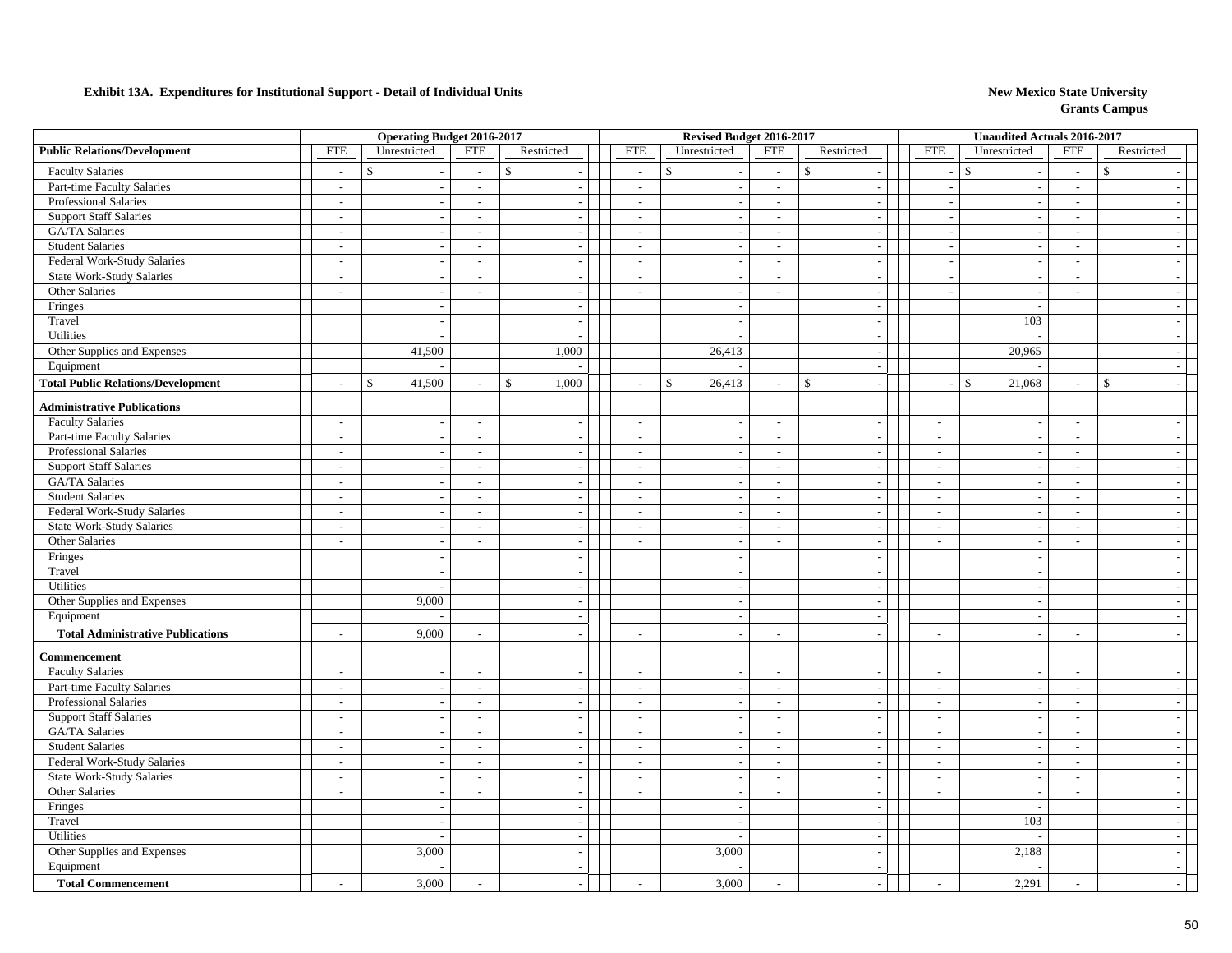|                                     |                          | <b>Operating Budget 2016-2017</b> |                          |            |                          | Revised Budget 2016-2017   |                          |                          | <b>Unaudited Actuals 2016-2017</b> |                          |            |
|-------------------------------------|--------------------------|-----------------------------------|--------------------------|------------|--------------------------|----------------------------|--------------------------|--------------------------|------------------------------------|--------------------------|------------|
| <b>Public Relations/Development</b> | <b>FTE</b>               | Unrestricted                      | <b>FTE</b>               | Restricted | <b>FTE</b>               | Unrestricted<br><b>FTE</b> | Restricted               | <b>FTE</b>               | Unrestricted                       | <b>FTE</b>               | Restricted |
| <b>Dues &amp; Memberships</b>       |                          |                                   |                          |            |                          |                            |                          |                          |                                    |                          |            |
| <b>Faculty Salaries</b>             | $\overline{\phantom{a}}$ | $\overline{\phantom{a}}$          | $\blacksquare$           |            | $\overline{\phantom{a}}$ |                            | $\overline{\phantom{a}}$ | $\sim$                   | $\blacksquare$                     | $\overline{\phantom{a}}$ |            |
| <b>Part-time Faculty Salaries</b>   | $\overline{\phantom{a}}$ | $\overline{\phantom{a}}$          | -                        |            | $\overline{\phantom{a}}$ |                            | $\sim$                   | ÷,                       |                                    |                          |            |
| <b>Professional Salaries</b>        |                          | $\sim$                            |                          |            |                          |                            | $\overline{\phantom{a}}$ |                          |                                    |                          |            |
| <b>Support Staff Salaries</b>       | $\overline{\phantom{a}}$ | $\overline{\phantom{a}}$          | $\overline{\phantom{a}}$ |            | $\overline{\phantom{a}}$ |                            | $\sim$                   | $\overline{\phantom{a}}$ |                                    | $\overline{\phantom{a}}$ |            |
| <b>GA/TA Salaries</b>               | $\overline{\phantom{a}}$ |                                   | ۰                        |            | $\overline{\phantom{a}}$ |                            | $\overline{\phantom{a}}$ | $\overline{\phantom{a}}$ |                                    | $\blacksquare$           |            |
| <b>Student Salaries</b>             | $\overline{\phantom{a}}$ |                                   | $\overline{\phantom{0}}$ |            | $\overline{\phantom{a}}$ |                            | $\sim$                   | $\overline{\phantom{a}}$ |                                    | $\overline{\phantom{a}}$ |            |
| Federal Work-Study Salaries         | $\overline{\phantom{a}}$ | $\overline{\phantom{a}}$          | $\overline{\phantom{a}}$ |            | $\overline{\phantom{a}}$ |                            | $\overline{\phantom{a}}$ | $\overline{\phantom{a}}$ |                                    | $\overline{\phantom{a}}$ |            |
| <b>State Work-Study Salaries</b>    | $\overline{\phantom{a}}$ | $\overline{\phantom{a}}$          | $\overline{\phantom{a}}$ |            | $\overline{\phantom{a}}$ |                            | $\blacksquare$           | $\blacksquare$           |                                    | $\overline{\phantom{a}}$ |            |
| Other Salaries                      |                          | $\overline{\phantom{a}}$          |                          |            |                          |                            | $\overline{\phantom{a}}$ |                          |                                    |                          |            |
| Fringes                             |                          |                                   |                          |            |                          |                            |                          |                          |                                    |                          |            |
| Travel                              |                          |                                   |                          |            |                          |                            |                          |                          |                                    |                          |            |
| Utilities                           |                          |                                   |                          |            |                          |                            |                          |                          |                                    |                          |            |
| Other Supplies and Expenses         |                          | 25,000                            |                          |            |                          | 20,000                     |                          |                          | 16,165                             |                          |            |
| Equipment                           |                          |                                   |                          |            |                          |                            |                          |                          |                                    |                          |            |
|                                     |                          |                                   |                          |            |                          |                            |                          |                          |                                    |                          |            |
| <b>Total Dues &amp; Memberships</b> | $\overline{\phantom{a}}$ | 25,000                            |                          |            | $\overline{\phantom{a}}$ | 20,000                     | $\blacksquare$           | $\sim$                   | 16,165                             | $\overline{\phantom{a}}$ |            |
| <b>Public Relations</b>             |                          |                                   |                          |            |                          |                            |                          |                          |                                    |                          |            |
| Faculty Salaries                    | $\sim$                   | $\overline{\phantom{a}}$          | $\overline{\phantom{a}}$ |            | $\sim$                   |                            | $\overline{\phantom{a}}$ | $\sim$                   |                                    | $\overline{\phantom{a}}$ |            |
| Part-time Faculty Salaries          | $\sim$                   | $\overline{\phantom{a}}$          | $\overline{\phantom{a}}$ |            | $\sim$                   |                            | $\overline{\phantom{a}}$ | $\overline{a}$           |                                    | $\overline{\phantom{a}}$ |            |
| <b>Professional Salaries</b>        | $\overline{\phantom{a}}$ | $\overline{\phantom{a}}$          | $\overline{\phantom{a}}$ |            | $\overline{\phantom{a}}$ |                            | $\sim$                   | $\overline{a}$           |                                    | $\overline{\phantom{a}}$ |            |
| <b>Support Staff Salaries</b>       | $\overline{\phantom{a}}$ | $\overline{\phantom{a}}$          | $\overline{\phantom{a}}$ |            | $\overline{\phantom{a}}$ |                            | $\sim$                   | $\blacksquare$           |                                    | $\overline{\phantom{a}}$ |            |
| <b>GA/TA Salaries</b>               | $\overline{\phantom{a}}$ | $\overline{\phantom{a}}$          | ۰                        |            | $\overline{\phantom{a}}$ |                            | $\sim$                   | $\sim$                   |                                    | $\blacksquare$           |            |
| <b>Student Salaries</b>             | $\overline{\phantom{a}}$ | $\overline{\phantom{a}}$          | $\overline{a}$           |            |                          |                            | $\overline{\phantom{a}}$ | $\overline{a}$           |                                    |                          |            |
| Federal Work-Study Salaries         | $\overline{\phantom{a}}$ | $\sim$                            | $\overline{a}$           |            | $\overline{\phantom{a}}$ |                            | $\overline{\phantom{a}}$ | $\sim$                   |                                    | $\sim$                   |            |
| <b>State Work-Study Salaries</b>    | $\overline{\phantom{a}}$ |                                   | ۰                        |            |                          |                            | $\overline{\phantom{a}}$ | $\tilde{\phantom{a}}$    |                                    | $\blacksquare$           |            |
| Other Salaries                      | $\overline{\phantom{a}}$ | $\overline{\phantom{a}}$          | ۰                        |            | $\overline{\phantom{a}}$ |                            | $\overline{\phantom{a}}$ | $\overline{\phantom{a}}$ |                                    | $\overline{\phantom{a}}$ |            |
| Fringes                             |                          | $\overline{\phantom{a}}$          |                          |            |                          |                            |                          |                          |                                    |                          |            |
| Travel                              |                          | $\overline{a}$                    |                          |            |                          |                            |                          |                          |                                    |                          |            |
| Utilities                           |                          | $\sim$                            |                          |            |                          |                            |                          |                          |                                    |                          |            |
| Other Supplies and Expenses         |                          | 4,500                             |                          | 1,000      |                          | 3,413                      |                          |                          | 2,612                              |                          |            |
| Equipment                           |                          |                                   |                          |            |                          |                            |                          |                          |                                    |                          |            |
| <b>Total Public Relations</b>       |                          | 4,500                             |                          | 1,000      |                          | 3,413                      | $\overline{\phantom{a}}$ |                          | 2,612                              |                          |            |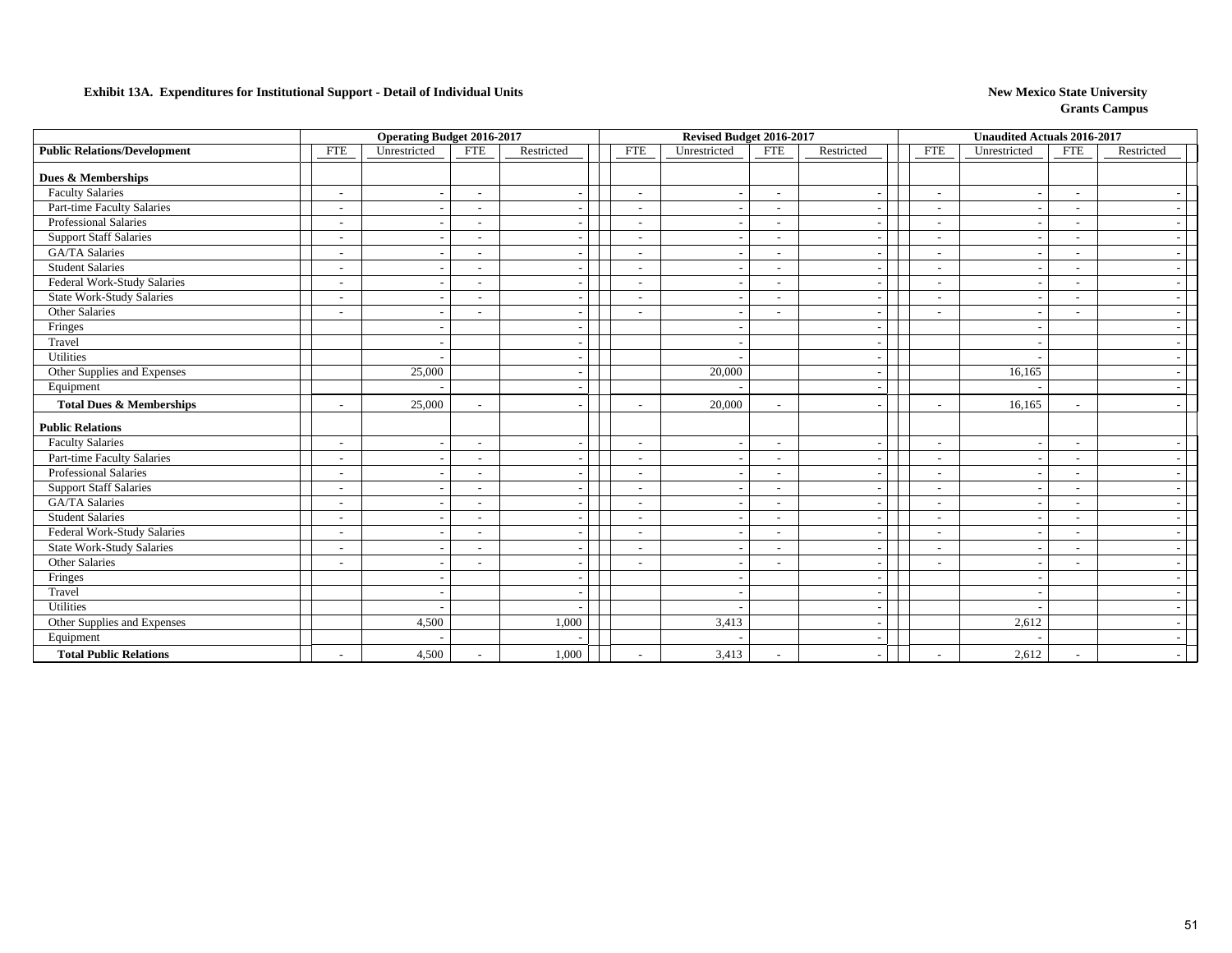### **Exhibit 14. Summary of Expenditures for Operation and Maintenance of Plant New Mexico State University New Mexico State University**

|                                                        |                          | <b>Operating Budget 2016-2017</b> |                          |               |                          |               | Revised Budget 2016-2017 |                          |               |            |                          |                    | <b>Unaudited Actuals 2016-2017</b> |                          |                    |            |
|--------------------------------------------------------|--------------------------|-----------------------------------|--------------------------|---------------|--------------------------|---------------|--------------------------|--------------------------|---------------|------------|--------------------------|--------------------|------------------------------------|--------------------------|--------------------|------------|
|                                                        | <b>FTE</b>               | Unrestricted                      | <b>FTE</b>               | Restricted    | <b>FTE</b>               |               | Unrestricted             | <b>FTE</b>               |               | Restricted | <b>FTE</b>               |                    | Unrestricted                       | <b>FTE</b>               |                    | Restricted |
| <b>Physical Plant Administration</b>                   |                          |                                   |                          |               |                          |               |                          |                          |               |            |                          |                    |                                    |                          |                    |            |
| <b>Plant Maintenance</b>                               | 5.34                     | 297,769<br>-8                     | $\sim$                   | -\$           | 4.68                     | -\$           | 287,019                  | $\overline{\phantom{0}}$ | <sup>\$</sup> |            | 4.32                     | $\mathcal{S}$      | 240,074                            | $\overline{\phantom{a}}$ | -S                 |            |
| <b>Total Physical Plant Administration</b>             | 5.34                     | 297,769<br>-8                     | $\sim$                   | $\mathbf{\$}$ | 4.68                     | -8            | 287,019                  |                          | \$            |            | 4.32                     | -\$                | 240,074                            | $\overline{\phantom{a}}$ | <sup>\$</sup>      |            |
| <b>Utilities</b>                                       |                          |                                   |                          |               |                          |               |                          |                          |               |            |                          |                    |                                    |                          |                    |            |
| Electricity                                            | $\overline{\phantom{a}}$ | \$<br>130,000                     | $\sim$                   | $\mathbf{\$}$ |                          | <sup>S</sup>  | 130,000                  | $\overline{\phantom{a}}$ | -\$           |            | $\overline{\phantom{a}}$ | $\mathbf{\$}$      | 127,308                            | $\overline{\phantom{a}}$ | $\mathbf{\hat{s}}$ |            |
| Fuel                                                   |                          | 50,000                            | $\overline{\phantom{a}}$ |               |                          |               | 30,000                   |                          |               |            |                          |                    | 19,269                             |                          |                    |            |
| Garbage Disposal                                       | $\overline{\phantom{a}}$ | 9.000                             | $\sim$                   |               |                          |               | 9,000                    | $\overline{\phantom{a}}$ |               |            | $\sim$                   |                    | 7.825                              | $\sim$                   |                    |            |
| Sewer                                                  |                          | 9.000                             | $\overline{\phantom{a}}$ |               |                          |               | 5,000                    | $\overline{\phantom{a}}$ |               |            | $\overline{\phantom{a}}$ |                    | 2,467                              | $\overline{\phantom{a}}$ |                    |            |
| Water                                                  |                          | 7,500                             | $\overline{\phantom{a}}$ |               |                          |               | 7,500                    |                          |               |            |                          |                    | 6,187                              |                          |                    |            |
| <b>Total Utilities</b>                                 | $\overline{\phantom{a}}$ | 205,500<br>$\mathcal{S}$          | $\sim$                   | \$            |                          | -\$           | 181,500                  | $\overline{\phantom{a}}$ | -\$           |            | $\overline{\phantom{a}}$ | £.                 | 163,056                            | $\sim$                   | -\$                |            |
| Landscape & Grounds Maintenance                        |                          |                                   |                          |               |                          |               |                          |                          |               |            |                          |                    |                                    |                          |                    |            |
| Grounds                                                | $\overline{\phantom{a}}$ | 1,000<br>-\$                      | $\sim$                   | $\mathbf{\$}$ |                          | <sup>S</sup>  | 1,000                    |                          | \$            |            | $\overline{\phantom{a}}$ | -\$                |                                    | $\overline{\phantom{a}}$ | -S                 |            |
| Total Landscape & Grounds Maintenance                  | $\overline{\phantom{a}}$ | $\mathbf{\$}$<br>1,000            | $\sim$                   | $\mathbf{s}$  |                          | $\mathcal{S}$ | 1,000                    |                          | <sup>\$</sup> |            | $\overline{\phantom{0}}$ | \$                 |                                    | $\sim$                   | <sup>\$</sup>      |            |
| Other Items Not Included in Exhibit 14A's              |                          |                                   |                          |               |                          |               |                          |                          |               |            |                          |                    |                                    |                          |                    |            |
| Federal Work-Study Salaries                            | $\overline{\phantom{a}}$ | <sup>\$</sup>                     | 0.18                     | 2,800<br>-S   | $\overline{\phantom{0}}$ | $\mathcal{S}$ |                          | 0.24                     |               | 3,900      | $\sim$                   | $\mathbf{\hat{S}}$ |                                    | 0.22                     |                    | 3,512      |
| State Work-Study Salaries                              |                          |                                   | 0.08                     | 1,300         |                          |               |                          |                          |               |            |                          |                    |                                    |                          |                    |            |
| Fringe Benefits                                        |                          | 57,766                            |                          |               |                          |               | 84,168                   |                          |               |            |                          |                    | 54,072                             |                          |                    |            |
| <b>Property Insurance</b>                              |                          | 20,000                            |                          |               |                          |               | 23,130                   |                          |               |            |                          |                    | 19,236                             |                          |                    |            |
| <b>Total Other Items Not Included in Exhibit 14A's</b> |                          | 77,766<br>£.                      |                          | 4,100         |                          | -\$           | 107,298                  | 0.24                     | -\$           | 3,900      | $\overline{\phantom{a}}$ | -S                 | 73,308                             | 0.22                     | -\$                | 3,512      |
| Net Expense for O&M of Plant in I&G (Exh 2)            | 5.34                     | 582,035<br>-\$                    | $0.26$ \ \\$             | 4,100         | 4.68                     | -\$           | 576,817                  | 0.24                     | - S           | 3,900      | 4.32                     | -\$                | 476,438                            | 0.22                     | - \$               | 3,512      |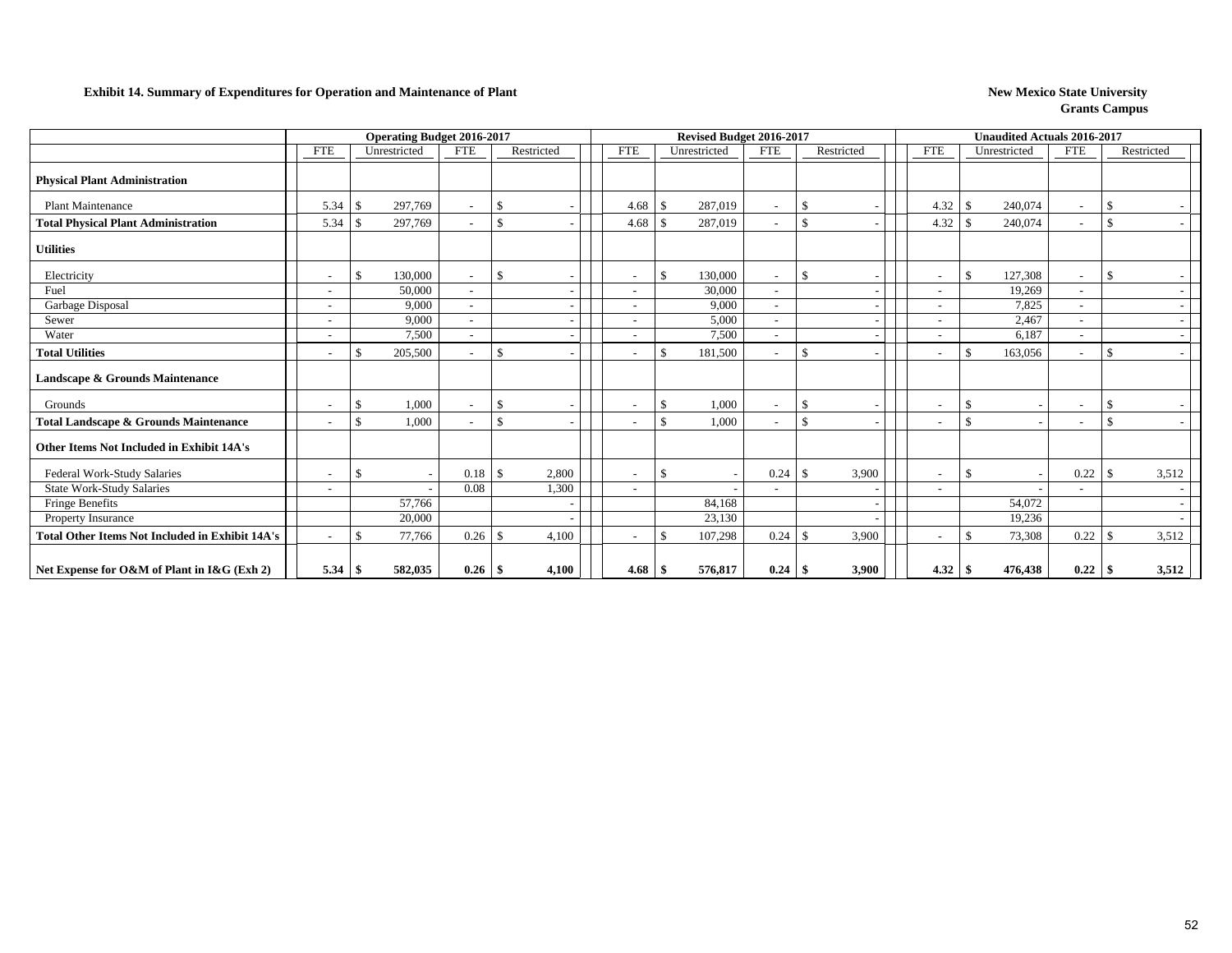### **Exhibit 14. Summary of Operation and Maintenance of Plant Salaries New Mexico State University New Mexico State University**

|                                                             |            | <b>Operating Budget 2016-2017</b> |                          |            |            | Revised Budget 2016-2017 |      |            |                          | Unaudited Actuals 2016-2017 |            |            |       |
|-------------------------------------------------------------|------------|-----------------------------------|--------------------------|------------|------------|--------------------------|------|------------|--------------------------|-----------------------------|------------|------------|-------|
| <b>Salaries for Operation and Maintenance of Plant</b>      | <b>FTE</b> | Unrestricted                      | <b>FTE</b>               | Restricted | <b>FTE</b> | Unrestricted             | FTE  | Restricted | <b>FTE</b>               | Unrestricted                | <b>FTE</b> | Restricted |       |
| <b>Faculty Salaries</b>                                     | -          |                                   | $\overline{\phantom{a}}$ |            |            |                          |      |            | $\overline{\phantom{0}}$ |                             |            |            |       |
| Part-time Faculty Salaries                                  |            |                                   | $\overline{\phantom{a}}$ |            |            |                          |      |            | $\overline{\phantom{0}}$ |                             |            |            |       |
| <b>Professional Salaries</b>                                | 1.45       | 63,712                            |                          |            | 2.04       | 90,557                   |      |            | 2.02                     | 89.958                      |            |            |       |
| <b>Support Staff Salaries</b>                               | 3.53       | 90,457                            |                          |            | 2.36       | 63,712                   |      |            | 2.20                     | 59,261                      |            |            |       |
| GA/TA Salaries                                              |            |                                   | $\overline{\phantom{a}}$ |            |            |                          |      |            | $\overline{\phantom{0}}$ |                             |            |            |       |
| <b>Student Salaries</b>                                     |            |                                   | $\overline{\phantom{0}}$ |            |            |                          |      |            | $\overline{\phantom{0}}$ |                             |            |            |       |
| <b>Federal Work-Study Salaries</b>                          |            |                                   | 0.18                     | 2,800      |            |                          | 0.24 | 3.900      | 0.06                     | 934                         | 0.22       |            | 3,512 |
| <b>State Work-Study Salaries</b>                            | 0.09       | 1.500                             | 0.08                     | 1,300      | 0.09       | 1.500                    |      |            | $-$                      |                             |            |            |       |
| <b>Other Salaries</b>                                       | 0.27       | 7.000                             |                          |            | 0.19       | 5,000                    |      |            | 0.04                     | 1,006                       |            |            |       |
| <b>Total Salaries for Operation and Maintenance of Plan</b> | 5.34       | 162,669                           | $0.26$ 1                 | 4,100      | 4.68       | 160,769                  | 0.24 | 3,900      | 4.32                     | 151,159                     | 0.22       |            | 3,512 |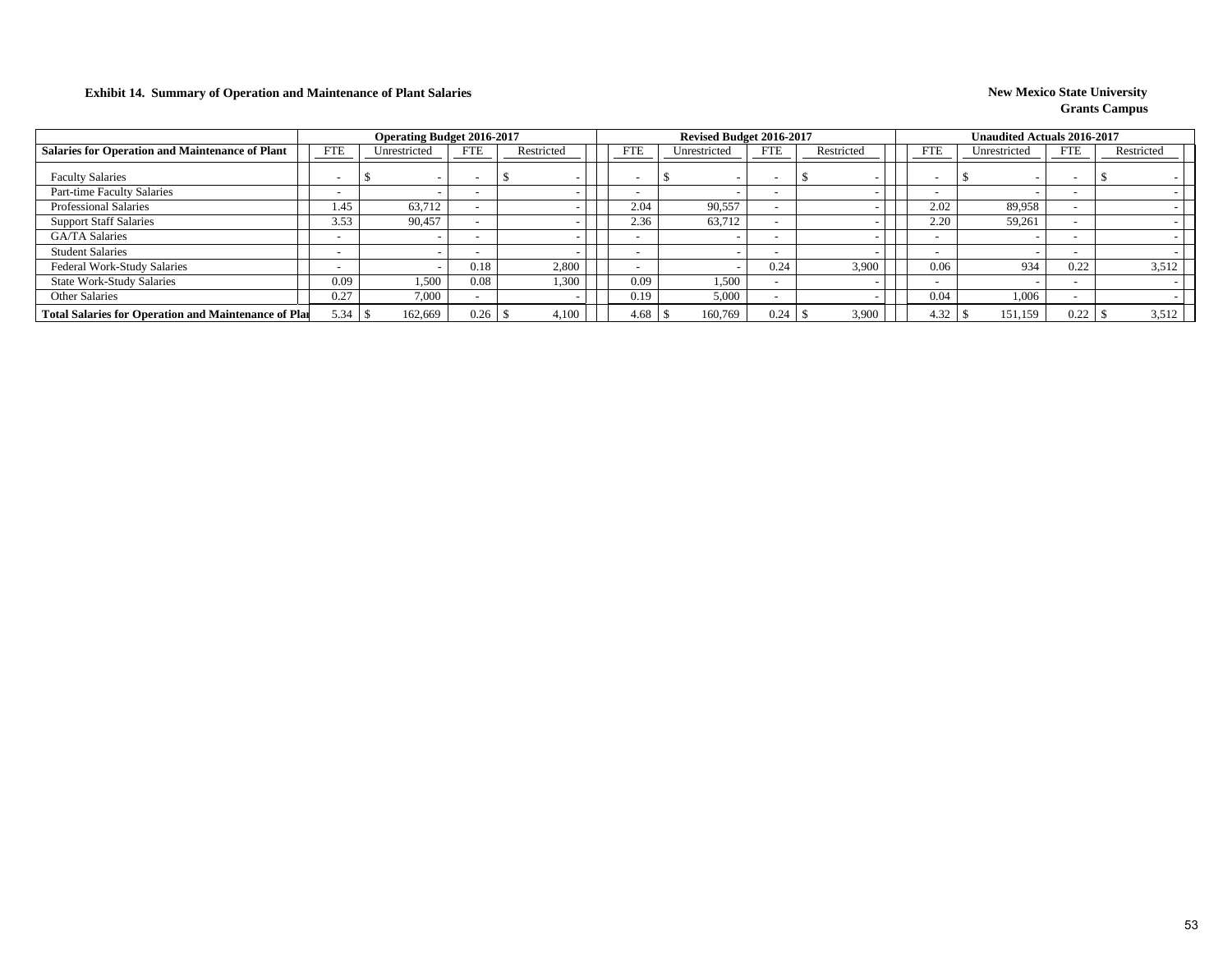### **Exhibit 14. Summary of Operation and Maintenance of Plant by Expenditure Category New Mexico State University New Mexico State University**

|                                              |                          | <b>Operating Budget 2016-2017</b> |                          |            |                          | Revised Budget 2016-2017 |                          |            |                          | <b>Unaudited Actuals 2016-2017</b> |                          |            |  |
|----------------------------------------------|--------------------------|-----------------------------------|--------------------------|------------|--------------------------|--------------------------|--------------------------|------------|--------------------------|------------------------------------|--------------------------|------------|--|
| <b>Summary by Expenditure Category</b>       | <b>FTE</b>               | Unrestricted                      | <b>FTE</b>               | Restricted | <b>FTE</b>               | Unrestricted             | <b>FTE</b>               | Restricted | <b>FTE</b>               | Unrestricted                       | <b>FTE</b>               | Restricted |  |
| <b>Faculty Salaries</b>                      | $\sim$                   | $\overline{\phantom{0}}$          | ٠                        |            | $\overline{\phantom{a}}$ |                          | $\overline{\phantom{a}}$ |            | $\overline{\phantom{a}}$ |                                    | $\overline{\phantom{0}}$ |            |  |
| Part-time Faculty Salaries                   | $\overline{\phantom{0}}$ | $\overline{\phantom{a}}$          | $\overline{\phantom{a}}$ |            | $\overline{\phantom{0}}$ |                          | $\overline{\phantom{a}}$ |            | $\overline{\phantom{a}}$ |                                    | $\overline{\phantom{0}}$ |            |  |
| <b>Professional Salaries</b>                 | 1.45                     | 63,712                            | $\overline{\phantom{a}}$ |            | 2.04                     | 90,557                   | $\overline{\phantom{a}}$ |            | 2.02                     | 89,958                             | $\overline{\phantom{0}}$ |            |  |
| <b>Support Staff Salaries</b>                | 3.53                     | 90,457                            |                          |            | 2.36                     | 63,712                   | $\overline{\phantom{a}}$ |            | 2.20                     | 59,261                             | $\overline{\phantom{0}}$ |            |  |
| <b>GA/TA Salaries</b>                        | $\overline{\phantom{0}}$ | $\overline{\phantom{0}}$          |                          |            | $\overline{\phantom{0}}$ |                          | $\overline{\phantom{a}}$ |            | $\overline{\phantom{a}}$ |                                    | $\sim$                   |            |  |
| <b>Student Salaries</b>                      | $\overline{\phantom{0}}$ | $\overline{\phantom{a}}$          | $\overline{\phantom{0}}$ |            | $\overline{\phantom{a}}$ |                          | $\overline{\phantom{a}}$ |            | $\overline{\phantom{a}}$ |                                    |                          |            |  |
| Federal Work-Study Salaries                  | $\overline{\phantom{0}}$ | $\overline{\phantom{0}}$          |                          |            | $\overline{\phantom{0}}$ |                          | $\overline{\phantom{a}}$ |            | 0.06                     | 934                                |                          |            |  |
| <b>State Work-Study Salaries</b>             | 0.09                     | 1,500                             |                          |            | 0.09                     | 1,500                    | $\overline{\phantom{a}}$ |            | ٠                        |                                    |                          |            |  |
| Other Salaries                               | 0.27                     | 7,000                             |                          |            | 0.19                     | 5,000                    | $\overline{\phantom{a}}$ |            | 0.04                     | 1,006                              |                          |            |  |
| Fringes                                      |                          |                                   |                          |            |                          |                          |                          |            |                          |                                    |                          |            |  |
| Travel                                       |                          | 3,000                             |                          |            |                          | 2,000                    |                          |            |                          | 944                                |                          |            |  |
| Utilities                                    |                          | 205,500                           |                          |            |                          | 181,500                  |                          |            |                          | 163,056                            |                          |            |  |
| Other Supplies and Expenses                  |                          | 133,100                           |                          |            |                          | 125,250                  |                          |            |                          | 87,971                             |                          |            |  |
| Equipment                                    |                          | $\overline{\phantom{a}}$          |                          |            |                          |                          |                          |            |                          |                                    |                          |            |  |
| <b>Total Summary by Expenditure Category</b> | 5.34                     | 504,269                           |                          |            | 4.68                     | 469,519                  | $\overline{\phantom{0}}$ |            | 4.32                     | 403,130                            | $\overline{\phantom{0}}$ |            |  |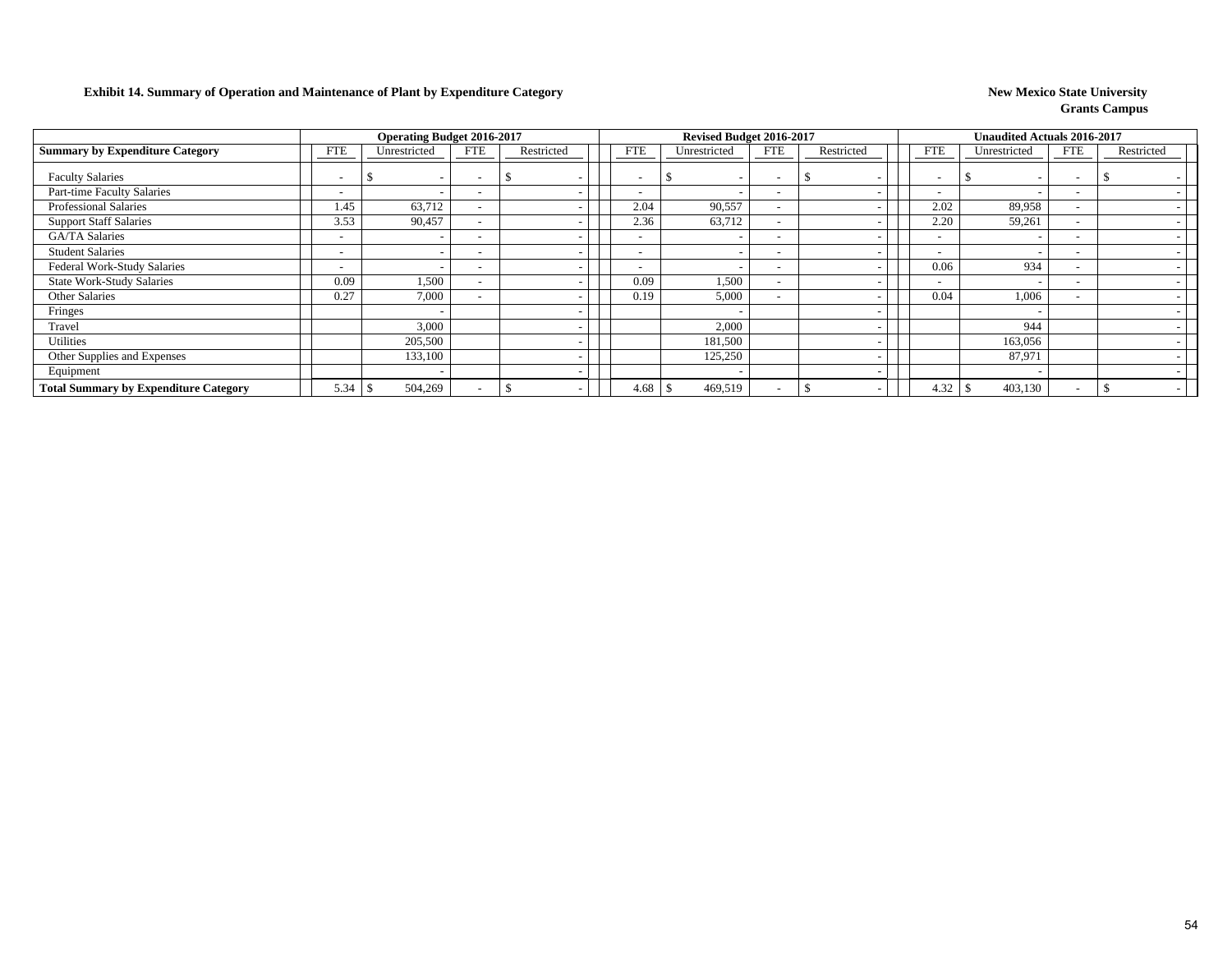|                                            |                          | <b>Operating Budget 2016-2017</b> |                          |               |                          | Revised Budget 2016-2017 |                          |                                          |                          | <b>Unaudited Actuals 2016-2017</b> |                          |              |
|--------------------------------------------|--------------------------|-----------------------------------|--------------------------|---------------|--------------------------|--------------------------|--------------------------|------------------------------------------|--------------------------|------------------------------------|--------------------------|--------------|
| <b>Physical Plant Administration</b>       | <b>FTE</b>               | Unrestricted                      | <b>FTE</b>               | Restricted    | <b>FTE</b>               | Unrestricted             | <b>FTE</b>               | Restricted                               | <b>FTE</b>               | Unrestricted                       | <b>FTE</b>               | Restricted   |
| <b>Faculty Salaries</b>                    |                          | <sup>\$</sup>                     |                          | $\mathcal{S}$ | $\overline{\phantom{0}}$ | \$                       |                          | \$                                       | $\overline{\phantom{a}}$ | <sup>\$</sup>                      | $\overline{\phantom{a}}$ |              |
| Part-time Faculty Salaries                 | $\overline{\phantom{a}}$ |                                   |                          |               | $\overline{\phantom{a}}$ |                          | $\overline{\phantom{a}}$ | $\overline{\phantom{a}}$                 | $\sim$                   |                                    | $\overline{\phantom{a}}$ |              |
| <b>Professional Salaries</b>               | 1.45                     | 63,712                            |                          |               | 2.04                     | 90,557                   | $\sim$                   | $\overline{\phantom{a}}$                 | 2.02                     | 89,958                             | $\overline{\phantom{a}}$ |              |
| <b>Support Staff Salaries</b>              | 3.53                     | 90,457                            |                          |               | 2.36                     | 63,712                   | $\overline{\phantom{a}}$ | $\overline{\phantom{a}}$                 | 2.20                     | 59,261                             | $\overline{\phantom{a}}$ |              |
| <b>GA/TA Salaries</b>                      | $\sim$                   |                                   | $\overline{\phantom{a}}$ |               | $\sim$                   |                          |                          | $\overline{\phantom{a}}$                 | $\overline{\phantom{a}}$ |                                    | $\overline{\phantom{a}}$ |              |
| <b>Student Salaries</b>                    | $\overline{\phantom{a}}$ | $\sim$                            |                          |               | ۰                        |                          |                          |                                          | $\sim$                   |                                    | $\overline{\phantom{a}}$ |              |
| Federal Work-Study Salaries                | $\overline{\phantom{a}}$ |                                   | $\overline{\phantom{a}}$ |               | ۰                        |                          | $\overline{\phantom{a}}$ | $\overline{\phantom{a}}$                 | 0.06                     | 934                                | $\sim$                   |              |
| <b>State Work-Study Salaries</b>           | 0.09                     | 1,500                             | $\sim$                   |               | 0.09                     | 1,500                    | $\sim$                   | $\overline{\phantom{a}}$                 |                          |                                    | $\overline{\phantom{a}}$ |              |
| Other Salaries                             | 0.27                     | 7,000                             |                          |               | 0.19                     | 5,000                    |                          |                                          | 0.04                     | 1,006                              |                          |              |
| Fringes                                    |                          |                                   |                          |               |                          |                          |                          | $\overline{\phantom{a}}$                 |                          |                                    |                          |              |
| Travel                                     |                          | 3,000                             |                          |               |                          | 2,000                    |                          | $\overline{\phantom{a}}$                 |                          | 944                                |                          |              |
| Utilities                                  |                          |                                   |                          |               |                          |                          |                          |                                          |                          |                                    |                          |              |
| Other Supplies and Expenses                |                          | 132,100                           |                          |               |                          | 124,250                  |                          | $\overline{\phantom{a}}$                 |                          | 87,971                             |                          |              |
| Equipment                                  |                          |                                   |                          |               |                          |                          |                          | $\overline{\phantom{a}}$                 |                          |                                    |                          |              |
| <b>Total Physical Plant Administration</b> | 5.34                     | 297,769<br>-S                     |                          | $\mathcal{S}$ | 4.68                     | $\mathbb{S}$<br>287,019  | $\sim$                   | $\mathbb{S}$<br>$\overline{\phantom{a}}$ | 4.32                     | 240,074<br>- \$                    | $\sim$                   | $\mathbf{s}$ |
| <b>Plant Maintenance</b>                   |                          |                                   |                          |               |                          |                          |                          |                                          |                          |                                    |                          |              |
| <b>Faculty Salaries</b>                    | $\sim$                   | $\overline{\phantom{a}}$          |                          |               | $\overline{\phantom{a}}$ |                          |                          |                                          | $\overline{\phantom{a}}$ |                                    | $\overline{\phantom{a}}$ |              |
| Part-time Faculty Salaries                 | $\overline{\phantom{a}}$ |                                   | $\overline{\phantom{a}}$ |               | $\overline{\phantom{0}}$ |                          | $\overline{\phantom{a}}$ |                                          | $\overline{\phantom{a}}$ |                                    | $\overline{\phantom{a}}$ |              |
| <b>Professional Salaries</b>               | 1.45                     | 63,712                            | $\overline{\phantom{a}}$ |               | 2.04                     | 90,557                   | $\overline{\phantom{a}}$ | $\overline{\phantom{a}}$                 | 2.02                     | 89,958                             | $\sim$                   |              |
| <b>Support Staff Salaries</b>              | 3.53                     | 90,457                            |                          |               | 2.36                     | 63,712                   | $\sim$                   | $\overline{\phantom{a}}$                 | 2.20                     | 59,261                             | $\sim$                   |              |
| <b>GA/TA Salaries</b>                      | $\overline{\phantom{a}}$ |                                   |                          |               |                          |                          |                          | $\overline{\phantom{a}}$                 |                          |                                    |                          |              |
| <b>Student Salaries</b>                    | $\overline{\phantom{a}}$ | $\sim$                            |                          |               | $\overline{\phantom{a}}$ |                          | $\overline{\phantom{a}}$ | $\overline{\phantom{a}}$                 | $\sim$                   |                                    | $\overline{\phantom{a}}$ |              |
| Federal Work-Study Salaries                | $\tilde{\phantom{a}}$    |                                   |                          |               | $\overline{\phantom{a}}$ |                          |                          | $\overline{\phantom{a}}$                 | 0.06                     | 934                                | $\overline{\phantom{a}}$ |              |
| <b>State Work-Study Salaries</b>           | 0.09                     | 1,500                             |                          |               | 0.09                     | 1,500                    | $\overline{\phantom{a}}$ |                                          |                          |                                    |                          |              |
| Other Salaries                             | 0.27                     | 7,000                             |                          |               | 0.19                     | 5,000                    | $\overline{\phantom{a}}$ | $\overline{\phantom{a}}$                 | 0.04                     | 1,006                              | $\sim$                   |              |
| Fringes                                    |                          |                                   |                          |               |                          |                          |                          |                                          |                          |                                    |                          |              |
| Travel                                     |                          | 3,000                             |                          |               |                          | 2,000                    |                          | $\overline{\phantom{a}}$                 |                          | 944                                |                          |              |
| Utilities                                  |                          |                                   |                          |               |                          |                          |                          | $\overline{\phantom{a}}$                 |                          |                                    |                          |              |
| Other Supplies and Expenses                |                          | 132,100                           |                          |               |                          | 124,250                  |                          | $\overline{\phantom{a}}$                 |                          | 87,971                             |                          |              |
| Equipment                                  |                          |                                   |                          |               |                          |                          |                          |                                          |                          |                                    |                          |              |
| <b>Total Plant Maintenance</b>             | 5.34                     | 297,769                           |                          |               | 4.68                     | 287,019                  |                          |                                          | 4.32                     | 240,074                            |                          |              |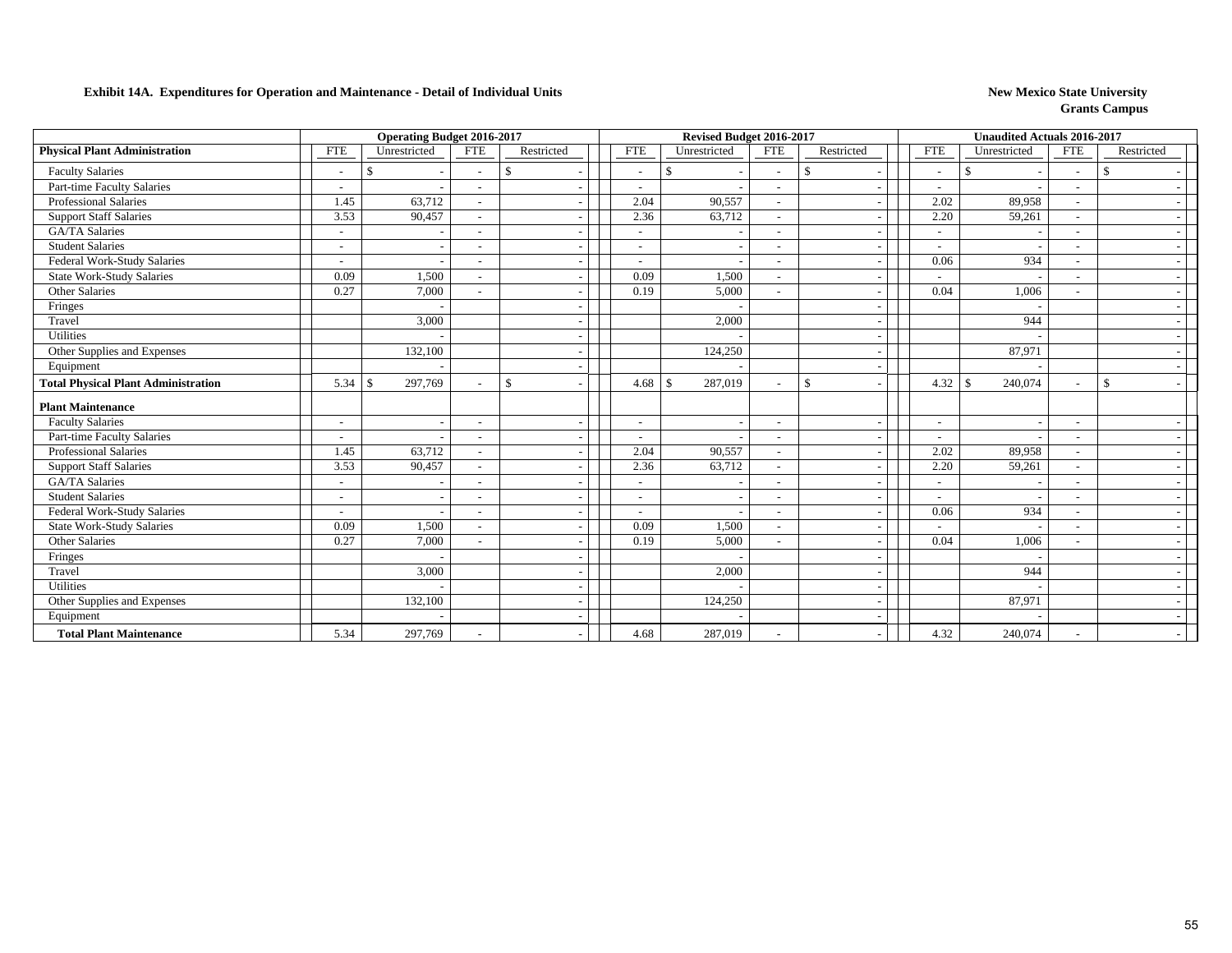|                                   |                             | <b>Operating Budget 2016-2017</b> |                          |                          |                          | Revised Budget 2016-2017 |                                |                             |                          | <b>Unaudited Actuals 2016-2017</b> |                          |                          |
|-----------------------------------|-----------------------------|-----------------------------------|--------------------------|--------------------------|--------------------------|--------------------------|--------------------------------|-----------------------------|--------------------------|------------------------------------|--------------------------|--------------------------|
| <b>Utilities</b>                  | ${\rm FTE}$                 | Unrestricted                      | <b>FTE</b>               | Restricted               | <b>FTE</b>               | Unrestricted             | <b>FTE</b><br>Restricted       |                             | <b>FTE</b>               | Unrestricted                       | <b>FTE</b>               | Restricted               |
| <b>Faculty Salaries</b>           | $\sim$                      | $\mathbf{s}$                      | $\overline{\phantom{a}}$ | \$                       | $\mathcal{L}$            | $\mathbb{S}$             | \$<br>$\overline{\phantom{a}}$ |                             | $\overline{a}$           | $\mathbb{S}$                       | $\sim$                   | $\mathbb{S}$             |
| <b>Part-time Faculty Salaries</b> | $\mathcal{L}$               | $\sim$                            | $\omega$                 | $\overline{\phantom{a}}$ | $\sim$                   | $\overline{a}$           | $\sim$                         | $\sim$                      | $\mathbf{r}$             | $\sim$                             | $\sim$                   | $\sim$                   |
| Professional Salaries             | $\sim$                      | $\overline{\phantom{a}}$          | $\sim$                   | $\sim$                   | $\mathbb{L}^+$           | $\overline{a}$           | $\sim$                         | $\sim$                      | $\overline{\phantom{a}}$ | $\sim$                             | $\sim$                   | $\sim$                   |
| <b>Support Staff Salaries</b>     | $\sim$                      | $\sim$                            | $\sim$                   | $\sim$                   | $\mathcal{L}$            | $\overline{\phantom{a}}$ | $\sim$                         | $\sim$                      | $\sim$                   | $\overline{a}$                     | $\sim$                   | $\sim$                   |
| GA/TA Salaries                    | $\sim$                      | $\overline{\phantom{a}}$          | $\sim$                   | $\sim$                   | $\sim$                   |                          | $\sim$                         | $\sim$                      | $\sim$                   | $\overline{\phantom{a}}$           | $\overline{\phantom{a}}$ | $\overline{\phantom{a}}$ |
| <b>Student Salaries</b>           | $\overline{\phantom{a}}$    | $\sim$                            | $\overline{\phantom{a}}$ | $\sim$                   | $\overline{\phantom{a}}$ | $\sim$                   | $\sim$                         | $\sim$                      | $\blacksquare$           | $\blacksquare$                     | $\sim$                   | $\sim$                   |
| Federal Work-Study Salaries       | $\sim$                      | $\sim$                            | $\sim$                   | $\sim$                   | $\overline{\phantom{a}}$ | $\overline{\phantom{a}}$ | $\sim$                         | $\sim$                      | $\sim$                   | $\overline{\phantom{a}}$           | $\overline{\phantom{a}}$ | $\sim$                   |
| <b>State Work-Study Salaries</b>  | $\mathcal{L}^{\pm}$         | $\mathcal{L}_{\mathcal{A}}$       | $\sim$                   | $\sim$                   | $\sim$                   | $\overline{\phantom{a}}$ | $\sim$                         | $\sim$                      | $\mathcal{L}$            | $\sim$                             | $\overline{a}$           | $\sim$                   |
| Other Salaries                    | $\overline{\phantom{a}}$    | $\overline{\phantom{a}}$          | $\sim$                   | $\sim$                   | $\sim$                   | $\overline{\phantom{a}}$ | $\overline{\phantom{a}}$       | $\sim$                      | $\overline{a}$           | $\sim$                             | $\overline{a}$           | $\overline{a}$           |
| Fringes                           |                             | $\overline{\phantom{a}}$          |                          | $\sim$                   |                          | $\overline{\phantom{a}}$ |                                | $\sim$                      |                          | $\sim$                             |                          | $\sim$                   |
| Travel                            |                             |                                   |                          |                          |                          |                          |                                | $\sim$                      |                          |                                    |                          | $\sim$                   |
| Utilities                         |                             | 205,500                           |                          |                          |                          | 181,500                  |                                | $\sim$                      |                          | 163,056                            |                          | $\sim$                   |
| Other Supplies and Expenses       |                             | $\overline{\phantom{a}}$          |                          | $\sim$                   |                          |                          |                                | $\sim$                      |                          |                                    |                          | $\sim$                   |
| Equipment                         |                             | $\sim$                            |                          | $\sim$                   |                          |                          |                                | $\sim$                      |                          | $\overline{\phantom{a}}$           |                          | $\sim$                   |
| <b>Total Utilities</b>            | $\overline{a}$              | 205,500<br>\$                     | $\overline{a}$           | \$                       | $\overline{a}$           | $\$$<br>181,500          | \$<br>$\sim$                   | $\overline{\phantom{a}}$    | $\overline{a}$           | $\mathbb{S}$<br>163,056            | $\overline{a}$           | $\mathbb{S}$<br>$\sim$   |
| Electricity                       |                             |                                   |                          |                          |                          |                          |                                |                             |                          |                                    |                          |                          |
| <b>Faculty Salaries</b>           | $\mathcal{L}_{\mathcal{A}}$ | $\sim$                            | $\sim$                   | $\sim$                   | $\sim$                   | $\overline{\phantom{a}}$ | $\sim$                         | $\sim$                      | $\overline{\phantom{a}}$ | $\overline{\phantom{a}}$           | $\sim$                   | $\overline{\phantom{a}}$ |
| Part-time Faculty Salaries        | $\sim$                      | $\sim$                            | $\sim$                   | $\sim$                   | $\sim$                   | $\overline{\phantom{a}}$ | $\sim$                         | $\sim$                      | $\overline{a}$           | $\sim$                             | $\sim$                   | $\sim$                   |
| Professional Salaries             | $\mathcal{L}_{\mathcal{A}}$ | $\overline{\phantom{a}}$          | $\sim$                   | $\sim$                   | $\overline{\phantom{a}}$ |                          | $\sim$                         | $\sim$                      | $\blacksquare$           | $\sim$                             | $\sim$                   | $\overline{a}$           |
| <b>Support Staff Salaries</b>     | $\sim$                      | $\sim$                            | $\sim$                   | $\sim$                   | $\sim$                   |                          | $\sim$                         | $\sim$                      | $\sim$                   | $\sim$                             | $\overline{\phantom{a}}$ | $\overline{a}$           |
| GA/TA Salaries                    | $\sim$                      | $\mathbb{Z}^2$                    | $\sim$                   | $\sim$                   | $\sim$                   | $\overline{\phantom{a}}$ | $\sim$                         | $\mathcal{L}_{\mathcal{A}}$ | $\mathcal{L}$            | $\mathcal{L}_{\mathcal{A}}$        | $\sim$                   | $\sim$                   |
| <b>Student Salaries</b>           | $\sim$                      | $\sim$                            | $\sim$                   | $\sim$                   | $\sim$                   | $\overline{\phantom{a}}$ | $\sim$                         | $\sim$                      | $\overline{\phantom{a}}$ | $\sim$                             | $\overline{\phantom{a}}$ | $\sim$                   |
| Federal Work-Study Salaries       | $\sim$                      | $\sim$                            | $\sim$                   | $\sim$                   | $\sim$                   | $\overline{\phantom{a}}$ | $\sim$                         | $\mathcal{L}_{\mathcal{A}}$ | $\sim$                   | $\sim$                             | $\overline{\phantom{a}}$ | $\sim$                   |
| <b>State Work-Study Salaries</b>  | $\overline{\phantom{a}}$    | $\sim$                            | $\overline{\phantom{a}}$ | $\sim$                   | $\sim$                   | $\overline{\phantom{a}}$ | $\sim$                         | $\sim$                      | $\overline{\phantom{a}}$ | $\overline{\phantom{a}}$           | $\overline{\phantom{a}}$ | $\sim$                   |
| Other Salaries                    | $\sim$                      | $\sim$                            | $\overline{\phantom{a}}$ | $\sim$                   | $\sim$                   | $\sim$                   | $\sim$                         | $\sim$                      | $\mathcal{L}$            | $\sim$                             | $\sim$                   | $\sim$                   |
| Fringes                           |                             |                                   |                          |                          |                          |                          |                                | $\sim$                      |                          |                                    |                          | $\sim$                   |
| Travel                            |                             | $\overline{\phantom{a}}$          |                          | $\overline{\phantom{a}}$ |                          |                          |                                | $\sim$                      |                          | $\overline{\phantom{a}}$           |                          | $\sim$                   |
| Utilities                         |                             | 130,000                           |                          | $\sim$                   |                          | 130,000                  |                                | $\sim$                      |                          | 127,308                            |                          | $\mathcal{L}$            |
| Other Supplies and Expenses       |                             |                                   |                          | $\sim$                   |                          |                          |                                | $\sim$                      |                          |                                    |                          | $\sim$                   |
| Equipment                         |                             | $\overline{a}$                    |                          | $\sim$                   |                          |                          |                                | $\sim$                      |                          | $\overline{a}$                     |                          | $\sim$                   |
| <b>Total Electricity</b>          | $\overline{a}$              | 130,000                           | $\sim$                   | $\overline{\phantom{a}}$ | $\sim$                   | 130,000                  | $\overline{\phantom{a}}$       | $\sim$                      | $\overline{a}$           | 127,308                            | $\overline{a}$           | $\sim$                   |
| Fuel                              |                             |                                   |                          |                          |                          |                          |                                |                             |                          |                                    |                          |                          |
| <b>Faculty Salaries</b>           | $\overline{\phantom{a}}$    | $\sim$                            | $\sim$                   | $\sim$                   | $\sim$                   |                          | $\sim$                         | $\sim$                      | $\overline{\phantom{a}}$ | $\overline{\phantom{a}}$           | $\sim$                   | $\sim$                   |
| Part-time Faculty Salaries        | $\sim$                      | $\overline{\phantom{a}}$          | $\sim$                   | $\sim$                   | $\mathcal{L}$            |                          | $\sim$                         | $\sim$                      | $\overline{\phantom{a}}$ | $\sim$                             | $\sim$                   | $\sim$                   |
| <b>Professional Salaries</b>      | $\overline{\phantom{a}}$    | $\sim$                            | $\overline{\phantom{a}}$ | $\sim$                   | $\sim$                   |                          | $\sim$                         | $\sim$                      | $\overline{\phantom{a}}$ | $\overline{\phantom{a}}$           | $\sim$                   | $\sim$                   |
| <b>Support Staff Salaries</b>     | $\overline{\phantom{a}}$    | $\sim$                            | $\mathcal{L}$            | $\sim$                   | $\mathcal{L}$            |                          | $\sim$                         | $\mathcal{L}_{\mathcal{A}}$ | $\overline{\phantom{a}}$ | $\overline{\phantom{a}}$           | $\sim$                   | $\sim$                   |
| GA/TA Salaries                    | $\sim$                      | $\overline{\phantom{a}}$          | $\overline{\phantom{a}}$ | $\sim$                   | $\sim$                   | $\overline{\phantom{a}}$ | $\sim$                         | $\sim$                      | $\overline{\phantom{a}}$ | $\sim$                             | $\overline{\phantom{a}}$ | $\sim$                   |
| <b>Student Salaries</b>           | $\sim$                      | $\sim$                            | $\sim$                   | $\sim$                   | $\sim$                   | $\sim$                   | $\sim$                         | $\sim$                      | $\sim$                   | $\sim$                             | $\sim$                   | $\sim$                   |
| Federal Work-Study Salaries       | $\sim$                      | $\overline{\phantom{a}}$          | $\overline{\phantom{a}}$ | $\overline{\phantom{a}}$ | $\sim$                   | $\overline{\phantom{a}}$ | $\sim$                         | $\sim$                      | $\overline{\phantom{a}}$ |                                    | $\sim$                   | $\sim$                   |
| <b>State Work-Study Salaries</b>  | $\sim$                      | $\sim$                            | $\mathcal{L}$            | $\sim$                   | $\mathbb{L}^+$           | $\overline{\phantom{a}}$ | $\sim$                         | $\sim$                      | $\mathcal{L}$            | $\sim$                             | $\sim$                   | $\sim$                   |
| Other Salaries                    | $\overline{\phantom{a}}$    | $\overline{\phantom{a}}$          | $\sim$                   |                          | $\sim$                   |                          | $\sim$                         | $\sim$                      | $\overline{\phantom{a}}$ |                                    | $\overline{\phantom{a}}$ | $\sim$                   |
| Fringes                           |                             | $\sim$                            |                          | $\overline{\phantom{a}}$ |                          | $\sim$                   |                                | $\sim$                      |                          | $\overline{\phantom{a}}$           |                          | $\sim$                   |
| Travel                            |                             | $\sim$                            |                          | $\sim$                   |                          | $\overline{\phantom{a}}$ |                                | $\sim$                      |                          |                                    |                          | $\sim$                   |
| Utilities                         |                             | 50,000                            |                          | $\sim$                   |                          | 30,000                   |                                | $\sim$                      |                          | 19,269                             |                          | $\sim$                   |
| Other Supplies and Expenses       |                             |                                   |                          | $\sim$                   |                          |                          |                                | $\sim$                      |                          |                                    |                          | $\sim$                   |
| Equipment                         |                             |                                   |                          | $\sim$                   |                          |                          |                                | $\sim$                      |                          |                                    |                          | $\sim$                   |
| <b>Total Fuel</b>                 |                             | 50,000                            |                          |                          |                          | 30,000                   |                                |                             |                          | 19,269                             |                          |                          |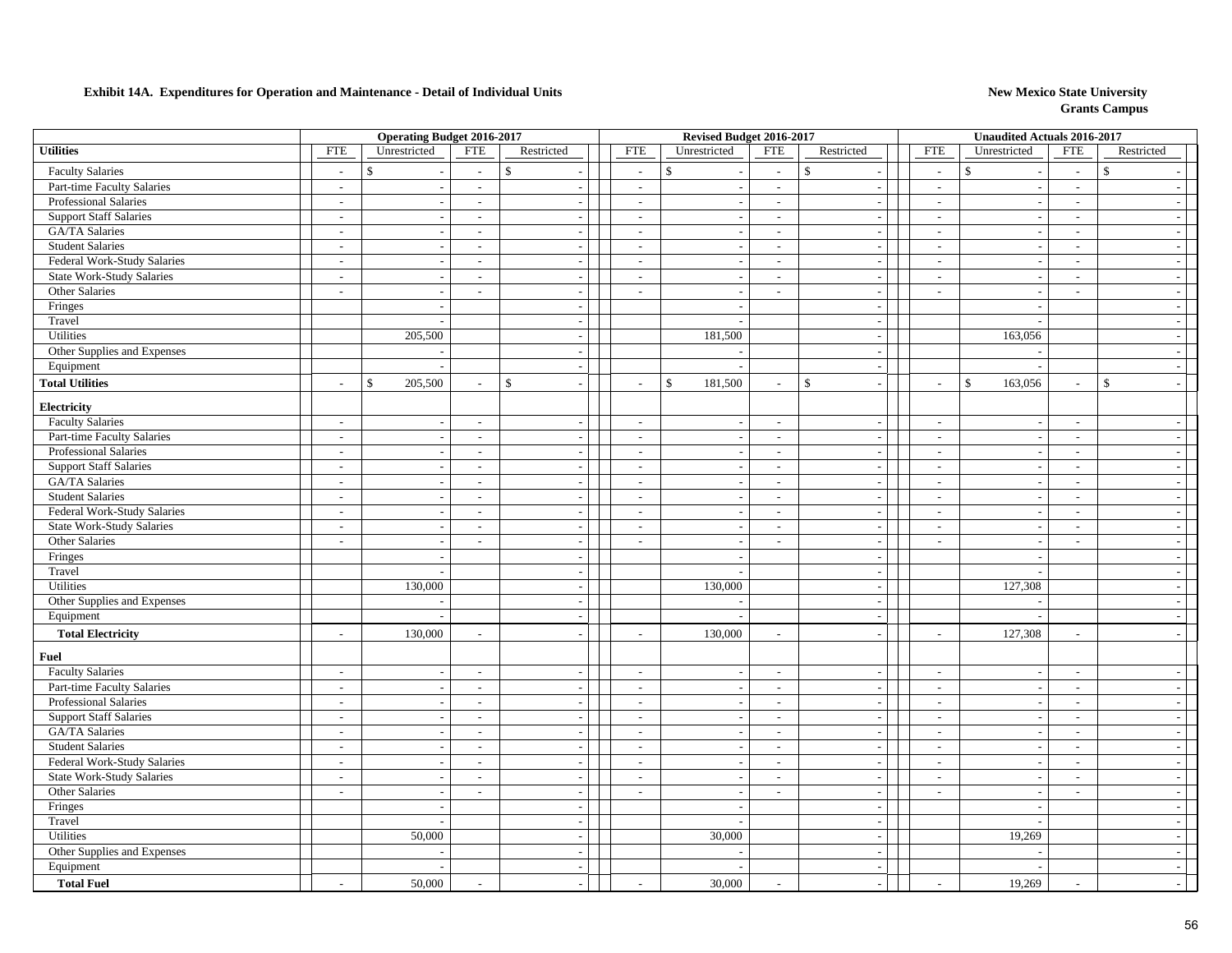|                               |                             | <b>Operating Budget 2016-2017</b> |                          |                          |                          | Revised Budget 2016-2017 |                          |                             |                          | Unaudited Actuals 2016-2017 |                          |                |
|-------------------------------|-----------------------------|-----------------------------------|--------------------------|--------------------------|--------------------------|--------------------------|--------------------------|-----------------------------|--------------------------|-----------------------------|--------------------------|----------------|
| <b>Utilities</b>              | <b>FTE</b>                  | Unrestricted                      | <b>FTE</b>               | Restricted               | <b>FTE</b>               | Unrestricted             | <b>FTE</b>               | Restricted                  | <b>FTE</b>               | Unrestricted                | <b>FTE</b>               | Restricted     |
| <b>Garbage Disposal</b>       |                             |                                   |                          |                          |                          |                          |                          |                             |                          |                             |                          |                |
| <b>Faculty Salaries</b>       | $\sim$                      | $\sim$                            | $\overline{\phantom{a}}$ | $\overline{\phantom{a}}$ | $\overline{\phantom{a}}$ | $\sim$                   | $\sim$                   | $\sim$                      | $\sim$                   | $\overline{\phantom{a}}$    | $\sim$                   | $\sim$         |
| Part-time Faculty Salaries    | $\sim$                      | $\sim$                            | $\sim$                   | $\overline{a}$           | $\sim$                   | $\overline{\phantom{a}}$ | $\sim$                   | $\sim$                      | $\sim$                   | $\overline{\phantom{a}}$    | $\sim$                   | $=$            |
| Professional Salaries         | $\sim$                      | $\overline{\phantom{a}}$          | $\overline{\phantom{a}}$ | $\overline{\phantom{a}}$ | $\overline{\phantom{a}}$ |                          | $\overline{\phantom{a}}$ | $\sim$                      | $\overline{\phantom{a}}$ |                             | $\sim$                   | $\sim$         |
| <b>Support Staff Salaries</b> | $\mathcal{L}_{\mathcal{A}}$ | $\overline{\phantom{a}}$          | $\overline{a}$           | $\overline{\phantom{a}}$ | $\blacksquare$           |                          | $\blacksquare$           | $\overline{\phantom{a}}$    | $\overline{a}$           | $\overline{a}$              | $\sim$                   | $\sim$         |
| <b>GA/TA Salaries</b>         | $\sim$                      | $\sim$                            | $\sim$                   | $\sim$                   | $\sim$                   |                          | $\sim$                   | $\sim$                      | $\overline{a}$           | $\overline{a}$              | $\sim$                   | $\sim$         |
| <b>Student Salaries</b>       | $\overline{\phantom{a}}$    | $\overline{a}$                    | $\sim$                   | $\sim$                   | $\sim$                   | $\overline{\phantom{a}}$ | $\sim$                   | $\sim$                      | $\sim$                   | $\overline{a}$              | $\sim$                   | $\sim$ 1       |
| Federal Work-Study Salaries   | $\sim$                      | $\overline{\phantom{a}}$          | $\sim$                   | $\overline{a}$           | $\sim$                   |                          | $\sim$                   | $\sim$                      | $\sim$                   |                             | $\overline{\phantom{a}}$ | $\sim$         |
| State Work-Study Salaries     | $\sim$                      | $\overline{\phantom{a}}$          | $\overline{\phantom{a}}$ | $\sim$                   | $\overline{\phantom{a}}$ | $\overline{\phantom{a}}$ | $\sim$                   | $\sim$                      | $\overline{\phantom{a}}$ | $\sim$                      | $\sim$                   | $\sim$         |
| Other Salaries                | $\omega$                    | $\mathcal{L}_{\mathcal{A}}$       | $\sim$                   | $\overline{\phantom{a}}$ | $\sim$                   | $\overline{\phantom{a}}$ | $\sim$                   | $\sim$                      | $\sim$                   | $\sim$                      | $\overline{\phantom{a}}$ | $\sim$         |
| Fringes                       |                             | $\overline{\phantom{a}}$          |                          | $\overline{a}$           |                          |                          |                          | $\sim$                      |                          |                             |                          | $\sim$         |
| Travel                        |                             | $\overline{a}$                    |                          | $\mathcal{L}$            |                          | $\sim$                   |                          | $\overline{\phantom{a}}$    |                          |                             |                          | $\sim$         |
| Utilities                     |                             | 9,000                             |                          | $\sim$                   |                          | 9,000                    |                          | $\sim$                      |                          | 7,825                       |                          | $\sim$         |
| Other Supplies and Expenses   |                             | $\sim$                            |                          | $\overline{\phantom{a}}$ |                          |                          |                          | $\sim$                      |                          |                             |                          | $\sim$         |
| Equipment                     |                             | $\sim$                            |                          | $\sim$                   |                          | $\overline{\phantom{a}}$ |                          | $\sim$                      |                          |                             |                          | $=$            |
| <b>Total Garbage Disposal</b> | $\overline{\phantom{a}}$    | 9,000                             | $\sim$                   |                          | $\sim$                   | 9,000                    | $\sim$                   | $\sim$                      | $\overline{a}$           | 7,825                       | $\sim$                   |                |
| <b>Sewer</b>                  |                             |                                   |                          |                          |                          |                          |                          |                             |                          |                             |                          |                |
| <b>Faculty Salaries</b>       | $\sim$                      | $\sim$                            | $\sim$                   | $\overline{\phantom{a}}$ | $\sim$                   |                          | $\sim$                   | $\sim$                      | $\sim$                   |                             | $\overline{\phantom{a}}$ | $\sim$         |
| Part-time Faculty Salaries    | $\mathcal{L}_{\mathcal{A}}$ | $\blacksquare$                    | $\blacksquare$           | $\sim$                   | $\overline{\phantom{a}}$ | $\overline{\phantom{a}}$ | $\sim$                   | $\overline{\phantom{a}}$    | $\blacksquare$           | $\overline{\phantom{a}}$    | $\overline{\phantom{a}}$ | $-1$           |
| Professional Salaries         | $\omega$                    | $\sim$                            | $\sim$                   | $\sim$                   | $\sim$                   |                          | $\sim$                   | $\sim$                      | $\sim$                   | $\overline{a}$              | $\sim$                   | $\sim$         |
| <b>Support Staff Salaries</b> | $\omega$                    | $\sim$                            | $\sim$                   | $\overline{\phantom{a}}$ | $\mathbf{r}$             | $\sim$                   | $\sim$                   | $\sim$                      | $\mathcal{L}$            | $\overline{\phantom{a}}$    | $\mathcal{L}$            | $\sim$         |
| GA/TA Salaries                | $\overline{\phantom{a}}$    | $\overline{\phantom{a}}$          | $\blacksquare$           | $\overline{\phantom{a}}$ | $\blacksquare$           |                          | $\sim$                   | $\sim$                      | $\overline{a}$           |                             | $\mathbb{L}$             | $-1$           |
| <b>Student Salaries</b>       | $\sim$                      | $\blacksquare$                    | $\sim$                   | $\sim$                   | $\sim$                   | $\overline{\phantom{a}}$ | $\sim$                   | $\mathcal{L}_{\mathcal{A}}$ | $\sim$                   | $\overline{\phantom{a}}$    | $\overline{\phantom{a}}$ | $-1$           |
| Federal Work-Study Salaries   | $\sim$                      | $\mathcal{L}_{\mathcal{A}}$       | $\sim$                   | $\sim$                   | $\sim$                   | $\overline{\phantom{a}}$ | $\sim$                   | $\mathbb{L}$                | $\overline{\phantom{a}}$ | $\sim$                      | $\sim$                   | $\overline{a}$ |
| State Work-Study Salaries     | $\overline{\phantom{a}}$    | $\overline{\phantom{a}}$          | $\sim$                   | $\sim$                   | $\sim$                   |                          | $\sim$                   | $\sim$                      | $\sim$                   |                             | $\sim$                   | $\sim$         |
| Other Salaries                | $\omega$                    | $\blacksquare$                    | $\blacksquare$           | $\overline{\phantom{a}}$ | $\overline{\phantom{a}}$ | $\overline{\phantom{a}}$ | $\overline{\phantom{a}}$ | $\overline{\phantom{a}}$    | $\blacksquare$           | $\overline{\phantom{a}}$    | $\blacksquare$           | $\sim$         |
| Fringes                       |                             | $\sim$                            |                          | $\sim$                   |                          | $\overline{\phantom{a}}$ |                          | $\sim$                      |                          | $\overline{a}$              |                          | $\sim$         |
| Travel                        |                             | $\overline{a}$                    |                          | $\sim$                   |                          |                          |                          | $\sim$                      |                          |                             |                          | $\sim$         |
| Utilities                     |                             | 9,000                             |                          | $\sim$                   |                          | 5,000                    |                          | $\sim$                      |                          | 2,467                       |                          | $=$            |
| Other Supplies and Expenses   |                             | $\sim$                            |                          | $\sim$                   |                          | $\overline{\phantom{a}}$ |                          | $\sim$                      |                          |                             |                          | $=$            |
| Equipment                     |                             | $\overline{a}$                    |                          | $\sim$                   |                          |                          |                          | $\sim$                      |                          |                             |                          | $=$            |
| <b>Total Sewer</b>            | $\overline{a}$              | 9,000                             | $\sim$                   | $\sim$                   | $\sim$                   | 5,000                    | $\overline{\phantom{a}}$ | $\sim$                      | L,                       | 2,467                       |                          | $\sim$         |
| Water                         |                             |                                   |                          |                          |                          |                          |                          |                             |                          |                             |                          |                |
| <b>Faculty Salaries</b>       | $\sim$                      | $\sim$                            | $\sim$                   | $\sim$                   | $\sim$                   | $\overline{\phantom{a}}$ | $\sim$                   | $\sim$                      | $\overline{a}$           |                             | $\sim$                   | $\sim$         |
| Part-time Faculty Salaries    | $\overline{\phantom{a}}$    | $\overline{a}$                    | $\sim$                   | $\sim$                   | $\sim$                   | $\overline{\phantom{a}}$ | $\sim$                   | $\sim$                      | $\sim$                   | $\overline{a}$              | $\sim$                   | $\sim$         |
| <b>Professional Salaries</b>  | $\sim$                      | $\overline{\phantom{a}}$          | $\sim$                   | $\overline{\phantom{a}}$ | $\overline{\phantom{a}}$ |                          | $\sim$                   | $\sim$                      | $\sim$                   |                             | $\overline{\phantom{a}}$ | $=$            |
| <b>Support Staff Salaries</b> | $\sim$                      | $\sim$                            | $\overline{\phantom{a}}$ | $\sim$                   | $\overline{\phantom{a}}$ | $\overline{\phantom{a}}$ | $\sim$                   | $\sim$                      | $\overline{\phantom{a}}$ | $\overline{\phantom{a}}$    | $\sim$                   | $=$            |
| GA/TA Salaries                | $\omega$                    | $\sim$                            | $\sim$                   | $\sim$                   | $\sim$                   | $\overline{a}$           | $\sim$                   | $\mathcal{L}_{\mathcal{A}}$ | $\sim$                   | $\sim$                      | $\sim$                   | $\sim$         |
| <b>Student Salaries</b>       | $\mathcal{L}$               | $\sim$                            | $\sim$                   | $\sim$                   | $\overline{\phantom{a}}$ |                          | $\overline{\phantom{a}}$ | $\mathcal{L}_{\mathcal{A}}$ | $\sim$                   |                             | $\overline{a}$           | $\sim$         |
| Federal Work-Study Salaries   | $\mathcal{L}_{\mathcal{A}}$ | $\overline{\phantom{a}}$          | $\sim$                   | $\sim$                   | $\sim$                   | $\sim$                   | $\sim$                   | $\mathcal{L}_{\mathcal{A}}$ | $\blacksquare$           | $\sim$                      | $\sim$                   | $\sim$         |
| State Work-Study Salaries     | $\sim$                      | $\overline{\phantom{a}}$          | $\sim$                   | $\sim$                   | $\sim$                   | $\overline{\phantom{a}}$ | $\sim$                   | $\sim$                      | $\sim$                   | $\overline{\phantom{a}}$    | $\sim$                   | $\sim$         |
| Other Salaries                | $\blacksquare$              | $\overline{\phantom{a}}$          | $\sim$                   | $\overline{\phantom{a}}$ | $\sim$                   | $\sim$                   | $\sim$                   | $\sim$                      | $\blacksquare$           | $\overline{\phantom{a}}$    | $\overline{\phantom{a}}$ | $-1$           |
| Fringes                       |                             | $\sim$                            |                          | $\sim$                   |                          | $\overline{a}$           |                          | $\sim$                      |                          | $\overline{\phantom{a}}$    |                          | $-1$           |
| Travel                        |                             | $\sim$                            |                          | $\sim$                   |                          |                          |                          | $\sim$                      |                          |                             |                          | $-1$           |
| Utilities                     |                             | 7,500                             |                          | $\sim$                   |                          | 7,500                    |                          | $\mathcal{L}_{\mathcal{A}}$ |                          | 6,187                       |                          | $\sim$         |
| Other Supplies and Expenses   |                             |                                   |                          | $\sim$                   |                          |                          |                          | $\sim$                      |                          |                             |                          | $\sim$         |
| Equipment                     |                             | $\overline{\phantom{a}}$          |                          | $\sim$                   |                          |                          |                          | $\sim$                      |                          |                             |                          | $\sim$ 1       |
| <b>Total Water</b>            |                             | 7,500                             | $\sim$                   | $\sim$                   | $\overline{\phantom{a}}$ | 7,500                    |                          | $\sim$                      |                          | 6,187                       |                          | $\sim$         |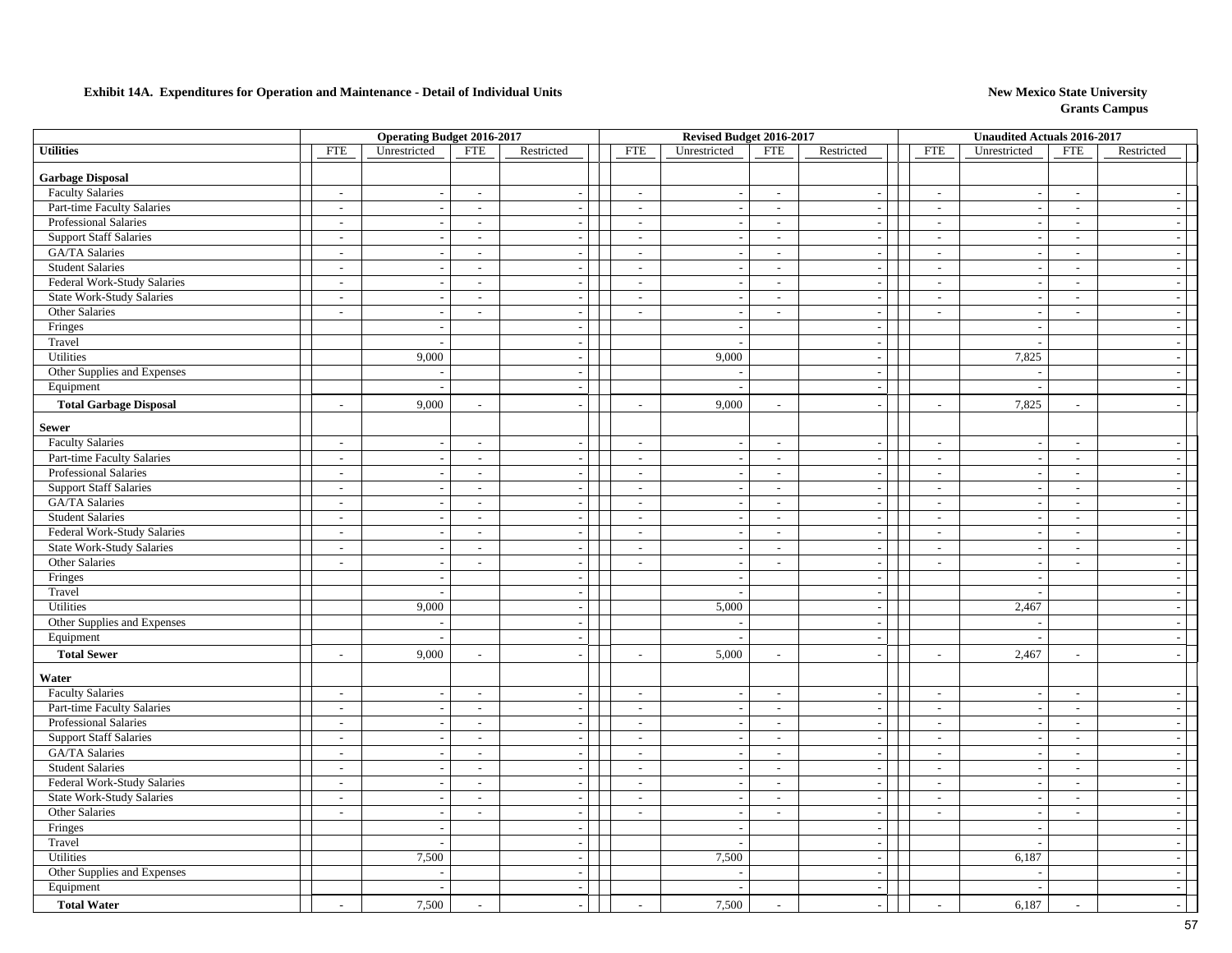|                                                  | <b>Operating Budget 2016-2017</b> |                                           |                          |            |                          | Revised Budget 2016-2017 |                          |                                |                          | <b>Unaudited Actuals 2016-2017</b> |                          |               |  |
|--------------------------------------------------|-----------------------------------|-------------------------------------------|--------------------------|------------|--------------------------|--------------------------|--------------------------|--------------------------------|--------------------------|------------------------------------|--------------------------|---------------|--|
| Landscape & Grounds Maintenance                  | <b>FTE</b>                        | Unrestricted                              | <b>FTE</b>               | Restricted | <b>FTE</b>               | Unrestricted             | <b>FTE</b>               | Restricted                     | <b>FTE</b>               | Unrestricted                       | <b>FTE</b>               | Restricted    |  |
| <b>Faculty Salaries</b>                          |                                   | <sup>\$</sup><br>$\overline{\phantom{a}}$ |                          | \$         | $\overline{\phantom{a}}$ | \$                       |                          | \$                             | $\overline{\phantom{a}}$ | $\mathbb{S}$                       | $\overline{\phantom{a}}$ | $\mathcal{S}$ |  |
| Part-time Faculty Salaries                       | $\overline{\phantom{a}}$          | $\overline{\phantom{a}}$                  |                          |            | $\overline{\phantom{a}}$ |                          | $\overline{\phantom{a}}$ | $\overline{\phantom{a}}$       | $\overline{\phantom{a}}$ |                                    | $\overline{\phantom{a}}$ |               |  |
| Professional Salaries                            | $\overline{\phantom{a}}$          | $\overline{\phantom{a}}$                  | $\overline{\phantom{0}}$ |            | $\overline{\phantom{a}}$ |                          | $\sim$                   | $\overline{\phantom{a}}$       | $\overline{\phantom{a}}$ |                                    | $\overline{\phantom{a}}$ |               |  |
| <b>Support Staff Salaries</b>                    | $\overline{\phantom{a}}$          | $\sim$                                    | $\overline{\phantom{a}}$ |            | $\sim$                   |                          | $\sim$                   | $\overline{\phantom{a}}$       | $\blacksquare$           |                                    |                          |               |  |
| <b>GA/TA Salaries</b>                            | $\overline{\phantom{a}}$          | $\overline{\phantom{a}}$                  | $\overline{\phantom{a}}$ |            | $\overline{\phantom{a}}$ | $\overline{\phantom{a}}$ | $\sim$                   | $\overline{\phantom{a}}$       | $\overline{\phantom{a}}$ |                                    | $\overline{\phantom{a}}$ |               |  |
| <b>Student Salaries</b>                          | $\overline{\phantom{a}}$          | $\sim$                                    | $\overline{\phantom{a}}$ |            | $\overline{\phantom{a}}$ | $\overline{\phantom{a}}$ | $\overline{\phantom{a}}$ | $\overline{\phantom{a}}$       | $\overline{\phantom{a}}$ |                                    | $\overline{\phantom{0}}$ |               |  |
| Federal Work-Study Salaries                      | $\overline{\phantom{a}}$          | $\sim$                                    | $\overline{\phantom{a}}$ |            | $\sim$                   |                          | $\sim$                   | $\overline{\phantom{a}}$       | $\overline{\phantom{a}}$ |                                    |                          |               |  |
| State Work-Study Salaries                        | $\overline{\phantom{a}}$          | $\overline{\phantom{a}}$                  | $\overline{\phantom{a}}$ |            | $\overline{\phantom{a}}$ |                          | $\sim$                   | $\overline{\phantom{a}}$       | $\overline{\phantom{a}}$ |                                    | $\overline{\phantom{a}}$ |               |  |
| Other Salaries                                   | $\overline{a}$                    | $\overline{\phantom{a}}$                  | $\overline{\phantom{0}}$ |            | $\overline{\phantom{a}}$ |                          | $\sim$                   | $\overline{\phantom{a}}$       | $\blacksquare$           |                                    | $\overline{\phantom{0}}$ |               |  |
| Fringes                                          |                                   | $\overline{\phantom{a}}$                  |                          |            |                          |                          |                          | $\overline{\phantom{a}}$       |                          |                                    |                          |               |  |
| Travel                                           |                                   | $\overline{\phantom{a}}$                  |                          |            |                          |                          |                          | $\overline{\phantom{a}}$       |                          |                                    |                          |               |  |
| Utilities                                        |                                   | $\blacksquare$                            |                          |            |                          |                          |                          | $\overline{\phantom{a}}$       |                          |                                    |                          |               |  |
| Other Supplies and Expenses                      |                                   | 1,000                                     |                          |            |                          | 1,000                    |                          | $\overline{\phantom{a}}$       |                          |                                    |                          |               |  |
| Equipment                                        |                                   |                                           |                          |            |                          |                          |                          | $\overline{\phantom{a}}$       |                          |                                    |                          |               |  |
| <b>Total Landscape &amp; Grounds Maintenance</b> | $\overline{\phantom{a}}$          | 1,000<br>\$                               | $\overline{\phantom{a}}$ | \$         | $\overline{\phantom{a}}$ | 1,000<br>\$              | $\sim$                   | \$<br>$\overline{\phantom{a}}$ | $\overline{\phantom{a}}$ | \$<br>$\overline{\phantom{a}}$     | $\overline{\phantom{a}}$ | $\mathbf{s}$  |  |
| <b>Grounds</b>                                   |                                   |                                           |                          |            |                          |                          |                          |                                |                          |                                    |                          |               |  |
| <b>Faculty Salaries</b>                          | $\overline{\phantom{a}}$          | $\sim$                                    | $\overline{\phantom{a}}$ |            | $\overline{\phantom{a}}$ |                          | $\overline{\phantom{a}}$ | $\overline{\phantom{a}}$       | $\overline{\phantom{a}}$ |                                    | $\overline{\phantom{a}}$ |               |  |
| Part-time Faculty Salaries                       | $\overline{\phantom{a}}$          | $\sim$                                    | $\overline{\phantom{a}}$ |            | $\tilde{\phantom{a}}$    |                          | $\overline{\phantom{a}}$ | $\overline{\phantom{a}}$       | $\blacksquare$           |                                    | $\overline{\phantom{a}}$ |               |  |
| Professional Salaries                            | $\overline{\phantom{a}}$          | $\overline{\phantom{a}}$                  | $\overline{\phantom{a}}$ |            | $\overline{\phantom{a}}$ | $\overline{\phantom{a}}$ | $\overline{\phantom{a}}$ | $\overline{\phantom{a}}$       | $\overline{\phantom{a}}$ |                                    | $\overline{\phantom{a}}$ |               |  |
| <b>Support Staff Salaries</b>                    | $\overline{\phantom{a}}$          | $\overline{\phantom{a}}$                  | $\overline{\phantom{0}}$ |            | $\overline{\phantom{a}}$ | $\overline{\phantom{a}}$ | $\overline{\phantom{a}}$ | $\overline{\phantom{a}}$       | $\overline{\phantom{a}}$ |                                    | $\overline{\phantom{a}}$ |               |  |
| <b>GA/TA Salaries</b>                            |                                   | $\overline{\phantom{a}}$                  |                          |            | $\sim$                   |                          |                          | $\overline{\phantom{a}}$       | $\overline{\phantom{a}}$ |                                    |                          |               |  |
| <b>Student Salaries</b>                          | $\overline{\phantom{a}}$          | $\overline{\phantom{a}}$                  |                          |            | $\overline{\phantom{a}}$ |                          | $\sim$                   | $\overline{\phantom{a}}$       | $\overline{\phantom{a}}$ |                                    |                          |               |  |
| Federal Work-Study Salaries                      | $\overline{\phantom{a}}$          | $\sim$                                    | $\overline{\phantom{0}}$ |            | $\blacksquare$           |                          | $\overline{\phantom{a}}$ | $\overline{\phantom{a}}$       | $\overline{\phantom{a}}$ |                                    | $\overline{\phantom{a}}$ |               |  |
| <b>State Work-Study Salaries</b>                 | $\overline{a}$                    | $\sim$                                    | $\overline{\phantom{a}}$ |            | $\overline{\phantom{a}}$ | $\overline{\phantom{a}}$ | $\overline{\phantom{a}}$ | $\sim$                         | $\overline{\phantom{a}}$ |                                    | $\overline{\phantom{0}}$ |               |  |
| Other Salaries                                   | $\overline{\phantom{a}}$          | $\overline{\phantom{a}}$                  | $\overline{\phantom{a}}$ |            | $\overline{\phantom{a}}$ | $\overline{\phantom{a}}$ | $\overline{\phantom{a}}$ | $\overline{\phantom{a}}$       | $\overline{\phantom{a}}$ |                                    | $\overline{\phantom{a}}$ |               |  |
| Fringes                                          |                                   | $\overline{\phantom{a}}$                  |                          |            |                          |                          |                          | $\overline{\phantom{a}}$       |                          |                                    |                          |               |  |
| Travel                                           |                                   | $\sim$                                    |                          |            |                          |                          |                          | $\overline{\phantom{a}}$       |                          |                                    |                          |               |  |
| Utilities                                        |                                   |                                           |                          |            |                          |                          |                          | $\overline{\phantom{a}}$       |                          |                                    |                          |               |  |
| Other Supplies and Expenses                      |                                   | 1,000                                     |                          |            |                          | 1,000                    |                          | $\overline{\phantom{a}}$       |                          |                                    |                          |               |  |
| Equipment                                        |                                   |                                           |                          |            |                          |                          |                          |                                |                          |                                    |                          |               |  |
| <b>Total Grounds</b>                             |                                   | 1,000                                     |                          |            | $\overline{\phantom{a}}$ | 1,000                    |                          |                                | $\blacksquare$           |                                    | $\overline{\phantom{a}}$ |               |  |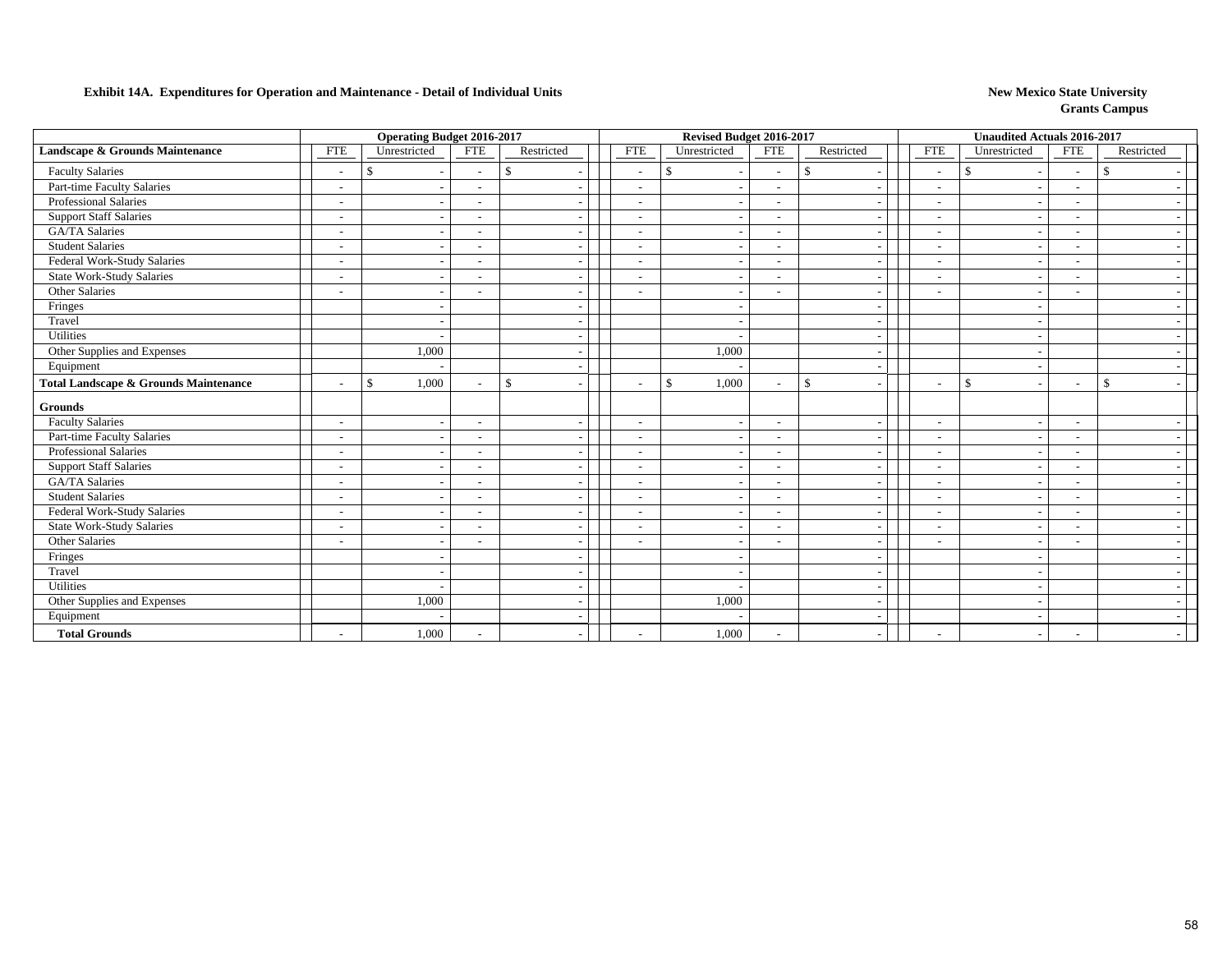#### **Exhibit 15. Summary of Student Social and Cultural Development Activities New Mexico State University New Mexico State University**

|                                        | <b>Operating Budget 2016-2017</b> |                          |                          |                          | Revised Budget 2016-2017 |                          |                          |                                          | <b>Unaudited Actuals 2016-2017</b> |                          |                          |                          |
|----------------------------------------|-----------------------------------|--------------------------|--------------------------|--------------------------|--------------------------|--------------------------|--------------------------|------------------------------------------|------------------------------------|--------------------------|--------------------------|--------------------------|
|                                        | <b>FTE</b>                        | Unrestricted             | <b>FTE</b>               | Restricted               | <b>FTE</b>               | Unrestricted             | <b>FTE</b>               | Restricted                               | <b>FTE</b>                         | Unrestricted             | <b>FTE</b>               | Restricted               |
| <b>Revenues:</b>                       |                                   |                          |                          |                          |                          |                          |                          |                                          |                                    |                          |                          |                          |
| Tuition and Fees                       |                                   | \$<br>15,000             |                          | $\mathbb{S}$             |                          | 15,000<br>$\mathbb{S}$   |                          | $\mathbb{S}$<br>$\overline{\phantom{a}}$ |                                    | \$<br>11,658             |                          | \$                       |
| Govt Appropriations - Federal          |                                   |                          |                          |                          |                          |                          |                          | $\sim$                                   |                                    |                          |                          |                          |
| Govt Appropriations - State            |                                   |                          |                          | $\overline{\phantom{a}}$ |                          |                          |                          | $\overline{\phantom{a}}$                 |                                    |                          |                          |                          |
| Govt Appropriations - Local            |                                   |                          |                          |                          |                          |                          |                          | $\overline{\phantom{a}}$                 |                                    |                          |                          |                          |
| Govt Grants and Contracts - Federal    |                                   | $\sim$                   |                          | $\overline{\phantom{a}}$ |                          |                          |                          | $\sim$                                   |                                    | $\sim$                   |                          |                          |
| Govt Grants and Contracts - State      |                                   |                          |                          | $\overline{\phantom{a}}$ |                          |                          |                          | 200                                      |                                    | $\overline{\phantom{a}}$ |                          | 82                       |
| Govt Grants and Contracts - Local      |                                   |                          |                          |                          |                          |                          |                          | $\overline{\phantom{a}}$                 |                                    |                          |                          |                          |
| Private Gifts, Grants and Contracts    |                                   | $\overline{\phantom{a}}$ |                          | $\overline{\phantom{a}}$ |                          | $\overline{\phantom{a}}$ |                          | $\sim$                                   |                                    | $\overline{\phantom{a}}$ |                          |                          |
| Endowment, Land, Permanent Fund Income |                                   |                          |                          |                          |                          |                          |                          | $\sim$                                   |                                    |                          |                          |                          |
| Sales and Services                     |                                   |                          |                          |                          |                          |                          |                          | $\sim$                                   |                                    |                          |                          |                          |
| Other Sources                          |                                   | 3,000                    |                          | $\overline{\phantom{a}}$ |                          | 500                      |                          | $\overline{\phantom{a}}$                 |                                    | 51                       |                          |                          |
| <b>Total Revenue</b>                   |                                   | 18,000                   |                          |                          |                          | 15,500                   |                          | 200                                      |                                    | 11,709                   |                          | 82                       |
| <b>Beginning Balance</b>               |                                   | 45,956                   |                          |                          |                          | 52,835                   |                          |                                          |                                    | 52,835                   |                          |                          |
| <b>Total Available</b>                 |                                   | 63,956                   |                          |                          |                          | 68,335                   |                          | 200                                      |                                    | 64,544                   |                          | 82                       |
| <b>Expenditures:</b>                   |                                   |                          |                          |                          |                          |                          |                          |                                          |                                    |                          |                          |                          |
| <b>Faculty Salaries</b>                | $\sim$                            | $\overline{\phantom{a}}$ | $\sim$                   |                          | $\sim$                   |                          | $\sim$                   | $\sim$                                   | $\sim$                             | $\overline{\phantom{a}}$ | $\sim$                   |                          |
| Part-Time Instructor Salaries          | $\sim$                            |                          | $\blacksquare$           |                          | $\sim$                   |                          | $\overline{\phantom{a}}$ | $\overline{\phantom{a}}$                 | $\overline{\phantom{a}}$           |                          | $\sim$                   |                          |
| Professional Salaries                  | $\overline{\phantom{a}}$          |                          | $\blacksquare$           | $\overline{\phantom{a}}$ | $\sim$                   | $\overline{\phantom{a}}$ | $\sim$                   | $\sim$                                   | $\sim$                             | $\sim$                   | $\overline{\phantom{a}}$ |                          |
| <b>Support Staff Salaries</b>          | $\sim$                            | $\overline{\phantom{a}}$ | $\overline{\phantom{a}}$ |                          | $\overline{\phantom{a}}$ |                          | $\sim$                   | $\sim$                                   | $\sim$                             | $\overline{\phantom{a}}$ | $\sim$                   |                          |
| GA/TA Salaries                         | $\overline{\phantom{a}}$          |                          | $\sim$                   |                          | $\sim$                   |                          | $\sim$                   | $\overline{\phantom{a}}$                 | $\sim$                             | $\overline{\phantom{a}}$ | $\sim$                   |                          |
| <b>Student Salaries</b>                | $\overline{\phantom{a}}$          |                          | $\overline{\phantom{a}}$ | $\sim$                   | $\sim$                   | $\sim$                   | $\sim$                   | $\sim$                                   | $\sim$                             | $\sim$                   | $\mathcal{L}$            | $\overline{\phantom{a}}$ |
| Federal Work-Study Salaries            | $\sim$                            |                          | $\overline{\phantom{a}}$ | $\overline{\phantom{a}}$ | $\overline{\phantom{a}}$ | $\overline{\phantom{a}}$ | $\sim$                   | $\overline{\phantom{a}}$                 | $\overline{\phantom{a}}$           | $\overline{\phantom{a}}$ | $\sim$                   |                          |
| <b>State Work-Study Salaries</b>       | 0.15                              | 2,400                    | $\sim$                   |                          | $\sim$                   | 50                       | 0.01                     | 200                                      | $\sim$                             | 34                       | 0.01                     | 82                       |
| Other Salaries                         | $\overline{a}$                    |                          | $\overline{\phantom{a}}$ | $\sim$                   | $\blacksquare$           | $\overline{\phantom{a}}$ | $\overline{a}$           |                                          | $\sim$                             | $\sim$                   | $\overline{a}$           |                          |
| <b>Total Salaries</b>                  | 0.15                              | 2,400                    | $\sim$                   |                          | $\sim$                   | 50                       | 0.01                     | 200                                      | $\sim$                             | 34                       | 0.01                     | 82                       |
| Fringes                                |                                   | 27                       |                          | $\overline{\phantom{a}}$ |                          | -1                       |                          | $\overline{\phantom{a}}$                 |                                    | -1                       |                          |                          |
| Travel                                 |                                   | 4,500                    |                          |                          |                          | 1,500                    |                          | $\overline{\phantom{a}}$                 |                                    | 69                       |                          |                          |
| Utilities                              |                                   |                          |                          | $\sim$                   |                          |                          |                          | $\overline{\phantom{a}}$                 |                                    |                          |                          |                          |
| <b>Institutional Support Charges</b>   |                                   |                          |                          |                          |                          |                          |                          | $\sim$                                   |                                    |                          |                          |                          |
| Other Supplies and Expenses            |                                   | 12,700                   |                          | $\overline{\phantom{a}}$ |                          | 9,200                    |                          | $\sim$                                   |                                    | 5,161                    |                          |                          |
| Equipment                              |                                   |                          |                          |                          |                          |                          |                          | $\sim$                                   |                                    |                          |                          |                          |
| <b>Total Expenditures</b>              |                                   | 19,627                   |                          |                          |                          | 10,751                   |                          | 200                                      |                                    | 5,265                    |                          | 82                       |
| <b>Transfer To or (From):</b>          |                                   |                          |                          |                          |                          |                          |                          |                                          |                                    |                          |                          |                          |
| Non-Mandatory                          |                                   |                          |                          |                          |                          |                          |                          |                                          |                                    |                          |                          |                          |
| Student Social and Cultural            |                                   |                          |                          |                          |                          |                          |                          | $\overline{\phantom{a}}$                 |                                    |                          |                          |                          |
| Student Aid                            |                                   | 3,000                    |                          | $\overline{\phantom{a}}$ |                          | 3,000                    |                          | $\overline{\phantom{a}}$                 |                                    | 3,000                    |                          |                          |
| Total Non-Mandatory                    |                                   | 3,000                    |                          |                          |                          | 3,000                    |                          | $\overline{\phantom{a}}$                 |                                    | 3,000                    |                          |                          |
| <b>Total Transfers</b>                 |                                   | 3,000                    |                          |                          |                          | 3,000                    |                          |                                          |                                    | 3,000                    |                          |                          |
| <b>Ending Balance</b>                  |                                   | 41,329                   |                          |                          |                          | 54,584                   |                          |                                          |                                    | 56,279                   |                          |                          |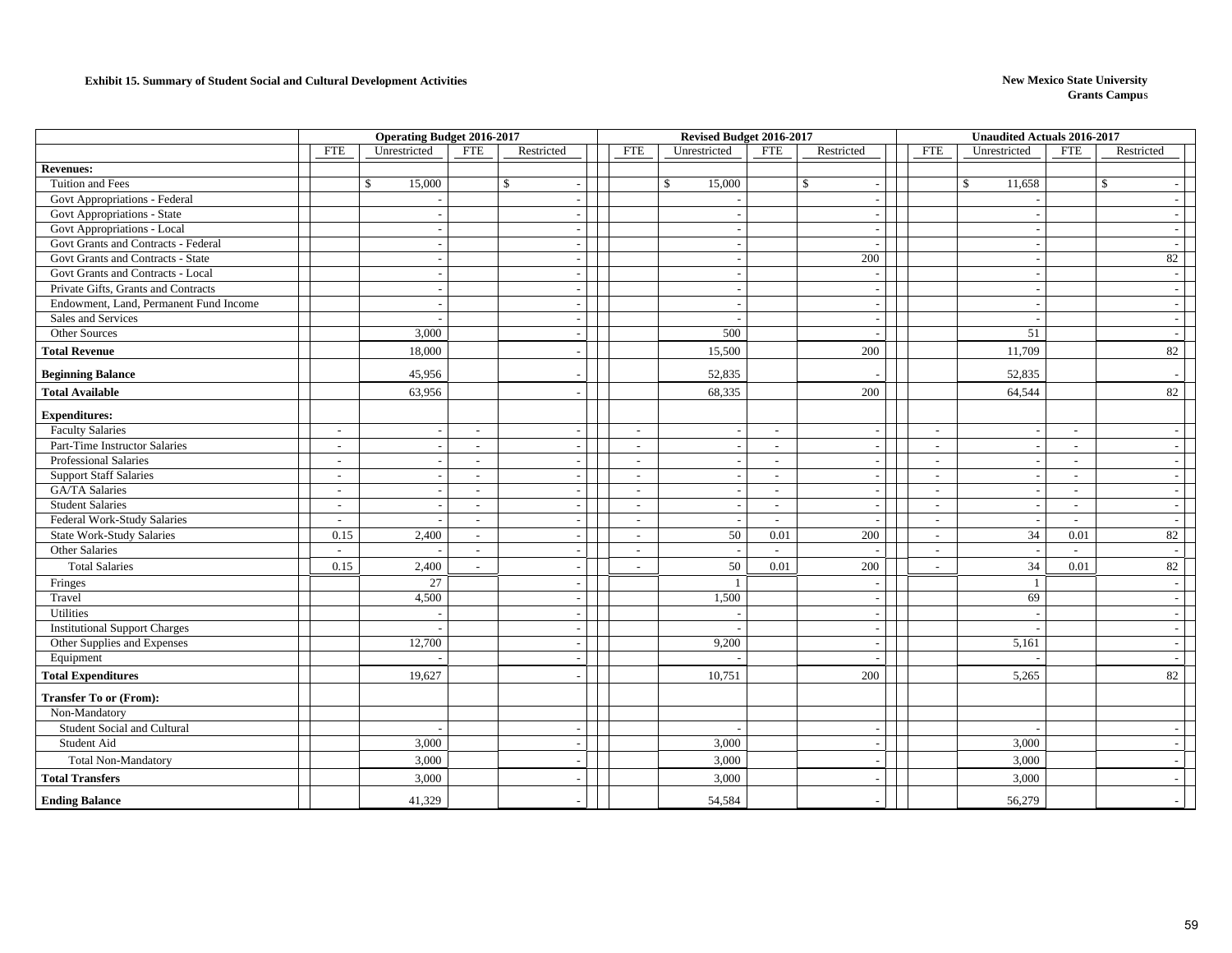#### **Exhibit 15A. Student Social and Cultural Development - Detail of Individual Units New Mexico State University**

|                                                               |                                  | <b>Operating Budget 2016-2017</b> |                  |                          |                                    | Revised Budget 2016-2017 |                          |                          |                          | <b>Unaudited Actuals 2016-2017</b> |                  |                          |  |
|---------------------------------------------------------------|----------------------------------|-----------------------------------|------------------|--------------------------|------------------------------------|--------------------------|--------------------------|--------------------------|--------------------------|------------------------------------|------------------|--------------------------|--|
| <b>Student Social and Cultural Development Activities</b>     | <b>FTE</b>                       | Unrestricted                      | <b>FTE</b>       | Restricted               | <b>FTE</b>                         | Unrestricted             | <b>FTE</b>               | Restricted               | <b>FTE</b>               | Unrestricted                       | <b>FTE</b>       | Restricted               |  |
| <b>Revenues:</b>                                              |                                  |                                   |                  |                          |                                    |                          |                          |                          |                          |                                    |                  |                          |  |
| Tuition and Fees                                              |                                  | \$<br>15,000                      |                  | $\mathbb{S}$             |                                    | \$<br>15,000             |                          | \$                       |                          | \$<br>11,658                       |                  | \$                       |  |
| Govt Appropriations - Federal                                 |                                  |                                   |                  | $\sim$                   |                                    |                          |                          |                          |                          |                                    |                  |                          |  |
| Govt Appropriations - State                                   |                                  |                                   |                  |                          |                                    |                          |                          |                          |                          |                                    |                  |                          |  |
| Govt Appropriations - Local                                   |                                  |                                   |                  |                          |                                    |                          |                          |                          |                          |                                    |                  |                          |  |
| Govt Grants and Contracts - Federal                           |                                  |                                   |                  | $\sim$                   |                                    | $\sim$                   |                          |                          |                          |                                    |                  |                          |  |
| Govt Grants and Contracts - State                             |                                  |                                   |                  | $\overline{\phantom{a}}$ |                                    | $\sim$                   |                          |                          |                          |                                    |                  |                          |  |
| Govt Grants and Contracts - Local                             |                                  | $\sim$                            |                  | $\sim$                   |                                    | $\sim$                   |                          |                          |                          | $\overline{\phantom{a}}$           |                  |                          |  |
| Private Gifts, Grants and Contracts                           |                                  |                                   |                  |                          |                                    |                          |                          |                          |                          |                                    |                  |                          |  |
| Endowment, Land, Permanent Fund Income                        |                                  |                                   |                  | $\sim$                   |                                    | $\sim$                   |                          |                          |                          |                                    |                  |                          |  |
| Sales and Services                                            |                                  |                                   |                  | $\sim$                   |                                    |                          |                          |                          |                          |                                    |                  |                          |  |
| Other Sources                                                 |                                  | 3,000                             |                  | $\sim$                   |                                    | 500                      |                          |                          |                          | 51                                 |                  |                          |  |
| <b>Total Revenue</b>                                          |                                  | 18,000                            |                  |                          |                                    | 15,500                   |                          |                          |                          | 11,709                             |                  |                          |  |
| <b>Beginning Balance</b>                                      |                                  | 45,956                            |                  |                          |                                    | 52,835                   |                          |                          |                          | 52,835                             |                  |                          |  |
| <b>Total Available</b>                                        |                                  | 63,956                            |                  |                          |                                    | 68,335                   |                          |                          |                          | 64,544                             |                  |                          |  |
|                                                               |                                  |                                   |                  |                          |                                    |                          |                          |                          |                          |                                    |                  |                          |  |
| <b>Expenditures:</b>                                          |                                  |                                   |                  |                          |                                    |                          |                          |                          |                          |                                    |                  |                          |  |
| <b>Faculty Salaries</b>                                       | $\sim$                           | $\sim$                            | $\sim$           | $\overline{\phantom{a}}$ | $\overline{\phantom{a}}$           | $\sim$                   | $\sim$                   |                          | $\overline{a}$           | $\sim$                             | $\sim$           | $\overline{\phantom{a}}$ |  |
| Part-Time Instructor Salaries<br><b>Professional Salaries</b> | $\sim$                           | $\overline{\phantom{a}}$          | $\sim$           | $\sim$                   | $\sim$                             | $\overline{\phantom{a}}$ | $\sim$                   |                          | $\sim$                   |                                    | $\sim$           |                          |  |
|                                                               | $\sim$                           | $\overline{\phantom{a}}$          | $\sim$           | $\sim$                   | $\overline{\phantom{a}}$           | $\overline{\phantom{a}}$ | $\sim$                   |                          | $\sim$                   | $\overline{\phantom{a}}$           | $\sim$           | $\overline{\phantom{a}}$ |  |
| <b>Support Staff Salaries</b><br>GA/TA Salaries               | $\sim$                           |                                   | $\sim$           | $\sim$                   | $\sim$                             |                          | $\sim$                   |                          | $\sim$                   |                                    | $\sim$           |                          |  |
| <b>Student Salaries</b>                                       | $\sim$<br>$\sim$                 |                                   | $\sim$<br>$\sim$ | $\sim$<br>$\sim$         | $\overline{\phantom{a}}$<br>$\sim$ | $\overline{\phantom{a}}$ | $\sim$<br>$\sim$         |                          | $\blacksquare$<br>$\sim$ | $\bar{a}$                          | $\sim$<br>$\sim$ |                          |  |
| Federal Work-Study Salaries                                   |                                  |                                   | $\sim$           | $\sim$                   |                                    |                          | $\overline{\phantom{a}}$ |                          |                          |                                    | $\sim$           |                          |  |
| <b>State Work-Study Salaries</b>                              | $\overline{\phantom{a}}$<br>0.15 | 2,400                             | $\sim$           | $\sim$                   | $\overline{\phantom{a}}$<br>$\sim$ | 50                       | $\sim$                   |                          | $\sim$<br>$\sim$         | 34                                 | $\sim$           |                          |  |
| Other Salaries                                                | $\sim$                           |                                   | $\sim$           | $\sim$                   | $\overline{\phantom{a}}$           | $\overline{\phantom{a}}$ | $\sim$                   | $\overline{\phantom{a}}$ | $\sim$                   | $\sim$                             | $\sim$           |                          |  |
| <b>Total Salaries</b>                                         | 0.15                             | 2,400                             | $\sim$           |                          | $\sim$                             | 50                       |                          |                          | ÷,                       | 34                                 | $\sim$           |                          |  |
|                                                               |                                  | 27                                |                  |                          |                                    |                          |                          |                          |                          |                                    |                  |                          |  |
| Fringes                                                       |                                  |                                   |                  |                          |                                    | $\overline{1}$           |                          |                          |                          | $\overline{1}$                     |                  |                          |  |
| Travel                                                        |                                  | 4,500                             |                  | $\sim$                   |                                    | 1,500                    |                          | $\overline{\phantom{a}}$ |                          | 69                                 |                  | $\overline{\phantom{a}}$ |  |
| Utilities                                                     |                                  |                                   |                  | $\sim$                   |                                    | $\overline{a}$           |                          |                          |                          |                                    |                  | $\overline{\phantom{a}}$ |  |
| <b>Institutional Support Charges</b><br>Purchase for Resale   |                                  |                                   |                  | $\sim$<br>$\sim$         |                                    |                          |                          | $\sim$                   |                          |                                    |                  |                          |  |
| Other Supplies and Expenses                                   |                                  | 12,700                            |                  |                          |                                    | 9,200                    |                          |                          |                          | 5,161                              |                  |                          |  |
| Equipment                                                     |                                  |                                   |                  | $\overline{\phantom{a}}$ |                                    |                          |                          |                          |                          |                                    |                  | $\overline{\phantom{a}}$ |  |
|                                                               |                                  |                                   |                  |                          |                                    |                          |                          |                          |                          |                                    |                  |                          |  |
| <b>Total Expenditures</b>                                     |                                  | 19,627                            |                  |                          |                                    | 10,751                   |                          |                          |                          | 5,265                              |                  |                          |  |
| <b>Transfer To or (From):</b>                                 |                                  |                                   |                  |                          |                                    |                          |                          |                          |                          |                                    |                  |                          |  |
| Non-Mandatory                                                 |                                  |                                   |                  |                          |                                    |                          |                          |                          |                          |                                    |                  |                          |  |
| Student Social and Cultural                                   |                                  |                                   |                  | $\sim$                   |                                    |                          |                          |                          |                          |                                    |                  |                          |  |
| Student Aid                                                   |                                  | 3,000                             |                  |                          |                                    | 3,000                    |                          |                          |                          | 3,000                              |                  |                          |  |
| <b>Total Non-Mandatory</b>                                    |                                  | 3,000                             |                  |                          |                                    | 3,000                    |                          |                          |                          | 3,000                              |                  |                          |  |
| <b>Total Transfers</b>                                        |                                  | 3,000                             |                  |                          |                                    | 3,000                    |                          |                          |                          | 3,000                              |                  |                          |  |
| <b>Ending Balance</b>                                         |                                  | 41,329                            |                  |                          |                                    | 54,584                   |                          |                          |                          | 56,279                             |                  |                          |  |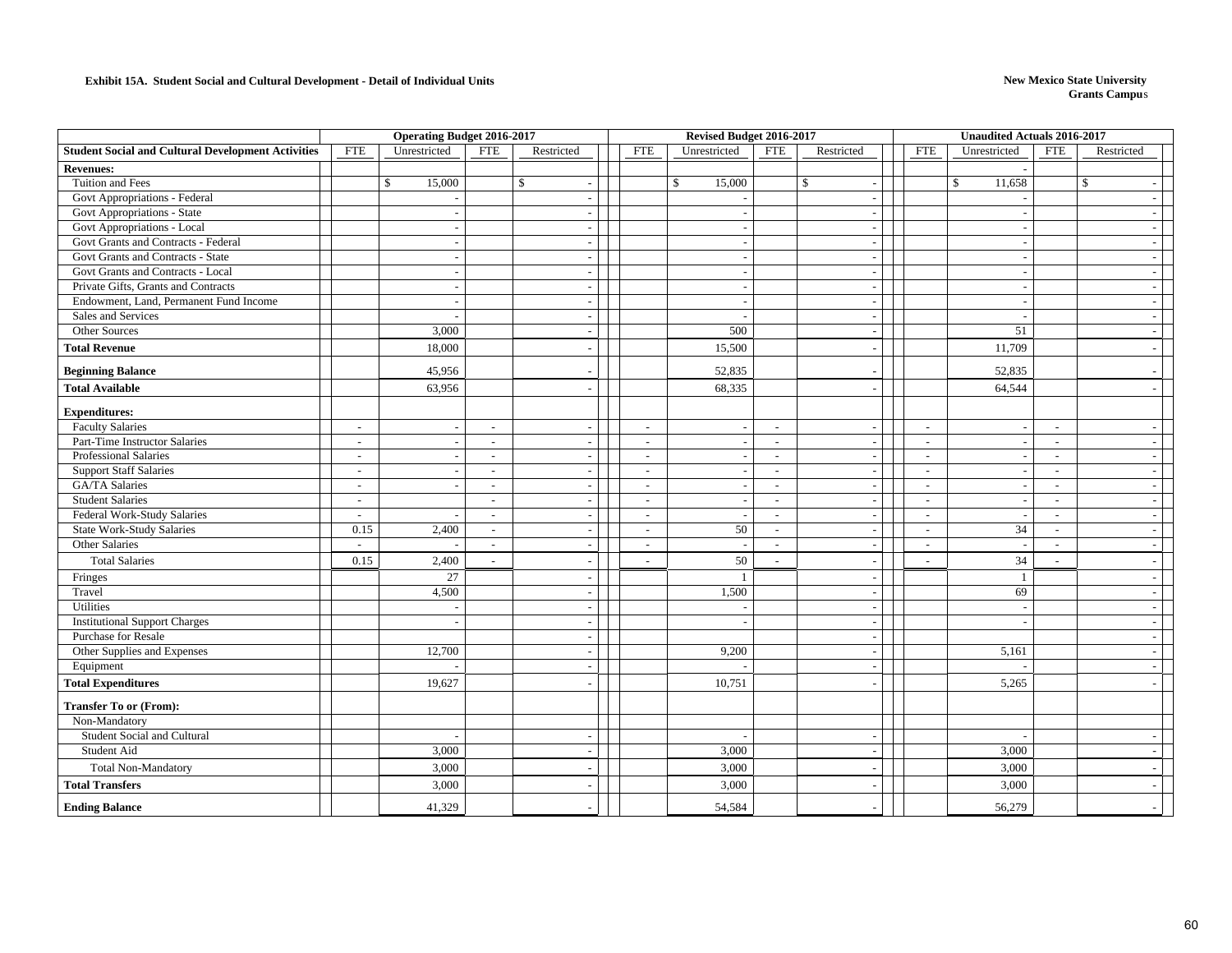|                                        |                          | <b>Operating Budget 2016-2017</b> |                          |              | Revised Budget 2016-2017 |              |            |                          | <b>Unaudited Actuals 2016-2017</b> |              |                |            |  |
|----------------------------------------|--------------------------|-----------------------------------|--------------------------|--------------|--------------------------|--------------|------------|--------------------------|------------------------------------|--------------|----------------|------------|--|
|                                        | <b>FTE</b>               | Unrestricted                      | <b>FTE</b>               | Restricted   | <b>FTE</b>               | Unrestricted | <b>FTE</b> | Restricted               | <b>FTE</b>                         | Unrestricted | <b>FTE</b>     | Restricted |  |
| <b>Revenues:</b>                       |                          |                                   |                          |              |                          |              |            |                          |                                    |              |                |            |  |
| Tuition and Fees                       |                          | \$                                |                          | $\mathbb{S}$ |                          | \$           |            | $\mathbb{S}$<br>$\sim$   |                                    | \$           |                | \$         |  |
| Govt Appropriations - Federal          |                          |                                   |                          |              |                          |              |            | $\sim$                   |                                    |              |                |            |  |
| Govt Appropriations - State            |                          |                                   |                          |              |                          |              |            | $\overline{\phantom{a}}$ |                                    |              |                |            |  |
| Govt Appropriations - Local            |                          |                                   |                          |              |                          |              |            | $\overline{\phantom{a}}$ |                                    |              |                |            |  |
| Govt Grants and Contracts - Federal    |                          | $\sim$                            |                          | 32,159       |                          |              |            | 32,159                   |                                    |              |                | 21,330     |  |
| Govt Grants and Contracts - State      |                          |                                   |                          | 156,311      |                          |              |            | 152,474                  |                                    |              |                | 143,262    |  |
| Govt Grants and Contracts - Local      |                          |                                   |                          |              |                          |              |            |                          |                                    |              |                |            |  |
| Private Gifts, Grants and Contracts    |                          | $\sim$                            |                          | $\sim$       |                          |              |            | $\sim$                   |                                    |              |                |            |  |
| Endowment, Land, Permanent Fund Income |                          |                                   |                          | $\sim$       |                          |              |            | $\sim$                   |                                    |              |                |            |  |
| Sales and Services                     |                          |                                   |                          |              |                          |              |            | $\sim$                   |                                    |              |                |            |  |
| Other Sources                          |                          | 1,500                             |                          |              |                          | 1,500        |            | $\overline{\phantom{a}}$ |                                    | 1,235        |                |            |  |
| <b>Total Revenue</b>                   |                          | 1,500                             |                          | 188,470      |                          | 1,500        |            | 184,633                  |                                    | 1,235        |                | 164,592    |  |
| <b>Beginning Balance</b>               |                          | 5,218                             |                          |              |                          | 9,342        |            |                          |                                    | 9,342        |                |            |  |
| <b>Total Available</b>                 |                          | 6,718                             |                          | 188,470      |                          | 10,842       |            | 184,633                  |                                    | 10,577       |                | 164,592    |  |
| <b>Expenditures:</b>                   |                          |                                   |                          |              |                          |              |            |                          |                                    |              |                |            |  |
| <b>Faculty Salaries</b>                | $\sim$                   |                                   | $\sim$                   |              | $\sim$                   |              | $\sim$     | $\sim$                   | $\sim$                             |              | $\sim$         |            |  |
| Part-Time Insstructor Salaries         | $\sim$                   |                                   | $\sim$                   |              | $\sim$                   |              | $\sim$     |                          | $\sim$                             |              | $\sim$         |            |  |
| <b>Professional Salaries</b>           | $\sim$                   |                                   | 2.35                     | 103,245      | $\sim$                   |              | 2.32       | 103,244                  | $\sim$                             | $\sim$       | 2.32           | 103,244    |  |
| <b>Support Staff Salaries</b>          |                          |                                   | $\overline{\phantom{a}}$ |              | $\sim$                   |              | $\sim$     | $\sim$                   | $\blacksquare$                     |              | $\sim$         |            |  |
| GA/TA Salaries                         | $\sim$                   |                                   | $\sim$                   |              | $\sim$                   |              | $\sim$     | $\overline{\phantom{a}}$ | $\sim$                             |              | $\sim$         |            |  |
| <b>Student Salaries</b>                | $\overline{\phantom{a}}$ |                                   | $\sim$                   | $\sim$       | $\sim$                   |              | $\sim$     | $\overline{\phantom{a}}$ | $\sim$                             |              | $\blacksquare$ |            |  |
| Federal Work-Study Salaries            | $\overline{\phantom{a}}$ |                                   |                          | $\sim$       | $\sim$                   |              | $\sim$     | $\overline{\phantom{a}}$ | $\sim$                             |              | $\sim$         |            |  |
| <b>State Work-Study Salaries</b>       | $\sim$                   |                                   | $\sim$                   |              | $\sim$                   |              | $\sim$     | $\sim$                   | $\sim$                             |              | $\bar{a}$      |            |  |
| Other Salaries                         | $\sim$                   |                                   |                          |              | $\sim$                   |              |            | $\overline{\phantom{a}}$ | $\sim$                             |              | $\sim$         |            |  |
| <b>Total Salaries</b>                  |                          |                                   | 2.35                     | 103,245      | $\sim$                   |              | 2.32       | 103,244                  | $\sim$                             |              | 2.32           | 103,244    |  |
| Fringes                                |                          |                                   |                          | 37,684       |                          |              |            | 37,684                   |                                    |              |                | 37,684     |  |
| Travel                                 |                          |                                   |                          | 10,000       |                          |              |            | 9,050                    |                                    |              |                | 8,203      |  |
| Utilities                              |                          |                                   |                          |              |                          |              |            |                          |                                    |              |                | 5,643      |  |
| <b>Institutional Support Charges</b>   |                          |                                   |                          |              |                          |              |            |                          |                                    |              |                |            |  |
| Other Supplies and Expenses            |                          | 3,000                             |                          | 37,541       |                          | 15,600       |            | 34,655                   |                                    | 11,076       |                | 9,818      |  |
| Equipment                              |                          |                                   |                          |              |                          |              |            | $\sim$                   |                                    |              |                |            |  |
| <b>Total Expenditures</b>              |                          | 3,000                             |                          | 188,470      |                          | 15,600       |            | 184,633                  |                                    | 11,076       |                | 164,592    |  |
| <b>Transfer To or (From):</b>          |                          |                                   |                          |              |                          |              |            |                          |                                    |              |                |            |  |
| Non-Mandatory                          |                          |                                   |                          |              |                          |              |            |                          |                                    |              |                |            |  |
| <b>Instruction and General</b>         |                          | (2,000)                           |                          | $\sim$       |                          | (10,000)     |            | $\overline{\phantom{a}}$ |                                    | (10,000)     |                |            |  |
| Public Service                         |                          |                                   |                          | $\sim$       |                          |              |            | $\sim$                   |                                    |              |                |            |  |
| <b>Total Non-Mandatory</b>             |                          | (2,000)                           |                          |              |                          | (10,000)     |            | $\overline{\phantom{a}}$ |                                    | (10,000)     |                |            |  |
| <b>Total Transfers</b>                 |                          | (2,000)                           |                          |              |                          | (10,000)     |            | $\overline{\phantom{a}}$ |                                    | (10,000)     |                |            |  |
| <b>Ending Balance</b>                  |                          | 5,718                             |                          |              |                          | 5,242        |            |                          |                                    | 9,501        |                |            |  |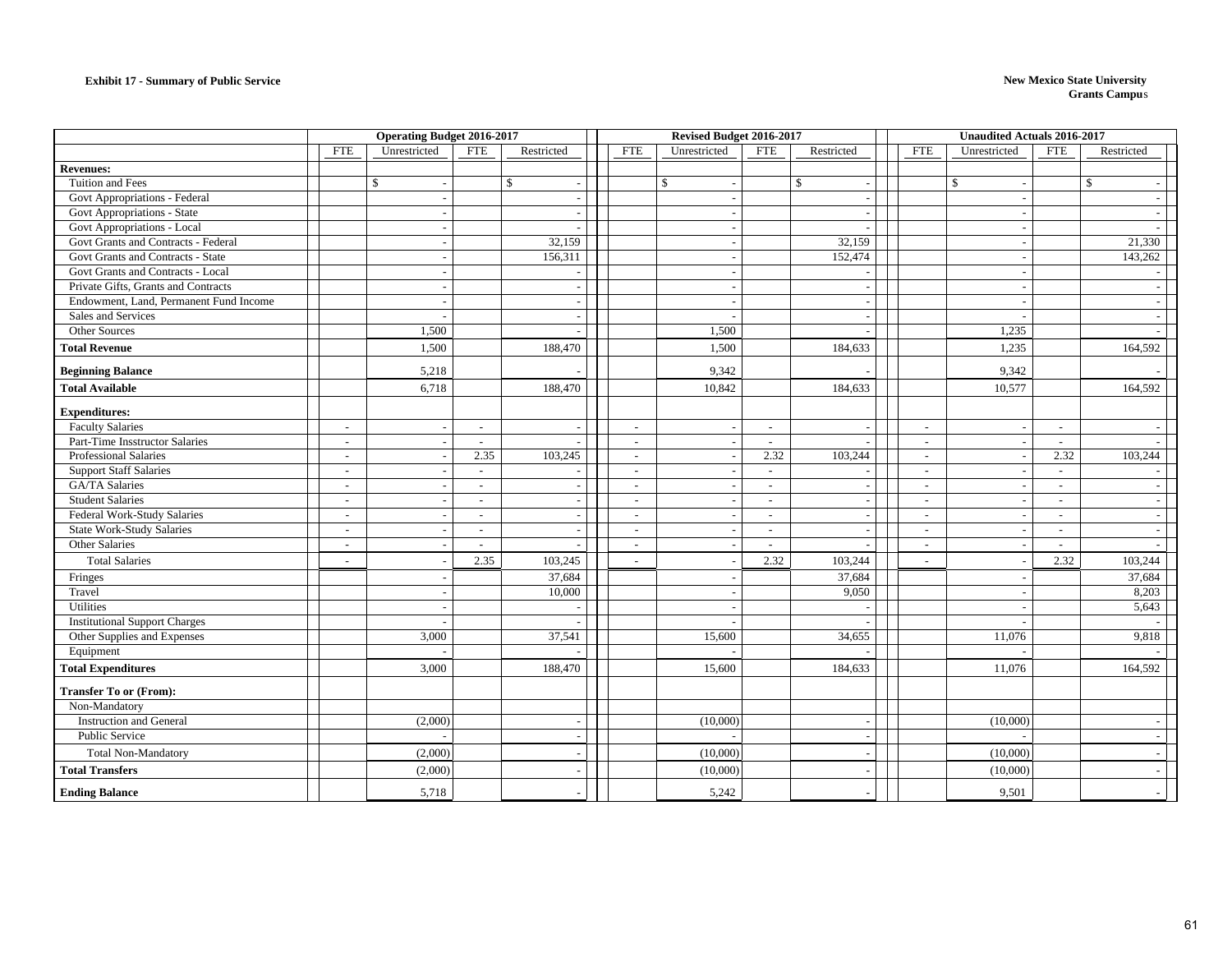#### **Exhibit 17A. Public Service - Detail of Individual Units**

#### **New Mexico State University Grants Campu**<sup>s</sup>

|                                                           |                          |                          | <b>Operating Budget 2016-2017</b> |                          |  |                          | Revised Budget 2016-2017 |                          |                              |                          | <b>Unaudited Actuals 2016-2017</b> |                          |                          |  |
|-----------------------------------------------------------|--------------------------|--------------------------|-----------------------------------|--------------------------|--|--------------------------|--------------------------|--------------------------|------------------------------|--------------------------|------------------------------------|--------------------------|--------------------------|--|
| <b>Other Public Service</b>                               | FTE                      | Unrestricted             | <b>FTE</b>                        | Restricted               |  | <b>FTE</b>               | Unrestricted             | <b>FTE</b>               | Restricted                   | <b>FTE</b>               | Unrestricted                       | <b>FTE</b>               | Restricted               |  |
| <b>Revenues:</b>                                          |                          |                          |                                   |                          |  |                          |                          |                          |                              |                          |                                    |                          |                          |  |
| Tuition and Fees                                          |                          | $\mathbb{S}$             | $\mathbb{S}$                      |                          |  |                          | $\mathbf{\hat{S}}$       |                          | $\mathbf{\hat{S}}$<br>$\sim$ |                          | $\mathbb{S}$                       |                          | $\mathbf S$              |  |
| Govt Appropriations - Federal                             |                          | $\sim$                   |                                   |                          |  |                          |                          |                          | $\sim$                       |                          |                                    |                          |                          |  |
| Govt Appropriations - State                               |                          | $\sim$                   |                                   |                          |  |                          |                          |                          | $\sim$                       |                          | $\overline{\phantom{a}}$           |                          |                          |  |
| Govt Appropriations - Local                               |                          | $\sim$                   |                                   |                          |  |                          |                          |                          |                              |                          | $\overline{\phantom{a}}$           |                          |                          |  |
| Govt Grants and Contracts - Federal                       |                          | $\overline{a}$           |                                   | 11,470                   |  |                          |                          |                          | 11,470                       |                          | $\overline{\phantom{a}}$           |                          | 650                      |  |
| Govt Grants and Contracts - State                         |                          | $\sim$                   |                                   |                          |  |                          |                          |                          | $\overline{\phantom{a}}$     |                          | $\overline{\phantom{a}}$           |                          |                          |  |
| Govt Grants and Contracts - Local                         |                          |                          |                                   |                          |  |                          |                          |                          | $\sim$                       |                          |                                    |                          |                          |  |
| Private Gifts, Grants and Contracts                       |                          | $\sim$                   |                                   | $\sim$                   |  |                          |                          |                          | $\sim$                       |                          | $\overline{\phantom{a}}$           |                          |                          |  |
| Endowment, Land, Permanent Fund Income                    |                          | $\overline{a}$           |                                   |                          |  |                          |                          |                          | $\sim$                       |                          | $\overline{\phantom{a}}$           |                          |                          |  |
| Sales and Services                                        |                          | $\overline{\phantom{a}}$ |                                   |                          |  |                          |                          |                          | $\sim$                       |                          | $\sim$                             |                          | $\overline{\phantom{a}}$ |  |
| Other Sources                                             |                          | $\overline{a}$           |                                   |                          |  |                          |                          |                          | $\overline{\phantom{a}}$     |                          | $\overline{\phantom{a}}$           |                          |                          |  |
| <b>Total Revenue</b>                                      |                          |                          |                                   | 11,470                   |  |                          |                          |                          | 11,470                       |                          |                                    |                          | 650                      |  |
| <b>Beginning Balance</b>                                  |                          | 1,003                    |                                   |                          |  |                          | 1,003                    |                          |                              |                          | 1,003                              |                          |                          |  |
| <b>Total Available</b>                                    |                          | 1,003                    |                                   | 11,470                   |  |                          | 1,003                    |                          | 11,470                       |                          | 1,003                              |                          | 650                      |  |
|                                                           |                          |                          |                                   |                          |  |                          |                          |                          |                              |                          |                                    |                          |                          |  |
| <b>Expenditures:</b>                                      |                          |                          |                                   |                          |  |                          |                          |                          |                              |                          |                                    |                          |                          |  |
| <b>Faculty Salaries</b><br>Part-Time Insstructor Salaries | $\overline{\phantom{a}}$ | $\sim$                   | $\overline{\phantom{a}}$          |                          |  | $\overline{\phantom{a}}$ | $\overline{\phantom{a}}$ | $\sim$                   | $\overline{\phantom{a}}$     | $\overline{\phantom{a}}$ | $\overline{\phantom{a}}$           | $\sim$                   |                          |  |
| Professional Salaries                                     | $\sim$                   | $\overline{\phantom{a}}$ | $\overline{\phantom{a}}$          |                          |  | $\overline{\phantom{a}}$ |                          | $\sim$                   | $\sim$                       | $\overline{\phantom{a}}$ |                                    | $\sim$                   |                          |  |
|                                                           | $\sim$<br>$\sim$         | $\sim$                   | $\sim$<br>$\sim$                  |                          |  | $\sim$<br>$\sim$         |                          | $\sim$<br>$\sim$         | $\sim$<br>$\blacksquare$     | $\sim$<br>$\sim$         |                                    | $\sim$                   |                          |  |
| <b>Support Staff Salaries</b><br>GA/TA Salaries           | $\overline{a}$           |                          |                                   |                          |  | $\sim$                   |                          | $\overline{\phantom{a}}$ | $\sim$                       | $\sim$                   | $\overline{\phantom{a}}$           | $\sim$<br>$\sim$         |                          |  |
| <b>Student Salaries</b>                                   | $\overline{\phantom{a}}$ | $\overline{\phantom{a}}$ | $\overline{\phantom{a}}$          |                          |  | $\sim$                   | $\overline{\phantom{a}}$ | $\sim$                   |                              | $\overline{\phantom{a}}$ | $\overline{\phantom{a}}$           | $\overline{\phantom{a}}$ | $\overline{\phantom{a}}$ |  |
| Federal Work-Study Salaries                               | $\sim$                   | $\sim$                   | $\overline{\phantom{a}}$          |                          |  | $\sim$                   |                          | $\sim$                   | $\sim$<br>$\sim$             | $\overline{\phantom{a}}$ |                                    | $\sim$                   |                          |  |
| <b>State Work-Study Salaries</b>                          | $\sim$                   |                          | $\overline{\phantom{a}}$          |                          |  | $\sim$                   |                          | $\sim$                   | $\overline{\phantom{a}}$     | $\sim$                   |                                    | $\sim$                   |                          |  |
| Other Salaries                                            | $\overline{a}$           | $\sim$                   | $\overline{\phantom{a}}$          |                          |  | $\overline{\phantom{a}}$ | $\overline{\phantom{a}}$ | $\sim$                   | $\sim$                       | $\sim$                   | $\overline{\phantom{a}}$           | $\sim$                   |                          |  |
| <b>Total Salaries</b>                                     | $\sim$                   | $\overline{\phantom{a}}$ |                                   |                          |  |                          | $\sim$                   | $\sim$                   | $\sim$                       |                          |                                    |                          |                          |  |
| Fringes                                                   |                          |                          |                                   |                          |  |                          |                          |                          | $\sim$                       |                          |                                    |                          |                          |  |
| Travel                                                    |                          | $\sim$                   |                                   | $\sim$                   |  |                          |                          |                          | $\sim$                       |                          | $\overline{\phantom{a}}$           |                          | $\sim$                   |  |
| Utilities                                                 |                          | $\overline{\phantom{a}}$ |                                   | $\overline{\phantom{a}}$ |  |                          | $\overline{\phantom{a}}$ |                          | $\sim$                       |                          |                                    |                          | $\sim$                   |  |
| <b>Institutional Support Charges</b>                      |                          | $\sim$                   |                                   | $\sim$                   |  |                          | $\overline{a}$           |                          | $\sim$                       |                          |                                    |                          | $\sim$                   |  |
| Purchase for Resale                                       |                          |                          |                                   |                          |  |                          |                          |                          | $\sim$                       |                          |                                    |                          |                          |  |
| Other Supplies and Expenses                               |                          | 2,000                    |                                   | 11,470                   |  |                          | 10,000                   |                          | 11,470                       |                          | 7,811                              |                          | 650                      |  |
| Equipment                                                 |                          |                          |                                   |                          |  |                          |                          |                          |                              |                          |                                    |                          |                          |  |
| <b>Total Expenditures</b>                                 |                          | 2,000                    |                                   | 11,470                   |  |                          | 10,000                   |                          | 11,470                       |                          | 7,811                              |                          | 650                      |  |
| <b>Transfer To or (From):</b>                             |                          |                          |                                   |                          |  |                          |                          |                          |                              |                          |                                    |                          |                          |  |
| Non-Mandatory                                             |                          |                          |                                   |                          |  |                          |                          |                          |                              |                          |                                    |                          |                          |  |
| <b>Instruction and General</b>                            |                          | (2,000)                  |                                   | $\overline{\phantom{a}}$ |  |                          | (10,000)                 |                          | $\overline{\phantom{a}}$     |                          | (10,000)                           |                          |                          |  |
| Public Service                                            |                          | $\sim$                   |                                   | $\sim$                   |  |                          |                          |                          | $\sim$                       |                          |                                    |                          |                          |  |
| Total Non-Mandatory                                       |                          | (2,000)                  |                                   |                          |  |                          | (10,000)                 |                          | $\overline{\phantom{a}}$     |                          | (10,000)                           |                          |                          |  |
| <b>Total Transfers</b>                                    |                          | (2,000)                  |                                   |                          |  |                          | (10,000)                 |                          |                              |                          | (10,000)                           |                          |                          |  |
| <b>Ending Balance</b>                                     |                          | 1,003                    |                                   |                          |  |                          | 1,003                    |                          |                              |                          | 3,192                              |                          |                          |  |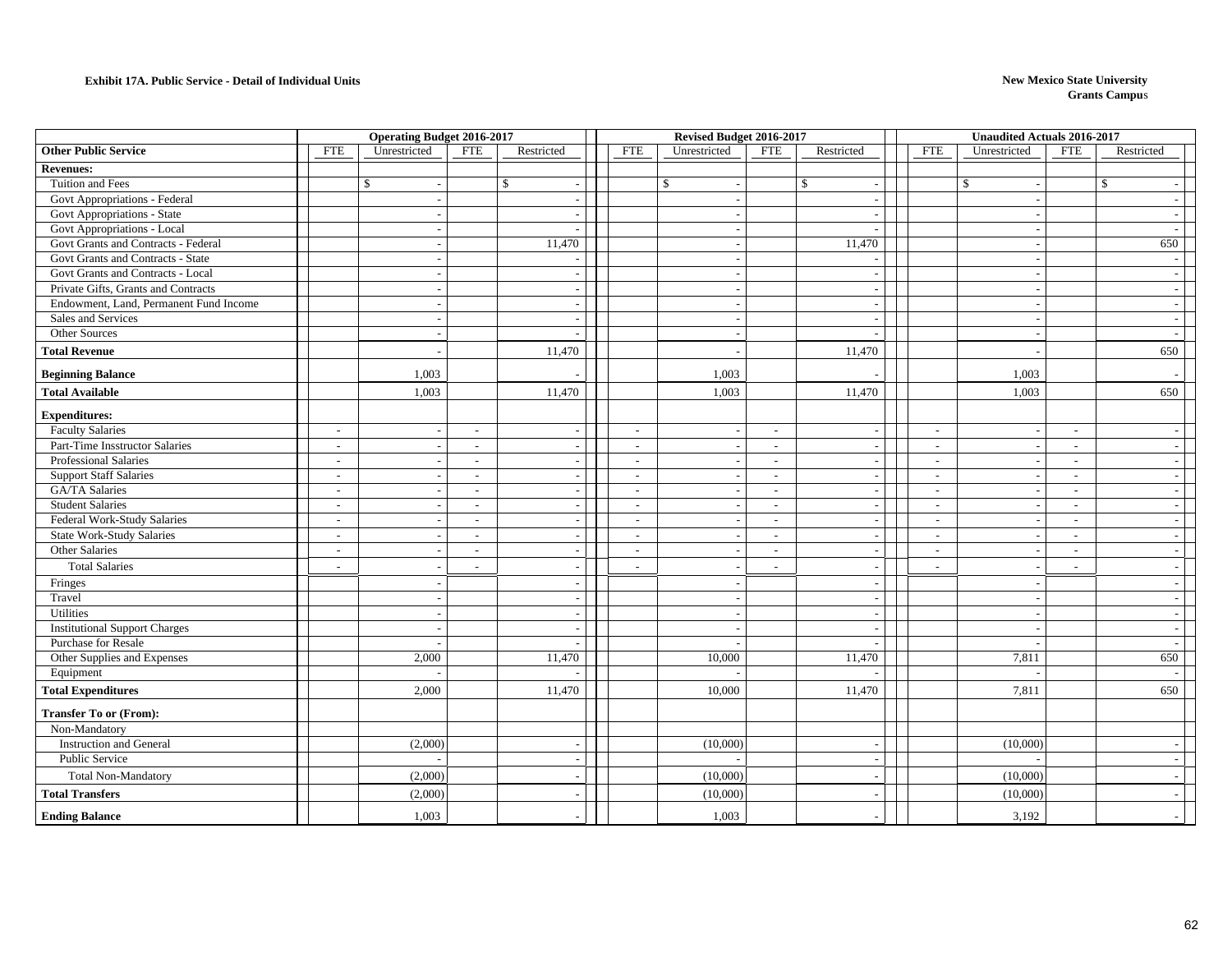#### **Exhibit 17A. Public Service - Detail of Individual Units**

#### **New Mexico State University Grants Campu**<sup>s</sup>

|                                          | <b>Operating Budget 2016-2017</b> |                          |                          |                          |  |                          | Revised Budget 2016-2017 |                             |                          |                          | <b>Unaudited Actuals 2016-2017</b> |                          |                    |  |
|------------------------------------------|-----------------------------------|--------------------------|--------------------------|--------------------------|--|--------------------------|--------------------------|-----------------------------|--------------------------|--------------------------|------------------------------------|--------------------------|--------------------|--|
| <b>Small Business Development Center</b> | <b>FTE</b>                        | Unrestricted             | <b>FTE</b>               | Restricted               |  | <b>FTE</b>               | Unrestricted             | <b>FTE</b>                  | Restricted               | <b>FTE</b>               | Unrestricted                       | <b>FTE</b>               | Restricted         |  |
| <b>Revenues:</b>                         |                                   |                          |                          |                          |  |                          |                          |                             |                          |                          |                                    |                          |                    |  |
| Tuition and Fees                         |                                   | \$                       |                          | \$                       |  |                          | \$                       |                             | \$                       |                          | \$                                 |                          | $\mathbf{\hat{S}}$ |  |
| Govt Appropriations - Federal            |                                   |                          |                          |                          |  |                          |                          |                             | $\overline{\phantom{a}}$ |                          |                                    |                          |                    |  |
| Govt Appropriations - State              |                                   |                          |                          |                          |  |                          |                          |                             |                          |                          |                                    |                          |                    |  |
| Govt Appropriations - Local              |                                   |                          |                          |                          |  |                          |                          |                             |                          |                          |                                    |                          |                    |  |
| Govt Grants and Contracts - Federal      |                                   | $\overline{\phantom{a}}$ |                          | 20,689                   |  |                          |                          |                             | 20,689                   |                          |                                    |                          | 20,680             |  |
| Govt Grants and Contracts - State        |                                   |                          |                          | 156,311                  |  |                          |                          |                             | 152,474                  |                          |                                    |                          | 143,262            |  |
| Govt Grants and Contracts - Local        |                                   |                          |                          |                          |  |                          |                          |                             |                          |                          |                                    |                          |                    |  |
| Private Gifts, Grants and Contracts      |                                   | $\overline{\phantom{a}}$ |                          |                          |  |                          |                          |                             | $\overline{\phantom{a}}$ |                          | $\overline{\phantom{a}}$           |                          |                    |  |
| Endowment, Land, Permanent Fund Income   |                                   |                          |                          |                          |  |                          |                          |                             |                          |                          |                                    |                          |                    |  |
| Sales and Services                       |                                   |                          |                          | $\overline{\phantom{a}}$ |  |                          |                          |                             | $\blacksquare$           |                          |                                    |                          |                    |  |
| Other Sources                            |                                   | 1,500                    |                          |                          |  |                          | 1,500                    |                             | $\overline{\phantom{a}}$ |                          | 1,235                              |                          |                    |  |
| <b>Total Revenue</b>                     |                                   | 1,500                    |                          | 177,000                  |  |                          | 1,500                    |                             | 173,163                  |                          | 1,235                              |                          | 163,942            |  |
| <b>Beginning Balance</b>                 |                                   | 4,215                    |                          |                          |  |                          | 8,339                    |                             |                          |                          | 8,339                              |                          |                    |  |
| <b>Total Available</b>                   |                                   | 5,715                    |                          | 177,000                  |  |                          | 9,839                    |                             | 173,163                  |                          | 9,574                              |                          | 163,942            |  |
| <b>Expenditures:</b>                     |                                   |                          |                          |                          |  |                          |                          |                             |                          |                          |                                    |                          |                    |  |
| <b>Faculty Salaries</b>                  | $\overline{\phantom{a}}$          |                          | $\overline{\phantom{a}}$ |                          |  | $\overline{\phantom{a}}$ |                          | $\overline{\phantom{a}}$    |                          | $\overline{\phantom{a}}$ |                                    | $\sim$                   |                    |  |
| Part-Time Insstructor Salaries           | $\overline{\phantom{a}}$          |                          | $\sim$                   |                          |  | $\sim$                   |                          | $\mathcal{L}_{\mathcal{A}}$ |                          | $\sim$                   |                                    | $\sim$                   |                    |  |
| <b>Professional Salaries</b>             | $\overline{a}$                    |                          | 2.35                     | 103,245                  |  | $\sim$                   |                          | 2.32                        | 103,244                  | $\sim$                   | $\overline{\phantom{a}}$           | 2.32                     | 103,244            |  |
| <b>Support Staff Salaries</b>            | $\blacksquare$                    |                          | $\overline{\phantom{a}}$ |                          |  | $\overline{\phantom{a}}$ |                          | $\sim$                      |                          | $\overline{\phantom{a}}$ |                                    | $\overline{\phantom{a}}$ |                    |  |
| GA/TA Salaries                           | $\overline{a}$                    |                          | $\blacksquare$           |                          |  | $\sim$                   |                          | $\overline{\phantom{a}}$    |                          | $\sim$                   |                                    | $\sim$                   |                    |  |
| <b>Student Salaries</b>                  | $\overline{a}$                    |                          | $\overline{a}$           |                          |  | $\overline{\phantom{a}}$ |                          | $\overline{\phantom{a}}$    |                          | $\sim$                   |                                    | $\sim$                   |                    |  |
| Federal Work-Study Salaries              | $\sim$                            |                          | $\overline{\phantom{a}}$ |                          |  | $\overline{\phantom{a}}$ |                          | $\overline{\phantom{a}}$    | $\overline{\phantom{a}}$ | $\overline{\phantom{a}}$ |                                    | $\overline{\phantom{a}}$ |                    |  |
| <b>State Work-Study Salaries</b>         | $\overline{a}$                    |                          | $\overline{\phantom{a}}$ |                          |  | $\sim$                   |                          | $\sim$                      | $\overline{\phantom{a}}$ | $\sim$                   | $\overline{\phantom{a}}$           | $\sim$                   |                    |  |
| Other Salaries                           | $\overline{\phantom{a}}$          |                          |                          |                          |  | $\overline{\phantom{a}}$ |                          | $\sim$                      |                          | $\overline{\phantom{a}}$ |                                    | $\sim$                   |                    |  |
| <b>Total Salaries</b>                    | $\overline{a}$                    |                          | 2.35                     | 103,245                  |  | $\overline{\phantom{a}}$ |                          | 2.32                        | 103,244                  | $\sim$                   |                                    | 2.32                     | 103,244            |  |
| Fringes                                  |                                   |                          |                          | 37,684                   |  |                          |                          |                             | 37,684                   |                          |                                    |                          | 37,684             |  |
| Travel                                   |                                   |                          |                          | 10,000                   |  |                          |                          |                             | 9,050                    |                          |                                    |                          | 8,203              |  |
| Utilities                                |                                   |                          |                          |                          |  |                          | $\overline{\phantom{a}}$ |                             |                          |                          | $\overline{\phantom{a}}$           |                          | 5,643              |  |
| <b>Institutional Support Charges</b>     |                                   |                          |                          |                          |  |                          |                          |                             | $\overline{a}$           |                          |                                    |                          |                    |  |
| Other Supplies and Expenses              |                                   | 1,000                    |                          | 26,071                   |  |                          | 5,600                    |                             | 23,185                   |                          | 3.265                              |                          | 9,168              |  |
| Equipment                                |                                   |                          |                          |                          |  |                          |                          |                             |                          |                          |                                    |                          |                    |  |
| <b>Total Expenditures</b>                |                                   | 1,000                    |                          | 177,000                  |  |                          | 5,600                    |                             | 173,163                  |                          | 3,265                              |                          | 163,942            |  |
| <b>Transfer To or (From):</b>            |                                   |                          |                          |                          |  |                          |                          |                             |                          |                          |                                    |                          |                    |  |
| Non-Mandatory                            |                                   |                          |                          |                          |  |                          |                          |                             |                          |                          |                                    |                          |                    |  |
| Public Service                           |                                   |                          |                          | $\overline{a}$           |  |                          |                          |                             | $\tilde{\phantom{a}}$    |                          |                                    |                          |                    |  |
| <b>Total Non-Mandatory</b>               |                                   |                          |                          |                          |  |                          |                          |                             |                          |                          |                                    |                          |                    |  |
| <b>Total Transfers</b>                   |                                   |                          |                          |                          |  |                          |                          |                             |                          |                          |                                    |                          |                    |  |
| <b>Ending Balance</b>                    |                                   | 4,715                    |                          |                          |  |                          | 4,239                    |                             |                          |                          | 6,309                              |                          |                    |  |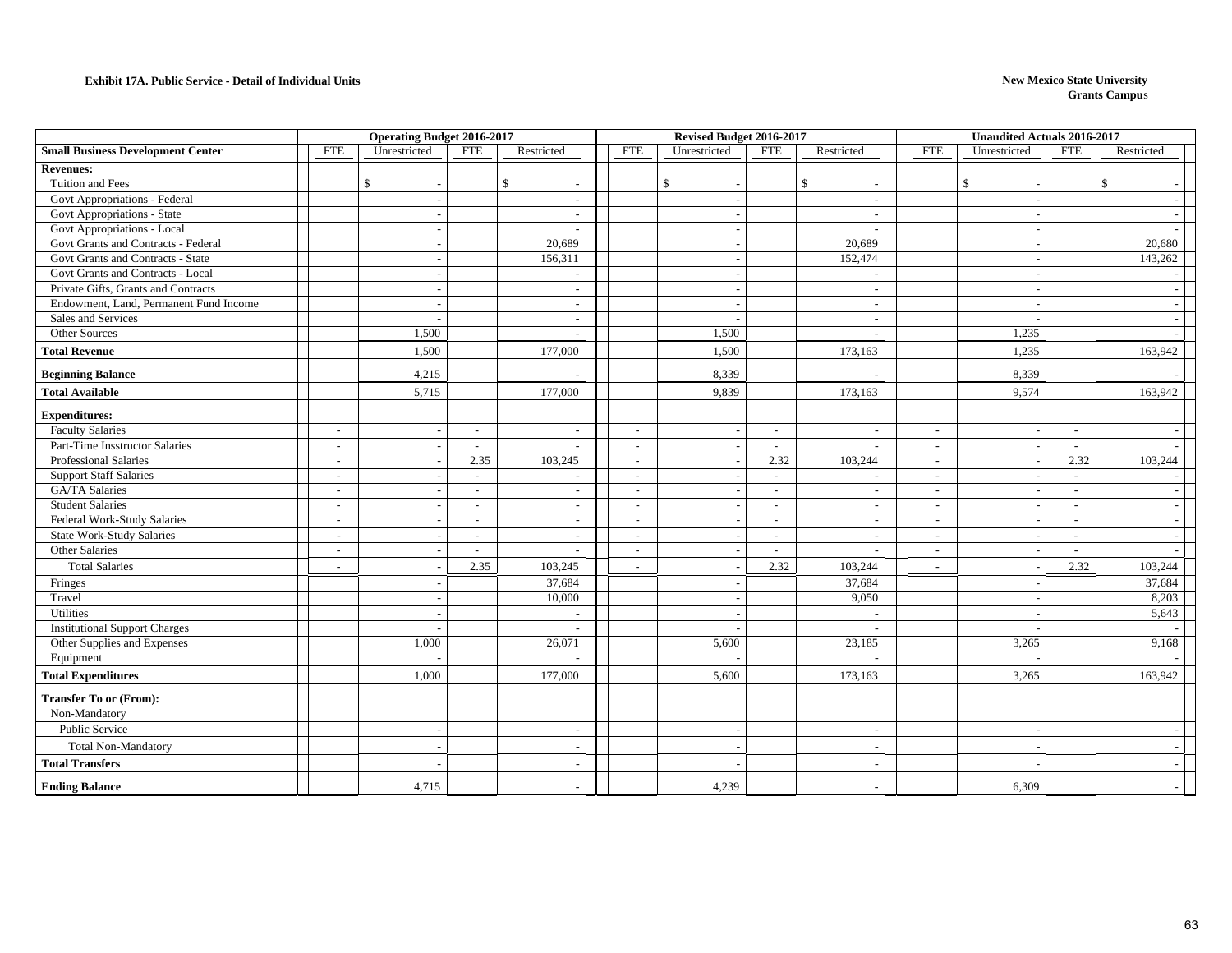#### **Exhibit 18. Summary of Internal Service Departments New Mexico State University**

|                                                   | <b>Operating Budget 2016-2017</b>  |                          |                             | Revised Budget 2016-2017 |              |            |                                | <b>Unaudited Actuals 2016-2017</b> |                                                      |                          |
|---------------------------------------------------|------------------------------------|--------------------------|-----------------------------|--------------------------|--------------|------------|--------------------------------|------------------------------------|------------------------------------------------------|--------------------------|
|                                                   | <b>FTE</b><br>Unrestricted         | <b>FTE</b>               | Restricted                  | <b>FTE</b>               | Unrestricted | <b>FTE</b> | Restricted                     | <b>FTE</b>                         | Unrestricted<br>FTE                                  | Restricted               |
| <b>Revenues:</b>                                  |                                    |                          |                             |                          |              |            |                                |                                    |                                                      |                          |
| Tuition and Fees                                  | \$                                 |                          | $\mathbb{S}$<br>$\sim$      |                          | \$           |            | \$<br>$\overline{\phantom{a}}$ |                                    | \$                                                   | \$                       |
| Govt Appropriations - Federal                     | $\sim$                             |                          | $\omega$                    |                          | $\bar{a}$    |            | $\sim$                         |                                    |                                                      |                          |
| Govt Appropriations - State                       |                                    |                          | $\sim$                      |                          |              |            | $\sim$                         |                                    |                                                      |                          |
| Govt Appropriations - Local                       |                                    |                          | $\sim$                      |                          |              |            | $\overline{\phantom{a}}$       |                                    |                                                      |                          |
| Govt Grants and Contracts - Federal               |                                    |                          | $\sim$                      |                          |              |            | $\sim$                         |                                    |                                                      |                          |
| Govt Grants and Contracts - State                 | $\sim$                             |                          | $\blacksquare$              |                          |              |            | $\sim$                         |                                    |                                                      |                          |
| Govt Grants and Contracts - Local                 |                                    |                          | $\sim$                      |                          |              |            | $\sim$                         |                                    |                                                      |                          |
| Private Gifts, Grants and Contracts               | $\sim$                             |                          | $\sim$                      |                          |              |            | $\sim$                         |                                    |                                                      |                          |
| Endowment, Land, Permanent Fund Income            | $\overline{a}$                     |                          | $\sim$                      |                          |              |            | $\sim$                         |                                    |                                                      |                          |
| Sales and Services                                | $\sim$                             |                          | $\blacksquare$              |                          | $\sim$       |            | $\sim$                         |                                    |                                                      | $\sim$                   |
| Other Sources                                     |                                    |                          | $\sim$                      |                          | $\sim$       |            | $\sim$                         |                                    |                                                      | $\sim$                   |
| <b>Total Revenue</b>                              |                                    |                          |                             |                          |              |            | $\sim$                         |                                    |                                                      |                          |
| <b>Beginning Balance</b>                          | 30,677                             |                          |                             |                          | 38,682       |            |                                |                                    | 38,682                                               |                          |
| <b>Total Available</b>                            | 30,677                             |                          |                             |                          | 38,682       |            |                                |                                    | 38,682                                               |                          |
| <b>Expenditures:</b>                              |                                    |                          |                             |                          |              |            |                                |                                    |                                                      |                          |
| <b>Faculty Salaries</b>                           | $\overline{\phantom{a}}$           |                          | $\overline{\phantom{a}}$    | $\overline{a}$           |              | $\sim$     | $\overline{\phantom{a}}$       | $\sim$                             | $\sim$<br>. —                                        |                          |
| Part-Time Instructor Salaries                     | $\sim$<br>$\overline{\phantom{a}}$ | $\overline{\phantom{a}}$ | $\blacksquare$              | $\sim$                   | $\sim$       | $\sim$     | $\sim$                         | $\sim$                             | $\overline{\phantom{a}}$<br>$\blacksquare$           | $\sim$                   |
| <b>Professional Salaries</b>                      | $\overline{\phantom{a}}$           | $\overline{\phantom{a}}$ | $\sim$                      | $\bar{a}$                |              | $\sim$     | $\sim$                         | $\sim$                             | $\blacksquare$<br>٠.                                 |                          |
| <b>Support Staff Salaries</b>                     | $\sim$<br>$\sim$                   | $\sim$                   | $\blacksquare$              | $\blacksquare$           | $\sim$       | $\sim$     | $\sim$                         | $\sim$                             | $\overline{\phantom{a}}$<br>$\overline{\phantom{a}}$ | $\sim$                   |
| GA/TA Salaries                                    | $\sim$<br>$\sim$                   | $\sim$                   | $\mathcal{L}_{\mathcal{A}}$ | $\sim$                   | $\sim$       | $\sim$     | $\sim$                         | $\sim$                             | $\sim$<br>$\blacksquare$                             | $\sim$                   |
| <b>Student Salaries</b>                           | $\sim$<br>$\sim$                   | $\sim$                   | $\omega$                    | $\blacksquare$           | $\sim$       | $\sim$     | $\sim$                         | $\sim$                             | $\sim$<br>$\sim$                                     | $\sim$                   |
| Federal Work-Study Salaries                       | $\sim$<br>$\sim$                   | $\sim$                   | $\omega$                    | $\sim$                   |              | $\sim$     | $\sim$                         | $\sim$                             | $\overline{\phantom{a}}$<br>$\sim$                   | $\overline{\phantom{a}}$ |
| <b>State Work-Study Salaries</b>                  | $\sim$                             | $\sim$                   | $\mathcal{L}$               | $\mathcal{L}$            |              | $\sim$     | $\sim$                         | $\sim$                             | $\overline{\phantom{a}}$<br>$\tilde{\phantom{a}}$    | $\sim$                   |
| Other Salaries                                    | $\sim$<br>$\sim$                   | $\overline{\phantom{a}}$ | $\sim$                      | $\bar{a}$                | $\sim$       | $\sim$     | $\sim$                         | $\sim$                             | $\sim$                                               | $\sim$                   |
| <b>Total Salaries</b>                             | $\sim$                             | $\sim$                   | $\overline{\phantom{a}}$    | $\sim$                   |              | $\sim$     | $\overline{\phantom{a}}$       | $\sim$                             | $\sim$                                               |                          |
| Fringes                                           | $\sim$                             |                          | $\blacksquare$              |                          | $\sim$       |            | $\sim$                         |                                    | $\overline{\phantom{a}}$                             | $\sim$                   |
| Travel                                            |                                    |                          | $\omega$                    |                          |              |            | $\sim$                         |                                    | 6                                                    |                          |
| Utilities                                         | $\overline{a}$                     |                          | $\omega$                    |                          | $\sim$       |            | $\sim$                         |                                    |                                                      | $\sim$                   |
| <b>Institutional Support Charges</b>              |                                    |                          | $\omega$                    |                          | $\sim$       |            | $\sim$                         |                                    |                                                      |                          |
| Other Supplies and Expenses                       | 79,000                             |                          | $\sim$                      |                          | 70,600       |            | $\sim$                         |                                    | 49,905                                               |                          |
| Equipment                                         |                                    |                          | $\omega$                    |                          |              |            | $\sim$                         |                                    | 627                                                  |                          |
| <b>Total Expenditures</b>                         | 79,000                             |                          | $\sim$                      |                          | 70,600       |            | $\overline{\phantom{a}}$       |                                    | 50,538                                               |                          |
| <b>Internal Departmental Credits</b>              | (90,000)                           |                          |                             |                          | (68,000)     |            | $\sim$                         |                                    | (54, 614)                                            |                          |
| <b>Total Expenditures net of Internal Credits</b> | (11,000)                           |                          |                             |                          | 2,600        |            |                                |                                    | (4,076)                                              |                          |
| <b>Transfer To or (From):</b>                     |                                    |                          |                             |                          |              |            |                                |                                    |                                                      |                          |
| Non-Mandatory                                     |                                    |                          |                             |                          |              |            |                                |                                    |                                                      |                          |
| <b>Instruction and General</b>                    |                                    |                          | $\sim$                      |                          | (24, 281)    |            | $\overline{\phantom{a}}$       |                                    | (24, 281)                                            |                          |
| <b>Internal Service</b>                           |                                    |                          | $\blacksquare$              |                          |              |            | $\overline{\phantom{a}}$       |                                    |                                                      | $\sim$                   |
| Renewal and Replacement                           | 10,500                             |                          | $\sim$                      |                          | 10,434       |            | $\sim$                         |                                    | 10,434                                               |                          |
| <b>Total Non-Mandatory</b>                        | 10,500                             |                          |                             |                          | (13, 847)    |            | $\sim$                         |                                    | (13, 847)                                            |                          |
| <b>Total Transfers</b>                            | 10,500                             |                          | $\sim$                      |                          | (13, 847)    |            | $\sim$                         |                                    | (13, 847)                                            | $\sim$                   |
| <b>Ending Balance</b>                             | 31,177                             |                          |                             |                          | 49,929       |            |                                |                                    | 56,605                                               |                          |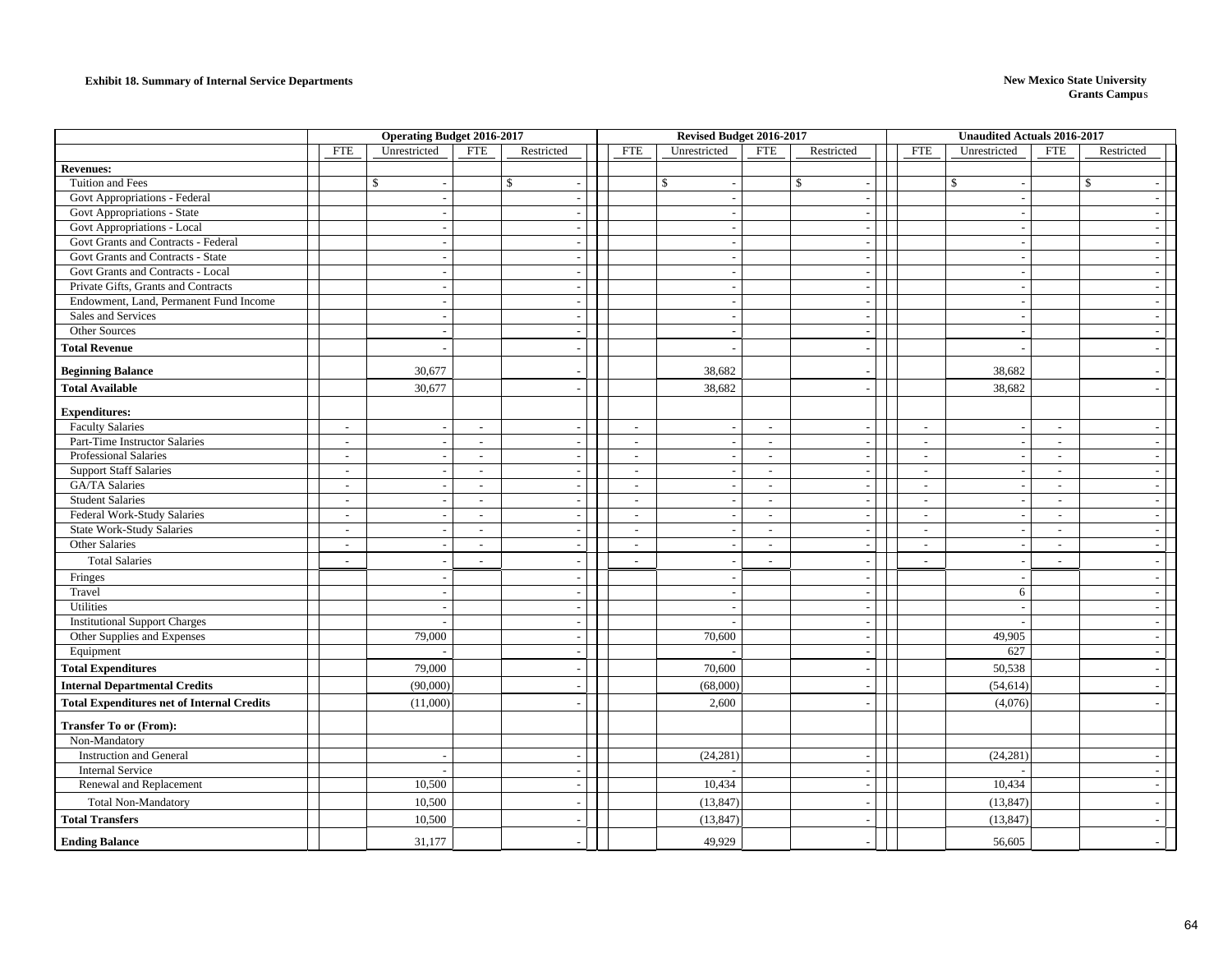#### **Exhibit 18A. Internal Service Departments - Detail of Individual Units New Mexico State University**

|                                                   | <b>Operating Budget 2016-2017</b>  |                                                      |  | Revised Budget 2016-2017 | <b>Unaudited Actuals 2016-2017</b> |                          |                                |                |                          |
|---------------------------------------------------|------------------------------------|------------------------------------------------------|--|--------------------------|------------------------------------|--------------------------|--------------------------------|----------------|--------------------------|
| <b>Automotive Service</b>                         | <b>FTE</b><br>Unrestricted         | <b>FTE</b><br>Restricted                             |  | <b>FTE</b>               | Unrestricted                       | <b>FTE</b><br>Restricted | <b>FTE</b><br>Unrestricted     | <b>FTE</b>     | Restricted               |
| <b>Revenues:</b>                                  |                                    |                                                      |  |                          |                                    |                          |                                |                |                          |
| Tuition and Fees                                  | \$                                 | $\mathbb{S}$                                         |  | $\mathbb{S}$             |                                    | $\mathbb{S}$<br>$\sim$   | \$<br>$\sim$                   |                | $\mathbb{S}$             |
| Govt Appropriations - Federal                     | $\sim$                             | $\overline{\phantom{a}}$                             |  |                          | $\overline{\phantom{a}}$           | $\sim$                   | $\sim$                         |                | $\overline{\phantom{a}}$ |
| Govt Appropriations - State                       | $\overline{a}$                     | in 1919.                                             |  |                          | $\overline{a}$                     | $\sim$                   | ÷.                             |                | $\sim$                   |
| Govt Appropriations - Local                       | $\sim$                             | $\sim$                                               |  |                          | $\sim$                             | $\sim$                   | ÷.                             |                | $\sim$                   |
| Govt Grants and Contracts - Federal               | $\sim$                             | $\sim$                                               |  |                          | ÷.                                 | $\sim$                   | $\sim$                         |                | $\sim$                   |
| Govt Grants and Contracts - State                 | ÷.                                 |                                                      |  |                          |                                    | $\sim$                   | $\sim$                         |                | $\overline{a}$           |
| Govt Grants and Contracts - Local                 | $\sim$                             | $\sim$                                               |  |                          | $\sim$                             | $\sim$                   | $\sim$                         |                | $\blacksquare$           |
| Private Gifts, Grants and Contracts               | $\sim$                             |                                                      |  |                          |                                    | $\sim$                   | ÷.                             |                | $\sim$                   |
| Endowment, Land, Permanent Fund Income            | $\sim$                             | $\sim$                                               |  |                          |                                    | $\overline{\phantom{a}}$ | $\sim$                         |                | $\blacksquare$           |
| Sales and Services                                | $\overline{a}$                     | $\sim$                                               |  |                          | $\overline{a}$                     | $\sim$                   | $\sim$                         |                | $\sim$                   |
| Other Sources                                     | $\sim$                             | $\sim$                                               |  |                          | $\sim$                             | $\sim$                   | $\sim$                         |                | $\sim$                   |
| <b>Total Revenue</b>                              |                                    |                                                      |  |                          |                                    | $\overline{\phantom{a}}$ | $\sim$                         |                | $\sim$                   |
| <b>Beginning Balance</b>                          | 17,774                             |                                                      |  |                          | 24,129                             |                          | 24,129                         |                |                          |
| <b>Total Available</b>                            | 17,774                             |                                                      |  |                          | 24,129                             | $\sim$                   | 24,129                         |                |                          |
| <b>Expenditures:</b>                              |                                    |                                                      |  |                          |                                    |                          |                                |                |                          |
| <b>Faculty Salaries</b>                           | $\sim$<br>÷.                       | $\sim$                                               |  | $\sim$                   | $\overline{a}$                     | $\sim$<br>$\sim$         | $\sim$<br>÷.                   | $\sim$         | $\overline{a}$           |
| Part-Time Instructor Salaries                     | $\sim$<br>$\sim$                   | $\overline{a}$<br>$\overline{\phantom{a}}$           |  | $\sim$                   | $\overline{\phantom{a}}$           | $\sim$<br>$\sim$         | $\sim$<br>$\overline{a}$       | $\sim$         | $\overline{\phantom{a}}$ |
| Professional Salaries                             | $\sim$<br>$\sim$                   | $\sim$<br>$\sim$                                     |  | $\sim$                   | $\sim$                             | $\sim$<br>$\sim$         | $\sim$<br>$\sim$               | $\sim$         | $\sim$                   |
| <b>Support Staff Salaries</b>                     | $\sim$<br>L,                       | $\sim$                                               |  | L,                       | $\sim$                             | $\blacksquare$<br>$\sim$ | $\blacksquare$<br>$\sim$       | $\blacksquare$ | $\sim$                   |
| GA/TA Salaries                                    | $\sim$<br>$\sim$                   | $\overline{\phantom{a}}$<br>$\overline{\phantom{a}}$ |  | $\overline{a}$           | $\overline{\phantom{a}}$           | $\sim$<br>$\sim$         | $\sim$<br>$\sim$               | $\sim$         | $\sim$                   |
| <b>Student Salaries</b>                           | $\overline{\phantom{a}}$<br>$\sim$ | $\sim$<br>$\sim$                                     |  | $\overline{\phantom{a}}$ | $\sim$                             | $\sim$<br>$\sim$         | $\blacksquare$<br>$\sim$       | $\sim$         | $\overline{\phantom{a}}$ |
| Federal Work-Study Salaries                       | $\sim$<br>$\sim$                   | $\sim$<br>$\sim$                                     |  | $\sim$                   | $\sim$                             | $\sim$<br>$\sim$         | $\sim$<br>$\sim$               | $\sim$         | $\sim$                   |
| State Work-Study Salaries                         | $\sim$<br>$\sim$                   | $\sim$<br>$\sim$                                     |  | $\omega$                 | $\sim$                             | $\sim$<br>$\sim$         | $\sim$<br>$\sim$               | $\sim$         | $\sim$                   |
| Other Salaries                                    | $\sim$<br>÷.                       | $\sim$<br>$\sim$                                     |  | $\sim$                   | $\sim$                             | $\sim$<br>$\sim$         | $\sim$<br>$\overline{a}$       | $\sim$         | $\sim$                   |
| <b>Total Salaries</b>                             | L,                                 |                                                      |  |                          |                                    | $\sim$                   | ä,<br>$\overline{\phantom{a}}$ |                | $\overline{\phantom{a}}$ |
| Fringes                                           |                                    | $\sim$                                               |  |                          |                                    | $\sim$                   | $\overline{a}$                 |                | $\sim$                   |
| Travel                                            | ÷.                                 | $\sim$                                               |  |                          | $\sim$                             | $\sim$                   | 6                              |                | $\sim$                   |
| <b>Utilities</b>                                  |                                    | $\overline{\phantom{a}}$                             |  |                          |                                    | $\sim$                   | $\sim$                         |                | $\sim$                   |
| <b>Institutional Support Charges</b>              |                                    | $\sim$                                               |  |                          |                                    | $\sim$                   |                                |                | $\sim$                   |
| Other Supplies and Expenses                       | 12,000                             | $\overline{\phantom{a}}$                             |  |                          | 12,000                             | $\sim$                   | 5,629                          |                | $\sim$                   |
| Equipment                                         |                                    | $\sim$                                               |  |                          | $\overline{a}$                     | $\sim$                   |                                |                | $\sim$                   |
| <b>Total Expenditures</b>                         | 12,000                             |                                                      |  |                          | 12,000                             | $\overline{\phantom{a}}$ | 5,635                          |                |                          |
| <b>Internal Departmental Credits</b>              | (15,000)                           |                                                      |  |                          | (15,000)                           | $\sim$                   | (12,068)                       |                |                          |
| <b>Total Expenditures net of Internal Credits</b> | (3,000)                            |                                                      |  |                          | (3,000)                            |                          | (6, 433)                       |                |                          |
| <b>Transfer To or (From):</b>                     |                                    |                                                      |  |                          |                                    |                          |                                |                |                          |
| Non-Mandatory                                     |                                    |                                                      |  |                          |                                    |                          |                                |                |                          |
| <b>Internal Service</b>                           |                                    | $\sim$                                               |  |                          | $\overline{a}$                     | $\overline{\phantom{a}}$ |                                |                | $\overline{\phantom{a}}$ |
| Renewal and Replacement                           | 10,500                             | $\omega$                                             |  |                          | 10,434                             | $\sim$                   | 10,434                         |                | $\sim$                   |
| Total Non-Mandatory                               | 10,500                             |                                                      |  |                          | 10,434                             |                          | 10,434                         |                |                          |
| <b>Total Transfers</b>                            | 10,500                             |                                                      |  |                          | 10,434                             | $\sim$                   | 10,434                         |                |                          |
| <b>Ending Balance</b>                             | 10,274                             |                                                      |  |                          | 16,695                             |                          | 20,128                         |                |                          |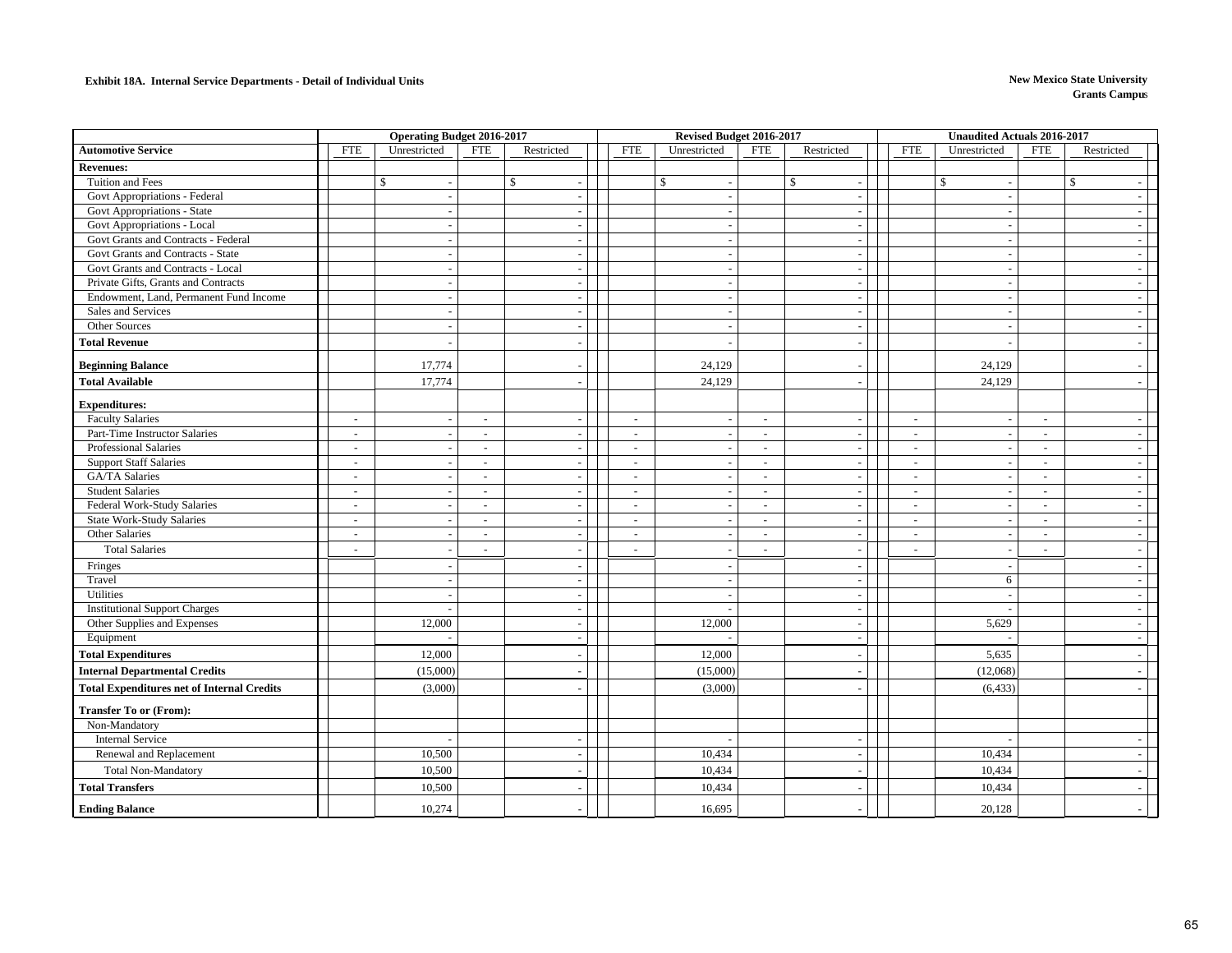#### **Exhibit 18A. Internal Service Departments - Detail of Individual Units New Mexico State University**

|                                                   | <b>Operating Budget 2016-2017</b>                                        |                                                                          |  |                                | Revised Budget 2016-2017                 |                  |                                          |                          | <b>Unaudited Actuals 2016-2017</b> |                  |                                    |
|---------------------------------------------------|--------------------------------------------------------------------------|--------------------------------------------------------------------------|--|--------------------------------|------------------------------------------|------------------|------------------------------------------|--------------------------|------------------------------------|------------------|------------------------------------|
| <b>Communications</b>                             | <b>FTE</b><br>Unrestricted                                               | <b>FTE</b><br>Restricted                                                 |  | <b>FTE</b>                     | Unrestricted                             | <b>FTE</b>       | Restricted                               | <b>FTE</b>               | Unrestricted                       | <b>FTE</b>       | Restricted                         |
| <b>Revenues:</b>                                  |                                                                          |                                                                          |  |                                |                                          |                  |                                          |                          |                                    |                  |                                    |
| Tuition and Fees                                  | $\mathbb{S}$<br>$\overline{\phantom{a}}$                                 | $\mathbb{S}$<br>$\overline{\phantom{a}}$                                 |  |                                | $\mathbb{S}$<br>$\overline{\phantom{a}}$ |                  | $\mathbb{S}$<br>$\overline{\phantom{a}}$ |                          | $\mathbb{S}$<br>$\sim$             |                  | $\mathbb{S}$                       |
| Govt Appropriations - Federal                     | $\sim$                                                                   |                                                                          |  |                                |                                          |                  | $\sim$                                   |                          | ÷.                                 |                  |                                    |
| Govt Appropriations - State                       | $\sim$                                                                   | $\sim$                                                                   |  |                                |                                          |                  | $\sim$                                   |                          | $\overline{\phantom{a}}$           |                  |                                    |
| Govt Appropriations - Local                       |                                                                          |                                                                          |  |                                |                                          |                  | $\sim$                                   |                          |                                    |                  |                                    |
| Govt Grants and Contracts - Federal               | $\sim$                                                                   | $\sim$                                                                   |  |                                | $\overline{\phantom{a}}$                 |                  | $\sim$                                   |                          | $\sim$                             |                  | $\sim$                             |
| Govt Grants and Contracts - State                 | $\sim$                                                                   | $\overline{\phantom{a}}$                                                 |  |                                |                                          |                  | $\overline{\phantom{a}}$                 |                          | $\sim$                             |                  |                                    |
| Govt Grants and Contracts - Local                 |                                                                          |                                                                          |  |                                |                                          |                  | $\sim$                                   |                          |                                    |                  |                                    |
| Private Gifts, Grants and Contracts               | $\sim$                                                                   | $\sim$                                                                   |  |                                | $\sim$                                   |                  | $\sim$                                   |                          | $\sim$                             |                  | $\overline{\phantom{a}}$           |
| Endowment, Land, Permanent Fund Income            |                                                                          |                                                                          |  |                                |                                          |                  | $\sim$                                   |                          | $\sim$                             |                  |                                    |
| Sales and Services                                | $\sim$                                                                   | $\overline{\phantom{a}}$                                                 |  |                                | $\overline{\phantom{a}}$                 |                  | $\sim$                                   |                          | $\sim$                             |                  | $\overline{\phantom{a}}$           |
| Other Sources                                     | $\sim$                                                                   | $\sim$                                                                   |  |                                | $\overline{\phantom{a}}$                 |                  | $\sim$                                   |                          | ÷.                                 |                  | $\sim$                             |
| <b>Total Revenue</b>                              |                                                                          |                                                                          |  |                                |                                          |                  | $\sim$                                   |                          |                                    |                  |                                    |
| <b>Beginning Balance</b>                          | 29,832                                                                   |                                                                          |  |                                | 28,234                                   |                  |                                          |                          | 28,234                             |                  |                                    |
| <b>Total Available</b>                            | 29,832                                                                   |                                                                          |  |                                | 28,234                                   |                  |                                          |                          | 28,234                             |                  |                                    |
|                                                   |                                                                          |                                                                          |  |                                |                                          |                  |                                          |                          |                                    |                  |                                    |
| <b>Expenditures:</b>                              |                                                                          |                                                                          |  |                                |                                          |                  |                                          |                          |                                    |                  |                                    |
| <b>Faculty Salaries</b>                           | $\sim$<br>$\overline{\phantom{a}}$                                       | $\sim$                                                                   |  | ÷.                             | $\overline{\phantom{a}}$                 | $\sim$           | $\overline{\phantom{a}}$                 | $\sim$                   | $\sim$                             | $\sim$           | $\overline{a}$                     |
| Part-Time Instructor Salaries                     | $\overline{a}$<br>$\overline{\phantom{a}}$                               | $\sim$<br>$\sim$                                                         |  | $\overline{\phantom{a}}$       | $\overline{\phantom{a}}$                 | $\sim$           | $\sim$                                   | $\overline{a}$           | $\sim$                             | $\sim$           | $\sim$                             |
| <b>Professional Salaries</b>                      | $\sim$<br>÷.                                                             | $\sim$<br>$\sim$                                                         |  | $\sim$                         |                                          | $\sim$           | $\sim$                                   | $\sim$                   | $\sim$                             | $\sim$           | $\sim$                             |
| <b>Support Staff Salaries</b>                     | $\sim$<br>$\overline{\phantom{a}}$                                       | $\sim$<br>$\overline{\phantom{a}}$                                       |  | $\sim$                         | $\overline{\phantom{a}}$                 | $\sim$           | $\sim$                                   | $\sim$                   | $\sim$                             | $\sim$           | $\overline{\phantom{a}}$           |
| <b>GA/TA Salaries</b><br><b>Student Salaries</b>  | $\overline{a}$<br>$\sim$                                                 | $\sim$                                                                   |  | ÷.                             |                                          | $\sim$           | $\sim$                                   | $\sim$                   | ÷.                                 | $\sim$           | $\sim$                             |
| Federal Work-Study Salaries                       | $\sim$<br>$\overline{\phantom{a}}$                                       | $\sim$<br>$\overline{\phantom{a}}$                                       |  | ÷.<br>$\overline{\phantom{a}}$ | $\overline{a}$                           | $\sim$<br>$\sim$ | $\sim$                                   | $\sim$                   | ÷.                                 | $\sim$<br>$\sim$ | $\sim$                             |
| <b>State Work-Study Salaries</b>                  | $\sim$<br>$\overline{\phantom{a}}$<br>$\sim$<br>$\overline{\phantom{a}}$ | $\overline{\phantom{a}}$<br>$\overline{\phantom{a}}$<br>$\sim$<br>$\sim$ |  | $\sim$                         | $\overline{\phantom{a}}$<br>$\sim$       | $\sim$           | $\sim$<br>$\sim$                         | $\blacksquare$<br>$\sim$ | $\overline{\phantom{a}}$<br>$\sim$ | $\sim$           | $\overline{\phantom{a}}$<br>$\sim$ |
| Other Salaries                                    | $\sim$<br>$\overline{\phantom{a}}$                                       | $\overline{\phantom{a}}$<br>$\overline{\phantom{a}}$                     |  | $\sim$                         | $\overline{\phantom{a}}$                 | $\sim$           | $\sim$                                   | $\blacksquare$           | $\sim$                             | $\sim$           | $\overline{\phantom{a}}$           |
| <b>Total Salaries</b>                             | $\overline{\phantom{a}}$<br>$\sim$                                       |                                                                          |  | L.                             | $\overline{a}$                           | $\sim$           | $\sim$                                   | ÷.                       | $\sim$                             |                  | $\sim$                             |
|                                                   |                                                                          |                                                                          |  |                                |                                          |                  |                                          |                          |                                    |                  |                                    |
| Fringes<br>Travel                                 |                                                                          |                                                                          |  |                                |                                          |                  | $\overline{\phantom{a}}$                 |                          | $\overline{\phantom{a}}$           |                  |                                    |
|                                                   |                                                                          | $\sim$                                                                   |  |                                |                                          |                  | $\sim$                                   |                          | $\sim$                             |                  | $\overline{\phantom{a}}$           |
| Utilities<br><b>Institutional Support Charges</b> | $\sim$                                                                   | $\sim$<br>$\sim$                                                         |  |                                | $\sim$<br>$\overline{a}$                 |                  | $\sim$<br>$\sim$                         |                          | $\sim$<br>$\sim$                   |                  | $\sim$<br>$\sim$                   |
| Other Supplies and Expenses                       | 20,000                                                                   | $\sim$                                                                   |  |                                | 23,000                                   |                  | $\sim$                                   |                          | 21,023                             |                  | $\overline{\phantom{a}}$           |
| Equipment                                         |                                                                          | $\sim$                                                                   |  |                                |                                          |                  | $\sim$                                   |                          |                                    |                  | $\overline{\phantom{a}}$           |
| <b>Total Expenditures</b>                         | 20,000                                                                   |                                                                          |  |                                | 23,000                                   |                  | $\sim$                                   |                          | 21,023                             |                  |                                    |
| <b>Internal Departmental Credits</b>              | (28,000)                                                                 |                                                                          |  |                                | (28,000)                                 |                  | $\sim$                                   |                          | (25, 831)                          |                  | $\sim$                             |
| <b>Total Expenditures net of Internal Credits</b> | (8,000)                                                                  |                                                                          |  |                                | (5,000)                                  |                  | $\sim$                                   |                          | (4,808)                            |                  | ÷.                                 |
|                                                   |                                                                          |                                                                          |  |                                |                                          |                  |                                          |                          |                                    |                  |                                    |
| <b>Transfer To or (From):</b>                     |                                                                          |                                                                          |  |                                |                                          |                  |                                          |                          |                                    |                  |                                    |
| Non-Mandatory                                     |                                                                          |                                                                          |  |                                |                                          |                  |                                          |                          |                                    |                  |                                    |
| <b>Internal Service</b>                           |                                                                          |                                                                          |  |                                |                                          |                  | $\overline{\phantom{a}}$                 |                          |                                    |                  |                                    |
| <b>Total Non-Mandatory</b>                        |                                                                          |                                                                          |  |                                |                                          |                  | $\overline{a}$                           |                          |                                    |                  |                                    |
| <b>Total Transfers</b>                            |                                                                          |                                                                          |  |                                |                                          |                  |                                          |                          |                                    |                  |                                    |
| <b>Ending Balance</b>                             | 37,832                                                                   |                                                                          |  |                                | 33,234                                   |                  |                                          |                          | 33,042                             |                  |                                    |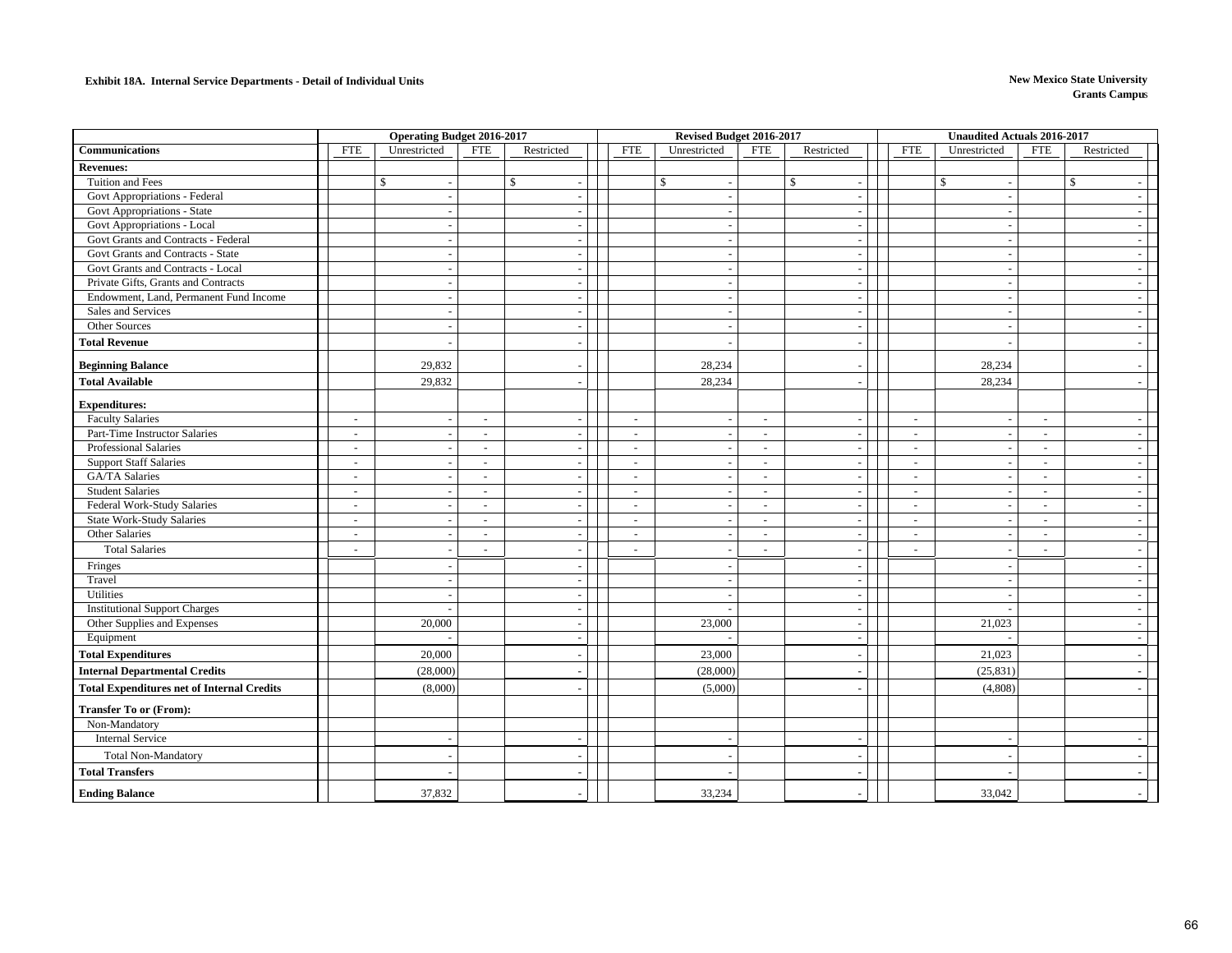#### **Exhibit 18A. Internal Service Departments - Detail of Individual Units New Mexico State University**

|                                                   |                                    | <b>Operating Budget 2016-2017</b>          | Revised Budget 2016-2017 |                                    |            | <b>Unaudited Actuals 2016-2017</b> |                                |                |                          |
|---------------------------------------------------|------------------------------------|--------------------------------------------|--------------------------|------------------------------------|------------|------------------------------------|--------------------------------|----------------|--------------------------|
| <b>Duplicating Services</b>                       | <b>FTE</b><br>Unrestricted         | <b>FTE</b><br>Restricted                   |                          | <b>FTE</b><br>Unrestricted         | <b>FTE</b> | Restricted                         | <b>FTE</b><br>Unrestricted     | <b>FTE</b>     | Restricted               |
| <b>Revenues:</b>                                  |                                    |                                            |                          |                                    |            |                                    |                                |                |                          |
| Tuition and Fees                                  | \$                                 | $\mathbb{S}$                               |                          | $\mathbb{S}$                       |            | $\mathbb{S}$<br>$\sim$             | \$<br>$\sim$                   |                | $\mathbb{S}$             |
| Govt Appropriations - Federal                     | $\sim$                             | $\overline{\phantom{a}}$                   |                          | $\overline{\phantom{a}}$           |            | $\sim$                             | $\sim$                         |                | $\overline{\phantom{a}}$ |
| Govt Appropriations - State                       | $\overline{a}$                     | in 1919.                                   |                          | $\overline{a}$                     |            | $\sim$                             | ÷.                             |                | $\sim$                   |
| Govt Appropriations - Local                       | $\sim$                             | $\sim$                                     |                          | $\sim$                             |            | $\sim$                             | ÷.                             |                | $\sim$                   |
| Govt Grants and Contracts - Federal               | $\sim$                             |                                            |                          |                                    |            | $\sim$                             | $\sim$                         |                | $\sim$                   |
| Govt Grants and Contracts - State                 | ÷.                                 |                                            |                          |                                    |            | $\sim$                             | $\sim$                         |                | $\overline{a}$           |
| Govt Grants and Contracts - Local                 | $\sim$                             | $\sim$                                     |                          | $\overline{\phantom{a}}$           |            | $\sim$                             | $\sim$                         |                | $\overline{\phantom{a}}$ |
| Private Gifts, Grants and Contracts               | $\sim$                             |                                            |                          |                                    |            | $\sim$                             | ÷.                             |                | $\sim$                   |
| Endowment, Land, Permanent Fund Income            | $\sim$                             | $\sim$                                     |                          |                                    |            | $\overline{\phantom{a}}$           | $\sim$                         |                | $\blacksquare$           |
| Sales and Services                                | $\overline{a}$                     | $\sim$                                     |                          | $\overline{a}$                     |            | $\sim$                             | $\sim$                         |                | $\sim$                   |
| Other Sources                                     | $\sim$                             | $\sim$                                     |                          | $\overline{a}$                     |            | $\sim$                             | $\sim$                         |                | $\sim$                   |
| <b>Total Revenue</b>                              |                                    |                                            |                          |                                    |            | $\overline{\phantom{a}}$           |                                |                | $\sim$                   |
| <b>Beginning Balance</b>                          | (16,929)                           |                                            |                          | (13,681)                           |            |                                    | (13,681)                       |                |                          |
| <b>Total Available</b>                            | (16,929)                           |                                            |                          | (13,681)                           |            | $\sim$                             | (13,681)                       |                |                          |
| <b>Expenditures:</b>                              |                                    |                                            |                          |                                    |            |                                    |                                |                |                          |
| <b>Faculty Salaries</b>                           | $\sim$<br>÷.                       | $\sim$                                     |                          | $\sim$<br>$\overline{a}$           | $\sim$     | $\sim$                             | $\sim$<br>÷.                   | $\sim$         | $\overline{a}$           |
| Part-Time Instructor Salaries                     | $\sim$<br>$\sim$                   | $\overline{a}$<br>$\overline{\phantom{a}}$ |                          | $\sim$<br>$\overline{\phantom{a}}$ | $\sim$     | $\sim$                             | $\sim$<br>$\sim$               | $\sim$         | $\overline{\phantom{a}}$ |
| Professional Salaries                             | $\sim$<br>$\sim$                   | $\sim$<br>$\sim$                           |                          | $\sim$<br>$\sim$                   | $\sim$     | $\sim$                             | $\omega$<br>$\sim$             | $\sim$         | $\sim$                   |
| <b>Support Staff Salaries</b>                     | $\sim$<br>L,                       | $\sim$                                     |                          | L,<br>$\sim$                       | $\sim$     | $\blacksquare$                     | $\blacksquare$<br>$\sim$       | $\blacksquare$ | $\sim$                   |
| GA/TA Salaries                                    | $\sim$<br>$\overline{\phantom{a}}$ | $\sim$<br>$\overline{\phantom{a}}$         |                          | $\overline{a}$                     | $\sim$     | $\sim$                             | $\sim$<br>$\sim$               | $\sim$         | $\sim$                   |
| <b>Student Salaries</b>                           | $\overline{\phantom{a}}$<br>$\sim$ | $\sim$<br>$\sim$                           |                          | $\overline{\phantom{a}}$<br>$\sim$ | $\sim$     | $\sim$                             | $\blacksquare$<br>$\sim$       | $\sim$         | $\overline{\phantom{a}}$ |
| Federal Work-Study Salaries                       | $\sim$<br>$\sim$                   | $\sim$<br>$\overline{\phantom{a}}$         |                          | $\sim$<br>$\sim$                   | $\sim$     | $\sim$                             | $\sim$<br>$\sim$               | $\sim$         | $\sim$                   |
| State Work-Study Salaries                         | $\sim$<br>$\sim$                   | $\sim$<br>$\sim$                           |                          | $\omega$<br>$\sim$                 | $\sim$     | $\sim$                             | $\sim$<br>$\sim$               | $\sim$         | $\sim$                   |
| Other Salaries                                    | $\sim$<br>÷.                       | $\sim$<br>$\sim$                           |                          | $\sim$<br>$\sim$                   | $\sim$     | $\sim$                             | $\sim$<br>$\overline{a}$       | $\sim$         | $\sim$                   |
| <b>Total Salaries</b>                             | L.                                 |                                            |                          |                                    |            | $\sim$                             | ä,<br>$\overline{\phantom{a}}$ |                | $\overline{\phantom{a}}$ |
| Fringes                                           |                                    | $\sim$                                     |                          |                                    |            | $\sim$                             | $\overline{a}$                 |                | $\sim$                   |
| Travel                                            | ÷.                                 | $\sim$                                     |                          | $\overline{a}$                     |            | $\sim$                             | $\sim$                         |                | $\sim$                   |
| <b>Utilities</b>                                  |                                    | $\overline{\phantom{a}}$                   |                          |                                    |            | $\sim$                             | $\sim$                         |                | $\sim$                   |
| <b>Institutional Support Charges</b>              |                                    | $\sim$                                     |                          |                                    |            | $\sim$                             |                                |                | $\sim$                   |
| Other Supplies and Expenses                       | 47,000                             | $\overline{\phantom{a}}$                   |                          | 35,600                             |            | $\sim$                             | 23,253                         |                | $\sim$                   |
| Equipment                                         |                                    | $\sim$                                     |                          | $\overline{a}$                     |            | $\sim$                             | 627                            |                | $\sim$                   |
| <b>Total Expenditures</b>                         | 47,000                             |                                            |                          | 35,600                             |            | $\overline{\phantom{a}}$           | 23,880                         |                |                          |
| <b>Internal Departmental Credits</b>              | (47,000)                           |                                            |                          | (25,000)                           |            | $\sim$                             | (16, 715)                      |                |                          |
| <b>Total Expenditures net of Internal Credits</b> |                                    |                                            |                          | 10,600                             |            |                                    | 7,165                          |                |                          |
| <b>Transfer To or (From):</b>                     |                                    |                                            |                          |                                    |            |                                    |                                |                |                          |
| Non-Mandatory                                     |                                    |                                            |                          |                                    |            |                                    |                                |                |                          |
| <b>Instruction and General</b>                    | $\sim$                             | $\sim$                                     |                          | (24, 281)                          |            | $\sim$                             | (24, 281)                      |                | $\overline{\phantom{a}}$ |
| <b>Internal Service</b>                           |                                    | $\sim$                                     |                          |                                    |            | $\sim$                             |                                |                | $\mathcal{L}$            |
| Total Non-Mandatory                               |                                    |                                            |                          | (24, 281)                          |            | $\overline{\phantom{a}}$           | (24, 281)                      |                |                          |
| <b>Total Transfers</b>                            |                                    |                                            |                          | (24, 281)                          |            | $\sim$                             | (24, 281)                      |                |                          |
| <b>Ending Balance</b>                             | (16,929)                           |                                            |                          |                                    |            |                                    | 3,435                          |                |                          |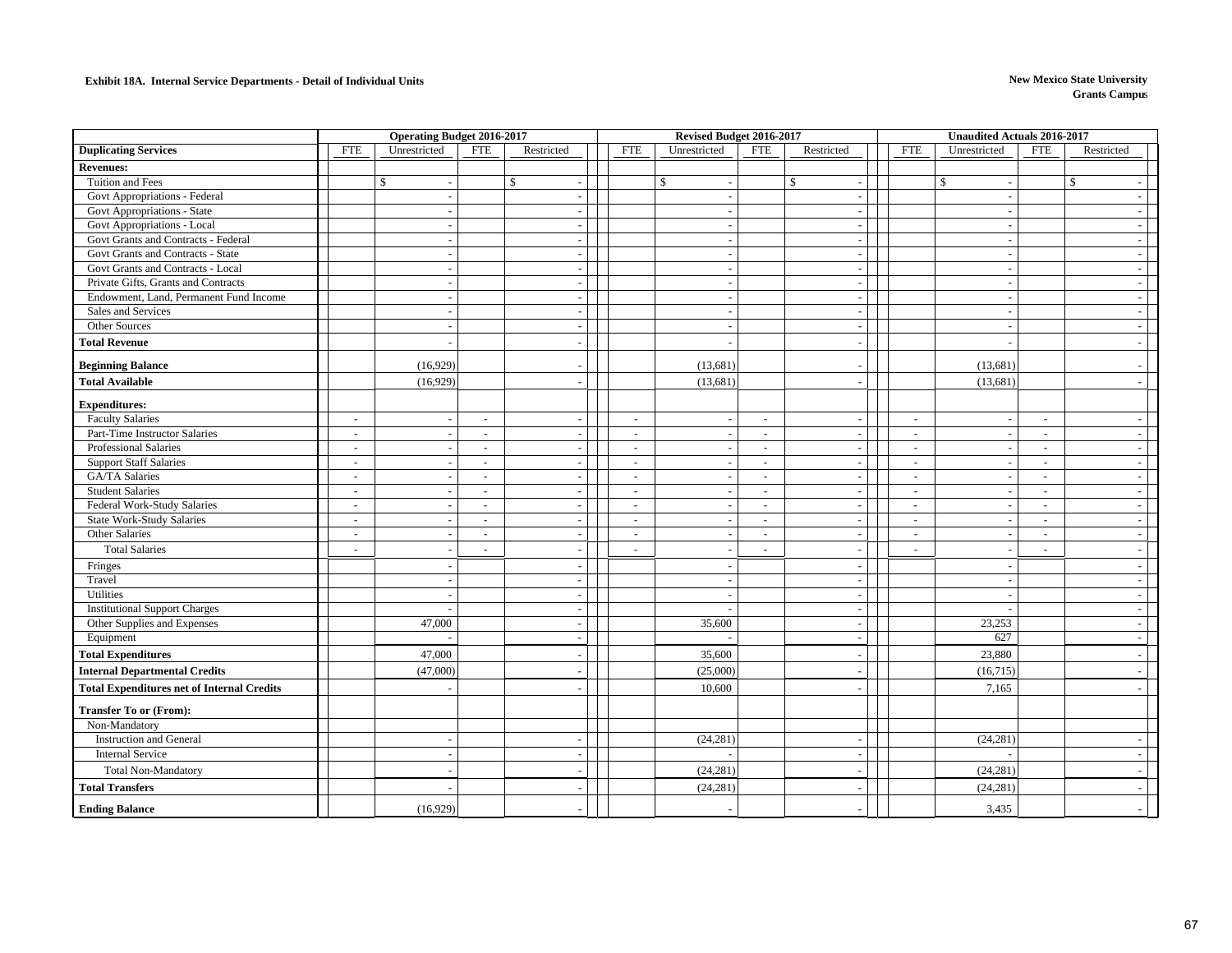#### **Exhibit 19. Summary of Student Aid Grants and Stipends New Mexico State University**

| Unrestricted<br>Restricted<br>Unrestricted<br>Restricted<br>Unrestricted<br>Restricted<br>Govt Grants & Contracts - Federal:<br>$\mathbb{S}$<br>$\mathbb{S}$<br>$\mathbb{S}$<br>$\mathbf{\hat{S}}$<br>$\$$<br><b>Instruction and General Program Stipends</b><br>\$<br>$\sim$<br>$\sim$<br>$\sim$<br>÷.<br>Work Study - External<br>$\mathbf{r}$<br>$\sim$<br>$\sim$<br>$\sim$<br>Supplemental Educational Opportunity Grants<br>7,725<br>15,000<br>15,000<br>$\omega$<br>$\sim$<br>$\sim$<br>Pell Grants<br>1,100,000<br>920,000<br>923,112<br>$\sim$<br>$\sim$<br>$\omega$<br>Other Federal Programs<br>24,000<br>10,000<br>$\omega$<br>$\sim$<br>$\blacksquare$<br>$\sim$<br>Govt Grants & Contracts - State:<br>Work Study - External<br>$\omega$<br>$\sim$<br>$\sim$<br>$\sim$<br>$\sim$<br>NM Leveraging Ed Assist Prgm (LEAP)<br>57,570<br>95,000<br>65,000<br>$\sim$<br>$\omega$<br>$\sim$<br>Other State Programs(Day Care/CHE Leg/St. Success)<br>55,000<br>43,580<br>77,316<br>$\omega$<br>$\omega$<br>$\sim$<br>Private Gifts, Grants & Contracts:<br><b>Instruction and General Program Stipends</b><br>$\sim$<br>$\blacksquare$<br>$\omega$<br>$\sim$<br>$\sim$<br>$\sim$<br>Work Study - External<br>$\sim$<br>$\sim$<br>$\sim$<br>$\sim$<br>$\sim$<br>$\sim$<br>Gifts for Scholarships and Fellowships<br>1,503<br>$\omega$<br>$\sim$<br>$\omega$<br>$\sim$<br>$\sim$<br>Endowment, Land, & Perm Income<br><b>Instruction and General Program Stipends</b><br>$\sim$<br>$\sim$<br>$\sim$<br>$\sim$<br>$\sim$<br>$\sim$<br>Other Endowment Funded Aid<br>8,500<br>9,120<br>8,619<br>$\omega$<br>÷.<br>$\omega$<br><b>State Govt Appropriations</b><br>$\sim$<br>$\sim$<br>$\sim$<br>$\sim$<br>$\sim$<br><b>Total Revenue</b><br>1,319,816<br>1,074,120<br>1,042,109<br>$\omega$ .<br>$\omega$ .<br>$\omega$<br><b>Beginning Balance</b><br>579<br>579<br>$\sim$<br>579<br><b>Total Available</b><br>1,319,816<br>1,074,120<br>579<br>1,042,109<br>÷.<br><b>Expenditures</b><br>Instruction and General Program Stipends - Federal<br>$\omega$<br>$\sim$<br>$\sim$<br>$\mathcal{L}$<br>$\omega$<br>$\sim$<br>Federal Work Study - External<br>$\omega$<br>$\sim$<br>$\omega$<br>$\omega$<br>$\sim$<br>$\sim$<br>Supplemental Educational Opportunity Grants<br>7,725<br>15,000<br>15,000<br>$\sim$<br>$\sim$<br>$\sim$<br>Pell Grants<br>923,112<br>1,100,000<br>920,000<br>$\omega$<br>$\omega$<br>$\sim$<br>Other Federal Programs (NSF, ONR)<br>24,000<br>10,000<br>$\sim$<br>÷.<br>$\mathcal{L}$<br>$\sim$<br>State Work Study - External<br>$\omega$<br>$\mathcal{L}^{\mathcal{A}}$<br>$\mathbf{r}$<br>$\omega$<br>$\mathcal{L}^{\mathcal{A}}$<br>NM Leveraging Ed Assist Prgm (LEAP)<br>95,000<br>57,570<br>65,000<br>$\omega$<br>$\omega$<br>$\omega$<br>NMSU Scholarship<br>$\sim$<br>$\sim$<br>$\sim$<br>$\sim$<br>$\sim$<br>$\sim$<br>NM Lottery (Success) Scholarships<br>21,033<br>60,795<br>50,000<br>$\omega$<br>$\mathbf{r}$<br>$\sim$<br>State 3% Scholarships<br>52,242<br>52,242<br>52,821<br>$\sim$<br>$\sim$<br>$\overline{\phantom{a}}$<br>Scholarships and Educational Programming<br>÷.<br>$\sim$<br>$\sim$<br>$\sim$<br>Other State Programs(Day Care/CHE Leg/Affordability)<br>22,547<br>16,521<br>5,000<br>$\sim$<br>$\sim$<br>$\sim$<br>Private Instruction and General Program Stipends<br>$\sim$<br>$\sim$<br>$\sim$<br>$\sim$<br>$\sim$<br>$\sim$<br>Private Work Study - External<br>$\sim$<br>$\sim$<br>$\sim$<br>$\sim$<br>$\sim$<br>$\sim$<br>Scholarships from Private Gifts<br>1,503<br>$\sim$<br>$\sim$<br>$\sim$<br>$\sim$<br>$\sim$<br>Endowment Instruction and General Program Stipends<br>$\sim$<br>$\sim$<br>$\sim$<br>$\sim$<br>$\sim$<br>$\sim$<br>Scholarships from Endowments<br>8.500<br>9,120<br>8.619<br>$\omega$<br>$\mathcal{L}$<br>$\sim$<br>Special Scholarships<br>3,000<br>3,000<br>3,000<br>$\mathbf{r}$<br>$\overline{a}$<br><b>Total Expenditures</b><br>55.821<br>1,074,120<br>1,042,109<br>55.242<br>1,319,816<br>55.242<br><b>Transfer To or (From)</b><br>Non-Mandatory<br>Student Social and Cultural<br>(3,000)<br>(3,000)<br>(3,000)<br>$\sim$<br>$\sim$<br>$\sim$<br>(3,000)<br>Subtotal Non-Mandatory<br>(3,000)<br>(3,000)<br>$\blacksquare$<br>$\sim$<br>$\overline{\phantom{a}}$<br>Required<br>I & G<br>(52, 242)<br>(52, 242)<br>(52, 242)<br>$\omega$<br>$\sim$<br>$\sim$<br><b>Subtotal Required</b><br>(52, 242)<br>(52, 242)<br>(52, 242)<br>$\overline{\phantom{a}}$<br>$\sim$<br>$\sim$<br>(55, 242)<br>(55, 242)<br>(55, 242)<br><b>Total Transfers</b><br>$\omega$<br>$\sim$<br>$\sim$<br>579<br>$\sim$<br>$\sim$<br>$\sim$<br>$\sim$<br>$\sim$ |                       | <b>Operating Budget 2016-2017</b> |  | Revised Budget 2016-2017 | <b>Unaudited Actuals 2016-2017</b> |  |
|------------------------------------------------------------------------------------------------------------------------------------------------------------------------------------------------------------------------------------------------------------------------------------------------------------------------------------------------------------------------------------------------------------------------------------------------------------------------------------------------------------------------------------------------------------------------------------------------------------------------------------------------------------------------------------------------------------------------------------------------------------------------------------------------------------------------------------------------------------------------------------------------------------------------------------------------------------------------------------------------------------------------------------------------------------------------------------------------------------------------------------------------------------------------------------------------------------------------------------------------------------------------------------------------------------------------------------------------------------------------------------------------------------------------------------------------------------------------------------------------------------------------------------------------------------------------------------------------------------------------------------------------------------------------------------------------------------------------------------------------------------------------------------------------------------------------------------------------------------------------------------------------------------------------------------------------------------------------------------------------------------------------------------------------------------------------------------------------------------------------------------------------------------------------------------------------------------------------------------------------------------------------------------------------------------------------------------------------------------------------------------------------------------------------------------------------------------------------------------------------------------------------------------------------------------------------------------------------------------------------------------------------------------------------------------------------------------------------------------------------------------------------------------------------------------------------------------------------------------------------------------------------------------------------------------------------------------------------------------------------------------------------------------------------------------------------------------------------------------------------------------------------------------------------------------------------------------------------------------------------------------------------------------------------------------------------------------------------------------------------------------------------------------------------------------------------------------------------------------------------------------------------------------------------------------------------------------------------------------------------------------------------------------------------------------------------------------------------------------------------------------------------------------------------------------------------------------------------------------------------------------------------------------------------------------------------------------------------------------------------------------------------------------------------------------------------------------------------------------------------------------------------------------------------------------------------------------------------------------------------------------------------------------------------------------------------------------------------------------------------------------------------------------------------------------------------------------------------------------------------------------------------------------------------------------------------------------------------------------------------------------------------|-----------------------|-----------------------------------|--|--------------------------|------------------------------------|--|
|                                                                                                                                                                                                                                                                                                                                                                                                                                                                                                                                                                                                                                                                                                                                                                                                                                                                                                                                                                                                                                                                                                                                                                                                                                                                                                                                                                                                                                                                                                                                                                                                                                                                                                                                                                                                                                                                                                                                                                                                                                                                                                                                                                                                                                                                                                                                                                                                                                                                                                                                                                                                                                                                                                                                                                                                                                                                                                                                                                                                                                                                                                                                                                                                                                                                                                                                                                                                                                                                                                                                                                                                                                                                                                                                                                                                                                                                                                                                                                                                                                                                                                                                                                                                                                                                                                                                                                                                                                                                                                                                                                                                                                                |                       |                                   |  |                          |                                    |  |
|                                                                                                                                                                                                                                                                                                                                                                                                                                                                                                                                                                                                                                                                                                                                                                                                                                                                                                                                                                                                                                                                                                                                                                                                                                                                                                                                                                                                                                                                                                                                                                                                                                                                                                                                                                                                                                                                                                                                                                                                                                                                                                                                                                                                                                                                                                                                                                                                                                                                                                                                                                                                                                                                                                                                                                                                                                                                                                                                                                                                                                                                                                                                                                                                                                                                                                                                                                                                                                                                                                                                                                                                                                                                                                                                                                                                                                                                                                                                                                                                                                                                                                                                                                                                                                                                                                                                                                                                                                                                                                                                                                                                                                                | <b>Revenues</b>       |                                   |  |                          |                                    |  |
|                                                                                                                                                                                                                                                                                                                                                                                                                                                                                                                                                                                                                                                                                                                                                                                                                                                                                                                                                                                                                                                                                                                                                                                                                                                                                                                                                                                                                                                                                                                                                                                                                                                                                                                                                                                                                                                                                                                                                                                                                                                                                                                                                                                                                                                                                                                                                                                                                                                                                                                                                                                                                                                                                                                                                                                                                                                                                                                                                                                                                                                                                                                                                                                                                                                                                                                                                                                                                                                                                                                                                                                                                                                                                                                                                                                                                                                                                                                                                                                                                                                                                                                                                                                                                                                                                                                                                                                                                                                                                                                                                                                                                                                |                       |                                   |  |                          |                                    |  |
|                                                                                                                                                                                                                                                                                                                                                                                                                                                                                                                                                                                                                                                                                                                                                                                                                                                                                                                                                                                                                                                                                                                                                                                                                                                                                                                                                                                                                                                                                                                                                                                                                                                                                                                                                                                                                                                                                                                                                                                                                                                                                                                                                                                                                                                                                                                                                                                                                                                                                                                                                                                                                                                                                                                                                                                                                                                                                                                                                                                                                                                                                                                                                                                                                                                                                                                                                                                                                                                                                                                                                                                                                                                                                                                                                                                                                                                                                                                                                                                                                                                                                                                                                                                                                                                                                                                                                                                                                                                                                                                                                                                                                                                |                       |                                   |  |                          |                                    |  |
|                                                                                                                                                                                                                                                                                                                                                                                                                                                                                                                                                                                                                                                                                                                                                                                                                                                                                                                                                                                                                                                                                                                                                                                                                                                                                                                                                                                                                                                                                                                                                                                                                                                                                                                                                                                                                                                                                                                                                                                                                                                                                                                                                                                                                                                                                                                                                                                                                                                                                                                                                                                                                                                                                                                                                                                                                                                                                                                                                                                                                                                                                                                                                                                                                                                                                                                                                                                                                                                                                                                                                                                                                                                                                                                                                                                                                                                                                                                                                                                                                                                                                                                                                                                                                                                                                                                                                                                                                                                                                                                                                                                                                                                |                       |                                   |  |                          |                                    |  |
|                                                                                                                                                                                                                                                                                                                                                                                                                                                                                                                                                                                                                                                                                                                                                                                                                                                                                                                                                                                                                                                                                                                                                                                                                                                                                                                                                                                                                                                                                                                                                                                                                                                                                                                                                                                                                                                                                                                                                                                                                                                                                                                                                                                                                                                                                                                                                                                                                                                                                                                                                                                                                                                                                                                                                                                                                                                                                                                                                                                                                                                                                                                                                                                                                                                                                                                                                                                                                                                                                                                                                                                                                                                                                                                                                                                                                                                                                                                                                                                                                                                                                                                                                                                                                                                                                                                                                                                                                                                                                                                                                                                                                                                |                       |                                   |  |                          |                                    |  |
|                                                                                                                                                                                                                                                                                                                                                                                                                                                                                                                                                                                                                                                                                                                                                                                                                                                                                                                                                                                                                                                                                                                                                                                                                                                                                                                                                                                                                                                                                                                                                                                                                                                                                                                                                                                                                                                                                                                                                                                                                                                                                                                                                                                                                                                                                                                                                                                                                                                                                                                                                                                                                                                                                                                                                                                                                                                                                                                                                                                                                                                                                                                                                                                                                                                                                                                                                                                                                                                                                                                                                                                                                                                                                                                                                                                                                                                                                                                                                                                                                                                                                                                                                                                                                                                                                                                                                                                                                                                                                                                                                                                                                                                |                       |                                   |  |                          |                                    |  |
|                                                                                                                                                                                                                                                                                                                                                                                                                                                                                                                                                                                                                                                                                                                                                                                                                                                                                                                                                                                                                                                                                                                                                                                                                                                                                                                                                                                                                                                                                                                                                                                                                                                                                                                                                                                                                                                                                                                                                                                                                                                                                                                                                                                                                                                                                                                                                                                                                                                                                                                                                                                                                                                                                                                                                                                                                                                                                                                                                                                                                                                                                                                                                                                                                                                                                                                                                                                                                                                                                                                                                                                                                                                                                                                                                                                                                                                                                                                                                                                                                                                                                                                                                                                                                                                                                                                                                                                                                                                                                                                                                                                                                                                |                       |                                   |  |                          |                                    |  |
|                                                                                                                                                                                                                                                                                                                                                                                                                                                                                                                                                                                                                                                                                                                                                                                                                                                                                                                                                                                                                                                                                                                                                                                                                                                                                                                                                                                                                                                                                                                                                                                                                                                                                                                                                                                                                                                                                                                                                                                                                                                                                                                                                                                                                                                                                                                                                                                                                                                                                                                                                                                                                                                                                                                                                                                                                                                                                                                                                                                                                                                                                                                                                                                                                                                                                                                                                                                                                                                                                                                                                                                                                                                                                                                                                                                                                                                                                                                                                                                                                                                                                                                                                                                                                                                                                                                                                                                                                                                                                                                                                                                                                                                |                       |                                   |  |                          |                                    |  |
|                                                                                                                                                                                                                                                                                                                                                                                                                                                                                                                                                                                                                                                                                                                                                                                                                                                                                                                                                                                                                                                                                                                                                                                                                                                                                                                                                                                                                                                                                                                                                                                                                                                                                                                                                                                                                                                                                                                                                                                                                                                                                                                                                                                                                                                                                                                                                                                                                                                                                                                                                                                                                                                                                                                                                                                                                                                                                                                                                                                                                                                                                                                                                                                                                                                                                                                                                                                                                                                                                                                                                                                                                                                                                                                                                                                                                                                                                                                                                                                                                                                                                                                                                                                                                                                                                                                                                                                                                                                                                                                                                                                                                                                |                       |                                   |  |                          |                                    |  |
|                                                                                                                                                                                                                                                                                                                                                                                                                                                                                                                                                                                                                                                                                                                                                                                                                                                                                                                                                                                                                                                                                                                                                                                                                                                                                                                                                                                                                                                                                                                                                                                                                                                                                                                                                                                                                                                                                                                                                                                                                                                                                                                                                                                                                                                                                                                                                                                                                                                                                                                                                                                                                                                                                                                                                                                                                                                                                                                                                                                                                                                                                                                                                                                                                                                                                                                                                                                                                                                                                                                                                                                                                                                                                                                                                                                                                                                                                                                                                                                                                                                                                                                                                                                                                                                                                                                                                                                                                                                                                                                                                                                                                                                |                       |                                   |  |                          |                                    |  |
|                                                                                                                                                                                                                                                                                                                                                                                                                                                                                                                                                                                                                                                                                                                                                                                                                                                                                                                                                                                                                                                                                                                                                                                                                                                                                                                                                                                                                                                                                                                                                                                                                                                                                                                                                                                                                                                                                                                                                                                                                                                                                                                                                                                                                                                                                                                                                                                                                                                                                                                                                                                                                                                                                                                                                                                                                                                                                                                                                                                                                                                                                                                                                                                                                                                                                                                                                                                                                                                                                                                                                                                                                                                                                                                                                                                                                                                                                                                                                                                                                                                                                                                                                                                                                                                                                                                                                                                                                                                                                                                                                                                                                                                |                       |                                   |  |                          |                                    |  |
|                                                                                                                                                                                                                                                                                                                                                                                                                                                                                                                                                                                                                                                                                                                                                                                                                                                                                                                                                                                                                                                                                                                                                                                                                                                                                                                                                                                                                                                                                                                                                                                                                                                                                                                                                                                                                                                                                                                                                                                                                                                                                                                                                                                                                                                                                                                                                                                                                                                                                                                                                                                                                                                                                                                                                                                                                                                                                                                                                                                                                                                                                                                                                                                                                                                                                                                                                                                                                                                                                                                                                                                                                                                                                                                                                                                                                                                                                                                                                                                                                                                                                                                                                                                                                                                                                                                                                                                                                                                                                                                                                                                                                                                |                       |                                   |  |                          |                                    |  |
|                                                                                                                                                                                                                                                                                                                                                                                                                                                                                                                                                                                                                                                                                                                                                                                                                                                                                                                                                                                                                                                                                                                                                                                                                                                                                                                                                                                                                                                                                                                                                                                                                                                                                                                                                                                                                                                                                                                                                                                                                                                                                                                                                                                                                                                                                                                                                                                                                                                                                                                                                                                                                                                                                                                                                                                                                                                                                                                                                                                                                                                                                                                                                                                                                                                                                                                                                                                                                                                                                                                                                                                                                                                                                                                                                                                                                                                                                                                                                                                                                                                                                                                                                                                                                                                                                                                                                                                                                                                                                                                                                                                                                                                |                       |                                   |  |                          |                                    |  |
|                                                                                                                                                                                                                                                                                                                                                                                                                                                                                                                                                                                                                                                                                                                                                                                                                                                                                                                                                                                                                                                                                                                                                                                                                                                                                                                                                                                                                                                                                                                                                                                                                                                                                                                                                                                                                                                                                                                                                                                                                                                                                                                                                                                                                                                                                                                                                                                                                                                                                                                                                                                                                                                                                                                                                                                                                                                                                                                                                                                                                                                                                                                                                                                                                                                                                                                                                                                                                                                                                                                                                                                                                                                                                                                                                                                                                                                                                                                                                                                                                                                                                                                                                                                                                                                                                                                                                                                                                                                                                                                                                                                                                                                |                       |                                   |  |                          |                                    |  |
|                                                                                                                                                                                                                                                                                                                                                                                                                                                                                                                                                                                                                                                                                                                                                                                                                                                                                                                                                                                                                                                                                                                                                                                                                                                                                                                                                                                                                                                                                                                                                                                                                                                                                                                                                                                                                                                                                                                                                                                                                                                                                                                                                                                                                                                                                                                                                                                                                                                                                                                                                                                                                                                                                                                                                                                                                                                                                                                                                                                                                                                                                                                                                                                                                                                                                                                                                                                                                                                                                                                                                                                                                                                                                                                                                                                                                                                                                                                                                                                                                                                                                                                                                                                                                                                                                                                                                                                                                                                                                                                                                                                                                                                |                       |                                   |  |                          |                                    |  |
|                                                                                                                                                                                                                                                                                                                                                                                                                                                                                                                                                                                                                                                                                                                                                                                                                                                                                                                                                                                                                                                                                                                                                                                                                                                                                                                                                                                                                                                                                                                                                                                                                                                                                                                                                                                                                                                                                                                                                                                                                                                                                                                                                                                                                                                                                                                                                                                                                                                                                                                                                                                                                                                                                                                                                                                                                                                                                                                                                                                                                                                                                                                                                                                                                                                                                                                                                                                                                                                                                                                                                                                                                                                                                                                                                                                                                                                                                                                                                                                                                                                                                                                                                                                                                                                                                                                                                                                                                                                                                                                                                                                                                                                |                       |                                   |  |                          |                                    |  |
|                                                                                                                                                                                                                                                                                                                                                                                                                                                                                                                                                                                                                                                                                                                                                                                                                                                                                                                                                                                                                                                                                                                                                                                                                                                                                                                                                                                                                                                                                                                                                                                                                                                                                                                                                                                                                                                                                                                                                                                                                                                                                                                                                                                                                                                                                                                                                                                                                                                                                                                                                                                                                                                                                                                                                                                                                                                                                                                                                                                                                                                                                                                                                                                                                                                                                                                                                                                                                                                                                                                                                                                                                                                                                                                                                                                                                                                                                                                                                                                                                                                                                                                                                                                                                                                                                                                                                                                                                                                                                                                                                                                                                                                |                       |                                   |  |                          |                                    |  |
|                                                                                                                                                                                                                                                                                                                                                                                                                                                                                                                                                                                                                                                                                                                                                                                                                                                                                                                                                                                                                                                                                                                                                                                                                                                                                                                                                                                                                                                                                                                                                                                                                                                                                                                                                                                                                                                                                                                                                                                                                                                                                                                                                                                                                                                                                                                                                                                                                                                                                                                                                                                                                                                                                                                                                                                                                                                                                                                                                                                                                                                                                                                                                                                                                                                                                                                                                                                                                                                                                                                                                                                                                                                                                                                                                                                                                                                                                                                                                                                                                                                                                                                                                                                                                                                                                                                                                                                                                                                                                                                                                                                                                                                |                       |                                   |  |                          |                                    |  |
|                                                                                                                                                                                                                                                                                                                                                                                                                                                                                                                                                                                                                                                                                                                                                                                                                                                                                                                                                                                                                                                                                                                                                                                                                                                                                                                                                                                                                                                                                                                                                                                                                                                                                                                                                                                                                                                                                                                                                                                                                                                                                                                                                                                                                                                                                                                                                                                                                                                                                                                                                                                                                                                                                                                                                                                                                                                                                                                                                                                                                                                                                                                                                                                                                                                                                                                                                                                                                                                                                                                                                                                                                                                                                                                                                                                                                                                                                                                                                                                                                                                                                                                                                                                                                                                                                                                                                                                                                                                                                                                                                                                                                                                |                       |                                   |  |                          |                                    |  |
|                                                                                                                                                                                                                                                                                                                                                                                                                                                                                                                                                                                                                                                                                                                                                                                                                                                                                                                                                                                                                                                                                                                                                                                                                                                                                                                                                                                                                                                                                                                                                                                                                                                                                                                                                                                                                                                                                                                                                                                                                                                                                                                                                                                                                                                                                                                                                                                                                                                                                                                                                                                                                                                                                                                                                                                                                                                                                                                                                                                                                                                                                                                                                                                                                                                                                                                                                                                                                                                                                                                                                                                                                                                                                                                                                                                                                                                                                                                                                                                                                                                                                                                                                                                                                                                                                                                                                                                                                                                                                                                                                                                                                                                |                       |                                   |  |                          |                                    |  |
|                                                                                                                                                                                                                                                                                                                                                                                                                                                                                                                                                                                                                                                                                                                                                                                                                                                                                                                                                                                                                                                                                                                                                                                                                                                                                                                                                                                                                                                                                                                                                                                                                                                                                                                                                                                                                                                                                                                                                                                                                                                                                                                                                                                                                                                                                                                                                                                                                                                                                                                                                                                                                                                                                                                                                                                                                                                                                                                                                                                                                                                                                                                                                                                                                                                                                                                                                                                                                                                                                                                                                                                                                                                                                                                                                                                                                                                                                                                                                                                                                                                                                                                                                                                                                                                                                                                                                                                                                                                                                                                                                                                                                                                |                       |                                   |  |                          |                                    |  |
|                                                                                                                                                                                                                                                                                                                                                                                                                                                                                                                                                                                                                                                                                                                                                                                                                                                                                                                                                                                                                                                                                                                                                                                                                                                                                                                                                                                                                                                                                                                                                                                                                                                                                                                                                                                                                                                                                                                                                                                                                                                                                                                                                                                                                                                                                                                                                                                                                                                                                                                                                                                                                                                                                                                                                                                                                                                                                                                                                                                                                                                                                                                                                                                                                                                                                                                                                                                                                                                                                                                                                                                                                                                                                                                                                                                                                                                                                                                                                                                                                                                                                                                                                                                                                                                                                                                                                                                                                                                                                                                                                                                                                                                |                       |                                   |  |                          |                                    |  |
|                                                                                                                                                                                                                                                                                                                                                                                                                                                                                                                                                                                                                                                                                                                                                                                                                                                                                                                                                                                                                                                                                                                                                                                                                                                                                                                                                                                                                                                                                                                                                                                                                                                                                                                                                                                                                                                                                                                                                                                                                                                                                                                                                                                                                                                                                                                                                                                                                                                                                                                                                                                                                                                                                                                                                                                                                                                                                                                                                                                                                                                                                                                                                                                                                                                                                                                                                                                                                                                                                                                                                                                                                                                                                                                                                                                                                                                                                                                                                                                                                                                                                                                                                                                                                                                                                                                                                                                                                                                                                                                                                                                                                                                |                       |                                   |  |                          |                                    |  |
|                                                                                                                                                                                                                                                                                                                                                                                                                                                                                                                                                                                                                                                                                                                                                                                                                                                                                                                                                                                                                                                                                                                                                                                                                                                                                                                                                                                                                                                                                                                                                                                                                                                                                                                                                                                                                                                                                                                                                                                                                                                                                                                                                                                                                                                                                                                                                                                                                                                                                                                                                                                                                                                                                                                                                                                                                                                                                                                                                                                                                                                                                                                                                                                                                                                                                                                                                                                                                                                                                                                                                                                                                                                                                                                                                                                                                                                                                                                                                                                                                                                                                                                                                                                                                                                                                                                                                                                                                                                                                                                                                                                                                                                |                       |                                   |  |                          |                                    |  |
|                                                                                                                                                                                                                                                                                                                                                                                                                                                                                                                                                                                                                                                                                                                                                                                                                                                                                                                                                                                                                                                                                                                                                                                                                                                                                                                                                                                                                                                                                                                                                                                                                                                                                                                                                                                                                                                                                                                                                                                                                                                                                                                                                                                                                                                                                                                                                                                                                                                                                                                                                                                                                                                                                                                                                                                                                                                                                                                                                                                                                                                                                                                                                                                                                                                                                                                                                                                                                                                                                                                                                                                                                                                                                                                                                                                                                                                                                                                                                                                                                                                                                                                                                                                                                                                                                                                                                                                                                                                                                                                                                                                                                                                |                       |                                   |  |                          |                                    |  |
|                                                                                                                                                                                                                                                                                                                                                                                                                                                                                                                                                                                                                                                                                                                                                                                                                                                                                                                                                                                                                                                                                                                                                                                                                                                                                                                                                                                                                                                                                                                                                                                                                                                                                                                                                                                                                                                                                                                                                                                                                                                                                                                                                                                                                                                                                                                                                                                                                                                                                                                                                                                                                                                                                                                                                                                                                                                                                                                                                                                                                                                                                                                                                                                                                                                                                                                                                                                                                                                                                                                                                                                                                                                                                                                                                                                                                                                                                                                                                                                                                                                                                                                                                                                                                                                                                                                                                                                                                                                                                                                                                                                                                                                |                       |                                   |  |                          |                                    |  |
|                                                                                                                                                                                                                                                                                                                                                                                                                                                                                                                                                                                                                                                                                                                                                                                                                                                                                                                                                                                                                                                                                                                                                                                                                                                                                                                                                                                                                                                                                                                                                                                                                                                                                                                                                                                                                                                                                                                                                                                                                                                                                                                                                                                                                                                                                                                                                                                                                                                                                                                                                                                                                                                                                                                                                                                                                                                                                                                                                                                                                                                                                                                                                                                                                                                                                                                                                                                                                                                                                                                                                                                                                                                                                                                                                                                                                                                                                                                                                                                                                                                                                                                                                                                                                                                                                                                                                                                                                                                                                                                                                                                                                                                |                       |                                   |  |                          |                                    |  |
|                                                                                                                                                                                                                                                                                                                                                                                                                                                                                                                                                                                                                                                                                                                                                                                                                                                                                                                                                                                                                                                                                                                                                                                                                                                                                                                                                                                                                                                                                                                                                                                                                                                                                                                                                                                                                                                                                                                                                                                                                                                                                                                                                                                                                                                                                                                                                                                                                                                                                                                                                                                                                                                                                                                                                                                                                                                                                                                                                                                                                                                                                                                                                                                                                                                                                                                                                                                                                                                                                                                                                                                                                                                                                                                                                                                                                                                                                                                                                                                                                                                                                                                                                                                                                                                                                                                                                                                                                                                                                                                                                                                                                                                |                       |                                   |  |                          |                                    |  |
|                                                                                                                                                                                                                                                                                                                                                                                                                                                                                                                                                                                                                                                                                                                                                                                                                                                                                                                                                                                                                                                                                                                                                                                                                                                                                                                                                                                                                                                                                                                                                                                                                                                                                                                                                                                                                                                                                                                                                                                                                                                                                                                                                                                                                                                                                                                                                                                                                                                                                                                                                                                                                                                                                                                                                                                                                                                                                                                                                                                                                                                                                                                                                                                                                                                                                                                                                                                                                                                                                                                                                                                                                                                                                                                                                                                                                                                                                                                                                                                                                                                                                                                                                                                                                                                                                                                                                                                                                                                                                                                                                                                                                                                |                       |                                   |  |                          |                                    |  |
|                                                                                                                                                                                                                                                                                                                                                                                                                                                                                                                                                                                                                                                                                                                                                                                                                                                                                                                                                                                                                                                                                                                                                                                                                                                                                                                                                                                                                                                                                                                                                                                                                                                                                                                                                                                                                                                                                                                                                                                                                                                                                                                                                                                                                                                                                                                                                                                                                                                                                                                                                                                                                                                                                                                                                                                                                                                                                                                                                                                                                                                                                                                                                                                                                                                                                                                                                                                                                                                                                                                                                                                                                                                                                                                                                                                                                                                                                                                                                                                                                                                                                                                                                                                                                                                                                                                                                                                                                                                                                                                                                                                                                                                |                       |                                   |  |                          |                                    |  |
|                                                                                                                                                                                                                                                                                                                                                                                                                                                                                                                                                                                                                                                                                                                                                                                                                                                                                                                                                                                                                                                                                                                                                                                                                                                                                                                                                                                                                                                                                                                                                                                                                                                                                                                                                                                                                                                                                                                                                                                                                                                                                                                                                                                                                                                                                                                                                                                                                                                                                                                                                                                                                                                                                                                                                                                                                                                                                                                                                                                                                                                                                                                                                                                                                                                                                                                                                                                                                                                                                                                                                                                                                                                                                                                                                                                                                                                                                                                                                                                                                                                                                                                                                                                                                                                                                                                                                                                                                                                                                                                                                                                                                                                |                       |                                   |  |                          |                                    |  |
|                                                                                                                                                                                                                                                                                                                                                                                                                                                                                                                                                                                                                                                                                                                                                                                                                                                                                                                                                                                                                                                                                                                                                                                                                                                                                                                                                                                                                                                                                                                                                                                                                                                                                                                                                                                                                                                                                                                                                                                                                                                                                                                                                                                                                                                                                                                                                                                                                                                                                                                                                                                                                                                                                                                                                                                                                                                                                                                                                                                                                                                                                                                                                                                                                                                                                                                                                                                                                                                                                                                                                                                                                                                                                                                                                                                                                                                                                                                                                                                                                                                                                                                                                                                                                                                                                                                                                                                                                                                                                                                                                                                                                                                |                       |                                   |  |                          |                                    |  |
|                                                                                                                                                                                                                                                                                                                                                                                                                                                                                                                                                                                                                                                                                                                                                                                                                                                                                                                                                                                                                                                                                                                                                                                                                                                                                                                                                                                                                                                                                                                                                                                                                                                                                                                                                                                                                                                                                                                                                                                                                                                                                                                                                                                                                                                                                                                                                                                                                                                                                                                                                                                                                                                                                                                                                                                                                                                                                                                                                                                                                                                                                                                                                                                                                                                                                                                                                                                                                                                                                                                                                                                                                                                                                                                                                                                                                                                                                                                                                                                                                                                                                                                                                                                                                                                                                                                                                                                                                                                                                                                                                                                                                                                |                       |                                   |  |                          |                                    |  |
|                                                                                                                                                                                                                                                                                                                                                                                                                                                                                                                                                                                                                                                                                                                                                                                                                                                                                                                                                                                                                                                                                                                                                                                                                                                                                                                                                                                                                                                                                                                                                                                                                                                                                                                                                                                                                                                                                                                                                                                                                                                                                                                                                                                                                                                                                                                                                                                                                                                                                                                                                                                                                                                                                                                                                                                                                                                                                                                                                                                                                                                                                                                                                                                                                                                                                                                                                                                                                                                                                                                                                                                                                                                                                                                                                                                                                                                                                                                                                                                                                                                                                                                                                                                                                                                                                                                                                                                                                                                                                                                                                                                                                                                |                       |                                   |  |                          |                                    |  |
|                                                                                                                                                                                                                                                                                                                                                                                                                                                                                                                                                                                                                                                                                                                                                                                                                                                                                                                                                                                                                                                                                                                                                                                                                                                                                                                                                                                                                                                                                                                                                                                                                                                                                                                                                                                                                                                                                                                                                                                                                                                                                                                                                                                                                                                                                                                                                                                                                                                                                                                                                                                                                                                                                                                                                                                                                                                                                                                                                                                                                                                                                                                                                                                                                                                                                                                                                                                                                                                                                                                                                                                                                                                                                                                                                                                                                                                                                                                                                                                                                                                                                                                                                                                                                                                                                                                                                                                                                                                                                                                                                                                                                                                |                       |                                   |  |                          |                                    |  |
|                                                                                                                                                                                                                                                                                                                                                                                                                                                                                                                                                                                                                                                                                                                                                                                                                                                                                                                                                                                                                                                                                                                                                                                                                                                                                                                                                                                                                                                                                                                                                                                                                                                                                                                                                                                                                                                                                                                                                                                                                                                                                                                                                                                                                                                                                                                                                                                                                                                                                                                                                                                                                                                                                                                                                                                                                                                                                                                                                                                                                                                                                                                                                                                                                                                                                                                                                                                                                                                                                                                                                                                                                                                                                                                                                                                                                                                                                                                                                                                                                                                                                                                                                                                                                                                                                                                                                                                                                                                                                                                                                                                                                                                |                       |                                   |  |                          |                                    |  |
|                                                                                                                                                                                                                                                                                                                                                                                                                                                                                                                                                                                                                                                                                                                                                                                                                                                                                                                                                                                                                                                                                                                                                                                                                                                                                                                                                                                                                                                                                                                                                                                                                                                                                                                                                                                                                                                                                                                                                                                                                                                                                                                                                                                                                                                                                                                                                                                                                                                                                                                                                                                                                                                                                                                                                                                                                                                                                                                                                                                                                                                                                                                                                                                                                                                                                                                                                                                                                                                                                                                                                                                                                                                                                                                                                                                                                                                                                                                                                                                                                                                                                                                                                                                                                                                                                                                                                                                                                                                                                                                                                                                                                                                |                       |                                   |  |                          |                                    |  |
|                                                                                                                                                                                                                                                                                                                                                                                                                                                                                                                                                                                                                                                                                                                                                                                                                                                                                                                                                                                                                                                                                                                                                                                                                                                                                                                                                                                                                                                                                                                                                                                                                                                                                                                                                                                                                                                                                                                                                                                                                                                                                                                                                                                                                                                                                                                                                                                                                                                                                                                                                                                                                                                                                                                                                                                                                                                                                                                                                                                                                                                                                                                                                                                                                                                                                                                                                                                                                                                                                                                                                                                                                                                                                                                                                                                                                                                                                                                                                                                                                                                                                                                                                                                                                                                                                                                                                                                                                                                                                                                                                                                                                                                |                       |                                   |  |                          |                                    |  |
|                                                                                                                                                                                                                                                                                                                                                                                                                                                                                                                                                                                                                                                                                                                                                                                                                                                                                                                                                                                                                                                                                                                                                                                                                                                                                                                                                                                                                                                                                                                                                                                                                                                                                                                                                                                                                                                                                                                                                                                                                                                                                                                                                                                                                                                                                                                                                                                                                                                                                                                                                                                                                                                                                                                                                                                                                                                                                                                                                                                                                                                                                                                                                                                                                                                                                                                                                                                                                                                                                                                                                                                                                                                                                                                                                                                                                                                                                                                                                                                                                                                                                                                                                                                                                                                                                                                                                                                                                                                                                                                                                                                                                                                |                       |                                   |  |                          |                                    |  |
|                                                                                                                                                                                                                                                                                                                                                                                                                                                                                                                                                                                                                                                                                                                                                                                                                                                                                                                                                                                                                                                                                                                                                                                                                                                                                                                                                                                                                                                                                                                                                                                                                                                                                                                                                                                                                                                                                                                                                                                                                                                                                                                                                                                                                                                                                                                                                                                                                                                                                                                                                                                                                                                                                                                                                                                                                                                                                                                                                                                                                                                                                                                                                                                                                                                                                                                                                                                                                                                                                                                                                                                                                                                                                                                                                                                                                                                                                                                                                                                                                                                                                                                                                                                                                                                                                                                                                                                                                                                                                                                                                                                                                                                |                       |                                   |  |                          |                                    |  |
|                                                                                                                                                                                                                                                                                                                                                                                                                                                                                                                                                                                                                                                                                                                                                                                                                                                                                                                                                                                                                                                                                                                                                                                                                                                                                                                                                                                                                                                                                                                                                                                                                                                                                                                                                                                                                                                                                                                                                                                                                                                                                                                                                                                                                                                                                                                                                                                                                                                                                                                                                                                                                                                                                                                                                                                                                                                                                                                                                                                                                                                                                                                                                                                                                                                                                                                                                                                                                                                                                                                                                                                                                                                                                                                                                                                                                                                                                                                                                                                                                                                                                                                                                                                                                                                                                                                                                                                                                                                                                                                                                                                                                                                |                       |                                   |  |                          |                                    |  |
|                                                                                                                                                                                                                                                                                                                                                                                                                                                                                                                                                                                                                                                                                                                                                                                                                                                                                                                                                                                                                                                                                                                                                                                                                                                                                                                                                                                                                                                                                                                                                                                                                                                                                                                                                                                                                                                                                                                                                                                                                                                                                                                                                                                                                                                                                                                                                                                                                                                                                                                                                                                                                                                                                                                                                                                                                                                                                                                                                                                                                                                                                                                                                                                                                                                                                                                                                                                                                                                                                                                                                                                                                                                                                                                                                                                                                                                                                                                                                                                                                                                                                                                                                                                                                                                                                                                                                                                                                                                                                                                                                                                                                                                |                       |                                   |  |                          |                                    |  |
|                                                                                                                                                                                                                                                                                                                                                                                                                                                                                                                                                                                                                                                                                                                                                                                                                                                                                                                                                                                                                                                                                                                                                                                                                                                                                                                                                                                                                                                                                                                                                                                                                                                                                                                                                                                                                                                                                                                                                                                                                                                                                                                                                                                                                                                                                                                                                                                                                                                                                                                                                                                                                                                                                                                                                                                                                                                                                                                                                                                                                                                                                                                                                                                                                                                                                                                                                                                                                                                                                                                                                                                                                                                                                                                                                                                                                                                                                                                                                                                                                                                                                                                                                                                                                                                                                                                                                                                                                                                                                                                                                                                                                                                |                       |                                   |  |                          |                                    |  |
|                                                                                                                                                                                                                                                                                                                                                                                                                                                                                                                                                                                                                                                                                                                                                                                                                                                                                                                                                                                                                                                                                                                                                                                                                                                                                                                                                                                                                                                                                                                                                                                                                                                                                                                                                                                                                                                                                                                                                                                                                                                                                                                                                                                                                                                                                                                                                                                                                                                                                                                                                                                                                                                                                                                                                                                                                                                                                                                                                                                                                                                                                                                                                                                                                                                                                                                                                                                                                                                                                                                                                                                                                                                                                                                                                                                                                                                                                                                                                                                                                                                                                                                                                                                                                                                                                                                                                                                                                                                                                                                                                                                                                                                |                       |                                   |  |                          |                                    |  |
|                                                                                                                                                                                                                                                                                                                                                                                                                                                                                                                                                                                                                                                                                                                                                                                                                                                                                                                                                                                                                                                                                                                                                                                                                                                                                                                                                                                                                                                                                                                                                                                                                                                                                                                                                                                                                                                                                                                                                                                                                                                                                                                                                                                                                                                                                                                                                                                                                                                                                                                                                                                                                                                                                                                                                                                                                                                                                                                                                                                                                                                                                                                                                                                                                                                                                                                                                                                                                                                                                                                                                                                                                                                                                                                                                                                                                                                                                                                                                                                                                                                                                                                                                                                                                                                                                                                                                                                                                                                                                                                                                                                                                                                |                       |                                   |  |                          |                                    |  |
|                                                                                                                                                                                                                                                                                                                                                                                                                                                                                                                                                                                                                                                                                                                                                                                                                                                                                                                                                                                                                                                                                                                                                                                                                                                                                                                                                                                                                                                                                                                                                                                                                                                                                                                                                                                                                                                                                                                                                                                                                                                                                                                                                                                                                                                                                                                                                                                                                                                                                                                                                                                                                                                                                                                                                                                                                                                                                                                                                                                                                                                                                                                                                                                                                                                                                                                                                                                                                                                                                                                                                                                                                                                                                                                                                                                                                                                                                                                                                                                                                                                                                                                                                                                                                                                                                                                                                                                                                                                                                                                                                                                                                                                |                       |                                   |  |                          |                                    |  |
|                                                                                                                                                                                                                                                                                                                                                                                                                                                                                                                                                                                                                                                                                                                                                                                                                                                                                                                                                                                                                                                                                                                                                                                                                                                                                                                                                                                                                                                                                                                                                                                                                                                                                                                                                                                                                                                                                                                                                                                                                                                                                                                                                                                                                                                                                                                                                                                                                                                                                                                                                                                                                                                                                                                                                                                                                                                                                                                                                                                                                                                                                                                                                                                                                                                                                                                                                                                                                                                                                                                                                                                                                                                                                                                                                                                                                                                                                                                                                                                                                                                                                                                                                                                                                                                                                                                                                                                                                                                                                                                                                                                                                                                |                       |                                   |  |                          |                                    |  |
|                                                                                                                                                                                                                                                                                                                                                                                                                                                                                                                                                                                                                                                                                                                                                                                                                                                                                                                                                                                                                                                                                                                                                                                                                                                                                                                                                                                                                                                                                                                                                                                                                                                                                                                                                                                                                                                                                                                                                                                                                                                                                                                                                                                                                                                                                                                                                                                                                                                                                                                                                                                                                                                                                                                                                                                                                                                                                                                                                                                                                                                                                                                                                                                                                                                                                                                                                                                                                                                                                                                                                                                                                                                                                                                                                                                                                                                                                                                                                                                                                                                                                                                                                                                                                                                                                                                                                                                                                                                                                                                                                                                                                                                |                       |                                   |  |                          |                                    |  |
|                                                                                                                                                                                                                                                                                                                                                                                                                                                                                                                                                                                                                                                                                                                                                                                                                                                                                                                                                                                                                                                                                                                                                                                                                                                                                                                                                                                                                                                                                                                                                                                                                                                                                                                                                                                                                                                                                                                                                                                                                                                                                                                                                                                                                                                                                                                                                                                                                                                                                                                                                                                                                                                                                                                                                                                                                                                                                                                                                                                                                                                                                                                                                                                                                                                                                                                                                                                                                                                                                                                                                                                                                                                                                                                                                                                                                                                                                                                                                                                                                                                                                                                                                                                                                                                                                                                                                                                                                                                                                                                                                                                                                                                |                       |                                   |  |                          |                                    |  |
|                                                                                                                                                                                                                                                                                                                                                                                                                                                                                                                                                                                                                                                                                                                                                                                                                                                                                                                                                                                                                                                                                                                                                                                                                                                                                                                                                                                                                                                                                                                                                                                                                                                                                                                                                                                                                                                                                                                                                                                                                                                                                                                                                                                                                                                                                                                                                                                                                                                                                                                                                                                                                                                                                                                                                                                                                                                                                                                                                                                                                                                                                                                                                                                                                                                                                                                                                                                                                                                                                                                                                                                                                                                                                                                                                                                                                                                                                                                                                                                                                                                                                                                                                                                                                                                                                                                                                                                                                                                                                                                                                                                                                                                |                       |                                   |  |                          |                                    |  |
|                                                                                                                                                                                                                                                                                                                                                                                                                                                                                                                                                                                                                                                                                                                                                                                                                                                                                                                                                                                                                                                                                                                                                                                                                                                                                                                                                                                                                                                                                                                                                                                                                                                                                                                                                                                                                                                                                                                                                                                                                                                                                                                                                                                                                                                                                                                                                                                                                                                                                                                                                                                                                                                                                                                                                                                                                                                                                                                                                                                                                                                                                                                                                                                                                                                                                                                                                                                                                                                                                                                                                                                                                                                                                                                                                                                                                                                                                                                                                                                                                                                                                                                                                                                                                                                                                                                                                                                                                                                                                                                                                                                                                                                | <b>Ending Balance</b> |                                   |  |                          |                                    |  |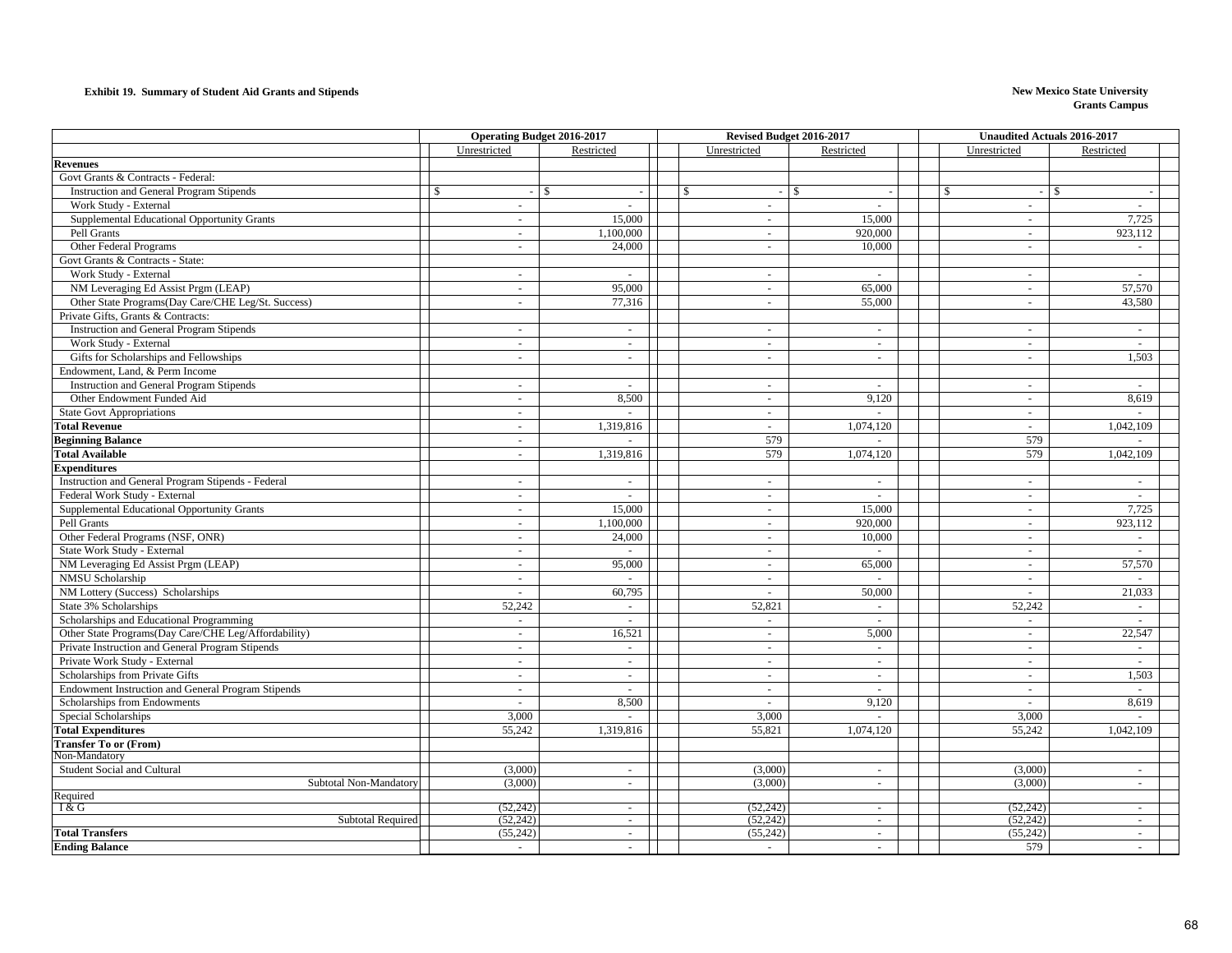### **Exhibit 20. Summary of Auxiliary Enterprises** New Mexico State University

|                                                    | <b>Operating Budget 2016-2017</b> |                          |                | Revised Budget 2016-2017 |                          |                          |                          | <b>Unaudited Actuals 2016-2017</b> |                          |                          |                          |                          |  |
|----------------------------------------------------|-----------------------------------|--------------------------|----------------|--------------------------|--------------------------|--------------------------|--------------------------|------------------------------------|--------------------------|--------------------------|--------------------------|--------------------------|--|
|                                                    | <b>FTE</b>                        | Unrestricted             | <b>FTE</b>     | Restricted               | <b>FTE</b>               | Unrestricted             | <b>FTE</b>               | Restricted                         | <b>FTE</b>               | Unrestricted             | <b>FTE</b>               | Restricted               |  |
| <b>Revenues:</b>                                   |                                   |                          |                |                          |                          |                          |                          |                                    |                          |                          |                          |                          |  |
| Tuition and Fees                                   |                                   | \$                       |                | $\mathbb{S}$             |                          | $\mathbb{S}$             |                          | $\mathbf{s}$<br>$\blacksquare$     |                          | $\mathbb{S}$             |                          | $\mathbb{S}$             |  |
| Govt Appropriations - Federal                      |                                   |                          |                |                          |                          |                          |                          | $\sim$                             |                          |                          |                          |                          |  |
| Govt Appropriations - State                        |                                   |                          |                | $\overline{\phantom{a}}$ |                          | $\overline{\phantom{a}}$ |                          | $\overline{\phantom{a}}$           |                          |                          |                          |                          |  |
| Govt Appropriations - Local                        |                                   |                          |                |                          |                          |                          |                          | $\sim$                             |                          |                          |                          |                          |  |
| Govt Grants and Contracts - Federal                |                                   |                          |                | $\overline{\phantom{a}}$ |                          | $\overline{\phantom{a}}$ |                          | $\sim$                             |                          |                          |                          |                          |  |
| Govt Grants and Contracts - State                  |                                   | $\overline{\phantom{a}}$ |                | $\overline{\phantom{a}}$ |                          |                          |                          | $\blacksquare$                     |                          |                          |                          |                          |  |
| Govt Grants and Contracts - Local                  |                                   |                          |                |                          |                          |                          |                          | $\sim$                             |                          |                          |                          |                          |  |
| Private Gifts, Grants and Contracts                |                                   | $\overline{\phantom{a}}$ |                | $\overline{\phantom{a}}$ |                          | $\overline{a}$           |                          | $\overline{\phantom{a}}$           |                          | $\overline{\phantom{a}}$ |                          |                          |  |
| Endowment, Land, Permanent Fund Income             |                                   |                          |                |                          |                          |                          |                          | $\blacksquare$                     |                          |                          |                          |                          |  |
| Sales and Services                                 |                                   | 32,000                   |                | $\overline{\phantom{a}}$ |                          | 45,000                   |                          | $\sim$                             |                          | 50,232                   |                          | $\overline{\phantom{0}}$ |  |
| Other Sources                                      |                                   | 5,000                    |                | $\overline{a}$           |                          | 4,000                    |                          | $\sim$                             |                          | 3,192                    |                          |                          |  |
| <b>Total Revenue</b>                               |                                   | 37,000                   |                |                          |                          | 49,000                   |                          | $\sim$                             |                          | 53,424                   |                          |                          |  |
| <b>Beginning Balance</b>                           |                                   | 74,716                   |                |                          |                          | 88,870                   |                          |                                    |                          | 88,870                   |                          |                          |  |
| <b>Total Available</b>                             |                                   | 111,716                  |                |                          |                          | 137,870                  |                          | $\overline{\phantom{a}}$           |                          | 142,294                  |                          |                          |  |
|                                                    |                                   |                          |                |                          |                          |                          |                          |                                    |                          |                          |                          |                          |  |
| <b>Expenditures:</b>                               |                                   |                          |                |                          |                          |                          |                          |                                    |                          |                          |                          |                          |  |
| <b>Faculty Salaries</b>                            | $\overline{\phantom{a}}$          | $\overline{\phantom{a}}$ | $\sim$         | $\overline{\phantom{a}}$ | $\sim$                   | $\sim$                   | $\sim$                   | $\overline{\phantom{a}}$           | $\sim$                   | $\sim$                   | $\sim$                   |                          |  |
| Part-Time Instructor Salaries                      | $\blacksquare$                    |                          | $\blacksquare$ |                          | $\sim$                   |                          | $\overline{\phantom{a}}$ | $\overline{\phantom{a}}$           | $\overline{\phantom{a}}$ |                          | $\sim$                   |                          |  |
| Professional Salaries                              | $\overline{\phantom{a}}$          |                          | $\blacksquare$ |                          | $\overline{\phantom{a}}$ |                          | $\sim$                   | $\overline{\phantom{a}}$           | $\overline{\phantom{a}}$ | $\overline{\phantom{a}}$ | $\overline{\phantom{a}}$ |                          |  |
| <b>Support Staff Salaries</b>                      | $\blacksquare$                    | $\sim$                   | $\blacksquare$ | $\sim$                   | $\sim$                   | $\sim$                   | $\overline{\phantom{a}}$ | $\overline{\phantom{a}}$           | $\overline{\phantom{a}}$ | $\overline{\phantom{a}}$ | $\overline{\phantom{a}}$ | $\sim$                   |  |
| GA/TA Salaries                                     | $\overline{\phantom{a}}$          |                          | $\blacksquare$ | $\overline{\phantom{a}}$ | $\sim$                   |                          | $\sim$                   | $\sim$                             | $\sim$                   |                          | $\overline{\phantom{a}}$ | $\overline{\phantom{a}}$ |  |
| <b>Student Salaries</b>                            | $\sim$                            | $\sim$                   | $\sim$         | $\sim$                   | $\sim$                   | $\sim$                   | $\sim$                   | $\sim$                             | $\sim$                   | $\sim$                   | $\sim$                   | $\sim$                   |  |
| Federal Work-Study Salaries                        | $\sim$                            |                          | $\sim$         |                          | $\overline{\phantom{a}}$ |                          | $\sim$                   | $\sim$                             | $\sim$                   |                          | $\sim$                   |                          |  |
| <b>State Work-Study Salaries</b><br>Other Salaries | $\overline{a}$                    |                          | $\overline{a}$ |                          | $\sim$                   |                          | $\sim$                   | $\sim$                             | $\sim$                   | $\overline{a}$           | $\sim$                   |                          |  |
|                                                    | $\overline{a}$                    | $\sim$                   | $\overline{a}$ | $\sim$                   |                          | $\sim$                   | $\sim$                   | $\overline{\phantom{a}}$           | $\overline{\phantom{a}}$ | $\sim$                   | $\sim$                   | $\overline{\phantom{a}}$ |  |
| <b>Total Salaries</b>                              | $\sim$                            |                          | $\sim$         |                          |                          |                          | $\sim$                   | $\overline{a}$                     | $\sim$                   |                          |                          |                          |  |
| Fringes                                            |                                   |                          |                |                          |                          |                          |                          | $\sim$                             |                          |                          |                          |                          |  |
| Travel                                             |                                   |                          |                | $\overline{\phantom{a}}$ |                          | $\sim$                   |                          | $\overline{\phantom{a}}$           |                          | $\overline{\phantom{a}}$ |                          | $\sim$                   |  |
| Utilities                                          |                                   |                          |                |                          |                          | $\overline{\phantom{a}}$ |                          | $\blacksquare$                     |                          |                          |                          |                          |  |
| <b>Institutional Support Charges</b>               |                                   |                          |                | $\overline{\phantom{a}}$ |                          | $\overline{\phantom{a}}$ |                          | $\overline{\phantom{a}}$           |                          |                          |                          |                          |  |
| Purchase for Resale                                |                                   | 37,000                   |                | $\overline{\phantom{a}}$ |                          | 60,000                   |                          | $\overline{\phantom{a}}$           |                          | 55,632                   |                          | $\sim$                   |  |
| Other Supplies and Expenses                        |                                   |                          |                | $\overline{\phantom{a}}$ |                          | $\overline{\phantom{a}}$ |                          | $\sim$                             |                          |                          |                          | $\sim$                   |  |
| Equipment                                          |                                   |                          |                | $\sim$                   |                          | $\overline{\phantom{a}}$ |                          | $\sim$                             |                          |                          |                          | $\sim$                   |  |
| <b>Total Expenditures</b>                          |                                   | 37,000                   |                |                          |                          | 60,000                   |                          | $\overline{\phantom{a}}$           |                          | 55,632                   |                          |                          |  |
| <b>Transfer To or (From):</b>                      |                                   |                          |                |                          |                          |                          |                          |                                    |                          |                          |                          |                          |  |
| Non-Mandatory                                      |                                   |                          |                |                          |                          |                          |                          |                                    |                          |                          |                          |                          |  |
| <b>Auxiliary Enterprises</b>                       |                                   |                          |                |                          |                          |                          |                          | $\overline{\phantom{a}}$           |                          |                          |                          |                          |  |
| Renewal and Replacement                            |                                   | 10,000                   |                |                          |                          | 10,000                   |                          | $\sim$                             |                          | 10,000                   |                          |                          |  |
| <b>Total Non-Mandatory</b>                         |                                   | 10,000                   |                |                          |                          | 10,000                   |                          |                                    |                          | 10,000                   |                          |                          |  |
| <b>Total Transfers</b>                             |                                   | 10,000                   |                |                          |                          | 10,000                   |                          |                                    |                          | 10,000                   |                          |                          |  |
| <b>Ending Balance</b>                              |                                   | 64,716                   |                |                          |                          | 67,870                   |                          |                                    |                          | 76,662                   |                          |                          |  |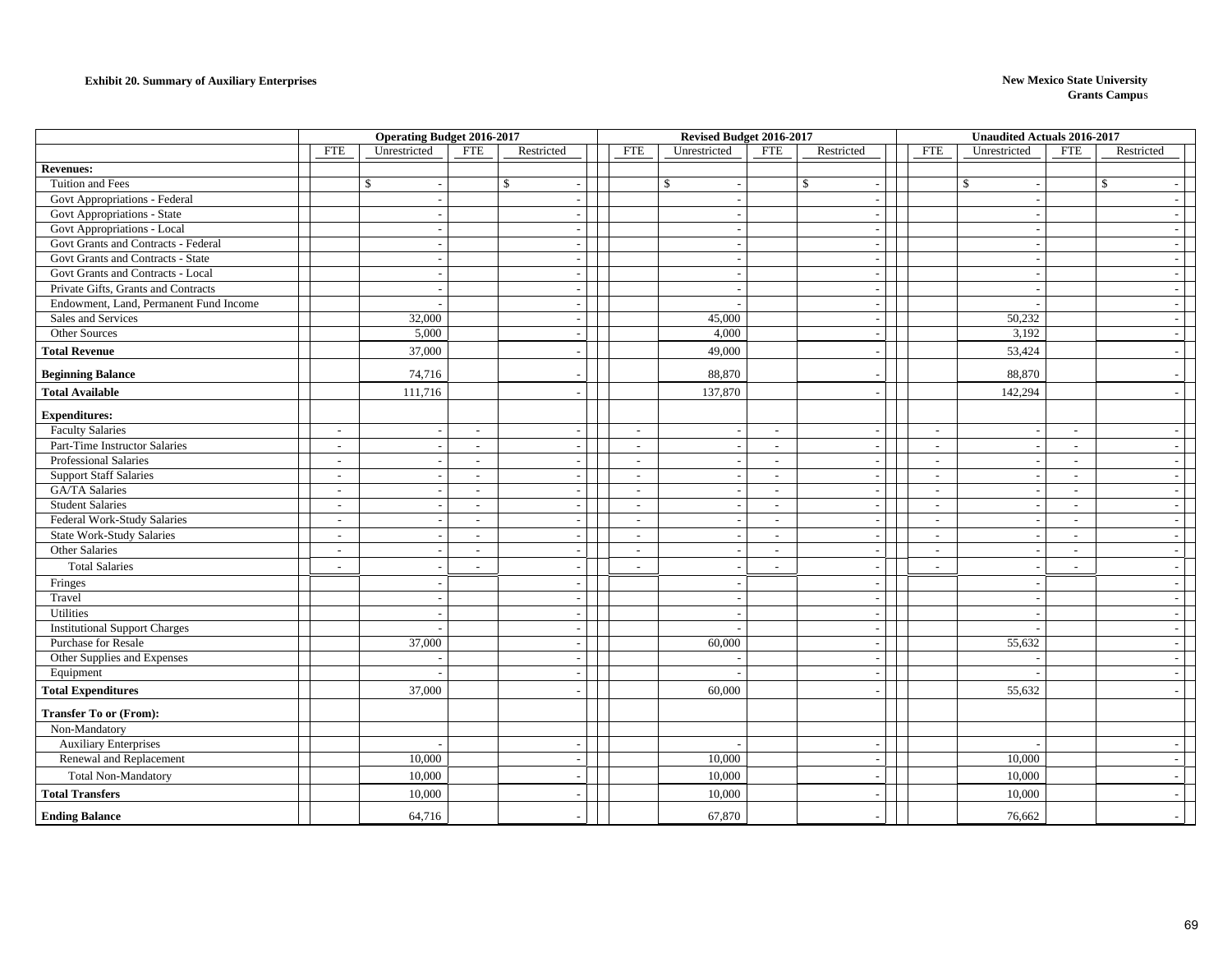#### **Exhibit 20A. Auxiliary Enterprises - Detail of Individual Units New Mexico State University**

|                                        |                                                      | <b>Operating Budget 2016-2017</b>                    | Revised Budget 2016-2017                             |            |                                          |                          | <b>Unaudited Actuals 2016-2017</b> |                          |                          |
|----------------------------------------|------------------------------------------------------|------------------------------------------------------|------------------------------------------------------|------------|------------------------------------------|--------------------------|------------------------------------|--------------------------|--------------------------|
| <b>Bookstore Administration</b>        | FTE<br>Unrestricted                                  | <b>FTE</b><br>Restricted                             | <b>FTE</b><br>Unrestricted                           | <b>FTE</b> | Restricted                               | <b>FTE</b>               | Unrestricted                       | <b>FTE</b>               | Restricted               |
| <b>Revenues:</b>                       |                                                      |                                                      |                                                      |            |                                          |                          |                                    |                          |                          |
| Tuition and Fees                       | \$                                                   | $\mathbb{S}$                                         | $\mathbb{S}$<br>$\overline{\phantom{a}}$             |            | $\mathbb{S}$<br>$\overline{\phantom{a}}$ |                          | $\mathbb{S}$                       |                          | $\mathbb{S}$             |
| <b>Govt Appropriations - Federal</b>   | $\overline{\phantom{a}}$                             |                                                      | $\sim$                                               |            | $\sim$                                   |                          |                                    |                          |                          |
| Govt Appropriations - State            |                                                      |                                                      | $\sim$                                               |            | $\sim$                                   |                          |                                    |                          |                          |
| Govt Appropriations - Local            |                                                      |                                                      |                                                      |            | $\sim$                                   |                          |                                    |                          |                          |
| Govt Grants and Contracts - Federal    |                                                      |                                                      | $\overline{\phantom{a}}$                             |            | $\overline{\phantom{a}}$                 |                          |                                    |                          | $\sim$                   |
| Govt Grants and Contracts - State      |                                                      |                                                      | $\overline{\phantom{a}}$                             |            | $\overline{\phantom{a}}$                 |                          |                                    |                          | $\overline{\phantom{a}}$ |
| Govt Grants and Contracts - Local      | ÷                                                    | $\overline{a}$                                       | $\sim$                                               |            | $\sim$                                   |                          |                                    |                          | $\sim$                   |
| Private Gifts, Grants and Contracts    |                                                      |                                                      | $\overline{\phantom{a}}$                             |            | $\sim$                                   |                          |                                    |                          |                          |
| Endowment, Land, Permanent Fund Income |                                                      |                                                      |                                                      |            | $\sim$                                   |                          |                                    |                          |                          |
| Sales and Services                     | 32,000                                               |                                                      | 45,000                                               |            | $\overline{\phantom{a}}$                 |                          | 50,232                             |                          | $\sim$                   |
| Other Sources                          | 5,000                                                |                                                      | 4,000                                                |            | $\overline{\phantom{a}}$                 |                          | 3,192                              |                          | $\overline{\phantom{a}}$ |
| <b>Total Revenue</b>                   | 37,000                                               |                                                      | 49,000                                               |            | $\overline{\phantom{a}}$                 |                          | 53,424                             |                          |                          |
| <b>Beginning Balance</b>               | 74,716                                               |                                                      | 88,870                                               |            |                                          |                          | 88,870                             |                          |                          |
| <b>Total Available</b>                 | 111,716                                              |                                                      | 137,870                                              |            |                                          |                          | 142,294                            |                          |                          |
|                                        |                                                      |                                                      |                                                      |            |                                          |                          |                                    |                          |                          |
| <b>Expenditures:</b>                   |                                                      |                                                      |                                                      |            |                                          |                          |                                    |                          |                          |
| <b>Faculty Salaries</b>                | $\overline{\phantom{a}}$<br>$\overline{\phantom{a}}$ | $\blacksquare$<br>$\overline{\phantom{a}}$           | $\overline{\phantom{a}}$<br>$\sim$                   | $\sim$     | $\overline{\phantom{a}}$                 | $\sim$                   | $\overline{\phantom{a}}$           | $\sim$                   | $\sim$                   |
| Part-Time Instructor Salaries          | $\overline{\phantom{a}}$<br>$\overline{\phantom{a}}$ | $\overline{\phantom{a}}$<br>$\overline{\phantom{a}}$ | $\overline{\phantom{a}}$<br>$\overline{\phantom{a}}$ | $\sim$     | $\overline{\phantom{a}}$                 | $\sim$                   |                                    | $\overline{\phantom{a}}$ | $\overline{\phantom{a}}$ |
| Professional Salaries                  | $\overline{\phantom{a}}$                             | $\overline{a}$                                       | $\overline{\phantom{a}}$<br>$\overline{\phantom{a}}$ | $\sim$     | $\overline{\phantom{a}}$                 | $\overline{\phantom{a}}$ |                                    | $\overline{\phantom{a}}$ | $\sim$                   |
| <b>Support Staff Salaries</b>          | $\overline{\phantom{a}}$                             | $\blacksquare$                                       | $\overline{\phantom{a}}$<br>$\overline{\phantom{a}}$ | $\sim$     | $\overline{\phantom{a}}$                 | $\sim$                   | $\overline{\phantom{a}}$           | $\overline{\phantom{a}}$ | $\overline{\phantom{a}}$ |
| <b>GA/TA Salaries</b>                  | $\sim$                                               | $\overline{a}$                                       | $\sim$                                               | $\sim$     | $\overline{a}$                           | $\sim$                   |                                    | $\sim$                   | $\sim$                   |
| <b>Student Salaries</b>                | $\sim$<br>$\overline{\phantom{a}}$                   | $\overline{\phantom{a}}$                             | $\sim$<br>$\sim$                                     | $\sim$     | $\sim$                                   | $\overline{a}$           | $\overline{\phantom{a}}$           | $\sim$                   | $\sim$                   |
| Federal Work-Study Salaries            | $\sim$                                               | $\overline{\phantom{a}}$<br>$\sim$                   | $\overline{\phantom{a}}$<br>$\overline{a}$           | $\sim$     | $\blacksquare$                           | $\sim$                   |                                    | $\overline{\phantom{a}}$ | $\sim$                   |
| <b>State Work-Study Salaries</b>       | $\sim$                                               | $\overline{a}$                                       | $\sim$<br>$\overline{a}$                             | $\sim$     | $\sim$                                   | $\overline{a}$           |                                    | $\sim$                   | $\sim$                   |
| Other Salaries                         | $\overline{\phantom{a}}$                             | $\overline{\phantom{a}}$                             | $\sim$<br>$\overline{\phantom{a}}$                   | $\sim$     | $\overline{\phantom{a}}$                 | $\sim$                   | $\overline{\phantom{a}}$           | $\sim$                   | $\overline{\phantom{a}}$ |
| <b>Total Salaries</b>                  | $\overline{a}$                                       | $\overline{a}$                                       | $\overline{\phantom{a}}$<br>$\sim$                   | $\sim$     | $\sim$                                   | $\sim$                   |                                    | $\overline{\phantom{a}}$ | $\sim$                   |
| Fringes                                |                                                      |                                                      |                                                      |            | $\overline{a}$                           |                          |                                    |                          |                          |
| Travel                                 |                                                      | $\overline{a}$                                       | $\sim$                                               |            | $\overline{\phantom{a}}$                 |                          |                                    |                          | $\sim$                   |
| Utilities                              |                                                      | $\overline{\phantom{a}}$                             | $\overline{\phantom{a}}$                             |            | $\blacksquare$                           |                          |                                    |                          | $\sim$                   |
| <b>Institutional Support Charges</b>   |                                                      | $\overline{a}$                                       | $\sim$                                               |            | $\sim$                                   |                          |                                    |                          | $\sim$                   |
| Purchase for Resale                    | 37,000                                               |                                                      | 60,000                                               |            | $\sim$                                   |                          | 55,632                             |                          | $\overline{\phantom{a}}$ |
| Other Supplies and Expenses            |                                                      |                                                      |                                                      |            | $\sim$                                   |                          |                                    |                          | $\overline{\phantom{a}}$ |
| Equipment                              |                                                      |                                                      |                                                      |            | $\overline{\phantom{a}}$                 |                          |                                    |                          | $\sim$                   |
| <b>Total Expenditures</b>              | 37,000                                               |                                                      | 60,000                                               |            |                                          |                          | 55,632                             |                          |                          |
| <b>Transfer To or (From):</b>          |                                                      |                                                      |                                                      |            |                                          |                          |                                    |                          |                          |
| Non-Mandatory                          |                                                      |                                                      |                                                      |            |                                          |                          |                                    |                          |                          |
| <b>Auxiliary Enterprises</b>           |                                                      |                                                      |                                                      |            | $\overline{\phantom{a}}$                 |                          |                                    |                          |                          |
| Renewal and Replacement                | 10,000                                               | $\overline{\phantom{a}}$                             | 10,000                                               |            | $\sim$                                   |                          | 10,000                             |                          | $\sim$                   |
| <b>Total Non-Mandatory</b>             | 10,000                                               |                                                      | 10,000                                               |            |                                          |                          | 10,000                             |                          |                          |
| <b>Total Transfers</b>                 | 10,000                                               |                                                      | 10,000                                               |            |                                          |                          | 10,000                             |                          |                          |
| <b>Ending Balance</b>                  | 64,716                                               |                                                      | 67,870                                               |            |                                          |                          | 76,662                             |                          |                          |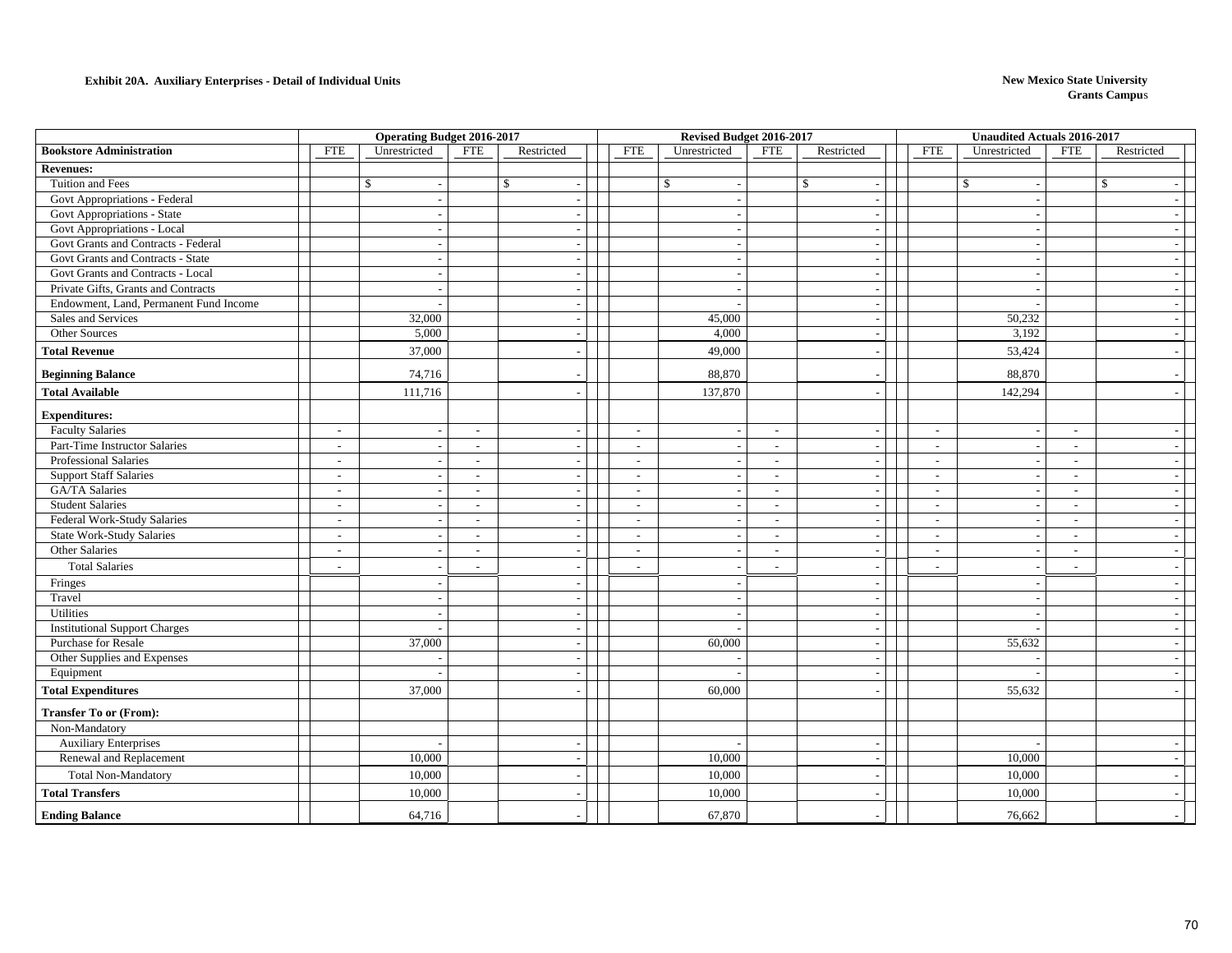#### **Exhibit I. Summary of Capital Outlay New Mexico State University**

|                                             |                                | <b>Operating Budget 2016-2017</b> | Revised Budget 2016-2017 |                          |                          | <b>Unaudited Actuals 2016-2017</b> |  |  |  |
|---------------------------------------------|--------------------------------|-----------------------------------|--------------------------|--------------------------|--------------------------|------------------------------------|--|--|--|
|                                             | Unrestricted                   | Restricted                        | Unrestricted             | Restricted               | Unrestricted             | Restricted                         |  |  |  |
|                                             |                                |                                   |                          |                          |                          |                                    |  |  |  |
| <b>Revenues</b>                             |                                |                                   |                          |                          |                          |                                    |  |  |  |
| Allocated                                   |                                |                                   |                          |                          |                          |                                    |  |  |  |
| All Revenue                                 | $\mathbb{S}$<br>$1,250,000$ \$ |                                   | $1,250,000$ \$<br>\$     |                          | 646,076<br>\$            | -\$<br>÷,                          |  |  |  |
| Unallocated                                 |                                |                                   |                          |                          |                          |                                    |  |  |  |
| Interest on Investments                     |                                | $\overline{\phantom{a}}$          |                          | $\overline{\phantom{a}}$ |                          | $\overline{\phantom{a}}$           |  |  |  |
| <b>Total Revenues (Exh 1)</b>               | 1,250,000                      | $\blacksquare$                    | 1,250,000                | $\blacksquare$           | 646,076                  | $\blacksquare$                     |  |  |  |
|                                             |                                |                                   |                          |                          |                          |                                    |  |  |  |
| <b>Beginning Balance (Exh 1)</b>            | 9,251,557                      | $\blacksquare$                    | 9,934,077                | $\blacksquare$           | 9,934,077                | $\blacksquare$                     |  |  |  |
|                                             |                                |                                   |                          |                          |                          |                                    |  |  |  |
| Total Available (Exh 1)                     | 10,501,557                     | $\blacksquare$                    | 11,184,077               | $\blacksquare$           | 10,580,153               | $\blacksquare$                     |  |  |  |
|                                             |                                |                                   |                          |                          |                          |                                    |  |  |  |
| <b>Expenditures</b>                         |                                |                                   |                          |                          |                          |                                    |  |  |  |
| Allocated                                   |                                |                                   |                          |                          |                          |                                    |  |  |  |
| <b>Minor Projects</b>                       | 125,000                        | $\overline{\phantom{a}}$          | 125,000                  | $\sim$                   | (57, 456)                | $\sim$                             |  |  |  |
| Major Projects                              | 1,250,000                      | $\blacksquare$                    | 1,250,000                | $\sim$                   | 1,478,668                | $\overline{\phantom{a}}$           |  |  |  |
| Unallocated                                 |                                |                                   |                          |                          |                          |                                    |  |  |  |
| <b>Minor Projects</b>                       |                                | $\sim$                            | 400,000                  | $\overline{\phantom{a}}$ | 102,495                  | $\overline{a}$                     |  |  |  |
| <b>Total Expenditures (Exh 1)</b>           | 1,375,000                      | $\blacksquare$                    | 1,775,000                | $\blacksquare$           | 1,523,707                | $\blacksquare$                     |  |  |  |
|                                             |                                |                                   |                          |                          |                          |                                    |  |  |  |
| <b>Transfers</b>                            |                                |                                   |                          |                          |                          |                                    |  |  |  |
| Non-Mandatory                               |                                |                                   |                          |                          |                          |                                    |  |  |  |
| Allocated                                   |                                |                                   |                          |                          |                          |                                    |  |  |  |
| I & G                                       | $\overline{\phantom{a}}$       | $\sim$                            | $\overline{\phantom{a}}$ | $\sim$                   | $\overline{\phantom{a}}$ | $\sim$                             |  |  |  |
| Unallocated                                 |                                |                                   |                          |                          |                          |                                    |  |  |  |
| I & G                                       | $\overline{\phantom{a}}$       | $\overline{\phantom{a}}$          | (200,000)                | $\overline{\phantom{a}}$ | (200,000)                | $\overline{\phantom{a}}$           |  |  |  |
| Subtotal Non-Mandatory                      | $\overline{\phantom{a}}$       | $\sim$                            | (200,000)                | $\sim$                   | (200,000)                | $\sim$                             |  |  |  |
| Required                                    |                                |                                   |                          |                          |                          |                                    |  |  |  |
| Allocated                                   |                                |                                   |                          |                          |                          |                                    |  |  |  |
| I & G                                       | (13,681)                       | $\sim$                            | (13,681)                 | $\sim$                   | (13,681)                 | $\overline{\phantom{a}}$           |  |  |  |
| <b>Subtotal Required</b>                    | (13, 681)                      | $\overline{\phantom{a}}$          | (13,681)                 | $\sim$                   | (13,681)                 | $\overline{\phantom{a}}$           |  |  |  |
|                                             |                                |                                   |                          |                          |                          |                                    |  |  |  |
| <b>Total Net Transfers (Exh 1)</b>          | (13,681)                       | $\blacksquare$                    | (213, 681)               | $\blacksquare$           | (213, 681)               | $\blacksquare$                     |  |  |  |
|                                             |                                |                                   |                          |                          |                          |                                    |  |  |  |
|                                             |                                |                                   |                          |                          |                          |                                    |  |  |  |
| <b>Total Expenditures and Net Transfers</b> | 1,361,319                      | $\blacksquare$                    | 1,561,319                | $\blacksquare$           | 1,310,026                | $\blacksquare$                     |  |  |  |
|                                             |                                |                                   |                          |                          |                          |                                    |  |  |  |
|                                             |                                |                                   |                          |                          |                          |                                    |  |  |  |
| <b>Ending Balance (Exh 1)</b>               | 9,140,238                      | $\blacksquare$                    | 9,622,758                | $\blacksquare$           | 9,270,127                | $\blacksquare$                     |  |  |  |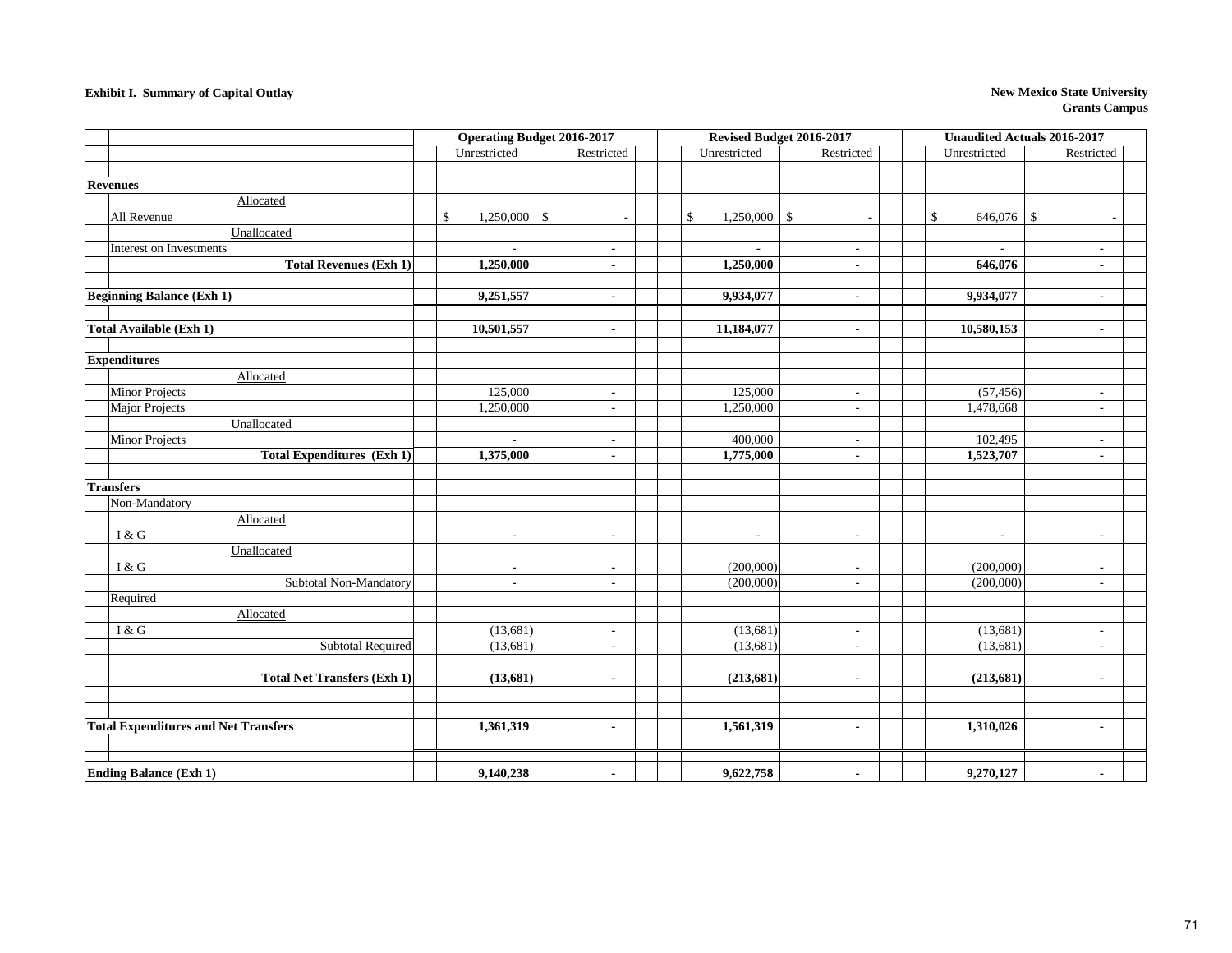### **Exhibit II. Summary of Renewals and Replacements New Mexico State University**

|                                             |                | <b>Operating Budget 2016-2017</b> |                | Revised Budget 2016-2017 | <b>Unaudited Actuals 2016-2017</b> |                          |  |  |
|---------------------------------------------|----------------|-----------------------------------|----------------|--------------------------|------------------------------------|--------------------------|--|--|
|                                             | Unrestricted   | Restricted                        | Unrestricted   | Restricted               | Unrestricted                       | Restricted               |  |  |
|                                             |                |                                   |                |                          |                                    |                          |  |  |
| <b>Revenues</b>                             |                |                                   |                |                          |                                    |                          |  |  |
| Other Sources                               | $\mathcal{S}$  | \$                                | \$             | $\mathcal{S}$            | \$<br>$\sim$                       | \$                       |  |  |
| <b>Total Revenues (Exh 1)</b>               | $\blacksquare$ | $\blacksquare$                    | $\blacksquare$ | $\overline{a}$           | $\blacksquare$                     | $\blacksquare$           |  |  |
|                                             |                |                                   |                |                          |                                    |                          |  |  |
| <b>Beginning Balance (Exh 1)</b>            | 2,105,562      | $\blacksquare$                    | 2,224,599      | $\blacksquare$           | 2,224,599                          |                          |  |  |
|                                             |                |                                   |                |                          |                                    |                          |  |  |
| <b>Total Available (Exh 1)</b>              | 2,105,562      | $\blacksquare$                    | 2,224,599      | $\blacksquare$           | 2,224,599                          | $\blacksquare$           |  |  |
|                                             |                |                                   |                |                          |                                    |                          |  |  |
| <b>Expenditures</b>                         |                |                                   |                |                          |                                    |                          |  |  |
|                                             |                |                                   |                |                          |                                    |                          |  |  |
| <b>Funds for Building Renewal</b>           | 300,000        | $\sim$                            | 300,000        | $\overline{\phantom{a}}$ | 37,098                             | ٠                        |  |  |
| Funds for Internal Service Departments      |                | ÷                                 |                | ÷,                       |                                    |                          |  |  |
| <b>Total Expenditures (Exh 1)</b>           | 300,000        | $\blacksquare$                    | 300,000        | $\blacksquare$           | 37,098                             | $\blacksquare$           |  |  |
|                                             |                |                                   |                |                          |                                    |                          |  |  |
| <b>Transfers</b>                            |                |                                   |                |                          |                                    |                          |  |  |
|                                             |                |                                   |                |                          |                                    |                          |  |  |
| Non-Mandatory                               |                |                                   |                |                          |                                    |                          |  |  |
| I & G                                       |                | $\sim$                            | (500,000)      | $\overline{\phantom{a}}$ | (500,000)                          | $\overline{\phantom{a}}$ |  |  |
| <b>Internal Service</b>                     | (10,500)       | $\overline{\phantom{a}}$          | (10, 434)      | $\overline{\phantom{a}}$ | (10, 434)                          | $\overline{\phantom{a}}$ |  |  |
| <b>Auxiliary Enterprises</b>                | (10,000)       | $\overline{\phantom{a}}$          | (10,000)       | $\overline{\phantom{a}}$ | (10,000)                           | $\overline{\phantom{a}}$ |  |  |
| Subtotal Non-Mandatory                      | (20, 500)      | $\overline{\phantom{a}}$          | (520, 434)     | $\overline{\phantom{a}}$ | (520, 434)                         | $\overline{\phantom{a}}$ |  |  |
| Required                                    |                |                                   |                |                          |                                    |                          |  |  |
| I & G                                       | (249, 565)     | $\overline{\phantom{a}}$          | (249, 565)     | $\overline{\phantom{a}}$ | (249, 565)                         | $\overline{\phantom{a}}$ |  |  |
| <b>Subtotal Required</b>                    | (249, 565)     | $\sim$                            | (249, 565)     | ÷.                       | (249, 565)                         | $\overline{a}$           |  |  |
|                                             |                |                                   |                |                          |                                    |                          |  |  |
| <b>Total Net Transfers (Exh 1)</b>          | (270,065)      | $\blacksquare$                    | (769,999)      | $\blacksquare$           | (769,999)                          | $\blacksquare$           |  |  |
|                                             |                |                                   |                |                          |                                    |                          |  |  |
|                                             |                |                                   |                |                          |                                    |                          |  |  |
| <b>Total Expenditures and Net Transfers</b> | 29,935         | $\blacksquare$                    | (469,999)      | $\blacksquare$           | (732,901)                          | $\blacksquare$           |  |  |
|                                             |                |                                   |                |                          |                                    |                          |  |  |
|                                             |                |                                   |                |                          |                                    |                          |  |  |
| <b>Ending Balance (Exh 1)</b>               | 2,075,627      | $\blacksquare$                    | 2,694,598      | $\blacksquare$           | 2,957,500                          | $\blacksquare$           |  |  |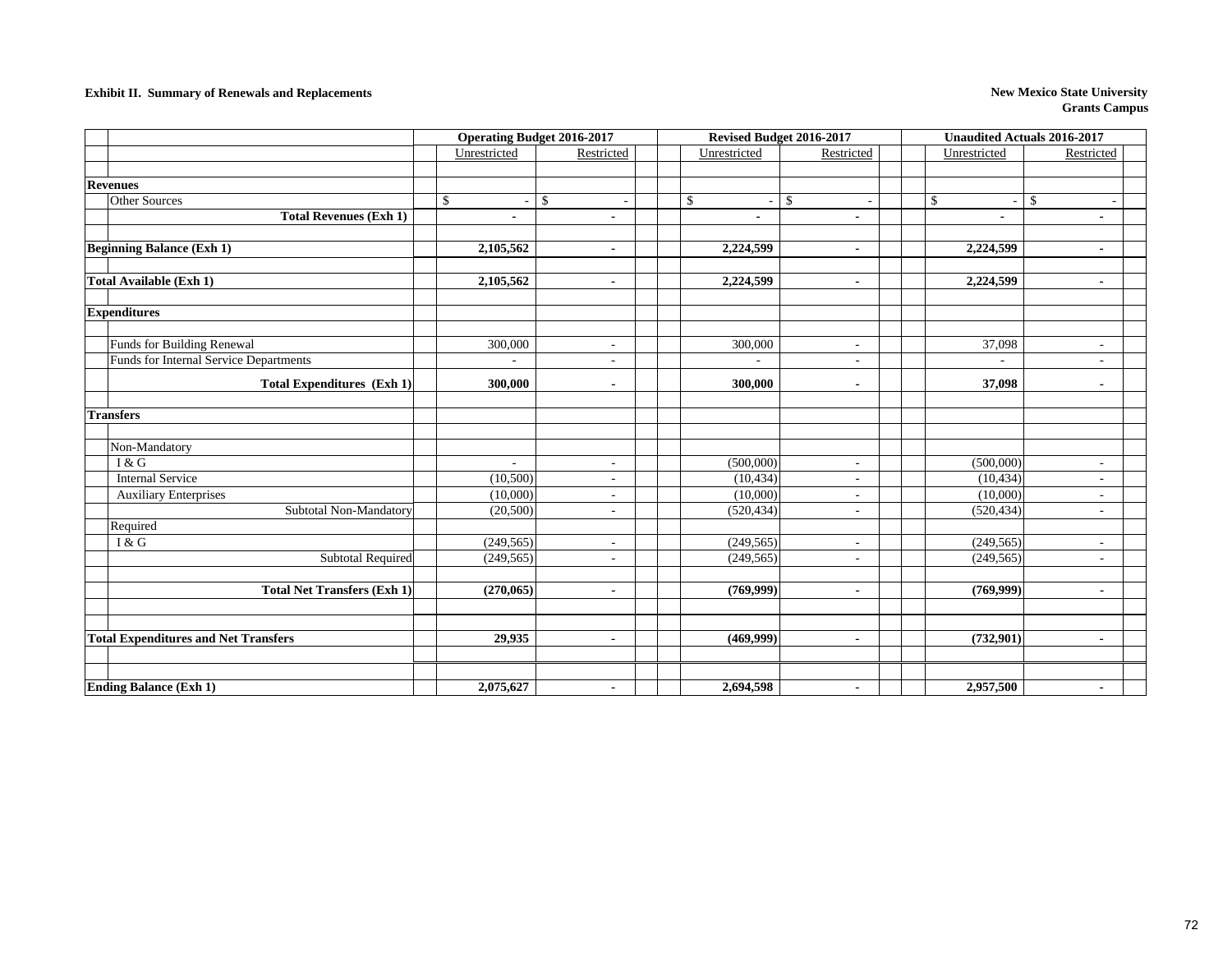#### **Exhibit a. Summary of Current Funds Revenue by Source New Mexico State University New Mexico State University**

|                                        | <b>Operating Budget 2016-2017</b> |                          | Revised Budget 2016-2017    |                          | <b>Unaudited Actuals 2016-2017</b> |                             |  |
|----------------------------------------|-----------------------------------|--------------------------|-----------------------------|--------------------------|------------------------------------|-----------------------------|--|
|                                        | Unrestricted                      | Restricted               | Unrestricted                | Restricted               | Unrestricted                       | Restricted                  |  |
| <b>Total Current Funds Revenue</b>     |                                   |                          |                             |                          |                                    |                             |  |
| Instruction and General (Exh 2)        | 4,697,880                         | 1,026,888                | 4,684,264                   | 1,067,105                | 4,623,613                          | 1,032,156                   |  |
| Student Social & Cultural (Exh 15)     | 18,000                            | $\sim$                   | 15,500                      | 200                      | 11,709                             | 82                          |  |
| Research (Exh 16)                      | $\overline{\phantom{a}}$          |                          | $\sim$                      |                          | $\sim$                             |                             |  |
| Public Service (Exh 17)                | 1,500                             | 188,470                  | 1,500                       | 184,633                  | 1,235                              | 164,592                     |  |
| Internal Service Departments (Exh 18)  | $\sim$                            |                          | $\sim$                      |                          | $\mathcal{L}_{\mathcal{A}}$        |                             |  |
| Student Aid, Grants, Stipends (Exh 19) | $\overline{a}$                    | 1,319,816                | $\overline{a}$              | 1,074,120                | $\overline{a}$                     | 1,042,109                   |  |
| Auxiliary Enterprises (Exh 20)         | 37,000                            |                          | 49,000                      |                          | 53,424                             |                             |  |
| <b>Total Current Funds Revenue</b>     | 4,754,380                         | 2,535,174                | 4,750,264                   | 2,326,058                | 4.689.981                          | 2,238,939                   |  |
|                                        |                                   |                          |                             |                          |                                    |                             |  |
| <b>Tuition and Fees Income</b>         |                                   |                          |                             |                          |                                    |                             |  |
| Instruction and General (Exh 2)        | 863,300                           | $\sim$                   | 956,945                     | $\sim$                   | 864,318                            | $\blacksquare$              |  |
| Student Social & Cultural (Exh 15)     | 15,000                            | $\sim$                   | 15,000                      | $\sim$                   | 11,658                             | $\overline{a}$              |  |
| Research (Exh 16)                      | $\mathbb{L}$                      | $\sim$                   | $\mathcal{L}^{\pm}$         | $\sim$                   | $\mathcal{L}_{\mathcal{A}}$        | $\overline{a}$              |  |
| Public Service (Exh 17)                | $\overline{\phantom{a}}$          | $\sim$                   | $\sim$                      | $\overline{\phantom{a}}$ | $\sim$                             | $\sim$                      |  |
| Internal Service Departments (Exh 18)  | $\sim$                            | $\sim$                   | $\sim$                      | $\overline{\phantom{a}}$ | $\sim$                             | $\overline{a}$              |  |
| Student Aid, Grants, Stipends (Exh 19) | $\overline{\phantom{a}}$          | $\overline{\phantom{a}}$ | $\overline{a}$              | $\overline{\phantom{a}}$ | $\overline{\phantom{a}}$           | $\sim$                      |  |
| Auxiliary Enterprises (Exh 20)         | $\sim$                            | $\sim$                   | $\overline{a}$              | $\overline{\phantom{a}}$ | $\sim$                             | $\sim$                      |  |
| <b>Total Tuition and Fees Income</b>   | 878,300                           | $\sim$                   | 971.945                     | $\overline{\phantom{a}}$ | 875,976                            | $\blacksquare$              |  |
|                                        |                                   |                          |                             |                          |                                    |                             |  |
| <b>Federal Govt Appropriations</b>     |                                   |                          |                             |                          |                                    |                             |  |
| Instruction and General (Exh 2)        | $\sim$                            | $\sim$                   | $\overline{\phantom{a}}$    | $\overline{\phantom{a}}$ | $\overline{\phantom{a}}$           | $\overline{a}$              |  |
| Student Social & Cultural (Exh 15)     | $\mathcal{L}$                     | $\mathcal{L}$            | $\overline{a}$              | $\sim$                   | $\overline{a}$                     | $\overline{a}$              |  |
| Research (Exh 16)                      | $\sim$                            | $\sim$                   | $\sim$                      | $\overline{a}$           | $\blacksquare$                     | $\sim$                      |  |
| Public Service (Exh 17)                | $\overline{a}$                    | $\sim$                   | $\sim$                      | $\sim$                   | $\sim$                             | $\sim$                      |  |
| Internal Service Departments (Exh 18)  | $\sim$                            | $\sim$                   | $\sim$                      | $\overline{\phantom{a}}$ | $\sim$                             | $\sim$                      |  |
| Student Aid, Grants, Stipends (Exh 19) | $\overline{\phantom{a}}$          | $\overline{\phantom{a}}$ | $\overline{\phantom{a}}$    | $\overline{\phantom{a}}$ | $\overline{\phantom{a}}$           | $\overline{\phantom{a}}$    |  |
| Auxiliary Enterprises (Exh 20)         | $\sim$                            | $\sim$                   | $\sim$                      | $\overline{\phantom{a}}$ | $\sim$                             | $\sim$                      |  |
| <b>Total Fed Govt Appropriations</b>   | $\omega$                          | $\blacksquare$           | $\sim$                      | $\mathbf{r}$             | $\mathbf{r}$                       | $\sim$                      |  |
|                                        |                                   |                          |                             |                          |                                    |                             |  |
| <b>State Govt Appropriations</b>       |                                   |                          |                             |                          |                                    |                             |  |
| Instruction and General (Exh 2)        | 3,557,700                         | $\overline{\phantom{a}}$ | 3,379,800                   | $\overline{a}$           | 3,418,800                          | $\overline{a}$              |  |
| Student Social & Cultural (Exh 15)     | $\sim$                            | $\sim$                   | L.                          | $\overline{\phantom{a}}$ | $\sim$                             | $\overline{a}$              |  |
| Research (Exh 16)                      | $\sim$                            | $\overline{\phantom{a}}$ | $\overline{a}$              | $\overline{a}$           | $\overline{a}$                     | $\overline{a}$              |  |
| Public Service (Exh 17)                | $\overline{a}$                    | $\sim$                   | $\sim$                      | $\sim$                   | $\blacksquare$                     | $\overline{\phantom{a}}$    |  |
| Internal Service Departments (Exh 18)  | $\overline{a}$                    | $\overline{a}$           | $\mathcal{L}_{\mathcal{A}}$ | $\sim$                   | $\mathcal{L}^{\mathcal{A}}$        | $\overline{a}$              |  |
| Student Aid, Grants, Stipends (Exh 19) | $\overline{a}$                    | $\sim$                   | $\overline{\phantom{a}}$    | $\sim$                   | $\blacksquare$                     | $\blacksquare$              |  |
| <b>Auxiliary Enterprises (Exh 20)</b>  | $\sim$                            | $\sim$                   | $\mathcal{L}_{\mathcal{A}}$ | $\sim$                   | $\mathcal{L}^{\mathcal{A}}$        | $\mathcal{L}_{\mathcal{A}}$ |  |
| <b>Total State Govt Approp</b>         | 3,557,700                         | $\blacksquare$           | 3,379,800                   | $\sim$                   | 3,418,800                          | $\blacksquare$              |  |
|                                        |                                   |                          |                             |                          |                                    |                             |  |
| <b>Local Govt Appropriations</b>       |                                   |                          |                             |                          |                                    |                             |  |
| Instruction and General (Exh 2)        | 225,000                           | $\sim$                   | 293,142                     | $\sim$                   | 286,706                            | $\sim$                      |  |
| Student Social & Cultural (Exh 15)     | $\overline{\phantom{a}}$          | $\sim$                   | $\sim$                      | $\overline{a}$           | $\overline{a}$                     | $\overline{\phantom{a}}$    |  |
| Research (Exh 16)                      | $\sim$                            | $\sim$                   | $\overline{\phantom{a}}$    | $\overline{\phantom{a}}$ | $\blacksquare$                     | $\blacksquare$              |  |
| Public Service (Exh 17)                | $\sim$                            | $\sim$                   | $\overline{\phantom{a}}$    | $\overline{\phantom{a}}$ | $\sim$                             | $\overline{a}$              |  |
| Internal Service Departments (Exh 18)  | $\sim$                            | $\sim$                   | ÷.                          | $\overline{\phantom{a}}$ | $\sim$                             | $\overline{a}$              |  |
| Student Aid, Grants, Stipends (Exh 19) | $\sim$                            | $\sim$                   | $\sim$                      | $\overline{\phantom{a}}$ | $\overline{\phantom{a}}$           | $\overline{a}$              |  |
| Auxiliary Enterprises (Exh 20)         | $\mathcal{L}$                     | $\sim$                   | $\overline{a}$              | $\overline{a}$           | $\overline{a}$                     | $\mathbb{Z}^{\mathbb{Z}}$   |  |
| <b>Total Local Govt Approp</b>         | 225,000                           | $\mathbf{r}$             | 293.142                     | $\mathbf{r}$             | 286,706                            | $\sim$                      |  |
|                                        |                                   |                          |                             |                          |                                    |                             |  |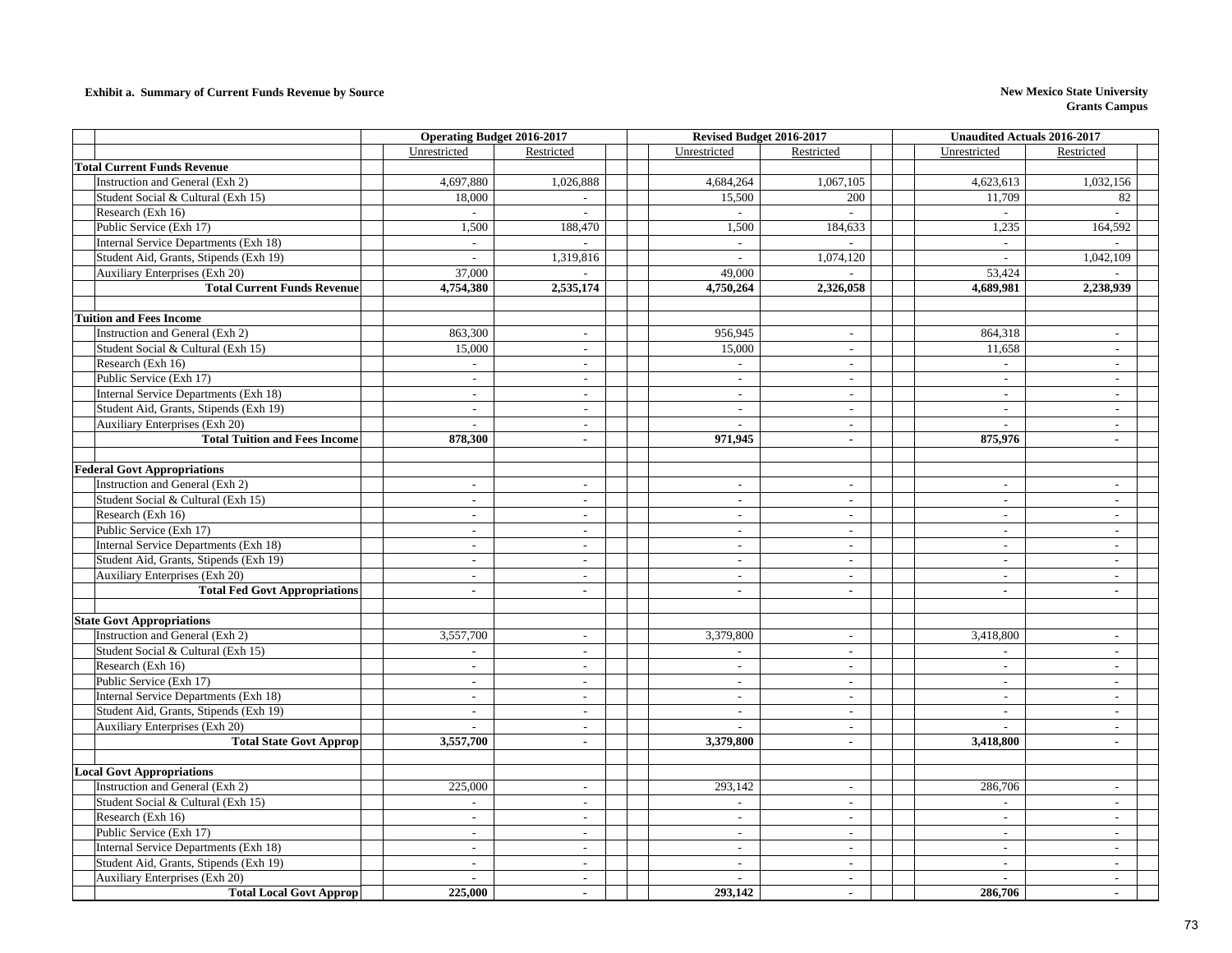#### **Exhibit a. Summary of Current Funds Revenue by Source New Mexico State University New Mexico State University**

|                                            | <b>Operating Budget 2016-2017</b> |                             | Revised Budget 2016-2017 |                             |                             | <b>Unaudited Actuals 2016-2017</b> |  |  |
|--------------------------------------------|-----------------------------------|-----------------------------|--------------------------|-----------------------------|-----------------------------|------------------------------------|--|--|
|                                            | Unrestricted                      | Restricted                  | Unrestricted             | Restricted                  | Unrestricted                | Restricted                         |  |  |
|                                            |                                   |                             |                          |                             |                             |                                    |  |  |
| <b>Federal Govt Grants &amp; Contracts</b> |                                   |                             |                          |                             |                             |                                    |  |  |
| Instruction and General (Exh 2)            | 300                               | 888,543                     | 200                      | 924,469                     | 168                         | 898,223                            |  |  |
| Student Social & Cultural (Exh 15)         | $\overline{a}$                    | $\overline{a}$              | $\overline{\phantom{a}}$ |                             | $\mathbb{Z}^{\mathbb{Z}}$   |                                    |  |  |
| Research (Exh 16)                          | $\overline{\phantom{a}}$          | $\mathbb{Z}^2$              | $\sim$                   | $\overline{a}$              | $\sim$                      | $\sim$                             |  |  |
| Public Service (Exh 17)                    | $\mathcal{L}$                     | 32,159                      | $\sim$                   | 32,159                      | $\mathcal{L}$               | 21,330                             |  |  |
| Internal Service Departments (Exh 18)      | $\overline{\phantom{a}}$          | $\sim$                      | $\sim$                   | $\sim$                      | $\sim$                      |                                    |  |  |
| Student Aid, Grants, Stipends (Exh 19)     | $\blacksquare$                    | 1,139,000                   | $\sim$                   | 945,000                     | $\sim$                      | 930,837                            |  |  |
| Auxiliary Enterprises (Exh 20)             | $\overline{\phantom{a}}$          |                             | $\sim$                   |                             | $\sim$                      |                                    |  |  |
| Total Federal Govt G & C                   | 300                               | 2,059,702                   | 200                      | 1,901,628                   | 168                         | 1,850,390                          |  |  |
|                                            |                                   |                             |                          |                             |                             |                                    |  |  |
| <b>State Govt Grants &amp; Contracts</b>   |                                   |                             |                          |                             |                             |                                    |  |  |
| Instruction and General (Exh 2)            | $\overline{a}$                    | 137,345                     | $\mathbb{L}$             | 142,636                     | $\overline{\phantom{a}}$    | 133,933                            |  |  |
| Student Social & Cultural (Exh 15)         | $\sim$                            | $\overline{a}$              | $\sim$                   | 200                         | $\blacksquare$              | 82                                 |  |  |
| Research (Exh 16)                          | $\mathbb{L}$                      | $\mathbb{L}$                | $\mathbb{L}$             | $\mathbb{Z}^2$              | $\mathcal{L}_{\mathcal{A}}$ | $\sim$                             |  |  |
| Public Service (Exh 17)                    | $\sim$                            | 156,311                     | $\sim$                   | 152,474                     | $\blacksquare$              | 143,262                            |  |  |
| Internal Service Departments (Exh 18)      | $\sim$                            | $\mathbb{Z}^2$              | $\sim$                   | $\mathcal{L}$               | $\sim$                      |                                    |  |  |
| Student Aid, Grants, Stipends (Exh 19)     | $\overline{\phantom{a}}$          | 172,316                     | $\sim$                   | 120,000                     | $\mathcal{L}$               | 101,150                            |  |  |
| Auxiliary Enterprises (Exh 20)             | $\overline{\phantom{a}}$          |                             | $\blacksquare$           |                             | $\overline{\phantom{a}}$    |                                    |  |  |
| Total State Govt G & C                     | $\mathbf{r}$                      | 465,972                     | $\omega$                 | 415,310                     | $\blacksquare$              | 378,427                            |  |  |
|                                            |                                   |                             |                          |                             |                             |                                    |  |  |
| <b>Local Govt Grants &amp; Contracts</b>   |                                   |                             |                          |                             |                             |                                    |  |  |
| Instruction and General (Exh 2)            | $\sim$                            | $\overline{\phantom{a}}$    | $\sim$                   | $\sim$                      | $\sim$                      | $\overline{\phantom{a}}$           |  |  |
| Student Social & Cultural (Exh 15)         | $\blacksquare$                    | $\overline{\phantom{a}}$    | $\sim$                   | $\blacksquare$              | $\blacksquare$              | $\sim$                             |  |  |
| Research (Exh 16)                          | $\overline{\phantom{a}}$          | $\sim$                      | $\sim$                   | $\overline{\phantom{a}}$    | $\sim$                      | $\sim$                             |  |  |
| Public Service (Exh 17)                    | $\sim$                            | $\overline{\phantom{a}}$    | $\sim$                   | $\sim$                      | $\overline{a}$              | $\sim$                             |  |  |
| Internal Service Departments (Exh 18)      | $\sim$                            | $\overline{\phantom{a}}$    | $\sim$                   | $\sim$                      | $\sim$                      | $\sim$                             |  |  |
| Student Aid, Grants, Stipends (Exh 19)     | $\overline{a}$                    | $\sim$                      | $\sim$                   | $\overline{\phantom{a}}$    | $\blacksquare$              | $\overline{a}$                     |  |  |
| Auxiliary Enterprises (Exh 20)             | $\overline{a}$                    | $\mathcal{L}^{\mathcal{A}}$ | $\sim$                   | $\sim$                      | $\mathcal{L}^{\pm}$         | $\sim$                             |  |  |
| Total Local Govt G & C                     | $\mathbf{r}$                      | $\blacksquare$              | $\sim$                   | $\sim$                      | $\blacksquare$              | $\sim$                             |  |  |
|                                            |                                   |                             |                          |                             |                             |                                    |  |  |
| Private Gifts, Grants & Contracts          |                                   |                             |                          |                             |                             |                                    |  |  |
| Instruction and General (Exh 2)            | $\overline{\phantom{a}}$          | 1,000                       | $\sim$                   | $\overline{\phantom{a}}$    | $\sim$                      | $\sim$                             |  |  |
| Student Social & Cultural (Exh 15)         | $\overline{\phantom{a}}$          | $\sim$                      | $\sim$                   | $\overline{\phantom{a}}$    | $\sim$                      | $\sim$                             |  |  |
| Research (Exh 16)                          | $\overline{\phantom{a}}$          | $\overline{\phantom{a}}$    | $\sim$                   | $\overline{\phantom{a}}$    | $\Box$                      | $\mathbb{Z}^2$                     |  |  |
| Public Service (Exh 17)                    | $\sim$                            | $\mathcal{L}_{\mathcal{A}}$ | $\sim$                   | $\overline{\phantom{a}}$    | $\sim$                      | $\mathbf{r}$                       |  |  |
| Internal Service Departments (Exh 18)      | $\overline{\phantom{a}}$          | $\mathcal{L}^{\pm}$         | $\mathbb{L}$             | $\sim$                      | $\mathcal{L}^{\mathcal{A}}$ | $\overline{a}$                     |  |  |
| Student Aid, Grants, Stipends (Exh 19)     | $\sim$                            | $\mathcal{L}_{\mathcal{A}}$ | $\mathbb{L}$             | $\sim$                      | $\mathcal{L}_{\mathcal{A}}$ | 1,503                              |  |  |
| Auxiliary Enterprises (Exh 20)             | $\overline{\phantom{a}}$          | $\overline{\phantom{a}}$    | $\overline{\phantom{a}}$ | $\overline{\phantom{a}}$    | $\overline{\phantom{a}}$    | $\overline{a}$                     |  |  |
| Total Private Gifts, G & C                 | $\blacksquare$                    | 1,000                       | $\sim$                   | $\blacksquare$              | $\blacksquare$              | 1,503                              |  |  |
|                                            |                                   |                             |                          |                             |                             |                                    |  |  |
| Endow, Land & Perm Fund Income             |                                   |                             |                          |                             |                             |                                    |  |  |
| Instruction and General (Exh 2)            | $\sim$                            | $\overline{a}$              | $\sim$                   | $\sim$                      | $\sim$                      | $\sim$                             |  |  |
| Student Social & Cultural (Exh 15)         | $\overline{a}$                    | $\mathcal{L}$               | $\mathcal{L}$            | $\overline{\phantom{a}}$    | $\mathcal{L}^{\mathcal{A}}$ | $\overline{a}$                     |  |  |
| Research (Exh 16)                          | $\overline{a}$                    | $\mathcal{L}$               | $\sim$                   | $\overline{a}$              | $\mathcal{L}^{\mathcal{A}}$ | $\sim$                             |  |  |
| Public Service (Exh 17)                    | $\sim$                            | $\blacksquare$              | $\overline{a}$           | $\sim$                      | $\blacksquare$              | $\overline{a}$                     |  |  |
| Internal Service Departments (Exh 18)      | $\overline{\phantom{a}}$          | $\overline{\phantom{a}}$    | $\sim$                   | $\mathcal{L}_{\mathcal{A}}$ | $\sim$                      | $\sim$                             |  |  |
| Student Aid, Grants, Stipends (Exh 19)     | $\sim$                            | 8,500                       | $\sim$                   | 9,120                       | $\sim$                      | 8,619                              |  |  |
| Auxiliary Enterprises (Exh 20)             | $\sim$                            | $\mathbb{L}$                | $\sim$                   | $\mathbb{L}$                | $\blacksquare$              |                                    |  |  |
| <b>Total Endow, Land &amp; Perm Funds</b>  |                                   | 8,500                       |                          | 9,120                       | $\blacksquare$              | 8,619                              |  |  |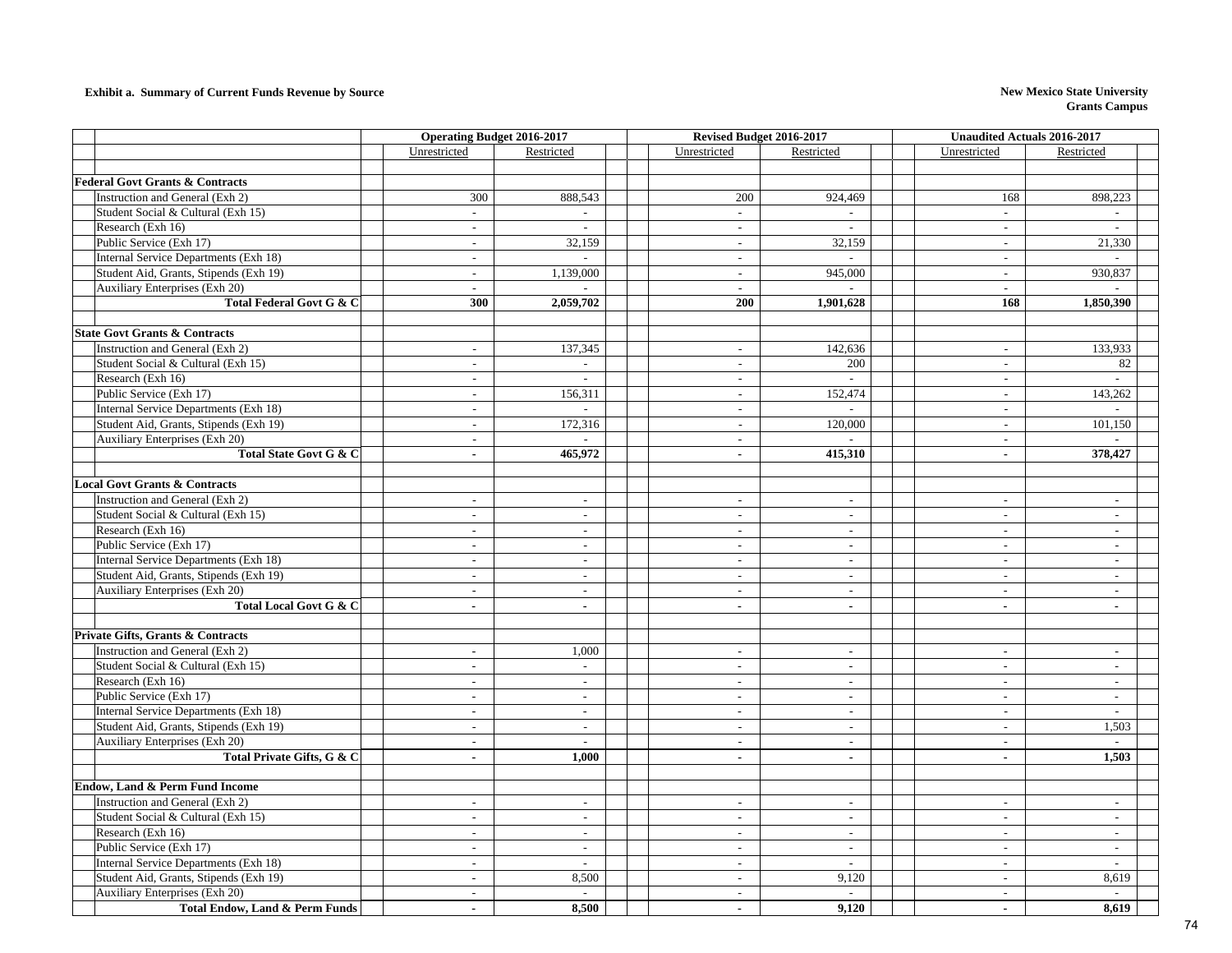#### **Exhibit a. Summary of Current Funds Revenue by Source New Mexico State University New Mexico State University**

|                                                  | <b>Operating Budget 2016-2017</b> |                          | Revised Budget 2016-2017 |                          |                          | <b>Unaudited Actuals 2016-2017</b> |  |  |  |
|--------------------------------------------------|-----------------------------------|--------------------------|--------------------------|--------------------------|--------------------------|------------------------------------|--|--|--|
|                                                  | Unrestricted                      | Restricted               | Unrestricted             | Restricted               | Unrestricted             | Restricted                         |  |  |  |
|                                                  |                                   |                          |                          |                          |                          |                                    |  |  |  |
| <b>Sales &amp; Services</b>                      |                                   |                          |                          |                          |                          |                                    |  |  |  |
| Instruction and General (Exh 2)                  |                                   |                          | $\overline{\phantom{a}}$ |                          | $\overline{\phantom{a}}$ |                                    |  |  |  |
| Student Social & Cultural (Exh 15)               | $\overline{\phantom{a}}$          | $\overline{\phantom{a}}$ | $\overline{\phantom{a}}$ | $\overline{\phantom{a}}$ | $\sim$                   | $\overline{\phantom{a}}$           |  |  |  |
| Research (Exh 16)                                | $\overline{\phantom{a}}$          | $\overline{\phantom{a}}$ | $\overline{\phantom{a}}$ |                          | $\sim$                   | $\overline{\phantom{a}}$           |  |  |  |
| Public Service (Exh 17)                          | $\overline{\phantom{a}}$          | $\overline{\phantom{a}}$ | $\overline{\phantom{a}}$ |                          | $\sim$                   | $\overline{\phantom{0}}$           |  |  |  |
| Internal Service Departments (Exh 18)            | ۰                                 | $\overline{\phantom{a}}$ | $\overline{a}$           |                          | $\overline{\phantom{a}}$ | $\overline{\phantom{0}}$           |  |  |  |
| Student Aid, Grants, Stipends (Exh 19)           |                                   | $\overline{\phantom{a}}$ |                          |                          | $\overline{\phantom{a}}$ | $\overline{a}$                     |  |  |  |
| Auxiliary Enterprises (Exh 20)                   | 32,000                            |                          | 45,000                   |                          | 50,232                   | $\overline{\phantom{a}}$           |  |  |  |
| <b>Total Sales &amp; Services</b>                | 32,000                            | $\blacksquare$           | 45,000                   |                          | 50,232                   | $\blacksquare$                     |  |  |  |
|                                                  |                                   |                          |                          |                          |                          |                                    |  |  |  |
| <b>Other Sources</b>                             |                                   |                          |                          |                          |                          |                                    |  |  |  |
| Instruction and General (Exh 2)                  | 51,580                            | $\overline{\phantom{a}}$ | 54,177                   | $\overline{\phantom{a}}$ | 53,621                   | $\overline{\phantom{a}}$           |  |  |  |
| Student Social & Cultural (Exh 15)               | 3,000                             | $\overline{\phantom{a}}$ | 500                      | $\overline{\phantom{0}}$ | 51                       | $\overline{\phantom{a}}$           |  |  |  |
| Research (Exh 16)                                | $\sim$                            | $\overline{\phantom{a}}$ | ٠                        | $\overline{\phantom{a}}$ | $\overline{\phantom{a}}$ | $\overline{\phantom{a}}$           |  |  |  |
| Public Service (Exh 17)                          | 1,500                             | $\overline{\phantom{a}}$ | 1,500                    |                          | 1,235                    | $\overline{\phantom{a}}$           |  |  |  |
| Internal Service Departments (Exh 18)            | $\overline{a}$                    | $\overline{\phantom{a}}$ | $\sim$                   |                          | $\sim$                   | $\sim$                             |  |  |  |
| Student Aid, Grants, Stipends (Exh 19)           |                                   | $\overline{\phantom{a}}$ | ÷                        |                          | $\overline{\phantom{a}}$ | $\overline{\phantom{a}}$           |  |  |  |
| Auxiliary Enterprises (Exh 20)                   | 5,000                             |                          | 4.000                    |                          | 3.192                    | $\overline{\phantom{0}}$           |  |  |  |
| <b>Total Other Sources</b>                       | 61,080                            | $\blacksquare$           | 60.177                   |                          | 58,099                   | $\sim$                             |  |  |  |
|                                                  |                                   |                          |                          |                          |                          |                                    |  |  |  |
| <b>Total Current Funds Revenue (by category)</b> |                                   |                          |                          |                          |                          |                                    |  |  |  |
| Tuition and Fees Income                          | 878,300                           | $\overline{\phantom{a}}$ | 971,945                  |                          | 875,976                  | $\overline{\phantom{a}}$           |  |  |  |
| Federal Govt Appropriations                      |                                   | $\overline{\phantom{0}}$ |                          |                          |                          | $\overline{\phantom{0}}$           |  |  |  |
| <b>State Govt Appropriations</b>                 | 3,557,700                         | $\sim$                   | 3,379,800                |                          | 3,418,800                |                                    |  |  |  |
| <b>Local Govt Appropriations</b>                 | 225,000                           |                          | 293,142                  |                          | 286,706                  |                                    |  |  |  |
| Federal Govt Grant & Contracts                   | 300                               | 2,059,702                | 200                      | 1,901,628                | 168                      | 1,850,390                          |  |  |  |
| <b>State Govt Grant &amp; Contracts</b>          |                                   | 465,972                  | $\sim$                   | 415,310                  | $\overline{a}$           | 378,427                            |  |  |  |
| Local Govt Grant & Contracts                     | $\overline{\phantom{a}}$          |                          | $\overline{\phantom{a}}$ |                          | $\sim$                   |                                    |  |  |  |
| Private Gifts, Grant & Contracts                 | $\overline{\phantom{a}}$          | 1,000                    | $\overline{\phantom{a}}$ |                          | $\sim$                   | 1.503                              |  |  |  |
| Endow, Land & Perm Fund Income                   |                                   | 8,500                    | $\overline{\phantom{a}}$ | 9,120                    | $\overline{\phantom{a}}$ | 8,619                              |  |  |  |
| Sales & Services                                 | 32,000                            | $\sim$                   | 45,000                   | $\overline{\phantom{a}}$ | 50,232                   | $\overline{a}$                     |  |  |  |
| <b>Other Sources</b>                             | 61,080                            | $\overline{\phantom{a}}$ | 60,177                   |                          | 58,099                   |                                    |  |  |  |
| <b>Total Current Funds Revenue</b>               | 4,754,380                         | 2,535,174                | 4,750,264                | 2,326,058                | 4,689,981                | 2,238,939                          |  |  |  |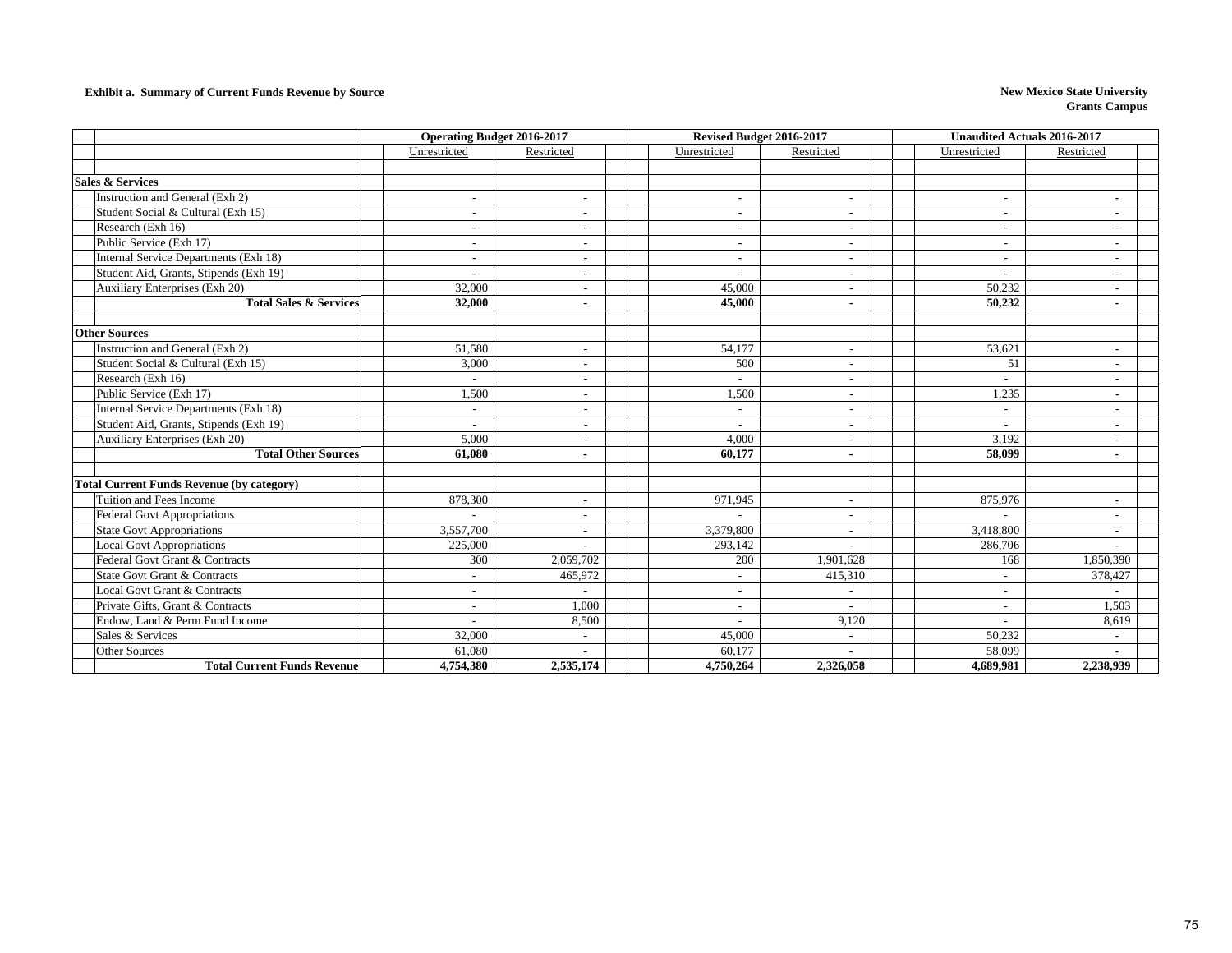#### **Exhibit b. Summary of Salaries in All Current Funds New Mexico State University**

|                                                |                | <b>Operating Budget 2016-2017</b> |                          |            |            | Revised Budget 2016-2017 |                |            | <b>Unaudited Actuals 2016-2017</b> |              |                  |            |  |
|------------------------------------------------|----------------|-----------------------------------|--------------------------|------------|------------|--------------------------|----------------|------------|------------------------------------|--------------|------------------|------------|--|
|                                                | <b>FTE</b>     | Unrestricted                      | <b>FTE</b>               | Restricted | <b>FTE</b> | Unrestricted             | <b>FTE</b>     | Restricted | <b>FTE</b>                         | Unrestricted | <b>FTE</b>       | Restricted |  |
| <b>Summary of Total Salaries</b>               |                |                                   |                          |            |            |                          |                |            |                                    |              |                  |            |  |
| Instruction (Exh 10)                           | 84.04          | 1,238,419                         | 7.33                     | 188,804    | 79.50      | 1,156,597                | 8.52           | 280,174    | 67.76                              | 1,059,522    | 9.79             | 284.883    |  |
| Academic Support (Exh 11)                      | 6.32           | 229,604                           | 8.52                     | 245,526    | 6.64       | 258,351                  | 13.22          | 284,226    | 6.28                               | 246,749      | 15.02            | 292,925    |  |
| Student Services (Exh 12)                      | 10.79          | 362,315                           | 1.00                     | 15,900     | 10.01      | 338,142                  | 1.53           | 24,500     | 9.33                               | 320,040      | 1.35             | 21,551     |  |
| Institutional Support (Exh 13)                 | 9.94           | 385,792                           | 0.04                     | 600        | 7.36       | 282,619                  | $\sim$         | $\sim$     | 6.96                               | 219,822      | $\sim$           | $\sim$     |  |
| Operation & Maintenance of Plant (Exh 14)      | 5.34           | 162,669                           | 0.26                     | 4,100      | 4.68       | 160,769                  | 0.24           | 3,900      | 4.32                               | 151,159      | 0.22             | 3,512      |  |
| Student Social & Cultural (Exh 15)             | 0.15           | 2,400                             | $\sim$                   | $\sim$     | $\sim$     | 50                       | 0.01           | 200        | $\mathcal{L}$                      | 34           | 0.01             | 82         |  |
| Research (Exh 16)                              | $\mathbf{r}$   | $\sim$                            | $\sim$                   | $\omega$   | $\sim$     | $\sim$                   | u.             | $\sim$     | $\sim$                             | $\sim$       | ÷.               | $\omega$   |  |
| Public Service (Exh 17)                        | $\sim$         | $\sim$                            | 2.35                     | 103,245    | $\sim$     | $\sim$                   | 2.32           | 103,244    | $\mathcal{L}$                      | $\sim$       | 2.32             | 103,244    |  |
| Internal Service Departments (Exh 18)          | $\sim$         | $\sim$                            | $\omega$                 | $\omega$   | $\sim$     | $\sim$                   | $\omega$ .     | $\sim$     | $\sim$                             | $\sim$       | ÷.               | $\sim$     |  |
| Auxiliary Enterprises (Exh 20)                 | $\sim$         | $\sim$                            | $\sim$                   | $\sim$     | $\sim$     | $\sim$                   | $\sim$         | $\sim$     | $\sim$                             | $\sim$       | $\sim$           | $\sim$     |  |
| <b>Total of Salaries</b>                       | 116.58         | 2,381,199                         | 19.50                    | 558,175    | 108.19     | 2,196,528                | 25.84          | 696,244    | 94.65                              | 1,997,326    | 28.71            | 706,197    |  |
|                                                |                |                                   |                          |            |            |                          |                |            |                                    |              |                  |            |  |
| <b>Faculty Salaries</b>                        |                |                                   |                          |            |            |                          |                |            |                                    |              |                  |            |  |
| Instruction (Exh 10)                           | 13.04          | 692,778                           | $\sim$                   |            | 12.79      | 671,721                  | $\blacksquare$ |            | 12.46                              | 654,723      |                  |            |  |
| Academic Support (Exh 11)                      | $\sim$         | $\sim$                            | 0.14                     | 7,288      | 0.82       | 43,062                   | 0.43           | 22,539     | 0.75                               | 39,473       | 0.29             | 15,164     |  |
| Student Services (Exh 12)                      | $\mathcal{L}$  | $\omega$                          | $\sim$                   | $\omega$   | $\sim$     | $\omega$                 | $\sim$         | $\sim$     | $\omega$                           | $\sim$       | ÷.               | $\sim$     |  |
| <b>Institutional Support (Exh 13)</b>          | $\overline{a}$ | $\sim$                            | $\sim$                   | $\sim$     | $\sim$     | $\sim$                   | $\sim$         | $\sim$     | $\sim$                             | $\sim$       | $\sim$           | $\sim$     |  |
| Operation & Maintenance of Plant (Exh 14)      | $\sim$         | $\sim$                            | $\sim$                   | $\sim$     | $\sim$     | $\sim$                   | $\sim$         | $\sim$     | $\sim$                             | $\sim$       | $\sim$           | $\sim$     |  |
| Student Social & Cultural (Exh 15)             | $\omega$       | $\omega$                          | $\omega$                 | $\omega$   | $\sim$     | $\sim$                   | $\omega$       | $\sim$     | $\omega$                           | $\sim$       | $\omega$         | $\sim$     |  |
| Research (Exh 16)                              | $\sim$         | $\sim$                            | $\sim$                   | $\sim$     | $\sim$     | $\sim$                   | $\sim$         | $\sim$     | $\sim$                             | $\sim$       | $\omega$ .       | $\sim$     |  |
| Public Service (Exh 17)                        | $\sim$         | $\sim$                            | $\overline{\phantom{a}}$ | $\sim$     | $\sim$     | $\sim$                   | $\sim$         | $\sim$     | $\sim$                             | $\sim$       | $\sim$           | $\sim$     |  |
| Internal Service Departments (Exh 18)          | $\sim$         | $\blacksquare$                    | $\overline{\phantom{a}}$ | $\sim$     | $\sim$     | $\sim$                   | $\sim$         | $\sim$     | $\sim$                             | $\sim$       | ÷.               | $\sim$     |  |
| Auxiliary Enterprises (Exh 20)                 |                |                                   |                          |            |            |                          |                |            |                                    |              |                  |            |  |
| <b>Total of Faculty Salaries</b>               | 13.04          | 692,778                           | 0.14                     | 7,288      | 13.61      | 714,783                  | 0.43           | 22,539     | 13.21                              | 694,196      | 0.29             | 15,164     |  |
|                                                |                |                                   |                          |            |            |                          |                |            |                                    |              |                  |            |  |
| <b>Part-Time Instructors Salaries</b>          |                |                                   |                          |            |            |                          |                |            |                                    |              |                  |            |  |
| Instruction (Exh 10)                           | 68.00          | 459,641                           | 1.39                     | 9.366      | 64.07      | 406,729                  | 0.35           | 2,200      | 53.18                              | 337,627      | 2.20             | 13,950     |  |
| Academic Support (Exh 11)                      | $\sim$         |                                   | 1.92                     | 13,000     | $\sim$     |                          | 6.16           | 39,105     | $\sim$                             | $\sim$       | 8.04             | 51,022     |  |
| Student Services (Exh 12)                      | $\sim$         | $\sim$                            | $\sim$                   | $\sim$     | $\sim$     | $\sim$                   | $\sim$         | $\sim$     | $\sim$                             | $\sim$       | $\sim$           | $\sim$     |  |
| <b>Institutional Support (Exh 13)</b>          | $\sim$         | $\sim$                            | $\sim$                   | $\sim$     | $\sim$     | $\sim$                   | $\sim$         | $\sim$     | 1.36                               | 8,609        | $\sim$           | $\sim$     |  |
| Operation & Maintenance of Plant (Exh 14)      | $\sim$         | $\blacksquare$                    | $\omega$                 | $\sim$     | $\sim$     | $\sim$                   | $\mathbf{r}$   | $\sim$     | $\mathcal{L}$                      | $\sim$       | ÷.               | $\sim$     |  |
| Student Social & Cultural (Exh 15)             | $\sim$         | $\blacksquare$                    | $\overline{\phantom{a}}$ | $\sim$     | $\sim$     | $\sim$                   | $\sim$         | $\omega$   | $\sim$                             | $\sim$       | $\omega$         | $\sim$     |  |
| Research (Exh 16)                              | $\sim$         | $\sim$                            | $\sim$                   | $\sim$     | $\sim$     | $\sim$                   | $\sim$         | $\sim$     | $\sim$                             | $\sim$       | $\omega$         | $\sim$     |  |
| Public Service (Exh 17)                        | $\sim$         | $\sim$                            | $\sim$                   | $\sim$     | $\sim$     | $\sim$                   | $\sim$         | $\sim$     | $\sim$                             | $\sim$       | $\omega$         | $\sim$     |  |
| Internal Service Departments (Exh 18)          | $\sim$         | $\sim$                            | $\sim$                   | $\sim$     | $\sim$     | $\sim$                   | $\sim$         | $\sim$     | $\sim$                             | $\sim$       | $\sim$           | $\sim$     |  |
| Auxiliary Enterprises (Exh 20)                 | $\sim$         | $\omega$                          | $\sim$                   | $\sim$     | $\sim$     | $\sim$                   | $\omega$       | $\sim$     | $\sim$                             | $\omega$     | $\omega$         | $\omega$   |  |
| <b>Total of Part-Time Instructors Salaries</b> | 68.00          | 459,641                           | 3.31                     | 22.366     | 64.07      | 406.729                  | 6.51           | 41.305     | 54.54                              | 346.236      | 10.24            | 64.972     |  |
|                                                |                |                                   |                          |            |            |                          |                |            |                                    |              |                  |            |  |
| <b>Professional Salaries</b>                   |                |                                   |                          |            |            |                          |                |            |                                    |              |                  |            |  |
| Instruction (Exh 10)                           | 0.95           | 42,000                            | 2.14                     | 94.073     | 0.79       | 35,167                   | 4.06           | 180,407    | 0.82                               | 36,391       | 4.48             | 199,555    |  |
| Academic Support (Exh 11)                      | 3.78           | 166,458                           | 3.50                     | 154,162    | 3.44       | 152,677                  | 3.03           | 134,835    | 3.42                               | 151,687      | 3.04             | 135,311    |  |
| Student Services (Exh 12)                      | 5.00           | 219,732                           | $\sim$                   | $\omega$   | 4.28       | 190,200                  | $\omega$       | $\omega$   | 4.16                               | 185,052      | $\omega_{\rm c}$ | $\sim$     |  |
| <b>Institutional Support (Exh 13)</b>          | 7.17           | 315,757                           | $\sim$                   | $\sim$     | 4.81       | 213,823                  | $\sim$         | $\sim$     | 3.43                               | 152,540      | $\sim$           | $\sim$     |  |
| Operation & Maintenance of Plant (Exh 14)      | 1.45           | 63,712                            | $\sim$                   | $\sim$     | 2.04       | 90,557                   | $\sim$         | $\sim$     | 2.02                               | 89,958       | $\omega$ .       | $\sim$     |  |
| Student Social & Cultural (Exh 15)             | $\sim$         | $\sim$                            | $\sim$                   | $\sim$     | $\sim$     | $\sim$                   | $\sim$         | $\sim$     | $\sim$                             | $\sim$       | $\sim$           | $\sim$     |  |
| Research (Exh 16)                              | $\sim$         | $\sim$                            | $\sim$                   | $\sim$     | $\sim$     | $\sim$                   | $\mathbf{r}$   | $\sim$     | $\mathcal{L}$                      | $\sim$       | $\omega$         | $\sim$     |  |
| Public Service (Exh 17)                        | $\sim$         | $\blacksquare$                    | 2.35                     | 103,245    | $\sim$     | $\omega$                 | 2.32           | 103,244    | $\sim$                             | $\sim$       | 2.32             | 103,244    |  |
| Internal Service Departments (Exh 18)          | $\mathcal{L}$  | $\blacksquare$                    | $\omega$                 | $\omega$   | $\sim$     | $\sim$                   | $\omega$ .     | $\sim$     | $\omega$                           | $\sim$       | $\omega_{\rm c}$ | $\omega$   |  |
| Auxiliary Enterprises (Exh 20)                 | $\sim$         | $\sim$                            | $\sim$                   |            |            | $\sim$                   | $\sim$         | $\sim$     |                                    | $\sim$       | $\omega$ .       |            |  |
| <b>Total of Professional Salaries</b>          | 18.35          | 807,659                           | 7.99                     | 351.480    | 15.36      | 682.424                  | 9.41           | 418,486    | 13.85                              | 615,628      | 9.84             | 438,110    |  |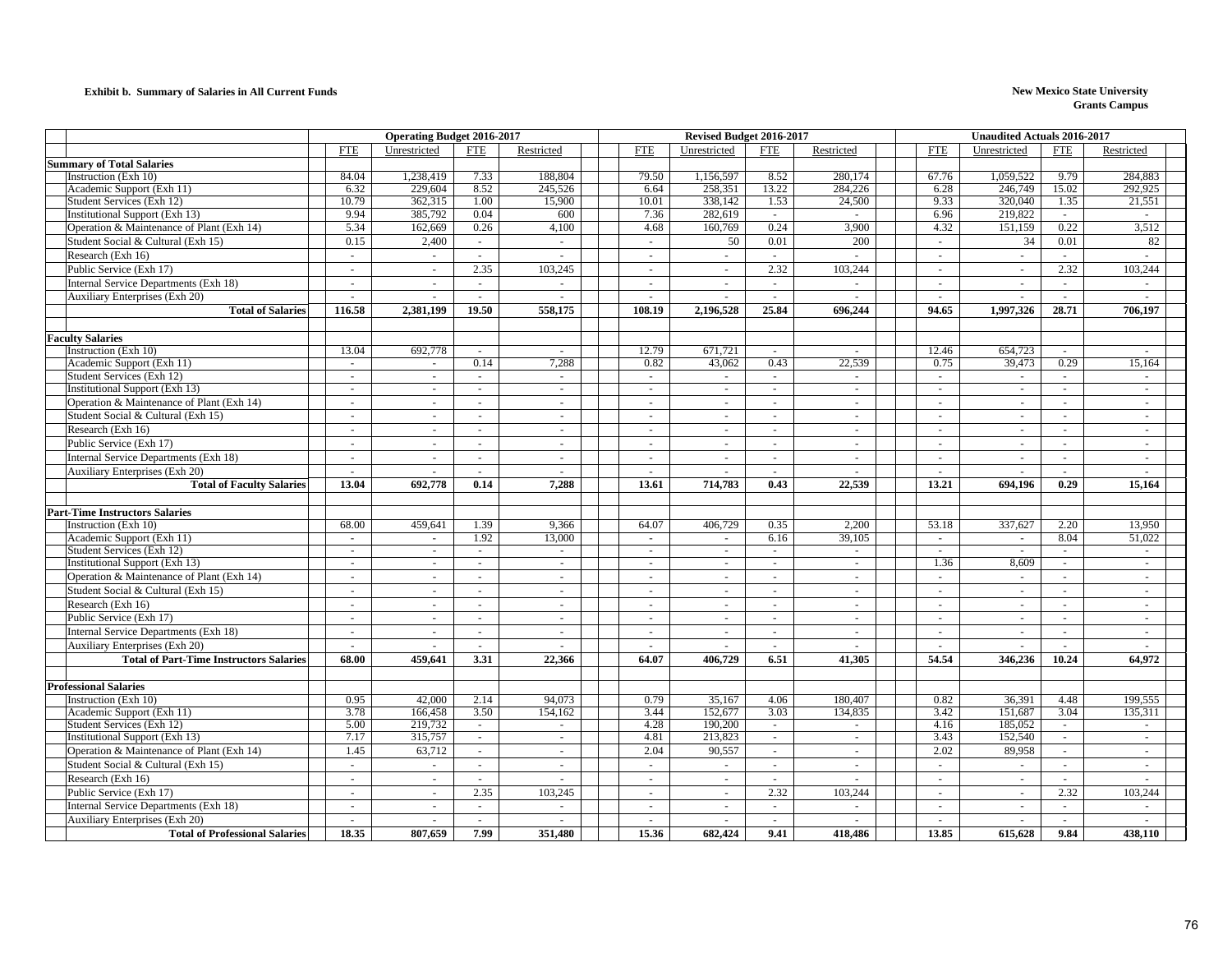#### **Exhibit b. Summary of Salaries in All Current Funds New Mexico State University**

|                                                        |                  | <b>Operating Budget 2016-2017</b> |                |                |                  | Revised Budget 2016-2017 |                             |            |            | <b>Unaudited Actuals 2016-2017</b> |                     |            |
|--------------------------------------------------------|------------------|-----------------------------------|----------------|----------------|------------------|--------------------------|-----------------------------|------------|------------|------------------------------------|---------------------|------------|
|                                                        | <b>FTE</b>       | Unrestricted                      | <b>FTE</b>     | Restricted     | <b>FTE</b>       | Unrestricted             | <b>FTE</b>                  | Restricted | <b>FTE</b> | Unrestricted                       | <b>FTE</b>          | Restricted |
| <b>Support Staff Salaries</b>                          |                  |                                   |                |                |                  |                          |                             |            |            |                                    |                     |            |
| Instruction (Exh 10)                                   | $\sim$           | $\sim$                            | 1.21           | 30,773         | $\sim$           | $\sim$                   | 1.73                        | 46,575     | 0.32       | 8,728                              | 1.97                | 53,158     |
| Academic Support (Exh 11)                              | 2.23             | 56,946                            | 1.90           | 48,576         | 1.85             | 50,000                   | 1.91                        | 51,399     | 1.99       | 53,738                             | 2.01                | 54,274     |
| Student Services (Exh 12)                              | 4.77             | 122,083                           | $\omega$       | $\omega$       | 4.73             | 127,442                  | $\omega_{\rm c}$            | $\omega$   | 4.71       | 127,331                            | $\sim$              | $\omega$   |
| Institutional Support (Exh 13)                         | 2.29             | 58,535                            | $\sim$         | $\sim$         | 2.18             | 58,796                   | $\sim$                      | $\sim$     | 2.17       | 58,673                             | $\sim$              | $\sim$     |
| Operation & Maintenance of Plant (Exh 14)              | 3.53             | 90,457                            | $\omega$       | $\sim$         | 2.36             | 63,712                   | $\mathcal{L}_{\mathcal{A}}$ | $\sim$     | 2.20       | 59,261                             | $\omega$ .          | $\sim$     |
| Student Social & Cultural (Exh 15)                     | $\sim$           | $\sim$                            | $\sim$         | $\sim$         | $\sim$           | $\sim$                   | $\sim$                      | $\sim$     | $\sim$     | $\sim$                             | $\sim$              | $\sim$     |
| Research (Exh 16)                                      | $\sim$           | $\sim$                            | $\sim$         | $\blacksquare$ | $\omega$         | $\sim$                   | $\omega$                    | $\sim$     | $\sim$     | $\sim$                             | ÷.                  | $\sim$     |
| Public Service (Exh 17)                                | $\sim$           | $\omega$                          | $\omega$       | $\omega$       | $\omega$         | $\sim$                   | $\sim$                      | $\omega$   | $\sim$     | $\sim$                             | $\omega$            | $\omega$   |
| Internal Service Departments (Exh 18)                  | $\sim$           | $\sim$                            | $\sim$         | $\sim$         | $\sim$           | $\sim$                   | $\sim$                      | $\sim$     | $\sim$     | $\sim$                             | $\sim$              | $\sim$     |
| <b>Auxiliary Enterprises (Exh 20)</b>                  | $\sim$           | $\sim$                            | $\sim$         | $\sim$         | $\sim$           | $\sim$                   | $\omega$                    | $\sim$     | $\sim$     | $\sim$                             | $\sim$              | $\sim$     |
| <b>Total of Sppt Staff Salaries</b>                    | 12.82            | 328.021                           | 3.11           | 79.349         | 11.12            | 299,950                  | 3.64                        | 97.974     | 11.39      | 307.731                            | 3.98                | 107,432    |
|                                                        |                  |                                   |                |                |                  |                          |                             |            |            |                                    |                     |            |
| <b>GA/TA Salaries</b>                                  |                  |                                   |                |                |                  |                          |                             |            |            |                                    |                     |            |
| Instruction (Exh 10)                                   | $\sim$           | $\sim$                            | $\omega$       | $\blacksquare$ | $\sim$           | $\sim$                   | $\omega$                    | $\sim$     | $\sim$     | $\sim$                             | $\equiv$            | $\sim$     |
| Academic Support (Exh 11)                              | $\sim$           | $\sim$                            | $\sim$         | $\sim$         | $\sim$           | $\sim$                   | $\omega$                    | $\sim$     | $\sim$     | $\sim$                             | 0.11                | 3,682      |
| Student Services (Exh 12)                              | $\sim$           | $\sim$                            | $\blacksquare$ | $\sim$         | $\sim$           | $\sim$                   | $\sim$                      | $\sim$     | $\sim$     | $\sim$                             | $\sim$              | $\sim$     |
| Institutional Support (Exh 13)                         | $\sim$           | $\omega$                          | $\omega$       | $\sim$         | $\sim$           | $\sim$                   | $\omega$                    | $\omega$   | $\omega$   | $\sim$                             | $\omega_{\rm c}$    | $\omega$   |
| Operation & Maintenance of Plant (Exh 14)              | $\sim$           | $\sim$                            | $\sim$         | $\sim$         | $\sim$           | $\sim$                   | $\sim$                      | $\sim$     | $\sim$     | $\sim$                             | ÷.                  | $\sim$     |
| Student Social & Cultural (Exh 15)                     | $\sim$           | $\sim$                            | $\sim$         | $\omega$       | $\sim$           | $\sim$                   | $\sim$                      | $\sim$     | $\sim$     | $\sim$                             | $\sim$              | $\sim$     |
| Research (Exh 16)                                      | $\sim$           | $\sim$                            | $\sim$         | $\sim$         | $\sim$           | $\sim$                   | $\sim$                      | $\sim$     | $\sim$     | $\sim$                             | $\sim$              | $\sim$     |
| Public Service (Exh 17)                                | $\sim$           | $\sim$                            | $\sim$         | $\sim$         | $\sim$           | $\sim$                   | $\sim$                      | $\sim$     | $\sim$     | $\sim$                             | $\sim$              | $\sim$     |
| Internal Service Departments (Exh 18)                  | $\sim$           | $\sim$                            | $\sim$         | $\sim$         | $\sim$           | $\sim$                   | $\sim$                      | $\sim$     | $\sim$     | $\sim$                             | $\sim$              | $\sim$     |
|                                                        |                  |                                   |                |                |                  |                          |                             |            |            |                                    | $\equiv$            |            |
| Auxiliary Enterprises (Exh 20)                         | $\sim$           | $\sim$                            | $\sim$         | $\sim$         | $\sim$           | $\sim$                   | $\sim$                      | $\sim$     | $\sim$     | $\sim$                             |                     | $\sim$     |
| <b>Total of GA/TA Salaries</b>                         | $\blacksquare$   | $\blacksquare$                    | $\blacksquare$ | $\blacksquare$ |                  | $\blacksquare$           | $\blacksquare$              | $\sim$     | $\sim$     | $\blacksquare$                     | 0.11                | 3,682      |
| <b>Student Salaries</b>                                |                  |                                   |                |                |                  |                          |                             |            |            |                                    |                     |            |
| Instruction (Exh 10)                                   | $\sim$           | $\sim$                            | $\sim$         | $\blacksquare$ | $\sim$           | $\sim$                   | $\sim$                      | $\sim$     | 0.07       | 1,133                              | $\sim$              | $\sim$     |
| Academic Support (Exh 11)                              | $\sim$           | $\blacksquare$                    | 0.28           | 4,500          | $\sim$           | $\sim$                   | 0.19                        | 3,124      | $\sim$     | $\sim$                             | 0.10                | 1,624      |
| Student Services (Exh 12)                              | $\sim$           | $\sim$                            | $\sim$         | $\sim$         | $\sim$           | $\sim$                   | $\sim$                      | $\sim$     | $\sim$     | $\sim$                             | $\omega$ .          | $\sim$     |
| <b>Institutional Support (Exh 13)</b>                  | $\sim$           | $\sim$                            | $\sim$         | $\sim$         | $\sim$           | $\sim$                   | $\sim$                      | $\sim$     | $\sim$     | $\sim$                             | $\omega$            | $\sim$     |
| Operation & Maintenance of Plant (Exh 14)              | $\sim$           | $\sim$                            | $\sim$         | $\sim$         | $\sim$           | $\sim$                   | $\sim$                      | $\sim$     | $\sim$     | $\sim$                             | $\sim$              | $\sim$     |
| Student Social & Cultural (Exh 15)                     | $\sim$           | $\sim$                            | ä,             | $\sim$         |                  | $\sim$                   | $\sim$                      | $\sim$     | $\sim$     | $\sim$                             | $\mathbf{r}$        | $\sim$     |
| Research (Exh 16)                                      | $\sim$           | $\equiv$                          | $\omega$       | $\omega$       | $\mathcal{L}$    | $\sim$                   | $\omega$                    | $\omega$   | $\omega$   | $\sim$                             | $\omega_{\rm c}$    | $\omega$   |
| Public Service (Exh 17)                                | $\sim$           | $\sim$                            | ÷.             | $\sim$         | $\mathbf{r}$     | $\sim$                   | $\sim$                      | $\sim$     | $\sim$     | $\sim$                             | $\omega$ .          | $\sim$     |
| Internal Service Departments (Exh 18)                  | $\sim$           | $\omega$                          | $\omega$       | $\omega$       | $\sim$           | $\sim$                   | $\omega$                    | $\sim$     | $\omega$   | $\sim$                             | ÷.                  | $\sim$     |
|                                                        |                  | $\sim$                            | $\sim$         |                |                  | $\sim$                   | $\sim$                      | $\sim$     | $\sim$     | $\sim$                             | $\sim$              | $\sim$     |
| Auxiliary Enterprises (Exh 20)                         | $\sim$           |                                   |                | $\sim$         | $\sim$           |                          |                             |            |            |                                    |                     |            |
| <b>Total of Student Salaries</b>                       | $\blacksquare$   | $\sim$                            | 0.28           | 4,500          | $\sim$           | $\sim$                   | 0.19                        | 3,124      | 0.07       | 1,133                              | 0.10                | 1,624      |
| <b>Federal Work Study Salaries</b>                     |                  |                                   |                |                |                  |                          |                             |            |            |                                    |                     |            |
| Instruction (Exh 10)                                   |                  |                                   | 0.31           | 5,000          | $\sim$           |                          | 0.05                        | 800        | 0.07       | 1,061                              | 0.25                | 3,988      |
|                                                        | $\sim$           | $\sim$                            | 0.02           | 300            |                  | $\sim$                   | 0.27                        | 4,300      | 0.06       | 906                                | 0.21                | 3,406      |
| Academic Support (Exh 11)<br>Student Services (Exh 12) | $\sim$<br>$\sim$ | $\sim$<br>$\sim$                  | 0.23           | 3,600          | $\sim$<br>$\sim$ | $\sim$<br>$\sim$         | 0.69                        | 11,000     | 0.17       | 2,844                              | 0.67                | 10,688     |
| <b>Institutional Support (Exh 13)</b>                  | $\sim$           | $\sim$                            | $\sim$         | $\sim$         | $\sim$           | $\sim$                   | $\sim$                      | $\sim$     | $\sim$     | $\sim$                             | $\sim$              | $\sim$     |
| Operation & Maintenance of Plant (Exh 14)              | $\sim$           | $\omega$                          | 0.18           | 2,800          | $\mathcal{L}$    | $\sim$                   | 0.24                        | 3,900      | 0.06       | 934                                | 0.22                | 3,512      |
| Student Social & Cultural (Exh 15)                     | $\sim$           | $\sim$                            | $\sim$         | $\sim$         | $\sim$           | $\sim$                   | $\sim$                      | $\sim$     | $\sim$     | $\sim$                             | $\sim$              | $\sim$     |
|                                                        |                  |                                   |                |                |                  |                          |                             |            |            |                                    |                     |            |
| Research (Exh 16)                                      | $\sim$           | $\sim$                            | $\sim$         | $\sim$         | $\sim$           | $\sim$                   | $\sim$                      | $\sim$     | $\sim$     | $\sim$                             | $\sim$              | $\sim$     |
| Public Service (Exh 17)                                | $\sim$           | $\sim$                            | $\sim$         | $\sim$         | $\sim$           | $\sim$                   | $\sim$                      | $\sim$     | $\sim$     | $\sim$                             | $\mathcal{L}^{\pm}$ | $\sim$     |
| Internal Service Departments (Exh 18)                  | $\sim$           | $\sim$                            | $\sim$         | $\sim$         | $\sim$           | $\sim$                   | $\sim$                      | $\sim$     | $\sim$     | $\sim$                             | $\sim$              | $\sim$     |
| Auxiliary Enterprises (Exh 20)                         | $\sim$           | $\omega$                          | $\omega$       | $\sim$         | $\sim$           | $\sim$                   | $\omega$                    | $\sim$     | $\sim$     | $\sim$                             | $\omega$            | $\sim$     |
| <b>Total of Fed W/S Salaries</b>                       | $\blacksquare$   | $\blacksquare$                    | 0.74           | 11,700         | $\sim$           | $\blacksquare$           | 1.25                        | 20,000     | 0.36       | 5,745                              | 1.35                | 21,594     |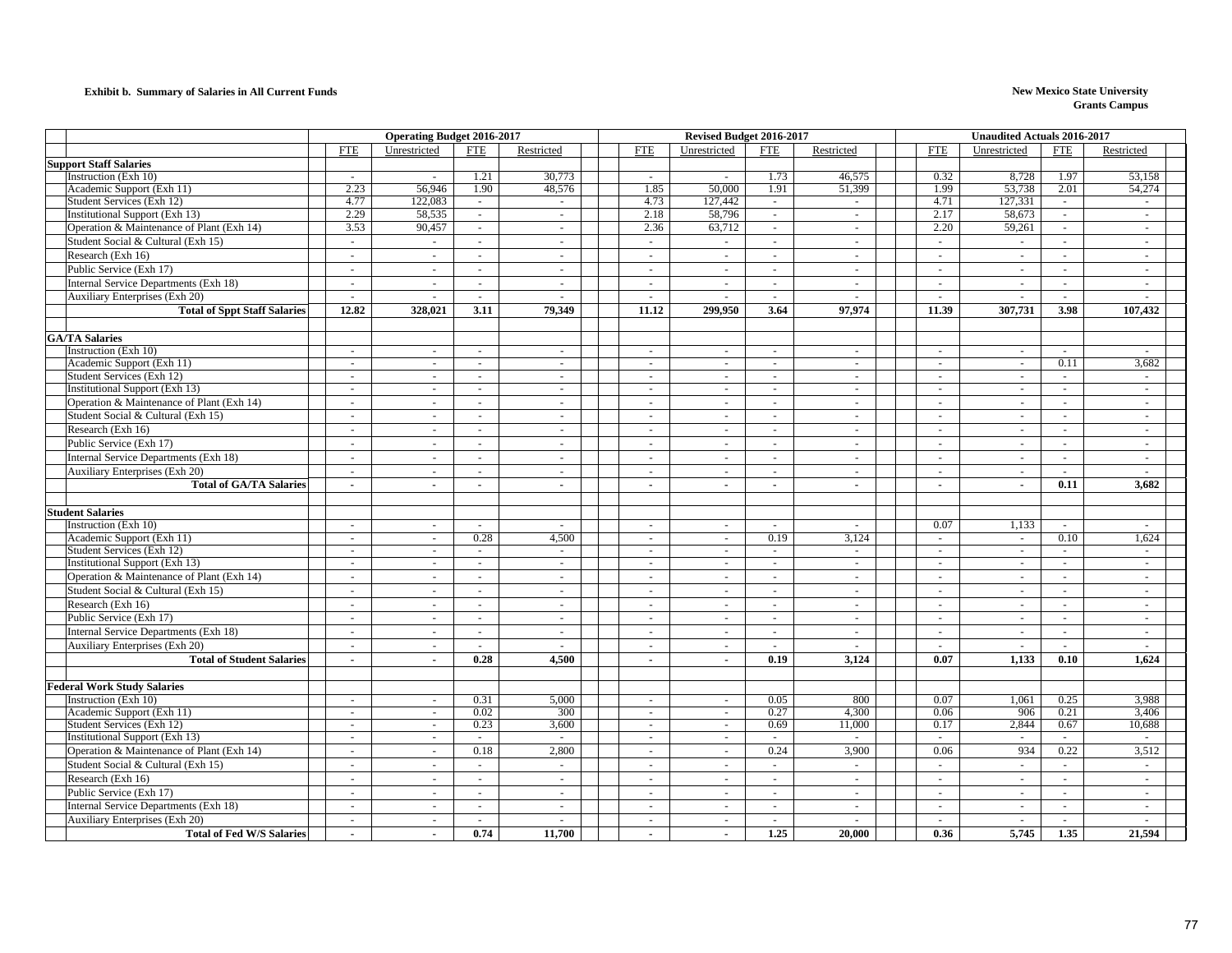#### **Exhibit b. Summary of Salaries in All Current Funds New Mexico State University**

|                                                  |                          | <b>Operating Budget 2016-2017</b> |                |                          |              | Revised Budget 2016-2017 |                          |                          | <b>Unaudited Actuals 2016-2017</b> |                          |                 |                          |                  |
|--------------------------------------------------|--------------------------|-----------------------------------|----------------|--------------------------|--------------|--------------------------|--------------------------|--------------------------|------------------------------------|--------------------------|-----------------|--------------------------|------------------|
|                                                  | <b>FTE</b>               | Unrestricted                      | <b>FTE</b>     | Restricted               | <b>FTE</b>   | Unrestricted             | <b>FTE</b>               | Restricted               |                                    | <b>FTE</b>               | Unrestricted    | <b>FTE</b>               | Restricted       |
| <b>State Work Study Salaries</b>                 |                          |                                   |                |                          |              |                          |                          |                          |                                    |                          |                 |                          |                  |
| Instruction (Exh 10)                             | 0.91                     | 15,000                            | 0.90           | 14,400                   | 0.67         | 11,000                   | 1.16                     | 18,500                   |                                    | 0.27                     | 4,438           | 0.89                     | 14,232           |
| Academic Support (Exh 11)                        | 0.18                     | 3,000                             | 0.17           | 2,700                    | 0.18         | 3,000                    | 0.37                     | 5,900                    |                                    | 0.06                     | 945             | 0.42                     | 6,800            |
| Student Services (Exh 12)                        | 0.57                     | 9,000                             | 0.77           | 12,300                   | 0.57         | 9.000                    | 0.84                     | 13.500                   |                                    | 0.28                     | 4,471           | 0.68                     | 10.863           |
| Institutional Support (Exh 13)                   | 0.09                     | 1,500                             | 0.04           | 600                      | $\sim$       | $\sim$                   | $\sim$                   | $\sim$                   |                                    |                          | $\sim$          |                          | $\sim$           |
| Operation & Maintenance of Plant (Exh 14)        | 0.09                     | 1,500                             | 0.08           | 1,300                    | 0.09         | 1,500                    | $\sim$                   | $\sim$                   |                                    |                          | $\sim$          |                          | $\sim$           |
| Student Social & Cultural (Exh 15)               | 0.15                     | 2,400                             |                | $\sim$                   |              | 50                       | 0.01                     | 200                      |                                    |                          | 34              | 0.01                     | 82               |
| Research (Exh 16)                                | $\sim$                   |                                   |                | $\sim$                   |              |                          | $\sim$                   | $\sim$                   |                                    |                          | $\sim$          | $\sim$                   | $\sim$           |
| Public Service (Exh 17)                          | $\sim$                   | $\sim$                            | ÷,             | $\sim$                   |              | $\sim$                   | $\sim$                   | $\sim$                   |                                    |                          | $\sim$          | $\sim$                   | $\sim$           |
| Internal Service Departments (Exh 18)            |                          | $\sim$                            | ٠              | $\sim$                   |              | $\sim$                   | $\sim$                   | $\sim$                   |                                    |                          | $\sim$          | $\sim$                   | $\sim$           |
| Auxiliary Enterprises (Exh 20)                   |                          | ٠                                 | ٠              | $\overline{\phantom{a}}$ |              |                          | $\sim$                   | $\overline{\phantom{a}}$ |                                    |                          | $\sim$          | $\overline{\phantom{a}}$ | $\sim$           |
| <b>Total of State W/S Salaries</b>               | 1.99                     | 32,400                            | 1.96           | 31.300                   | 1.51         | 24.550                   | 2.38                     | 38.100                   |                                    | 0.61                     | 9.888           | 2.00                     | 31.977           |
| <b>Other Salaries</b>                            |                          |                                   |                |                          |              |                          |                          |                          |                                    |                          |                 |                          |                  |
| Instruction (Exh 10)                             | 1.14                     | 29,000                            | 1.38           | 35.192                   | 1.18         | 31,980                   | 1.17                     | 31.692                   |                                    | 0.57                     | 15,421          |                          |                  |
| Academic Support (Exh 11)                        | 0.13                     | 3.200                             | 0.59           | 15,000                   | 0.35         | 9.612                    | 0.86                     | 23,024                   |                                    | $\sim$                   | $\sim$          | 0.80                     | 21.642           |
| Student Services (Exh 12)                        | 0.45                     | 11,500                            | $\sim$         |                          | 0.43         | 11.500                   | $\sim$                   |                          |                                    | 0.01                     | 342             | $\sim$                   | $\sim$           |
| <b>Institutional Support (Exh 13)</b>            | 0.39                     | 10,000                            | $\sim$         | $\sim$                   | 0.37         | 10,000                   | $\sim$                   | $\sim$                   |                                    | $\sim$                   | $\sim$          | $\sim$                   | $\sim$           |
| Operation & Maintenance of Plant (Exh 14)        | 0.27                     | 7.000                             | ÷.             | $\sim$                   | 0.19         | 5.000                    | $\sim$                   | $\sim$                   |                                    | 0.04                     | 1.006           | $\sim$                   | $\sim$           |
| Student Social & Cultural (Exh 15)               | $\sim$                   | $\sim$                            | $\sim$         | $\sim$                   |              |                          | $\sim$                   | $\sim$                   |                                    |                          | $\sim$          | $\overline{a}$           | $\sim$           |
| Research (Exh 16)                                |                          | $\blacksquare$                    | ٠              | $\sim$                   |              | $\overline{\phantom{0}}$ | $\overline{\phantom{a}}$ | $\sim$                   |                                    | $\overline{a}$           | $\sim$          | $\sim$                   | $\sim$           |
| Public Service (Exh 17)                          | $\overline{a}$           | $\overline{a}$                    | $\sim$         | $\sim$                   |              | $\overline{a}$           |                          | $\sim$                   |                                    | $\overline{\phantom{a}}$ | $\sim$          | $\sim$                   | $\sim$           |
| Internal Service Departments (Exh 18)            | $\overline{\phantom{a}}$ | $\sim$                            | $\sim$         | $\overline{\phantom{a}}$ |              | $\overline{a}$           |                          | $\overline{\phantom{a}}$ |                                    | $\overline{\phantom{a}}$ | $\sim$          | $\overline{\phantom{a}}$ | $\sim$           |
| <b>Auxiliary Enterprises (Exh 20)</b>            |                          |                                   |                |                          |              |                          |                          |                          |                                    |                          | $\sim$          |                          |                  |
| <b>Total of Other Salaries</b>                   | 2.38                     | 60,700                            | 1.97           | 50,192                   | 2.52         | 68.092                   | 2.03                     | 54,716                   |                                    | 0.62                     | 16,769          | 0.80                     | 21,642           |
|                                                  |                          |                                   |                |                          |              |                          |                          |                          |                                    |                          |                 |                          |                  |
| <b>Summary of Salaries (by type)</b>             |                          |                                   |                |                          |              |                          |                          |                          |                                    |                          |                 |                          |                  |
| <b>Faculty Salaries</b>                          | 13.04                    | 692,778                           | 0.14           | 7,288                    | 13.61        | 714,783                  | 0.43                     | 22,539                   |                                    | 13.21                    | 694,196         | 0.29                     | 15,164           |
| Part-Time Instructors Salaries                   | 68.00                    | 459,641                           | 3.31           | 22,366                   | 64.07        | 406,729                  | 6.51                     | 41,305                   |                                    | 54.54                    | 346,236         | 10.24                    | 64,972           |
| <b>Professional Salaries</b>                     | 18.35                    | 807,659                           | 7.99           | 351,480                  | 15.36        | 682,424                  | 9.41                     | 418,486                  |                                    | 13.85                    | 615,628         | 9.84                     | 438,110          |
| <b>Support Staff Salaries</b>                    | 12.82                    | 328,021                           | 3.11           | 79,349                   | 11.12        | 299,950                  | 3.64                     | 97,974                   |                                    | 11.39                    | 307,731         | 3.98                     | 107,432          |
| <b>GA/TA Salaries</b><br><b>Student Salaries</b> | $\sim$                   | $\overline{a}$                    | $\sim$<br>0.28 | $\sim$<br>4,500          | $\sim$       | $\sim$                   | $\sim$<br>0.19           | $\sim$<br>3,124          |                                    | $\sim$<br>0.07           | $\sim$<br>1,133 | 0.11<br>0.10             | 3,682<br>1,624   |
| <b>Federal Work Study Salaries</b>               | $\overline{\phantom{a}}$ |                                   | 0.74           | 11,700                   |              |                          | 1.25                     | 20,000                   |                                    | 0.36                     | 5,745           | 1.35                     | 21,594           |
|                                                  | $\sim$                   |                                   |                |                          |              |                          |                          |                          |                                    |                          |                 | 2.00                     |                  |
| <b>State Work Study Salaries</b>                 | 1.99<br>2.38             | 32,400                            | 1.96<br>1.97   | 31,300                   | 1.51<br>2.52 | 24,550                   | 2.38<br>2.03             | 38,100                   |                                    | 0.61<br>0.62             | 9,888           | 0.80                     | 31,977<br>21.642 |
| <b>Other Salaries</b>                            | 116.58                   | 60,700                            | 19.50          | 50,192                   | 108.19       | 68,092                   | 25.84                    | 54,716                   |                                    | 94.65                    | 16,769          | 28.71                    |                  |
| <b>Total of Salaries (by type)</b>               |                          | 2,381,199                         |                | 558,175                  |              | 2,196,528                |                          | 696,244                  |                                    |                          | 1,997,326       |                          | 706,197          |